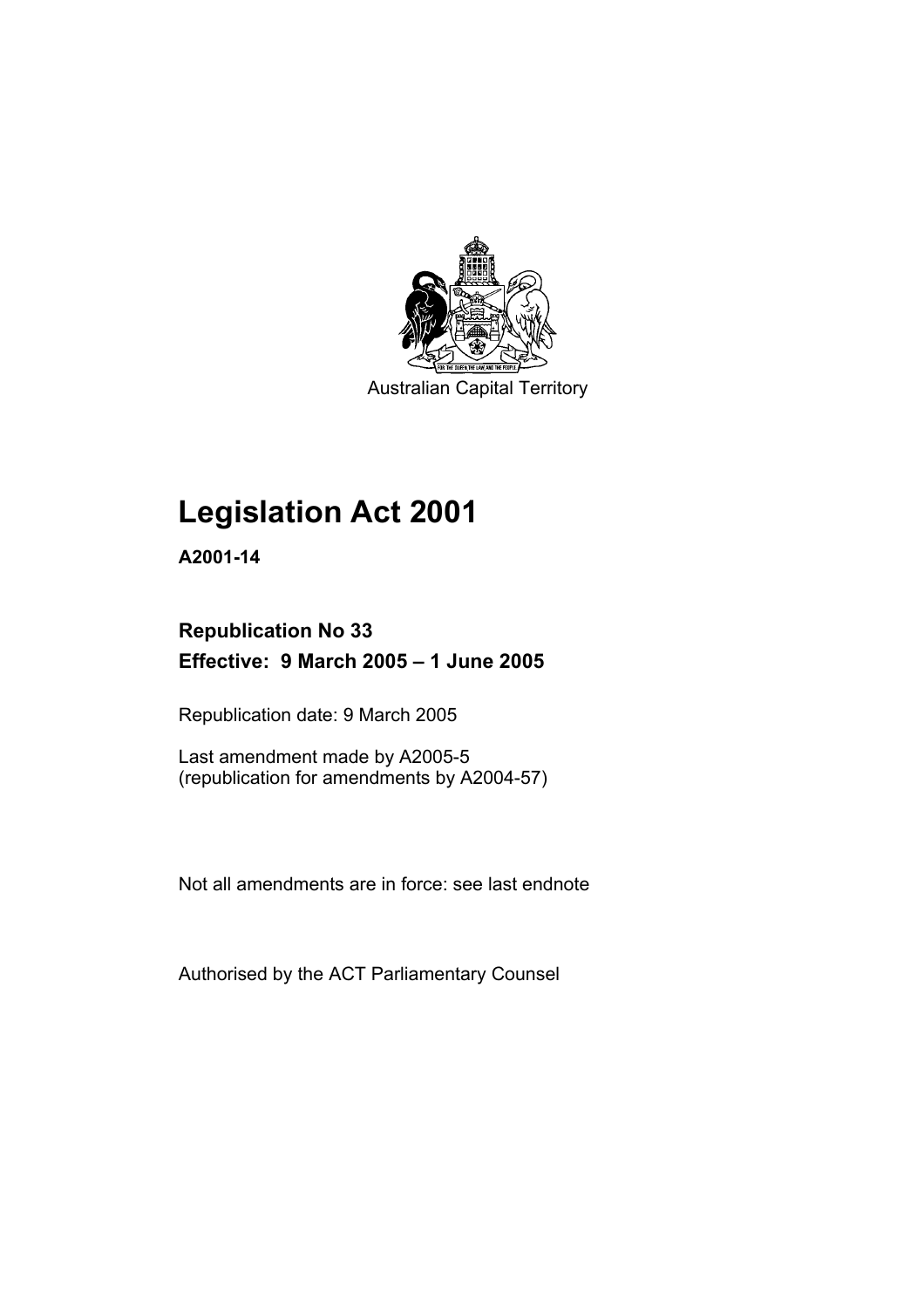## **About this republication**

#### **The republished law**

This is a republication of the *Legislation Act 2001* (including any amendment made under the *Legislation Act 2001*, part 11.3 (Editorial changes)) as in force on 9 March 2005*.* It also includes any amendment, repeal or expiry affecting the republished law to 9 March 2005.

The legislation history and amendment history of the republished law are set out in endnotes 3 and 4.

#### **Kinds of republications**

The Parliamentary Counsel's Office prepares 2 kinds of republications of ACT laws (see the ACT legislation register at www.legislation.act.gov.au):

- authorised republications to which the *Legislation Act 2001* applies
- unauthorised republications.

The status of this republication appears on the bottom of each page.

#### **Editorial changes**

The *Legislation Act 2001*, part 11.3 authorises the Parliamentary Counsel to make editorial amendments and other changes of a formal nature when preparing a law for republication. Editorial changes do not change the effect of the law, but have effect as if they had been made by an Act commencing on the republication date (see *Legislation Act 2001*, s 115 and s 117). The changes are made if the Parliamentary Counsel considers they are desirable to bring the law into line, or more closely into line, with current legislative drafting practice.

This republication does not include amendments made under part 11.3 (see endnote 1).

#### **Uncommenced provisions and amendments**

If a provision of the republished law has not commenced or is affected by an uncommenced amendment, the symbol  $\mathbf{U}$  appears immediately before the provision heading. The text of the uncommenced provision or amendment appears only in the last endnote.

#### **Modifications**

If a provision of the republished law is affected by a current modification, the symbol  $\mathbf{M}$ appears immediately before the provision heading. The text of the modifying provision appears in the endnotes. For the legal status of modifications, see *Legislation Act 2001*, section 95.

#### **Penalties**

The value of a penalty unit for an offence against this republished law at the republication date is—

- (a) if the person charged is an individual—\$100; or
- (b) if the person charged is a corporation—\$500.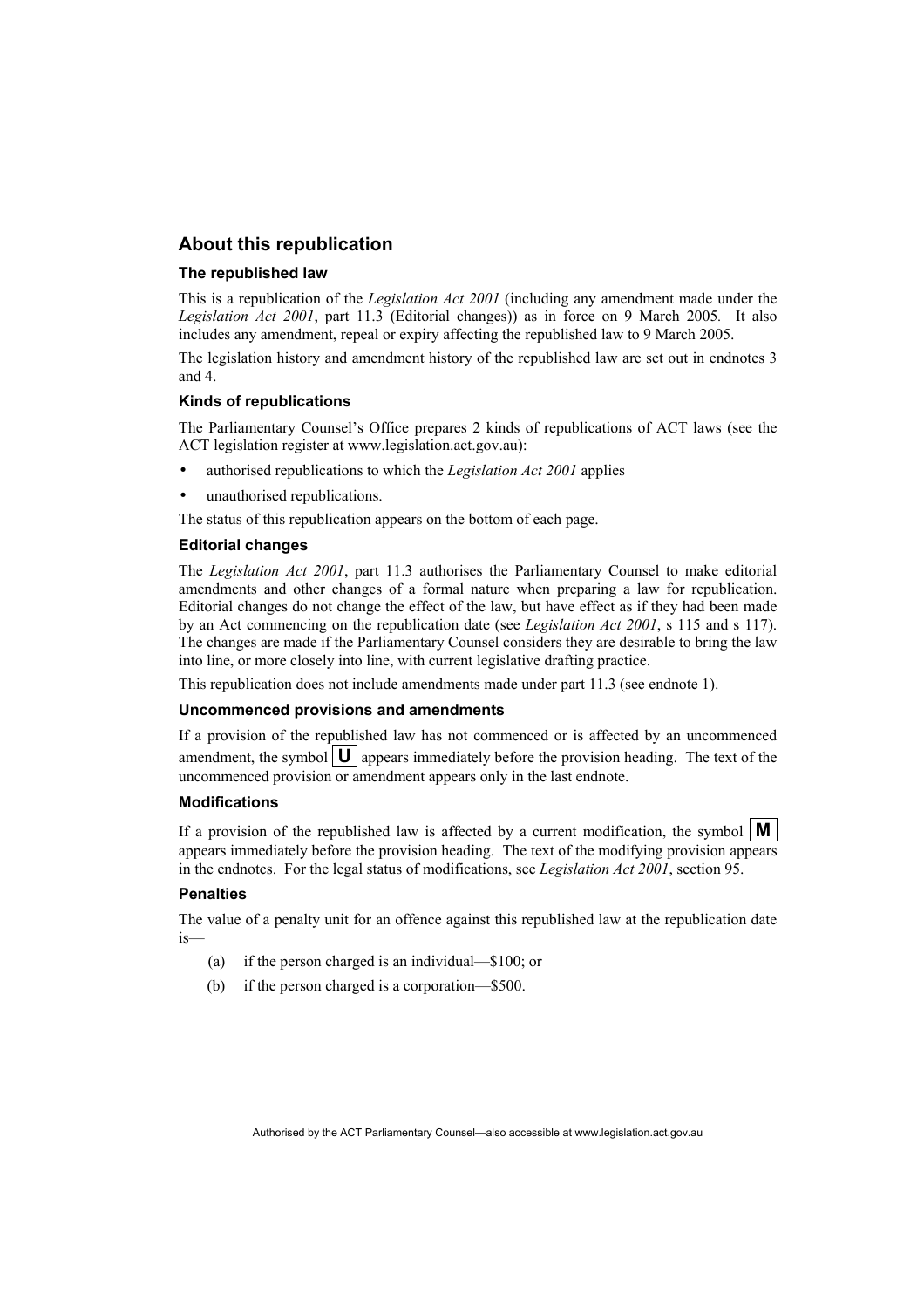

Australian Capital Territory

# **Legislation Act 2001**

# **Contents**

# **Chapter 1 Preliminary**

| <b>Part 1.1</b> | General                                        |   |
|-----------------|------------------------------------------------|---|
| 1               | Name of Act                                    |   |
| 2               | Dictionary                                     | 2 |
| 2A              | <b>Notes</b>                                   | 2 |
| 3               | Objects                                        | 3 |
| 4               | Application of Act                             | 3 |
| 5               | Determinative and non-determinative provisions | 4 |
| 6               | Legislation Act provisions must be applied     | 5 |
| <b>Part 1.2</b> | <b>Basic concepts</b>                          |   |
|                 | Meaning of Act generally                       | 8 |

| R33      | Legislation Act 2001         | contents 1 |
|----------|------------------------------|------------|
| 09/03/05 | Effective: 09/03/05-01/06/05 |            |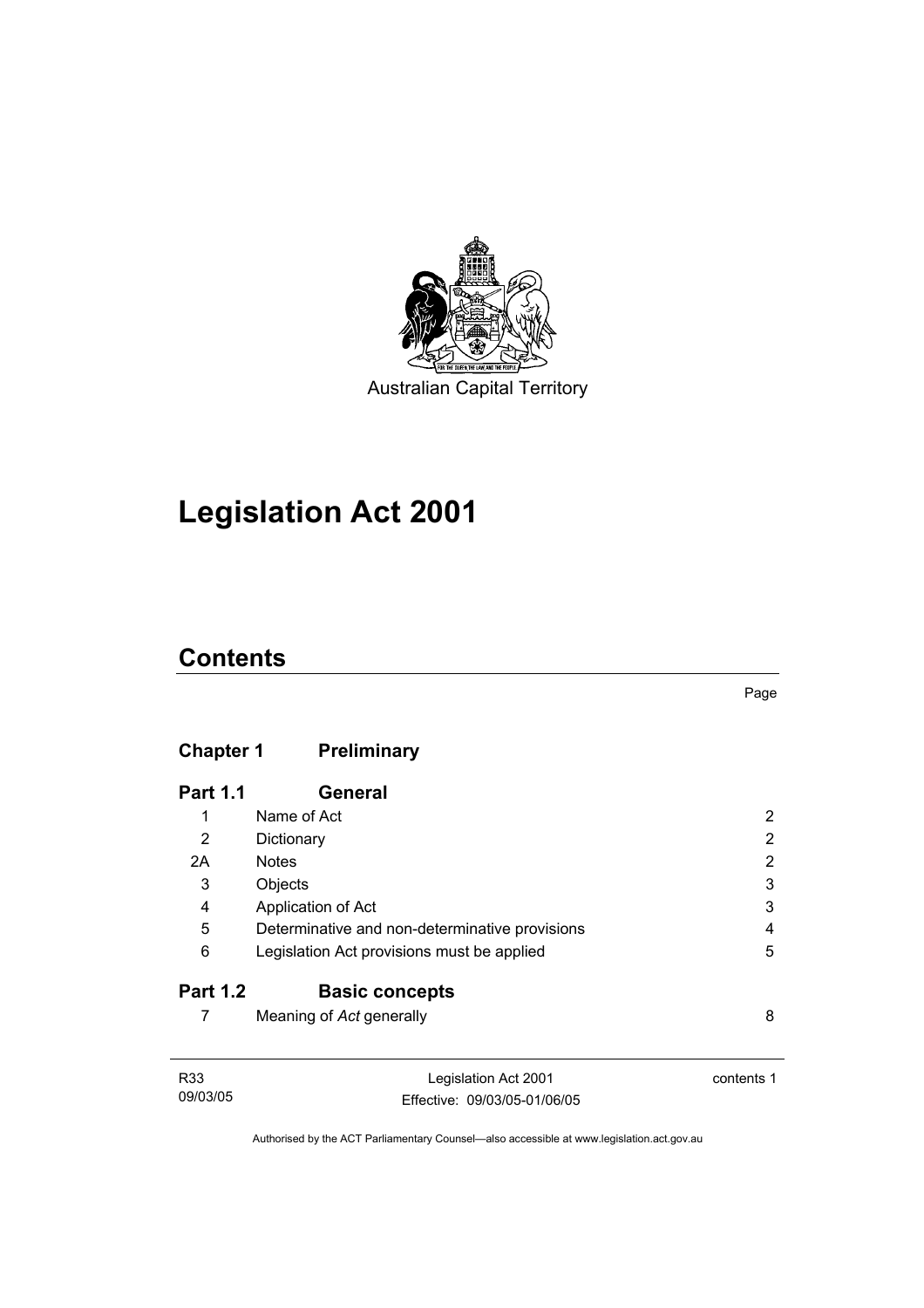| Contents |
|----------|
|          |

|                  |                                                                      | Page            |
|------------------|----------------------------------------------------------------------|-----------------|
| 8                | Meaning of subordinate law                                           | 8               |
| 9                | Meaning of disallowable instrument                                   | 8               |
| 10               | Meaning of notifiable instrument                                     | 9               |
| 11               | Meaning of commencement notice                                       | 9               |
| 12               | Meaning of registrable instrument                                    | 9               |
| 13               | Meaning of statutory instrument                                      | 10              |
| 14               | Meaning of <i>instrument</i>                                         | 10              |
| 15               | Meaning of authorised republication                                  | 10 <sup>1</sup> |
| 16               | Meaning of <i>provision</i>                                          | 11              |
| <b>Part 1.3</b>  | Sources of law in the ACT                                            |                 |
| 17               | References to Acts include references to former Cwlth enactments etc | 13              |
| <b>Chapter 2</b> | <b>ACT legislation register and web site</b>                         |                 |
| 18               | <b>ACT legislation register</b>                                      | 14              |
| 19               | Contents of register                                                 | 14              |
| 20               | Prompt registration                                                  | 19              |
| 21               | Approved web site                                                    | 19              |
| 22               | Access to registered material at approved web site                   | 19              |
| <b>Chapter 3</b> | Authorised versions and evidence of laws and<br>legislative material |                 |
| 22A              | Definitions for ch 3                                                 | 20              |
| 23               | Authorisation of versions by parliamentary counsel                   | 21              |
| 24               | Authorised electronic versions                                       | 21              |
| 25               | Authorised written versions                                          | 22              |
| 26               | Judicial notice of certain matters                                   | 24              |
| <b>Chapter 4</b> | <b>Numbering and notification of Acts</b>                            |                 |
| 27               | Numbering of Acts                                                    | 26              |
| 28               | Notification of Acts                                                 | 26              |
| 29               | References to enactment or passing of Acts                           | 28              |
|                  |                                                                      |                 |

contents 2 Legislation Act 2001 Effective: 09/03/05-01/06/05 R33 09/03/05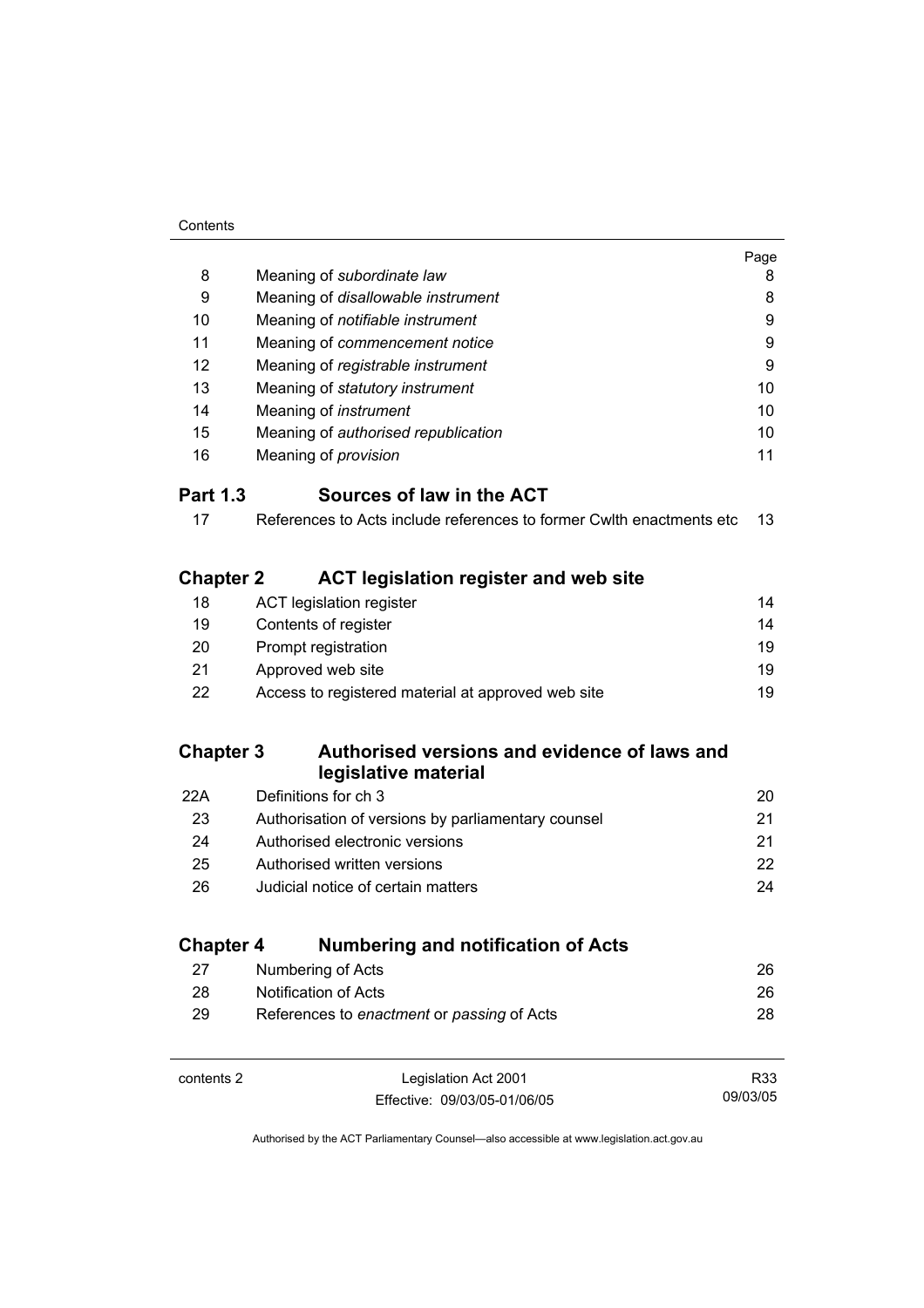|                  |                                                                                       | Contents   |
|------------------|---------------------------------------------------------------------------------------|------------|
| 30               | References to <i>notification</i> of Acts                                             | Page<br>28 |
| <b>Chapter 5</b> | Regulatory impact statements for subordinate<br>laws and disallowable instruments     |            |
| <b>Part 5.1</b>  | <b>Preliminary</b>                                                                    |            |
| 31               | Definitions for ch 5                                                                  | 29         |
| 32               | Other publication or consultation requirements not affected                           | 30         |
| 33               | Guidelines about costs of proposed subordinate laws and disallowable<br>instruments   | 30         |
| <b>Part 5.2</b>  | Requirements for regulatory impact statements                                         |            |
| 34               | Preparation of regulatory impact statements                                           | 31         |
| 35               | Content of regulatory impact statements                                               | 32         |
| 36               | When is preparation of regulatory impact statement unnecessary?                       | 33         |
| 37               | When must regulatory impact statement be presented?                                   | 34         |
| <b>Part 5.3</b>  | <b>Failure to comply with requirements for</b><br>regulatory impact statements        |            |
| 38               | Effect of failure to comply with pt 5.2                                               | 36         |
| <b>Chapter 6</b> | Making, notification and numbering of statutory<br>instruments                        |            |
| <b>Part 6.1</b>  | General                                                                               |            |
| 39               | Meaning of <i>matter</i> in ch 6                                                      | 37         |
| 40               | Presumption of validity                                                               | 37         |
| 41               | Making of certain statutory instruments by Executive                                  | 37         |
| <b>Part 6.2</b>  | Making of statutory instruments generally                                             |            |
| 42               | Power to make statutory instruments                                                   | 39         |
| 43               | Statutory instruments to be interpreted not to exceed powers under<br>authorising law | 39         |
| 44               | Power to make statutory instruments for Act etc                                       | 41         |
| R33              | Legislation Act 2001                                                                  | contents 3 |
| 09/03/05         | Effective: 09/03/05-01/06/05                                                          |            |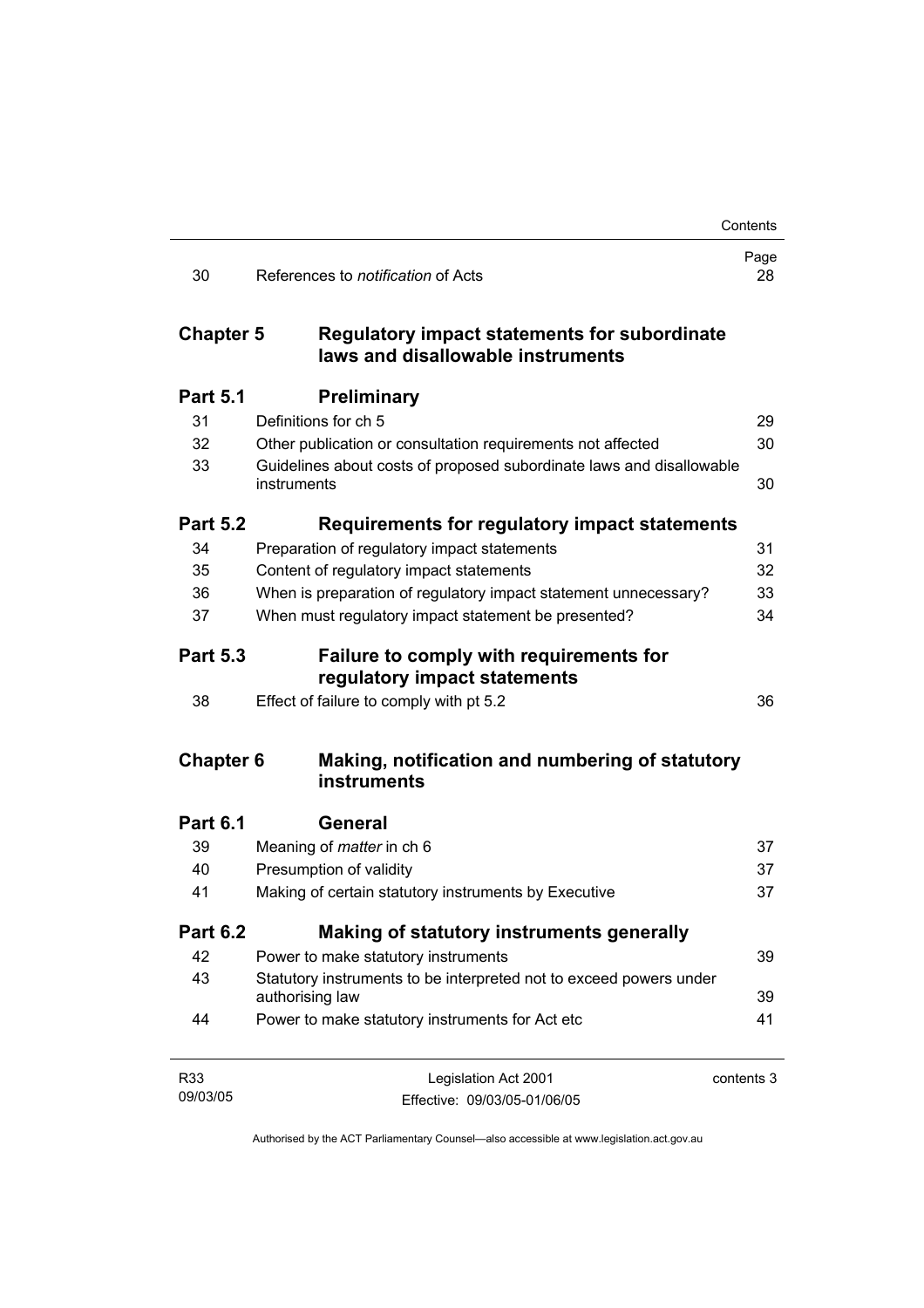|                  |                                                                                                     | Page |
|------------------|-----------------------------------------------------------------------------------------------------|------|
| 45               | Power to make court rules                                                                           | 42   |
| 46               | Power to make instrument includes power to amend or repeal                                          | 43   |
| 47               | Statutory instrument may make provision by applying law or instrument                               | 44   |
| 48               | Power to make instrument includes power to make different provision<br>for different categories etc | 48   |
| 49               | Single instrument may exercise several powers or satisfy several<br>requirements                    | 48   |
| 50               | Relationship between authorising law and instrument dealing with same<br>matter                     | 49   |
| 51               | Instrument may make provision in relation to land by reference to map<br>etc                        | 50   |
| 52               | Instrument may authorise determination of matter etc                                                | 50   |
| 53               | Instrument may prohibit                                                                             | 51   |
| 54               | Instrument may require making of statutory declaration                                              | 51   |
| <b>Part 6.3</b>  | Making of certain statutory instruments about<br>fees                                               |      |
| 55               | Definitions for pt 6.3                                                                              | 53   |
| 56               | Determination of fees by disallowable instrument                                                    | 53   |
| 57               | Fees payable in accordance with determination etc                                                   | 55   |
| 58               | Regulations may make provision about fees                                                           | 56   |
| <b>Part 6.4</b>  | Numbering and notification of registrable<br><b>instruments</b>                                     |      |
| 59               | Numbering                                                                                           | 59   |
| 60               | Correction etc of name of registrable instrument                                                    | 60   |
| 60A              | Correction of name of explanatory statement etc                                                     | 61   |
| 61               | Notification of registrable instruments                                                             | 61   |
| 62               | Effect of failure to notify registrable instrument                                                  | 64   |
| 63               | References to notification of registrable instruments                                               | 64   |
| <b>Chapter 7</b> | Presentation, amendment and disallowance of                                                         |      |
|                  | subordinate laws and disallowable instruments                                                       |      |
| 64               | Presentation of subordinate laws and disallowable instruments                                       | 65   |
| 65               | Disallowance by resolution of Assembly                                                              | 65   |

| contents 4 | Legislation Act 2001         | R33      |
|------------|------------------------------|----------|
|            | Effective: 09/03/05-01/06/05 | 09/03/05 |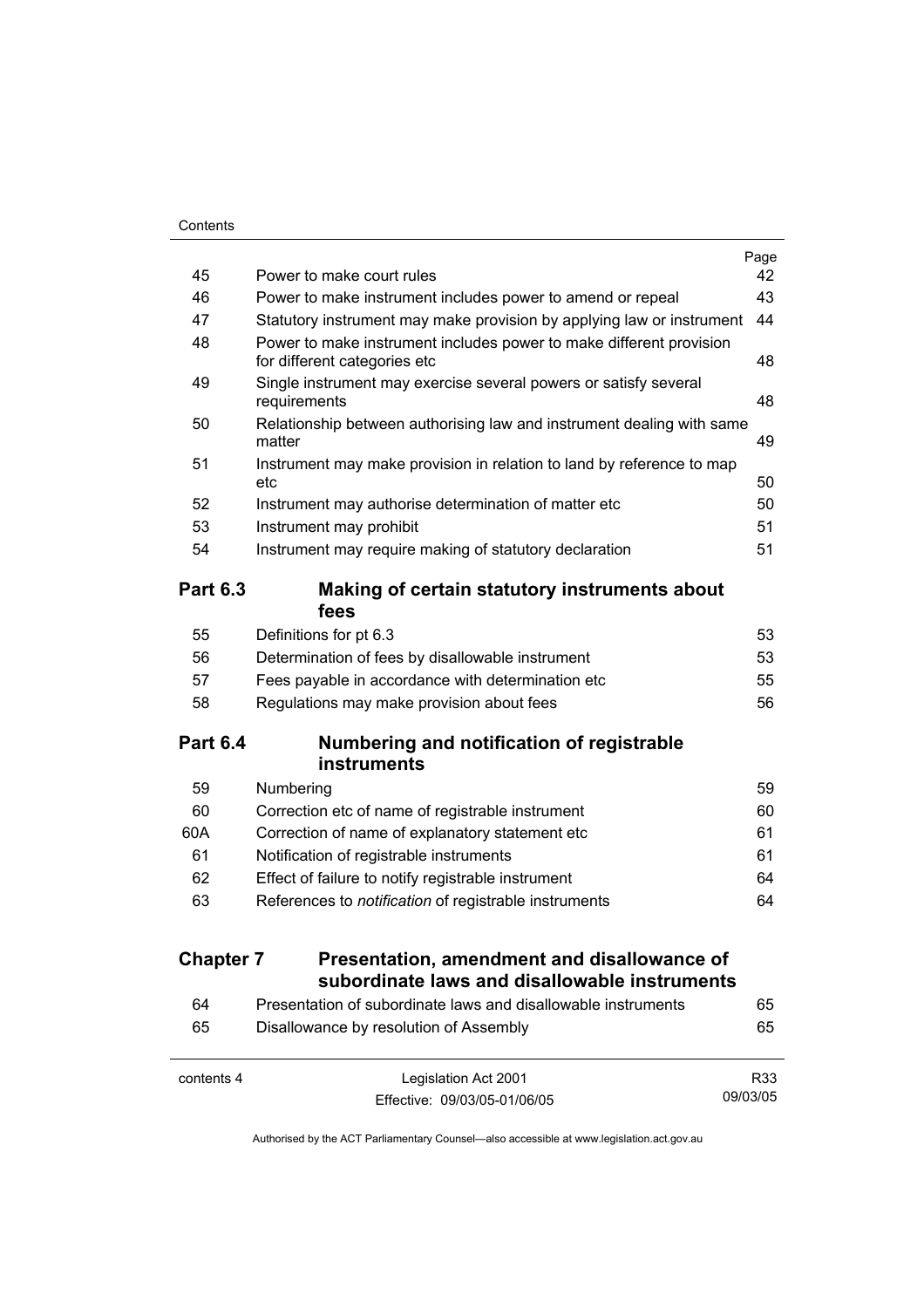|     |                                                                   | Contents |
|-----|-------------------------------------------------------------------|----------|
|     |                                                                   | Page     |
| 65A | Notification of disallowance by resolution of Assembly            | 66       |
| 66  | Revival of affected laws                                          | 68       |
| 67  | Making of instrument same in substance within 6 months after      |          |
|     | disallowance                                                      | 69       |
| 68  | Amendment by resolution of Assembly                               | 69       |
| 69  | Notification of amendments made by resolution of Assembly         | 71       |
| 70  | Making of amendment restoring effect of law within 6 months after |          |
|     | amendment                                                         | 73       |
| 71  | Effect of dissolution or expiry of Assembly on notice of motion   | 73       |

# **Chapter 8 Commencement and exercise of powers before commencement**

| 72  | Meaning of law in ch 8                                   | 75 |
|-----|----------------------------------------------------------|----|
| 73  | General rules about commencement                         | 75 |
| 74  | Time of commencement                                     | 77 |
| 75  | Commencement of naming and commencement provisions       | 78 |
| 75A | Meaning of commences retrospectively                     | 79 |
| 75B | Retrospective commencement requires clear indication     | 79 |
| 76  | Non-prejudicial provision may commence retrospectively   | 80 |
| 77  | Commencement by commencement notice                      | 81 |
| 78  | Separate commencement of amendments                      | 82 |
| 79  | Automatic commencement of postponed law                  | 83 |
| 79A | Commencement of amendment of uncommenced law             | 84 |
| 80  | References to <i>commencement</i> of law                 | 84 |
| 81  | Exercise of powers between notification and commencement | 85 |

# **Chapter 9 Repeal and amendment of laws**

| <b>Part 9.1</b> | General                                                  |    |
|-----------------|----------------------------------------------------------|----|
| 82              | Definitions for ch 9                                     | 88 |
| 83              | Consequences of amendment of statutory instrument by Act | 88 |
| 84              | Saving of operation of repealed and amended laws         | 88 |
| 84A             | Creation of offences and changes in penalties            | 90 |

| R33      | Legislation Act 2001         | contents 5 |
|----------|------------------------------|------------|
| 09/03/05 | Effective: 09/03/05-01/06/05 |            |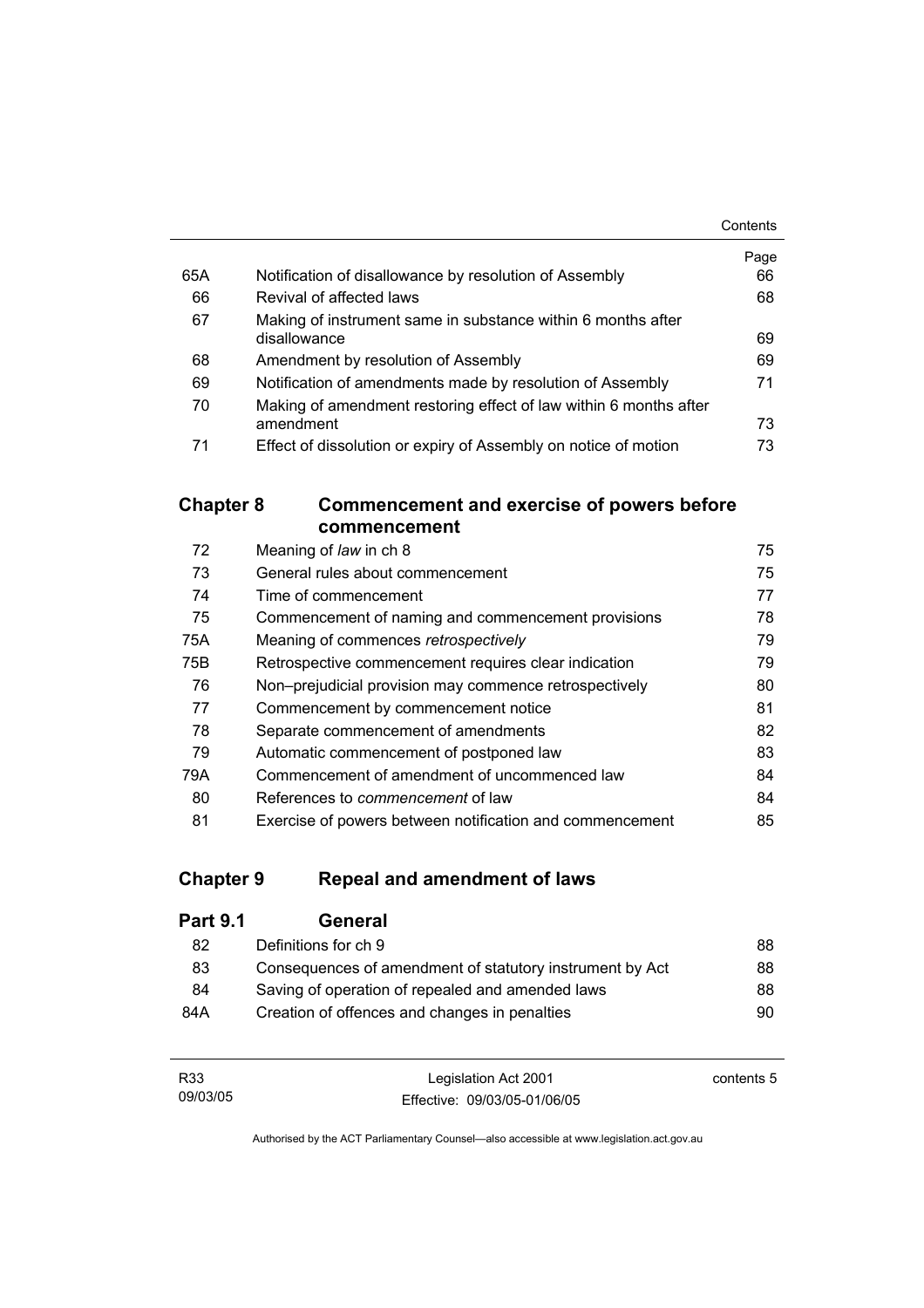#### **Contents**

|                 |                                                                                   | Page |
|-----------------|-----------------------------------------------------------------------------------|------|
| <b>Part 9.2</b> | Repeal                                                                            |      |
| 85              | When repeal takes effect                                                          | 91   |
| 86              | Repealed and amended laws not revived on repeal of repealing and<br>amending laws | 91   |
| 87              | Commencement not undone if repealed                                               | 93   |
| 88              | Repeal does not end effect of transitional laws etc                               | 93   |
| 89              | Automatic repeal of certain laws and provisions                                   | 95   |
| <b>Part 9.3</b> | <b>Amendment</b>                                                                  |      |
| 90              | Law and amending laws to be read as one                                           | 99   |
| 91              | Insertion of provisions by amending law                                           | 99   |
| 92              | Amendment to be made wherever possible                                            | 101  |
| 93              | Provisions included in another provision for amendment purposes                   | 102  |
| 94              | Continuance of appointments etc made under amended provisions                     | 103  |
|                 |                                                                                   |      |

## 95 Status of modifications 104 96 Relocated provisions **105**

# **Chapter 10 Referring to laws**

| 97   | References to law or instrument include law or instrument containing |     |
|------|----------------------------------------------------------------------|-----|
|      | reference                                                            | 106 |
| 98   | Referring to laws in general terms                                   | 106 |
| 99   | Referring to particular Acts                                         | 107 |
| 100  | Referring to statutory instruments                                   | 108 |
| 101  | Referring to provisions of laws or instruments                       | 110 |
| 101A | Reference to provisions of law or instrument is inclusive            | 110 |
| 101B | References to paragraphs etc.                                        | 111 |
| 102  | Meaning of references to a law or instrument generally               | 112 |
| 103  | References to laws and instruments with amended names                | 113 |
| 104  | References to laws include references to instruments under laws      | 114 |
| 105  | References in statutory instruments to the Act                       | 115 |
| 106  | References to repealed laws                                          | 115 |

contents 6 Legislation Act 2001 Effective: 09/03/05-01/06/05

R33 09/03/05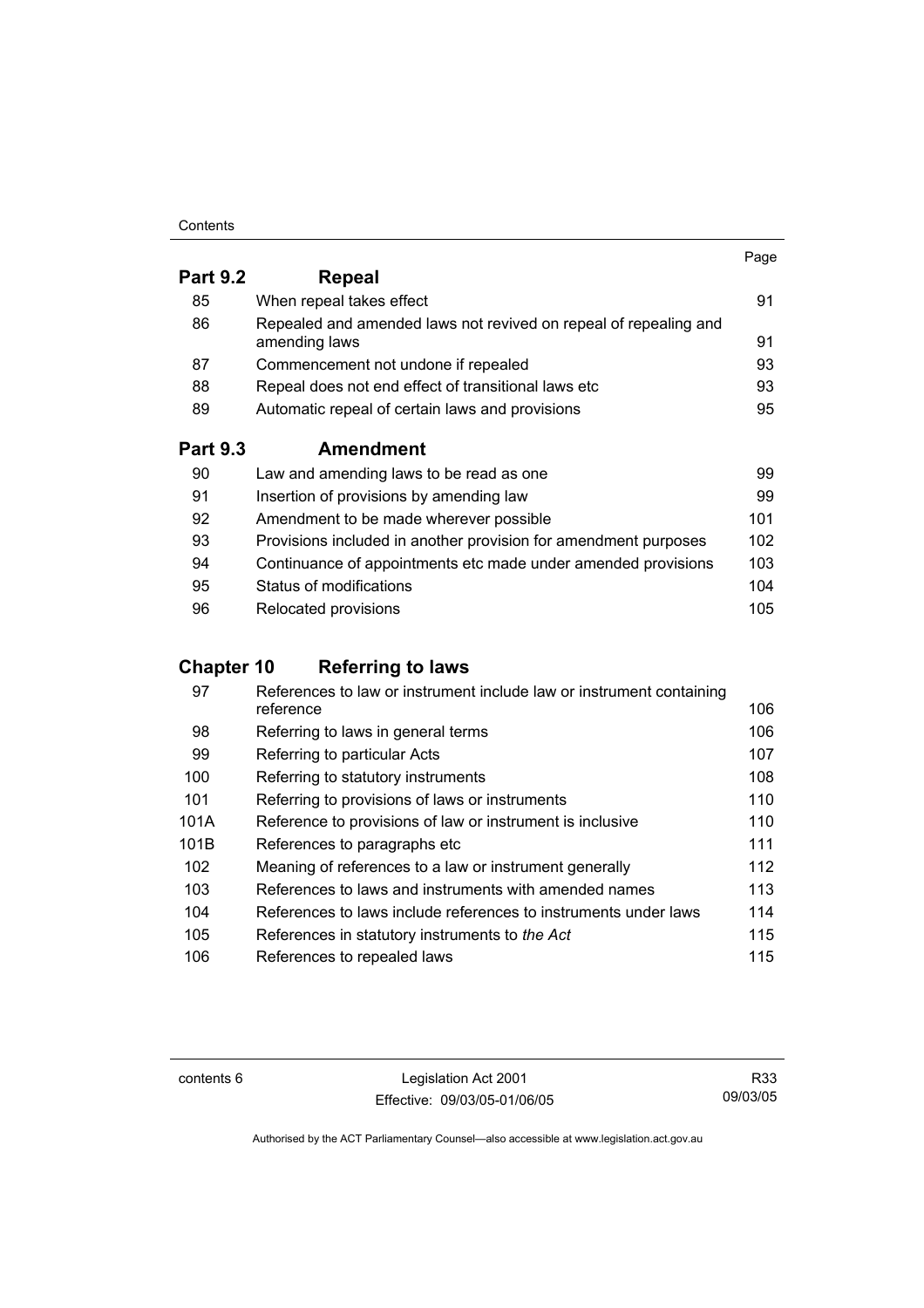| Contents |
|----------|
|----------|

|                   |                                                                    | Page |
|-------------------|--------------------------------------------------------------------|------|
| <b>Chapter 11</b> | <b>Republication of Acts and statutory instruments</b>             |      |
| Part 11.1         | <b>General</b>                                                     |      |
| 107               | Definitions for ch 11                                              | 116  |
| 108               | Republication in register                                          | 116  |
| 109               | Republications may be published with other information             | 116  |
| 110               | <b>Collections of laws</b>                                         | 117  |
| <b>Part 11.2</b>  | Substantive amendments made by laws                                |      |
| 111               | Incorporation of amendments                                        | 118  |
| 112               | Reference to amending laws                                         | 118  |
| 113               | Provisions not republished or relocated                            | 118  |
| <b>Part 11.3</b>  | <b>Editorial changes</b>                                           |      |
| 114               | Authorisation for parliamentary counsel                            | 120  |
| 115               | Amendments not to change effect                                    | 120  |
| 116               | Ambit of editorial amendments                                      | 120  |
| 117               | Legal effect of editorial changes                                  | 122  |
| 118               | Reference to editorial amendments                                  | 122  |
| <b>Chapter 12</b> | Scope of Acts and statutory instruments                            |      |
| 120               | Act to be interpreted not to exceed legislative powers of Assembly | 123  |
| 121               | <b>Binding effect of Acts</b>                                      | 124  |
| 122               | Application to Territory                                           | 125  |
| <b>Chapter 13</b> | <b>Structure of Acts and statutory instruments</b>                 |      |
| <b>Part 13.1</b>  | <b>General</b>                                                     |      |
|                   | $\blacksquare$                                                     |      |

| 125 | Meaning of law in ch 13                                  | 126 |
|-----|----------------------------------------------------------|-----|
| 126 | Material that is part of Act or statutory instrument     | 126 |
| 127 | Material that is not part of Act or statutory instrument | 127 |

| R33      | Legislation Act 2001         | contents 7 |
|----------|------------------------------|------------|
| 09/03/05 | Effective: 09/03/05-01/06/05 |            |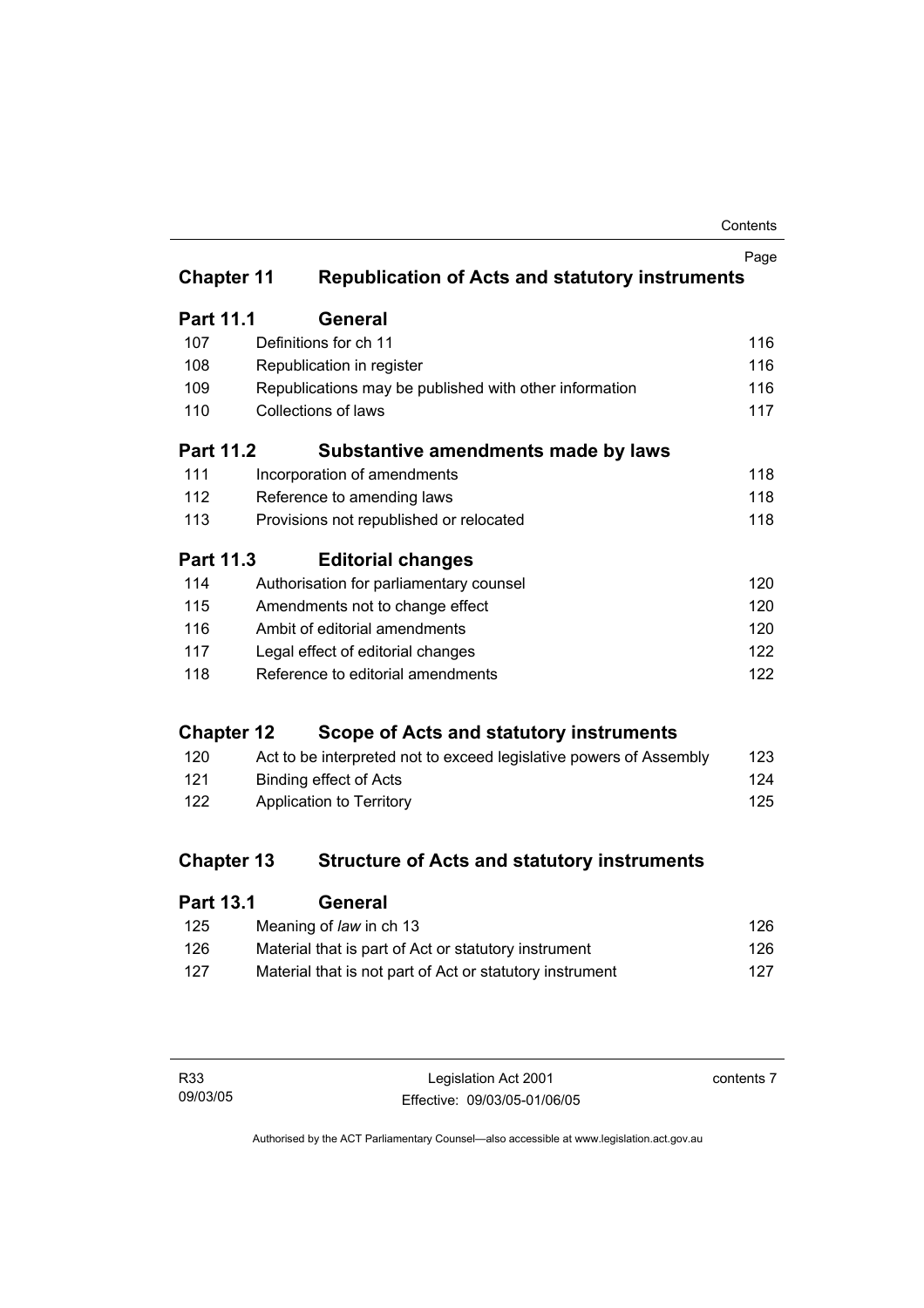#### **Contents**

|                  |                                                                       | Page |
|------------------|-----------------------------------------------------------------------|------|
| <b>Part 13.2</b> | <b>Particular kinds of provisions</b>                                 |      |
| 130              | What is a definition?                                                 | 129  |
| 131              | Signpost definitions                                                  | 130  |
| 132              | Examples                                                              | 131  |
| 133              | Penalty units                                                         | 132  |
| 134              | Penalties at end of sections and subsections                          | 132  |
| 135              | Penalties not at end of sections and subsections                      | 135  |
|                  | <b>Chapter 14</b><br>Interpretation of Acts and statutory instruments |      |
| <b>Part 14.1</b> | <b>Purpose and scope</b>                                              |      |
| 136              | Meaning of Act in ch 14                                               | 137  |
| 137              | Purpose and scope of ch 14                                            | 137  |
| <b>Part 14.2</b> | Key principles of interpretation                                      |      |
| 138              | Meaning of working out the meaning of an Act                          | 138  |
| 139              | Interpretation best achieving Act's purpose                           | 138  |
| 140              | Legislative context                                                   | 138  |
| 141              | Non-legislative context generally                                     | 139  |
| 142              | Non-legislative context-material that may be considered               | 140  |
| 143              | Law stating material for consideration in working out meaning         | 143  |

# **Chapter 15 Aids to interpretation**

| <b>Part 15.1</b> | General                                                                 |     |
|------------------|-------------------------------------------------------------------------|-----|
| 144              | Meaning of commonly-used terms                                          | 145 |
| 145              | Gender and number                                                       | 145 |
| 146              | Meaning of <i>may</i> and <i>must</i>                                   | 145 |
| 147              | Changes of drafting practice not to affect meaning                      | 146 |
| 148              | Terms used in instruments have same meanings as in authorising laws 147 |     |
| 149              | Age in years                                                            | 147 |
| 150              | Measurement of distance                                                 | 147 |
| 151              | Reckoning of time                                                       | 148 |
|                  |                                                                         |     |

contents 8 Legislation Act 2001 Effective: 09/03/05-01/06/05 R33 09/03/05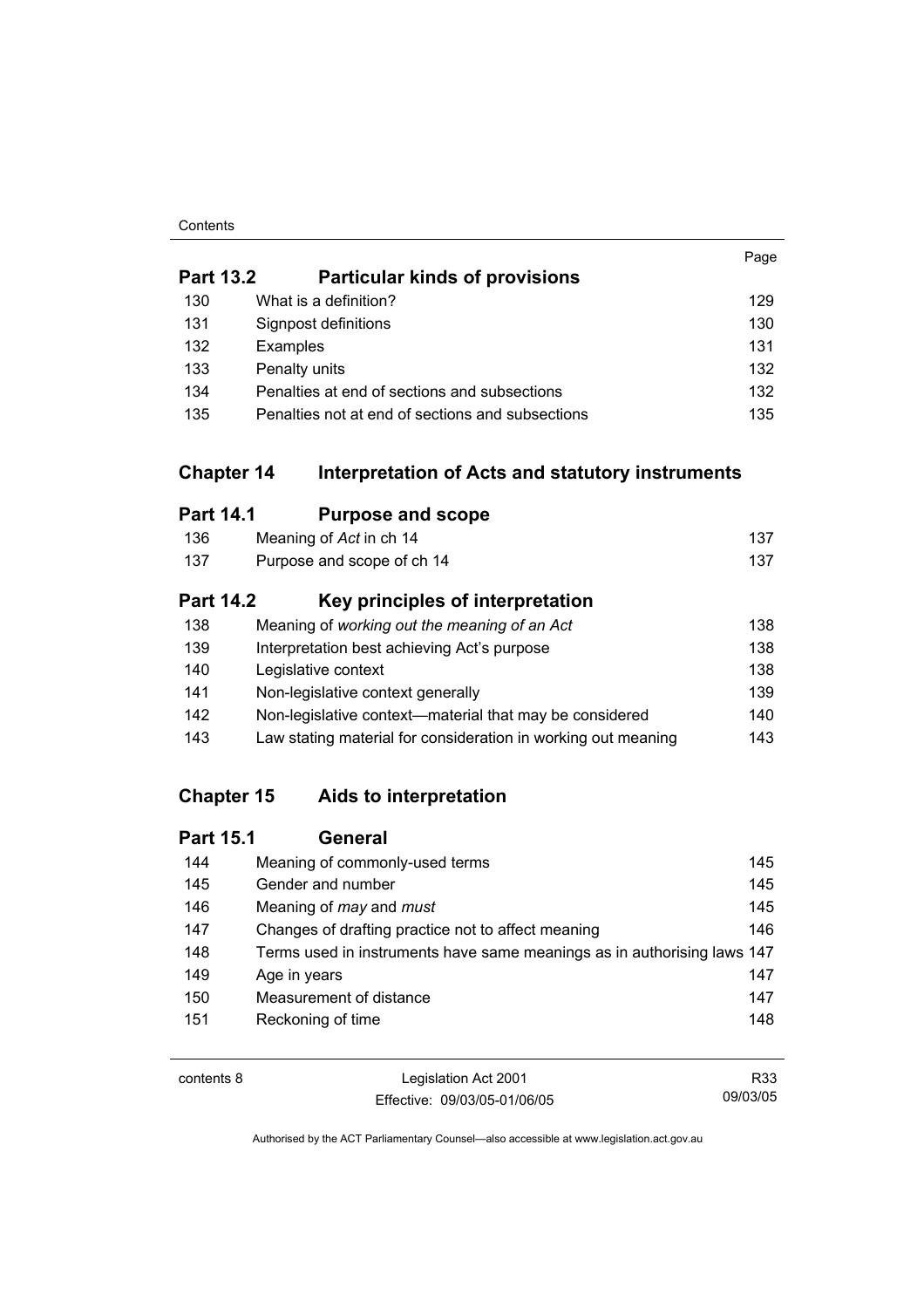|                   |                                                                                   | Contents    |
|-------------------|-----------------------------------------------------------------------------------|-------------|
| 152               | Continuing effect of obligations                                                  | Page<br>149 |
|                   |                                                                                   |             |
| <b>Part 15.2</b>  | <b>Definitions</b>                                                                |             |
| 155               | Definitions apply subject to contrary intention                                   | 150         |
| 156               | Application of definitions in dictionaries and sections                           | 150         |
| 157               | Defined terms-other parts of speech and grammatical forms                         | 152         |
| <b>Part 15.3</b>  | References to various entities and things                                         |             |
| 160               | References to people generally                                                    | 153         |
| 161               | Corporations liable to offences                                                   | 154         |
| 162               | References to a Minister or the Minister                                          | 155         |
| 163               | References to a chief executive or the chief executive                            | 156         |
| 164               | References to Australian Standards etc                                            | 157         |
| 165               | References to Assembly committees that no longer exist                            | 158         |
| 168               | References to person with interest in land include personal<br>representative etc | 158         |
| 169               | References to domestic partner and domestic partnership                           | 158         |
| 169A              | References to transgender people                                                  | 159         |
| 169B              | References to intersex people                                                     | 160         |
| <b>Part 15.4</b>  | Preservation of certain common law privileges                                     |             |
| 170               | Privileges against selfincrimination and exposure to civil penalty                | 161         |
| 171               | Client legal privilege                                                            | 161         |
| <b>Chapter 16</b> | Courts, tribunals and other decision-makers                                       |             |
| 175               | Meaning of law in ch 16                                                           | 163         |
| 176               | Jurisdiction of courts and tribunals                                              | 163         |
| 177               | Recovery of amounts owing under laws                                              | 163         |
| 178               | Power to decide includes power to administer oath etc                             | 163         |
| 179               | Content of statements of reasons for decisions                                    | 164         |
| 180               | Power to make decision includes power to reverse or change                        | 164         |
|                   |                                                                                   |             |
|                   |                                                                                   |             |
| <b>Chapter 17</b> | <b>Entities and positions</b>                                                     |             |

| R33      | Legislation Act 2001         | contents 9 |
|----------|------------------------------|------------|
| 09/03/05 | Effective: 09/03/05-01/06/05 |            |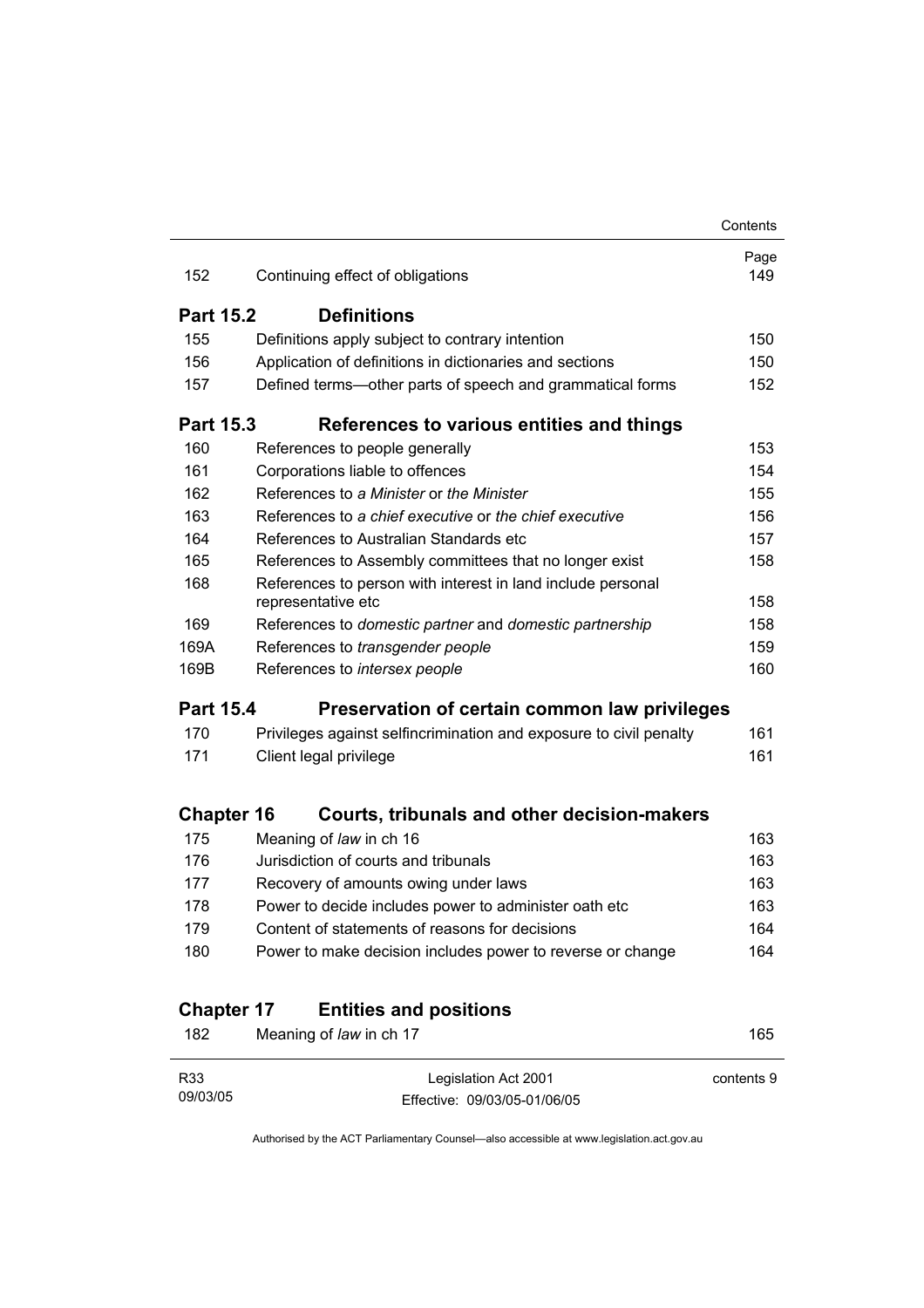|     |                                    | Page |
|-----|------------------------------------|------|
| 183 | Change of name of entity           | 165  |
| 184 | Change in constitution of entity   | 165  |
| 185 | References to occupant of position | 166  |
| 186 | Change of name of position         | 166  |
| 187 | Chairperson and deputy chairperson | 166  |

# **Chapter 18 Offences**

| 188 | Meaning of <i>territory law</i> in ch 18                              | 167 |
|-----|-----------------------------------------------------------------------|-----|
| 189 | Reference to offence includes reference to related ancillary offences | 167 |
| 190 | Indictable and summary offences                                       | 168 |
| 191 | Offences against 2 or more laws                                       | 168 |
| 192 | When must prosecutions begin?                                         | 169 |
| 193 | Continuing offences                                                   | 170 |

# **Chapter 19 Administrative and machinery provisions**

# **Part 19.1 Introductory**

| 195 | Meaning of law in ch 19 | 171 |
|-----|-------------------------|-----|
|-----|-------------------------|-----|

# **Part 19.2 Functions**

| 196        | Provision giving function gives power to exercise function | 172 |
|------------|------------------------------------------------------------|-----|
| 197        | Statutory functions may be exercised from time to time     | 172 |
| 199        | Functions of bodies                                        | 172 |
| <b>200</b> | Functions of occupants of positions                        | 174 |

# **Part 19.3 Appointments**

| Division 19.3.1 | Appointments-general                                           |     |
|-----------------|----------------------------------------------------------------|-----|
| 205             | Application of div 19.3.1                                      | 175 |
| 206             | Appointments must be in writing etc.                           | 175 |
| 207             | Appointment may be by name or position                         | 176 |
| 208             | Power of appointment includes power to suspend etc.            | 176 |
| 209             | Power of appointment includes power to make acting appointment | 177 |
| 210             | Resignation of appointment                                     | 178 |

contents 10 Legislation Act 2001 Effective: 09/03/05-01/06/05

R33 09/03/05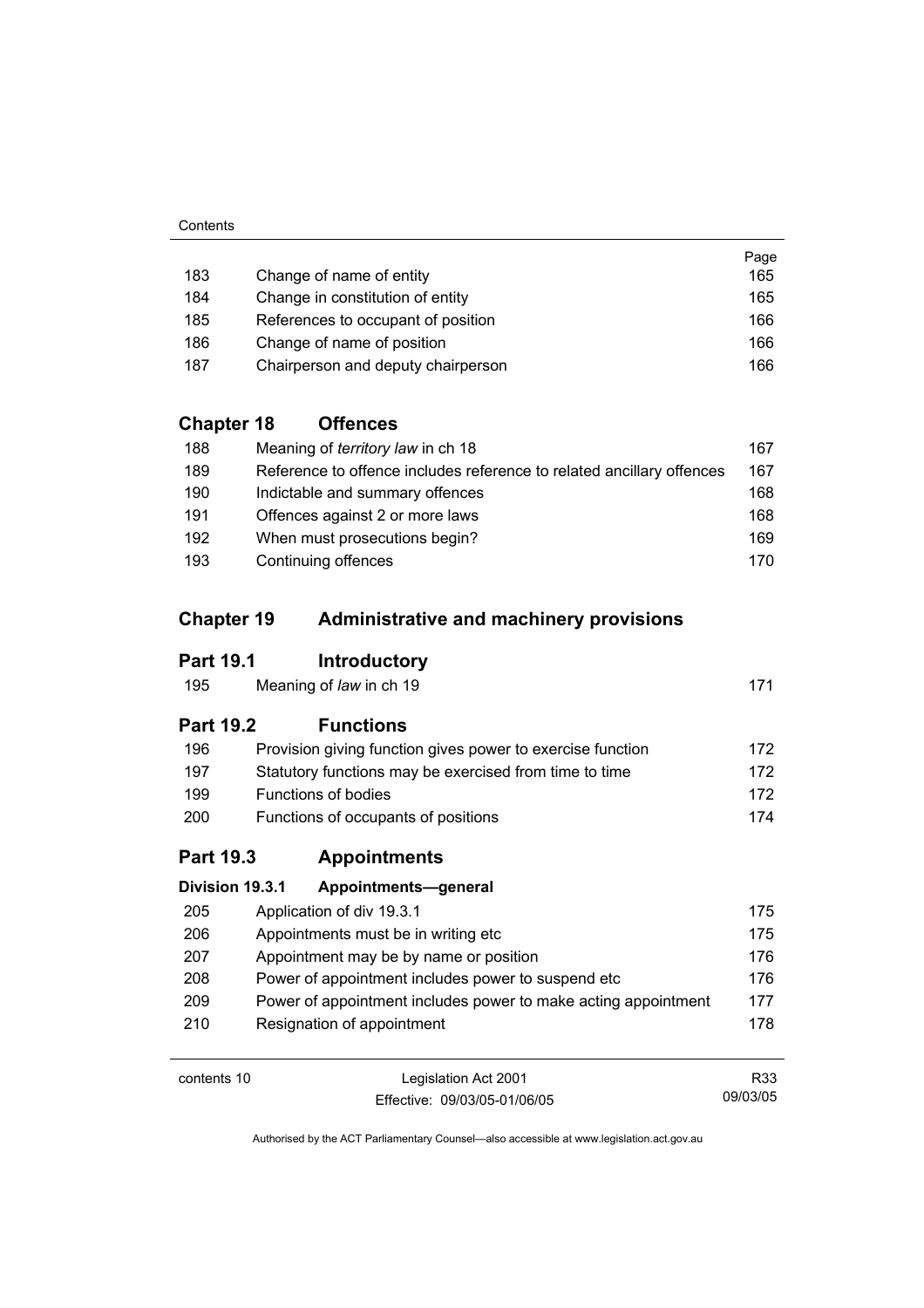|                  |                                                               | Contents |
|------------------|---------------------------------------------------------------|----------|
|                  |                                                               | Page     |
| 211              | Appointment not affected by appointer changes                 | 178      |
| 212              | Appointment not affected by defect etc                        | 179      |
| Division 19.3.2  | <b>Acting appointments</b>                                    |          |
| 215              | Application of div 19.3.2                                     | 179      |
| 216              | Acting appointments must be in writing etc                    | 179      |
| 217              | Acting appointment may be made by name or position            | 180      |
| 218              | Instrument may provide when acting appointment has effect etc | 180      |
| 219              | Appointer may decide terms of acting appointment etc          | 180      |
| 220              | Appointee may exercise functions under acting appointment etc | 181      |
| 221              | How long does an acting appointment operate?                  | 182      |
| 222              | Resignation of acting appointment                             | 183      |
| 223              | Effect of acting appointment on substantive appointment etc   | 183      |
| 224              | Acting appointment not affected by appointer changes          | 183      |
| 225              | Acting appointment not affected by defect etc                 | 183      |
|                  | Division 19.3.2A<br><b>Standing acting arrangements</b>       |          |
| 225A             | Application of div 19.3.2A                                    | 184      |
| 225B             | Person acting may exercise functions etc                      | 184      |
| Division 19.3.3  | <b>Appointments-Assembly consultation</b>                     |          |
| 226              | Meaning of statutory position in div 19.3.3                   | 185      |
| 227              | Application of div 19.3.3                                     | 185      |
| 228              | Consultation with appropriate Assembly committee              | 185      |
| 229              | Appointment is disallowable instrument                        | 186      |
| <b>Part 19.4</b> | <b>Delegations</b>                                            |          |
| 230              | Application of pt 19.4 generally                              | 187      |
| 231              | Application of pt 19.4 to subdelegations                      | 187      |
| 232              | Delegation must be in writing etc                             | 188      |
| 233              | Delegation may be made by name or position                    | 188      |
| 234              | Instrument may provide when delegation has effect etc         | 188      |
| 235              | Delegation may be made to 2 or more delegates                 | 189      |
| 236              | Power to delegate may not be delegated                        | 189      |
|                  | Delegation may be amended or revoked                          | 190      |
| 237              |                                                               |          |

| R33      | Legislation Act 2001         | contents 11 |
|----------|------------------------------|-------------|
| 09/03/05 | Effective: 09/03/05-01/06/05 |             |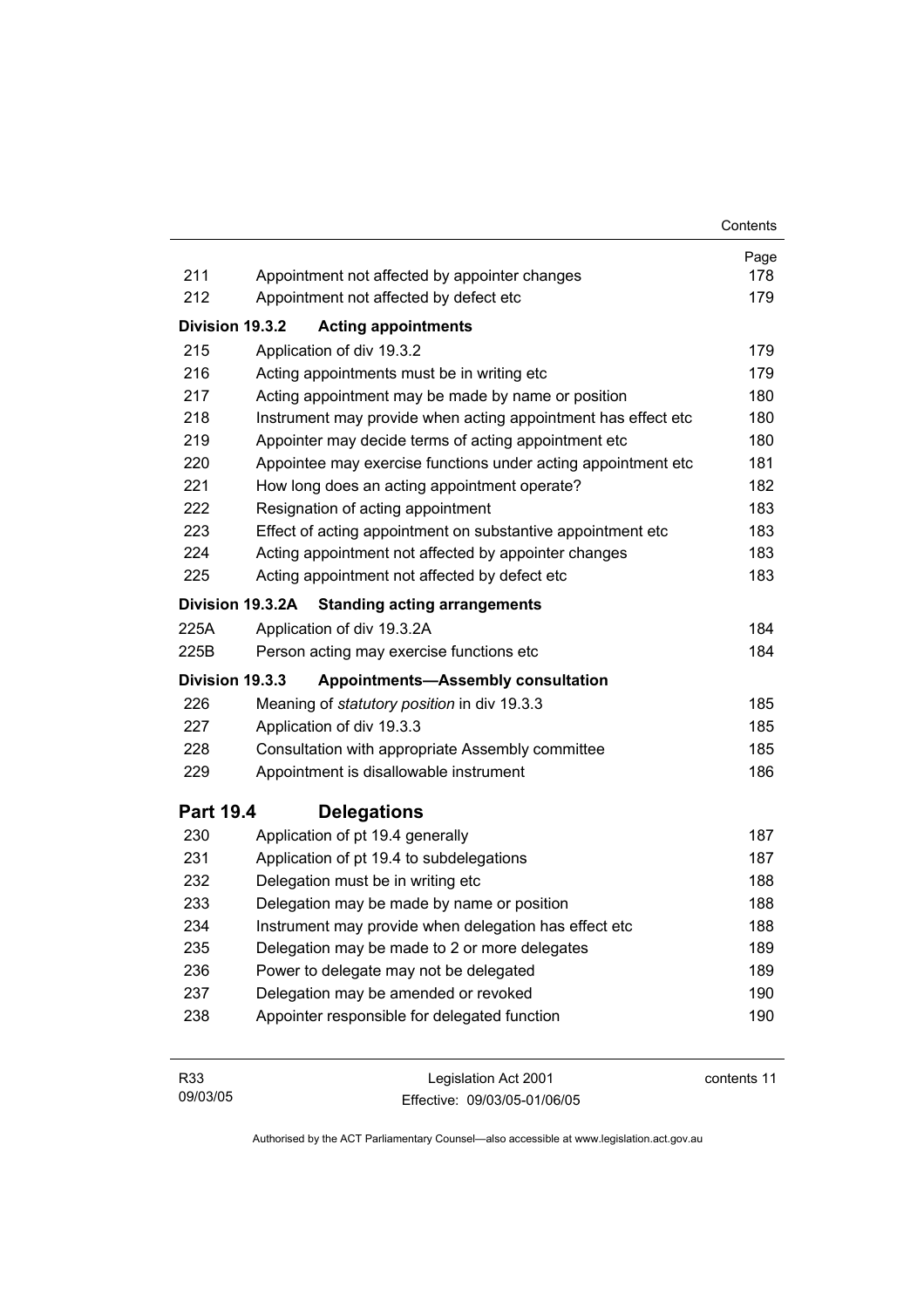| Contents |
|----------|
|          |

| Former NSW Acts applied after establishment of Territory 207                |                                                                                                                                                                                                                                                                                                                                                                                                                                                                                                                                                                                                                                               |
|-----------------------------------------------------------------------------|-----------------------------------------------------------------------------------------------------------------------------------------------------------------------------------------------------------------------------------------------------------------------------------------------------------------------------------------------------------------------------------------------------------------------------------------------------------------------------------------------------------------------------------------------------------------------------------------------------------------------------------------------|
| Former NSW and UK Acts in force before establishment of<br><b>Territory</b> | 205                                                                                                                                                                                                                                                                                                                                                                                                                                                                                                                                                                                                                                           |
| Acts included in sources of law in the ACT<br><b>Schedule 1</b>             | 205                                                                                                                                                                                                                                                                                                                                                                                                                                                                                                                                                                                                                                           |
|                                                                             |                                                                                                                                                                                                                                                                                                                                                                                                                                                                                                                                                                                                                                               |
| Regulation-making power                                                     | 204                                                                                                                                                                                                                                                                                                                                                                                                                                                                                                                                                                                                                                           |
| References to Administration Act 1989 etc                                   | 203                                                                                                                                                                                                                                                                                                                                                                                                                                                                                                                                                                                                                                           |
| Delegation by parliamentary counsel                                         | 203                                                                                                                                                                                                                                                                                                                                                                                                                                                                                                                                                                                                                                           |
| <b>Miscellaneous</b><br><b>Chapter 20</b>                                   |                                                                                                                                                                                                                                                                                                                                                                                                                                                                                                                                                                                                                                               |
|                                                                             | 202                                                                                                                                                                                                                                                                                                                                                                                                                                                                                                                                                                                                                                           |
|                                                                             | 200                                                                                                                                                                                                                                                                                                                                                                                                                                                                                                                                                                                                                                           |
| <b>Other matters</b>                                                        |                                                                                                                                                                                                                                                                                                                                                                                                                                                                                                                                                                                                                                               |
|                                                                             | 199                                                                                                                                                                                                                                                                                                                                                                                                                                                                                                                                                                                                                                           |
|                                                                             | 199                                                                                                                                                                                                                                                                                                                                                                                                                                                                                                                                                                                                                                           |
|                                                                             | 199                                                                                                                                                                                                                                                                                                                                                                                                                                                                                                                                                                                                                                           |
| <b>Functions of Executive and Ministers</b>                                 |                                                                                                                                                                                                                                                                                                                                                                                                                                                                                                                                                                                                                                               |
|                                                                             | 198                                                                                                                                                                                                                                                                                                                                                                                                                                                                                                                                                                                                                                           |
|                                                                             | 198                                                                                                                                                                                                                                                                                                                                                                                                                                                                                                                                                                                                                                           |
|                                                                             | 196                                                                                                                                                                                                                                                                                                                                                                                                                                                                                                                                                                                                                                           |
|                                                                             | 196                                                                                                                                                                                                                                                                                                                                                                                                                                                                                                                                                                                                                                           |
|                                                                             | 195                                                                                                                                                                                                                                                                                                                                                                                                                                                                                                                                                                                                                                           |
|                                                                             | 195                                                                                                                                                                                                                                                                                                                                                                                                                                                                                                                                                                                                                                           |
|                                                                             | 193                                                                                                                                                                                                                                                                                                                                                                                                                                                                                                                                                                                                                                           |
|                                                                             | 193                                                                                                                                                                                                                                                                                                                                                                                                                                                                                                                                                                                                                                           |
| <b>Service of documents</b>                                                 |                                                                                                                                                                                                                                                                                                                                                                                                                                                                                                                                                                                                                                               |
|                                                                             | 192                                                                                                                                                                                                                                                                                                                                                                                                                                                                                                                                                                                                                                           |
|                                                                             | 191                                                                                                                                                                                                                                                                                                                                                                                                                                                                                                                                                                                                                                           |
|                                                                             | 191                                                                                                                                                                                                                                                                                                                                                                                                                                                                                                                                                                                                                                           |
|                                                                             | Page<br>190                                                                                                                                                                                                                                                                                                                                                                                                                                                                                                                                                                                                                                   |
| <b>Part 19.5</b><br><b>Part 19.6</b><br><b>Part 19.7</b>                    | Exercise of delegation by delegate<br>Appointer may exercise delegated function<br>Delegation not affected by appointer changes<br>Delegation not affected by defect etc<br>Application of pt 19.5<br>Definitions for pt 19.5<br>Service of documents on individuals<br>Service of documents on corporations<br>Service of documents on agencies<br>When service taken to be effected<br>Other laws not affected etc<br>Powers of courts and tribunals not affected<br><b>Exercise of functions of Executive</b><br>Administration of matters not allocated<br>Delegation by Minister<br>Forms<br>Production of records kept in computers etc |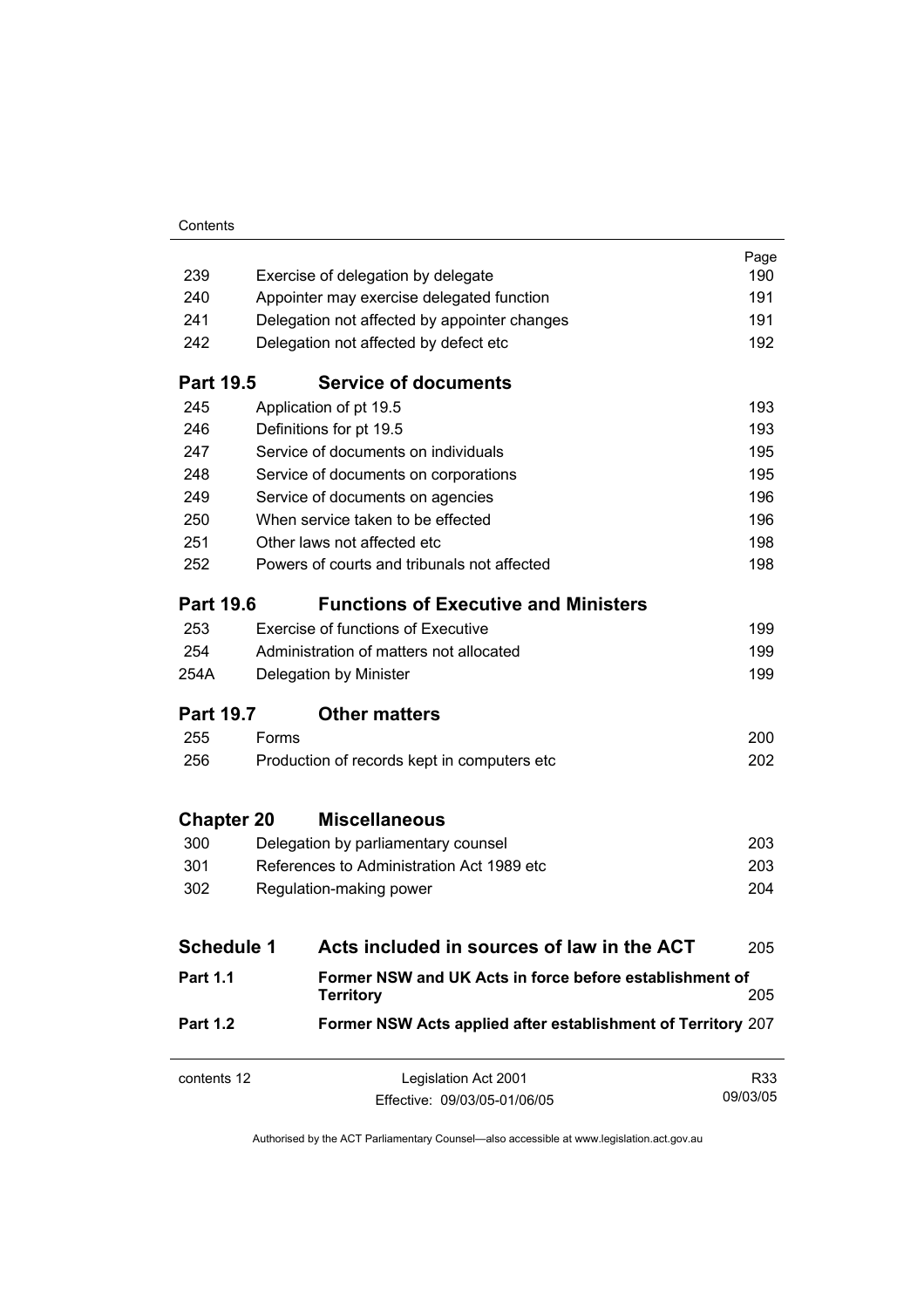|                   |                                            | Contents |
|-------------------|--------------------------------------------|----------|
|                   |                                            | Page     |
| <b>Dictionary</b> |                                            | 209      |
| Part 1            | <b>Meaning of commonly-used terms</b>      | 209      |
| Part 2            | <b>Terms for Legislation Act 2001 only</b> | 236      |
|                   |                                            |          |

## **Endnotes**

|   | About the endnotes     | 240 |
|---|------------------------|-----|
| 2 | Abbreviation key       | 240 |
| 3 | Legislation history    | 241 |
| 4 | Amendment history      | 245 |
| 5 | Earlier republications | 276 |
| 6 | Uncommenced amendments | 280 |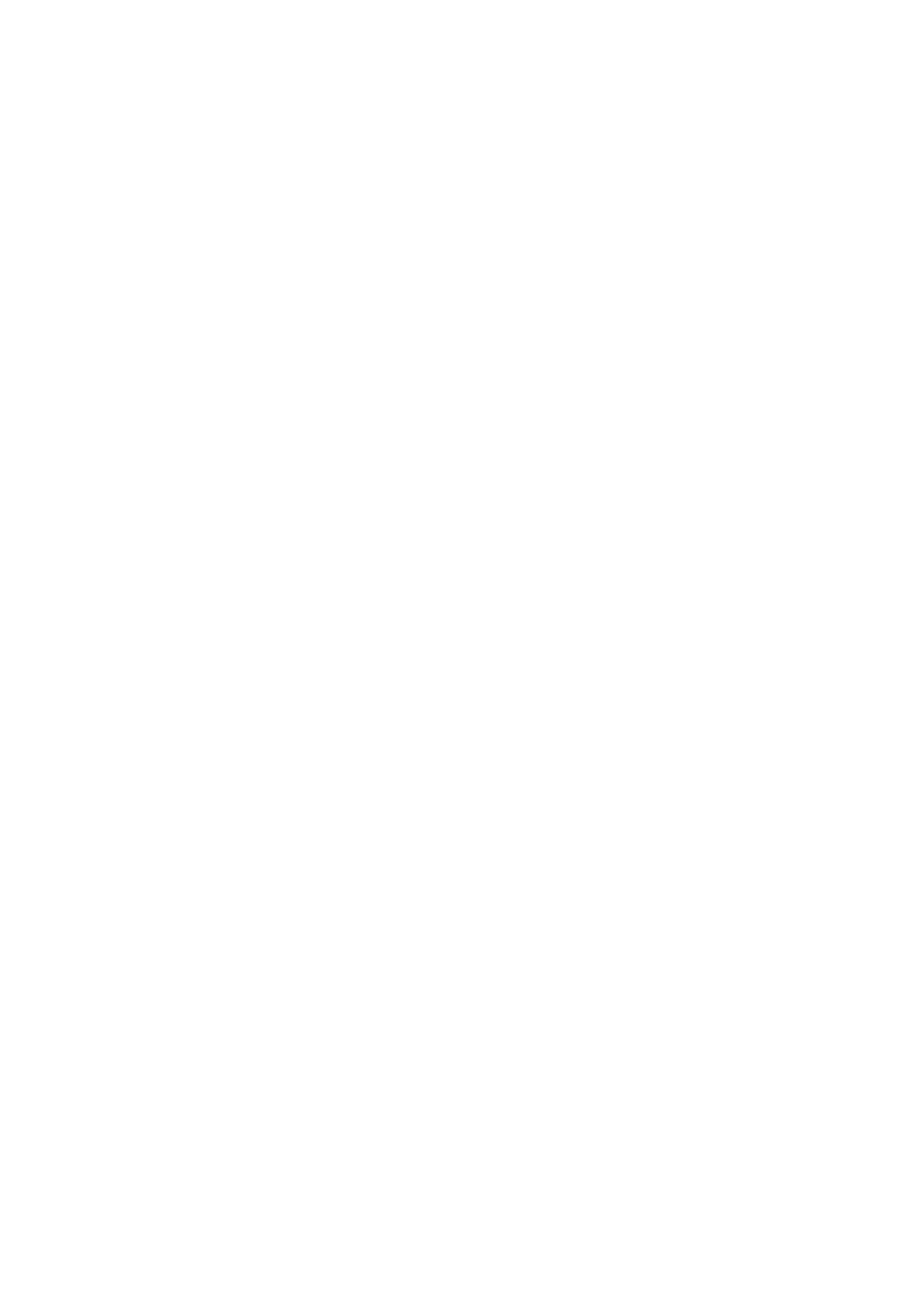

# **Legislation Act 2001**

An Act about legislation

I

R33 09/03/05

Legislation Act 2001 Effective: 09/03/05-01/06/05 page 1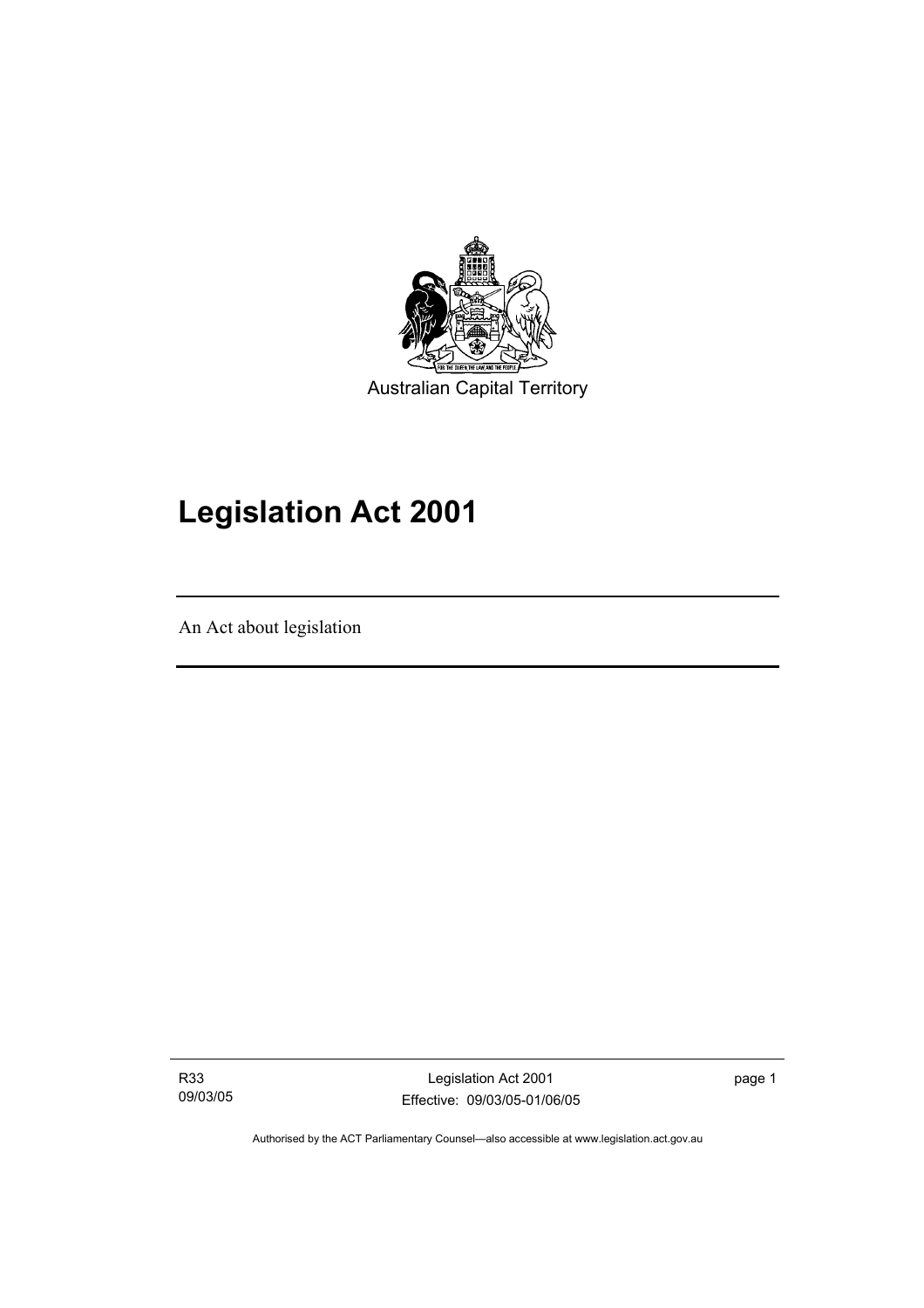**Chapter 1** Preliminary<br>**Part 1.1** General **Part 1.1** General

Section 1

# **Chapter 1** Preliminary

# **Part 1.1 General**

## **1 Name of Act**

This Act is the *Legislation Act 2001.* 

# **2 Dictionary**

The dictionary at the end of this Act is part of this Act.

- *Note 1* The dictionary at the end of an Act usually defines certain terms used in the Act, and includes references (*signpost definitions*) to other terms defined elsewhere in the Act. However, in this Act the dictionary is divided into 2 parts.
- *Note 2* Part 1 defines terms commonly used in Acts (including this Act) and statutory instruments. For example, because of the definition '*month* means calendar month.', the term 'month' has the defined meaning wherever the term is used in an Act or statutory instrument unless the Act or instrument provides otherwise or the contrary intention otherwise appears (see s 144 and s 155).
- *Note 3* Part 2 defines certain terms used in this Act. For example, the signpost definition '*administrator*, for part 19.5 (Service of documents)—see section 246.' means that the term 'administrator' is defined in s 246 for this Act, pt 19.5. A definition in pt 2 applies to all of this Act unless the definition, or another provision of this Act, provides otherwise or the contrary intention otherwise appears (see s 155 and s 156 (1)).

## **2A Notes**

A note included in this Act is explanatory and is not part of this Act.

*Note* See s 127 (1), (4) and (5) for the legal status of notes.

R33 09/03/05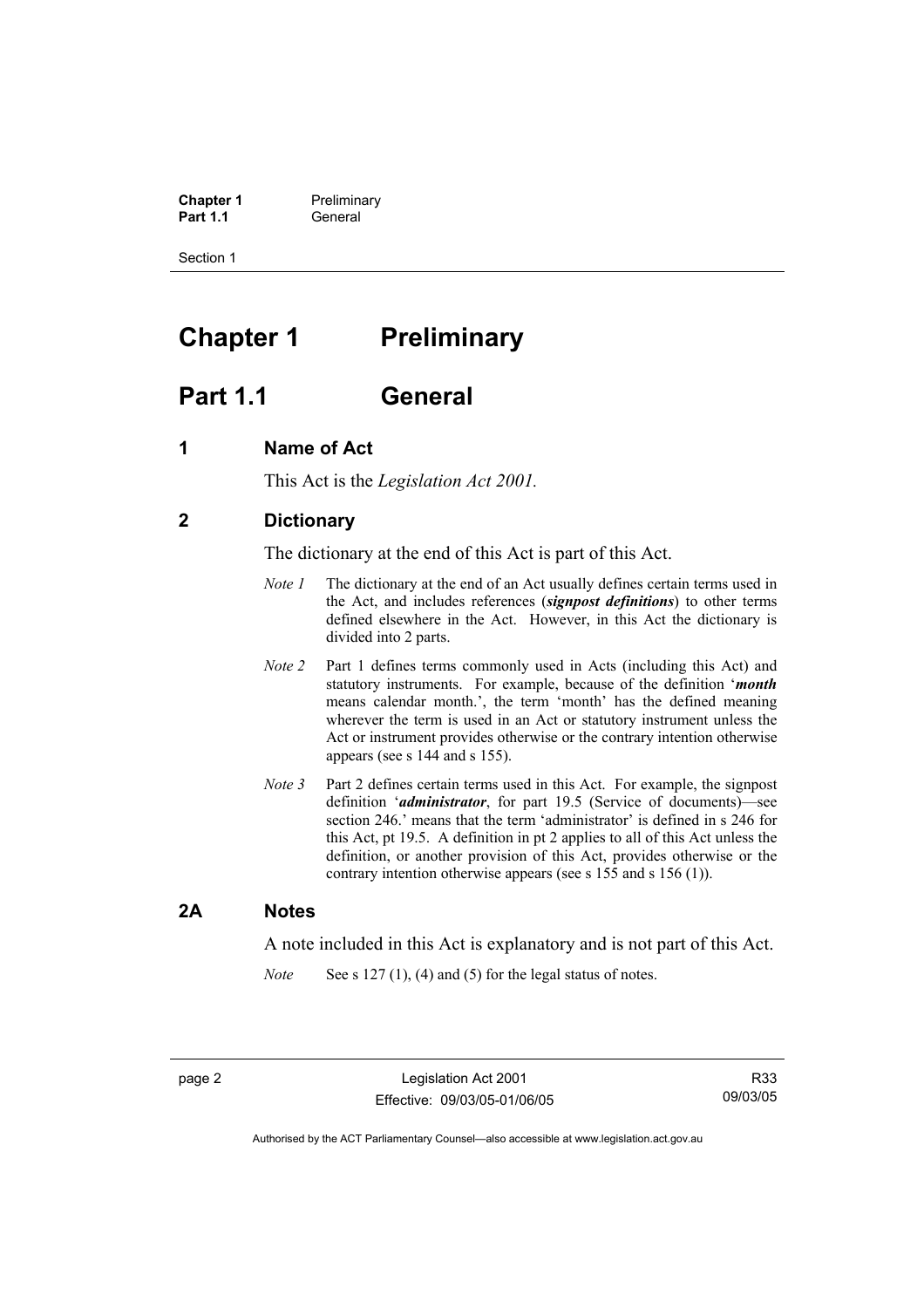Section 3

# **3 Objects**

- (1) The main object of this Act is to make legislation more accessible.
- (2) This is to be achieved particularly by—
	- (a) encouraging access to legislation through the internet, while maintaining access to printed legislation; and
	- (b) restating the law dealing with the 'life cycle' of legislation, improving its structure and content, and simplifying its provisions where practicable; and
	- (c) assisting users of legislation to find, read, understand and use legislation by—
		- (i) facilitating the shortening and simplification of legislation; and
		- (ii) promoting consistency in the form and language of legislation; and
		- (iii) providing rules about the interpretation of legislation; and
		- (iv) facilitating the updating and republication of legislation to ensure its ready availability.
- (3) For this section, the '*life cycle*' of legislation includes the making (where relevant), notification, commencement, presentation and disallowance (where relevant), operation, interpretation, proof, republication, amendment and repeal of legislation and instruments made under legislation.

# **4 Application of Act**

 (1) This Act applies to all Acts (including this Act) and statutory instruments.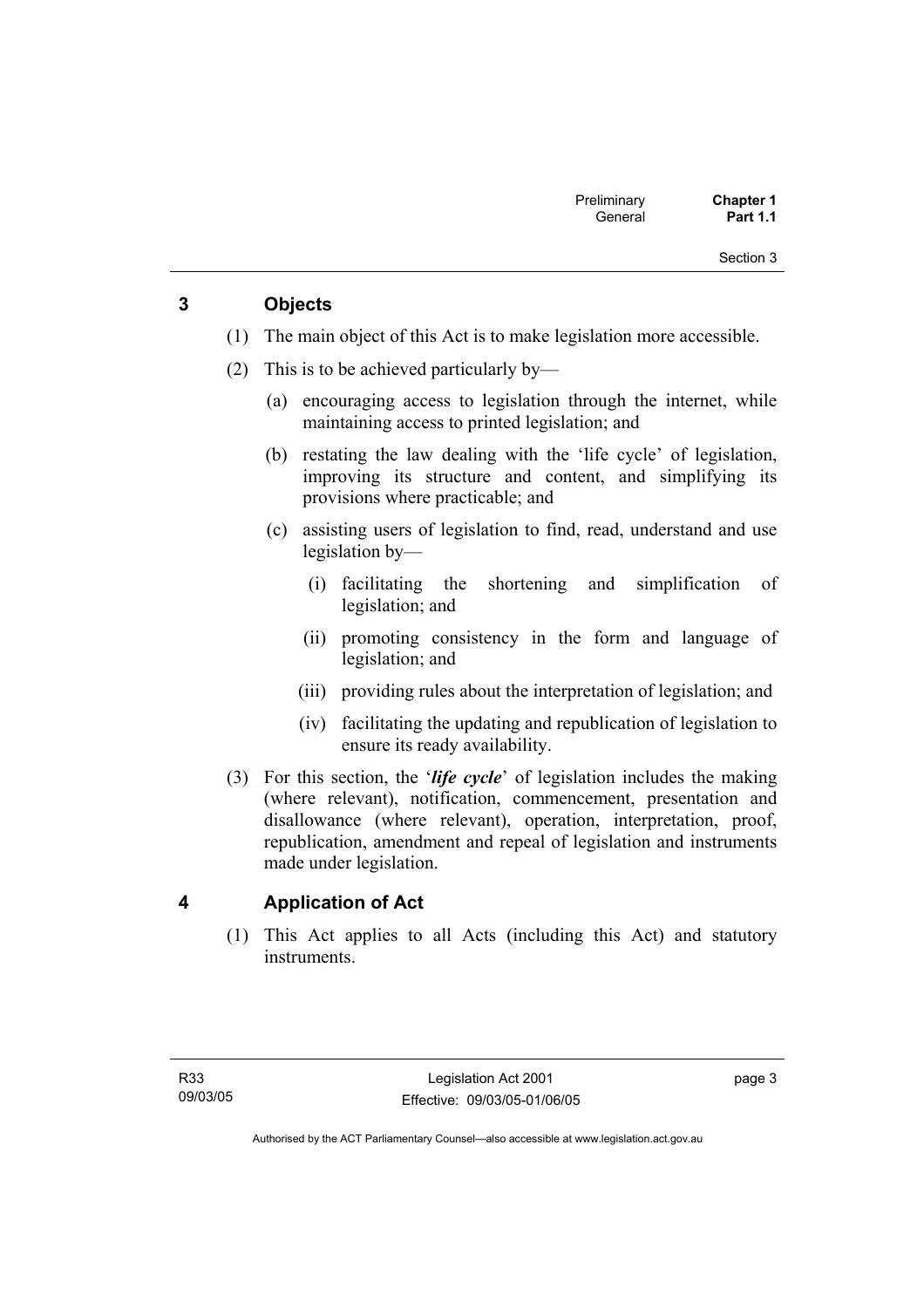| <b>Chapter 1</b> | Preliminary |
|------------------|-------------|
| <b>Part 1.1</b>  | General     |

#### Section 5

 (2) In particular, Acts and statutory instruments are taken to be made on the basis that they will operate in conjunction with this Act.

#### **Examples**

- 1 An Act imposes an obligation and provides that people who 'fail' to carry out the obligation are liable to the penalty. The Act does not, however, define 'fail' or indicate that the word is used in a special way. In accordance with this Act, dictionary, part 1 (see s 144), the word 'fail' includes 'refuse'. In other words, a person who refuses to carry out the obligation will be subject to the penalty in the same way as someone who only neglects the obligation. In this case, the presence in an Act of a word that is defined in this Act attracts the operation of the definition in the dictionary.
- 2 The *XYZ Act 2001* contains the following provision:

The Minister may, in writing, determine fees for this Act.

Because the XYZ Act authorises a fee to be determined 'for this Act', this Act, section 56 applies and therefore the provisions of part 6.3 (Making of certain statutory instruments about fees) apply to the determination of fees under the provision. In this case, the operation of provisions of this Act is attracted because the *XYZ Act 2001* contains a provision that triggers the application of the part.

- *Note* An example is part of the Act, is not exhaustive and may extend, but does not limit, the meaning of the provision in which it appears (see s 126 and s 132).
- (3) This section is a determinative provision.
	- *Note* See s 5 for the meaning of determinative provisions, and s 6 for their displacement.

## **5 Determinative and non-determinative provisions**

- (1) This Act consists of determinative and non-determinative provisions.
- (2) A *determinative provision* is a provision of this Act that is declared to be a determinative provision.

#### **Example**

Section 4 (3) provides that section 4 is a determinative provision.

R33 09/03/05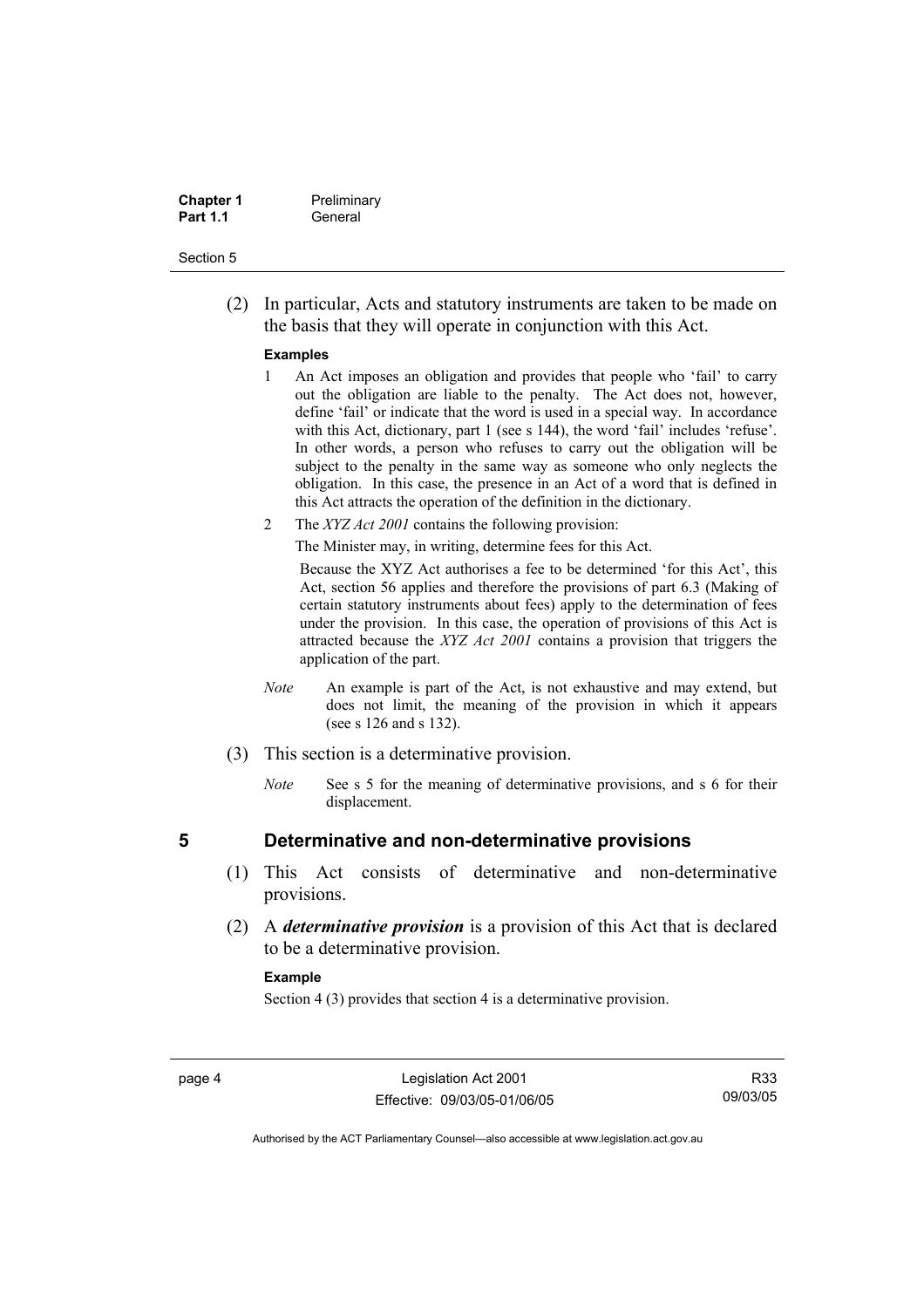# (3) A *non-determinative provision* is any other provision of this Act.

## **Example**

Section 3 does not contain a provision corresponding to section 4 (3). Therefore, section 3 is not a determinative provision.

# **6 Legislation Act provisions must be applied**

- (1) A provision of this Act must be applied to an Act or statutory instrument, in accordance with the terms of the provision, except so far as it is displaced.
- (2) A determinative provision may be displaced expressly or by a manifest contrary intention.
- (3) A non-determinative provision may be displaced expressly or by a contrary intention.

- (4) The declaration of a provision as 'determinative' indicates that it is the intention of the Legislative Assembly that, if the provision is to be displaced at all in a particular case, a more deliberate displacement is required than if the provision were a nondeterminative provision.
- (5) This section applies despite any presumption or rule of interpretation.
- (6) A provision of this Act must not be taken to be displaced by a provision of an Act or statutory instrument so far as the provisions can operate concurrently.
- (7) In particular and without limiting subsection (5), a provision of this Act is not displaced by a provision of an Act or statutory instrument because the provisions deal with the same or a similar subject matter

*Note* For the distinction between a 'manifest contrary intention' (see s (2)) and 'contrary intention' (see s (3)), see the examples in this section.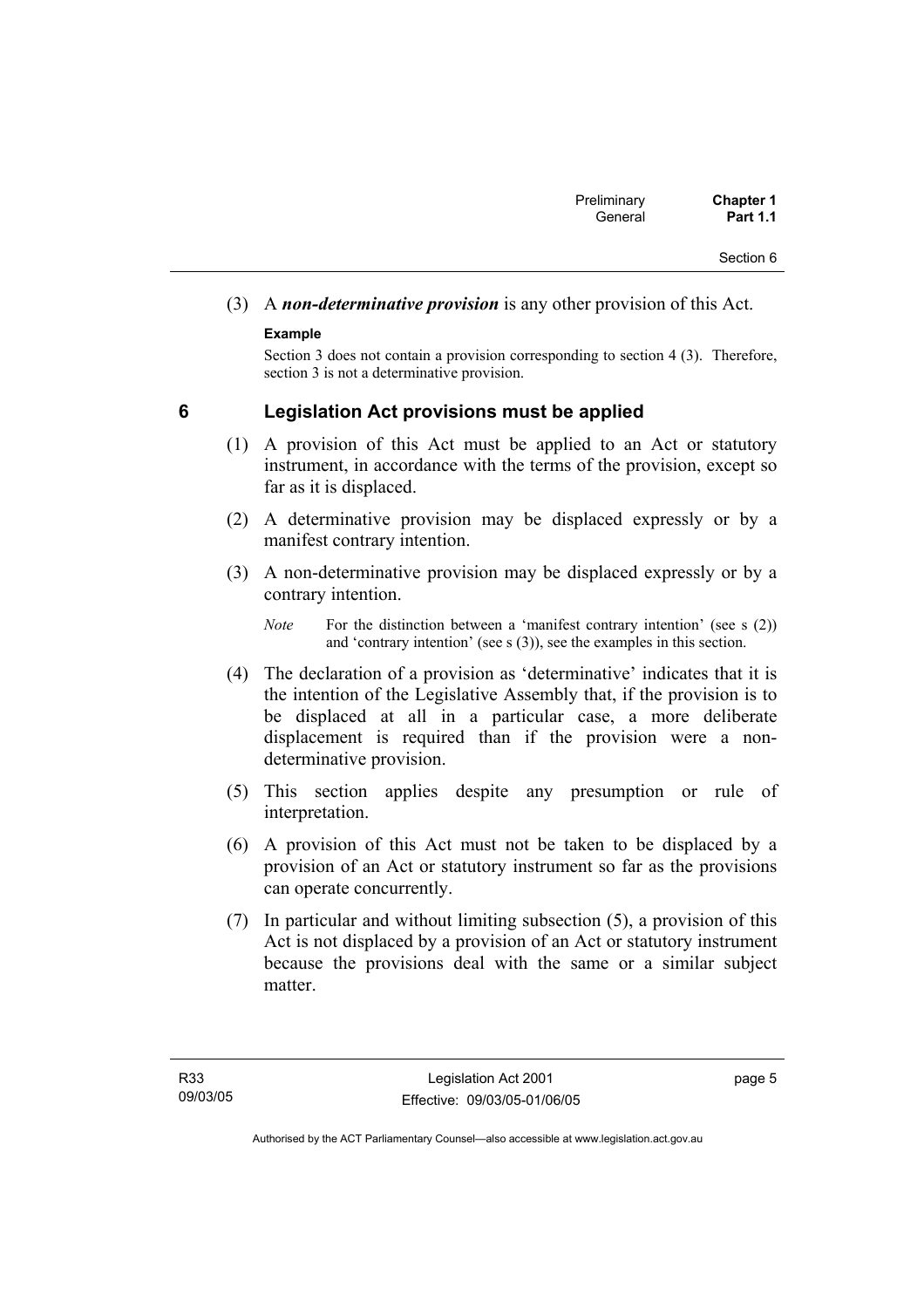| <b>Chapter 1</b> | Preliminary |
|------------------|-------------|
| <b>Part 1.1</b>  | General     |

#### Section 6

(8) This section is a determinative provision.

#### **Examples of different kinds of displacement**

1 *Determinative provision—express displacement*

The *Collections Regulation Act 1999* (hypothetical), section 83 contains the following provision:

(2) The Legislation Act, section 47 (3) does not apply to a regulation under this Act.

Section 83 (2) illustrates a provision expressly displacing this Act, section 47 (3), a determinative provision.

2 *Determinative provision—manifest contrary intention*

The *Motor Repairers Act 2001* (hypothetical) does not contain a provision like the *Collections Regulation Act 1999*, section 83, but section 79 contains the following provision:

(3) A regulation may apply, adopt or incorporate an instrument or provision of an instrument as in force from time to time.

Section 79 (3) illustrates a provision displacing this Act, section 47 (3), a determinative provision, by a manifest contrary intention because section 79 (3) clearly contradicts section 47 (3).

3 *Non-determinative provision—contrary intention*

The master of a vessel is charged with contravening the *Liquor Act 2001* (hypothetical), section 126 by selling liquor on or from 'licensed premises' otherwise than at a time authorised by the Act. It is claimed that the sale took place on the vessel. The Act defines 'licensed premises' to mean that part or those parts of a building or buildings and of the land adjoining it or them as defined by the licensing court. It is argued that the complaint is defective in that a vessel cannot be 'licensed premises'. However, section 126 is expressed to apply to 'a licensee, servant, agent or master who sells liquor on or from licensed premises'. In this case, the reference to 'master' indicates a contrary intention indicating that the section is intended to apply to liquor sold on or from vessels.

#### **Example of concurrent operation (no displacement)**

The *Small Clubs Act 2002* (hypothetical) contains the following provision about how notice of the club's annual general meeting may be served on members of a registered small club:

page 6 Legislation Act 2001 Effective: 09/03/05-01/06/05

R33 09/03/05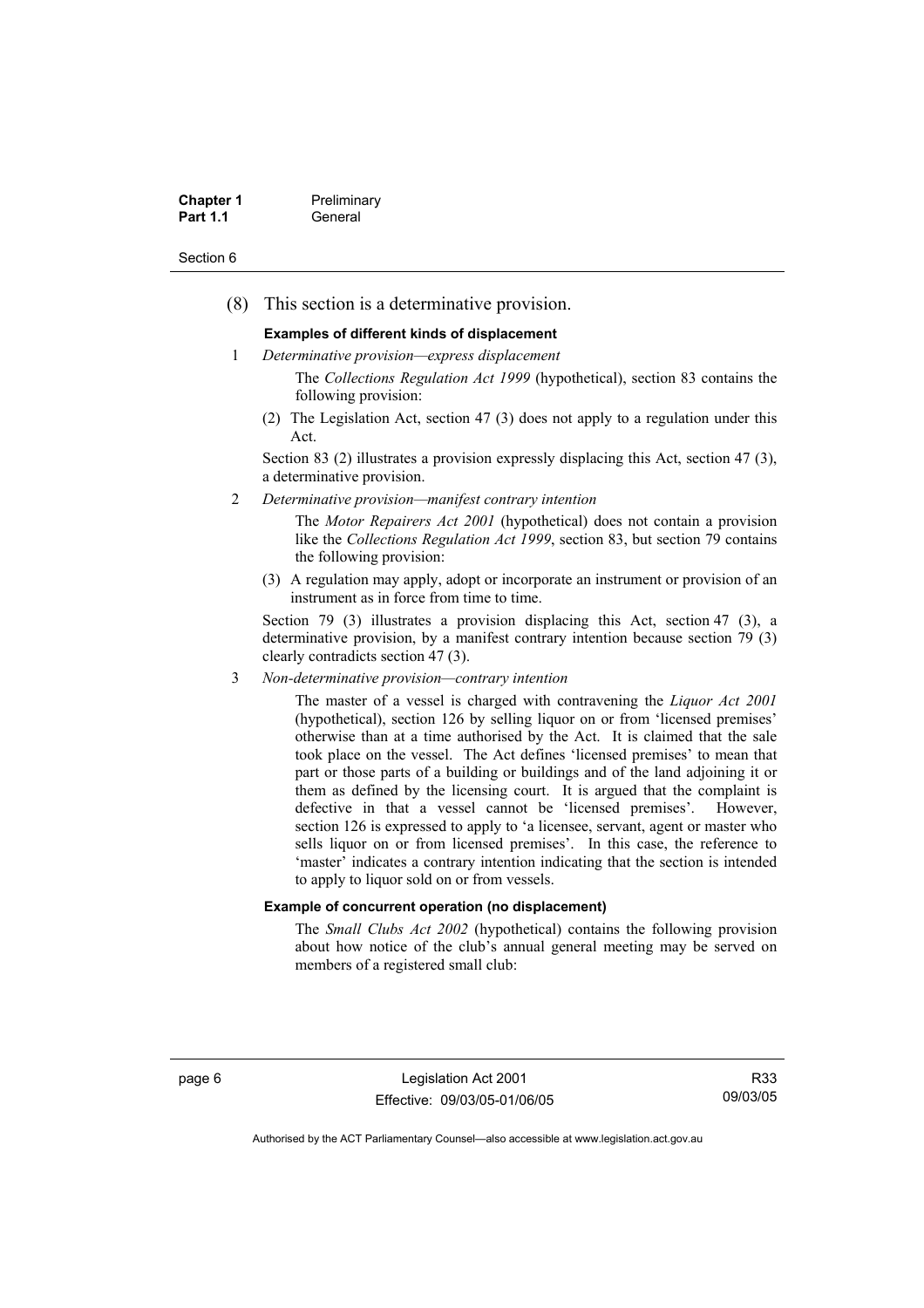| Preliminary | <b>Chapter 1</b> |
|-------------|------------------|
| General     | <b>Part 1.1</b>  |

#### Section 6

#### **60 Serving notice of annual general meeting**

The executive committee of a registered small club may serve notice of the annual general meeting of the club on members by pinning the notice to a noticeboard in the club house.

This Act, section 247, a non-determinative provision, allows a document to be served on an individual under an Act in a number of ways (by giving the document to the individual, by sending it by prepaid post etc), but does not mention pinning the document to a noticeboard as a method of giving the notice.

Section 247 is not displaced by the *Small Clubs Act 2002*, section 60, because—

- section 60 does not expressly displace section 247 nor does it indicate a contrary intention (see s  $6(1)$  and  $(3)$ ) and, in particular, section  $60$ does not indicate an intention that the method of service it authorises is to be the only method of serving notice of annual general meetings on members of small clubs; and
- the application of section 247 is not displaced by any presumption or rule of interpretation (see s 6 (5)); and
- sections 60 and 247 can operate concurrently (see s  $6(6)$ ) by allowing complementary methods of service; and
- the fact that sections 60 and 247 deal with the same (or a similar) subject matter does not of itself displace section 247 (see s 6 (7) and also s 6 (5)).

It follows, therefore, that the executive committee is free to serve notice of the annual general meeting under section 60 or section 247.

*Note* An example is part of the Act, is not exhaustive and may extend, but does not limit, the meaning of the provision in which it appears (see s 126 and s 132).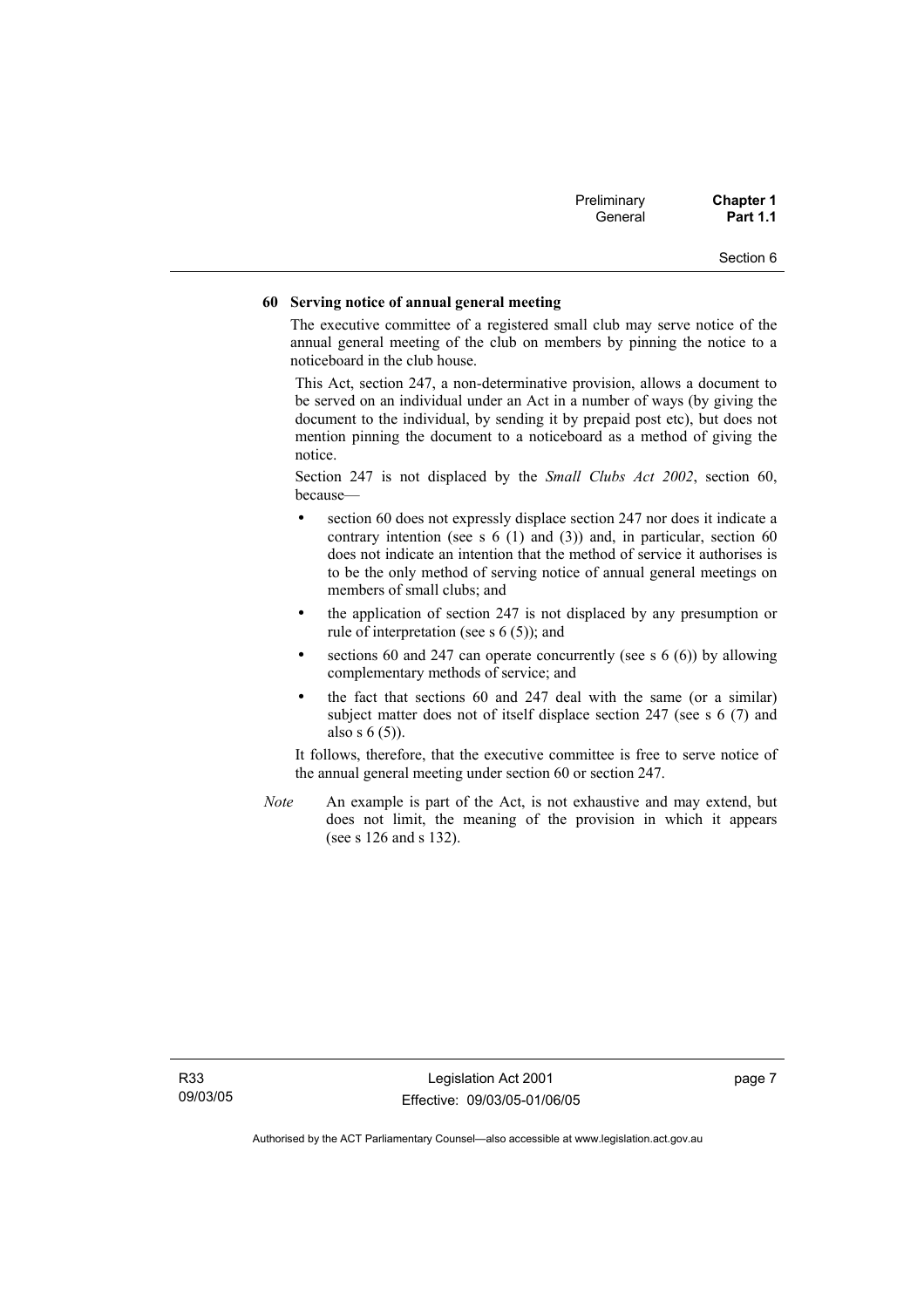**Chapter 1** Preliminary<br>**Part 1.2** Basic conce **Basic concepts** 

Section 7

# **Part 1.2 Basic concepts**

## **7 Meaning of** *Act* **generally**

- (1) An *Act* is an Act of the Legislative Assembly.
- (2) An *Act of the Legislative Assembly* is a law (however described or named) made by the Legislative Assembly under the Self-Government Act.
- (3) A reference to an *Act* includes a reference to a provision of an Act.
	- *Note 1* Section 17 deals with former Commonwealth enactments, and former NSW and UK Acts, that have become ACT Acts.
	- *Note 2* Section 98 deals with reference to laws in general terms.

## **8 Meaning of** *subordinate law*

- (1) A *subordinate law* is a regulation, rule or by-law (whether or not legislative in nature) made under—
	- (a) an Act; or
	- (b) another subordinate law; or
	- (c) power given by an Act or subordinate law and also power given otherwise by law.
- (2) A reference to a *subordinate law* includes a reference to a provision of a subordinate law.

## **9 Meaning of** *disallowable instrument*

- (1) A *disallowable instrument* is—
	- (a) a statutory instrument (whether or not legislative in nature) that is declared to be a disallowable instrument by an Act, subordinate law or another disallowable instrument; or

R33 09/03/05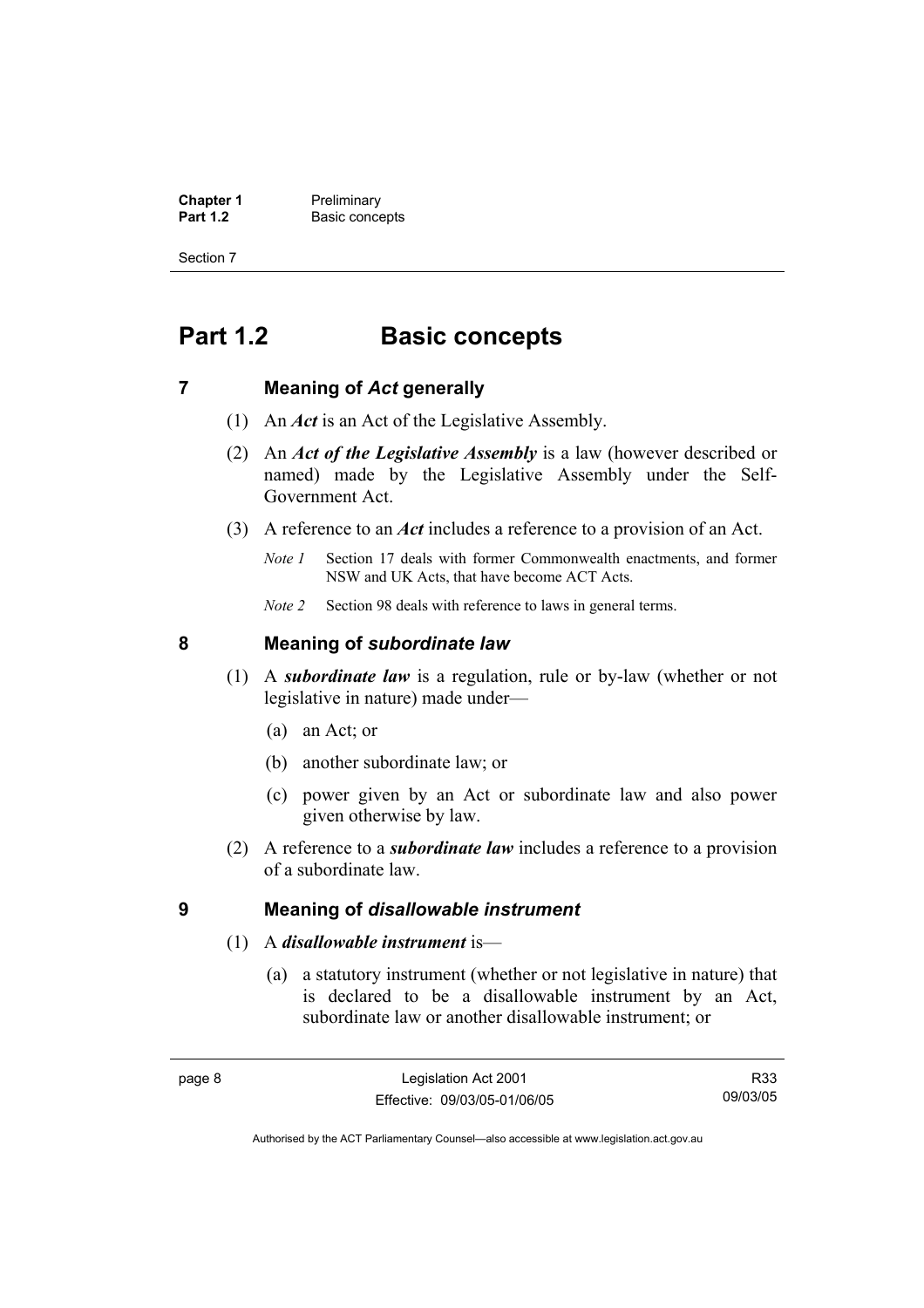- (b) a determination of fees or charges by a Minister under an Act or subordinate law.
- *Note Statutory instrument* is defined in s 13.
- (2) A reference to a *disallowable instrument* includes a reference to a provision of a disallowable instrument.

## **10 Meaning of** *notifiable instrument*

- (1) A *notifiable instrument* is a statutory instrument (whether or not legislative in nature) that is declared to be a notifiable instrument by an Act, subordinate law, disallowable instrument or another notifiable instrument.
- (2) A reference to a *notifiable instrument* includes a reference to a provision of a notifiable instrument.

## **11 Meaning of** *commencement notice*

- (1) A *commencement notice* is a statutory instrument that fixes or otherwise determines the commencement of an Act, subordinate law, disallowable instrument or notifiable instrument.
- (2) A reference to a *commencement notice* includes a reference to a provision of a commencement notice.

## **12 Meaning of** *registrable instrument*

- (1) A *registrable instrument* is—
	- (a) a subordinate law; or
	- (b) a disallowable instrument; or
	- (c) a notifiable instrument; or
	- (d) a commencement notice.
- (2) A reference to a *registrable instrument* includes a reference to a provision of a registrable instrument.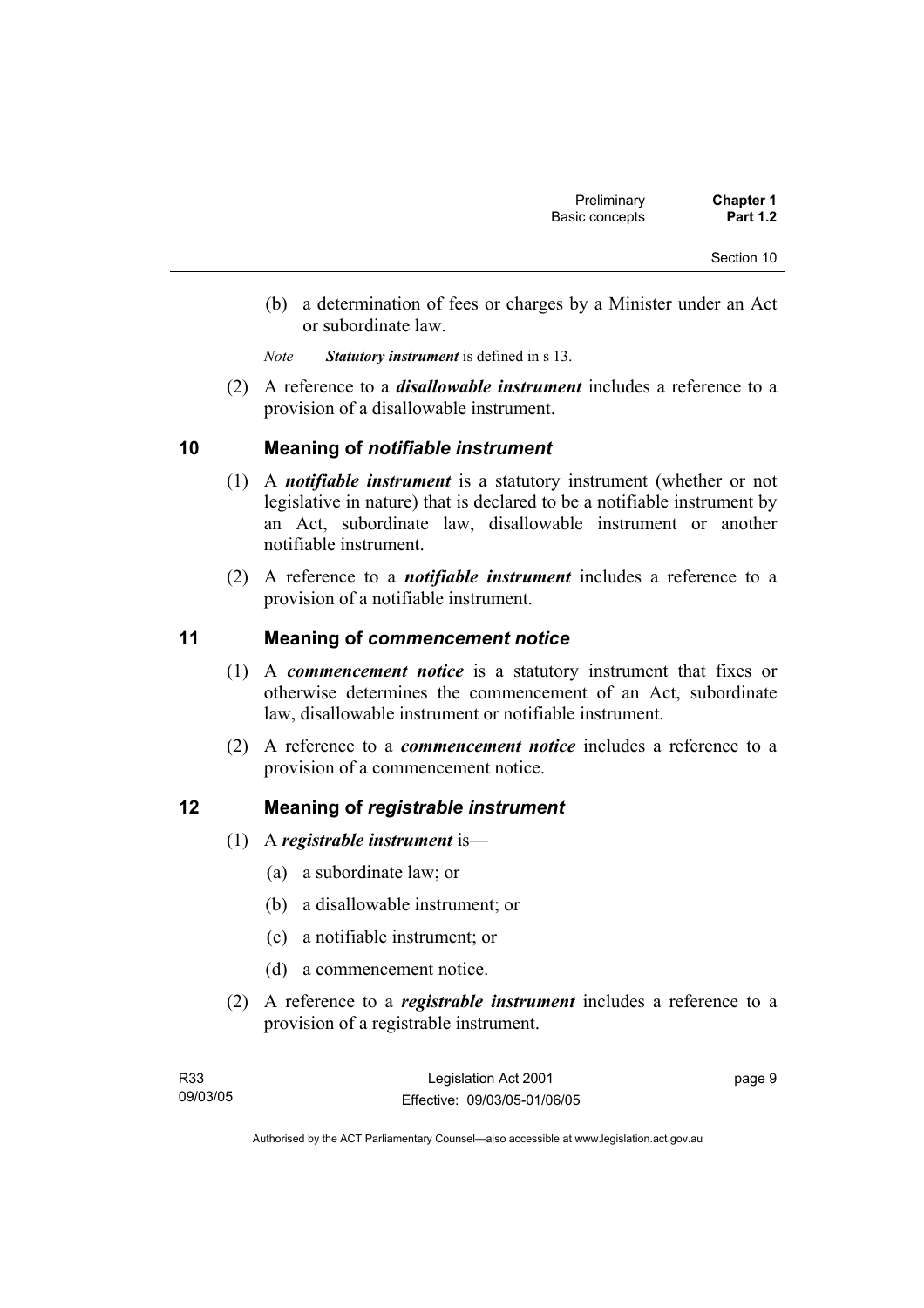**Chapter 1** Preliminary<br>**Part 1.2** Basic conce **Basic concepts** 

Section 13

# **13 Meaning of** *statutory instrument*

- (1) A *statutory instrument* is an instrument (whether or not legislative in nature) made under—
	- (a) an Act; or
	- (b) another statutory instrument; or
	- (c) power given by an Act or statutory instrument and also power given otherwise by law.
- (2) A *statutory instrument* includes a subordinate law, disallowable instrument, notifiable instrument and commencement notice.
- (3) A reference to a *statutory instrument* includes a reference to a provision of a statutory instrument.

## **14 Meaning of** *instrument*

(1) An *instrument* is any writing or other document.

*Note Writing* is defined in the dictionary, pt 1.

 (2) A reference to an *instrument* includes a reference to a provision of an instrument.

## **15 Meaning of** *authorised republication*

- (1) An *authorised republication* is a republication of a law authorised by the parliamentary counsel under this Act.
- (2) A reference to an *authorised republication* includes a reference to a provision of an authorised republication.
- (3) In this section:

*law*—see section 107 (Meaning of *law* in ch 11).

R33 09/03/05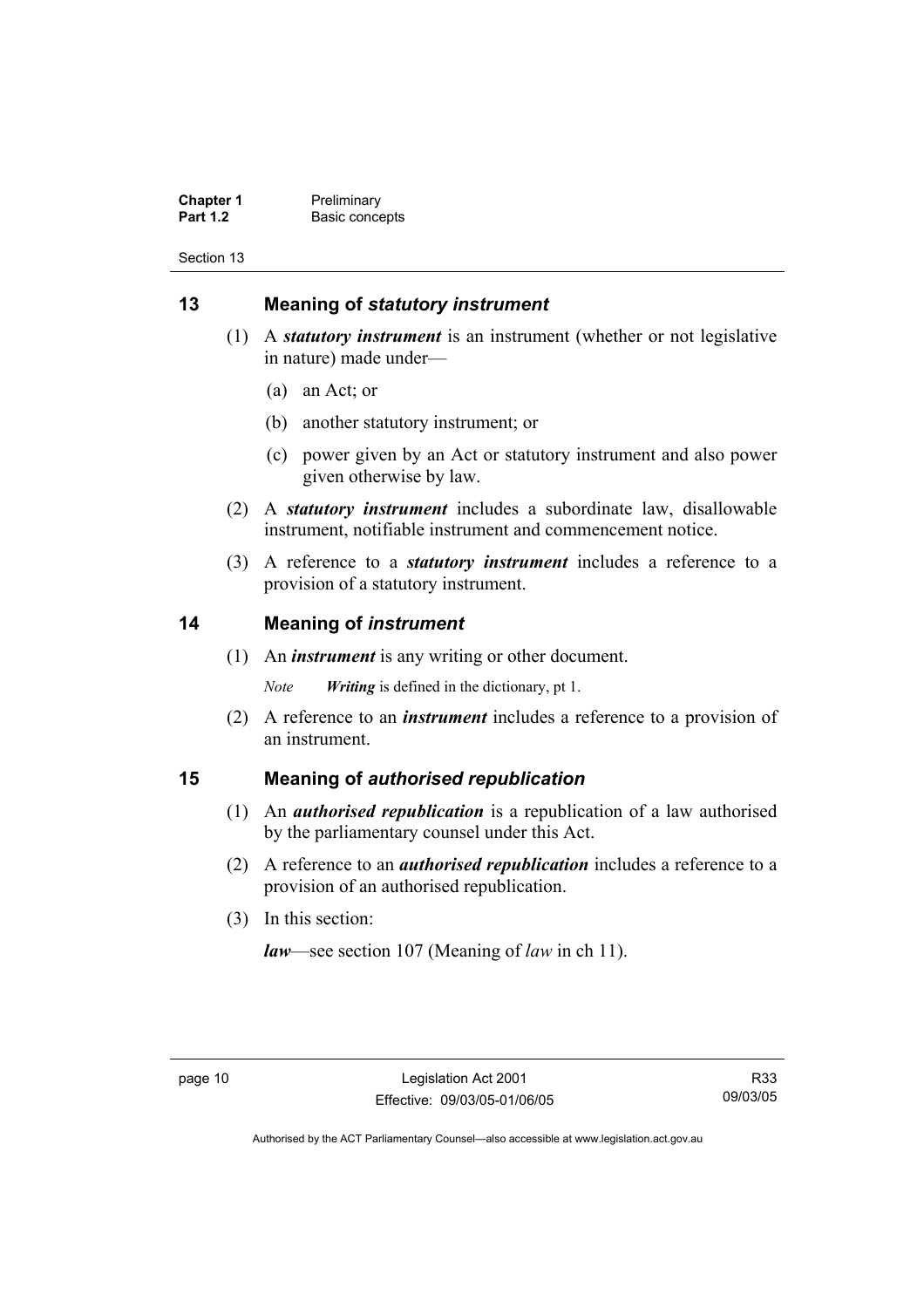Section 16

# **16 Meaning of** *provision*

A *provision* of an Act or instrument is any words or anything else that forms part of the Act or instrument.

#### **Examples of provisions consisting of groups of words**

sections, subsections, paragraphs, subparagraphs, sub-subparagraphs, examples

#### **Examples of provisions consisting of groups of other provisions**

chapters, parts, divisions, subdivisions, schedules

- *Note 1* An example is part of the Act, is not exhaustive and may extend, but does not limit, the meaning of the provision in which it appears (see s 126 and s 132).
- *Note 2* See s 126 and s 127 for material that is, or is not, part of an Act or statutory instrument.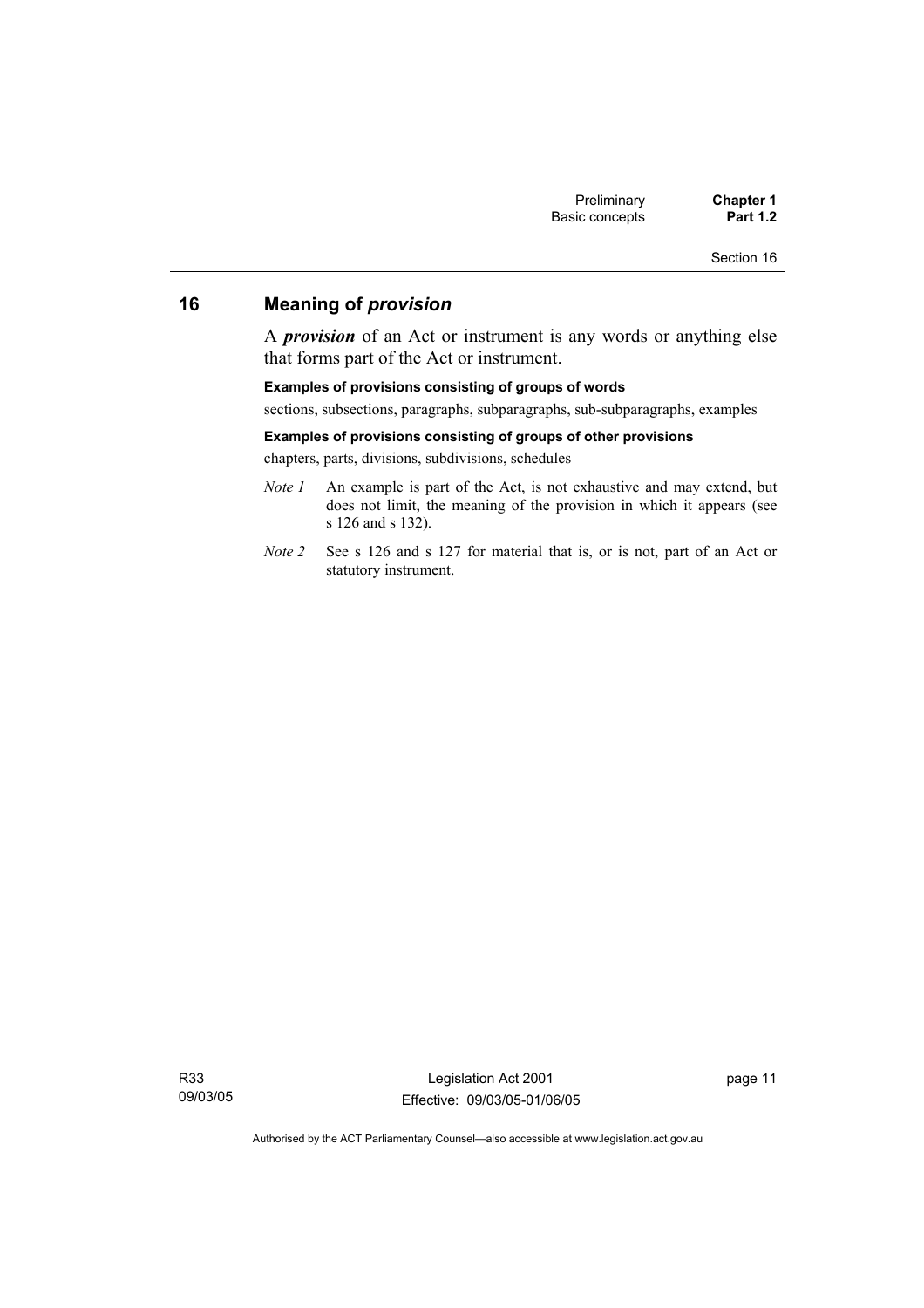**Chapter 1** Preliminary<br>**Part 1.3** Sources of **Part 1.3** Sources of law in the ACT

Section 16

# **Part 1.3 Sources of law in the ACT**

#### **Notes on sources of law**

- *Note 1* The laws in force in the ACT consist of the written law and various unwritten laws known as the principles and rules of common law and equity.
- *Note 2* The written law of the Territory consists primarily of laws, known as Acts, made by the Legislative Assembly. It also includes regulations, rules of court and other legislative instruments made under specific powers given by Acts. (Written laws made under an Act are commonly called 'subordinate' or 'delegated' legislation.)
- *Note 3* Before self-government, ordinances made by the Governor-General under the *Seat of Government* (*Administration*) *Act 1910* (Cwlth) were the main form of legislation made for the ACT. Most of the ordinances in force at self-government have been converted into Acts (see the Self-Government Act, s 34). However, the Governor-General has power to make ordinances for the ACT on a limited number of topics (see *Seat of Government (Administration) Act 1910* (Cwlth), s 12).
- *Note 4* The written laws in force in the ACT also include the Commonwealth Constitution, Commonwealth Acts, and regulations and other legislative instruments made under Commonwealth Acts. As a general rule, Commonwealth Acts and legislative instruments apply in the ACT in the same way as they apply in other parts of Australia. Commonwealth Acts and instruments prevail over the Acts made by the Legislative Assembly to the extent to which they are inconsistent (see Self-Government Act, s 28).
- *Note 5* Certain Acts of New South Wales and the United Kingdom also formed part of the written laws in force in the ACT. Because of the *Interpretation Act 1967*, s 65, these are now taken to be laws made by the Legislative Assembly as if they had been enacted by the Assembly. (Section 65 has expired, but its previous operation was saved–see s 65 (3)). These Acts are listed in sch 1.

page 12 Legislation Act 2001 Effective: 09/03/05-01/06/05

R33 09/03/05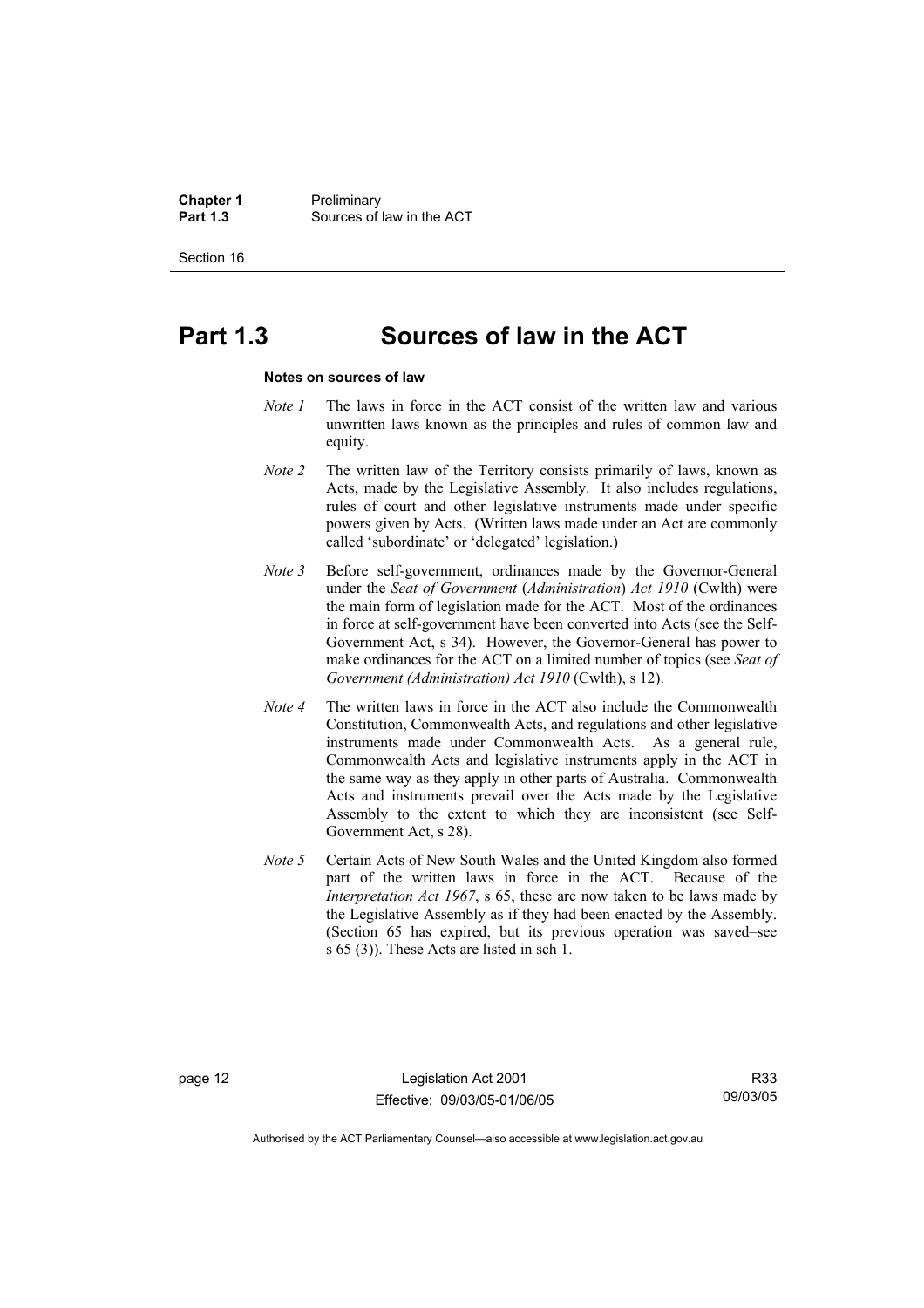## **17 References to Acts include references to former Cwlth enactments etc**

- (1) A reference to an *Act* includes a reference to a former Commonwealth enactment.
- (2) Without limiting subsection (1), a reference to an *Act* includes a reference to a former NSW Act or former UK Act mentioned in schedule 1.
- (3) In this section:

*former Commonwealth enactment* means a Commonwealth Act or ordinance, a New South Wales Act or Imperial Act that is—

- (a) an enactment within the meaning of the Self-Government Act because of that Act, section 34; or
- (b) an enactment because of the *A.C.T*. *Self-Government (Consequential Provisions) Act 1988* (Cwlth), section 10 (3) or section 12 (2) or (3).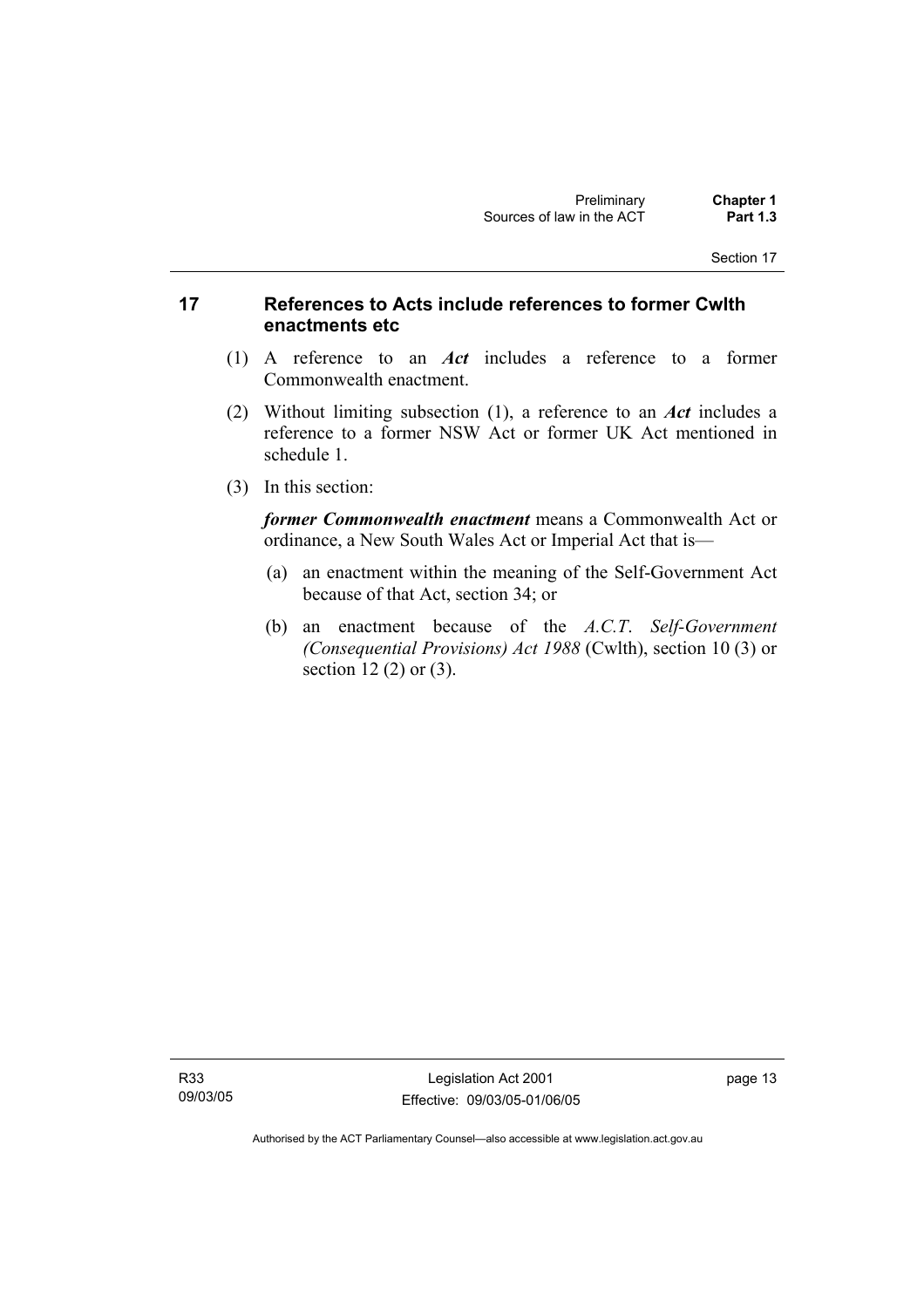#### **Chapter 2** ACT legislation register and web site

Section 18

# **Chapter 2 ACT legislation register and web site**

## **18 ACT legislation register**

- (1) The parliamentary counsel must establish and maintain a register of Acts and statutory instruments (the *ACT legislation register*).
- (2) The register must be kept electronically.

#### **Example of how register may be kept**

The register may be kept in the form of, or as part of, 1 or more computer databases, and may include data compiled electronically from the databases.

*Note* An example is part of the Act, is not exhaustive and may extend, but does not limit, the meaning of the provision in which it appears (see s 126 and s 132).

#### **19 Contents of register**

- (1) The ACT legislation register must contain the following:
	- (a) authorised republications of laws currently in force;
	- (b) Acts as made;
	- (c) subordinate laws as made;
	- (d) disallowable instruments as made;
	- (e) notifiable instruments as made;
	- (f) commencement notices as made;
	- (g) resolutions passed, or taken to have been passed, by the Legislative Assembly to disallow a subordinate law or disallowable instrument;

R33 09/03/05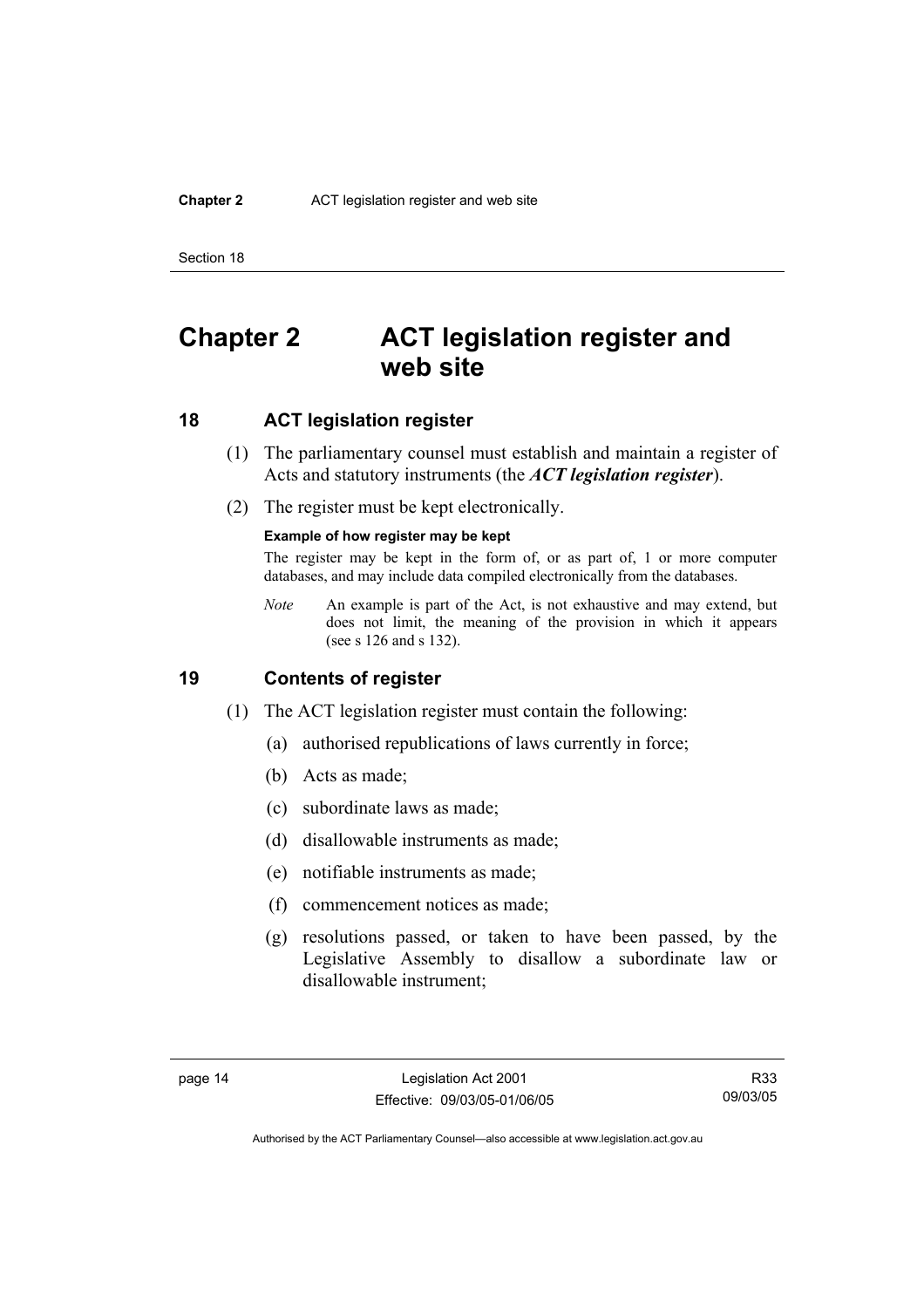- (h) resolutions passed, or taken to have been passed, by the Legislative Assembly to amend a subordinate law or disallowable instrument;
- (i) bills presented to the Legislative Assembly;
- (j) explanatory statements for bills, and amendments of bills, presented to the Legislative Assembly;
- (k) explanatory statements, and regulatory impact statements under chapter 5, for subordinate laws and disallowable instruments.
- (2) The ACT legislation register must also contain the following:
	- (a) notifications of the making of Acts;
	- (b) notifications of the making of subordinate laws;
	- (c) notifications of the making of disallowable instruments;
	- (d) notifications of the making of notifiable instruments;
	- (e) notifications of the making of commencement notices;
	- (f) notifications of the disallowance of subordinate laws or disallowable instruments under section 65 (Disallowance by resolution of Assembly);
	- (g) notifications of the amendment of subordinate laws or disallowable instruments under section 68 (Amendment by resolution of Assembly).
- (3) The parliamentary counsel may enter additional material in the register if the parliamentary counsel considers that it is likely to be useful to users of the register.
- (4) Without limiting subsection (3), the additional material may include the following:
	- (a) unauthorised republications of laws currently in force;

page 15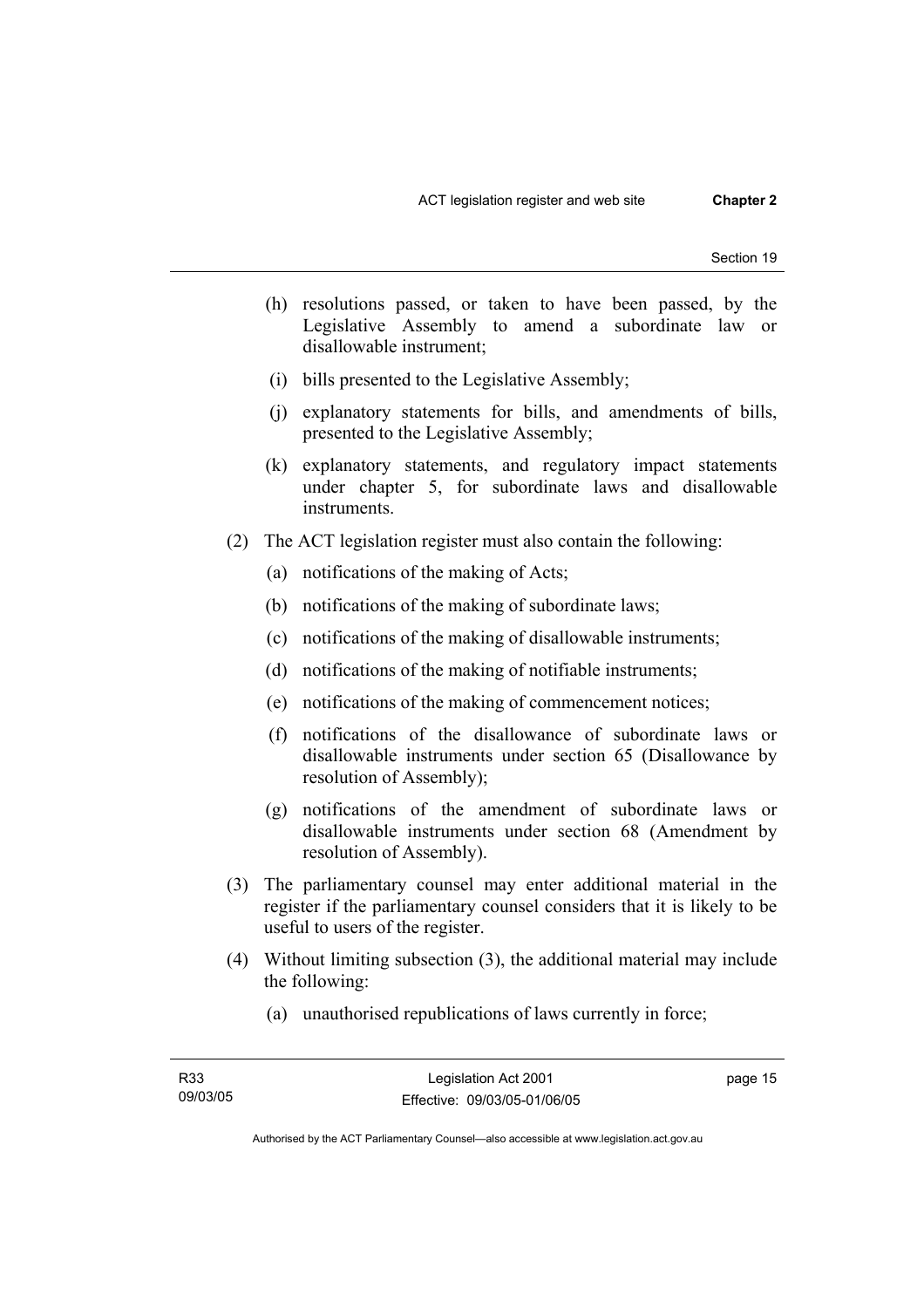#### **Chapter 2** ACT legislation register and web site

#### Section 19

- (b) past versions of unauthorised republications;
- (c) past versions of authorised republications;
- (d) statutory instruments that are not registrable instruments;
- (e) repealed Acts and statutory instruments;
- (f) Commonwealth laws that apply in or in relation to the ACT;
- (g) material relevant to interpreting the rights set out in the *Human Rights Act 2004*, including documents mentioned in that Act, dictionary, definition of *international law*.
- *Note* The following sections of the Act deal with the entry of material in the register:
	- s 28 (Notification of Acts)
	- s 61 (Notification of registrable instruments)
	- s 65A (Notification of disallowance by resolution of Assembly)
	- s 69 (Notification of amendments made by resolution of Assembly)
	- s 108 (Republication in register).
- (5) The parliamentary counsel may enter additional material in the register in any way the parliamentary counsel considers is likely to be helpful to users of the register.

#### **Examples**

- 1 A uniform legislative scheme is entered into under heads of agreement signed on behalf of the Commonwealth, States and Territories. The Legislative Assembly later passes an Act to implement the scheme on behalf of the ACT and the Act is notified and entered in the register. The agreement is also entered in the register as a notifiable instrument with a notifiable instrument number even though the instrument is not taken to be a notifiable instrument under section 10 (Meaning of *notifiable instrument*). The page of the register for the Act contains the heading 'Registrable instruments' and the agreement is listed underneath. The page of the register for the agreement gives particulars for the agreement and mentions that it is not a notifiable instrument but is included in the register for information.
- 2 An instrument under the Self-Government Act notifying the appointment of Ministers is entered in the register as a notifiable instrument even though the instrument is not taken to be a notifiable instrument under section 10

page 16 Legislation Act 2001 Effective: 09/03/05-01/06/05

R33 09/03/05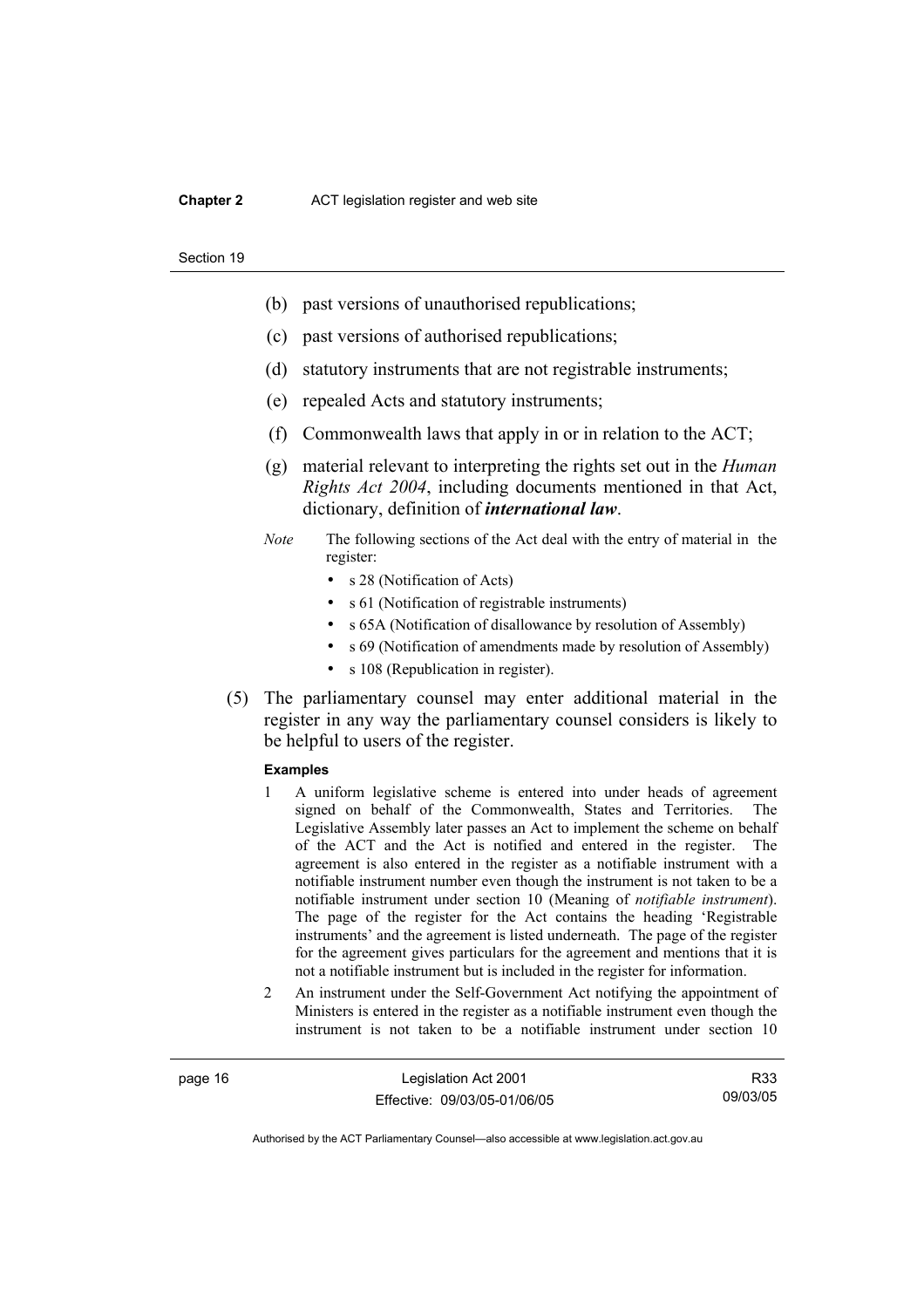(Meaning of *notifiable instrument*). The instrument is also numbered as a notifiable instrument. The page of the register for the notification mentions that it is made under the Self-Government Act and is not a notifiable instrument but is included in the register for information.

- 3 The Australian Road Rules that are applied in the ACT under the *Road Transport (Safety and Traffic Management) Regulation 2000* are entered in the register as a notifiable instrument even though the instrument is not taken to be a notifiable instrument under section 47 (Statutory instrument may make provision by applying law or instrument). The page of the register for the regulation also contains the heading 'Registrable instruments' and the rules are listed underneath. The page of the register for the rules mentions that the rules are applied under the *Road Transport (Safety and Traffic Management) Regulation 2000* and that they are to be read with, and as if they formed part of, the regulation. The note also explains that, because they were applied before the commencement of the Legislation Act, they are not a registrable instrument under that Act.
- *Note* An example is part of the Act, is not exhaustive and may extend, but does not limit, the meaning of the provision in which it appears (see s 126 and s 132).
- (6) Without limiting subsection (3) or (5), a regulation may prescribe requirements to be satisfied for additional material to be entered in the register under this section, including, for example, requirements about—
	- (a) the form of the material; and
	- (b) the making of requests for its entry in the register.
- (7) A regulation may also make provision about the following in relation to instruments (other than registrable instruments) to be entered in the register under this section:
	- (a) the numbering of the instruments by the parliamentary counsel, whether in a series of numbers allocated under section 59 (Numbering) or otherwise;
	- (b) the identification of the instruments, including, for example, authorising the parliamentary counsel to—

page 17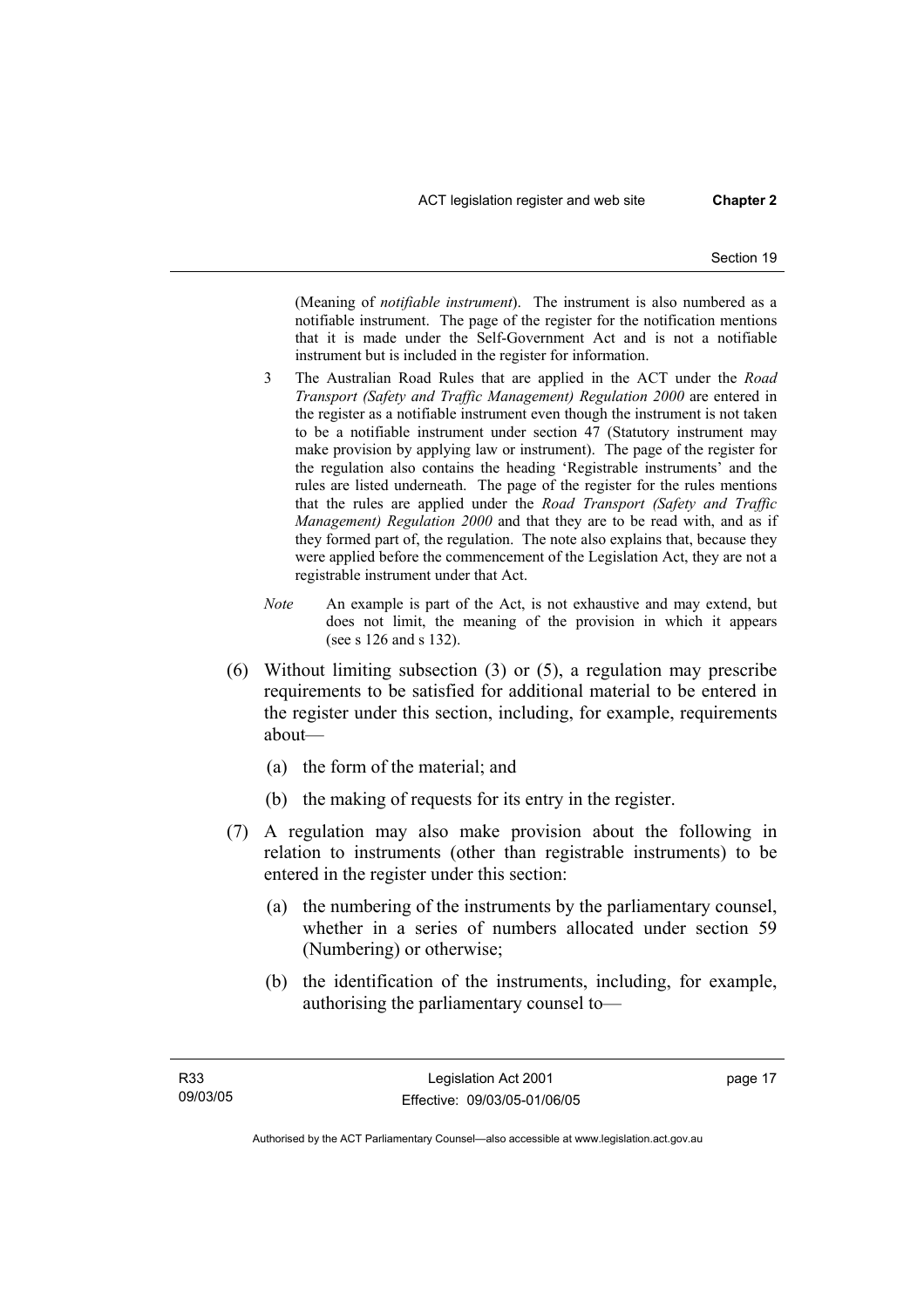#### **Chapter 2** ACT legislation register and web site

#### Section 19

- (i) add a name to an unnamed instrument; or
- (ii) amend an instrument's name; or
- (iii) add notes to an instrument to assist in its identification; or
- (iv) do anything else in relation to an instrument to assist users of the register to identify or refer to the instrument.
- (8) If the register contains an authorised republication of a law currently in force, and the law is amended, the parliamentary counsel must replace the republication with an authorised republication of the law as amended.
- (9) If the register contains an authorised republication of a law, and the law is repealed, expires or, for a subordinate law or disallowable instrument, is disallowed by the Legislative Assembly, the parliamentary counsel must ensure that the republication is no longer shown as a republication of law currently in force.
- (10) If the parliamentary counsel considers it likely to be useful to users of the register to enter information (in any form) in the register, the parliamentary counsel may enter the information at any time.

#### **Example**

guides and indexes to the register

- (11) If an Act passed by the Legislative Assembly, or a registrable instrument made, before the commencement of this Act need not be notified under this Act, the parliamentary counsel may enter the text of the Act or instrument in the register.
- (12) The parliamentary counsel may correct any mistake, error or omission in the register subject to the requirements (if any) of the regulations.
- (13) In this section:

*amended* includes modified.

*law*—see section 107 (Definitions for ch 11).

R33 09/03/05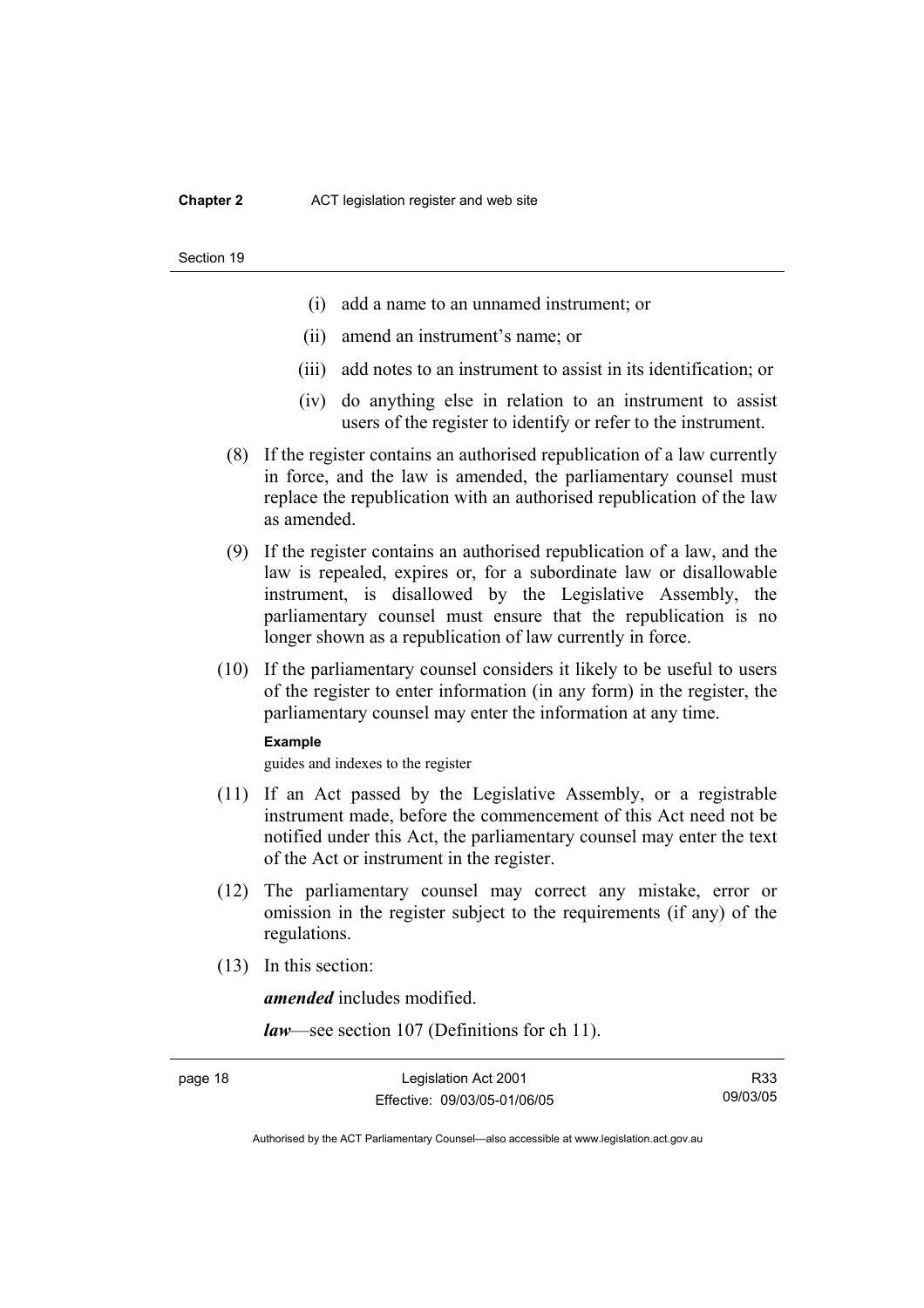*repealed* includes lapsed and expired.

## **20 Prompt registration**

The parliamentary counsel must ensure that anything the parliamentary counsel is required to do in relation to the register is done promptly.

# **21 Approved web site**

- (1) The parliamentary counsel must approve an internet site, and may approve additional internet sites, for this Act.
- (2) The parliamentary counsel may enter into agreements or arrangements to ensure that users can authenticate an approved web site or the material accessible on an approved web site.

# **22 Access to registered material at approved web site**

- (1) The parliamentary counsel must ensure, as far as practicable, that a copy of the material mentioned in section 19 (1) and (2) (Contents of register) is accessible at all times on an approved web site.
- (2) Access is to be provided without charge by the Territory.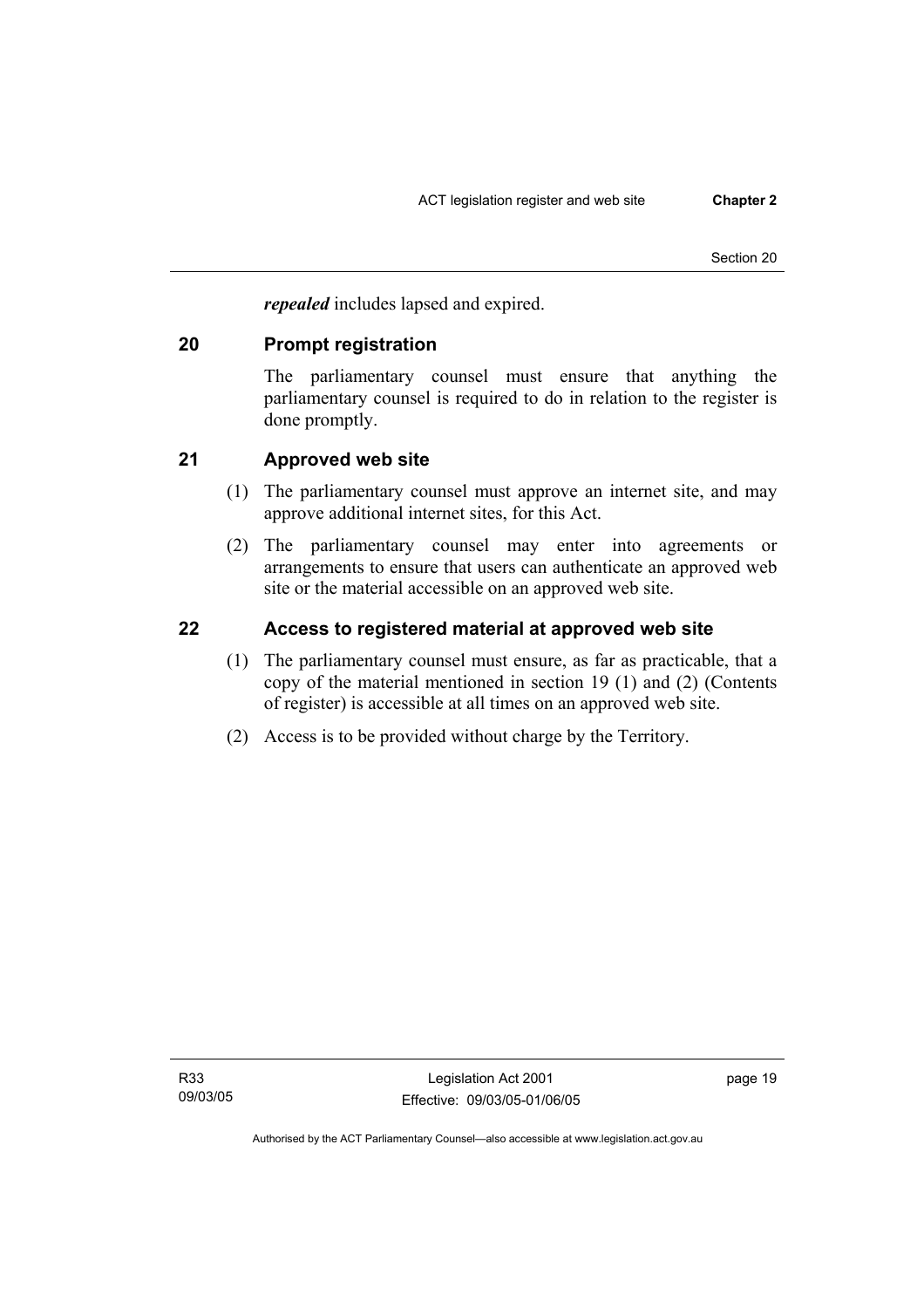#### **Chapter 3** Authorised versions and evidence of laws and legislative material

Section 22A

# **Chapter 3 Authorised versions and evidence of laws and legislative material**

#### **22A Definitions for ch 3**

In this chapter:

*law* means an Act or statutory instrument, whether or not it has been amended, and includes, in relation to a republication—

- (a) a collection of 2 or more Acts or statutory instruments; or
- (b) all or part of an agreement or other instrument that has the force of law or is in, or attached to, an Act or statutory instrument.
- *Note* A reference to an Act or statutory instrument includes a reference to a provision of the Act or instrument (see s 7 and s 13).

*legislative material* means material (other than a law or provision of a law) relating to an Act or statutory instrument.

#### **Examples of** *legislative material*

- 1 Additional material entered in the register under section 19 (3) (Contents of register) that is not an Act or statutory instrument, for example—
	- the Australian Road Rules: These rules apply throughout Australia and apply in the ACT under the *Road Transport (Safety and Traffic Management) Regulation 2000*. They have been entered in the register as a notifiable instrument even though they are not a statutory instrument and are not taken to be a notifiable instrument under section 47 (Statutory instruments may make provision by applying law or instrument);
	- appointments of Ministers: Ministers are appointed by the Chief Minister under the Self-Government Act, section 41. An instrument notifying an appointment may be entered in the register even though the instrument is not a statutory instrument.

page 20 Legislation Act 2001 Effective: 09/03/05-01/06/05

R33 09/03/05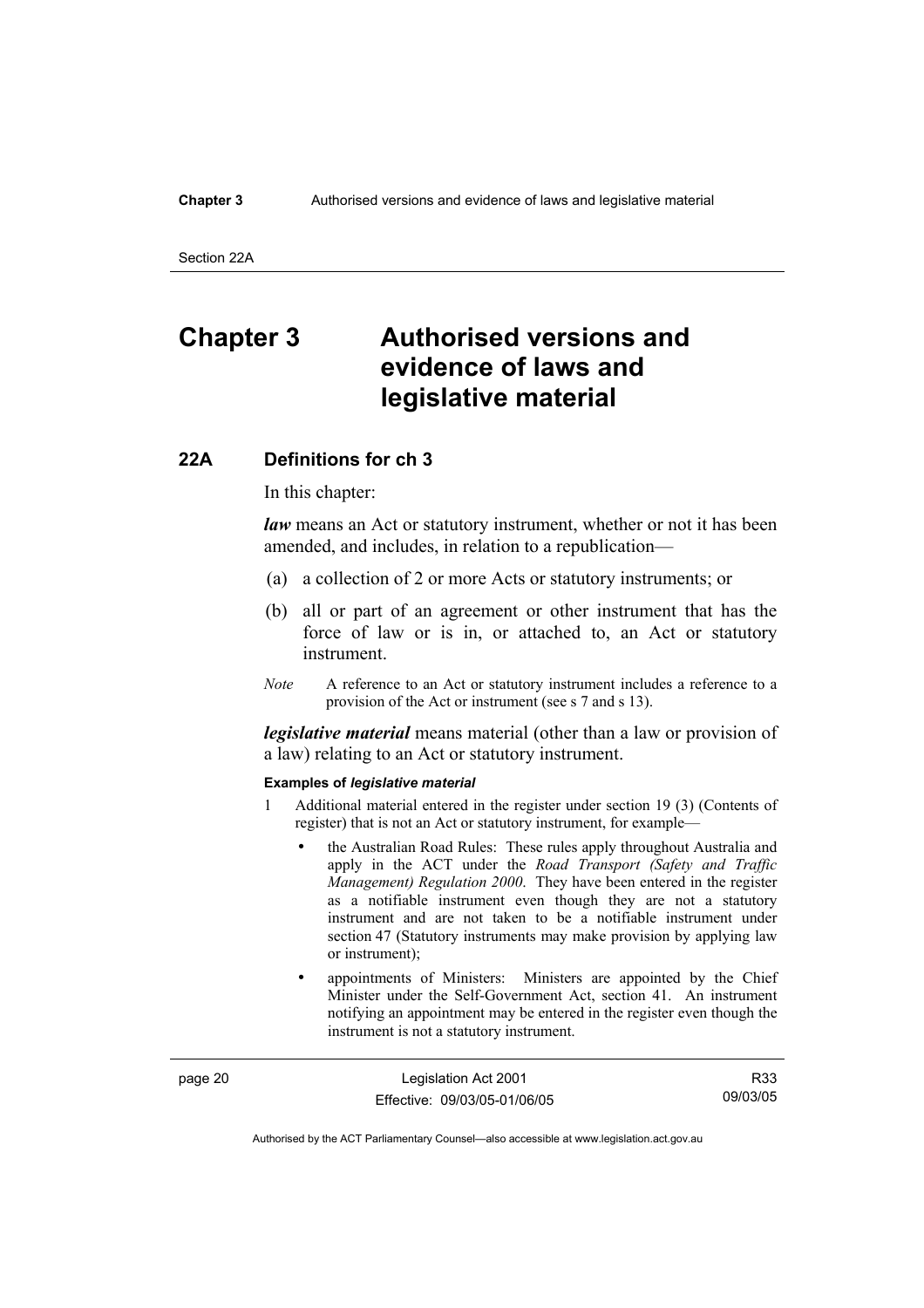- 2 Material that may be considered under chapter 14 in working out the meaning of an Act or statutory instrument, for example, an explanatory statement for the bill that became the relevant Act that was presented to the Legislative Assembly before the Act was passed.
- *Note* An example is part of the Act, is not exhaustive and may extend, but does not limit, the meaning of the provision in which it appears (see s 126 and s 132).

*republication* includes part of a republication.

## **23 Authorisation of versions by parliamentary counsel**

The parliamentary counsel may authorise written or electronic versions of a law, republication or legislative material.

*Note Written* includes printed (see dict, pt 1, def *writing*).

## **24 Authorised electronic versions**

- (1) An electronic copy of a law, republication or legislative material is an authorised version if—
	- (a) it is accessed at, or downloaded from, an approved web site in a format authorised by the parliamentary counsel; or
	- (b) it is authorised by the parliamentary counsel and is in the format in which it is authorised by the parliamentary counsel.

#### **Example of authorised electronic format**

a locked pdf file

- *Note* An example is part of the Act, is not exhaustive and may extend, but does not limit, the meaning of the provision in which it appears (see s 126 and s 132).
- (2) It is presumed, unless the contrary is proved—
	- (a) that an internet site purporting to be an approved web site is an approved web site; and
	- (b) that an electronic copy of a law, republication or legislative material accessed at, or downloaded from, an approved web

| R33      | Legislation Act 2001         | page 21 |
|----------|------------------------------|---------|
| 09/03/05 | Effective: 09/03/05-01/06/05 |         |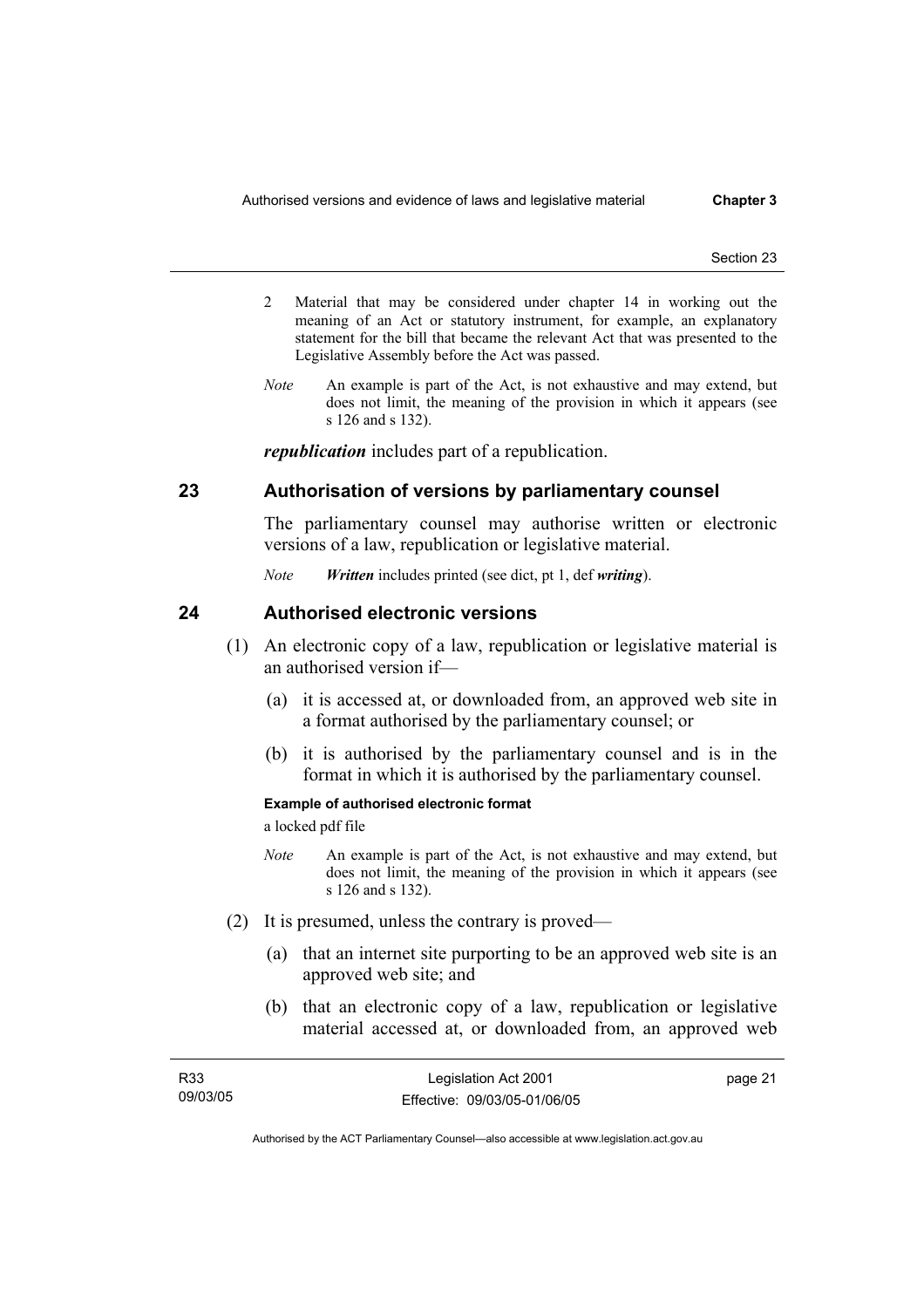### **Chapter 3** Authorised versions and evidence of laws and legislative material

#### Section 25

site and purporting to be authorised by the parliamentary counsel (however expressed) is an authorised version of the law, republication or legislative material; and

- (c) that any other electronic copy of a law, republication or legislative material purporting to be authorised by the parliamentary counsel (however expressed) is an authorised version of the law, republication or legislative material; and
- (d) that an authorised electronic version of an Act or statutory instrument correctly shows the Act or instrument; and
- (e) that an authorised electronic version of a republication of a law correctly shows the law as at the republication date; and
- (f) that an authorised electronic version of legislative material correctly shows the material.

#### **Examples of an electronic copy of a republication purporting to be authorised by the parliamentary counsel**

- 1 The republication has the words 'Authorised by the ACT Parliamentary Counsel' on the front cover and the words 'Authorised when accessed at www.legislation.act.gov.au or in authorised printed form' at the foot of each page of the republication.
- 2 The republication has the words 'Authorised by the ACT Parliamentary Counsel' on the front cover and the words 'Authorised by the ACT Parliamentary Counsel—also accessible at www.legislation.act.gov.au' at the foot of each page of the republication.
- *Note* A reference to an Act or statutory instrument includes a reference to a provision of the Act or instrument (see s 7 (3) and s 13 (3)). A reference to a republication includes a reference to part of a republication (see s 22A def *republication*).

## **25 Authorised written versions**

 (1) A written copy of a law, republication or legislative material is an authorised version if—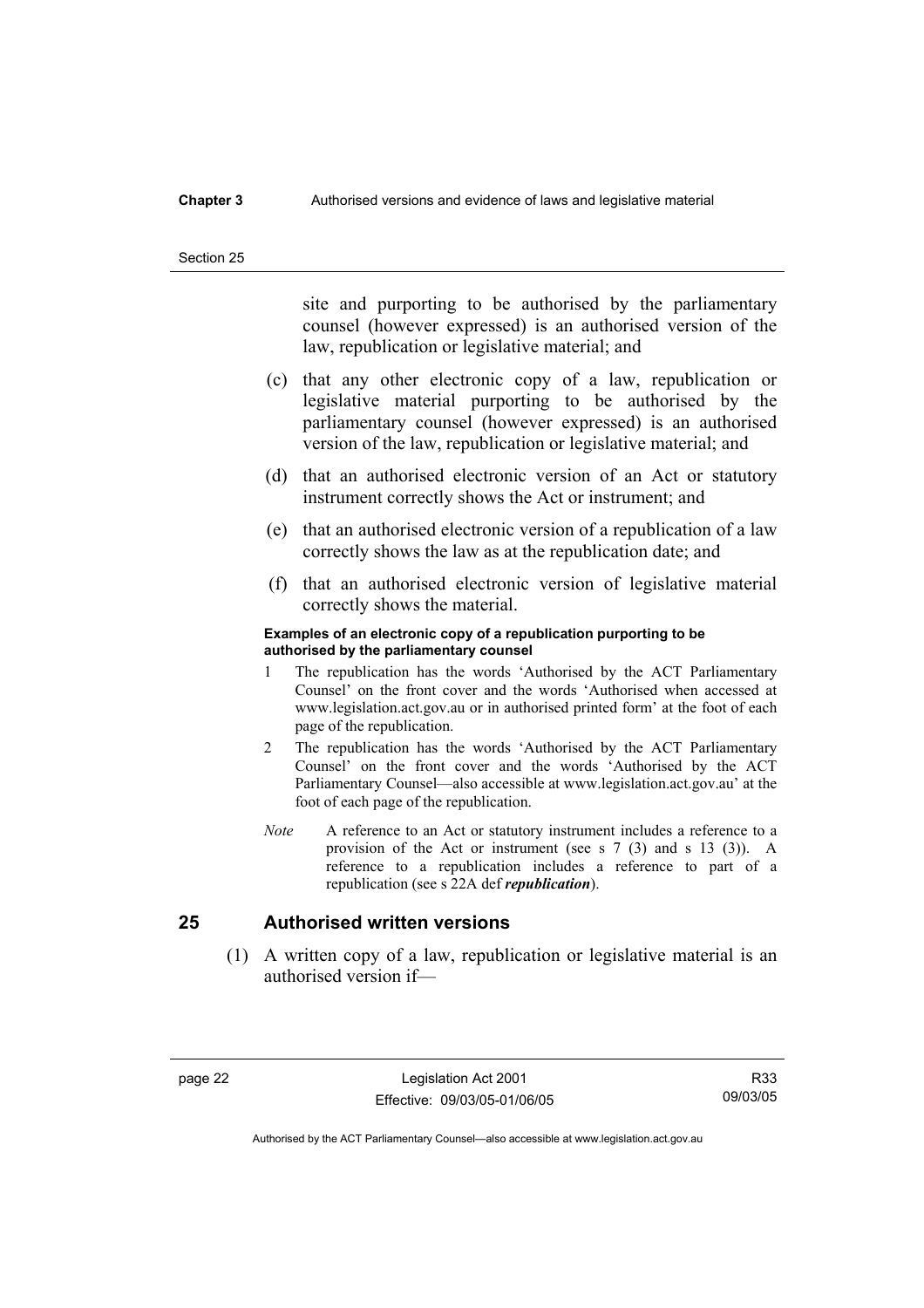- (a) it is a written copy produced directly from an authorised electronic version of the law, republication or legislative material; or
- (b) it is a written copy of another version of the law, republication or legislative material authorised by the parliamentary counsel.

#### **Example for par (a)**

An authorised electronic version of an Act is downloaded from an approved web site and printed. The printed copy is an authorised written version of the Act.

- *Note* An example is part of the Act, is not exhaustive and may extend, but does not limit, the meaning of the provision in which it appears (see s 126 and s 132).
- (2) It is presumed, unless the contrary is proved—
	- (a) that a written copy of a law, republication or legislative material purporting to be authorised by the parliamentary counsel (however expressed) is an authorised version of the law, republication or legislative material; and
	- (b) that an authorised written version of an Act or statutory instrument correctly shows the Act or instrument; and
	- (c) that an authorised written version of a republication of a law correctly shows the law as at the republication date; and
	- (d) that an authorised written version of legislative material correctly shows the material.

#### **Examples of a written copy of a republication purporting to be authorised by the parliamentary counsel**

- 1 The republication has the words 'Authorised by the ACT Parliamentary Counsel' on the front cover and the words 'Authorised by the parliamentary counsel and printed by authority of the ACT Government' at the foot of each page of the republication.
- 2 The republication has the words 'Authorised by the ACT Parliamentary Counsel and printed by authority of the ACT Government' on the front cover and the words 'Authorised by the ACT Parliamentary Counsel—also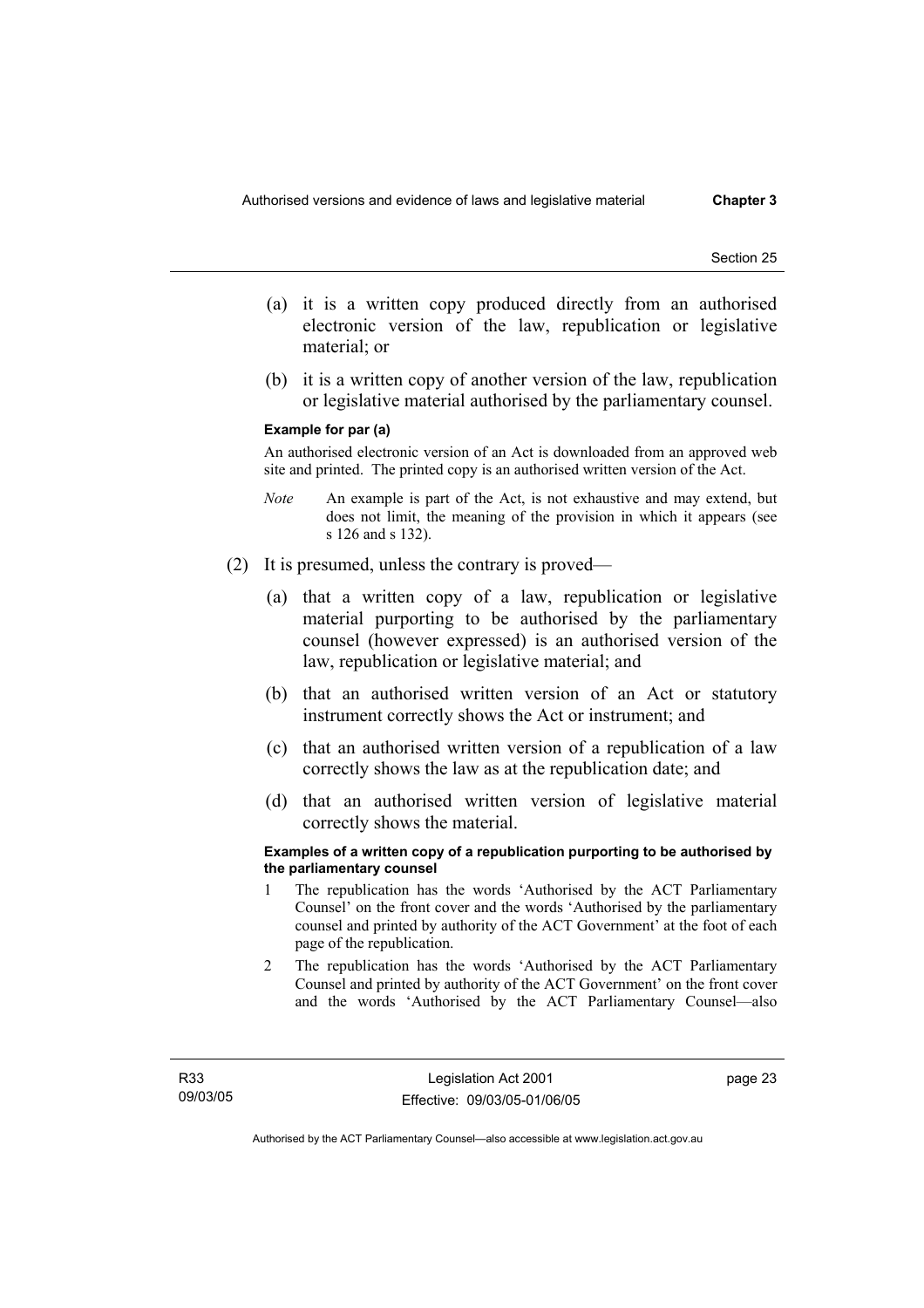#### **Chapter 3** Authorised versions and evidence of laws and legislative material

#### Section 26

accessible at www.legislation.act.gov.au' at the foot of each page of the republication.

- 3 The republication has the words 'Authorised by the ACT Parliamentary Counsel' on the front cover and the words 'Authorised by the ACT Parliamentary Counsel—also accessible at www.legislation.act.gov.au' at the foot of each page of the republication.
- *Note* A reference to an Act or statutory instrument includes a reference to a provision of the Act or instrument (see s 7 (3) and s 13 (3)). A reference to a republication includes a reference to part of a republication (see s 22A def *republication*).

## **26 Judicial notice of certain matters**

- (1) Proof is not required about—
	- (a) the passing of a proposed law by the Legislative Assembly or its notification in the register or the gazette; or
	- (b) the making, or notification or publication in the register or the gazette, of a subordinate law, disallowable instrument, notifiable instrument, commencement notice or any other statutory instrument; or
	- (c) the approval (however described) of a statutory instrument by the Executive, a Minister or any other entity; or
	- (d) the provisions of an Act, subordinate law, disallowable instrument, notifiable instrument, commencement notice or any other statutory instrument; or
	- (e) the commencement of an Act, subordinate law, disallowable instrument, notifiable instrument, or any other statutory instrument; or
	- (f) the presentation of a subordinate law, disallowable instrument or any other statutory instrument to the Legislative Assembly; or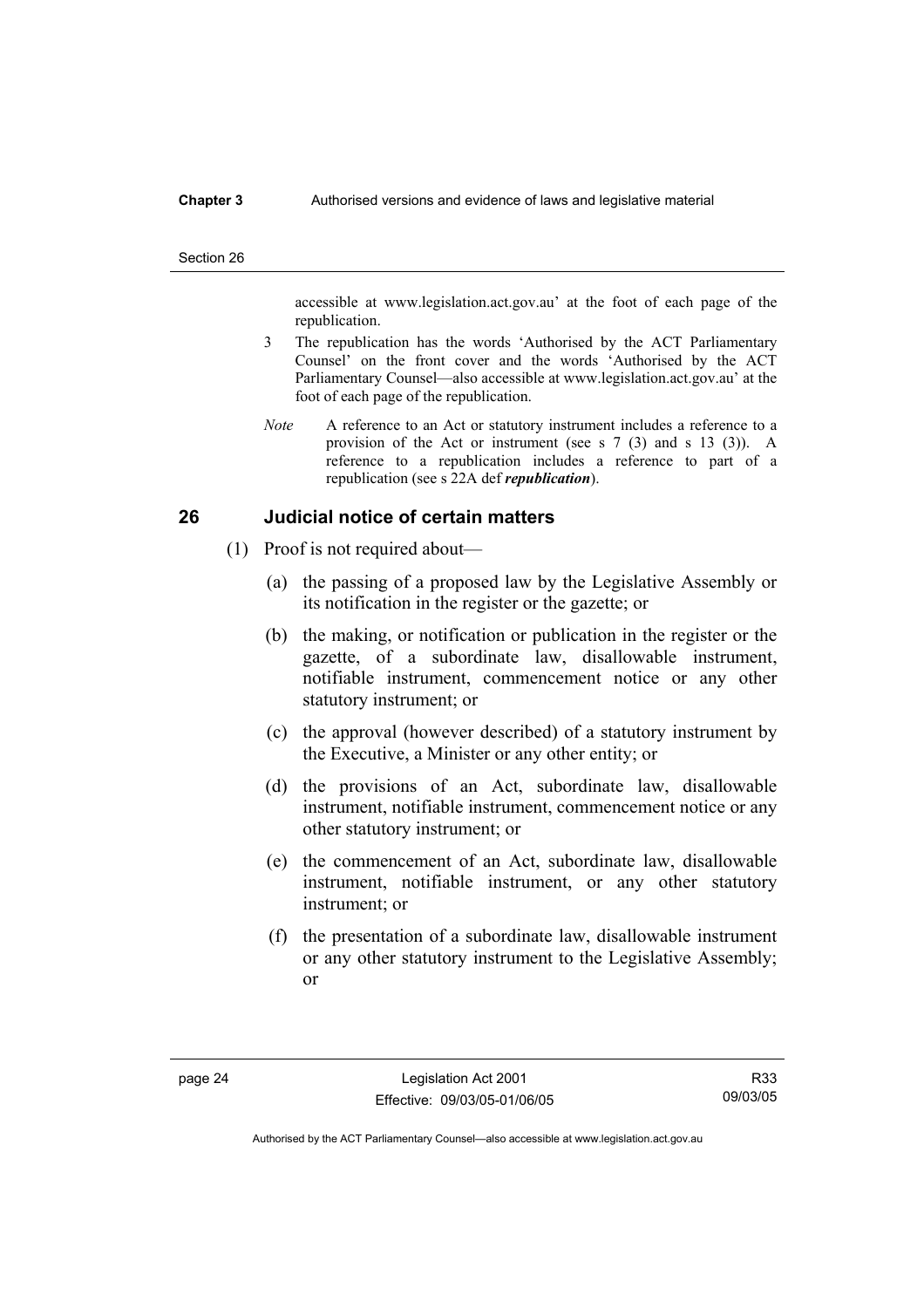- (g) anything done or not done by or in the Legislative Assembly in relation to a subordinate law, disallowable instrument or any other statutory instrument; or
- (h) changes made under chapter 11 (Republication of Acts and statutory instruments); or
- (i) the authorisation of a republication under this Act, the provisions of an authorised republication or the republication date of an authorised republication.
- (2) A court or tribunal may inform itself of anything mentioned in subsection (1) in any way it considers appropriate.

#### **Examples of ways that may be appropriate**

- 1 using a version of an Act downloaded from an approved web site using the internet
- 2 using information obtained from an approved web site using the internet
- 3 using an authorised written version of a republication
- *Note* An example is part of the Act, is not exhaustive and may extend, but does not limit, the meaning of the provision in which it appears (see s 126 and s 132).
- (3) However, the court or tribunal must consider whether the source it intends to use appears to be a reliable source of information.
- (4) For subsection (3), an authorised version of a law, republication or legislative material is a reliable source of information.
- (5) This section does not limit any other law providing how a court or tribunal may be informed about a matter mentioned in subsection  $(1)$ .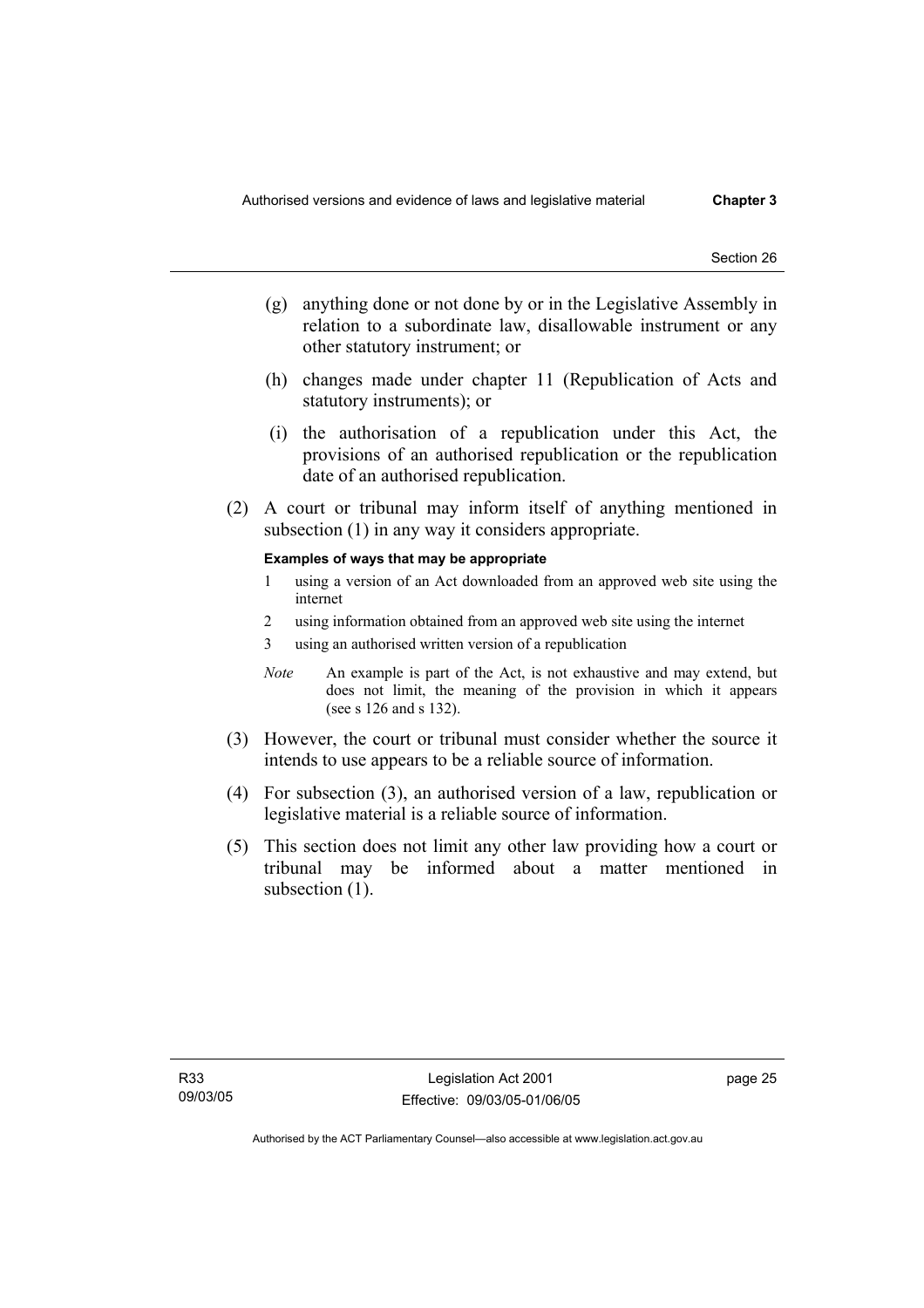#### **Chapter 4** Numbering and notification of Acts

Section 27

# **Chapter 4 Numbering and notification of Acts**

## **27 Numbering of Acts**

The Acts passed in each year are to be numbered as nearly as practicable in the order in which they are passed.

## **28 Notification of Acts**

- (1) If a proposed law is passed by the Legislative Assembly, the Speaker must ask the parliamentary counsel to notify the making of the law.
- (2) If the Speaker asks the parliamentary counsel to notify the making of the proposed law, the parliamentary counsel must—
	- (a) notify the making of the law in the register; or
	- (b) if it is not practicable to notify the making of the proposed law in the register, or make the text of the proposed law and the notification of its making accessible at 1 or more approved web sites, when the law is to be notified—notify the making of the law in the gazette.
- (3) If the Speaker asks the parliamentary counsel to notify the making of the proposed law on a particular day, the parliamentary counsel must notify the making of the law on that day unless it is impracticable to do so.
- (4) The making of the proposed law is notified in the register by entering in the register—
	- (a) a statement that the law has been passed by the Legislative Assembly; and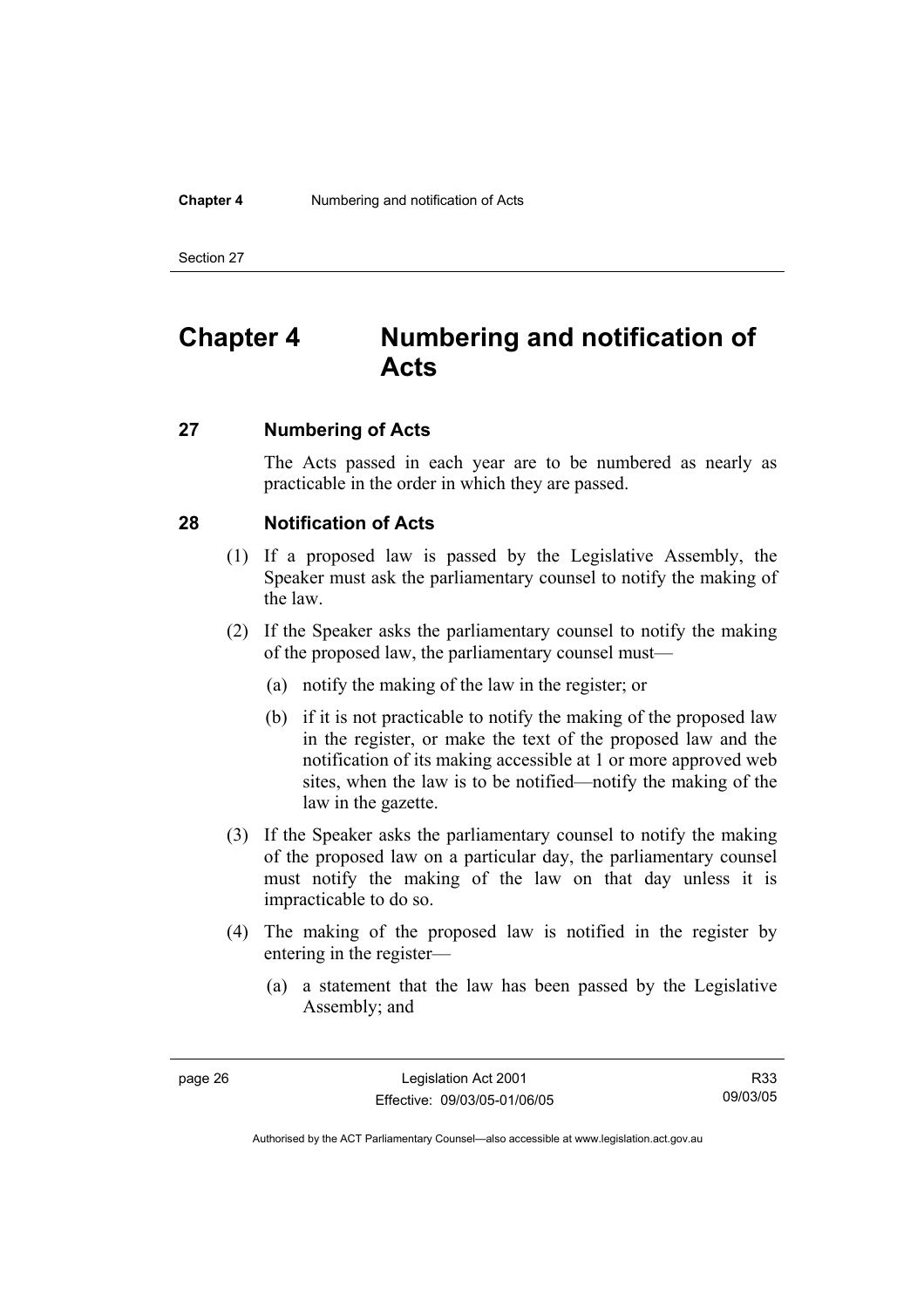- (b) the text of the law.
- (5) The making of the proposed law is notified in the gazette by—
	- (a) publishing the text of the law in the gazette; or
	- (b) publishing in the gazette a statement—
		- (i) that the law has been passed by the Legislative Assembly; and
		- (ii) of the place or places where copies of the law can be obtained (whether by purchase or otherwise).
- (6) If the making of the proposed law is notified in the gazette, the parliamentary counsel must enter in the register—
	- (a) a statement that the law has been passed by the Legislative Assembly; and
	- (b) a statement that the law was notified in the gazette on a stated date; and
	- (c) the text of the law.
- (7) If the making of the proposed law is notified in the gazette by publishing the statement mentioned in subsection (5) (b), copies of the law must be available on the day of publication (the *gazette date*), or as soon as practicable after the gazette date, at the place, or each of the places, stated in the gazette.
- (8) If on the gazette date no copies of the law are available at the place, or any of the places, stated in the gazette, the parliamentary counsel must give the Minister a statement—
	- (a) that copies of the law were not available; and
	- (b) explaining why they were not available.
- (9) The Minister must present the statement to the Legislative Assembly within 6 sitting days after the gazette date.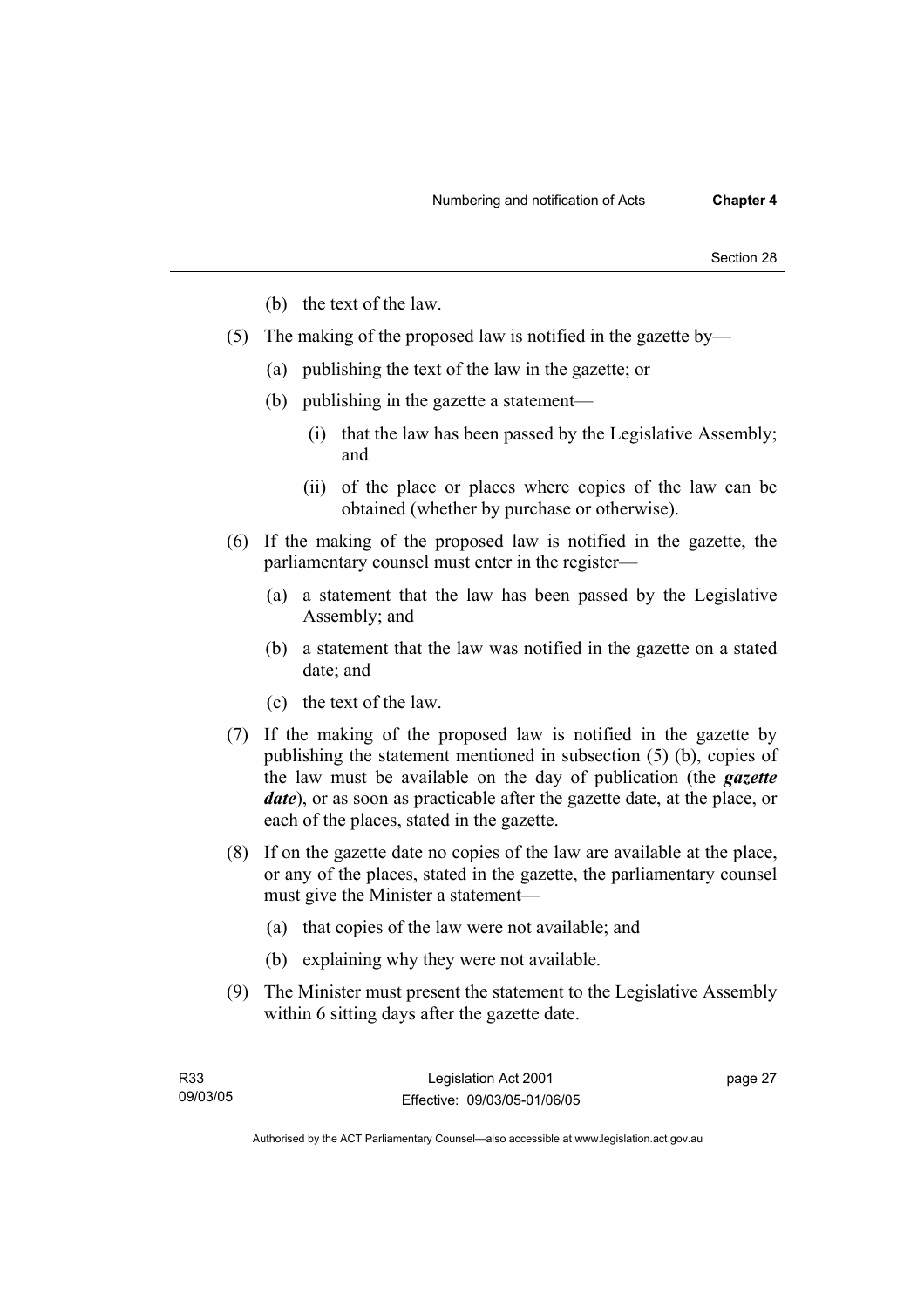#### **Chapter 4** Numbering and notification of Acts

#### Section 29

- (10) This section is a determinative provision.
	- *Note* See s 5 for the meaning of determinative provisions, and s 6 for their displacement.

## **29 References to** *enactment* **or** *passing* **of Acts**

In an Act or statutory instrument, a reference to the *enactment* or *passing* of an Act is a reference to the making of the Act having been notified in the register or the gazette.

## **30 References to** *notification* **of Acts**

In an Act or statutory instrument, a reference to the *notification* of an Act is a reference to the making of the Act having been notified in the register or the gazette.

page 28 Legislation Act 2001 Effective: 09/03/05-01/06/05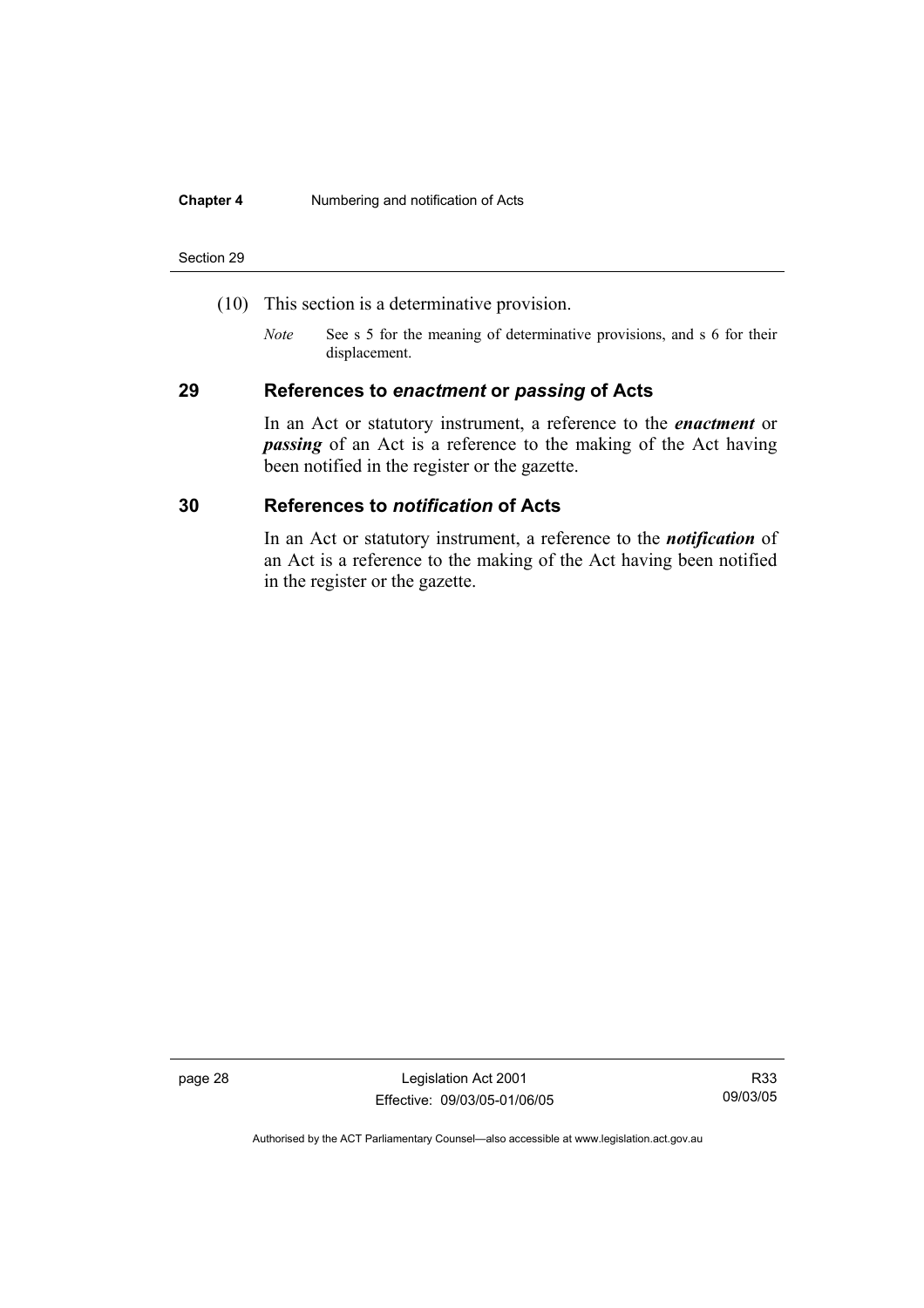# **Chapter 5 Regulatory impact statements for subordinate laws and disallowable instruments**

# **Part 5.1** Preliminary

## **31 Definitions for ch 5**

In this chapter:

*authorising law*, in relation to a proposed subordinate law or disallowable instrument (the *proposed law*), means the Act or statutory instrument (and, if appropriate, the provision of the Act or statutory instrument) under which the proposed law will be made.

*benefits* includes—

- (a) advantages; and
- (b) direct and indirect economic, environmental and social benefits.

*costs* includes—

- (a) burdens and disadvantages; and
- (b) direct and indirect economic, environmental and social costs.

*scrutiny committee principles* means the terms of reference of the Legislative Assembly's Standing Committee on Legal Affairs that apply to subordinate laws and disallowable instruments.

page 29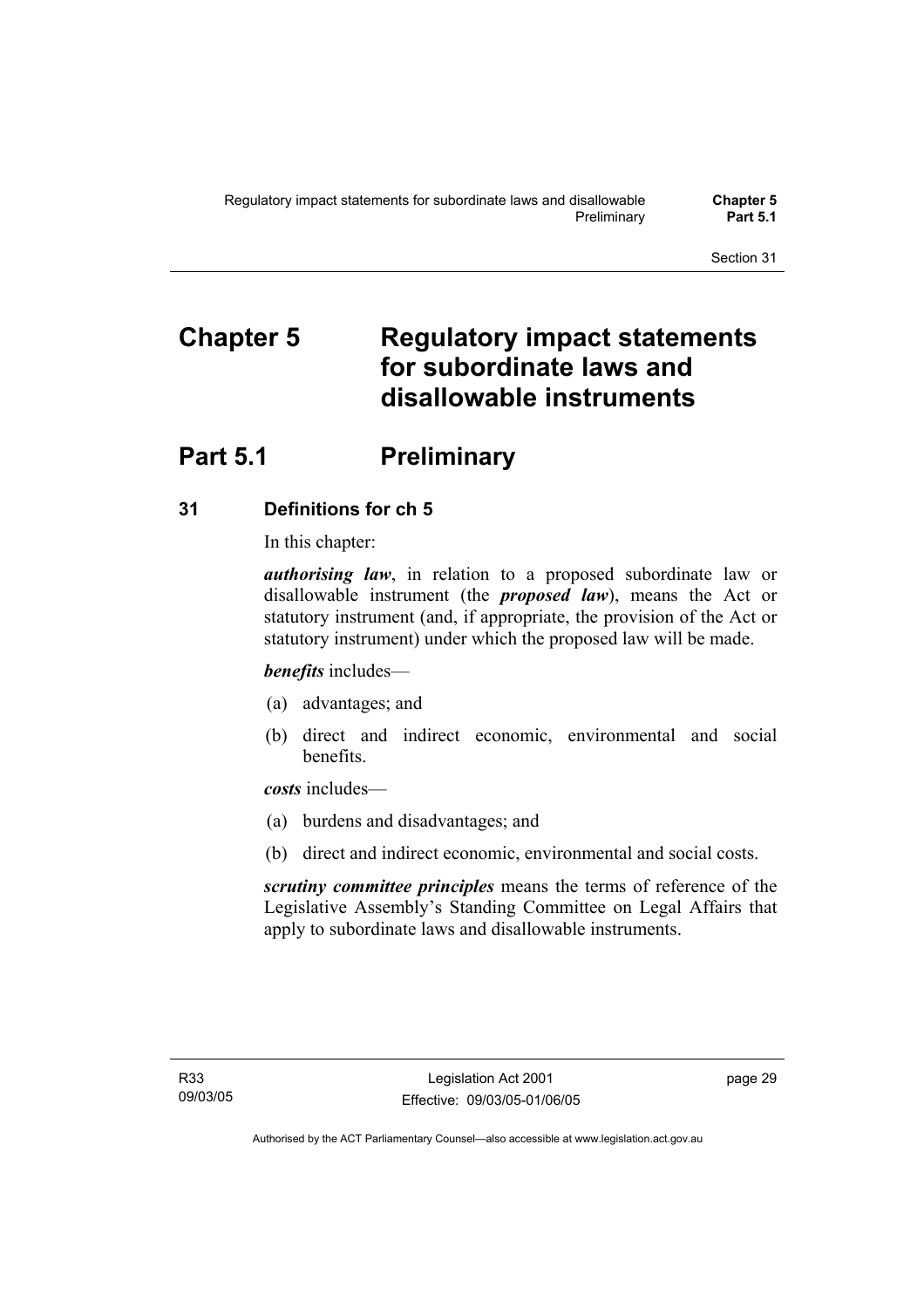## **32 Other publication or consultation requirements not affected**

- (1) Part 5.2 (Requirements for regulatory impact statements) does not affect any requirements in any other territory law for publication or consultation about a proposal to make a subordinate law or disallowable instrument.
- (2) Part 5.2 does not apply to the subordinate law or disallowable instrument if the requirements are of a comparable level to publication and consultation under the part.

## **33 Guidelines about costs of proposed subordinate laws and disallowable instruments**

- (1) The Minister may, in writing, issue guidelines to be applied in deciding whether a proposed subordinate law or disallowable instrument is, or is not, likely to impose appreciable costs on the community or a part of the community.
- (2) A guideline issued under this section is a disallowable instrument.
	- *Note* A disallowable instrument must be notified, and presented to the Legislative Assembly, under this Act.

page 30 Legislation Act 2001 Effective: 09/03/05-01/06/05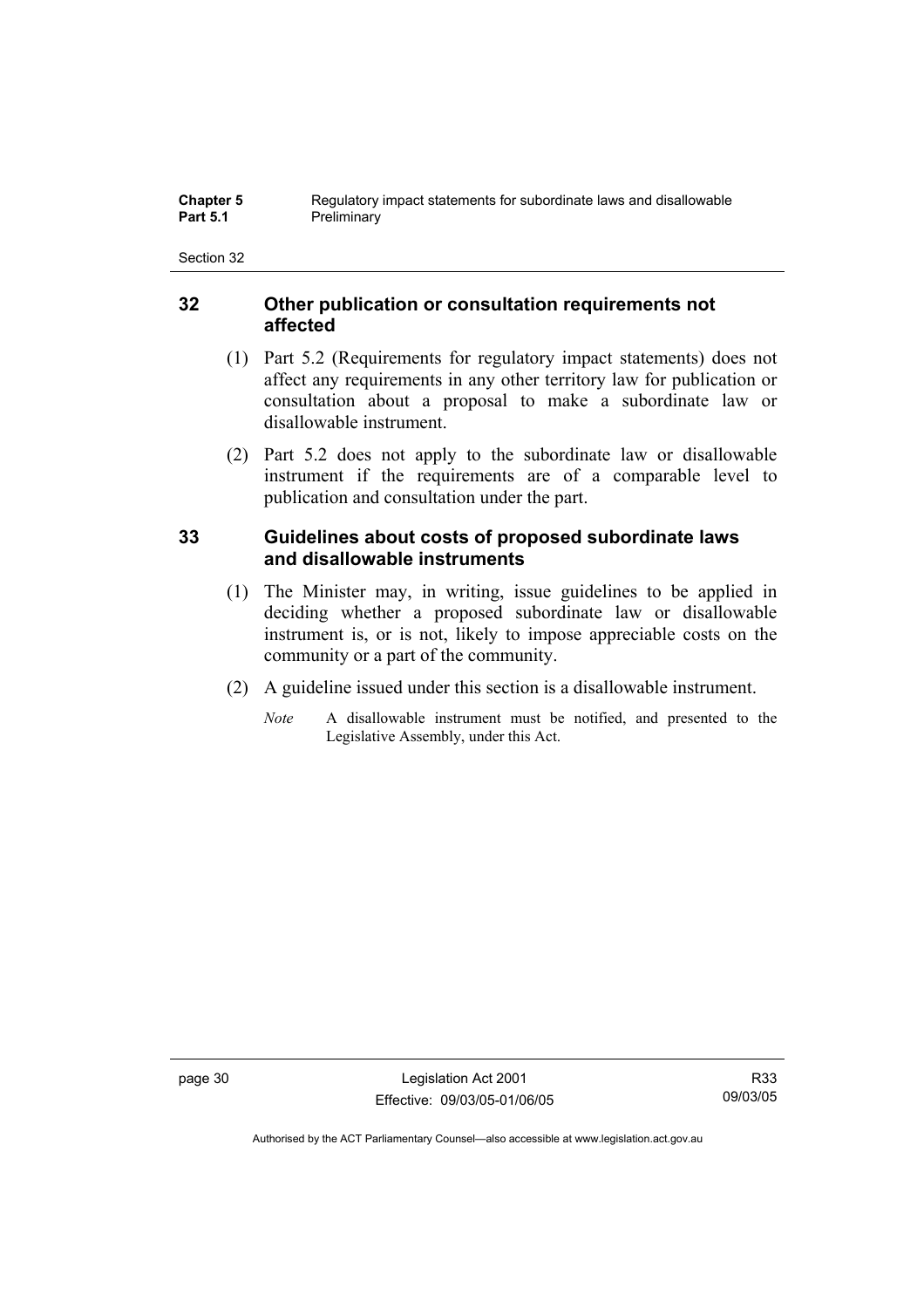# **Part 5.2 Requirements for regulatory impact statements**

## **34 Preparation of regulatory impact statements**

- (1) If a proposed subordinate law or disallowable instrument (the *proposed law*) is likely to impose appreciable costs on the community, or a part of the community, then, before the proposed law is made, the Minister administering the authorising law (the *administering Minister*) must arrange for a regulatory impact statement to be prepared for the proposed law.
- (2) However, this section does not apply to the proposed law if the administering Minister, in writing, exempts the proposed law from subsection  $(1)$ .
	- *Note* Section 32 and s 36 also state other circumstances when a regulatory impact statement is not required.
- (3) An exemption under subsection (2) (the *RIS exemption*) is a disallowable instrument.
	- *Note* A disallowable instrument must be notified, and presented to the Legislative Assembly, under this Act.
- (4) If the RIS exemption is disallowed under this Act after the proposed law has been made in whole or in part, the administering Minister must arrange for a regulatory impact statement to be prepared for the subordinate law or disallowable instrument.
- (5) The regulatory impact statement prepared under subsection (4) must be presented to the Legislative Assembly within 5 sitting days after the disallowance of the RIS exemption.
- (6) This chapter (other than section 37 (When must regulatory impact statement be presented?)) applies to the law as if the law were a proposed subordinate law or disallowable instrument.

Authorised by the ACT Parliamentary Counsel—also accessible at www.legislation.act.gov.au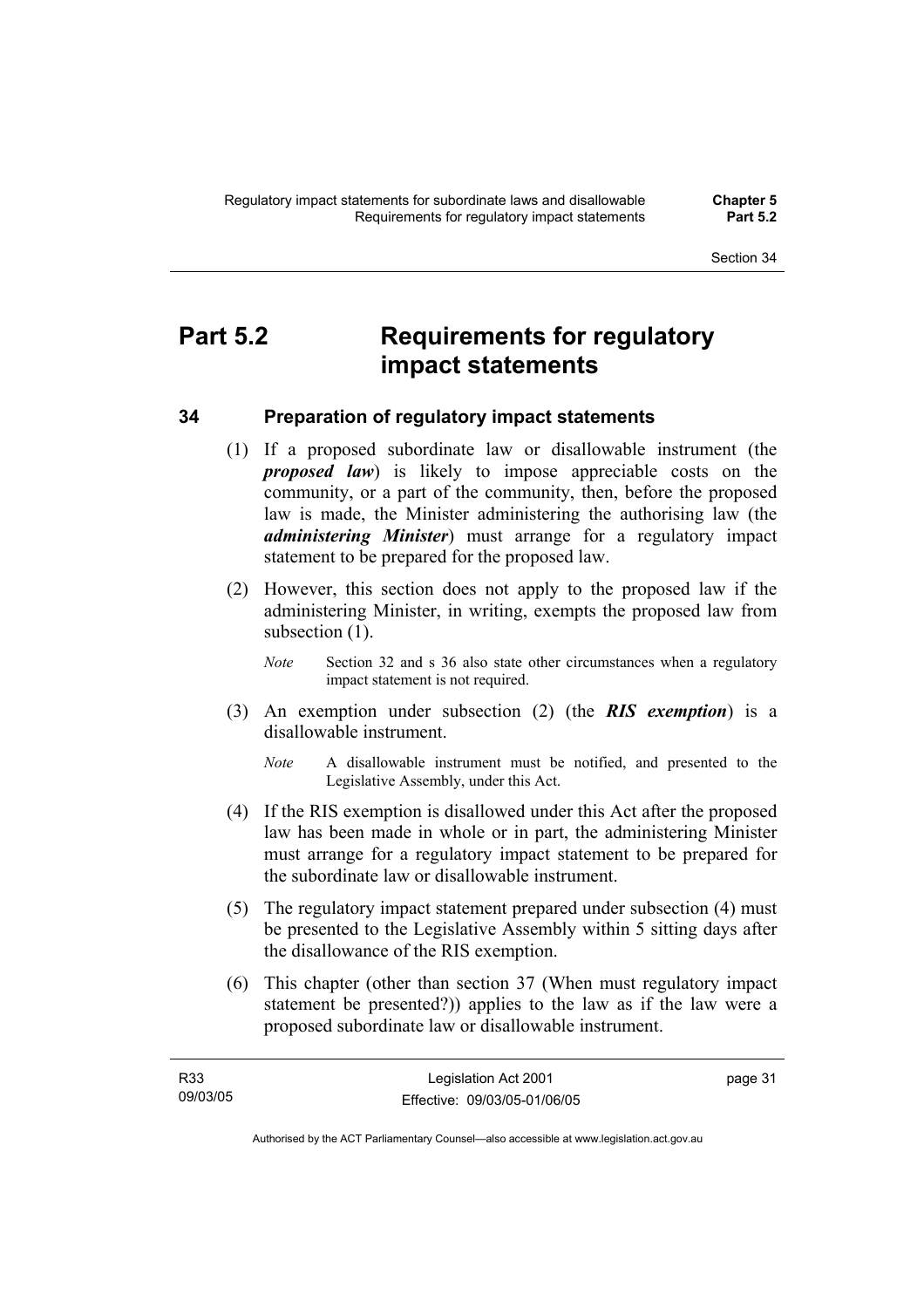#### **Chapter 5** Regulatory impact statements for subordinate laws and disallowable<br>**Part 5.2** Requirements for requistory impact statements Requirements for regulatory impact statements

Section 35

## **35 Content of regulatory impact statements**

A regulatory impact statement for a proposed subordinate law or disallowable instrument (the *proposed law*) must include the following information about the proposed law in clear and precise language:

- (a) the authorising law;
- (b) a brief statement of the policy objectives of the proposed law and the reasons for them;
- (c) a brief statement of the way the policy objectives will be achieved by the proposed law and why this way of achieving them is reasonable and appropriate;
- (d) a brief explanation of how the proposed law is consistent with the policy objectives of the authorising law;
- (e) if the proposed law is inconsistent with the policy objectives of another territory law—
	- (i) a brief explanation of the relationship with the other law; and
	- (ii) a brief explanation for the inconsistency;
- (f) if appropriate, a brief statement of any reasonable alternative way of achieving the policy objectives (including the option of not making a subordinate law or disallowable instrument) and why the alternative was rejected;
- (g) a brief assessment of the benefits and costs of implementing the proposed law that—
	- (i) if practicable and appropriate, quantifies the benefits and costs; and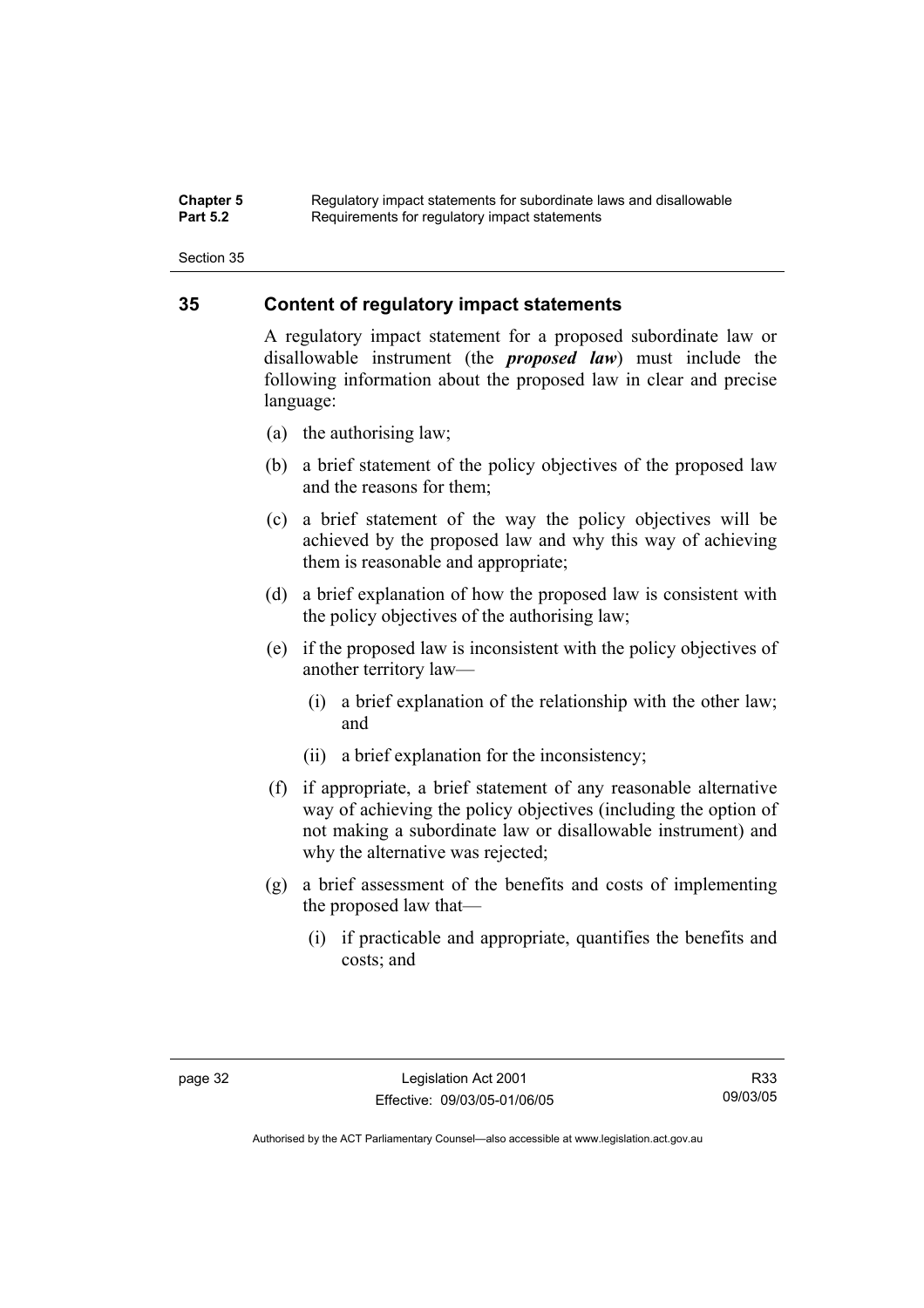- (ii) includes a comparison of the benefits and costs with the benefits and costs of any reasonable alternative way of achieving the policy objectives stated under paragraph (f);
- (h) a brief assessment of the consistency of the proposed law with the scrutiny committee principles and, if it is inconsistent with the principles, the reasons for the inconsistency.

## **36 When is preparation of regulatory impact statement unnecessary?**

- (1) A regulatory impact statement need not be prepared for a proposed subordinate law or disallowable instrument (the *proposed law*) if the proposed law only provides for, or to the extent it only provides for, any of the following:
	- (a) a matter that is not of a legislative nature, including, for example, a matter of a machinery, administrative, drafting or formal nature;
	- (b) a matter that does not operate to the disadvantage of anyone (other than the Territory or a territory authority or instrumentality) by—
		- (i) adversely affecting the person's rights; or
		- (ii) imposing liabilities on the person;
	- (c) an amendment of a territory law to take account of current legislative drafting practice;
	- (d) the commencement of an Act or statutory instrument or a provision of an Act or statutory instrument;
	- (e) an amendment of a territory law that does not fundamentally affect the law's application or operation;
	- (f) a matter of a transitional character;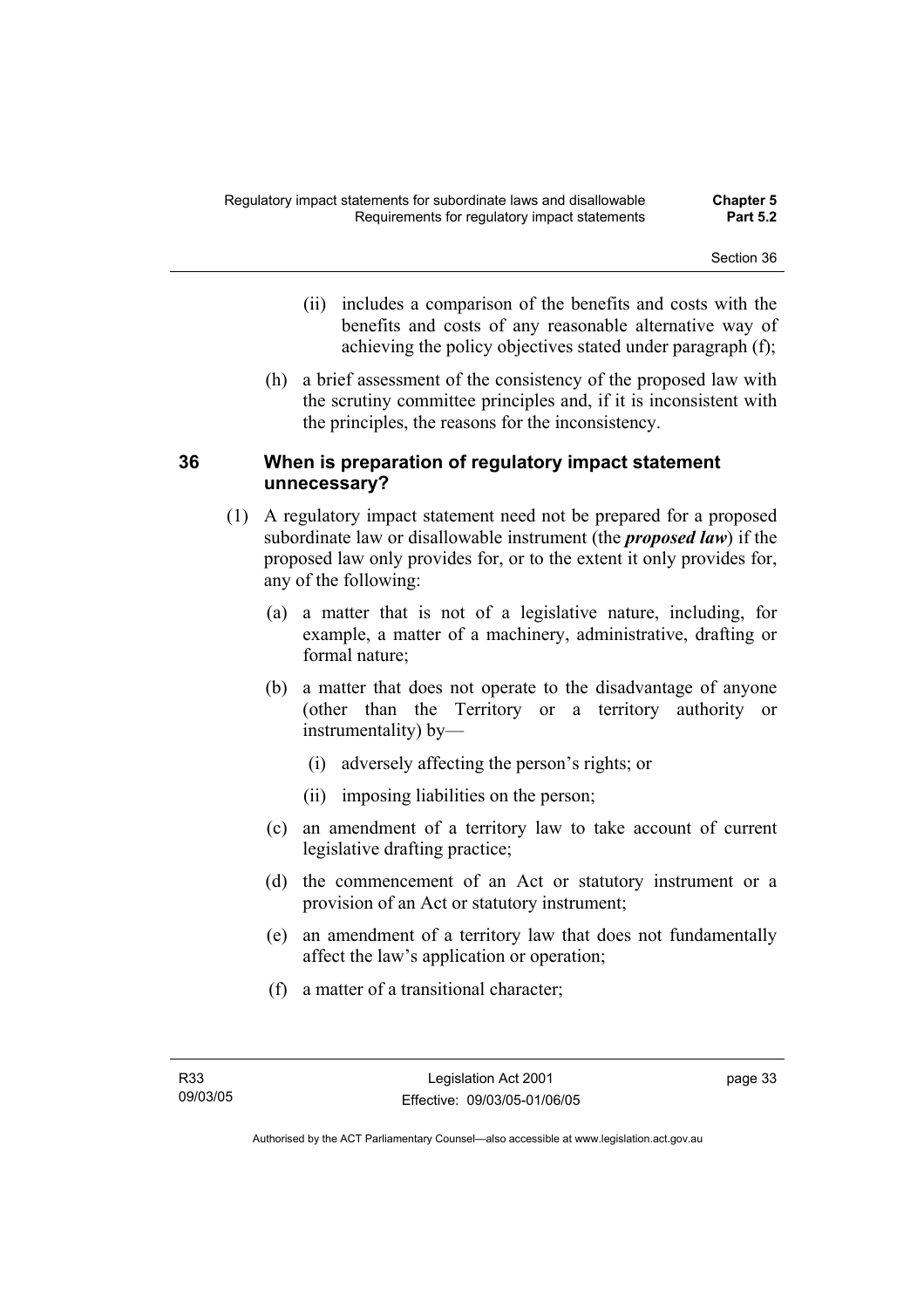| <b>Chapter 5</b> | Regulatory impact statements for subordinate laws and disallowable |
|------------------|--------------------------------------------------------------------|
| <b>Part 5.2</b>  | Requirements for regulatory impact statements                      |

- (g) a matter arising under a territory law that is part of a uniform scheme of legislation or complementary with legislation of the Commonwealth, a State or New Zealand;
- (h) a matter involving the adoption of an Australian or international protocol, standard, code, or intergovernmental agreement or instrument, if an assessment of the benefits and costs has already been made and the assessment was made for, or is relevant to, the ACT;
- (i) a proposal to make, amend or repeal rules of court;
- (j) a matter advance notice of which would enable someone to gain unfair advantage;
- (k) an amendment of a fee, charge or tax consistent with announced government policy.
- (2) A regulatory impact statement also need not be prepared for the proposed law if, or to the extent that, it would be against the public interest because of the nature of the proposed law or the circumstances in which it is made.

#### **Example**

A law may need to be made urgently for controlling the spread of a disease or dealing with another urgent situation.

- *Note 1* An example is part of the Act, is not exhaustive and may extend, but does not limit, the meaning of the provision in which it appears (see this Act, s 126 and s 132).
- *Note 2* Section 32 and s 34 also state other circumstances when a regulatory impact statement is not required.

## **37 When must regulatory impact statement be presented?**

 (1) This section applies if a regulatory impact statement for a proposed subordinate law or disallowable instrument (the *proposed law*) has been prepared and the proposed law is made in whole or part.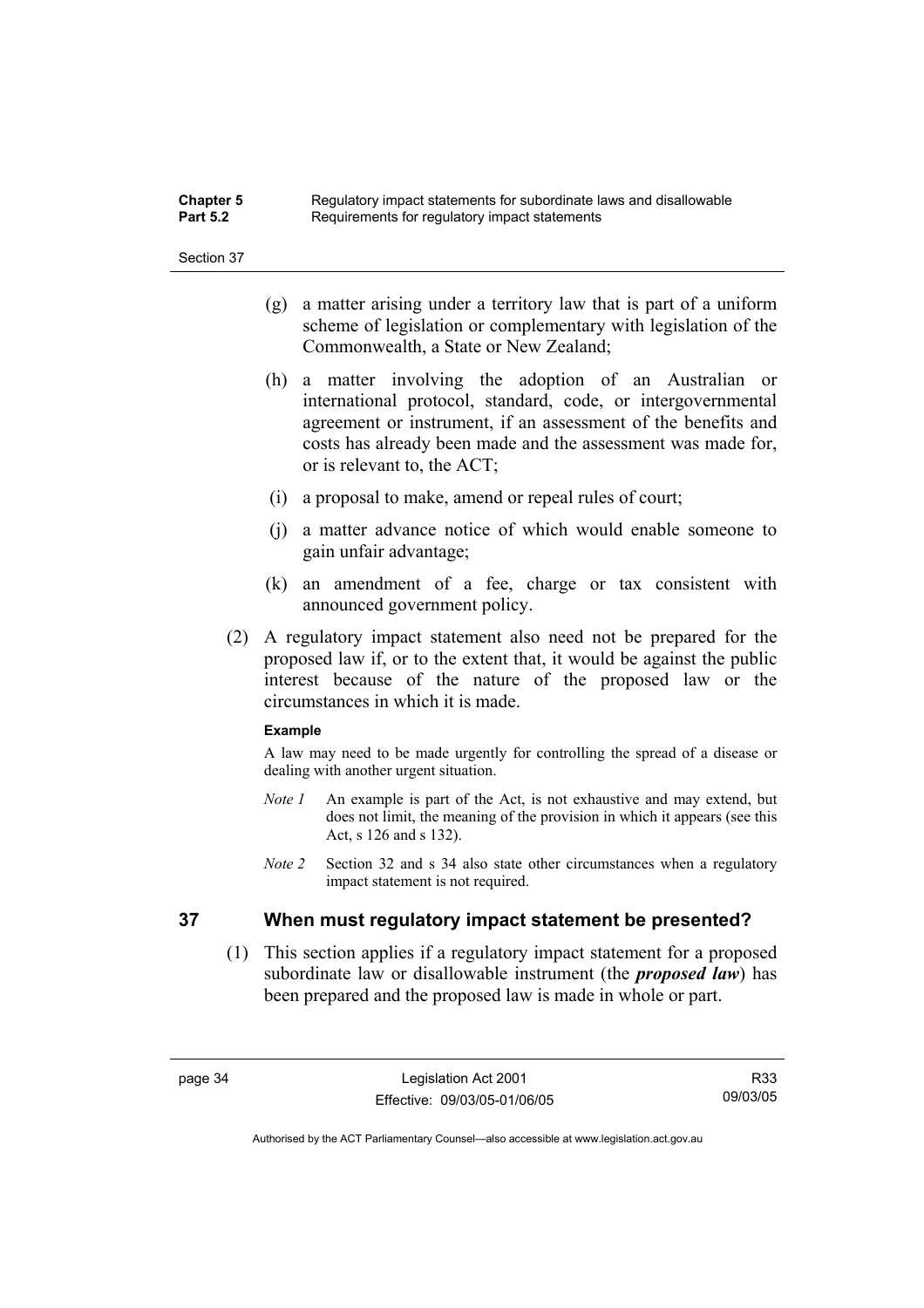| Regulatory impact statements for subordinate laws and disallowable | <b>Chapter 5</b> |
|--------------------------------------------------------------------|------------------|
| Requirements for regulatory impact statements                      | <b>Part 5.2</b>  |
|                                                                    |                  |

 (2) The statement must be presented to the Legislative Assembly with the subordinate law or disallowable instrument.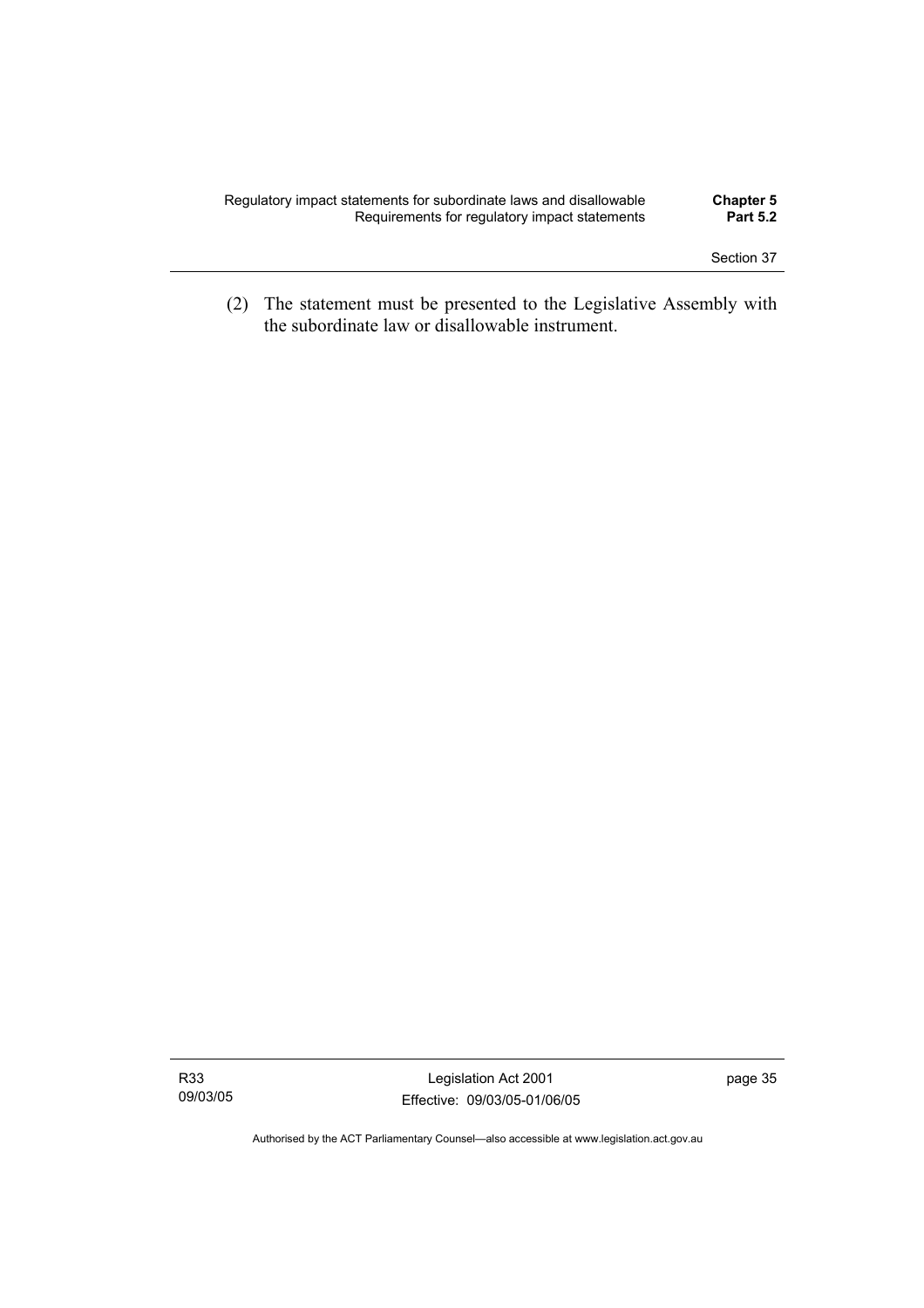**Chapter 5** Regulatory impact statements for subordinate laws and disallowable<br>**Part 5.3** Failure to comply with requirements for requilatory impact statements Failure to comply with requirements for regulatory impact statements

Section 38

# **Part 5.3 Failure to comply with requirements for regulatory impact statements**

## **38 Effect of failure to comply with pt 5.2**

- (1) Failure to comply with part 5.2 (Requirements for regulatory impact statements) in relation to a subordinate law or disallowable instrument (the *law*) does not—
	- (a) affect the law's validity; or
	- (b) create rights or impose legally enforceable obligations on the Territory, a Minister or anyone else.
- (2) In addition, a decision made, or appearing to be made, under part 5.2 is final and conclusive.
- (3) In this section:

*decision* includes—

- (a) conduct engaged in to make a decision; and
- (b) conduct related to making a decision; and
- (c) failure to make a decision.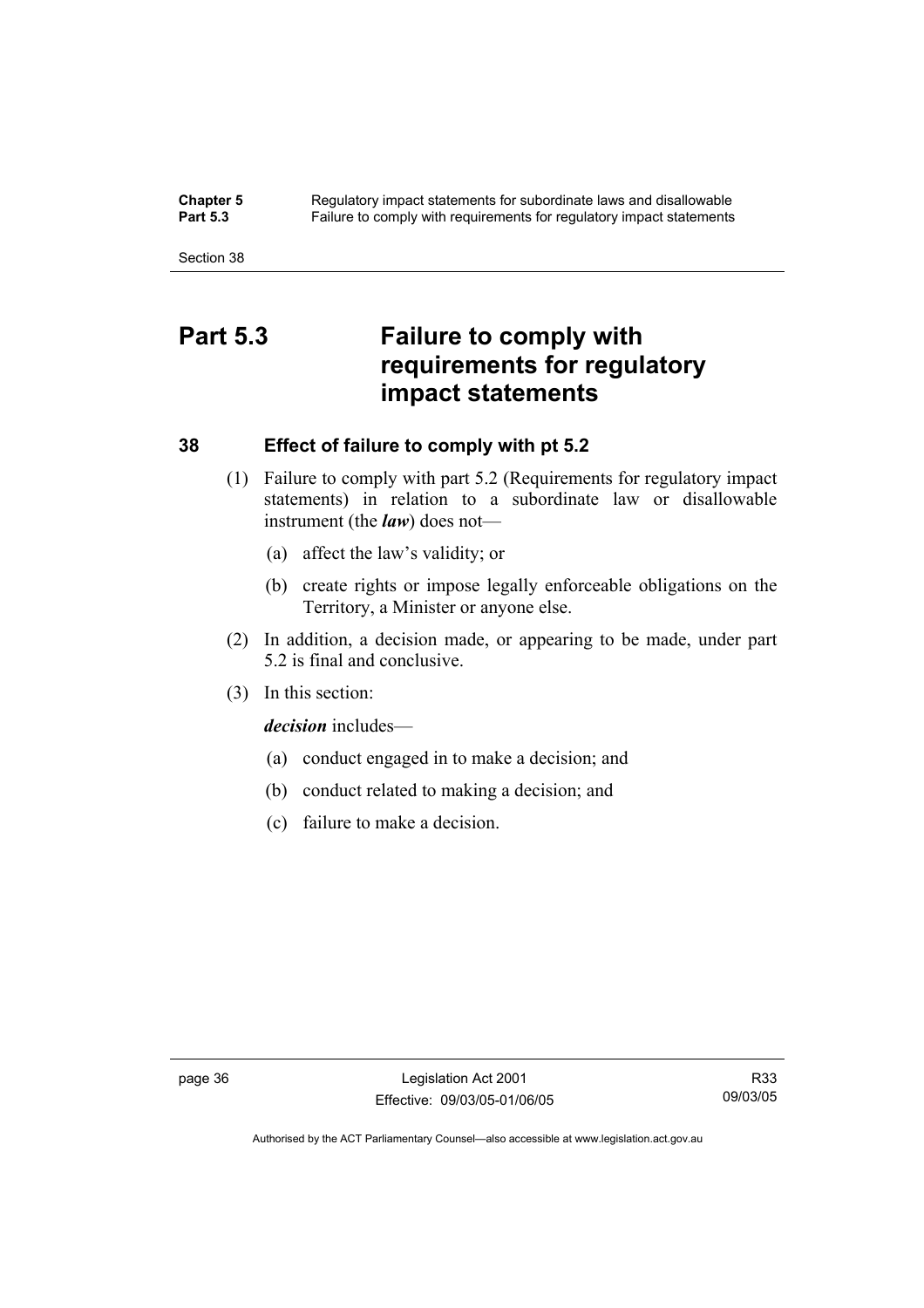# **Chapter 6 Making, notification and numbering of statutory instruments**

# **Part 6.1 General**

## **39 Meaning of** *matter* **in ch 6**

In this chapter:

*matter*, in relation to a statutory instrument, includes circumstance, person, place and purpose.

## **40 Presumption of validity**

It is presumed, unless the contrary is proved, that all conditions and steps required for the making of a statutory instrument have been satisfied and carried out.

## **41 Making of certain statutory instruments by Executive**

- (1) This section applies if an Act authorises or requires the Executive to make a subordinate law or disallowable instrument.
- (2) The subordinate law or disallowable instrument is taken to be made by the Executive if—
	- (a) it is signed by 2 or more Ministers who are members of the Executive; and
	- (b) 1 of the signing Ministers is the responsible Minister.
- (3) A subordinate law or disallowable instrument made in accordance with subsection (2) is taken to be made when it is signed by the second Minister signing.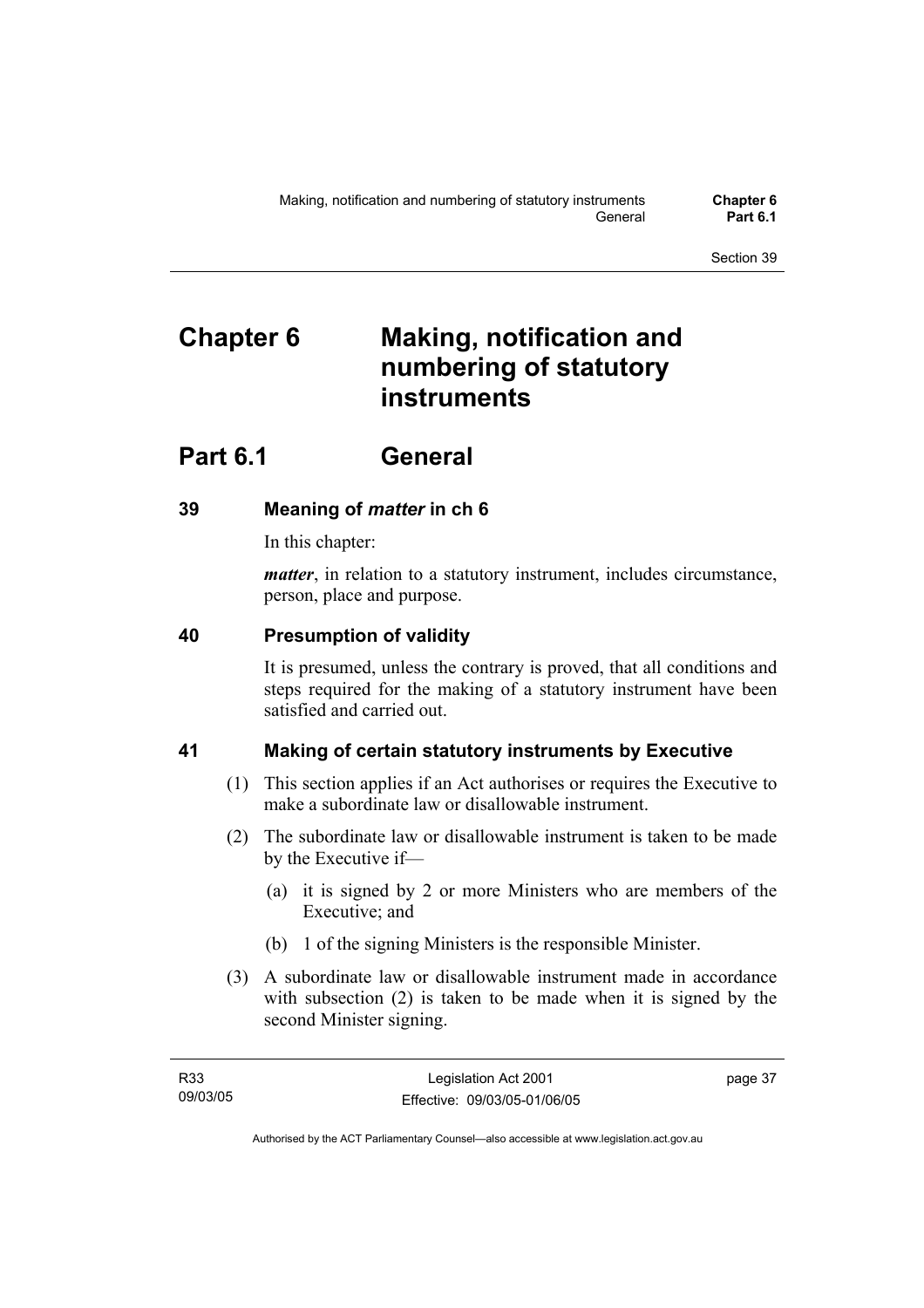| Chapter 6       | Making, notification and numbering of statutory instruments |
|-----------------|-------------------------------------------------------------|
| <b>Part 6.1</b> | General                                                     |

- (4) Subsection (2) (b) does not apply if the responsible Minister cannot sign because he or she is absent from the ACT, ill or on leave.
- (5) In this section:

*responsible Minister* means—

- (a) the Minister for the time being administering the Act; or
- (b) if, for the time being, different Ministers administer the Act in relation to different matters—
	- (i) if only 1 Minister administers the Act in relation to the relevant matter—that Minister; or
	- (ii) if 2 or more Ministers administer the Act in relation to the relevant matter—any of the Ministers; or
	- (iii) if subparagraph (ii) does not apply and, for the time being, 2 or more Ministers administer the Act—any of the Ministers;

but does not include a Minister for the time being acting on behalf of the Minister or 2 or more Ministers.

page 38 Legislation Act 2001 Effective: 09/03/05-01/06/05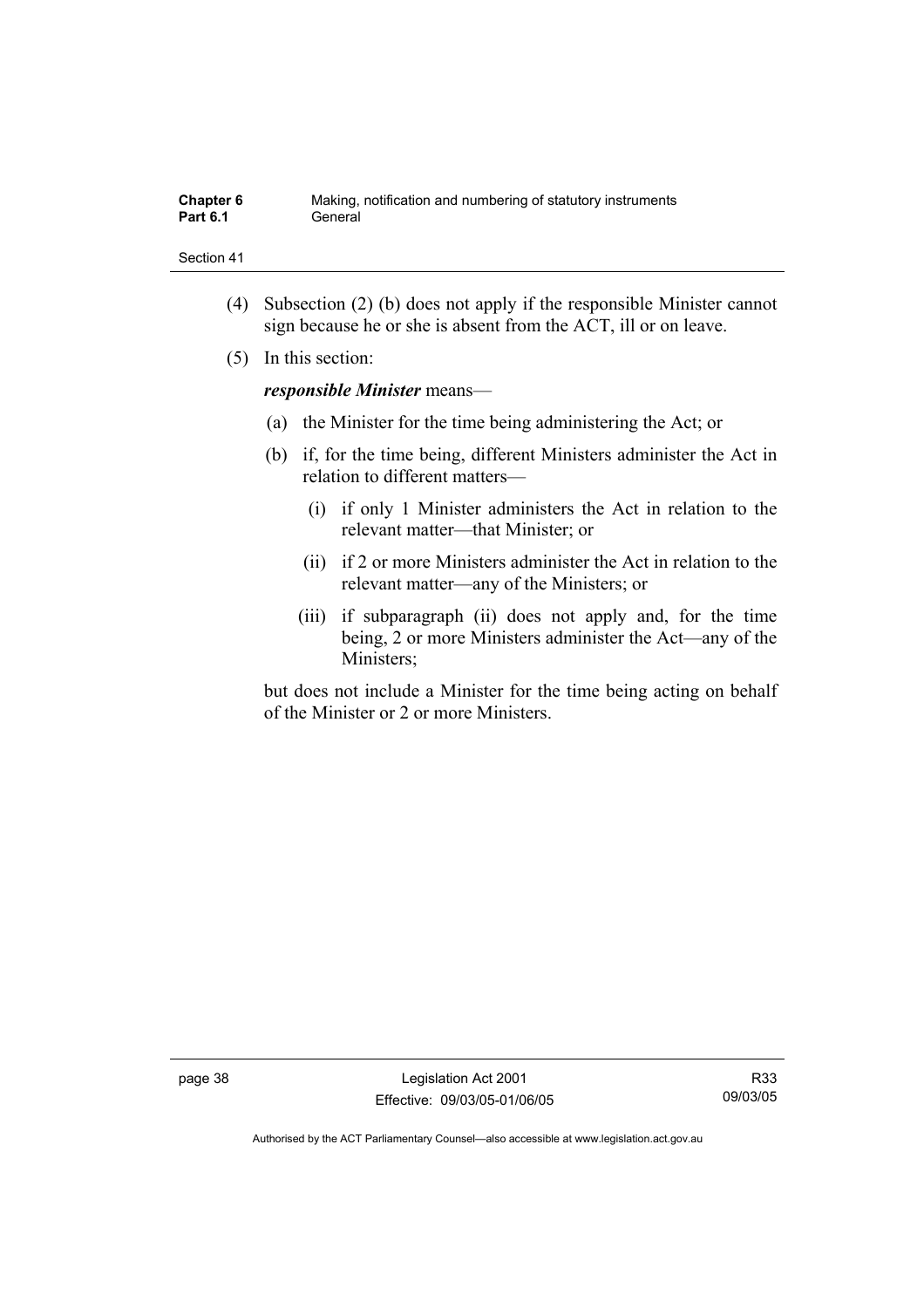# **Part 6.2 Making of statutory instruments generally**

## **42 Power to make statutory instruments**

 (1) If an Act or statutory instrument gives a power that can be exercised by making an instrument, the Act or statutory instrument gives power to make the instrument.

### **Example**

An Act gives a Minister power to approve codes of practice, but does not require the approval to be in writing or to be given by a particular instrument. The power can be exercised by giving a written approval. The Act, therefore, gives power to make an instrument, namely, a written approval.

- *Note* An example is part of the Act, is not exhaustive and may extend, but does not limit, the meaning of the provision in which it appears (see s 126 and s 132).
- (2) If an Act or statutory instrument gives power to make an instrument, the power may be exercised from time to time.
- (3) This section is a determinative provision.
	- *Note* See s 5 for the meaning of determinative provisions, and s 6 for their displacement.

## **43 Statutory instruments to be interpreted not to exceed powers under authorising law**

- (1) A statutory instrument is to be interpreted as operating to the full extent of, but not to exceed, the power given by the Act or statutory instrument under which it is made (the *authorising law*).
- (2) Without limiting subsection (1), if a provision of a statutory instrument would, apart from this section, be interpreted as exceeding power—

page 39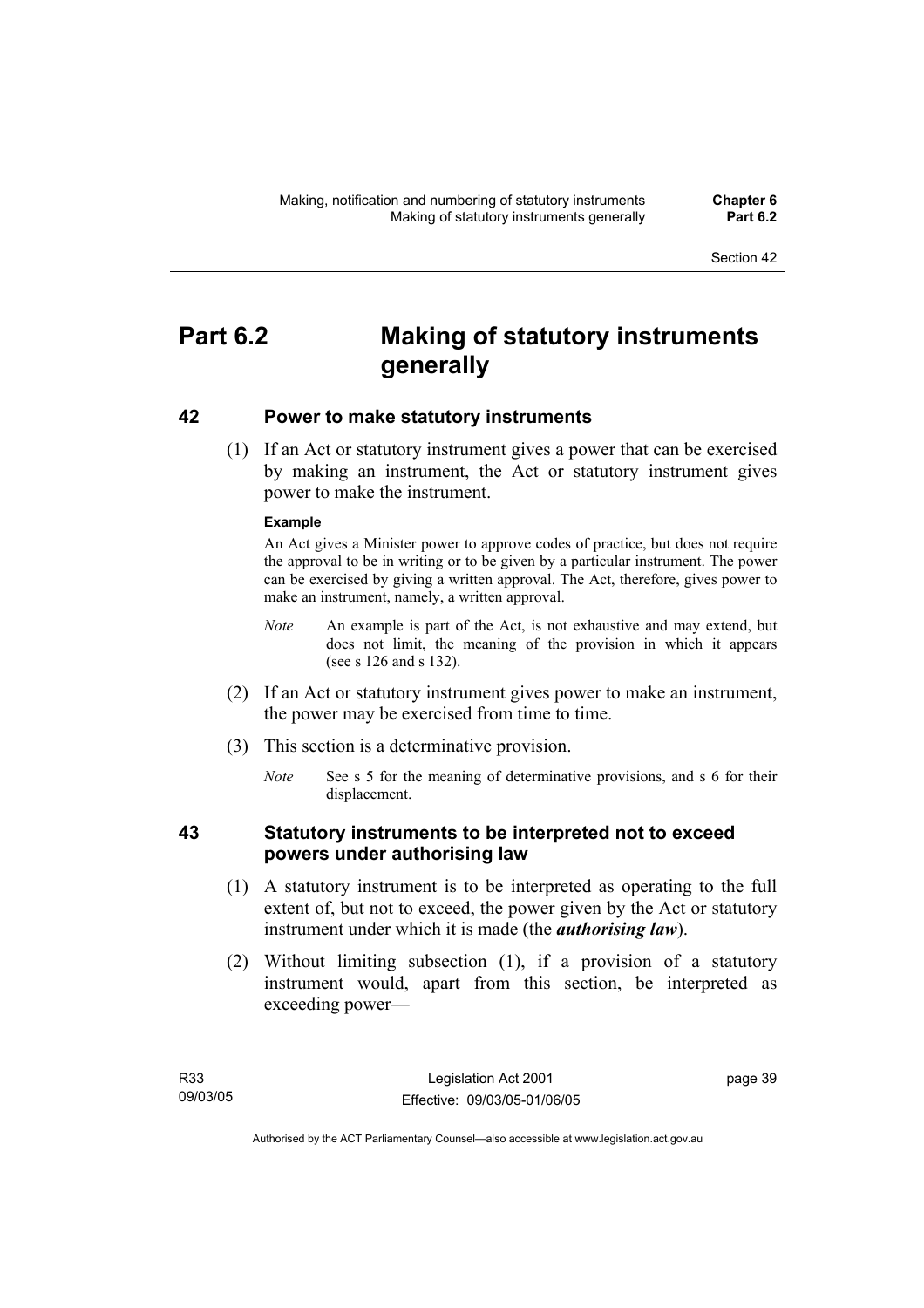- (a) the provision is valid to the extent to which it does not exceed power; and
- (b) the remainder of the instrument is not affected.

#### **Example 1**

The *Agriculture Services Determination* 2001, part 4 exceeds the determination– making power given by the *Agriculture Services Act 2000* (hypothetical). The other provisions of the determination are within power.

The determination (apart from part 4) operates effectively. Part 4 is treated as if it did not form part of the determination and is disregarded.

*Note to example 1* The kind of interpretation indicated in example 1 is known as a divisible interpretation of the determination.

#### **Example 2**

The *Goats Regulation 2001* (hypothetical) is made under the *Goats Act 2001*. The *Goats Regulation 2001*, section 39 seeks to impose rules about the care of 'animals', but the Act only gives power to make regulations about goats.

Section 39 is read restrictively ('read down') as if it mentioned goats. In other words, the section is effective but treated as if it applied only to goats.

*Note to example 2* The kind of interpretation indicated in example 2 is known as a distributive interpretation of the regulations.

#### **Example 3**

The *Wombat Protection Act 2003* (hypothetical) provides that the Minister may appoint a Wombat Advocate. The instrument making the appointment states that the appointment is for 5 years, but the maximum term of appointment authorised under the Act is 4 years.

The instrument is read restrictively ('read down') as if it referred to 4 years. In other words, the instrument is effective but the appointment is only valid for 4 years.

*Note to example 3* The kind of interpretation indicated in example 3 is known as a distributive interpretation of the instrument.

- *Note* An example is part of the Act, is not exhaustive and may extend, but does not limit, the meaning of the provision in which it appears (see s 126 and s 132).
- (3) Without limiting subsection (1), if the application of a provision of a statutory instrument to a matter would, apart from this section, be

R33 09/03/05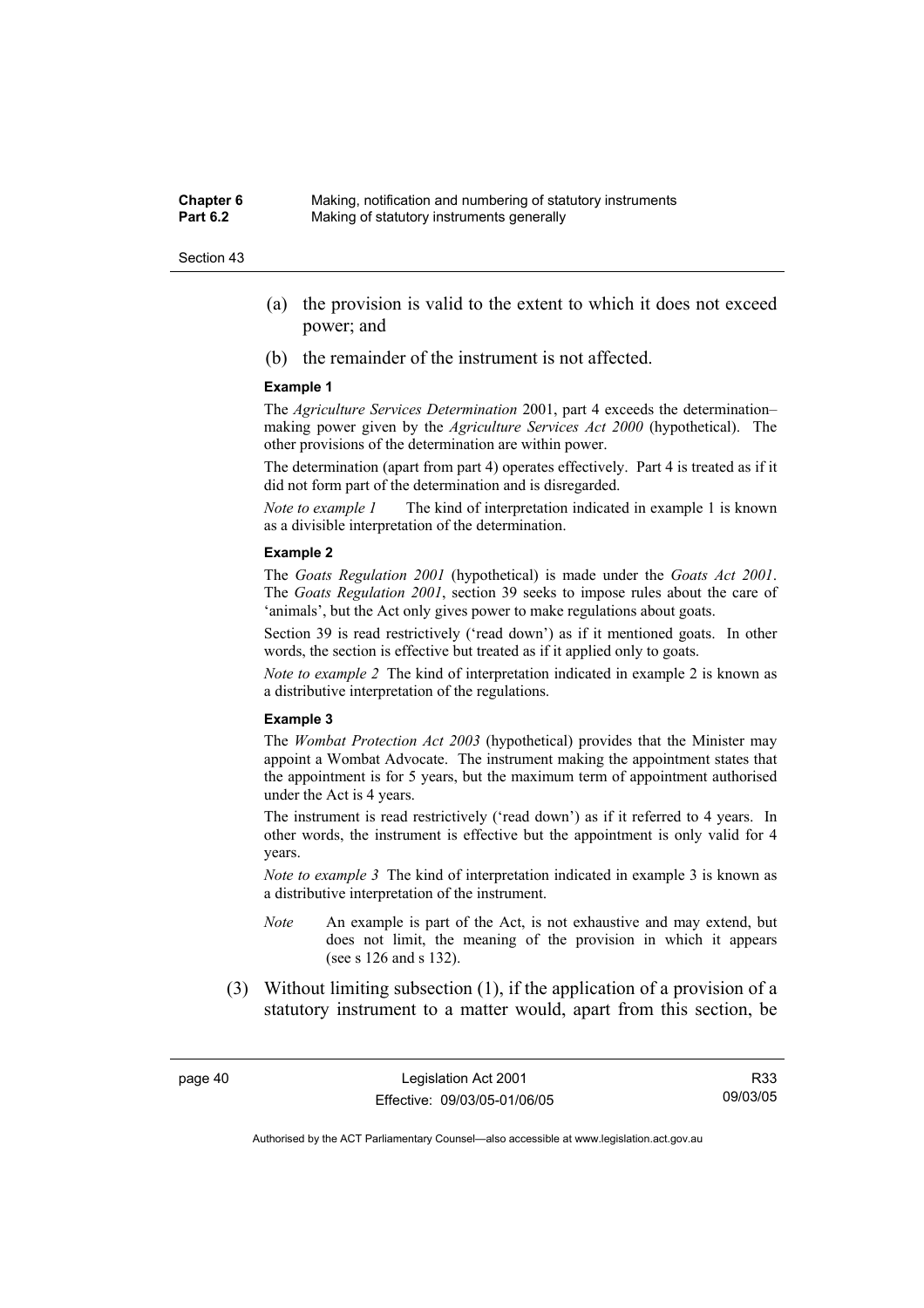interpreted as exceeding power, the provision's application to other matters is not affected.

### **Example**

The *Community Safety Order 2001* is expressed to apply to all members of the community without qualification although it is in fact made under the *Building Industry (Safety) Act 2000* (hypothetical). That Act is restricted in its operation to the building industry. The order is cast in such wide terms that it cannot be interpreted divisibly or distributively. However, the order applies to entities such as XYZ Constructions Pty Ltd because it is a company in the construction industry.

- (4) This section is in addition to any provision of the statutory instrument or authorising law.
- (5) This section is a determinative provision.
	- *Note* See s 5 for the meaning of determinative provisions, and s 6 for their displacement.

## **44 Power to make statutory instruments for Act etc**

- (1) If an Act or statutory instrument (the *authorising law*) authorises or requires the making of a statutory instrument for (or for the purposes of) the authorising law or another Act or statutory instrument (the *other law*), the power authorises a statutory instrument to be made in relation to any matter that—
	- (a) is required or permitted to be prescribed by the authorising law or other law; or
	- (b) is necessary or convenient to be prescribed for carrying out or giving effect to the authorising law or other law.
- (2) Subsection (1) applies to the authorising law even though the authorising law—
	- (a) only authorises the making of a statutory instrument for (or for the purposes of) the authorising law; or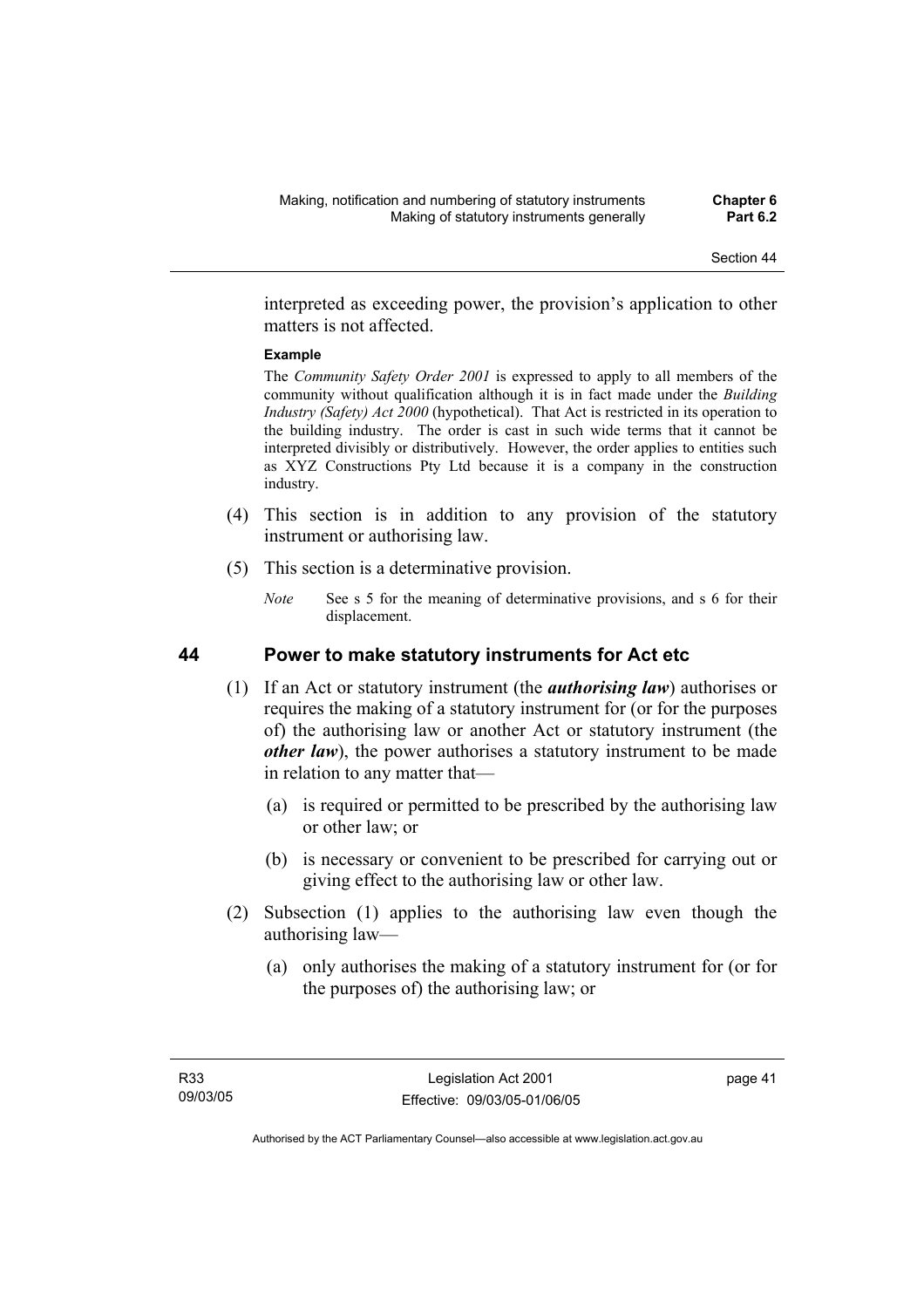| <b>Chapter 6</b> | Making, notification and numbering of statutory instruments |
|------------------|-------------------------------------------------------------|
| <b>Part 6.2</b>  | Making of statutory instruments generally                   |

- (b) also authorises or requires the making of a statutory instrument about a particular matter.
- (3) Power given by the authorising law to make a statutory instrument about a particular matter does not limit power given by the authorising law or other law to make a statutory instrument (whether or not of the same kind) about any other matter.
- (4) This section is a determinative provision.
	- *Note* See s 5 for the meaning of determinative provisions, and s 6 for their displacement.

### **45 Power to make court rules**

- (1) The power of an entity to make rules for a court includes power to make rules in relation to any matter necessary or convenient to be prescribed for carrying out or giving effect to the court's jurisdiction under any law that authorises or requires anything to be done in or in relation to the court.
- (2) This section is additional to section 44.
- (3) This section is a determinative provision.
	- *Note* See s 5 for the meaning of determinative provisions, and s 6 for their displacement.
- (4) In this section:

*court* includes a tribunal*.*

*disallowable instrument*, for a Commonwealth Act, means a disallowable instrument under the *Acts Interpretation Act 1901* (Cwlth), section 46A.

*law* means—

- (a) an Act, subordinate law or disallowable instrument; or
- (b) a Commonwealth Act, or any regulations, rules, ordinance or disallowable instrument under a Commonwealth Act; or

| page 42 | Legislation Act 2001         | R <sub>33</sub> |
|---------|------------------------------|-----------------|
|         | Effective: 09/03/05-01/06/05 | 09/03/05        |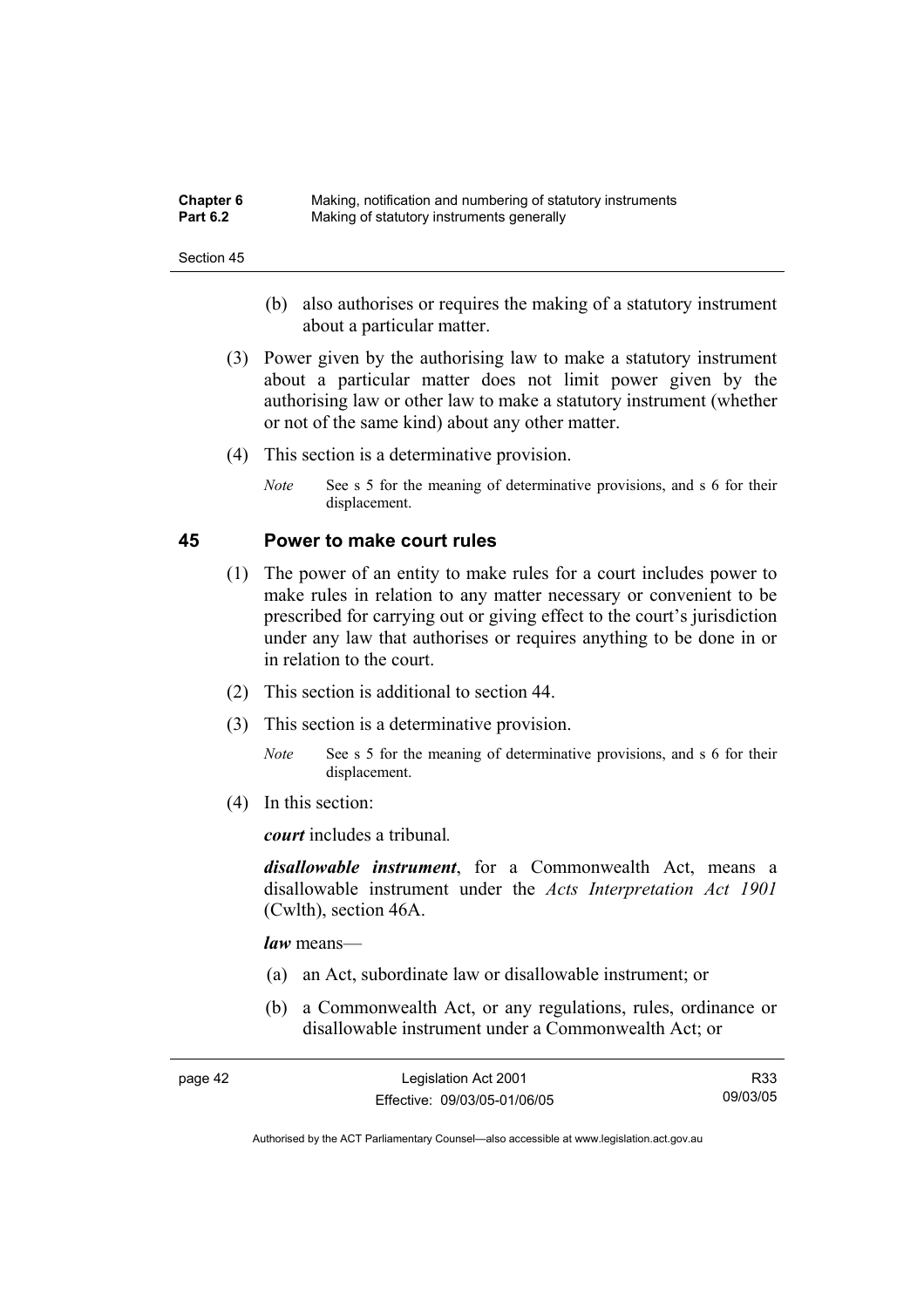(c) a provision of a law mentioned in paragraph (a) or (b).

## **46 Power to make instrument includes power to amend or repeal**

- (1) Power given under an Act or statutory instrument (the *authorising law*) to make a statutory instrument includes power to amend or repeal the instrument.
- (2) The power to amend or repeal the instrument is exercisable in the same way, and subject to the same conditions, as the power to make the instrument.

## **Examples**

- 1 If the instrument is a disallowable instrument, an amendment or repeal of the instrument is also a disallowable instrument.
- 2 If the instrument is a notifiable instrument, an amendment or repeal of the instrument is also a notifiable instrument.
- 3 If notice of the making of the instrument must be published in a newspaper, notice of an amendment or repeal of the instrument must also be published in the newspaper.
- *Note* An example is part of the Act, is not exhaustive and may extend, but does not limit, the meaning of the provision in which it appears (see s 126 and s 132).
- (3) Despite subsection (1), a form that is a registrable instrument may be repealed or repealed and remade (with or without changes), but may not be amended.
- (4) This section is a determinative provision.
	- *Note* See s 5 for the meaning of determinative provisions, and s 6 for their displacement.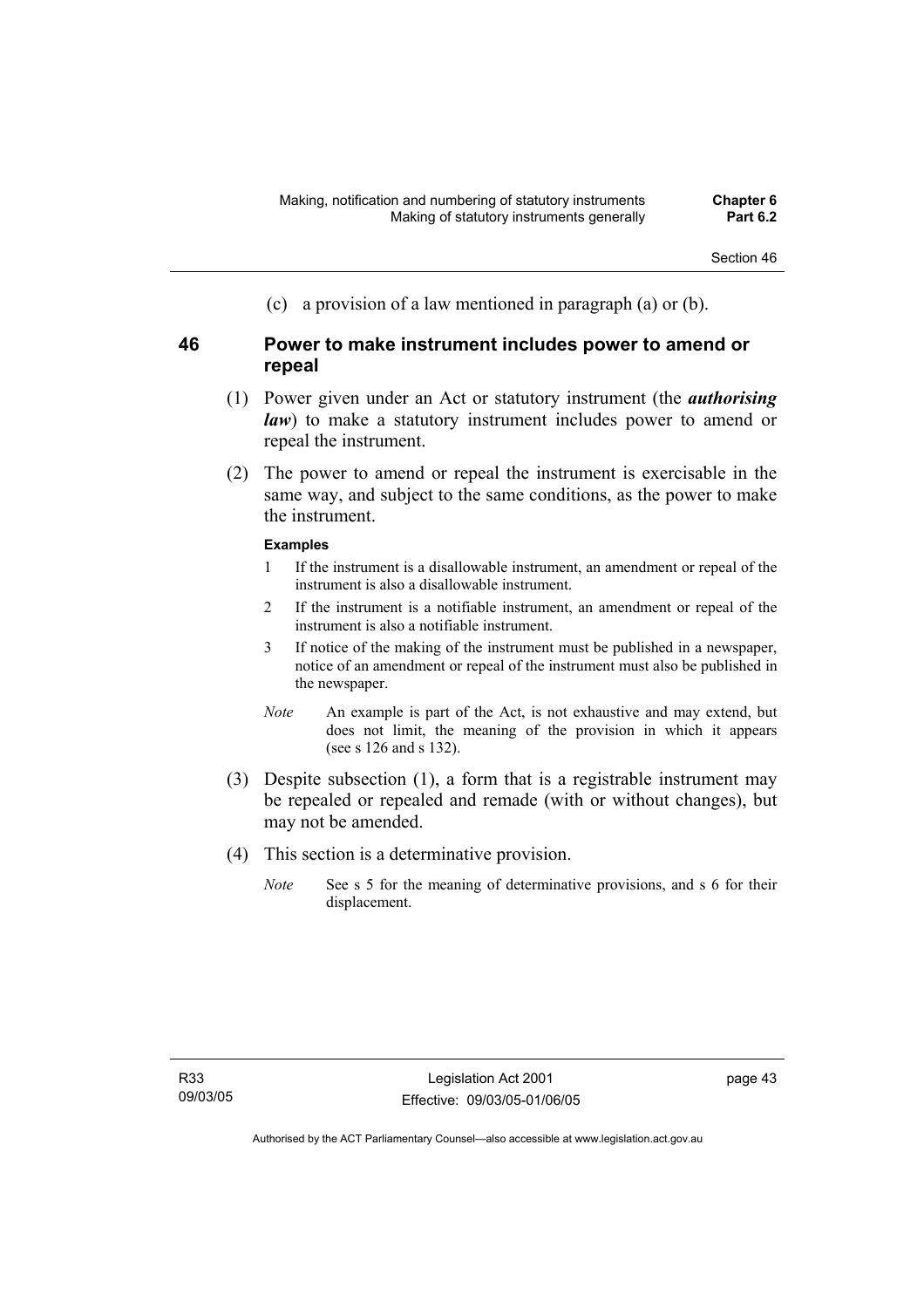| <b>Chapter 6</b> | Making, notification and numbering of statutory instruments |
|------------------|-------------------------------------------------------------|
| <b>Part 6.2</b>  | Making of statutory instruments generally                   |

## **47 Statutory instrument may make provision by applying law or instrument**

- (1) This section applies if an Act, subordinate law or disallowable instrument (the *authorising law*) authorises or requires the making of a statutory instrument (the *relevant instrument*) about a matter.
- (2) The relevant instrument may make provision about the matter by applying an ACT law—
	- (a) as in force at a particular time; or
	- (b) as in force from time to time.
- (3) The relevant instrument may make provision about the matter by applying a law of another jurisdiction, or an instrument, as in force only at a particular time.

*Note* For information on the operation of s (3), see the examples to s (9).

- (4) If the relevant instrument makes provision about the matter by applying a law of another jurisdiction or an instrument, the following provisions apply:
	- (a) if subsection (3) is displaced by, or under authority given by, an Act or the authorising law—the law of the other jurisdiction or instrument is applied as in force from time to time;

*Note* For the displacement of s (3), see s 6, examples 1 and 2.

 (b) if subsection (3) is not so displaced and the relevant instrument does not provide that the law of the other jurisdiction or instrument is applied as in force at a particular time—the law or instrument is taken to be applied as in force when the relevant instrument is made.

#### **Examples for s (4) (b)**

1 The *Locust Damage Compensation Determination 2003* (a hypothetical disallowable instrument) provides for the making of claims against a compensation fund. Section 43 states that disputes about claims must be decided in accordance with the *Commercial Arbitration Act 1984* (NSW)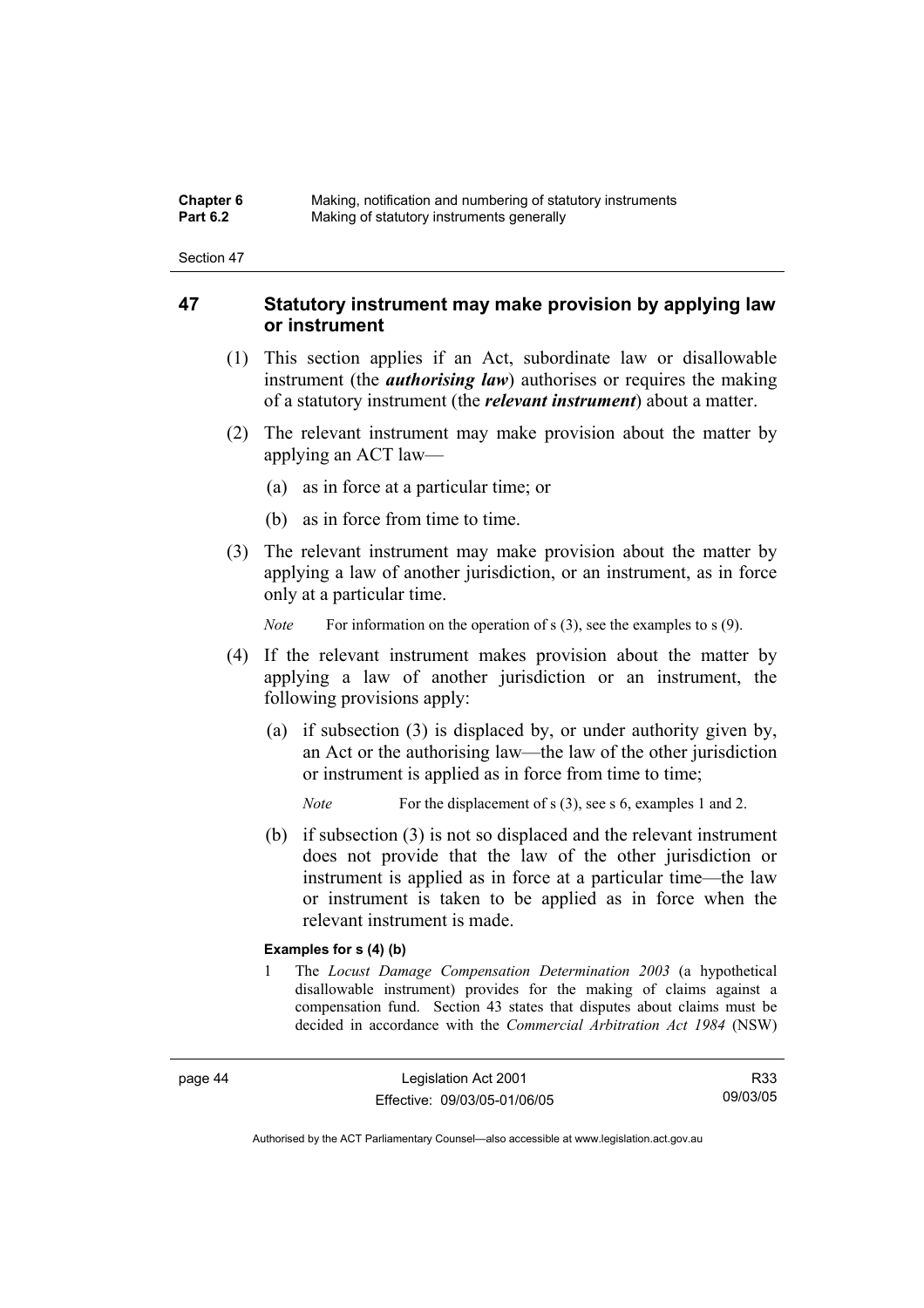(the *NSW Act*) as in force from time to time. The determination is made on 1 August 2003. The Act under which the determination is made does not displace subsection (3). Therefore, even though section 43 purports to apply the NSW Act as in force from time to time, the NSW Act as in force on 1 August 2003 is applied by the determination.

- 2 The *Locust Damage Compensation Determination 2003* (mentioned in example 1), section 43 states that disputes about claims must be decided in accordance with the *Commercial Arbitration Act 1984* (NSW) (the *NSW Act*), but does not state that the NSW Act is to be applied as in force from time to time or at a particular time. The determination is made on 1 August 2003. The Act under which the determination is made does not displace subsection (3). Therefore, the NSW Act as in force on 1 August 2003 is applied by the determination.
- *Note* An example is part of the Act, is not exhaustive and may extend, but does not limit, the meaning of the provision in which it appears (see s 126 and s 132).
- (5) If a law of another jurisdiction or an instrument is applied as in force at a particular time, the text of the law or instrument (as in force at that time) is taken to be a notifiable instrument made under the relevant instrument by the entity authorised or required to make the relevant instrument.
- (6) If subsection (3) is displaced and a law of another jurisdiction or an instrument is applied as in force from time to time, the text of each of the following is taken to be a notifiable instrument made under the relevant instrument by the entity authorised or required to make the relevant instrument:
	- (a) the law or instrument as in force at the time the relevant instrument is made;
	- (b) each subsequent amendment of the law or instrument;
	- (c) if the law or instrument is repealed and remade (with or without changes)—the law or instrument as remade and each subsequent amendment of the law or instrument;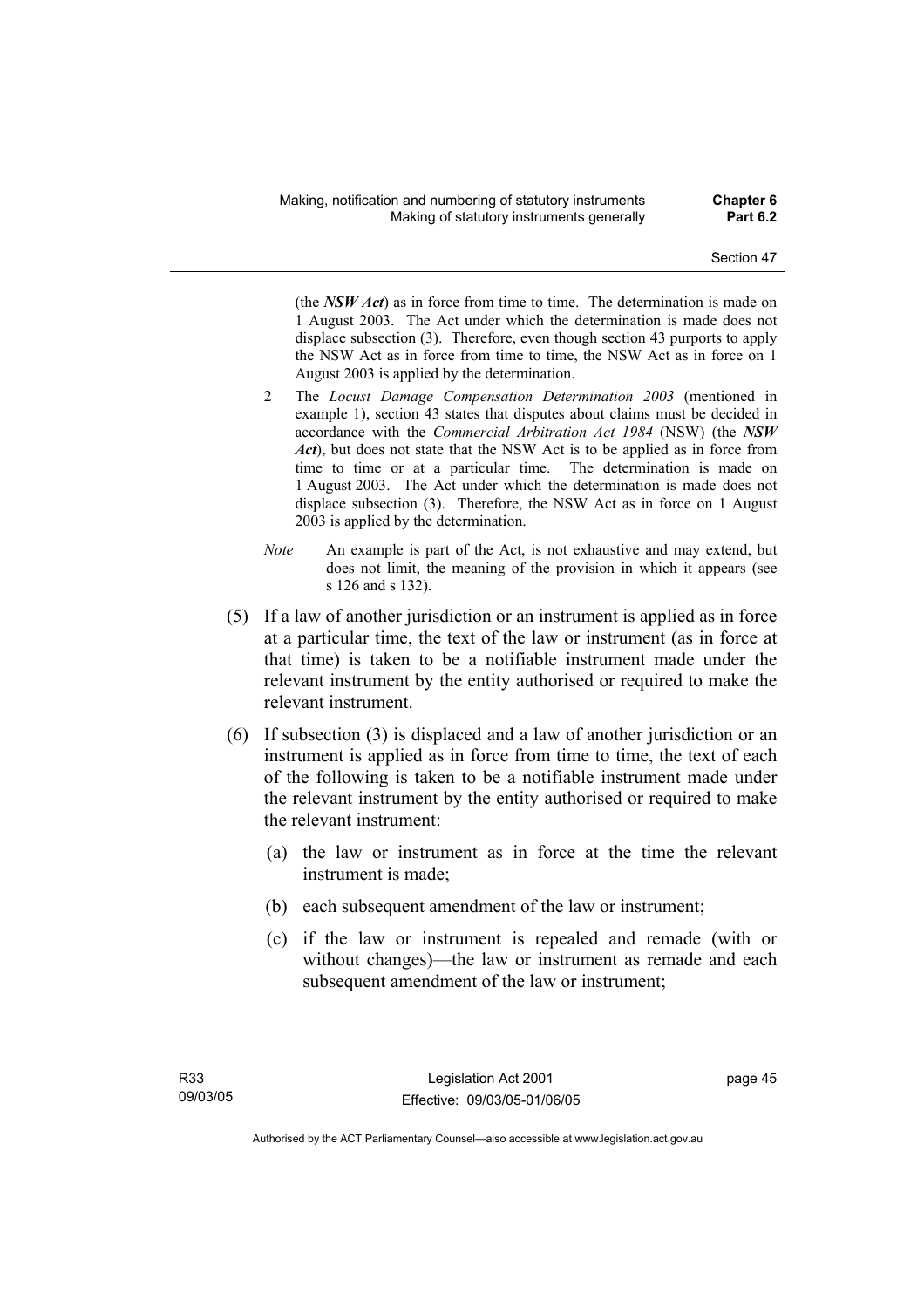| <b>Chapter 6</b> | Making, notification and numbering of statutory instruments |
|------------------|-------------------------------------------------------------|
| <b>Part 6.2</b>  | Making of statutory instruments generally                   |

- (d) if a provision of the law or instrument is omitted and remade (with or without changes) in another law or instrument—the provision as remade and each subsequent amendment of the provision.
- (7) The authorising law or, if the relevant instrument is a subordinate law or disallowable instrument, the relevant instrument may provide that—
	- (a) subsection (5) or (6) does not apply to the relevant instrument; or
	- (b) subsection (5) or (6) applies with the modifications stated in the authorising law or relevant instrument.
- (8) If a provision of an Act, subordinate law or disallowable instrument authorises or requires the application of a law or instrument, the provision authorises the making of changes or modifications to the law or instrument for that application.
- (9) This section is a determinative provision.

#### **Examples for s (3) and s (9)**

Here are 2 examples about the operation of subsections (3) and (9): the first illustrates how subsection (3) might be displaced and the second illustrates how a law of another jurisdiction that applies as in force from time to time would operate—

1 The effect of subsections (3) and (9), and subsection (10), definition of *applying*, is that if it is intended to apply, adopt or incorporate a law or instrument as in force from time to time, the authorising law would need to expressly displace subsection (3) (as illustrated in s 6, examples of different kinds of displacement, example 1) *or* indicate a manifest contrary intention (as illustrated in example 2 in those examples).

page 46 Legislation Act 2001 Effective: 09/03/05-01/06/05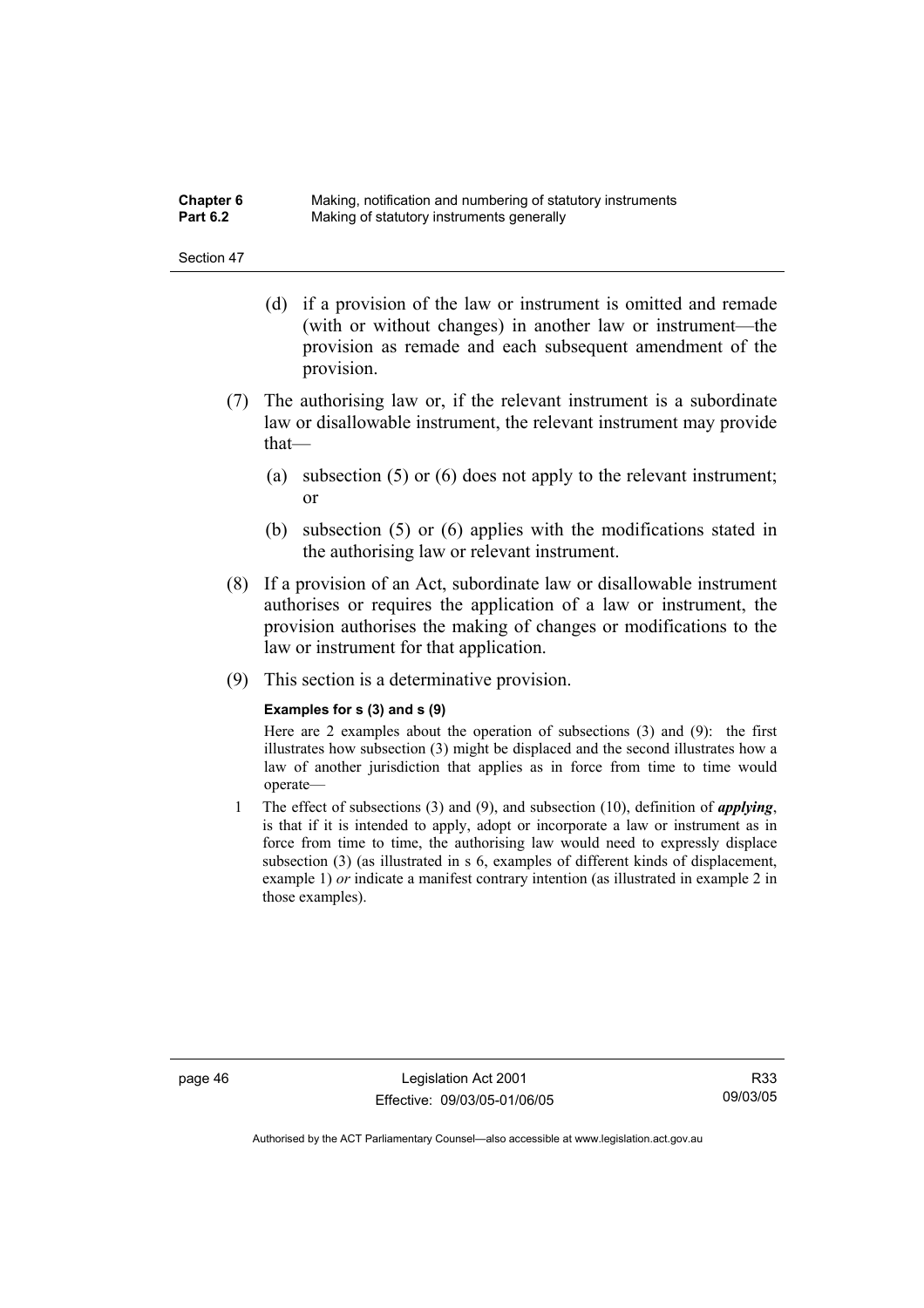- 2 The *ABC Regulation 2001* (made under a provision like those illustrated in section 6, examples of different kinds of displacement, examples 1 and 2) provides that noise measurements are to be taken in accordance with the NSW noise control manual as in force from time to time. The effect of the *ABC Regulation 2001* is that whenever the NSW noise control manual is amended in future, the noise measurements must be taken in accordance with the manual as last amended.
	- *Note* See s 5 for the meaning of determinative provisions, and s 6 for their displacement.
- (10) In this section:

*ACT law* means an Act, subordinate law or disallowable instrument, and includes a provision of an Act, subordinate law or disallowable instrument.

*applying* includes adopting or incorporating.

*Note* See also s 157 (Defined terms–other parts of speech and grammatical forms).

*disallowable instrument*, for a Commonwealth Act, means a disallowable instrument under the *Acts Interpretation Act 1901* (Cwlth), section 46A.

*instrument* includes a provision of an instrument, but does not include an ACT law or a law of another jurisdiction.

## *law of another jurisdiction* means—

- (a) a Commonwealth Act, or any regulations, rules, ordinance or disallowable instrument under a Commonwealth Act; or
- (b) a State Act, or any regulations or rules under a State Act; or
- (c) a New Zealand or Norfolk Island Act, or any regulations or rules under a New Zealand or Norfolk Island Act; or
- (d) a provision of a law mentioned in paragraphs (a) to (c).

page 47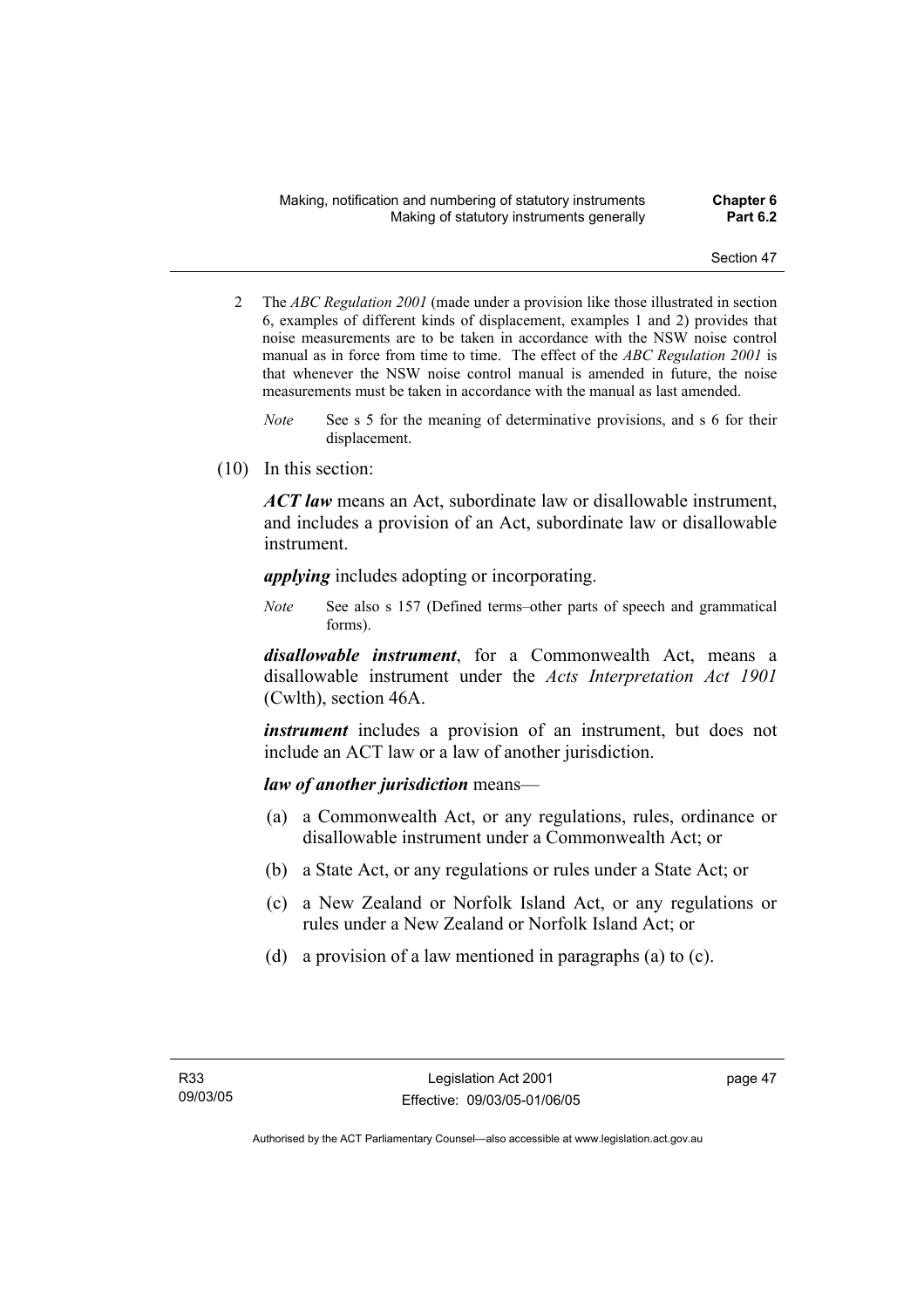| Chapter 6       | Making, notification and numbering of statutory instruments |
|-----------------|-------------------------------------------------------------|
| <b>Part 6.2</b> | Making of statutory instruments generally                   |

## **48 Power to make instrument includes power to make different provision for different categories etc**

- (1) Power given under an Act or statutory instrument to make a statutory instrument includes power—
	- (a) to make different provision in relation to different matters or different classes of matters; or
	- (b) to make an instrument that applies differently by reference to stated exceptions or factors.
- (2) Without limiting subsection (1), power given under an Act or statutory instrument to make a statutory instrument about particular matters includes power to make a statutory instrument about any 1 or more of the matters or a particular class of the matters.
- (3) For this section, a class may consist of a single matter.
- (4) This section is a determinative provision.
	- *Note* See s 5 for the meaning of determinative provisions, and s 6 for their displacement.

## **49 Single instrument may exercise several powers or satisfy several requirements**

- (1) Power given under an Act or statutory instrument may be exercised with any other power to make a single instrument—
	- (a) whether or not the powers are exercised in relation to separate provisions, some of the same provisions, or all of the provisions, of the instrument; or
	- (b) whether or not the other powers are given under the same Act or statutory instrument, another Act or statutory instrument or any other territory law.
- (2) A statutory instrument is taken—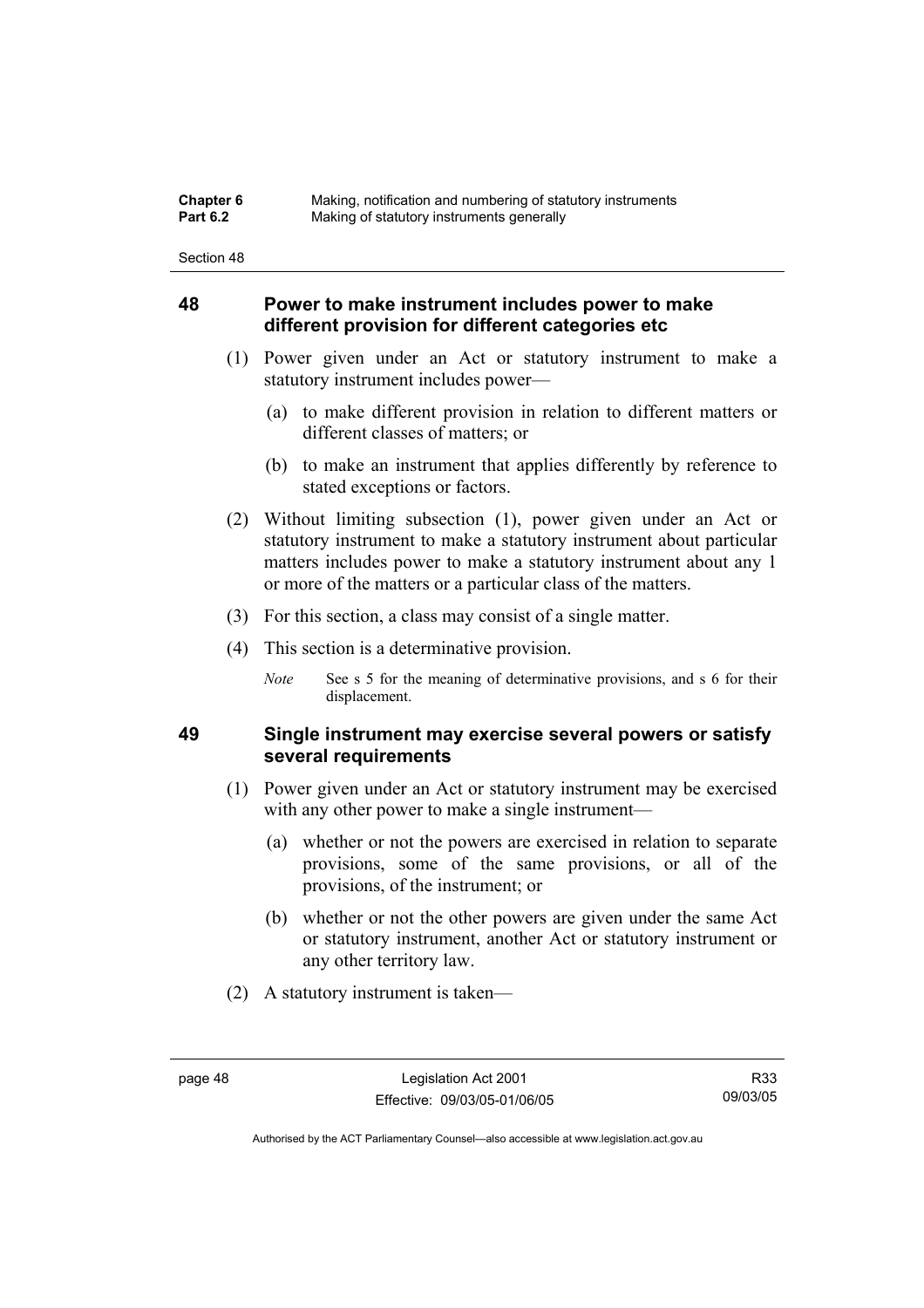- (a) to be made under each power given under territory law under which it could be made; and
- (b) to satisfy each requirement under territory law that it could satisfy.
- (3) Without limiting subsection (2), that subsection applies to an instrument even though—
	- (a) it is stated to be made under a particular territory law (the *authorising law*) or a particular provision of the authorising law; and
	- (b) it is stated to be made for a particular territory law (the *requiring law*) or a particular provision of the requiring law.
- (4) This section is a determinative provision.
	- *Note* See s 5 for the meaning of determinative provisions, and s 6 for their displacement.

## **50 Relationship between authorising law and instrument dealing with same matter**

- (1) If an Act or statutory instrument (the *authorising law*) gives power to make a statutory instrument about a matter, the instrument may make provision in relation to a particular aspect of the matter even though provision is made by the authorising law in relation to another aspect of the matter or in relation to another matter.
- (2) This section is a determinative provision.
	- *Note* See s 5 for the meaning of determinative provisions, and s 6 for their displacement.

page 49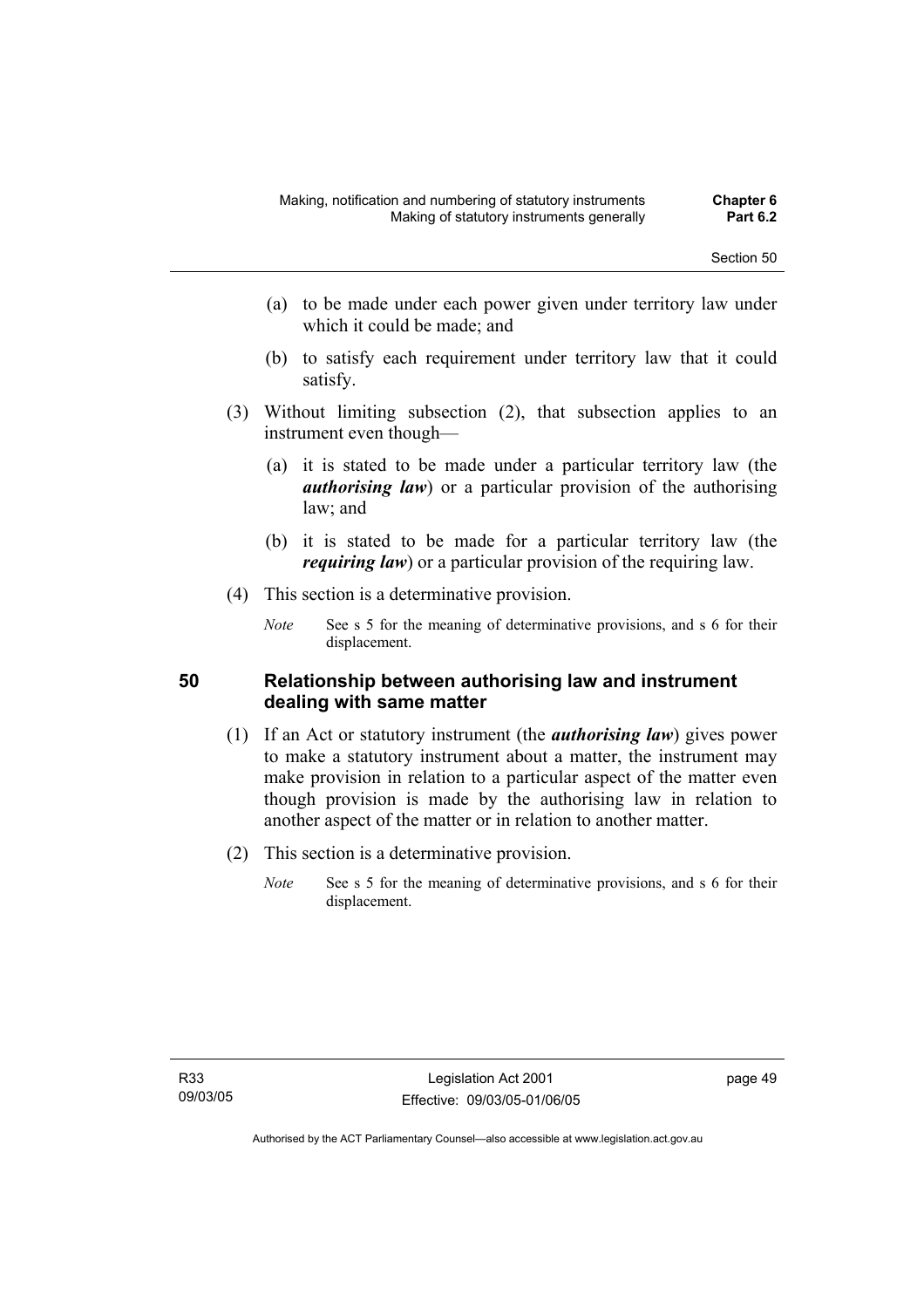| <b>Chapter 6</b> | Making, notification and numbering of statutory instruments |
|------------------|-------------------------------------------------------------|
| <b>Part 6.2</b>  | Making of statutory instruments generally                   |

## **51 Instrument may make provision in relation to land by reference to map etc**

- (1) This section applies if an Act or statutory instrument authorises or requires provision to be made by statutory instrument in relation to land or waters.
- (2) Provision may be made by reference to—
	- (a) a particular map or plan held by an entity; or
	- (b) a particular entry in a register kept by an entity;

if the map, plan or register is available for inspection by members of the public, whether or not on payment of a fee.

## **52 Instrument may authorise determination of matter etc**

- (1) This section applies if an Act or statutory instrument (the *authorising law*) authorises or requires provision to be made about a matter by statutory instrument.
- (2) A statutory instrument made under the authorising law may make provision about the matter by authorising or requiring a stated entity to make provision about the matter, or any aspect of the matter, whether or not from time to time.
- (3) This section is a determinative provision.
	- *Note* See s 5 for the meaning of determinative provisions, and s 6 for their displacement.
- (4) In this section: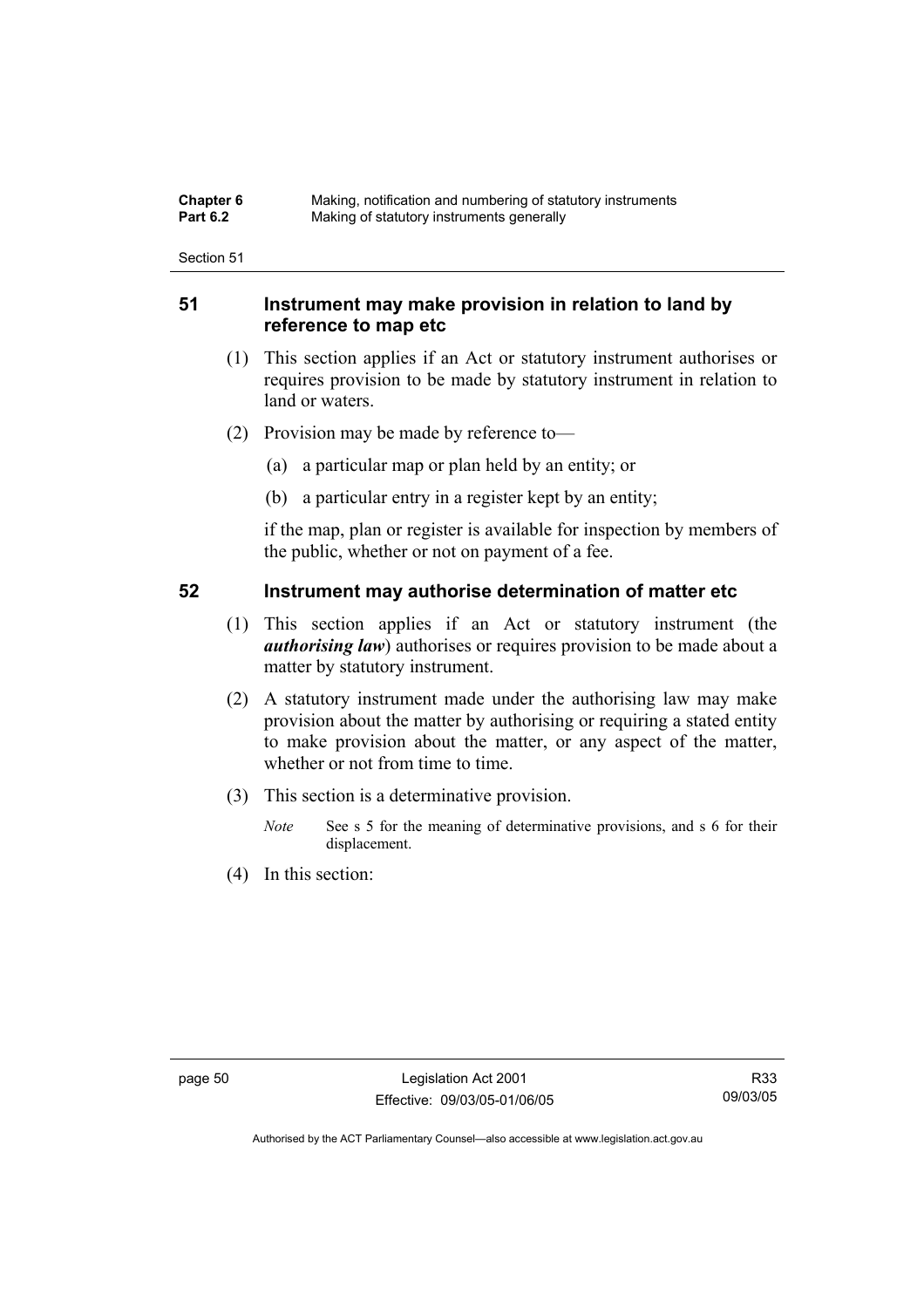*provision*, for a matter, includes determining or regulating the matter, applying the instrument to the matter, being satisfied or forming an opinion about anything relating to the matter, or doing anything else in relation to the matter.

## **Example**

If an Act provides that an application is to be in a prescribed form, a regulation made under the Act may provide that the form is to be a form approved by the Minister.

*Note* An example is part of the Act, is not exhaustive and may extend, but does not limit, the meaning of the provision in which it appears (see s 126 and s 132).

## **53 Instrument may prohibit**

- (1) If an Act or statutory instrument authorises or requires a matter to be regulated (however described) by statutory instrument, the power may be exercised by prohibiting by statutory instrument the matter or any aspect of the matter.
- (2) This section is a determinative provision.
	- *Note* See s 5 for the meaning of determinative provisions, and s 6 for their displacement.

## **54 Instrument may require making of statutory declaration**

- (1) If an Act or statutory instrument (the *authorising law*) gives power to make a statutory instrument, the instrument may require the making of a statutory declaration.
	- *Note* The *Statutory Declarations Act 1959* (Cwlth) applies to the making of statutory declarations under territory laws (see that Act, s 5).
- (2) Subsection (1) applies—
	- (a) whether or not the authorising law authorises or requires penalties to be prescribed by instrument; and

page 51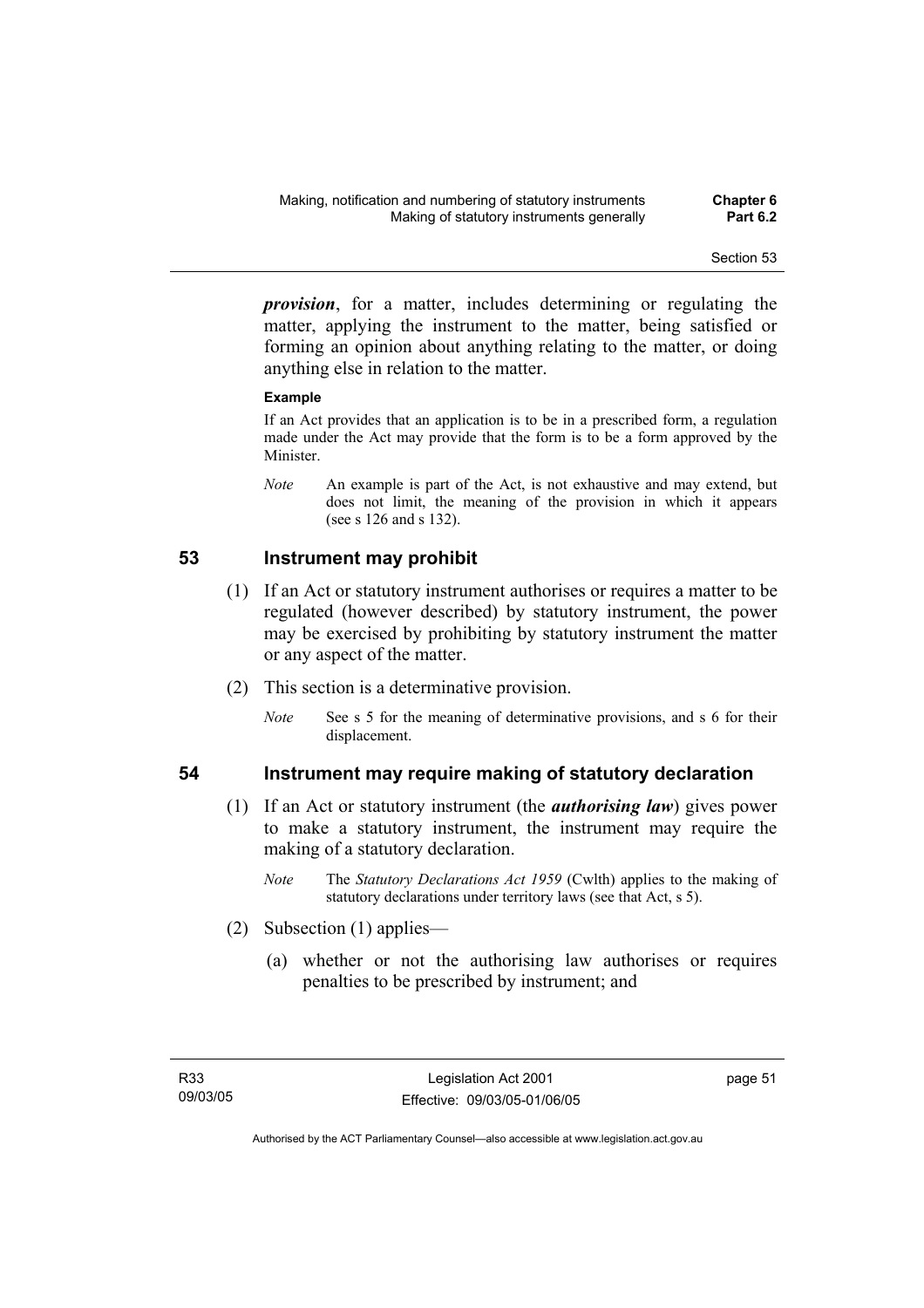| <b>Chapter 6</b> | Making, notification and numbering of statutory instruments |
|------------------|-------------------------------------------------------------|
| <b>Part 6.2</b>  | Making of statutory instruments generally                   |

- (b) if the authorising law authorises or requires penalties to be prescribed by instrument—irrespective of the level of penalties that may be prescribed.
- (3) This section is a determinative provision.
	- *Note* See s 5 for the meaning of determinative provisions, and s 6 for their displacement.

page 52 Legislation Act 2001 Effective: 09/03/05-01/06/05

R33 09/03/05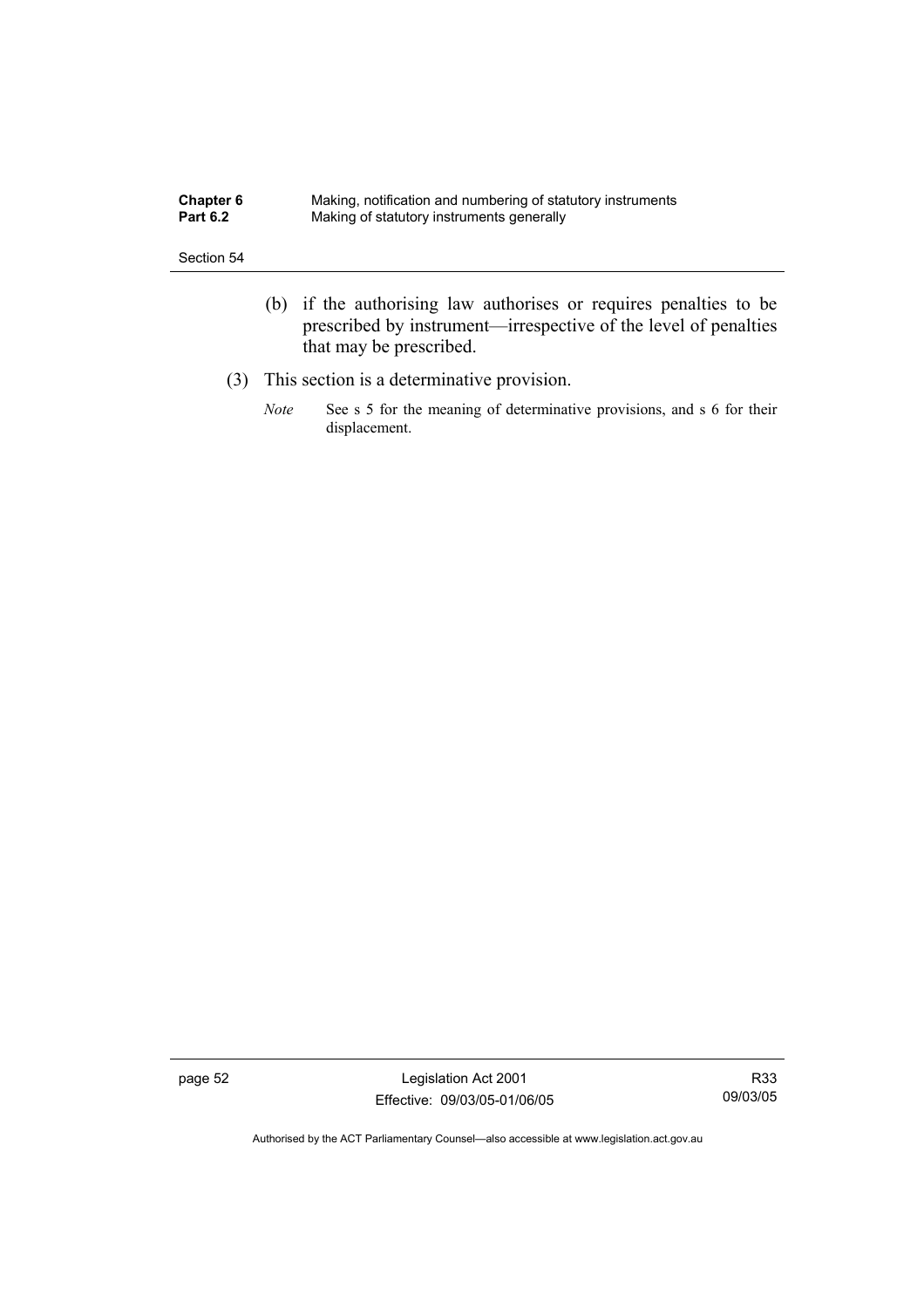# **Part 6.3 Making of certain statutory instruments about fees**

## **55 Definitions for pt 6.3**

In this part:

*fee* includes a charge or other amount.

*provide* a service includes exercise a function.

*service* includes a function or facility.

## **56 Determination of fees by disallowable instrument**

- (1) This section applies if an Act (the *authorising law*) authorises fees to be determined for 1 of the following (the *relevant law*):
	- (a) the authorising law;
	- (b) another Act or statutory instrument.
- (2) The authorising law authorises a fee to be determined in relation to any matter under or related to the relevant law.
- (3) To remove any doubt, a fee may be determined for a provision of the relevant law even though the provision does not mention a fee.

#### **Example**

The X Act, section 15 provides for a person to apply for an approval but makes no mention of a fee for the approval. However, the Act, section 79 (1) provides:

(1) The Minister may, in writing, determine fees for this Act.

Because section 79 (1) permits a fee to be determined 'for this Act', this Act, section 56 applies in relation to section 15 and the Minister may determine an application fee for the approval.

*Note* An example is part of the Act, is not exhaustive and may extend, but does not limit, the meaning of the provision in which it appears (see s 126 and s 132).

| R33      | Legislation Act 2001         | page 53 |
|----------|------------------------------|---------|
| 09/03/05 | Effective: 09/03/05-01/06/05 |         |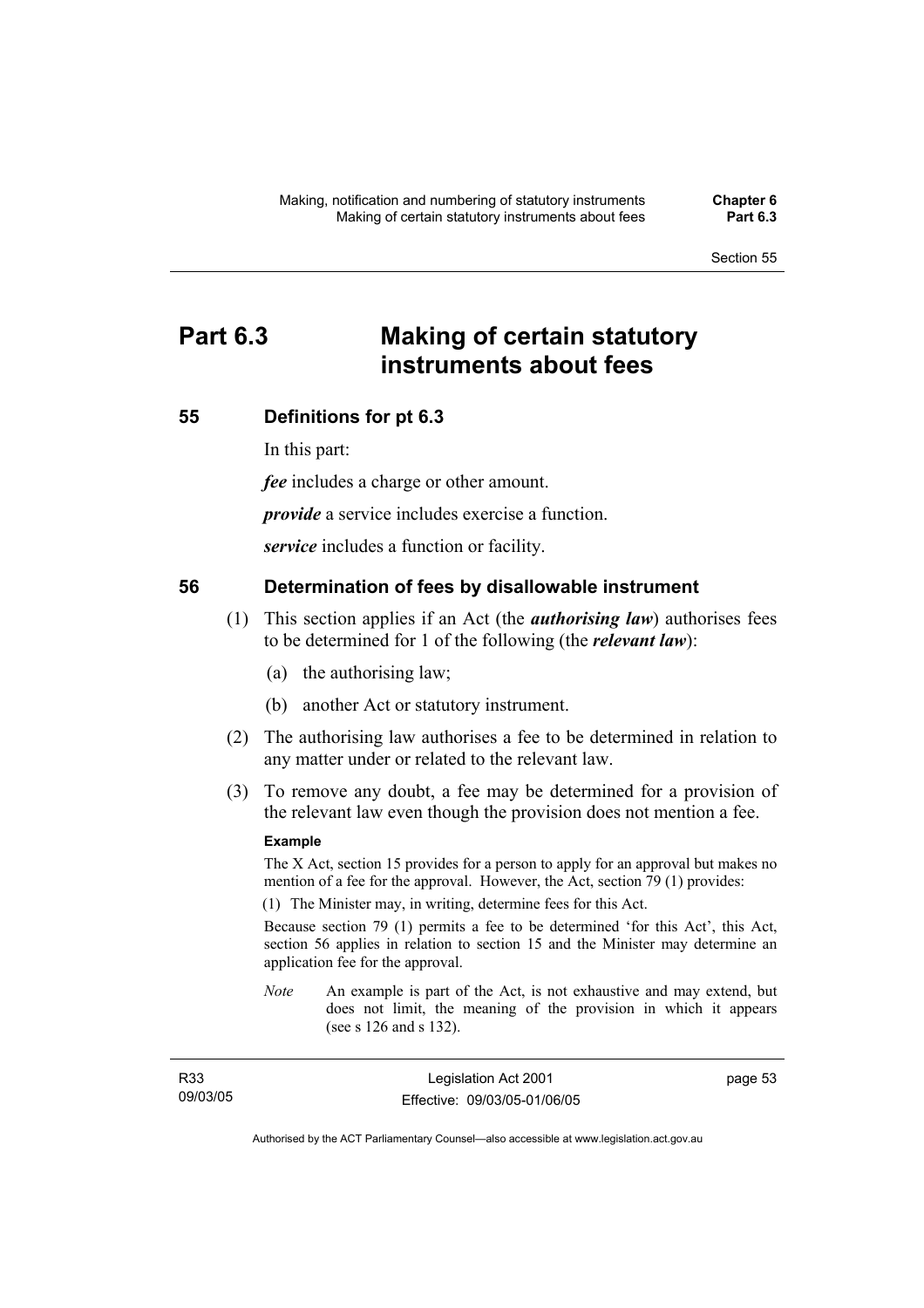#### **Chapter 6** Making, notification and numbering of statutory instruments<br>**Part 6.3** Making of certain statutory instruments about fees Making of certain statutory instruments about fees

Section 56

- (4) A fee may be determined—
	- (a) by specifying the fee; or
	- (b) by setting a rate, or providing a formula or other method, by which the fee is to be worked out; or
	- (c) by a combination of a specified fee and a rate, formula or other method.

#### **Examples of different methods of determining fees**

An instrument may determine a fee by specifying an amount (eg \$250), or a rate (eg \$7.50 per kilogram). An instrument may also determine a fee by providing a formula. For example, the fee for a licence issued for part of a year could be worked out using the following formula:

annual fee 
$$
\times
$$
  $\frac{\text{whole and part months for which licence issued}}{12}$ 

- (5) The determination—
	- (a) must provide by whom the fee is payable; and
	- (b) must provide to whom the fee is to be paid; and
	- (c) may make provision about the circumstances in which the fee is payable; and
	- (d) may make provision about exempting a person from payment of the fee; and
	- (e) may make provision about when the fee is payable and how it is to be paid (for example, as a lump sum or by instalments); and
	- (f) may mention the service for which the fee is payable; and
	- (g) may make provision about waiving, postponing or refunding the fee (in whole or part); and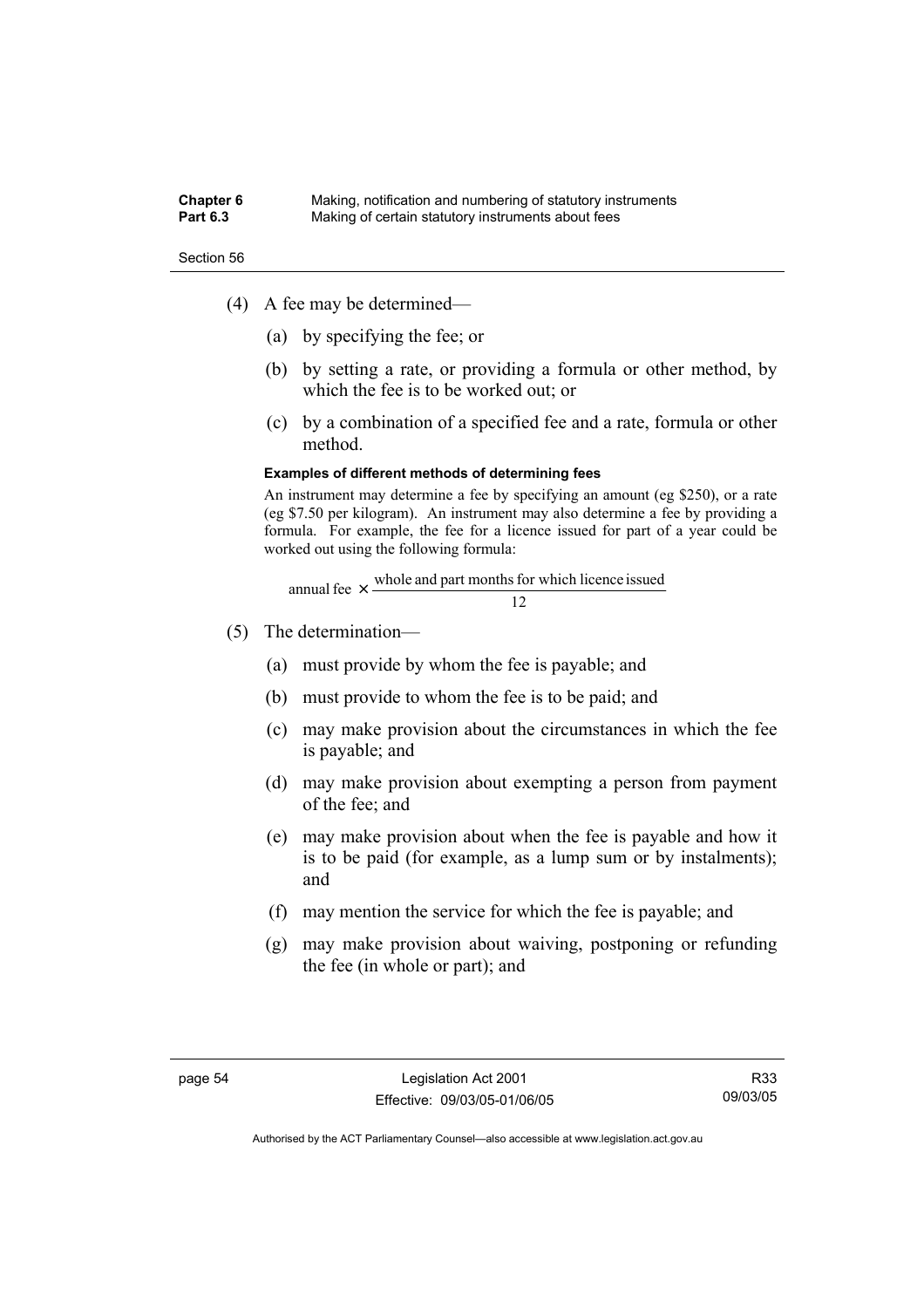(h) may make provision about anything else relating to the fee.

### **Example for par (a)**

a provision that the owner for the time being of a vehicle is liable for any unpaid registration fee

#### **Examples for par (c)**

- 1 a provision that a document prepared and submitted in accordance with a condition imposed under the Act be accompanied by a fee
- 2 a provision that royalty ceases to be payable if the percentage of recoverable minerals is less than the prescribed limit

### **Examples for par (e)**

- 1 a provision that a levy is payable within 30 days after a sale of goods
- 2 a provision that, if a licensee fails to pay an instalment payable in the financial year within 14 days after the day it is payable, all remaining instalments payable in the financial year become payable

### **Example for par (g)**

a provision that a stated official may waive all or part of a charge in stated circumstances, including if the official is satisfied about a stated circumstance

- (6) This section is a determinative provision.
	- *Note* See s 5 for the meaning of determinative provisions, and s 6 for their displacement.

# **57 Fees payable in accordance with determination etc**

- (1) A fee determined by a disallowable instrument is payable by the person by whom the fee is payable under the determination, in relation to the service (if any) mentioned in the determination and in accordance with the determination, to the person to whom the fee is payable under the determination.
- (2) If a service is mentioned in the determination, the fee is payable before the service is provided unless the determination provides otherwise.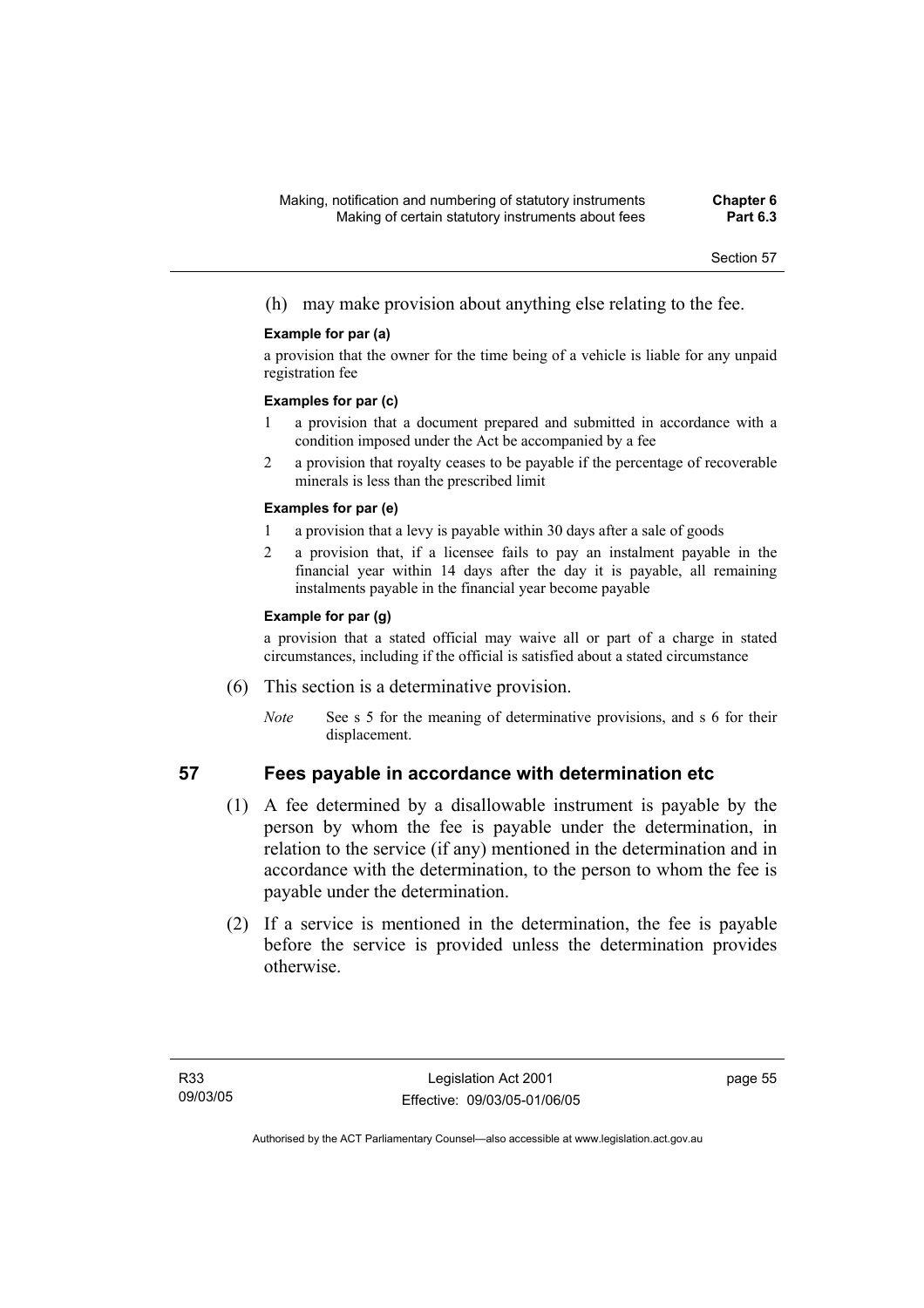**Chapter 6** Making, notification and numbering of statutory instruments<br>**Part 6.3** Making of certain statutory instruments about fees Making of certain statutory instruments about fees

#### Section 58

 (3) If the fee is payable in relation to a service mentioned in the determination and the fee has not been paid in accordance with the determination, no-one is obliged to provide the service.

#### **Examples**

- 1 If a fee for a service is payable in advance under a disallowable instrument and the fee is not paid, there is no obligation to provide the service.
- 2 If fees for services over a period of time are payable by instalment under a disallowable instrument and the person paying the fees falls behind in payments on the instalments, there is no obligation to provide further services for the person.
- *Note* An example is part of the Act, is not exhaustive and may extend, but does not limit, the meaning of the provision in which it appears (see s 126 and s 132).
- (4) Subsection (3) applies to a service even though, apart from that subsection, someone is under a duty to provide the service.

#### **Example**

A provision of an Act provides that a registrar 'must' renew a licence if the holder of the licence applies to the registrar for its renewal before the end of the licence term. If a fee is determined for renewal of the licence, the registrar is not required to renew the licence unless the fee is paid.

- (5) This section is a determinative provision.
	- *Note* See s 5 for the meaning of determinative provisions, and s 6 for their displacement.

- **58 Regulations may make provision about fees** 
	- (1) This section applies if an Act (the *authorising law*)—
		- (a) authorises or requires fees to be determined for the authorising law, or another Act or a statutory instrument (the *fees law*); and
		- (b) the authorising law authorises the making of regulations by the Executive.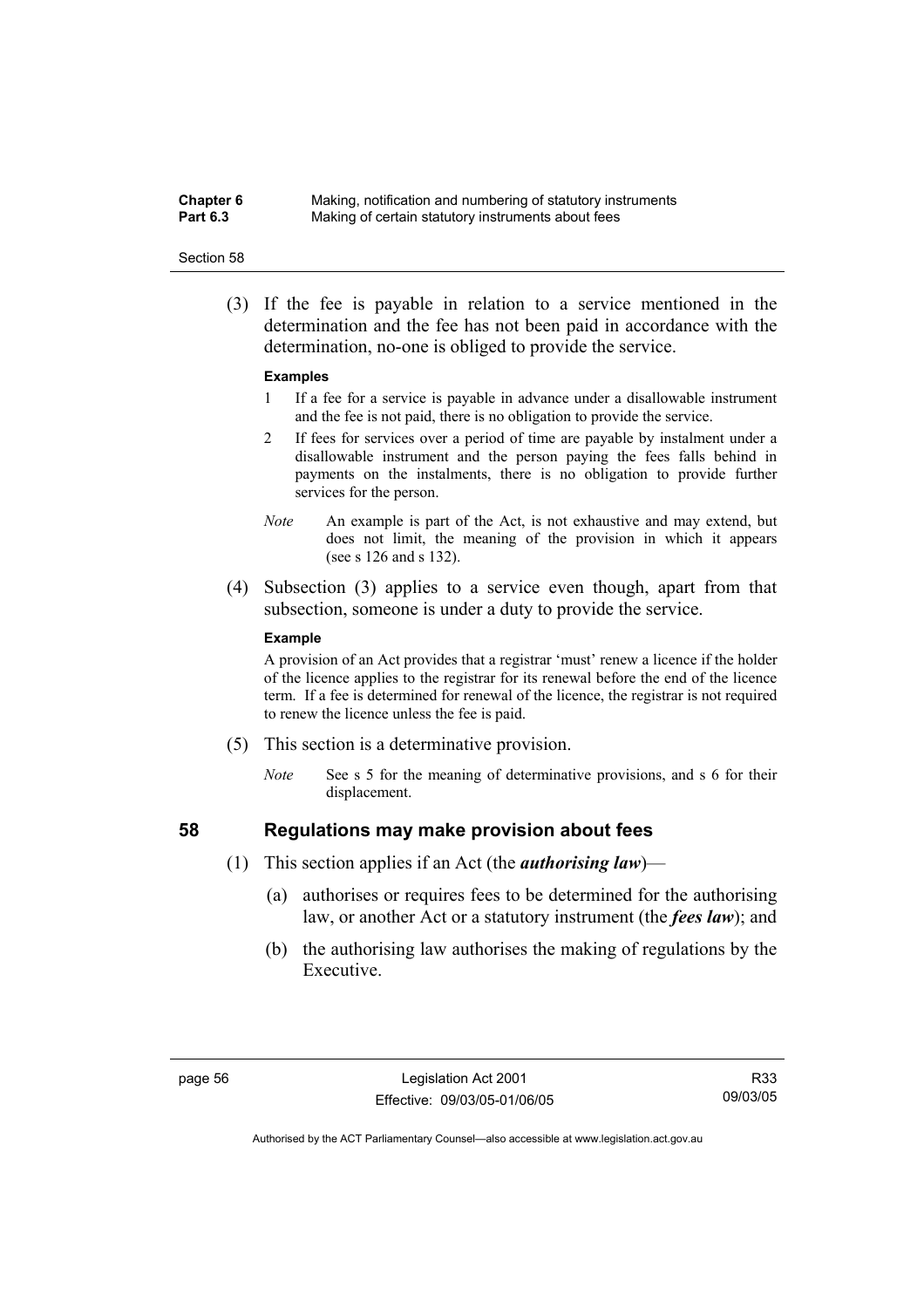- (2) A regulation under the authorising law may make provision in relation to—
	- (a) the payment, collection and recovery of determined fees; and
	- (b) the waiver, postponement or refund of the fees (in whole or part); and
	- (c) anything else about which provision may, under section 56 (Determination of fees by disallowable instrument), be made by determination in relation to determined fees.
- (3) The power mentioned in subsection (2) (b) includes power to make provision in relation to an entitlement to a waiver, postponement or refund of determined fees in circumstances prescribed by regulation (including the removal of a statutory capacity).
- (4) A regulation or the authorising law may make provision in relation to the payment of determined fees by cheque or credit card, including, for example, the consequences of a cheque not being honoured on presentation or a credit card transaction not being honoured.
- (5) A regulation or the authorising law may make provision in relation to the removal of a statutory capacity if any determined fee—
	- (a) is not paid when it is required to be paid; or
	- (b) is paid by cheque and the cheque is not honoured on presentation; or
	- (c) is paid by credit card and the credit card transaction is not honoured.
- (6) A regulation or the authorising law may make provision in relation to the restoration of a statutory capacity (whether prospectively or during any past period).
- (7) This section is in addition to any provision of the authorising law or fees law.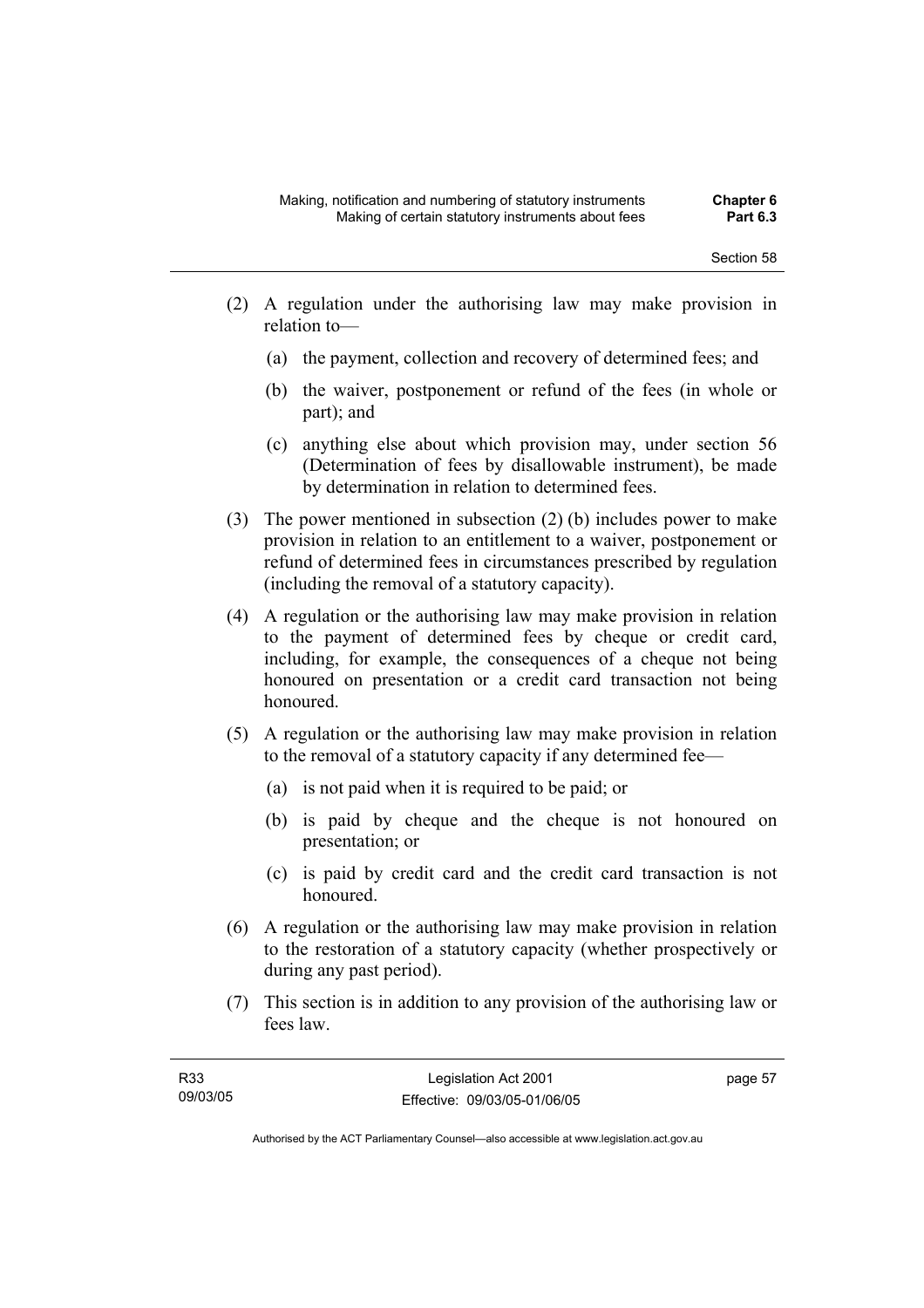| Chapter 6       | Making, notification and numbering of statutory instruments |
|-----------------|-------------------------------------------------------------|
| <b>Part 6.3</b> | Making of certain statutory instruments about fees          |

- (8) This section is a determinative provision.
	- *Note* See s 5 for the meaning of determinative provisions, and s 6 for their displacement.
- (9) In this section:

*credit card* includes debit card.

*removal*, of a statutory capacity, includes suspension, cancellation, revocation, withdrawal, surrender or other prescribed restriction or termination of a statutory capacity under the fees law or authorising law.

*statutory capacity* includes an accreditation, approval, assessment, authority, certificate, condition, decision, determination, exemption, licence, permission, permit, registration or other prescribed thing giving a status, privilege or benefit under the fees law or authorising law (whether or not required under either law for doing anything).

page 58 Legislation Act 2001 Effective: 09/03/05-01/06/05

R33 09/03/05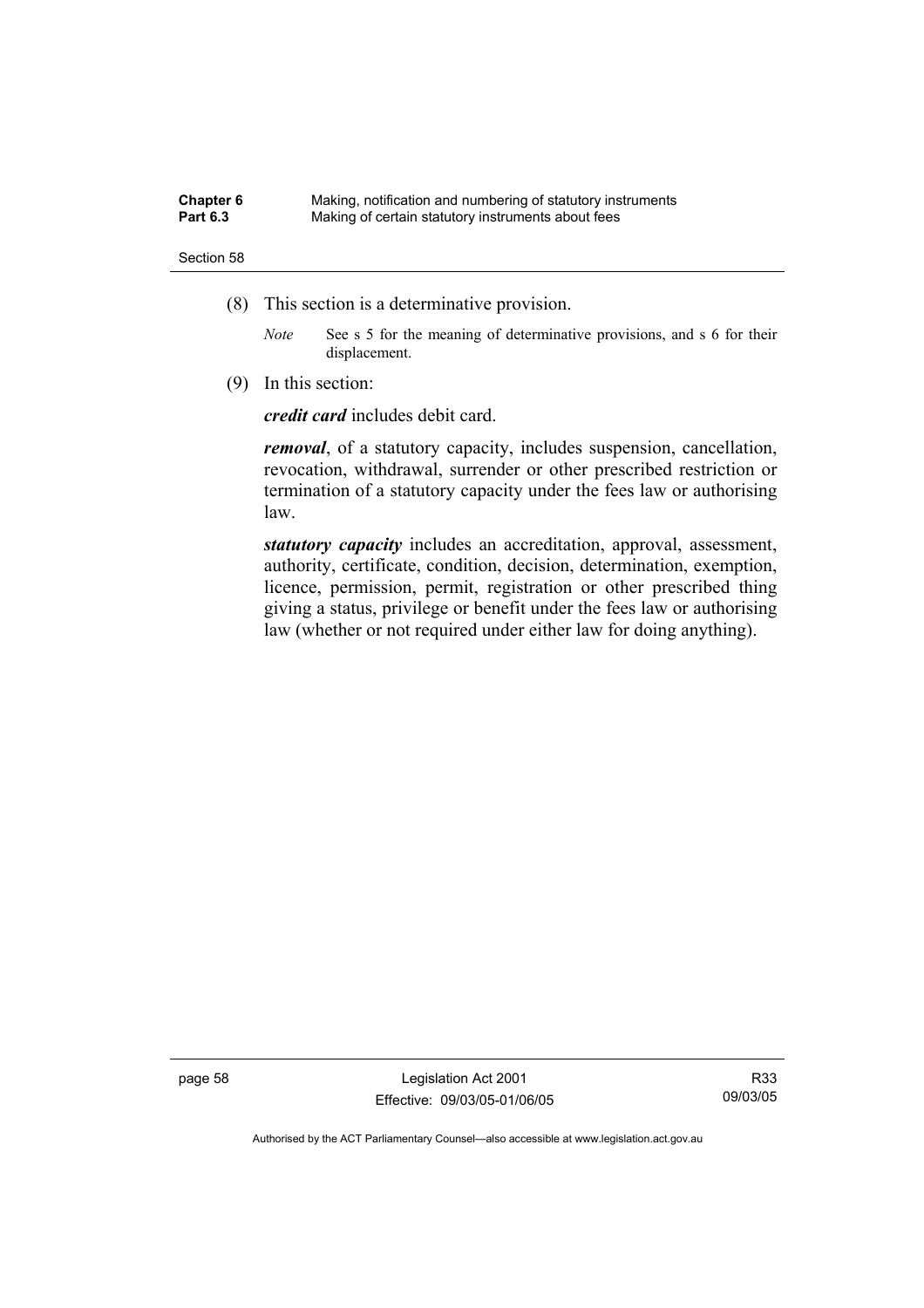# **Part 6.4 Numbering and notification of registrable instruments**

#### **59 Numbering**

- (1) The registrable instruments registered in each year must be numbered by the parliamentary counsel as nearly as practicable in the order in which they are notified.
- (2) However, the parliamentary counsel may—
	- (a) allocate different kinds of registrable instruments to different series for numbering purposes; or
	- (b) add distinguishing letters to numbers to indicate the kind of registrable instrument.

#### **Examples**

- 1 The parliamentary counsel may number subordinate laws, disallowable instruments, commencement notices and other registrable instruments in different series.
- 2 The parliamentary counsel could add the letters 'SL' to the numbers of registered subordinate laws, the letters 'DI' to the numbers of registered disallowable instruments and the letters 'CN' to the numbers of registered commencement notices.
- *Note* An example is part of the Act, is not exhaustive and may extend, but does not limit, the meaning of the provision in which it appears (see s 126 and s 132).
- (3) Also, a regulation may provide that this section does not apply to a notifiable instrument of a kind prescribed by regulation.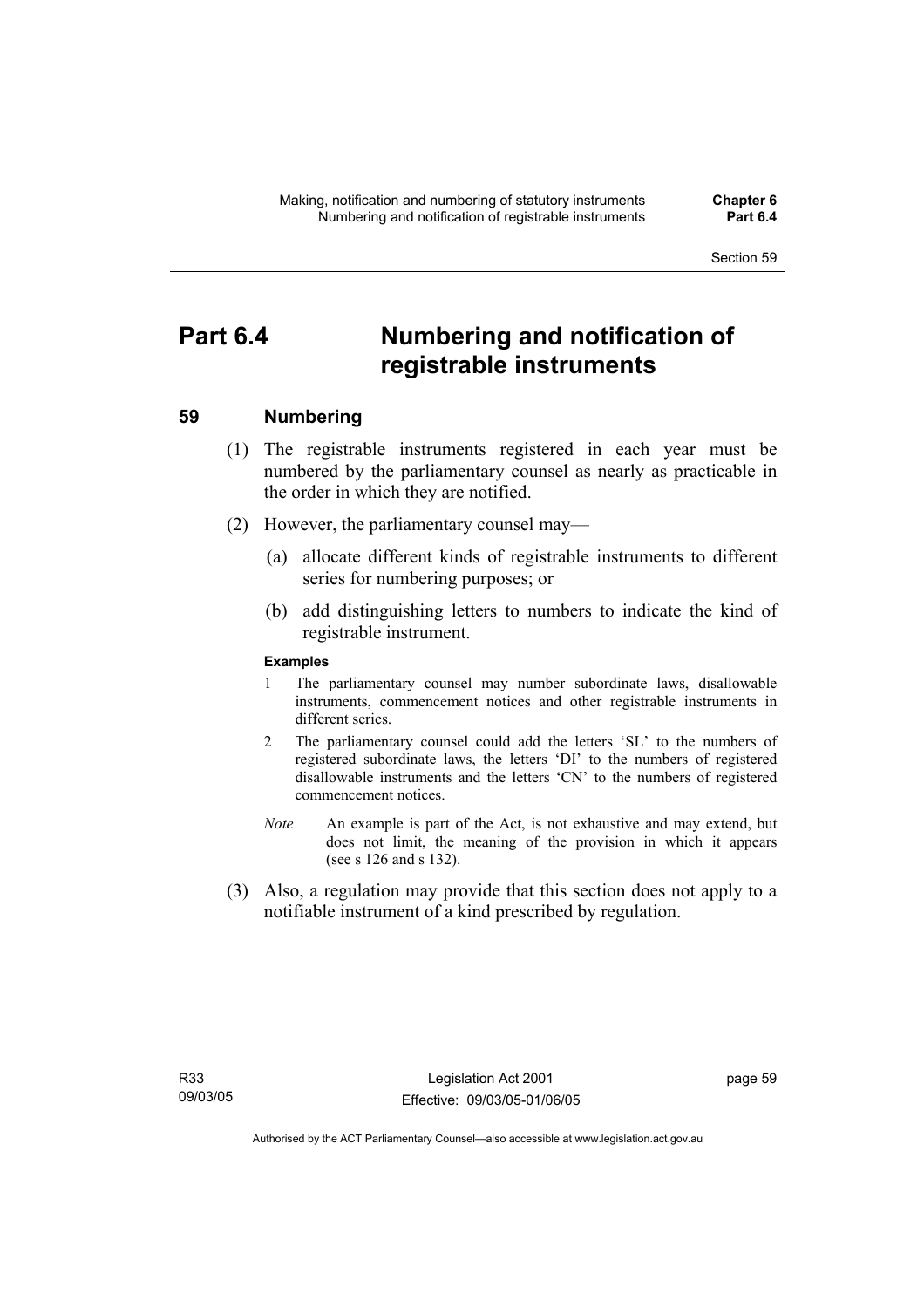#### **Chapter 6** Making, notification and numbering of statutory instruments<br>**Part 6.4** Mumbering and notification of registrable instruments **Part 6.4** Numbering and notification of registrable instruments

Section 60

#### **60 Correction etc of name of registrable instrument**

- (1) This section applies if a registrable instrument is unnamed or the name it gives to itself—
	- (a) includes a year that is not the year in which the instrument was notified; or
	- (b) is the same as another registrable instrument that has been, or is to be, notified under this Act; or
	- (c) includes a number that is not consecutive with other registrable instruments that have been notified under this Act; or
	- (d) does not include a number that would give the instrument a unique name; or
	- (e) is otherwise not in accordance with current legislative drafting practice.

#### **Example for par (c)**

A registrable instrument has the name '*XYZ Amendment Rule 2000* (*No 5*)'. Registrable instruments with the names '*XYZ Amendment Rule 2000 (No 1)*', '*XYZ Amendment Rule 2000 (No 2)*' and '*XYZ Amendment Rule 2000 (No 3)*' have already been notified under the Act

#### **Example for par (d)**

A registrable instrument has the name '*XYZ Amendment Rule 2000 (No )*'.

#### **Example for par (e)**

A registrable instrument has the name '*XYY Amendment Order 2002 (No 1)*'. The instrument was made under the *XYZ Act 2000* (the *authorising Act*). The name of the instrument does not correctly reflect the name of the authorising Act.

- *Note* An example is part of the Act, is not exhaustive and may extend, but does not limit, the meaning of the provision in which it appears (see s 126 and s 132).
- (2) The parliamentary counsel may, before notifying the registrable instrument under this Act—
	- (a) add a name to an unnamed instrument; or

R33 09/03/05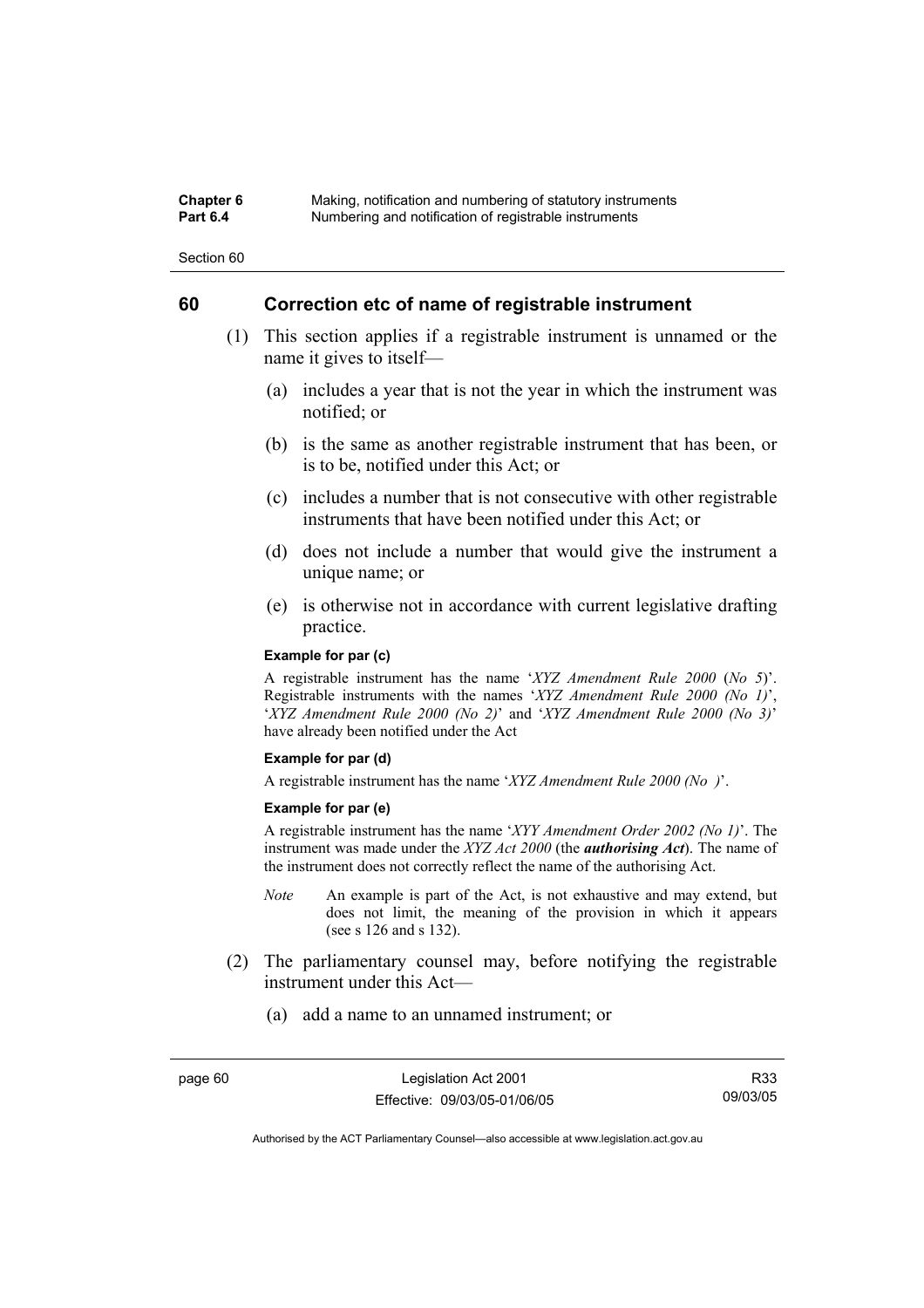- (b) amend the instrument's name to bring it into line with current legislative drafting practice.
- (3) If the name of a registrable instrument is added or amended under this section, the instrument has effect for all purposes as if the instrument were made with the name as added or amended.
- (4) If the name of a registrable instrument is added or amended under this section, the parliamentary counsel may make a corresponding change to any explanatory statement or regulatory impact statement for the instrument.

### **60A Correction of name of explanatory statement etc**

- (1) This section applies if an explanatory statement or regulatory impact statement for a registrable instrument—
	- (a) does not include the instrument's number or name in an appropriate place; or
	- (b) includes a reference to the instrument's number or name that is incorrect.
- (2) The parliamentary counsel may, before entering the statement in the register—
	- (a) include the instrument's number or name in an appropriate place in the statement; or
	- (b) correct the reference to the instrument's number or name.

### **61 Notification of registrable instruments**

- (1) If a registrable instrument is made, the maker of, or the appropriate person for, the instrument may ask the parliamentary counsel to notify the making of the instrument.
- (2) If the maker of, or appropriate person for, a registrable instrument asks the parliamentary counsel to notify the making of the instrument and complies with the requirements (if any) prescribed

| R <sub>33</sub> | Legislation Act 2001         | page 61 |
|-----------------|------------------------------|---------|
| 09/03/05        | Effective: 09/03/05-01/06/05 |         |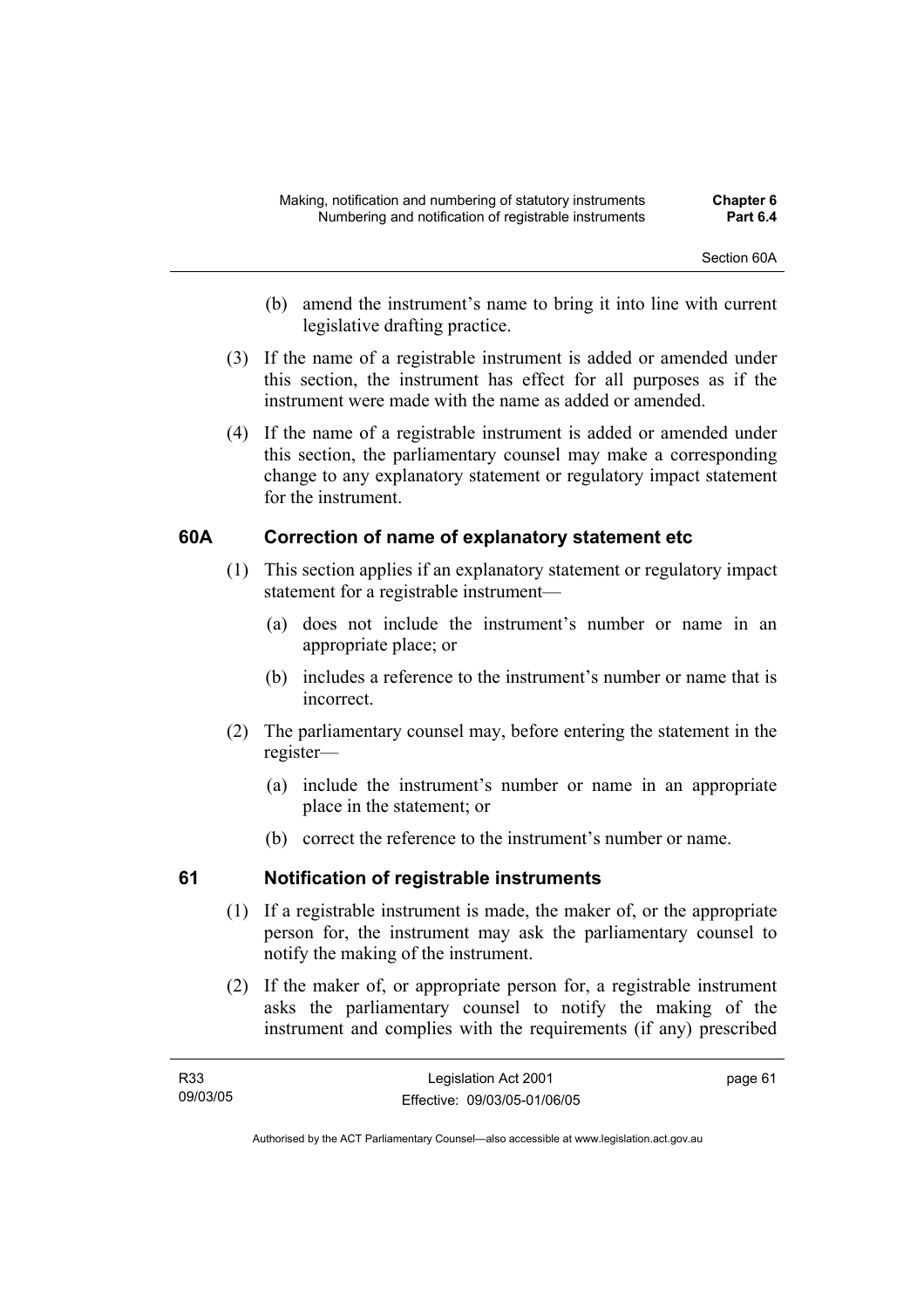| Chapter 6       | Making, notification and numbering of statutory instruments |
|-----------------|-------------------------------------------------------------|
| <b>Part 6.4</b> | Numbering and notification of registrable instruments       |

by regulation (whether in relation to the form of the instrument, in relation to the making of the request or otherwise), the parliamentary counsel must—

- (a) notify the making of the instrument in the register; or
- (b) if it is not practicable to notify the making of the instrument in the register, or make the text of the instrument and the notification of its making accessible at 1 or more approved web sites, when the instrument is to be notified—notify the making of the instrument in the gazette.
- (3) The making of the registrable instrument is notified in the register by entering in the register—
	- (a) a statement that the instrument has been made; and
	- (b) the text of the instrument.
- (4) The making of the registrable instrument is notified in the gazette  $by-$ 
	- (a) publishing the text of the instrument in the gazette; or
	- (b) publishing in the gazette a statement—
		- (i) that the instrument has been made; and
		- (ii) of the place or places where copies of the instrument can be obtained (whether by purchase or otherwise).
- (5) If the making of the registrable instrument is notified in the gazette, the parliamentary counsel must enter in the register—
	- (a) a statement that the instrument has been made; and
	- (b) a statement that the instrument was notified in the gazette on a stated date; and
	- (c) the text of the instrument.

R33 09/03/05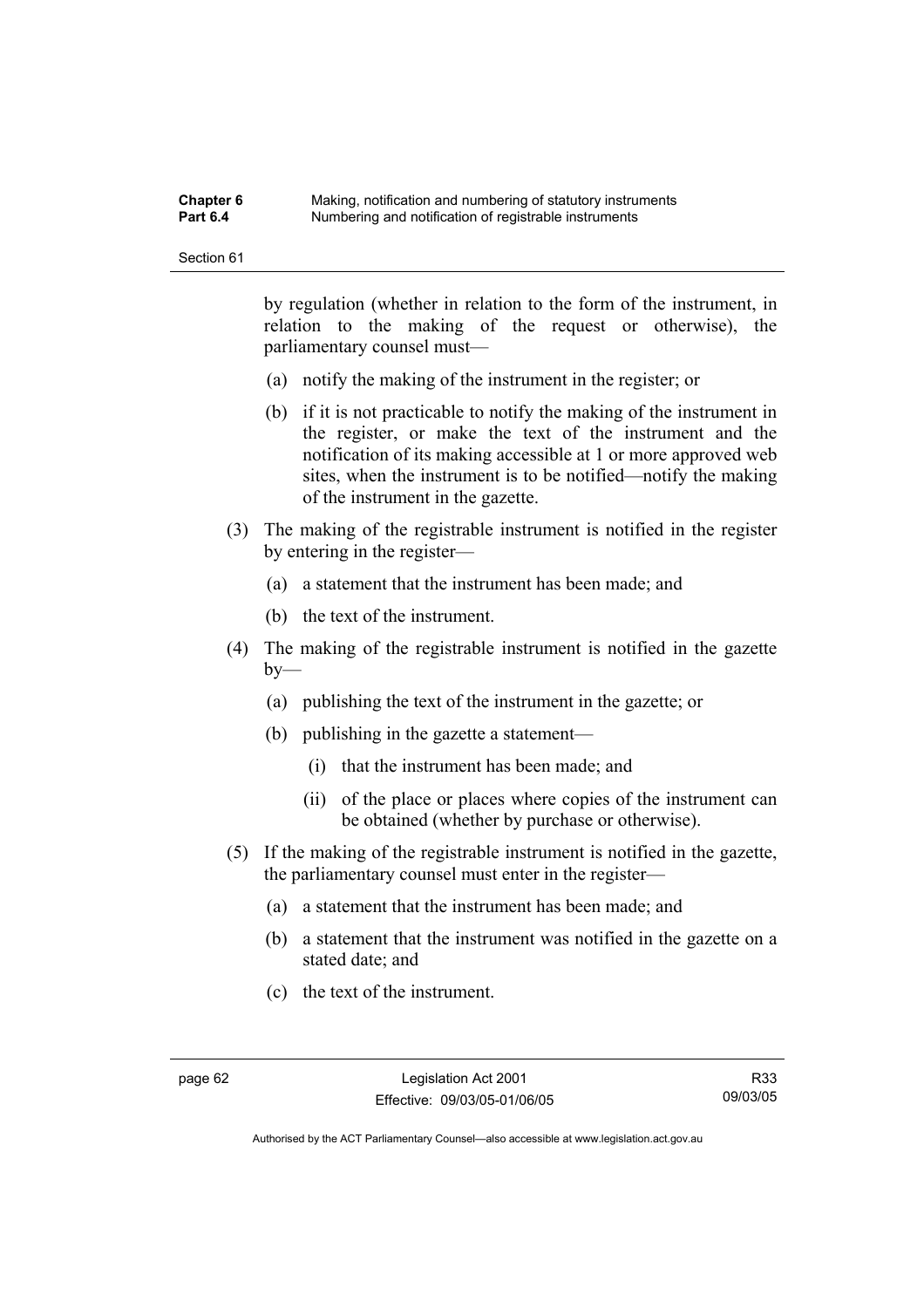- (6) If the making of the registrable instrument is notified in the gazette by publishing the statement mentioned in subsection (4) (b), copies of the instrument must be available on the day of the publication (the *gazette date*), or as soon as practicable after the gazette date, at the place, or each of the places, stated in the gazette.
- (7) If on the gazette date no copies of the registrable instrument are available at the place, or any of the places, stated in the gazette, the parliamentary counsel must give the Minister a statement—
	- (a) that copies of the law were not available; and
	- (b) explaining why they were not available.
- (8) The Minister must present the statement to the Legislative Assembly within 6 sitting days after the gazette date.
- (9) Despite subsection (2), the parliamentary counsel may notify the making of a registrable instrument even though a requirement prescribed by regulation for subsection (2) (a *prescribed requirement*) is not complied with.
- (10) Failure to comply with a prescribed requirement in relation to a registrable instrument does not affect the validity of the instrument's notification.
- (11) This section is a determinative provision.
	- *Note* See s 5 for the meaning of determinative provisions, and s 6 for their displacement.
- (12) In this section:

*appropriate person*, for a registrable instrument, means—

- (a) for a registrable instrument made or approved (however described) by the Executive—a Minister; and
- (b) for rules made or forms approved by the rule-making committee under the *Court Procedures Act 2004*—the

page 63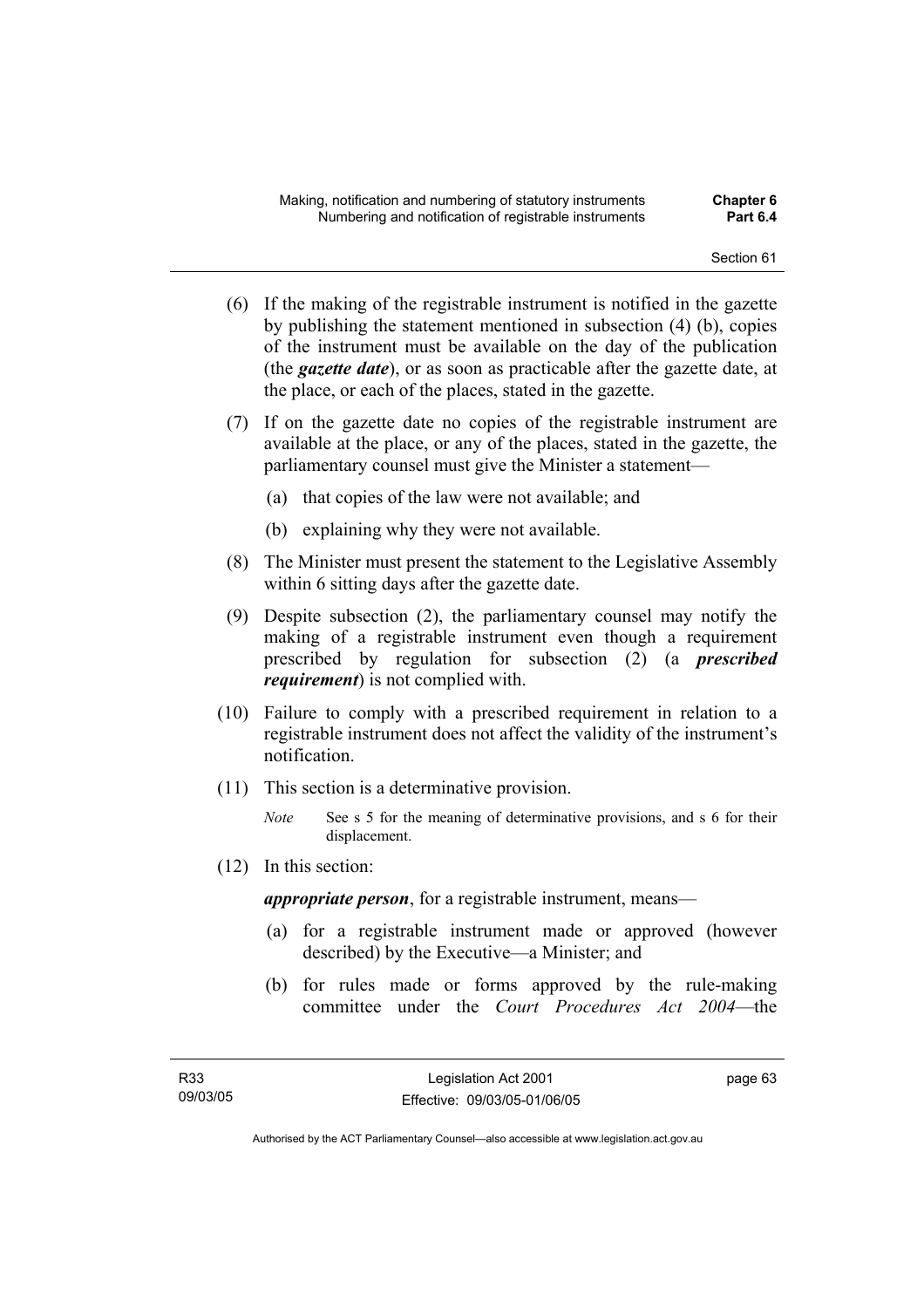| <b>Chapter 6</b> | Making, notification and numbering of statutory instruments |
|------------------|-------------------------------------------------------------|
| <b>Part 6.4</b>  | Numbering and notification of registrable instruments       |

secretary of the rule-making committee or someone else appointed by the Chief Justice for this definition; and

- *Note* For the making of appointments (including acting appointments), see Legislation Act, pt 19.3.
- (c) for any other rules made, or forms approved, for a tribunal the registrar of the tribunal; and
- (d) for a registrable instrument prescribed by regulation—a person prescribed by regulation as the appropriate person for the instrument.

### **62 Effect of failure to notify registrable instrument**

- (1) A registrable instrument is not enforceable by or against the Territory or anyone else unless it is notified.
- (2) This section is a determinative provision.
	- *Note* See s 5 for the meaning of determinative provisions, and s 6 for their displacement.

#### **63 References to** *notification* **of registrable instruments**

In an Act or statutory instrument, a reference to the *notification* of a registrable instrument is a reference to the instrument having been notified in the register or gazette.

page 64 Legislation Act 2001 Effective: 09/03/05-01/06/05

R33 09/03/05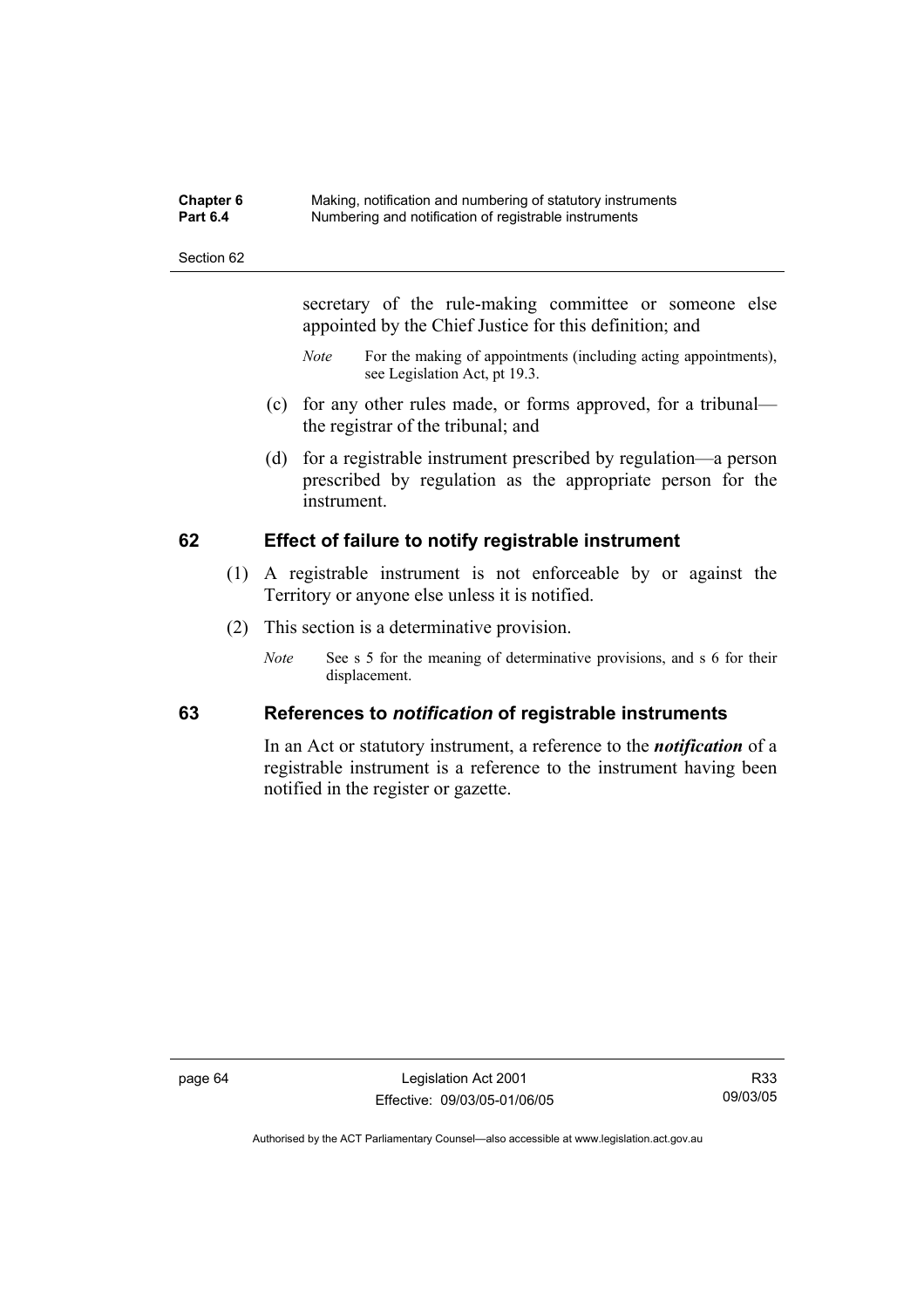# **Chapter 7** Presentation, amendment and **disallowance of subordinate laws and disallowable instruments**

*Note to ch 7* 

In this chapter, a reference to a subordinate law or disallowable instrument includes a reference to a provision of a subordinate law or disallowable instrument (see s 8 (2) and s 9 (2)).

#### **64 Presentation of subordinate laws and disallowable instruments**

- (1) A subordinate law or disallowable instrument must be presented to the Legislative Assembly within 6 sitting days after its notification day.
- (2) If a subordinate law or disallowable instrument is not presented under subsection (1), it is taken to be repealed.
- (3) This section is a determinative provision.
	- *Note* See s 5 for the meaning of determinative provisions, and s 6 for their displacement.

#### **65 Disallowance by resolution of Assembly**

- (1) This section applies if notice of a motion to disallow a subordinate law or disallowable instrument is given in the Legislative Assembly within 6 sitting days after the day it is presented to the Assembly.
- (2) If the Legislative Assembly passes a resolution to disallow the subordinate law or disallowable instrument, it is taken to be repealed—

page 65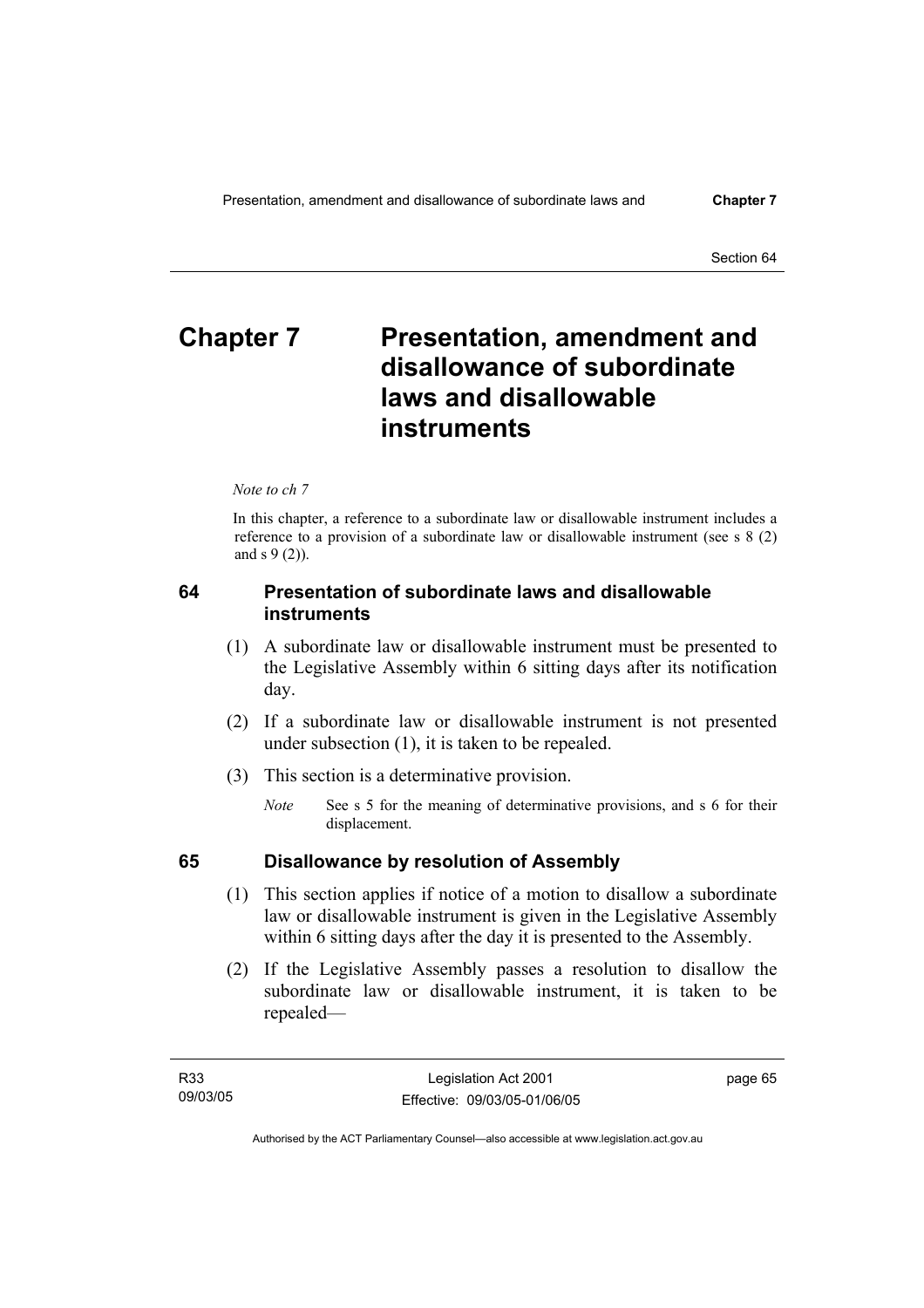#### **Chapter 7** Presentation, amendment and disallowance of subordinate laws and

Section 65A

- (a) on the day the disallowance is notified; or
- (b) if the resolution provides that it takes effect on the day the resolution is passed—that day.
- (3) For this chapter, the Legislative Assembly is taken to have passed a resolution to disallow the subordinate law or disallowable instrument if, at the end of 6 sitting days after the day the notice is given—
	- (a) the notice has not been withdrawn and the motion has not been called on; or
	- (b) the motion has been called on and moved, but has not been withdrawn or otherwise disposed of.
- (4) If subsection (3) applies, the resolution is taken to be the resolution set out in the motion for the resolution.
- (5) A disallowance under this section has effect for all purposes as if it were a repeal made by an Act.
- (6) This section is a determinative provision.
	- *Note* See s 5 for the meaning of determinative provisions, and s 6 for their displacement.

#### **65A Notification of disallowance by resolution of Assembly**

- (1) If a subordinate law or disallowable instrument is disallowed, or taken to have been disallowed, under section 65, the Speaker must ask the parliamentary counsel to notify the disallowance.
- (2) If the Speaker asks the parliamentary counsel to notify the disallowance, the parliamentary counsel must—
	- (a) notify the disallowance in the register; or
	- (b) if it is not practicable to notify the disallowance in the register, or make the text of the resolution and the notification of its making accessible at 1 or more approved web sites, when the

R33 09/03/05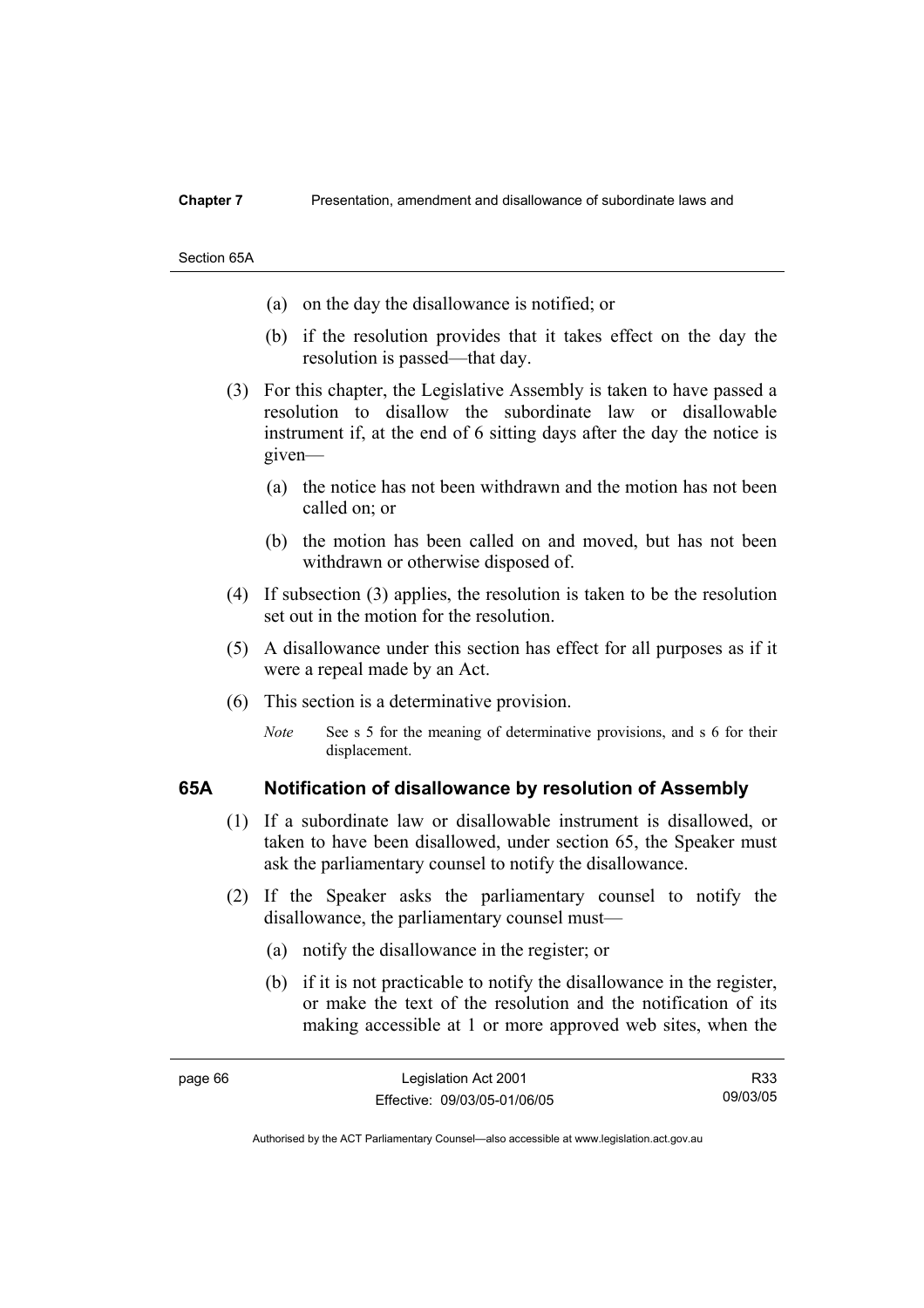Section 65A

disallowance is to be notified—notify the disallowance in the gazette.

- (3) If the Speaker asks the parliamentary counsel to notify the disallowance on a particular day, the parliamentary counsel must notify the disallowance on that day unless it is impracticable to do so.
- (4) The disallowance is notified in the register by entering in the register—
	- (a) a statement that the subordinate law or disallowable instrument has been disallowed under section 65; and
	- (b) the text of the resolution passed, or taken to have been passed, by the Legislative Assembly under section 65; and
	- (c) the day when the resolution was passed or taken to have been passed; and
	- (d) the day when the subordinate law or disallowable instrument is taken to be repealed because of the resolution.
- (5) The disallowance is notified in the gazette by publishing in the gazette—
	- (a) a statement that the subordinate law or disallowable instrument has been disallowed under section 65; and
	- (b) the text of the resolution passed, or taken to have been passed, by the Legislative Assembly under section 65; and
	- (c) the day when the resolution was passed or taken to have been passed; and
	- (d) the day when the subordinate law or disallowable instrument is taken to be repealed because of the resolution.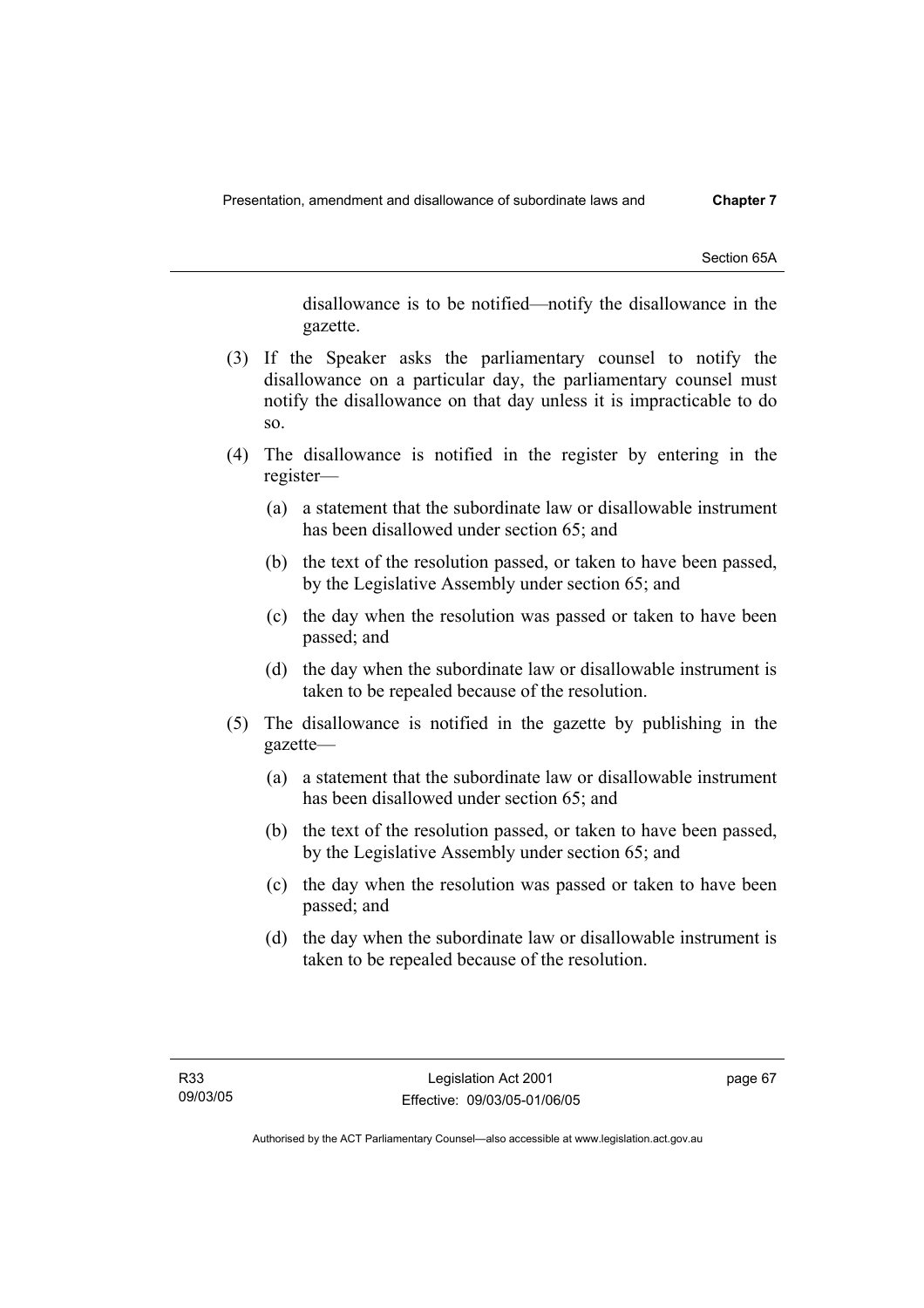#### **Chapter 7** Presentation, amendment and disallowance of subordinate laws and

#### Section 66

- (6) If the disallowance is notified in the gazette, the parliamentary counsel must enter in the register—
	- (a) a statement that the subordinate law or disallowable instrument has been disallowed under section 65; and
	- (b) a statement that the disallowance was notified in the gazette on a stated date; and
	- (c) the text of the resolution passed, or taken to have been passed, under section 65; and
	- (d) the day when the resolution was passed or taken to have been passed; and
	- (e) the day when the subordinate law or disallowable instrument is taken to be repealed because of the resolution.
- (7) This section is a determinative provision.
	- *Note* See s 5 for the meaning of determinative provisions, and s 6 for their displacement.

#### **66 Revival of affected laws**

- (1) This section applies if—
	- (a) a subordinate law or disallowable instrument (the *disallowed law*) is taken to be repealed under section 64 (Presentation of subordinate laws and disallowable instruments) or section 65 (Disallowance by resolution of Assembly); and
	- (b) the disallowed law repealed or amended an Act or statutory instrument (the *affected law*); and
	- (c) the repeal or amendment has commenced.
- (2) The affected law is revived, from the beginning of the day after the disallowed law is taken to have been repealed, as if the disallowed law had never been made.

R33 09/03/05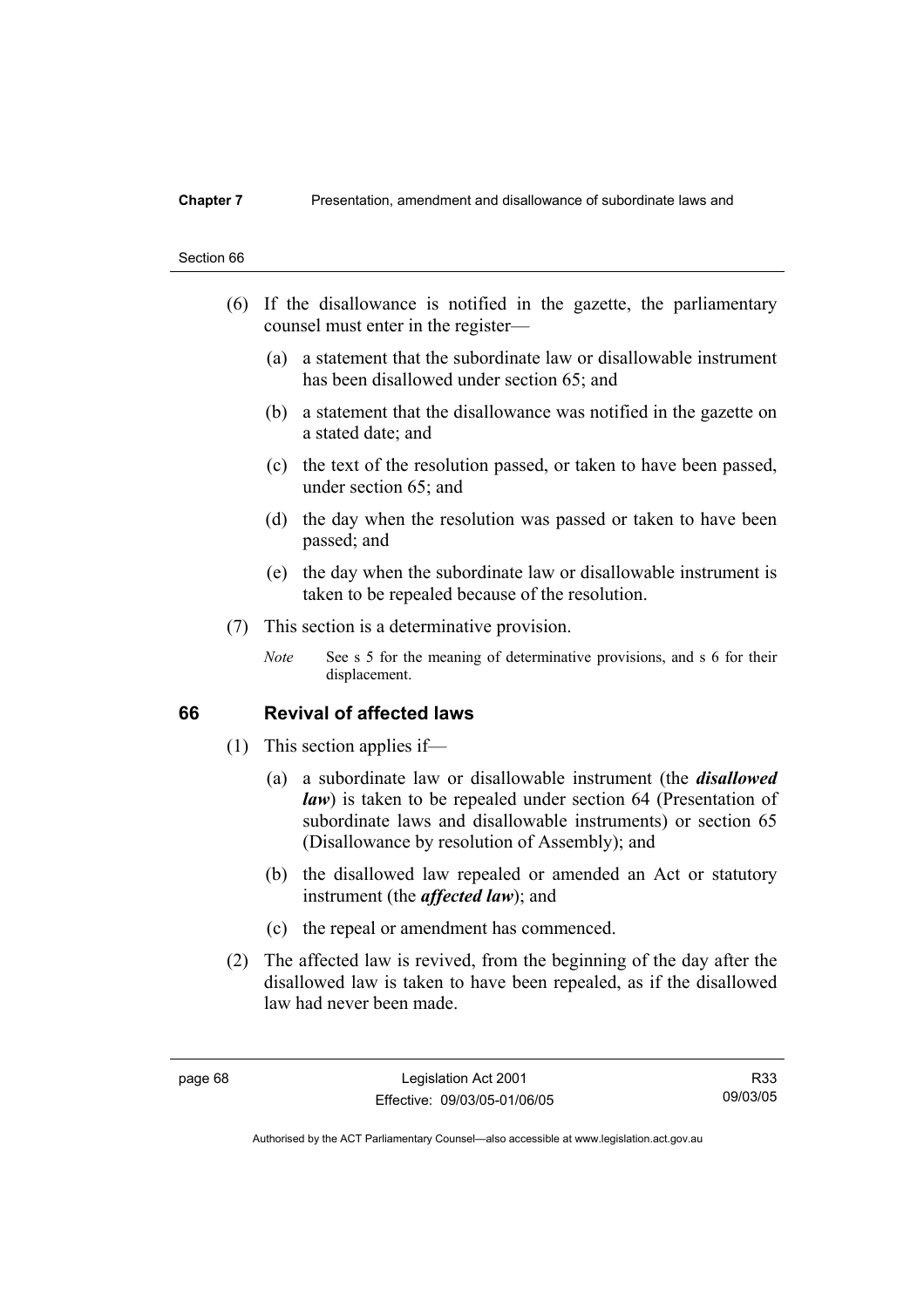- (3) This section is a determinative provision.
	- *Note* See s 5 for the meaning of determinative provisions, and s 6 for their displacement.

#### **67 Making of instrument same in substance within 6 months after disallowance**

- (1) This section applies if a subordinate law or disallowable instrument (the *disallowed law*) is disallowed under section 65 (Disallowance by resolution of Assembly).
- (2) A subordinate law or disallowable instrument the same in substance must not be made within 6 months after the disallowance unless the Legislative Assembly has—
	- (a) rescinded the resolution that disallowed the disallowed law; or
	- (b) by resolution, approved the making of—
		- (i) a subordinate law or disallowable instrument in those terms; or
		- (ii) a subordinate law or disallowable instrument the same in substance as the disallowed law.
- (3) A subordinate law or disallowable instrument made in contravention of this section is void.
- (4) This section is a determinative provision.
	- *Note* See s 5 for the meaning of determinative provisions, and s 6 for their displacement.

#### **68 Amendment by resolution of Assembly**

(1) In this section:

*amendment* does not include an amendment that would have the effect of waiving or changing any fee, charge, penalty or other amount payable to the Territory.

page 69

Authorised by the ACT Parliamentary Counsel—also accessible at www.legislation.act.gov.au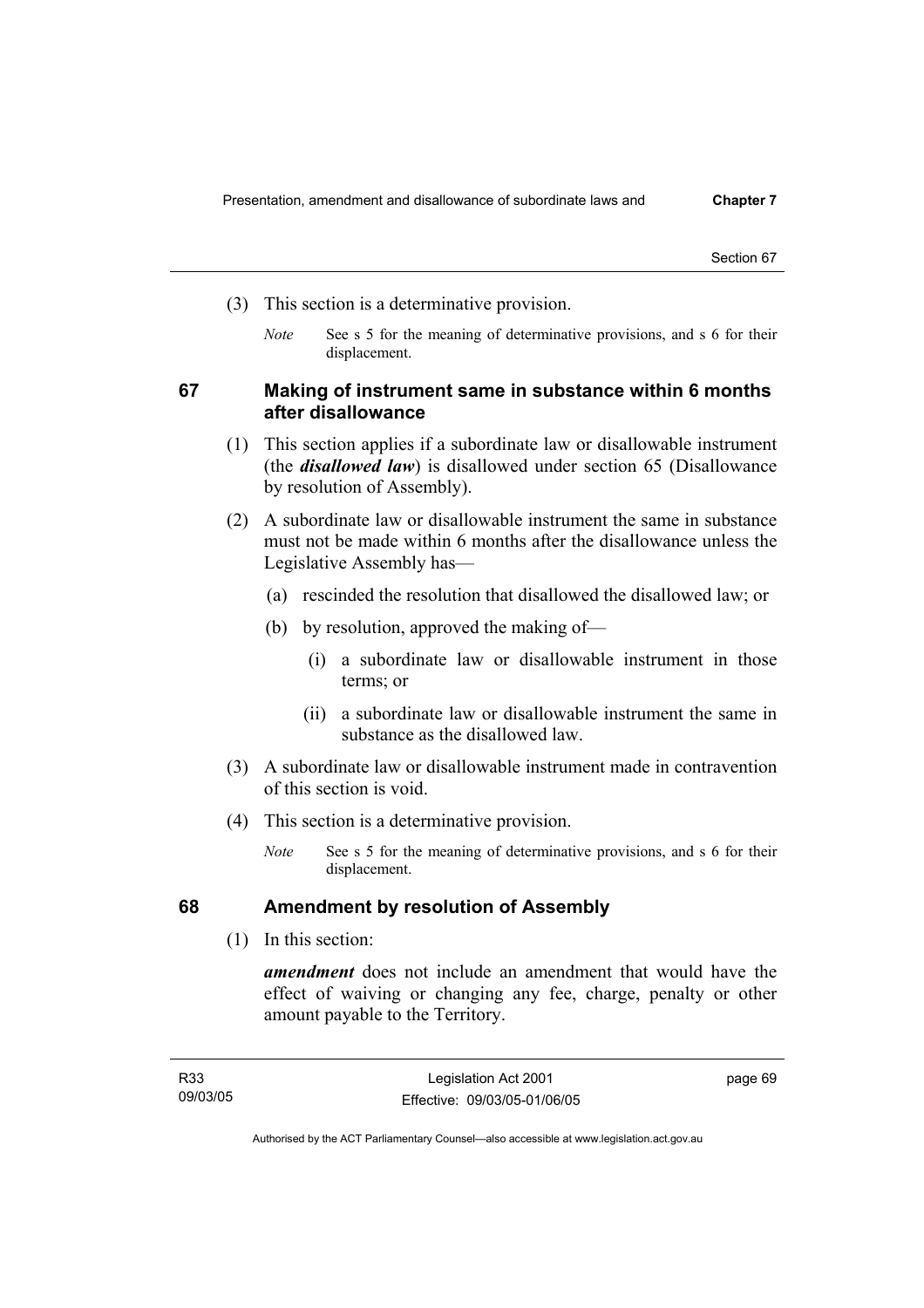#### **Chapter 7** Presentation, amendment and disallowance of subordinate laws and

#### Section 68

*disallowable instrument* does not include a determination of fees or charges by a Minister under an Act or subordinate law.

- (2) This section applies if notice of a motion to amend a subordinate law or disallowable instrument is given in the Legislative Assembly within 6 sitting days after the day it is presented to the Assembly.
- (3) If the Legislative Assembly passes a resolution to amend the subordinate law or disallowable instrument, it is amended accordingly—
	- (a) on the day the amendment is notified; or
	- (b) if the resolution provides that it takes effect on the day the resolution is passed—that day.
- (4) For this chapter, the Legislative Assembly is taken to have passed a resolution to amend the subordinate law or disallowable instrument if, at the end of 6 sitting days after the day the notice is given—
	- (a) the notice has not been withdrawn and the motion has not been called on; or
	- (b) the motion has been called on and moved, but has not been withdrawn or otherwise disposed of.
- (5) If subsection (4) applies, the resolution is taken to be the resolution set out in the motion for the resolution.
- (6) An amendment under this section has effect for all purposes as if it had been made by an Act.
- (7) Without limiting subsection (6), section 83 (Consequences of amendment of statutory instrument by Act) applies to the amendment as if it had been made by an Act.
- (8) This section is a determinative provision.
	- *Note* See s 5 for the meaning of determinative provisions, and s 6 for their displacement.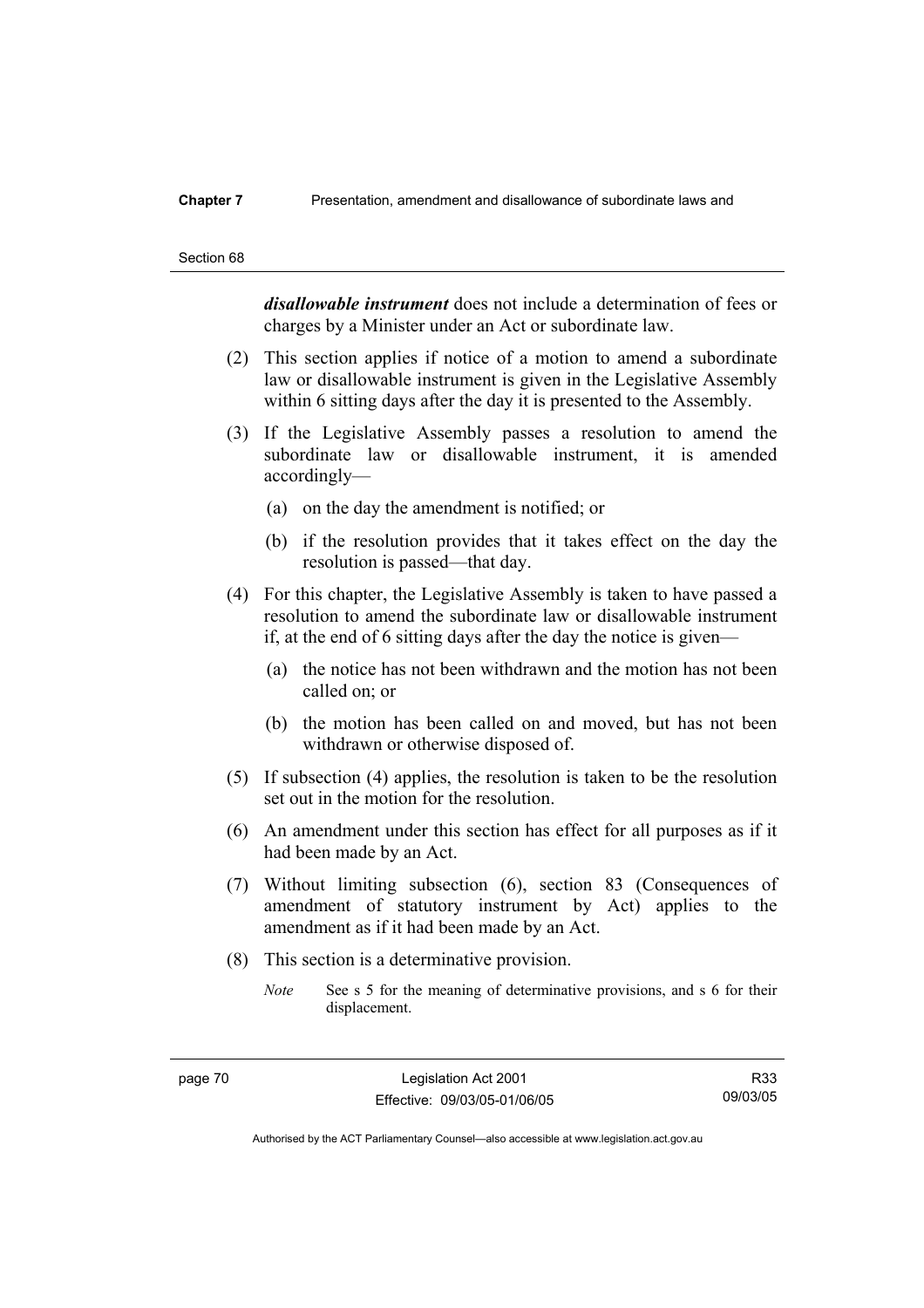### **69 Notification of amendments made by resolution of Assembly**

- (1) If a subordinate law or disallowable instrument (the *amended law*) is amended under section 68, the Speaker must ask the parliamentary counsel to notify the amendment.
- (2) If the Speaker asks the parliamentary counsel to notify the amendment, the parliamentary counsel must—
	- (a) notify the amendment in the register; or
	- (b) if it is not practicable to notify the amendment in the register, or make the text of the resolution and the notification of its making accessible at 1 or more approved web sites, when the amendment is to be notified—notify the amendment in the gazette.
- (3) If the Speaker asks the parliamentary counsel to notify the amendment on a particular day, the parliamentary counsel must notify the amendment on that day unless it is impracticable to do so.
- (4) The amendment is notified in the register by entering in the register—
	- (a) a statement that the amendment of the amended law has been made under section 68; and
	- (b) the text of the resolution passed, or taken to have been passed, by the Legislative Assembly under section 68; and
	- (c) the day when the resolution was passed or taken to have been passed; and
	- (d) the day when the subordinate law or disallowable instrument is taken to be amended because of the resolution.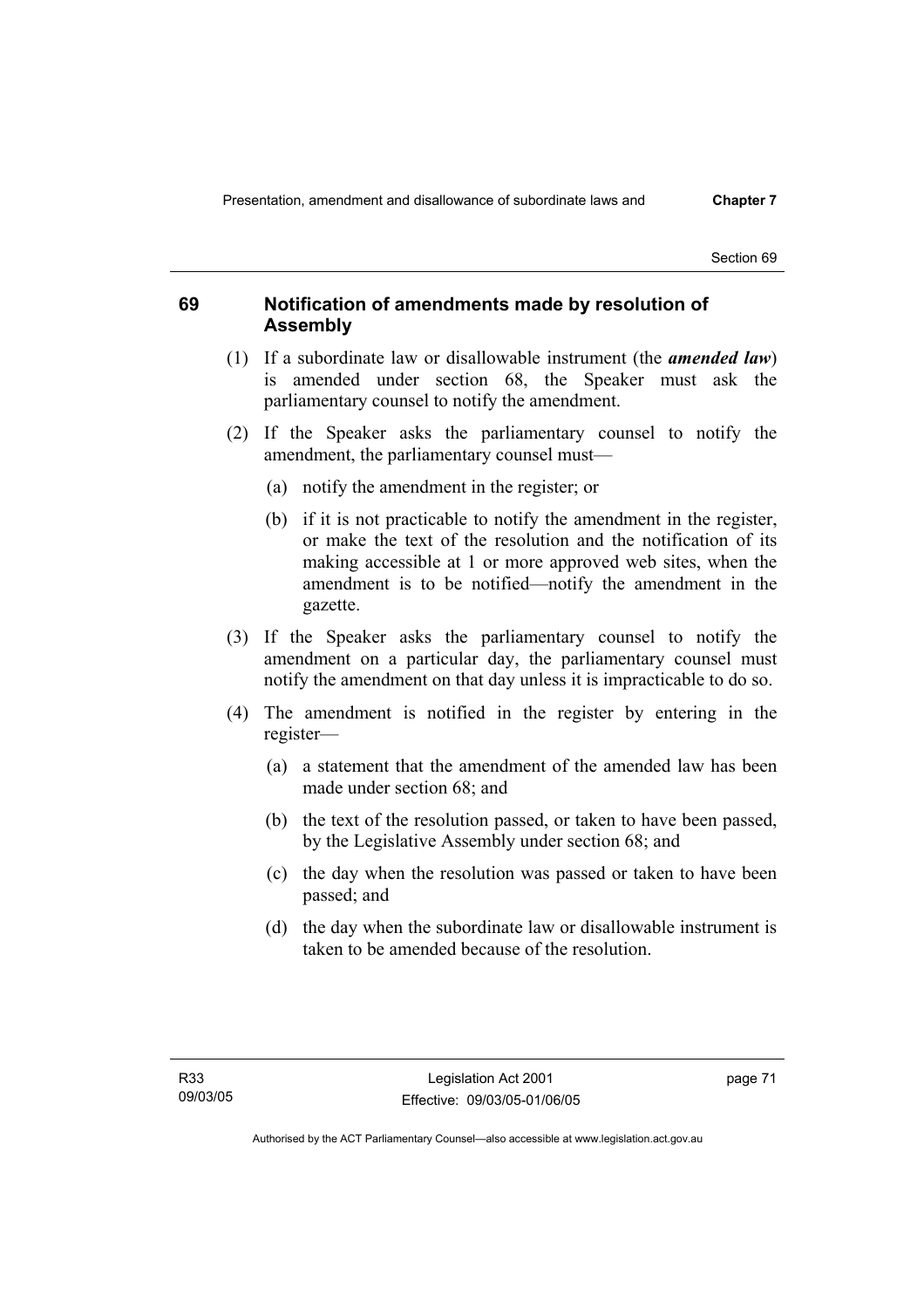#### **Chapter 7** Presentation, amendment and disallowance of subordinate laws and

#### Section 69

- (5) The amendment is notified in the gazette by publishing in the gazette—
	- (a) a statement that the amendment of the amended law has been made under section 68; and
	- (b) the text of the resolution passed, or taken to have been passed, by the Legislative Assembly under section 68; and
	- (c) the day when the resolution was passed or taken to have been passed; and
	- (d) the day when the subordinate law or disallowable instrument is taken to be amended because of the resolution.
- (6) If the amendment is notified in the gazette, the parliamentary counsel must enter in the register—
	- (a) a statement that the amendment of the amended law has been made under section 68; and
	- (b) a statement that the amendment was notified in the gazette on a stated date; and
	- (c) the text of the resolution passed, or taken to have been passed, by the Legislative Assembly under section 68; and
	- (d) the day when the resolution was passed or taken to have been passed; and
	- (e) the day when the subordinate law or disallowable instrument is taken to be amended because of the resolution.
- (7) This section is a determinative provision.
	- *Note* See s 5 for the meaning of determinative provisions, and s 6 for their displacement.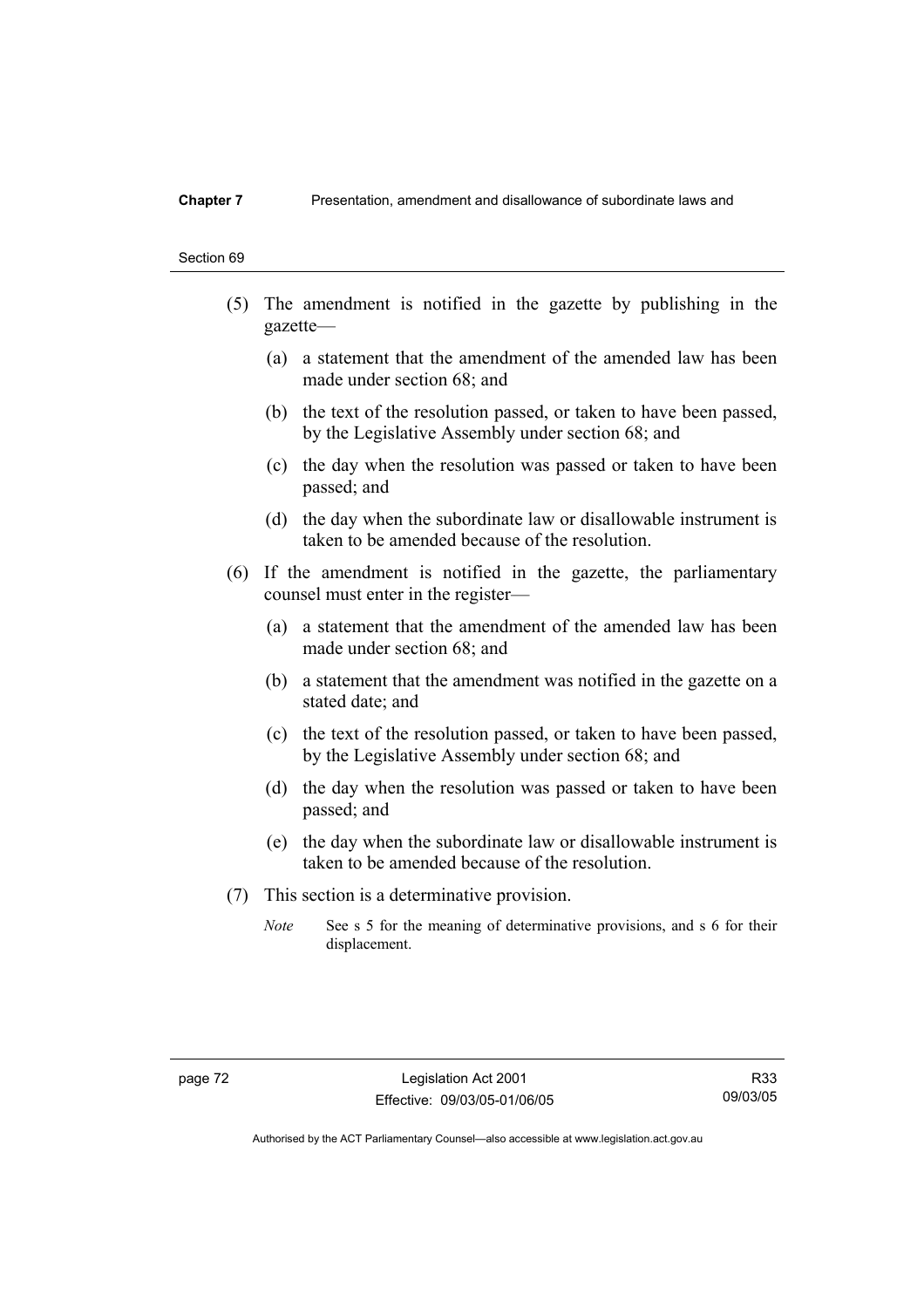#### **70 Making of amendment restoring effect of law within 6 months after amendment**

- (1) This section applies if a subordinate law or disallowable instrument (the *amended law*) is amended under section 68 (Amendment by resolution of Assembly).
- (2) A subordinate law or disallowable instrument the same in substance as the amended law before the amendment (the *earlier law*) must not be made within 6 months after the making of the amendment unless the Legislative Assembly has—
	- (a) rescinded the resolution that made the amendment; or
	- (b) by resolution approved the making of—
		- (i) a subordinate law or disallowable instrument in those terms; or
		- (ii) a subordinate law or disallowable instrument the same in substance as the earlier law.
- (3) A subordinate law or disallowable instrument made in contravention of this section is void.
- (4) This section is a determinative provision.
	- *Note* See s 5 for the meaning of determinative provisions, and s 6 for their displacement.

#### **71 Effect of dissolution or expiry of Assembly on notice of motion**

- (1) This section applies if—
	- (a) notice of motion to disallow or amend a subordinate law or disallowable instrument is given in the Legislative Assembly within 6 sitting days after the instrument is presented to the Assembly; and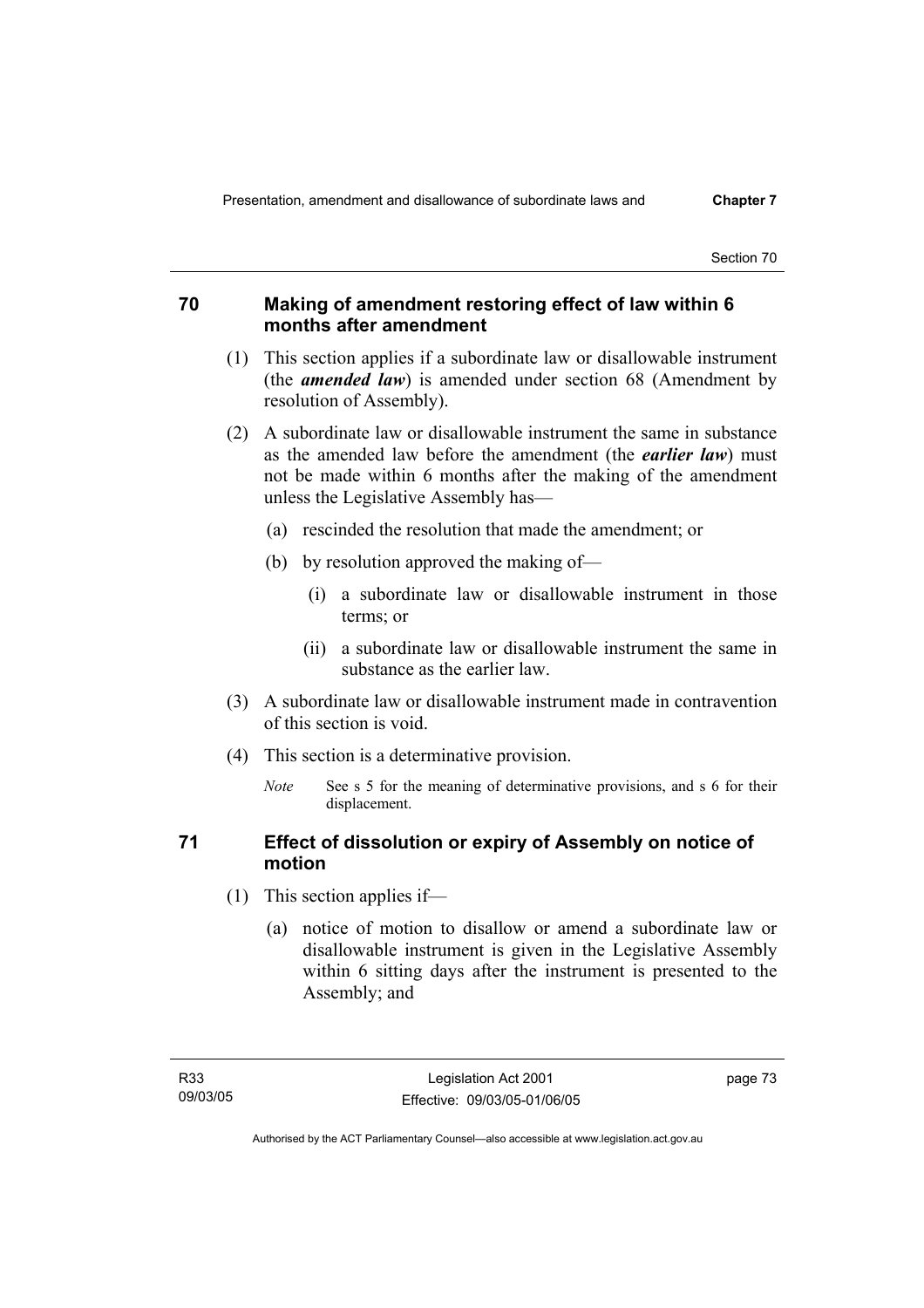#### **Chapter 7** Presentation, amendment and disallowance of subordinate laws and

#### Section 71

- (b) within 6 sitting days after the notice is given, the Assembly is dissolved or expires; and
- (c) at the time of the dissolution or expiry—
	- (i) the notice has not been withdrawn and the motion has not been called on; or
	- (ii) the motion has been called on and moved, but has not been withdrawn or otherwise disposed of.
- (2) For this chapter, the subordinate law or disallowable instrument is taken to have been presented to the Legislative Assembly on the first sitting day of the Assembly after the next general election of members of the Assembly.
- (3) This section is a determinative provision.
	- *Note* See s 5 for the meaning of determinative provisions, and s 6 for their displacement.

page 74 Legislation Act 2001 Effective: 09/03/05-01/06/05

R33 09/03/05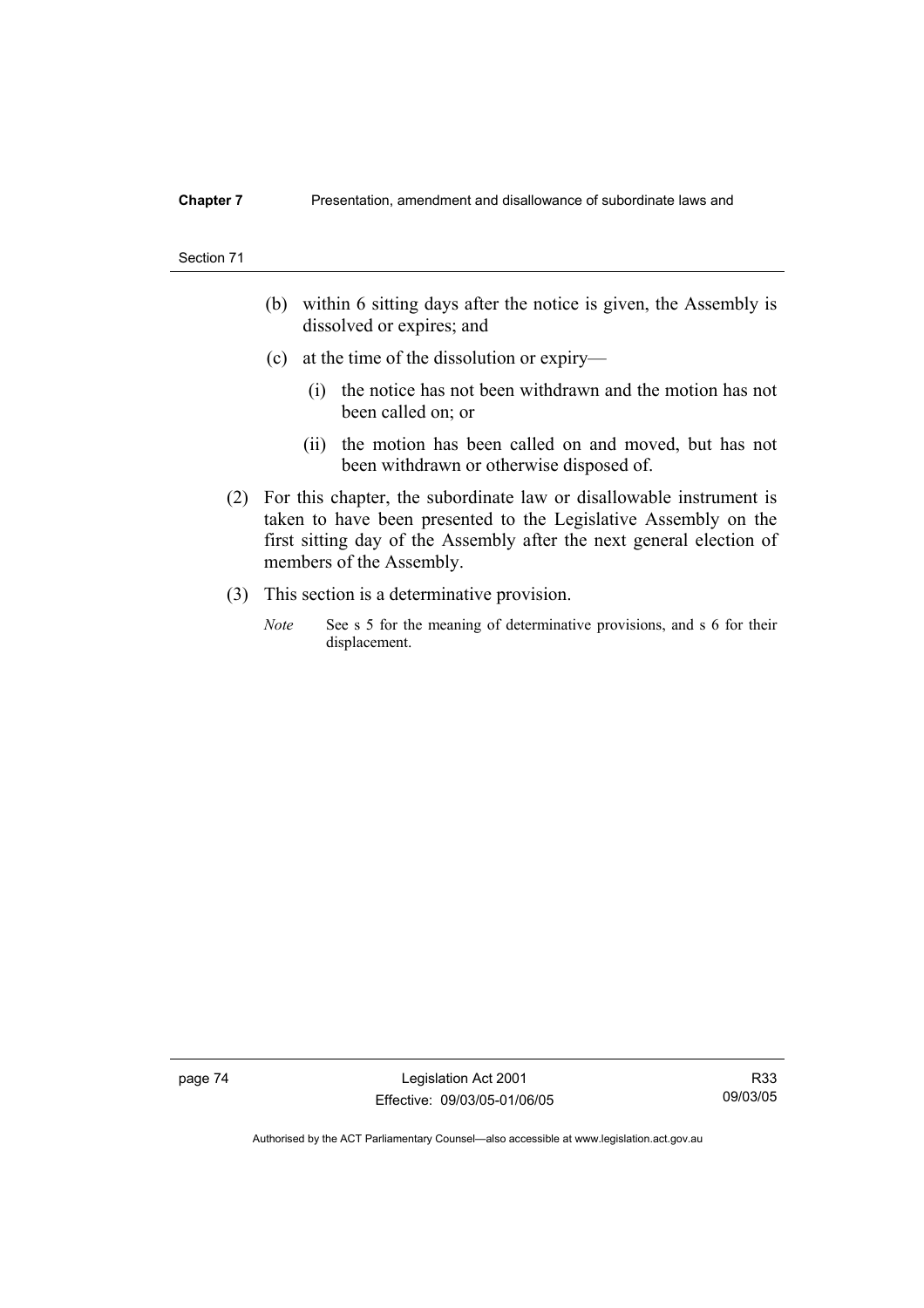# **Chapter 8 Commencement and exercise of powers before commencement**

#### **72 Meaning of** *law* **in ch 8**

In this chapter:

*law* means an Act or statutory instrument, and includes a provision of a law.

#### **73 General rules about commencement**

- (1) An Act commences—
	- (a) on the day after its notification day; or
	- (b) if the Act or another Act provides for a different date or time of commencement—on that date or at that time.
- (2) A registrable instrument commences—
	- (a) on the day after its notification day; or
	- (b) if an Act or the instrument provides for a later date or time of commencement—on that date or at that time; or
	- (c) if an Act provides for an earlier date or time of commencement—on that date or at that time; or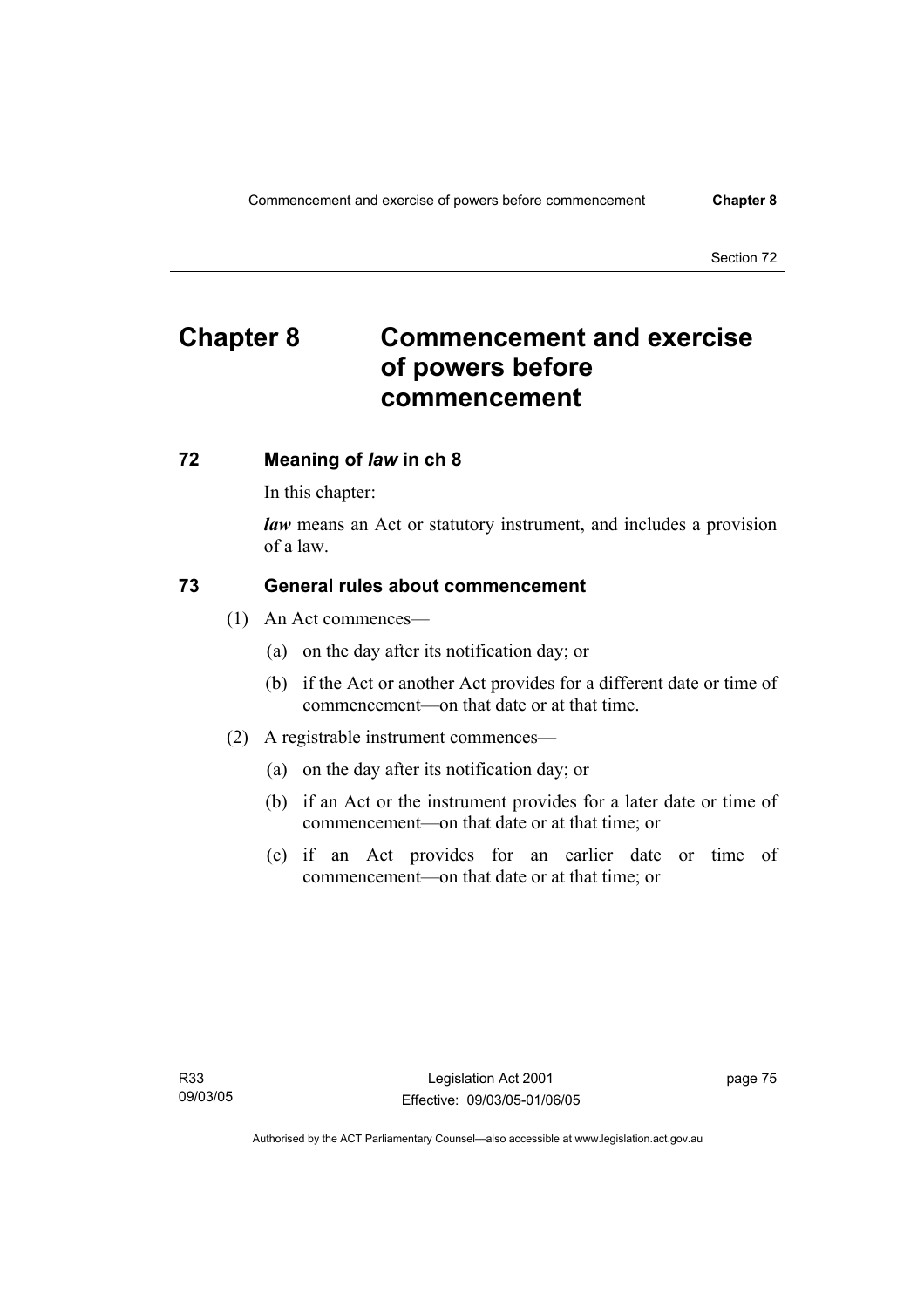(d) if the instrument, under authority given by an Act, provides for an earlier date or time—on that date or at that time.

#### **Examples for par (b)**

- 1 A subordinate law may provide that it commences on a stated future date or at a stated time on a stated future date.
- 2 A disallowable instrument may provide that it commences on the day, or immediately after, a stated law, or a stated provision of a stated law, commences.
- 3 A notifiable instrument may provide that it commences on the expiry of a stated statutory instrument.
- 4 A notifiable instrument may provide that it commences on the date fixed by a Commonwealth Minister, by notice in the Commonwealth gazette, under a stated Commonwealth Act.
- *Note* An example is part of the Act, is not exhaustive and may extend, but does not limit, the meaning of the provision in which it appears (see s 126 and s 132).
- (3) Without limiting subsection (2), if a registrable instrument is notified on a day after the day or time provided by the instrument for its commencement, and subsection (2) (c) or (d) does not apply to the instrument—
	- (a) the instrument is valid; but
	- (b) the instrument commences on the day after its notification day.
- (4) A statutory instrument that is not a registrable instrument commences—
	- (a) on the day after the day it is made or, if it is required under an Act or statutory instrument to be approved (however described) by the Executive, a Minister or any other entity, the day after the day it is approved; or
	- (b) if an Act or the instrument provides for a later date or time of commencement—on that date or at that time; or
	- (c) if an Act provides for an earlier date or time of commencement—on that date or at that time; or

| page 76 | Legislation Act 2001         | R33      |
|---------|------------------------------|----------|
|         | Effective: 09/03/05-01/06/05 | 09/03/05 |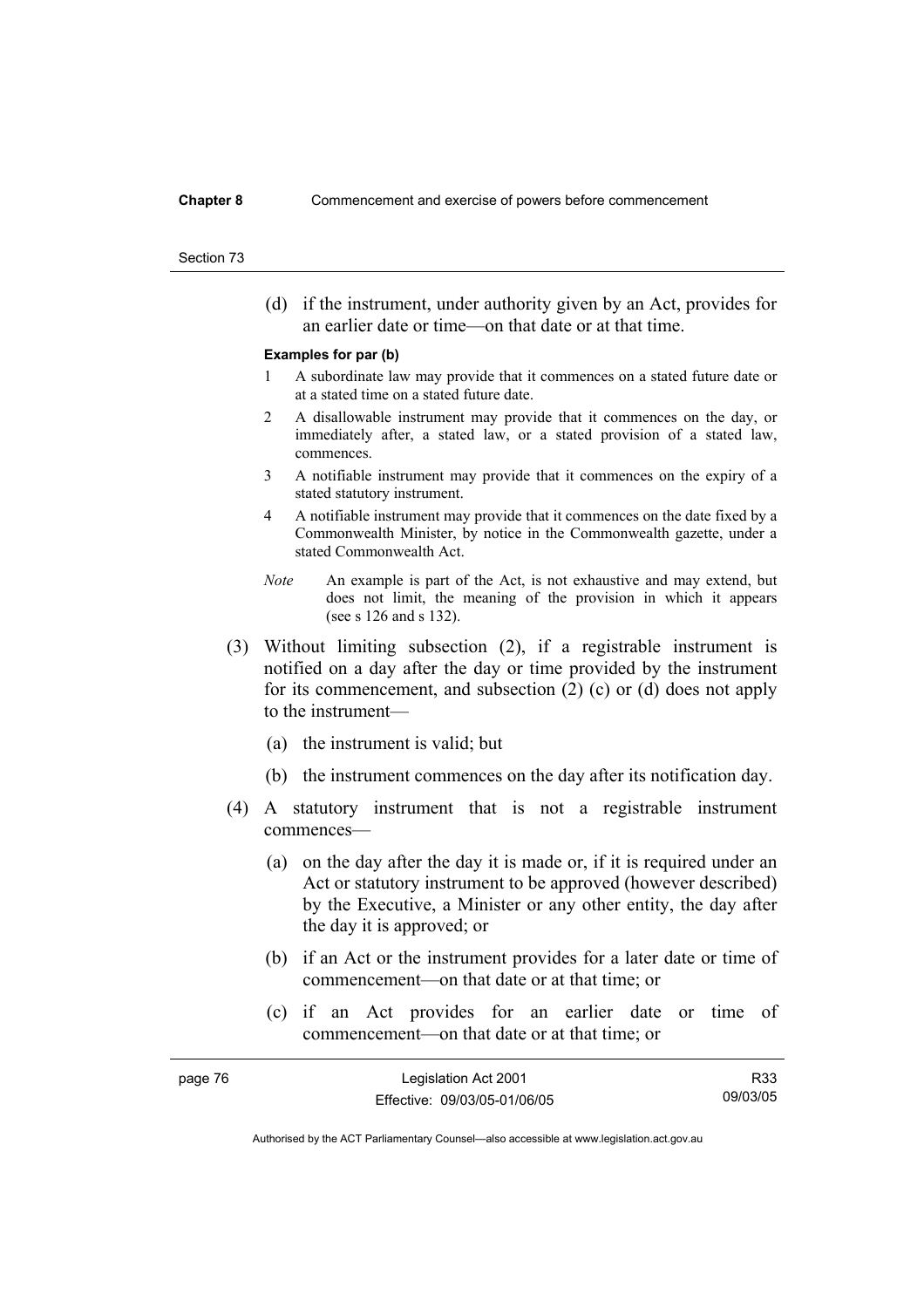- (d) if the instrument, under authority given by an Act, provides for an earlier date or time—on that date or at that time.
- (5) This section is subject to the following sections:
	- (a) section 75 (Commencement of naming and commencement provisions);
	- (b) section 76 (Non-prejudicial provision may commence retrospectively);
	- (c) section 79 (Automatic commencement of postponed law);
	- (d) section 79A (Commencement of amendment of uncommenced law);
	- (e) section 81 (Exercise of powers between notification and commencement).
- (6) This section is a determinative provision.
	- *Note* See s 5 for the meaning of determinative provisions, and s 6 for their displacement.

### **74 Time of commencement**

- (1) If an Act commences on a day, it commences at the beginning of the day unless a different time of commencement is provided by the Act, another Act, or a commencement notice providing for the commencement of the Act.
- (2) If a statutory instrument commences on a day, it commences at the beginning of the day unless a different time of commencement is provided by the instrument, an Act, or a commencement notice providing for the commencement of the instrument.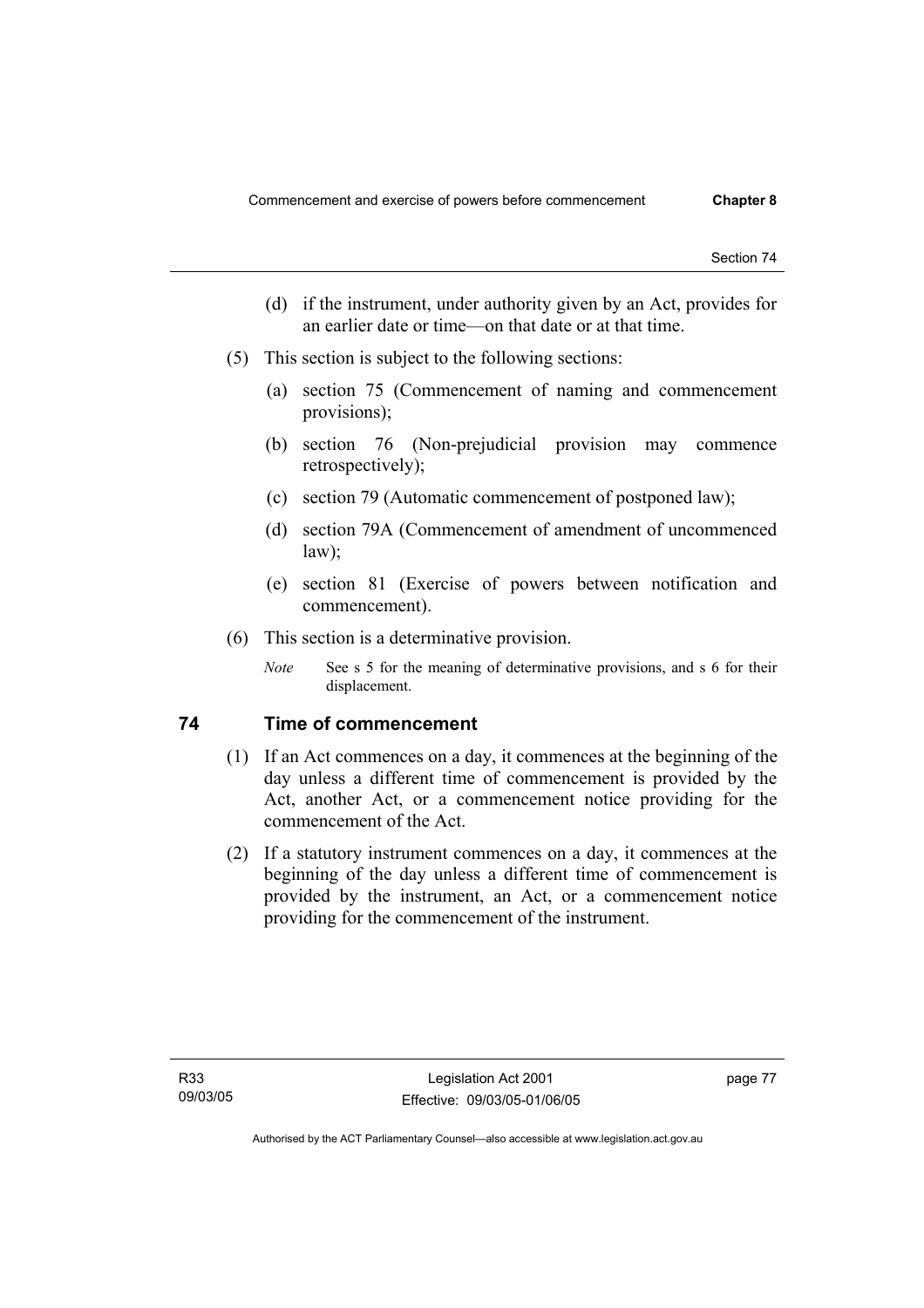#### **Chapter 8** Commencement and exercise of powers before commencement

#### Section 75

#### **75 Commencement of naming and commencement provisions**

 (1) The provisions of a law providing for its name and commencement automatically commence on its notification day.

#### **Example**

The *XYZ Act 2002* was notified on 1 October 2002. It contains the following provision:

#### **2 Commencement**

This Act commences on 1 December 2002.

The provisions of the *XYZ Act 2002* providing for its name and commencement commence on 1 October 2002.

- *Note* An example is part of the Act, is not exhaustive and may extend, but does not limit, the meaning of the provision in which it appears (see s 126 and s 132).
- (2) However, if a provision of the law commences before the law's notification day, the naming and commencement provisions are taken to have automatically commenced—
	- (a) on that commencement; or
	- (b) if 2 or more provisions of the law commence at different times before the notification day—on the earlier or earliest of the commencements.

#### **Example**

**2 Commencement** 

(1) This Act, other than section 9 and section 10, commences on a day fixed by the Minister by written notice.

- (2) Section 9 is taken to have commenced on 1 July 2001.
- (3) Section 10 is taken to have commenced on 1 August 2001.

The provisions of the *XYZ Act 2001* providing for its name and commencement are taken to have commenced on 1 July 2001.

 (3) In the application of this section to a statutory instrument that is not a registrable instrument, a reference to the instrument's *notification* 

page 78 Legislation Act 2001 Effective: 09/03/05-01/06/05

R33 09/03/05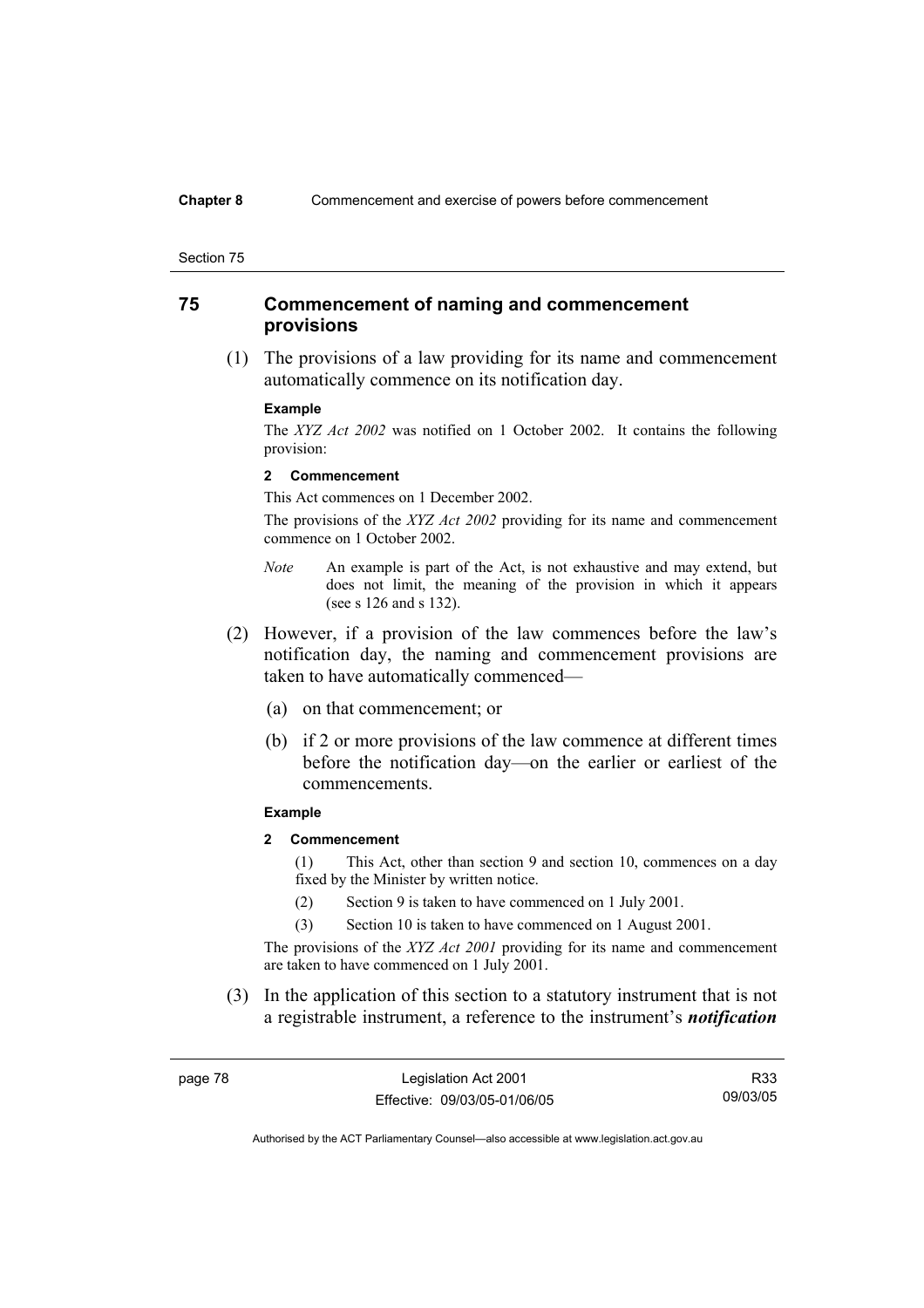*day* is a reference to the day after the day it is made or, if it is required under an Act or statutory instrument to be approved (however described) by the Executive, a Minister or any other entity, the day after the day it is approved.

- (4) This section is a determinative provision.
	- *Note* See s 5 for the meaning of determinative provisions, and s 6 for their displacement.

#### **75A Meaning of commences** *retrospectively*

- (1) An Act or registrable instrument commences *retrospectively* if it commences on a day or at a time earlier than the day after its notification day.
	- *Note* A reference to an Act or registrable instrument includes a reference to a provision of an Act or registrable instrument (see s 7 (3) and s 12 (2)).
- (2) A statutory instrument that is not a registrable instrument commences *retrospectively* if it commences on a day or at a time earlier than the day after the day it is made or, if it is required under an Act or statutory instrument to be approved (however described) by the Executive, a Minister or any other entity, the day after the day it is approved.

#### **75B Retrospective commencement requires clear indication**

 (1) A law must not be taken to provide for the law (or another law) to commence retrospectively unless the law clearly indicates that it is to commence retrospectively.

#### **Example**

The *XYZ Act 2003* was notified on 1 July 2003. It contains the following provision:

#### **2 Commencement**

This Act is taken to have commenced on 17 October 2001.

R33 09/03/05 page 79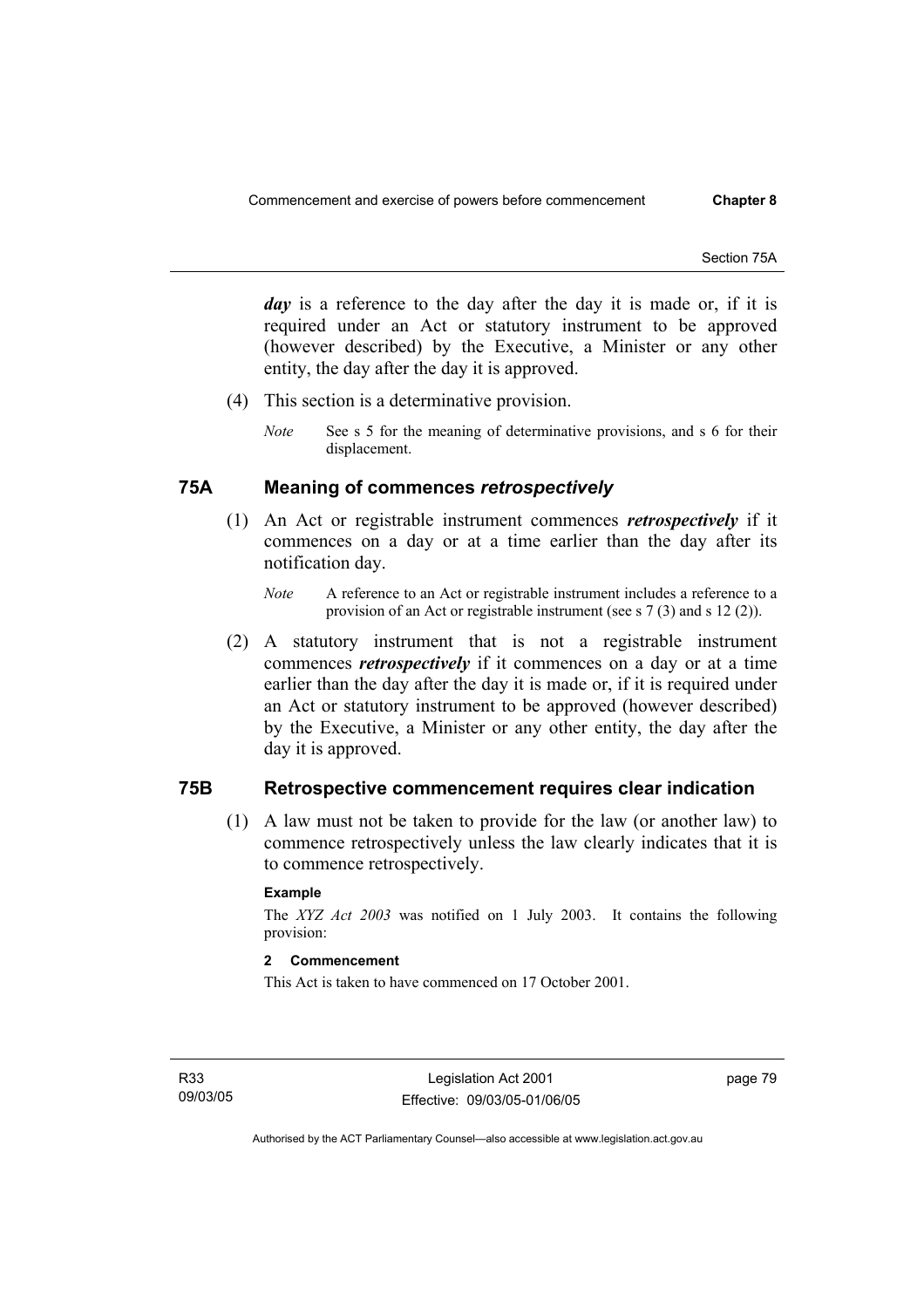#### **Chapter 8** Commencement and exercise of powers before commencement

#### Section 76

Section 2 clearly indicates that the Act is to commence retrospectively.

- *Note* An example is part of the Act, is not exhaustive and may extend, but does not limit, the meaning of the provision in which it appears (see s 126 and s 132).
- (2) This section is a determinative provision.
	- *Note* See s 5 for the meaning of determinative provisions, and s 6 for their displacement.

#### **76 Non–prejudicial provision may commence retrospectively**

- (1) A statutory instrument may provide that a non-prejudicial provision of the instrument commences retrospectively.
- (2) Unless this subsection is displaced by, or under authority given by, an Act, a statutory instrument may not provide that a prejudicial provision of the instrument commences retrospectively.

#### **Example**

The *Locust Damage Compensation Determination 2003* (a hypothetical disallowable instrument) sets out (among other things) the people who are eligible for compensation under a compensation fund. Previously, there was no restriction on who was eligible. The determination provides that it is taken to have commenced on 1 July 2003, but it is not notified until 15 August 2003. There is nothing in the Act under which the determination is made (or any other Act) that authorises the retrospective commencement.

The provision of the determination that limits who can apply for compensation is a prejudicial provision (ie it adversely affects some people's right to receive compensation) and cannot commence retrospectively. Instead, it would commence on the day after the determination's notification day (see s 73 (3)).

- (3) This section is a determinative provision.
	- *Note* See s 5 for the meaning of determinative provisions, and s 6 for their displacement.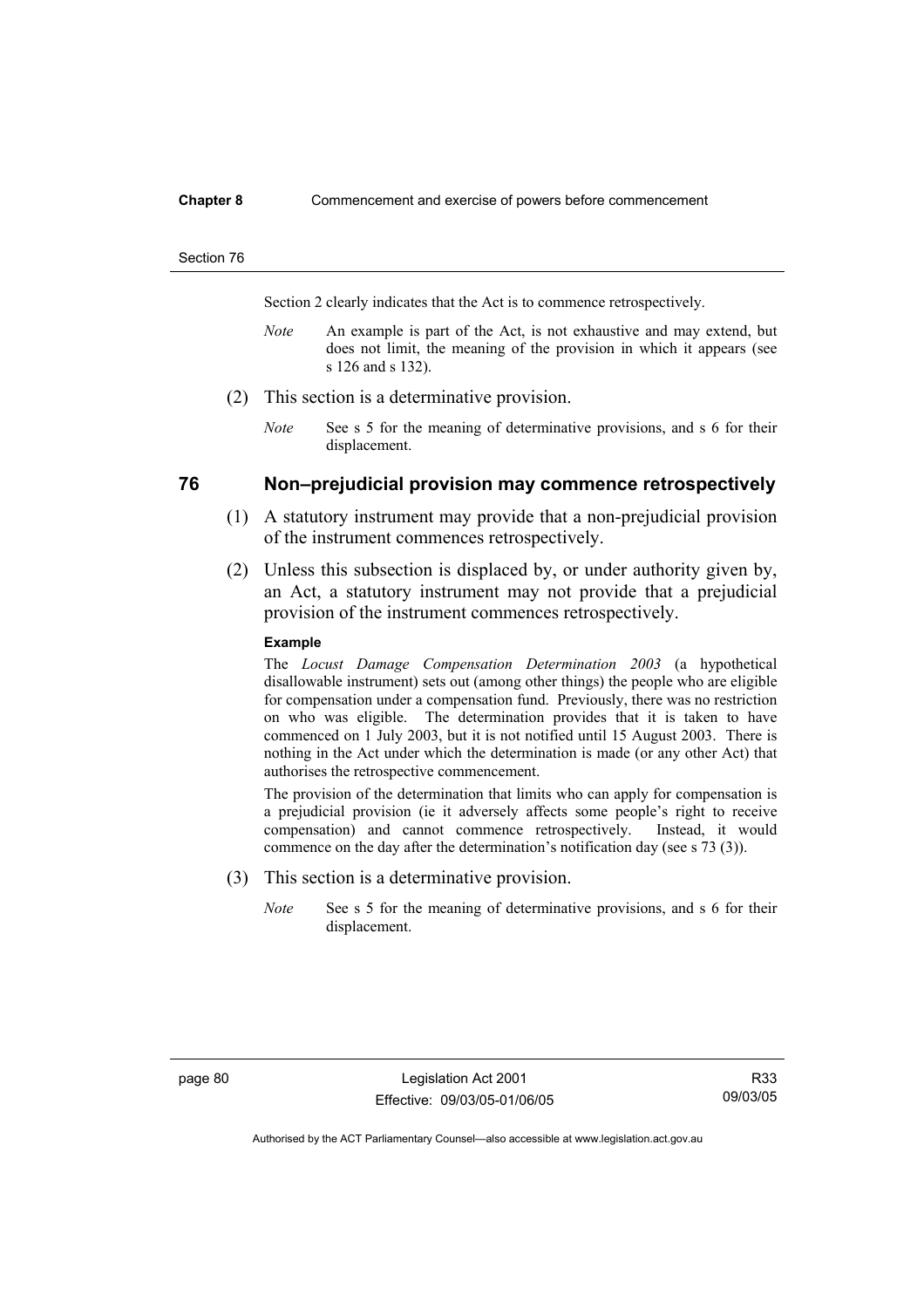(4) In this section:

*non-prejudicial provision* means a provision that is not a prejudicial provision.

*prejudicial provision* means a provision that operates to the disadvantage of a person (other than the Territory or a Territory authority or instrumentality) by—

- (a) adversely affecting the person's rights; or
- (b) imposing liabilities on the person.

#### **77 Commencement by commencement notice**

- (1) If a law is expressed to commence on a day fixed or otherwise determined by a notice—
	- (a) a single day, or a time on a single day, may be fixed or determined; or
	- (b) different days or times may be fixed or determined for different provisions.

#### **Example**

The *Hypothetical Act 2001* is expressed to commence on a day to be fixed by the Minister by written notice. Unless the Act has commenced automatically in accordance with section 79 (Automatic commencement of postponed law), any of the following arrangements for commencement would be possible:

- (a) a notice could fix a single day (eg 5 June 2001) for the entire Act to commence;
- (b) a notice could fix a time on a single day (eg 8 pm on 5 June 2001) for the entire Act to commence;
- (c) a notice could fix different days or times for the different provisions of the Act to commence (eg part 7, part 9 and schedule 4 commence on 5 June 2001, part 11 commences at 5 pm on 30 June 2001, and the remaining provisions of the Act commence on 1 July 2001);
- (d) a notice could fix a single day (eg 5 June 2001) or a time on a single day (eg 8 pm on 5 June 2001) for the provisions of the Act not already commenced to come into operation.

page 81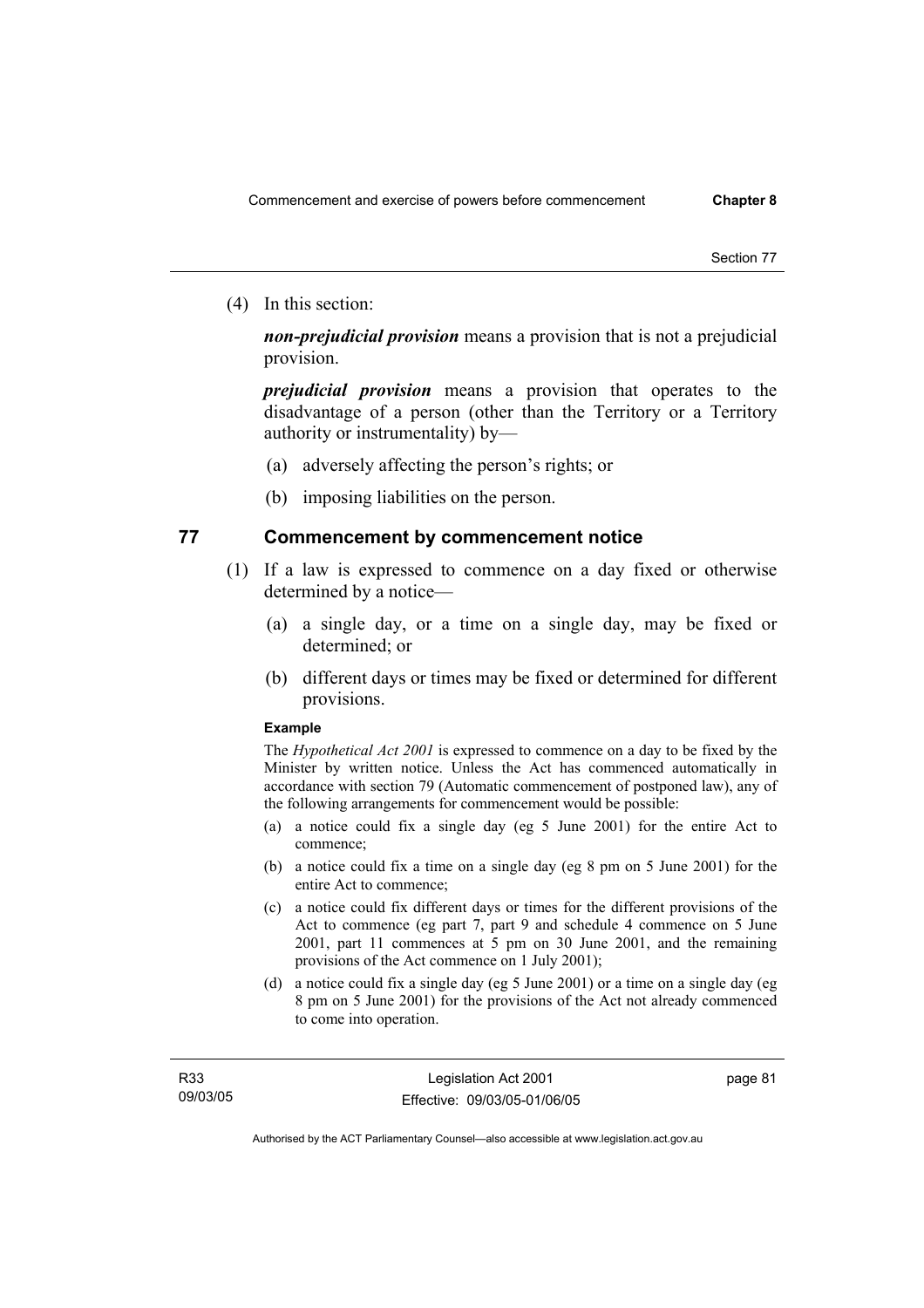#### **Chapter 8** Commencement and exercise of powers before commencement

#### Section 78

*Note* An example is part of the Act, is not exhaustive and may extend, but does not limit, the meaning of the provision in which it appears (see s 126 and s 132).

- (2) A commencement notice for a law is valid even if the day or time fixed or otherwise determined by the notice happens before the notice's notification day.
- (3) If the day or time fixed or otherwise determined by a commencement notice for a law happens on or before the notice's notification day, the law commences on the day after the notice's notification day.
- (4) However, subsection (3) does not apply to the commencement notice if—
	- (a) the notice clearly indicates that the law is to commence at an earlier date or time; and
	- (b) the notice provides for the earlier date or time under authority given by an Act.

#### **Example for par (a)**

the commencement notice provides that the law or statutory instrument is 'taken to have commenced' at the earlier date or time

- (5) This section is a determinative provision.
	- *Note* See s 5 for the meaning of determinative provisions, and s 6 for their displacement.

### **78 Separate commencement of amendments**

 (1) Amendments made by a provision of a law may be given separate commencements, whether or not the provision is self-contained.

#### **Examples**

1 A provision of an amending law inserts 2 sections. The sections may be given separate commencements.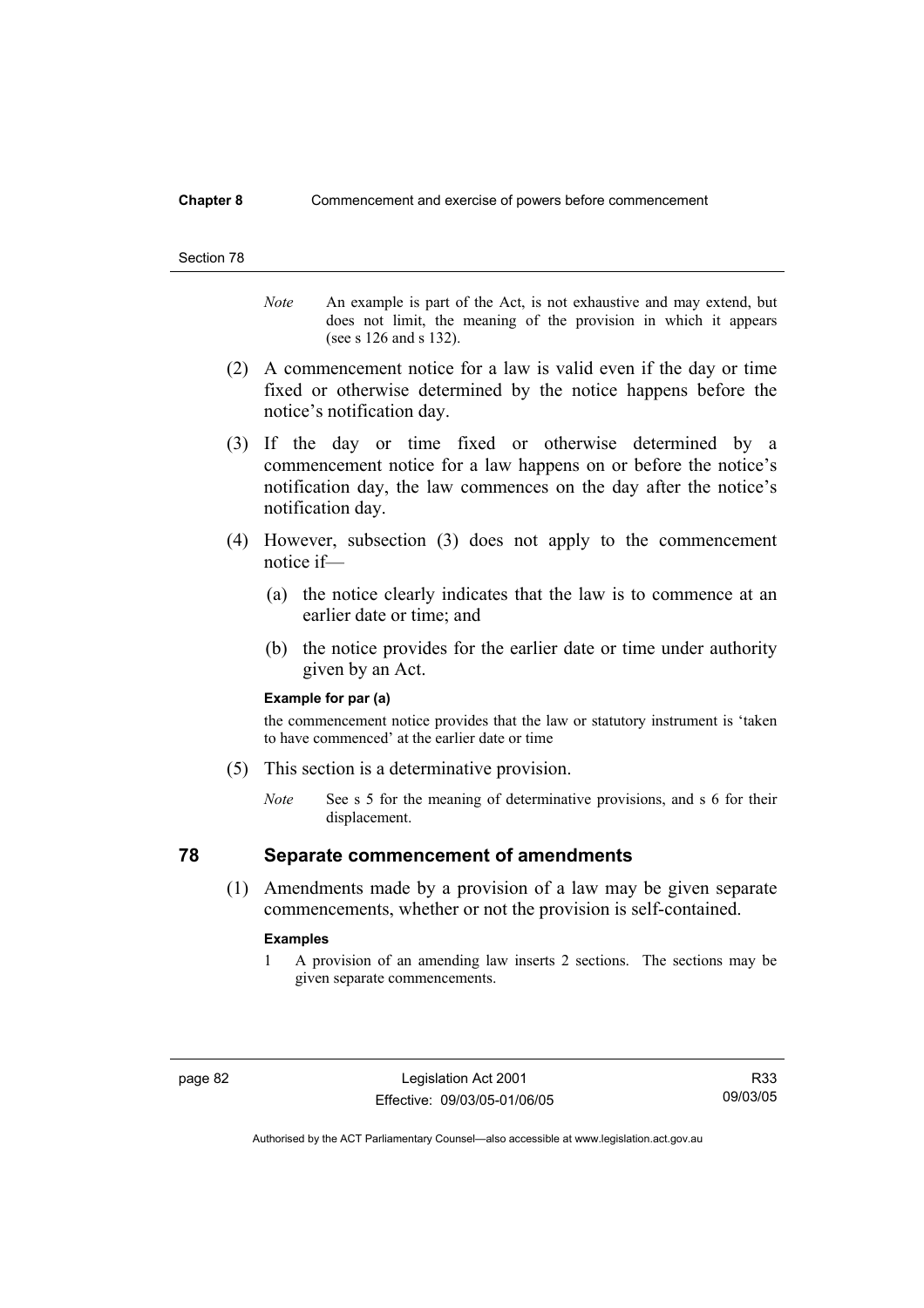- 2 A provision of an amending law inserts a section that is divided into paragraphs. The paragraphs may be given separate commencements.
- *Note* An example is part of the Act, is not exhaustive and may extend, but does not limit, the meaning of the provision in which it appears (see s 126 and s 132).
- (2) This section is a determinative provision.
	- *Note* See s 5 for the meaning of determinative provisions, and s 6 for their displacement.

#### **79 Automatic commencement of postponed law**

 (1) If a postponed law has not commenced within 6 months beginning on its notification day, it automatically commences on the first day after that period.

#### **Example**

The *Hypothetical Act 2001* was notified on 5 July 2001 and was expressed to commence on a day to be fixed by the Minister by written notice. If the Act had not commenced by notice on or before 4 January 2002, it would automatically commence on 5 January 2002.

- *Note* An example is part of the Act, is not exhaustive and may extend, but does not limit, the meaning of the provision in which it appears (see s 126 and s 132).
- (2) This section applies to a law unless it is displaced by, or under authority given by, an Act or, if the postponed law is a subordinate law or disallowable instrument, the postponed law.
- (3) This section is a determinative provision.
	- *Note* See s 5 for the meaning of determinative provisions, and s 6 for their displacement.
- (4) In this section:

*enact* includes make.

*law* means an Act, subordinate law, disallowable instrument or notifiable instrument, and includes a provision of a law.

| R <sub>33</sub> | Legislation Act 2001         | page 83 |
|-----------------|------------------------------|---------|
| 09/03/05        | Effective: 09/03/05-01/06/05 |         |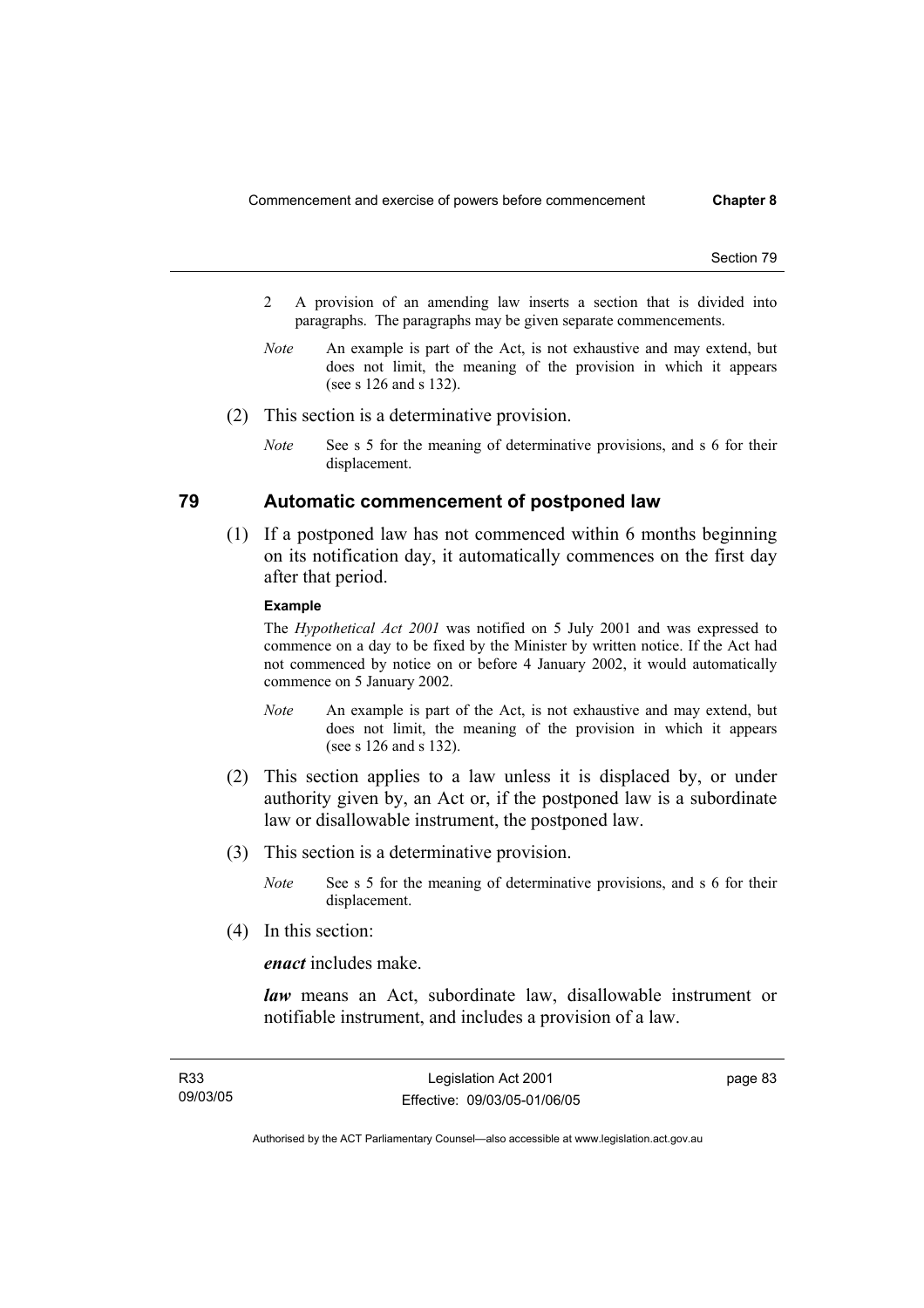#### **Chapter 8** Commencement and exercise of powers before commencement

Section 79A

*notification day*, for a postponed law, means the notification day of—

- (a) if the postponed law is a law—the law; or
- (b) if the postponed law is a provision of a law—the law that enacts the provision.

*postponed law* means a law that does not commence on the notification day because a law postpones its commencement until a day or time fixed or determined by a commencement notice.

#### **79A Commencement of amendment of uncommenced law**

- (1) This section applies if a law (the *amending law*) amends a law that has not commenced (the *uncommenced law*).
- (2) The amendment of the uncommenced law does not of itself commence that law.
- (3) The amendment made by the amending law commences on the commencement of the uncommenced law.
- (4) This section is a determinative provision.
	- *Note* See s 5 for the meaning of determinative provisions, and s 6 for their displacement.

#### **80 References to** *commencement* **of law**

In a law, a reference to the *commencement* of the law, or another law, (the *law concerned*) is a reference to—

- (a) if the provisions of the law concerned (other than those providing for its name and commencement) commence, or are required to commence, on a single day or at a single time—the commencement of the remaining provisions; or
- (b) if paragraph (a) does not apply and the reference is in a provision of the law concerned—the commencement of the provision; or

| page 84 | Legislation Act 2001         | R33      |
|---------|------------------------------|----------|
|         | Effective: 09/03/05-01/06/05 | 09/03/05 |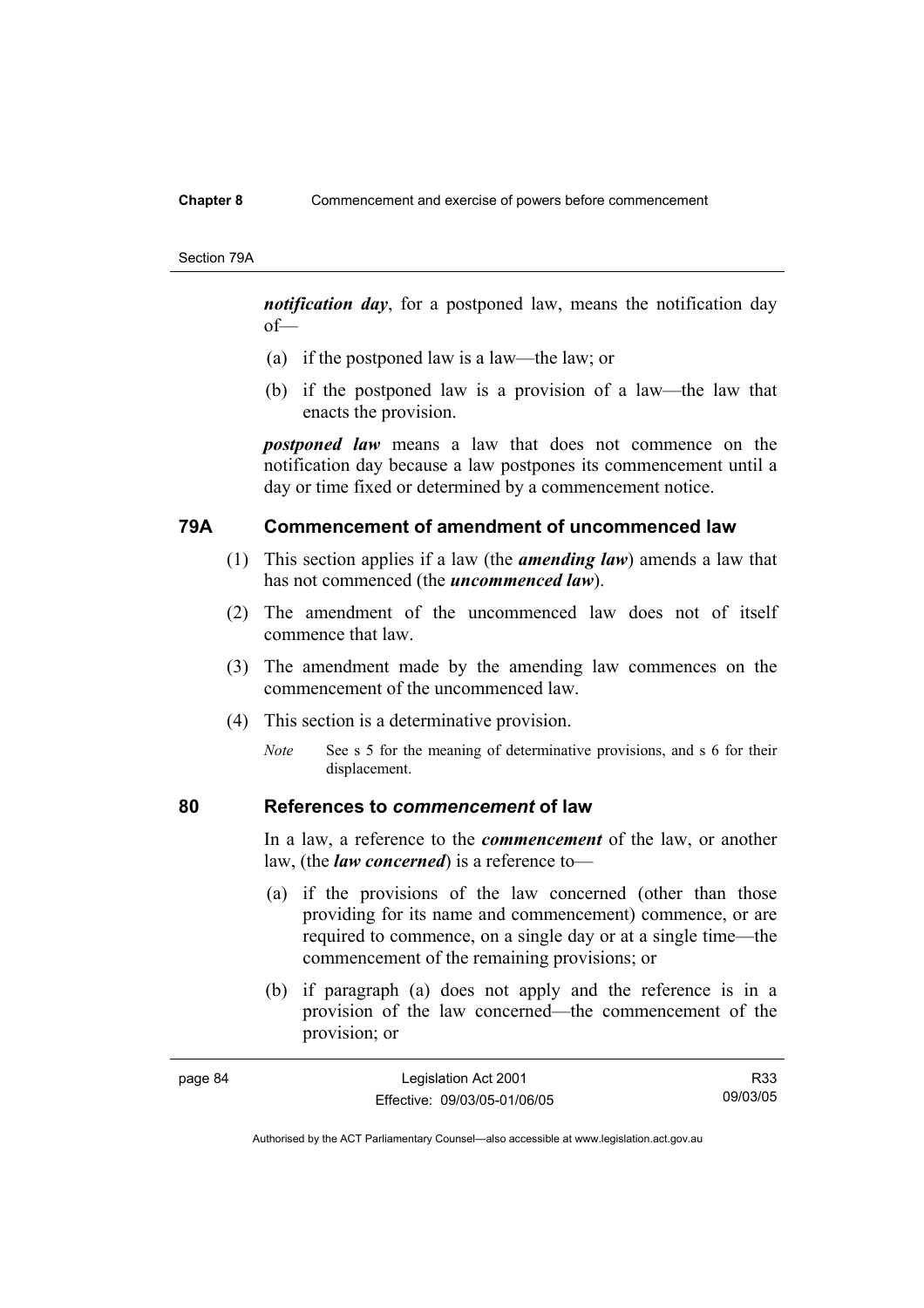(c) in any other case—the commencement of the relevant provision of the law concerned.

#### **81 Exercise of powers between notification and commencement**

- (1) This section applies to a power to make an appointment or statutory instrument, or to do anything else, in the following situations:
	- (a) the power is given by a law (the *authorising law*) that has been notified but has not commenced;
	- (b) the power is given by a law (the *authorising law*) as amended by another law (the *amending law*) and the laws have been notified, but all or any of them have not commenced.
- (2) To remove any doubt and without limiting subsection (1), this section applies to any of the following powers if the power is to be exercised in relation to an entity to be established by the authorising law or the authorising law as amended by the amending law:
	- (a) a power to make an appointment to the entity;
	- (b) a power to make a statutory instrument for the purposes of the entity;
	- (c) a power to do anything else in relation to the entity.

#### **Example**

This section applies to powers under an authorising law to be exercised in relation to the conduct of an election for members of a board to be established as a corporation by the authorising law.

- *Note* An example is part of the Act, is not exhaustive and may extend, but does not limit, the meaning of the provision in which it appears (see Legislation Act, s 126 and s 132).
- (3) The power may be exercised at any time even though the authorising law, or the authorising law and amending law (or either of them), is not in force at the time.

page 85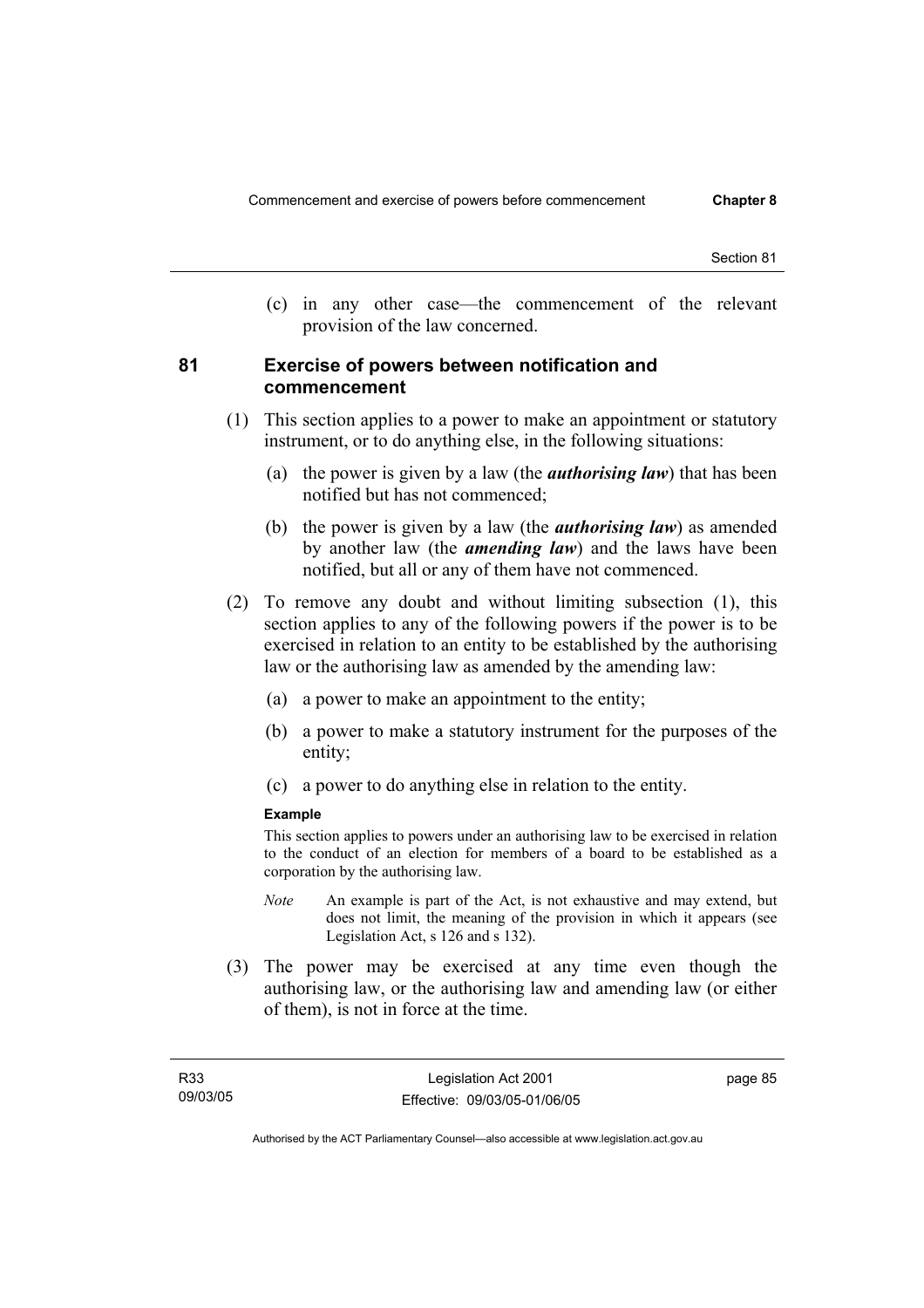#### **Chapter 8** Commencement and exercise of powers before commencement

# Section 81

- (4) For the exercise of the power, the authorising law, or the authorising law and amending law, are taken to be in force at the time of the exercise of the power.
- (5) Also, anything else may be done under the power at any time for the purpose of bringing, or in relation to bringing, the authorising law, or the authorising law as amended by the amending law, into operation.
- (6) If an appointment or statutory instrument made under this section declares that this subsection applies to it, then, unless the appointment or instrument commences on a different date or at a different time under another provision of this chapter, the appointment or instrument commences on—
	- (a) for an appointment or statutory instrument that is a registrable instrument—the day after its notification day; or
	- (b) for any other appointment or statutory instrument—the day after the day it is made or, if it is required under an Act or statutory instrument to be approved (however described) by the Executive, a Minister or any other entity, the day after the day it is approved.
- (7) In any other case, an appointment or statutory instrument made under this section commences on the latest of the following:
	- (a) the commencement of the authorising law or, if subsection  $(1)$  (b) applies and the amending law commences after the authorising law, the commencement of the amending law;
	- (b) on the day or at the time the appointment or instrument would have commenced if it had not been made under this section.
- (8) In the application of this section to a statutory instrument that is not a registrable instrument, a reference to the instrument being *notified*  is a reference to the instrument being made or, if it is required under

R33 09/03/05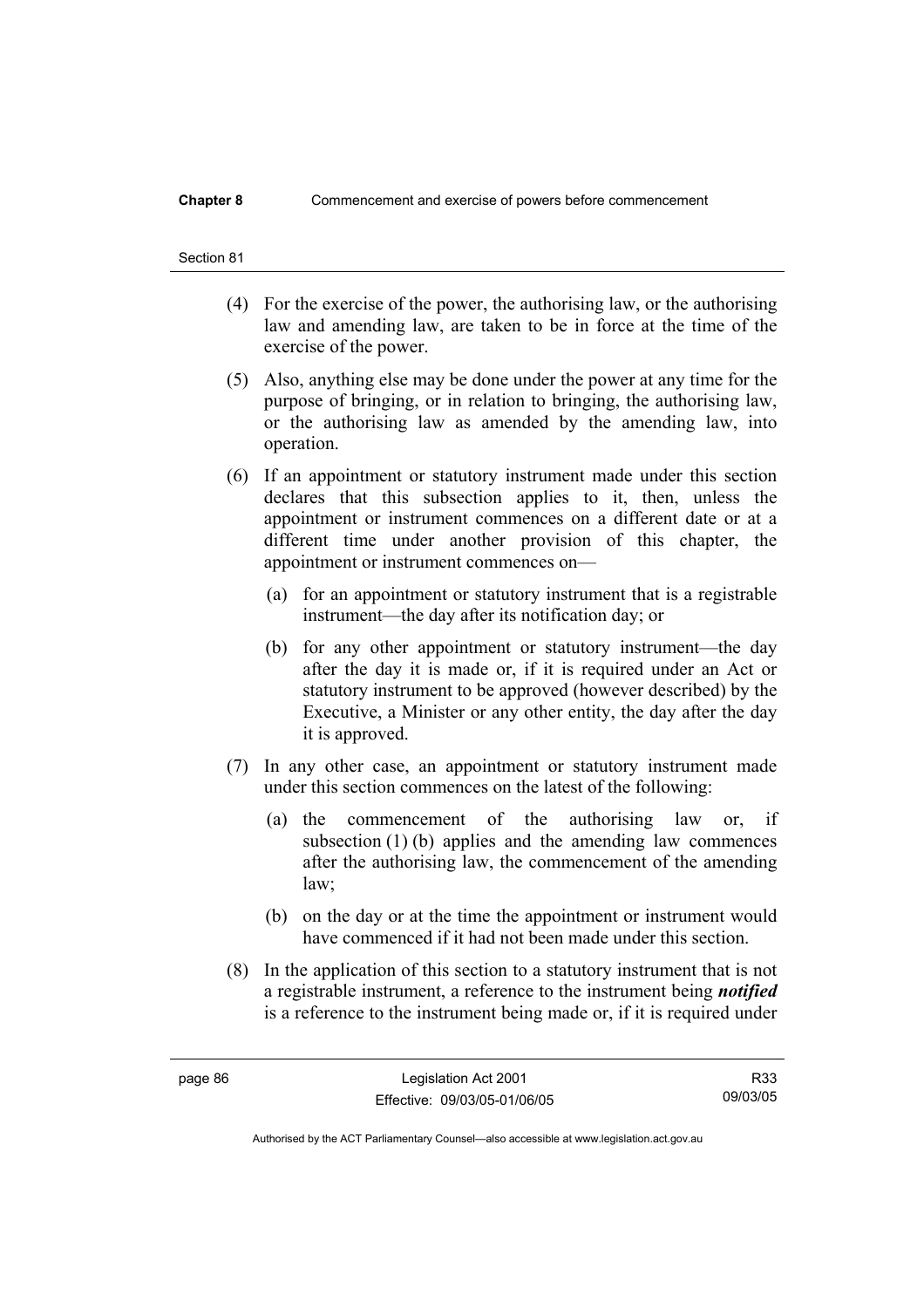an Act or statutory instrument to be approved (however described) by the Executive, a Minister or any other entity, to the instrument being approved.

- (9) This section is a determinative provision.
	- *Note* See s 5 for the meaning of determinative provisions, and s 6 for their displacement.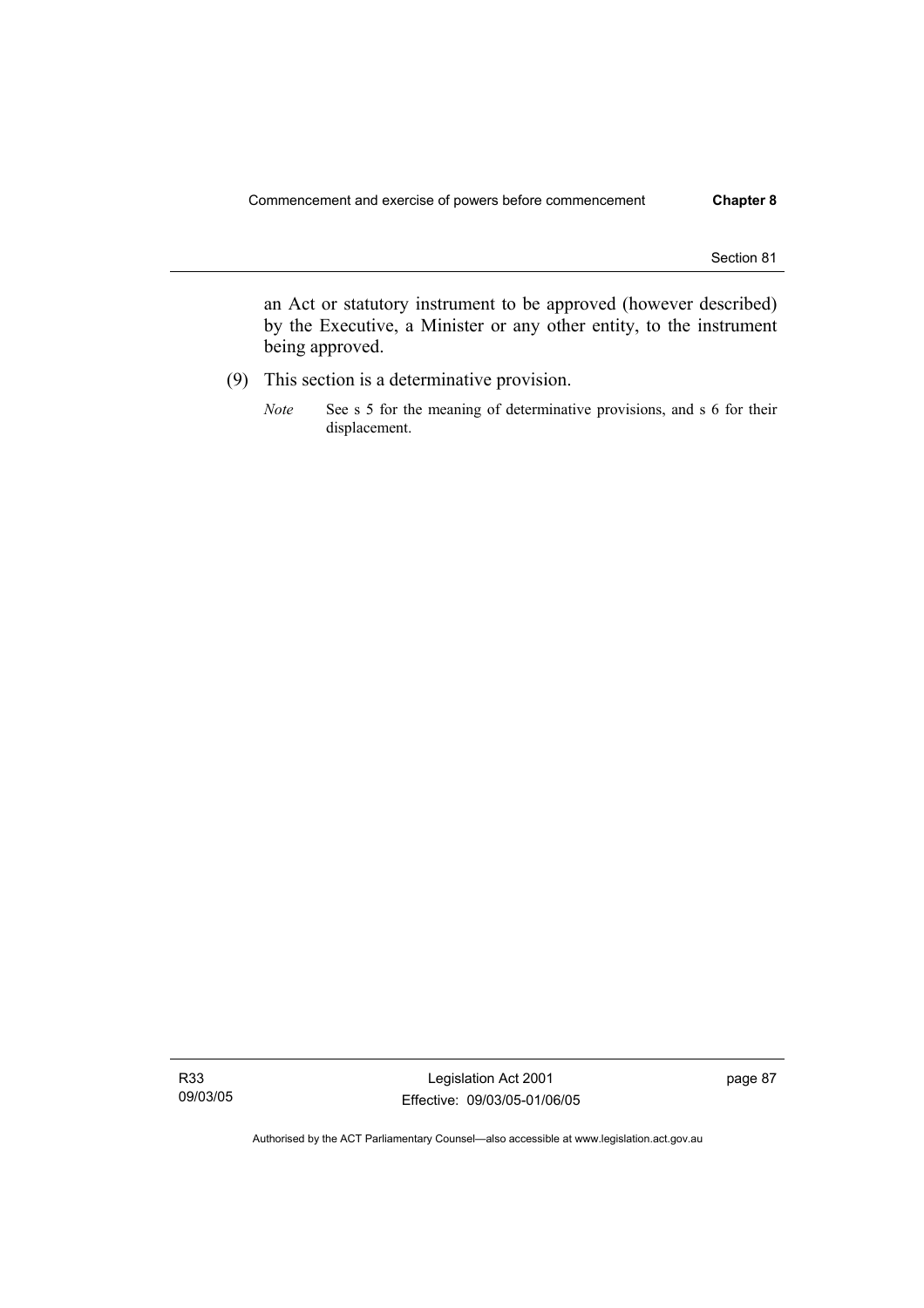**Chapter 9 Repeal and amendment of laws**<br>**Part 9.1 General** General

Section 82

# **Chapter 9 Repeal and amendment of laws**

## **Part 9.1 General**

#### **82 Definitions for ch 9**

In this chapter:

*amend* includes modify.

*law* means an Act or statutory instrument, and includes a provision of a law.

*repeal* includes lapse and expire.

### **83 Consequences of amendment of statutory instrument by Act**

- (1) If an Act amends a statutory instrument, the instrument may be amended or repealed as if the amendment had been made by another statutory instrument of that kind.
- (2) This section is a determinative provision.
	- *Note* See s 5 for the meaning of determinative provisions, and s 6 for their displacement.

- **84 Saving of operation of repealed and amended laws**
	- (1) The repeal or amendment of a law does not—
		- (a) revive anything not in force or existing when the repeal or amendment takes effect; or
		- (b) affect the previous operation of the law or anything done, begun or suffered under the law; or

R33 09/03/05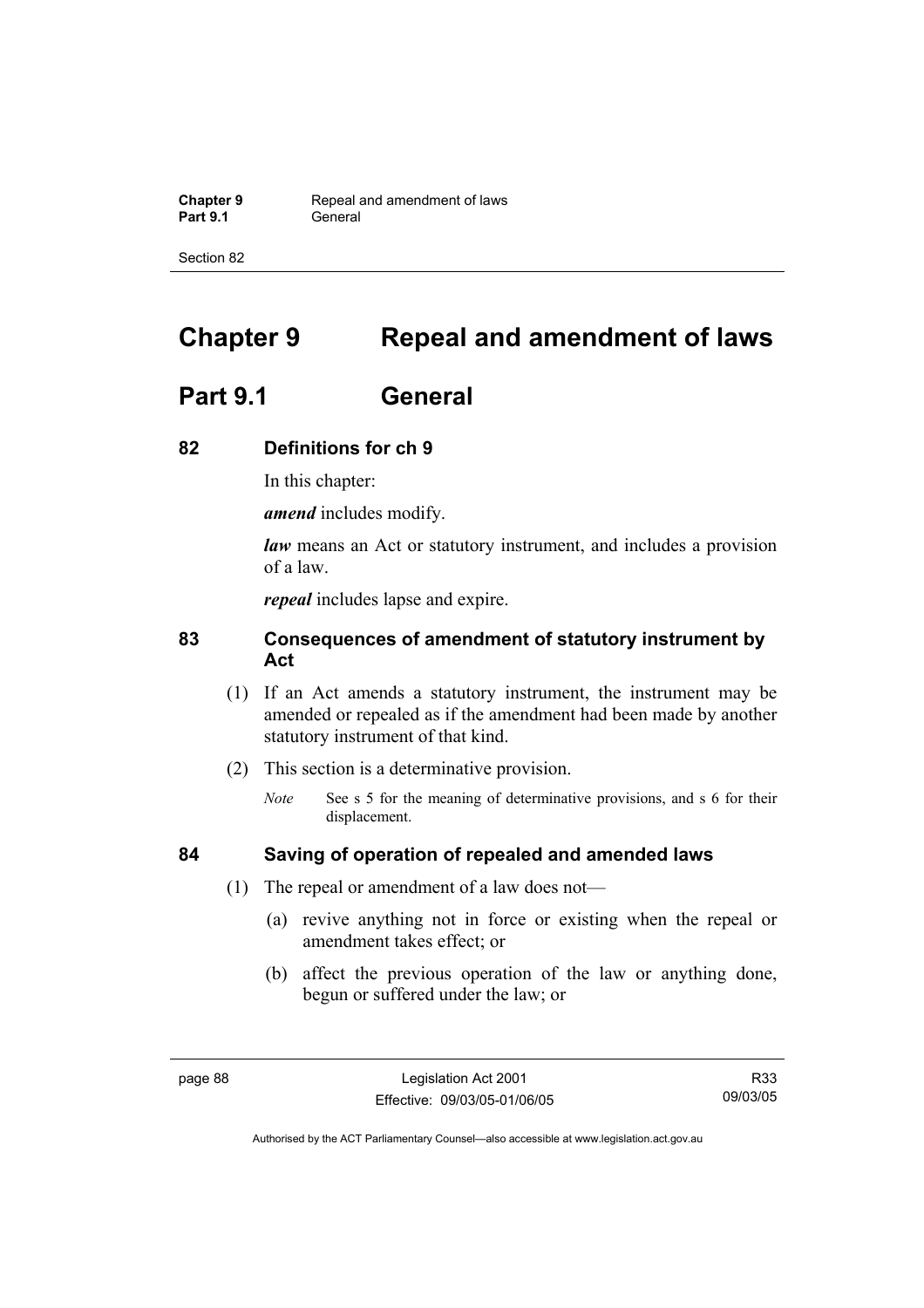- (c) affect an existing right, privilege or liability acquired, accrued or incurred under the law.
- (2) An investigation, proceeding or remedy in relation to an existing right, privilege or liability under the law may be begun, exercised, continued or completed, and the right, privilege or liability may be enforced and any penalty imposed, as if the repeal or amendment had not happened.
- (3) Without limiting subsections (1) and (2), the repeal or amendment of a law does not affect—
	- (a) the proof of anything that has happened; or
	- (b) any right, privilege or liability saved by the law.
- (4) This section does not limit any other provision of this chapter and is in addition to any provision of the law by which the repeal or amendment is made.
- (5) This section is a determinative provision.
	- *Note* See s 5 for the meaning of determinative provisions, and s 6 for their displacement.
- (6) In this section:

*liability* includes liability to penalty for an offence against the law.

*penalty* includes punishment and forfeiture.

*privilege* includes immunity.

*right* includes capacity, interest, status and title.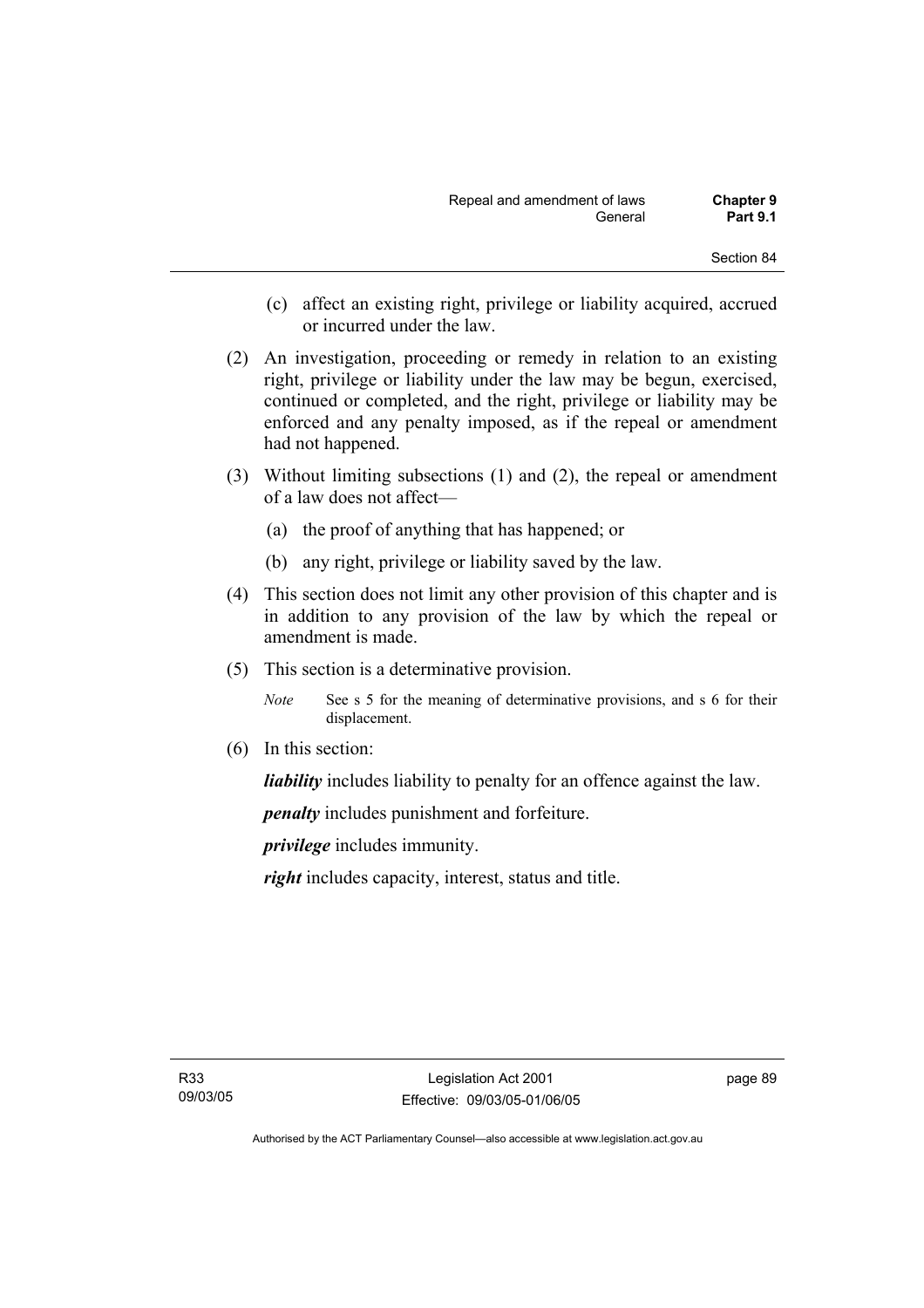| <b>Chapter 9</b> | Repeal and amendment of laws |
|------------------|------------------------------|
| <b>Part 9.1</b>  | General                      |

Section 84A

### **84A Creation of offences and changes in penalties**

- (1) If a law makes an act or omission an offence, the act or omission is only an offence if done or not done after the law commences.
- (2) If a law increases the maximum or minimum penalty, or the penalty, for an offence, the increase applies only to an offence committed after the law commences.
- (3) If a law reduces the maximum or minimum penalty, or the penalty, for an offence, the reduction applies to an offence committed before or after the law commences, but does not affect any penalty imposed before the law commences.
- (4) In this section:

*law* means an Act or subordinate law, and includes a provision of a law.

- (5) This section is a determinative provision.
	- *Note* See s 5 for the meaning of determinative provisions, and s 6 for their displacement.

page 90 Legislation Act 2001 Effective: 09/03/05-01/06/05

R33 09/03/05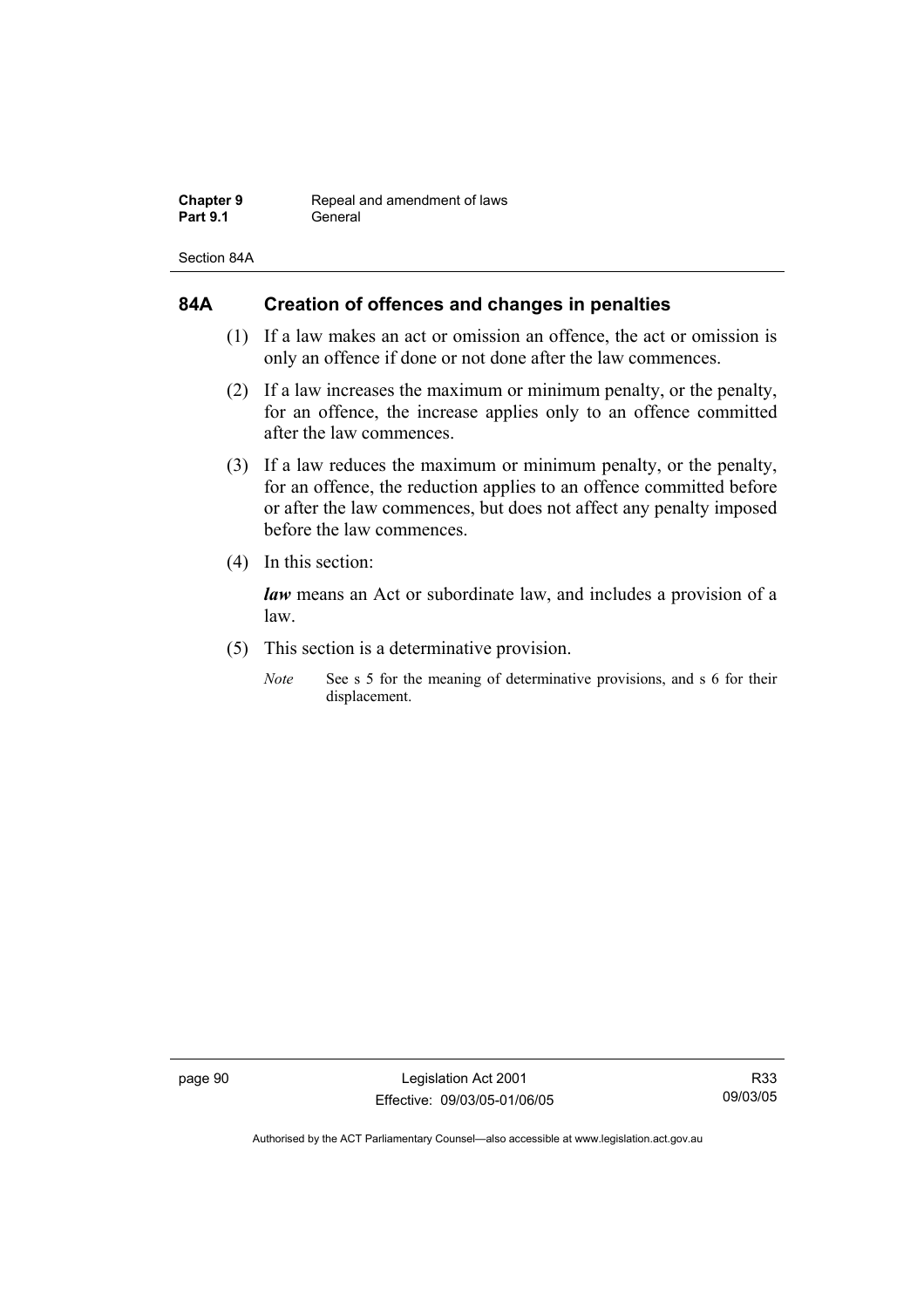# **Part 9.2 Repeal**

#### **85 When repeal takes effect**

- (1) This section applies if a law is repealed on a day.
- (2) If the law is remade on that day (with or without changes), the repeal takes effect when the remade law commences.

 (3) If the law is not remade on that day (with or without changes), the law continues in force until the end of the day and the repeal takes effect at midnight on the day.

#### **86 Repealed and amended laws not revived on repeal of repealing and amending laws**

 (1) If a law (the *first law*) is repealed by another law (the *other law*), the first law is not revived only because the other law is repealed.

#### **Examples**

- 1 Act A repeals Act B. Act A is repealed. The repeal of Act A does not revive Act B.
- 2 Act A repeals Act B. Act A is automatically repealed under this Act, section 89 (Automatic repeal of certain laws and provisions). The repeal of Act A does not revive Act B.
- *Note* An example is part of the Act, is not exhaustive and may extend, but does not limit, the meaning of the provision in which it appears (see s 126 and s 132).

*Note* Under s 74, if a law commences on a day, it commences at the beginning of the day unless otherwise provided.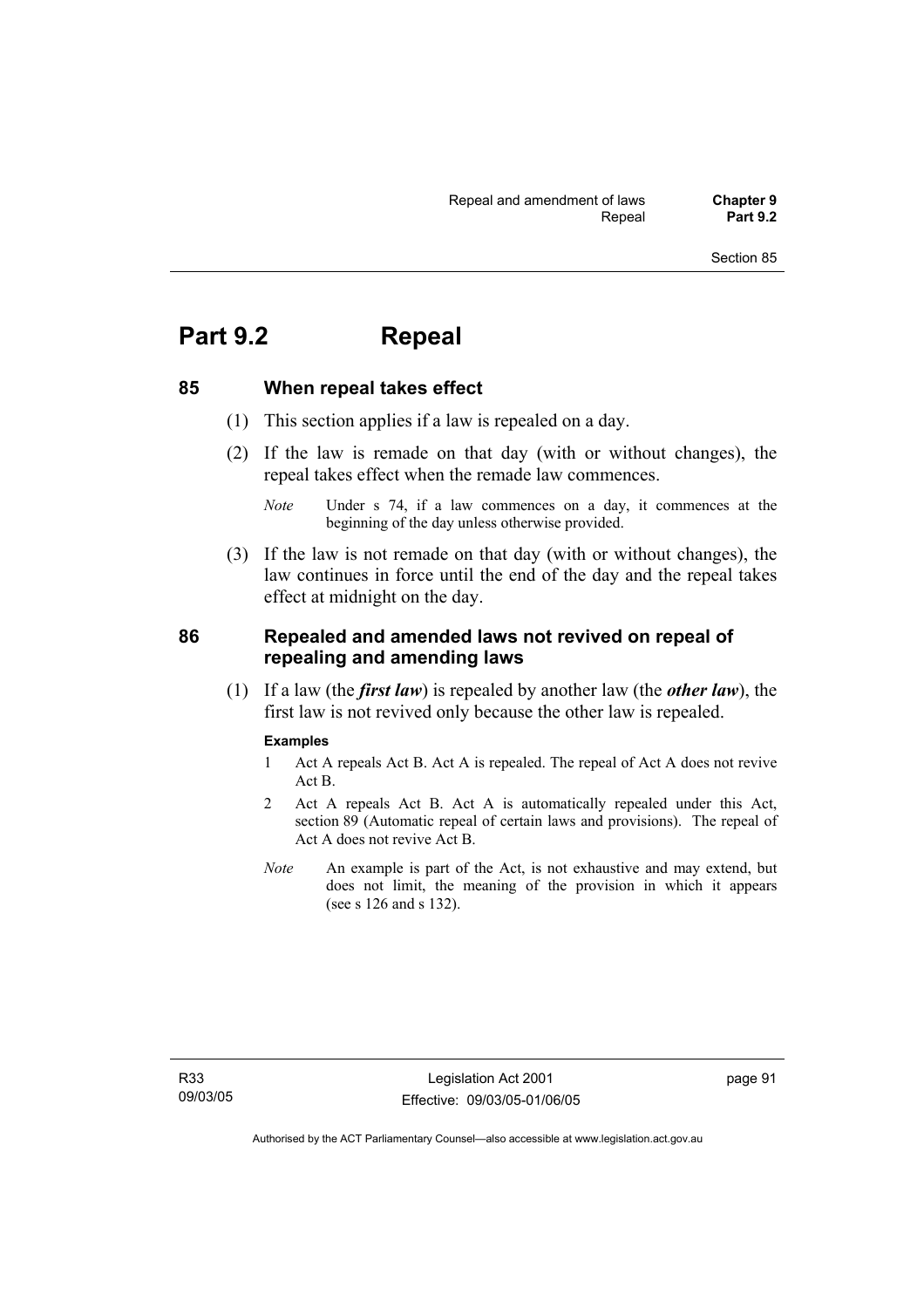| <b>Chapter 9</b> |  |
|------------------|--|
| <b>Part 9.2</b>  |  |

**Repeal and amendment of laws** Repeal

#### Section 86

 (2) If a law (the *first law*) is amended by another law (the *other law*), the continuing operation of the amendments made by the other law is not affected only because the other law is repealed and, in particular, the first law is not revived in the form in which it was in before the amendments took effect only because of the repeal.

#### **Examples**

- 1 Act A amends Act B. Act A is repealed after it has commenced by a later Act C. The amendments made by Act A continue to operate, even though Act A has been repealed.
- 2 Act A amends Act B. Act A is automatically repealed under this Act, section 89. The amendments made by Act A continue to operate, even though Act A has been repealed.
- (3) This section does not limit any other provision of this chapter and is in addition to any provision of the law by which the repeal is made.
- (4) This section is a determinative provision.
	- *Note* See s 5 for the meaning of determinative provisions, and s 6 for their displacement.
- (5) In this section:

*amended* does not include modified.

*law* includes a rule of the common law (including equity).

#### **Examples**

- 1 a common law offence
- 2 a common law rule of practice or procedure
- 3 a right to equitable relief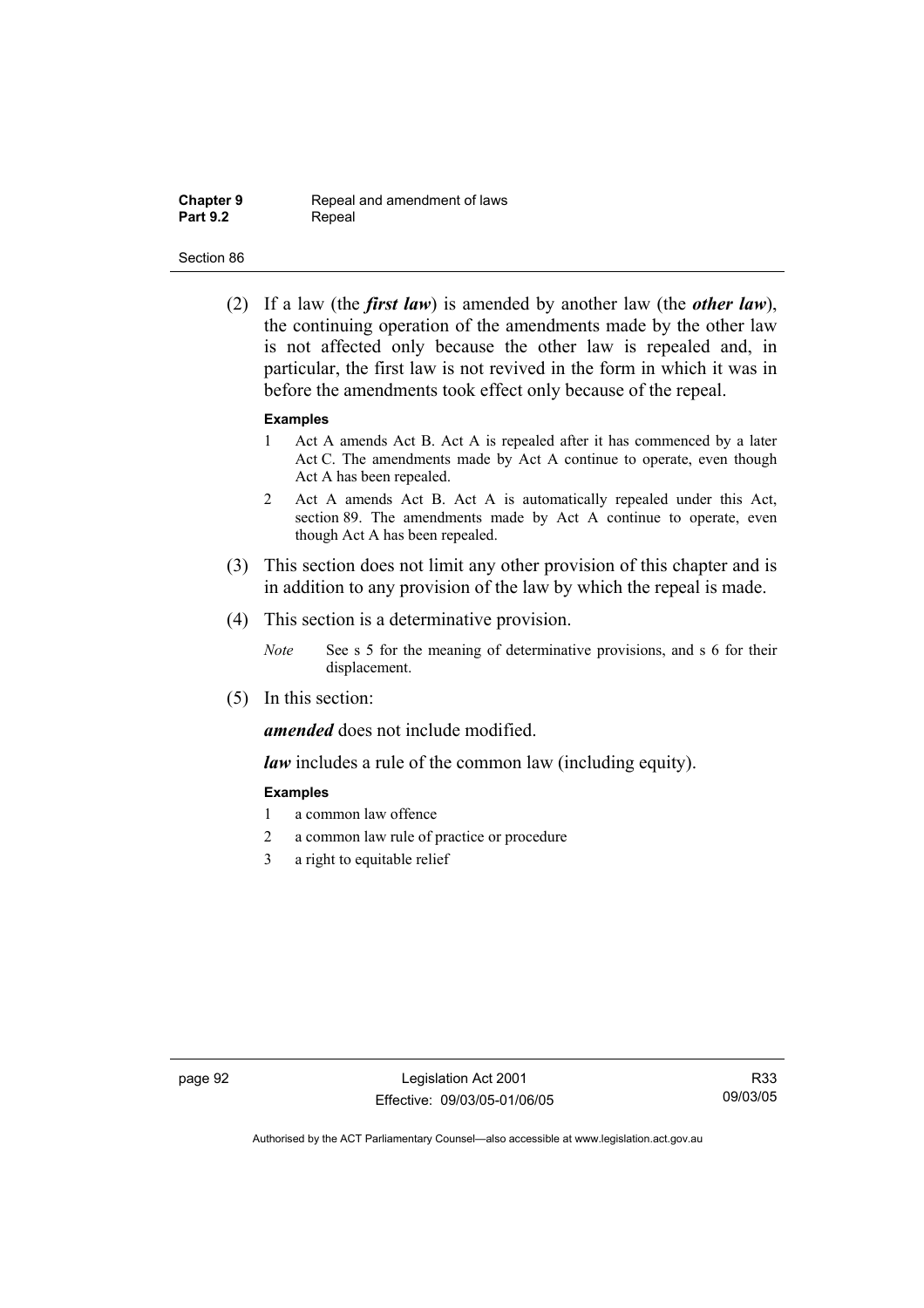### **87 Commencement not undone if repealed**

- (1) If a provision of a law providing for the commencement of the law is repealed after the law has commenced, the repeal of the provision does not affect the continuing operation of the law.
- (2) If a commencement notice providing for the commencement of a law is repealed after the law has commenced, the repeal of the notice does not affect the continuing operation of the law.
- (3) This section does not limit any other provision of this chapter and is in addition to any provision of the law by which the repeal is made.
- (4) This section is a determinative provision.
	- *Note* See s 5 for the meaning of determinative provisions, and s 6 for their displacement.

### **88 Repeal does not end effect of transitional laws etc**

- $(1)$  If a law—
	- (a) declares something for a transitional purpose (whether or not the law is expressed to be made for that purpose); or
	- (b) validates something that is or may otherwise be invalid; or
	- (c) declares something for a purpose that is consequential on a declaration mentioned in paragraph (a) or a validation mentioned in paragraph (b) (whether or not the law is expressed to be made for a purpose of that kind);

the declaratory or validating effect of the law does not end only because of the repeal of the law.

#### **Examples for par (a)**

1 a provision stating that an existing licence under a repealed Act is taken to be a licence of a particular kind under another Act and authorising the imposition of conditions under the other Act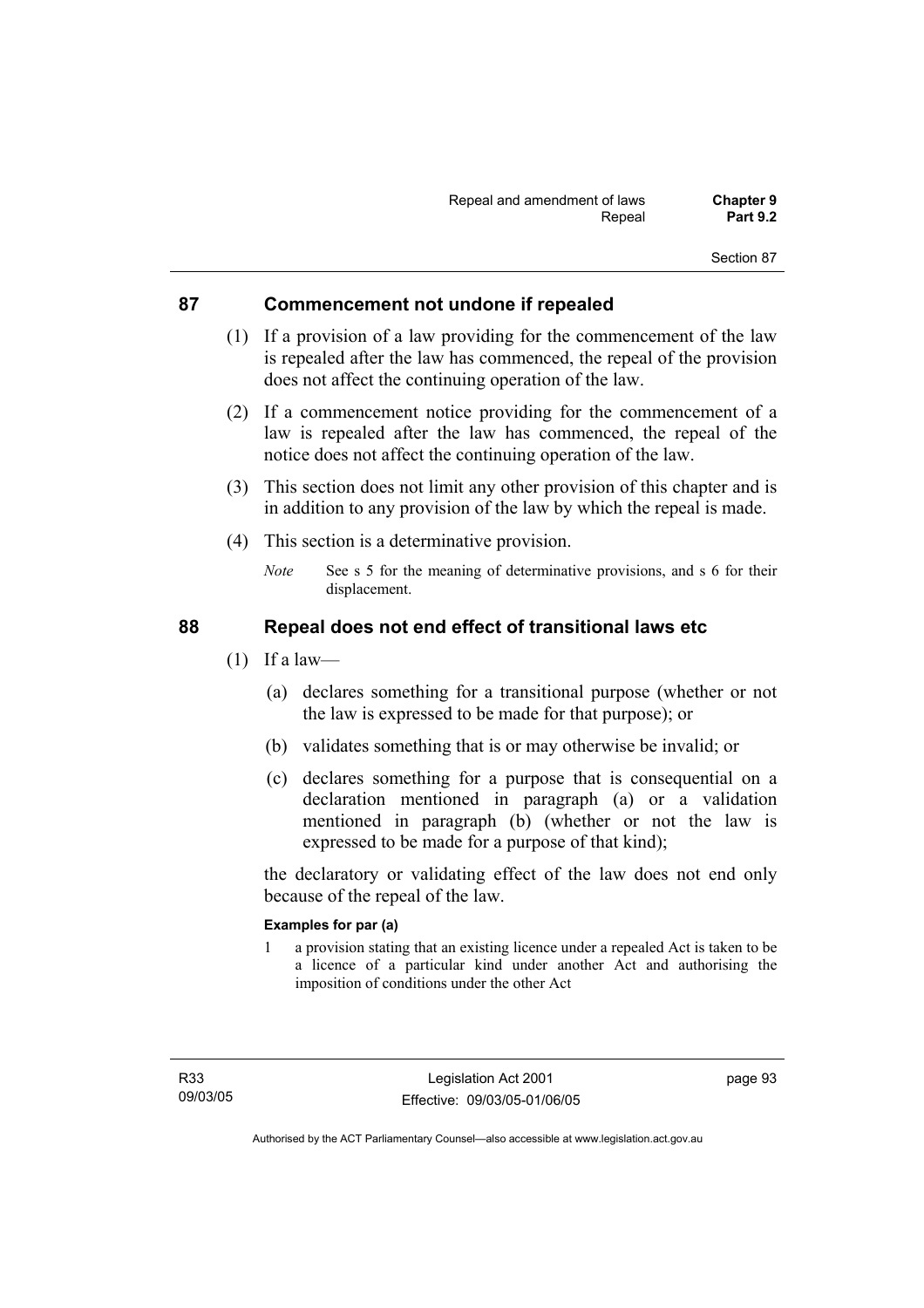**Chapter 9 Repeal and amendment of laws**<br>**Part 9.2 Repeal** Repeal

#### Section 88

2 a provision stating that a provision applies to certain applications made before the commencement of an amendment or only to applications made after the commencement of an amendment

#### **Example for par (b)**

a provision declaring an instrument to have been validly made and acts done in reliance on the instrument to have been validly done

#### **Example for par (c)**

a provision stating that an instrument that is declared valid is taken to have been amended in a particular way

- *Note* An example is part of the Act, is not exhaustive and may extend, but does not limit, the meaning of the provision in which it appears (see s 126 and s 132).
- (2) If a law (the *savings law*) declares a law (the *declared law*) to be a law to which this section applies—
	- (a) the effect of the declared law does not end only because of its repeal; and
	- (b) the effect of the savings law does not end only because of its repeal.
- (3) A declaration may be made for subsection (2) about a law whether or not the Act is a law to which subsection (1) applies.
- (4) A declaration made for subsection (2) about a law does not imply that, in the absence of a declaration about it, another law is not a law to which this section applies.
- (5) This section does not limit any other provision of this chapter and is in addition to any provision of the law by which the repeal is made.
- (6) This section is a determinative provision.
	- *Note* See s 5 for the meaning of determinative provisions, and s 6 for their displacement.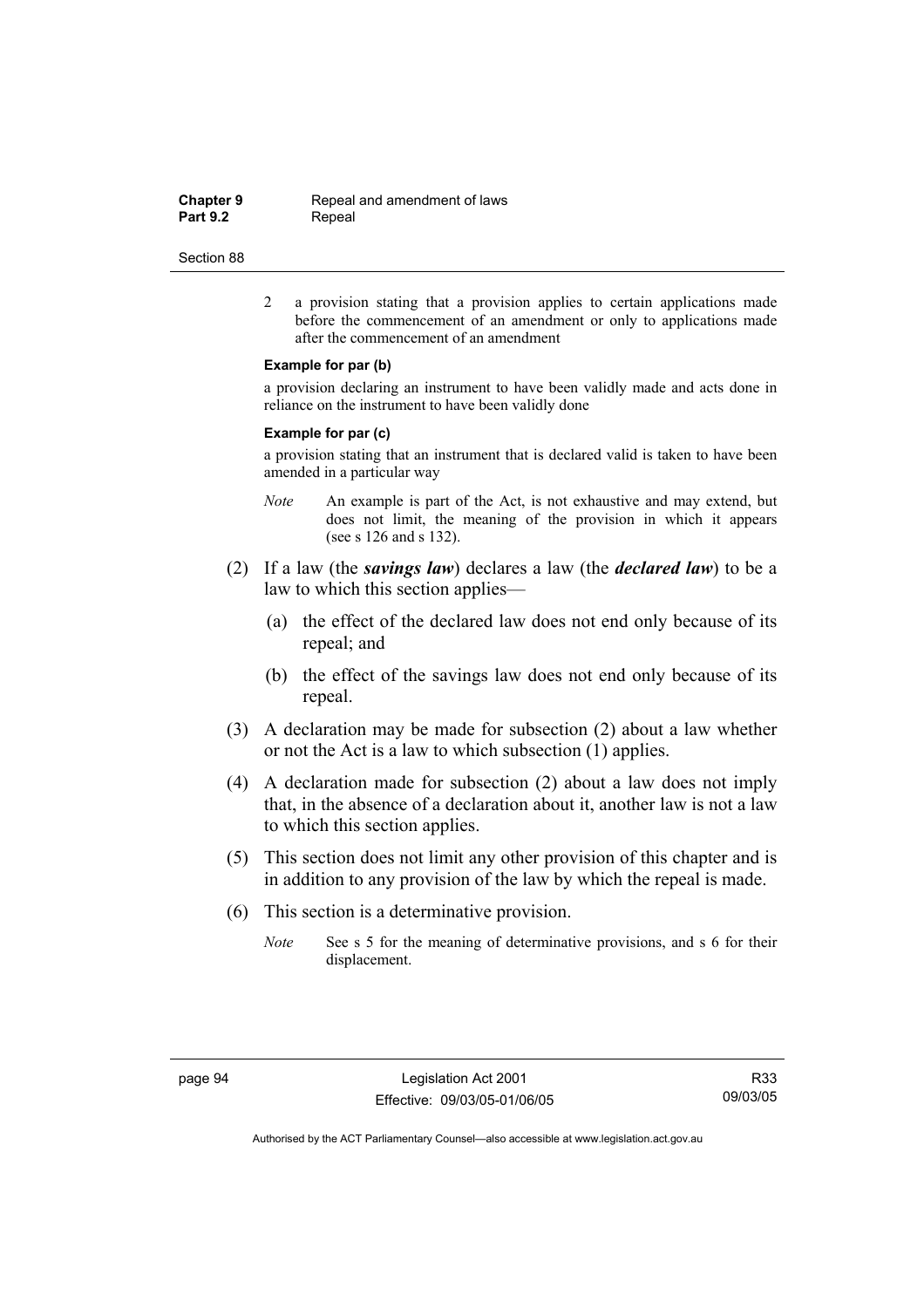### **89 Automatic repeal of certain laws and provisions**

- (1) An amending law is automatically repealed on the day after all of its provisions have commenced.
- (2) An appropriation Act is automatically repealed on the last day of the financial year for which it makes appropriations.
- (3) An amending provision of a law is automatically repealed immediately after all of the amendments and repeals made by it (or to which it relates) have commenced.
- (4) A commencement provision of a law is automatically repealed immediately after all of the provisions of the law have commenced.
- (5) A commencement notice is automatically repealed on the day after the day, or the last of the days, fixed or otherwise determined by the notice for the commencement of a law.
- (6) If an instrument making, or evidencing, an appointment (including an acting appointment) is a registrable instrument, the instrument is automatically repealed—
	- (a) on the day the appointment ends; or
	- (b) if the instrument makes 2 or more appointments that end on different days—on the day the last-ending appointment ends.
- (7) A repeal under this section has effect for all purposes, including, for example, any other provisions of this chapter about repeals.
- (8) If apart from this subsection a law would be automatically repealed on a day that is earlier than its notification day, the law is instead automatically repealed on the day after its notification day.
- (9) In the application of subsection (8) to a statutory instrument that is not a registrable instrument, a reference to the instrument's *notification day* is a reference to the day after the day it is made or, if it is required under an Act or statutory instrument to be approved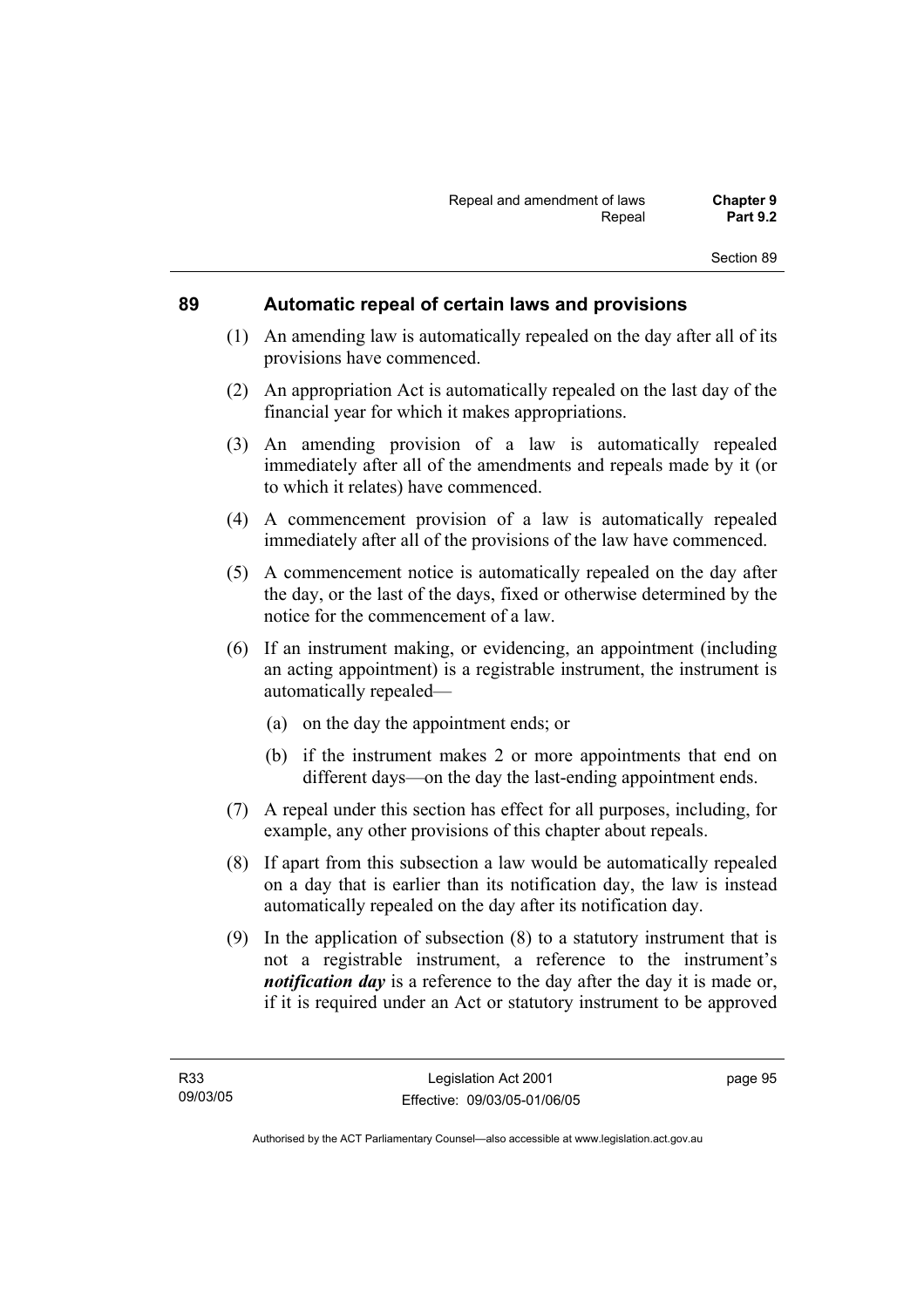| <b>Chapter 9</b> | Repeal and amendment of laws |
|------------------|------------------------------|
| <b>Part 9.2</b>  | Repeal                       |

(however described) by the Executive, a Minister or any other entity, the day after the day it is approved.

- (10) This section does not limit any other provision of this chapter.
- (11) This section is a determinative provision.

*Note* See s 5 for the meaning of determinative provisions, and s 6 for their displacement.

(12) In this section:

*amend* does not include modify.

*amending law* means a law that consists only of provisions of the following kinds:

- (a) for an Act—the Act's long title;
- (b) for an Act—the Act's preamble (if any);
- (c) a provision about the law's name;
- (d) a provision about the law's commencement;
- (e) a provision about the purposes of the law or any of its provisions;
- (f) a provision about the effect of notes;
- (g) a provision providing for the amendment or repeal of a law (including a provision identifying the amended or repealed law);
- (h) a provision declaring a law to be a law to which section 88 (Repeal does not end effect of transitional laws etc) applies;
- (i) a provision about the renumbering of a law;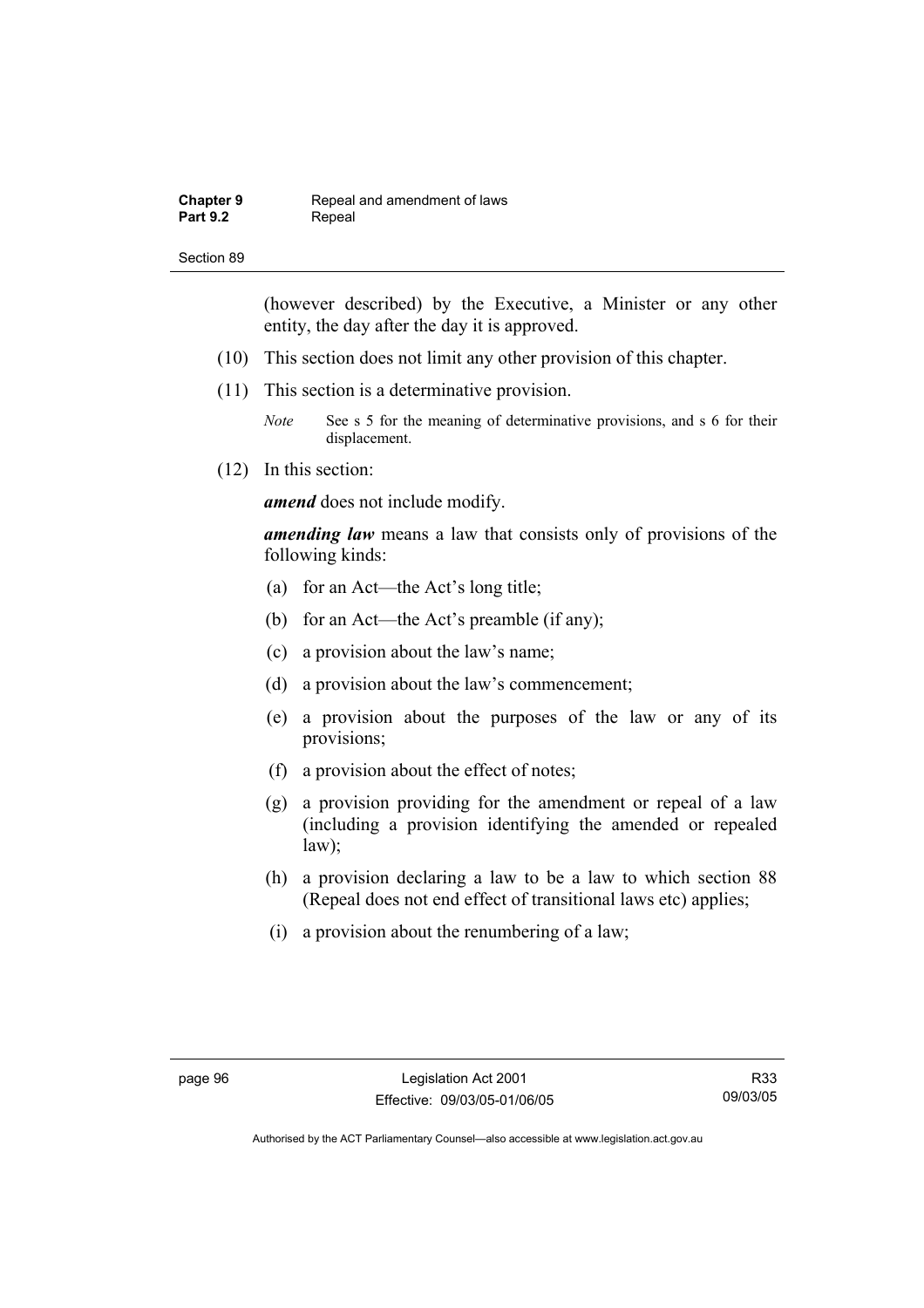(j) a provision authorising or requiring something to be done under chapter 11 (Republication of Acts and statutory instruments).

### **Example for par (e)**

an objects provision

*amending provision*, of a law, means a provision of the law that only amends or repeals a law, and includes—

- (a) any other provision (for example, a schedule) of the law that only identifies the law amended or repealed; and
- (b) any other provision (for example, a part heading) of the law that only identifies (or groups) provisions that are amended or repealed.

*appropriation Act*—see the *Financial Management Act 1996*, dictionary.

*commencement provision*, of a law, means a provision of the law that only provides for the commencement of the law.

#### **Example 1 for s 89**

The *Hypothetical Amending Act 2002* repeals and amends a number of Acts. The Act contains the following provisions:

- a long title
- a provision about the Act's name
- a provision about the Act's commencement
- repealing provisions (that is, a provision stating that the Act repeals the Acts mentioned in schedule 1 and a schedule (schedule 1) setting out the names of the repealed Acts)
- amending provisions (that is, a provision stating that the Act amends the Acts mentioned in schedule 2 and a schedule (schedule 2) setting out the amended Acts and the amendments of them)
- a provision about the application of this Act, section 88 (Repeal does not end effect of transitional laws etc) to a provision being repealed

page 97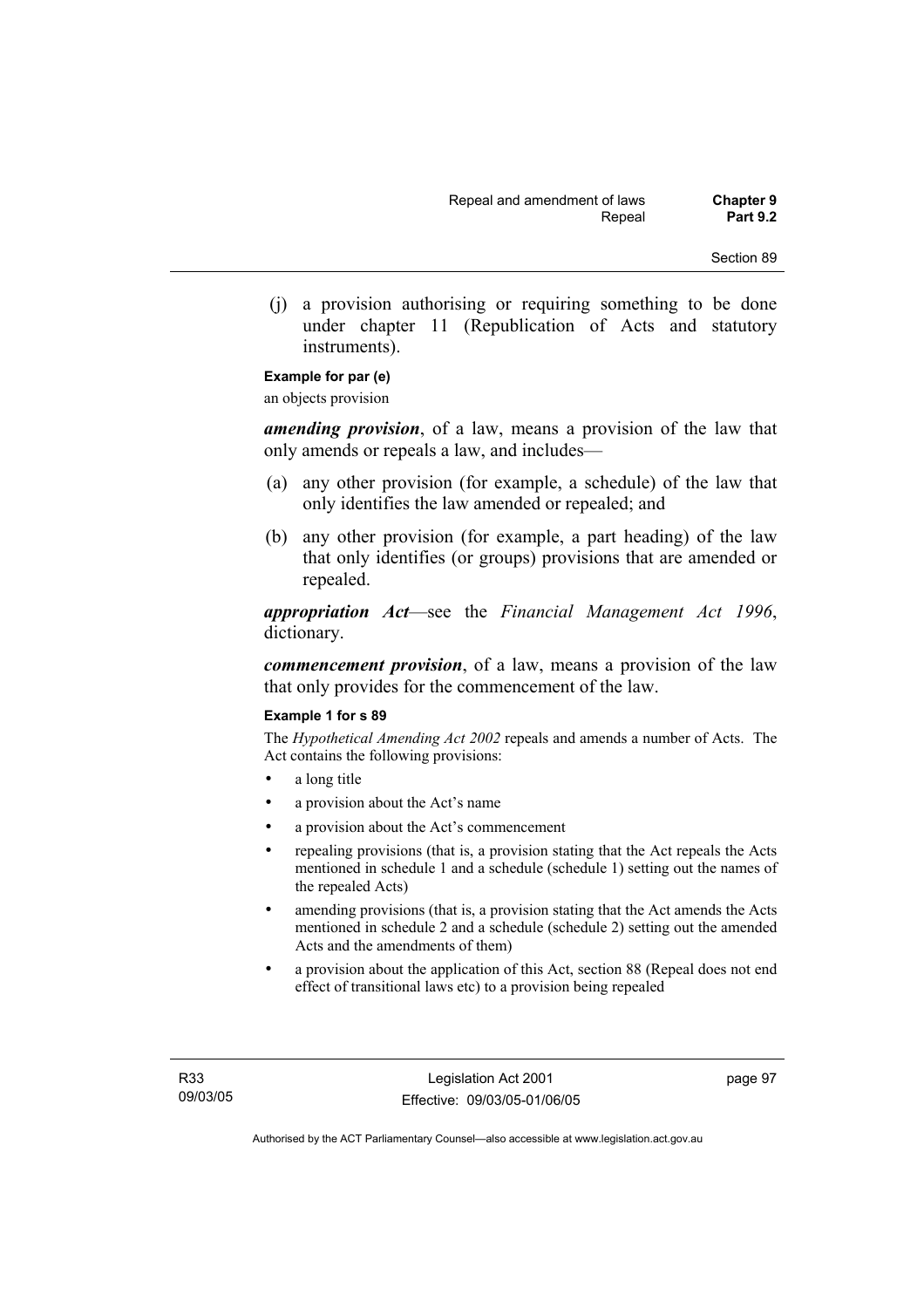**Chapter 9 Repeal and amendment of laws**<br>**Part 9.2 Repeal Repeal** 

#### Section 89

• a provision requiring an amended Act (the *XYZ Act 1990*), or a provision of the *XYZ Act 1990*, to be renumbered in the next republication of the Act under this Act.

The Act contains no other provisions. Its repealing provisions, and its other provisions apart from the naming provision, the commencement provision and the amending provisions, commence on the day after its notification day, 22 March 2002. Its amending provisions commence on a date fixed by the Minister by written notice, 12 April 2002.

#### **Example 2 for s 89**

The *Example Act 2001* contains provisions establishing a new licensing scheme. It also amends several Acts and repeals others. Because it contains the scheme provisions, it is not an amending law covered by subsection (1).

#### **Example 3 for s 89—see s (12), def** *amending provision*

The *Plant Diseases Act 2003* (hypothetical), part 6 is as follows:

#### **Part 6 Repeals and consequential amendment**

- **42 Repeal of Plant Diseases Act 1934** The *Plant Diseases Act 1934* A1934-21 is repealed.
- **43 Repeal of Plant Diseases Regulation 1938**

The *Plant Diseases Regulation 1938* (made on 11 February 1938) is repealed.

- **44 Administrative Decisions (Judicial Review) Act 1989, schedule 1, new item 6**  *insert* 
	- 6 This Act does not apply to decisions of the Minister under the *Plant Diseases Act 2003*, part 3 (Measures for the control of diseases and pests).

Under the definition of *amending provision*, the heading to part 6, as well as the contents of part 6, are automatically repealed under section 89.

*Note* An example is part of the Act, is not exhaustive and may extend, but does not limit, the meaning of the provision in which it appears (see s 126 and s 132).

page 98 Legislation Act 2001 Effective: 09/03/05-01/06/05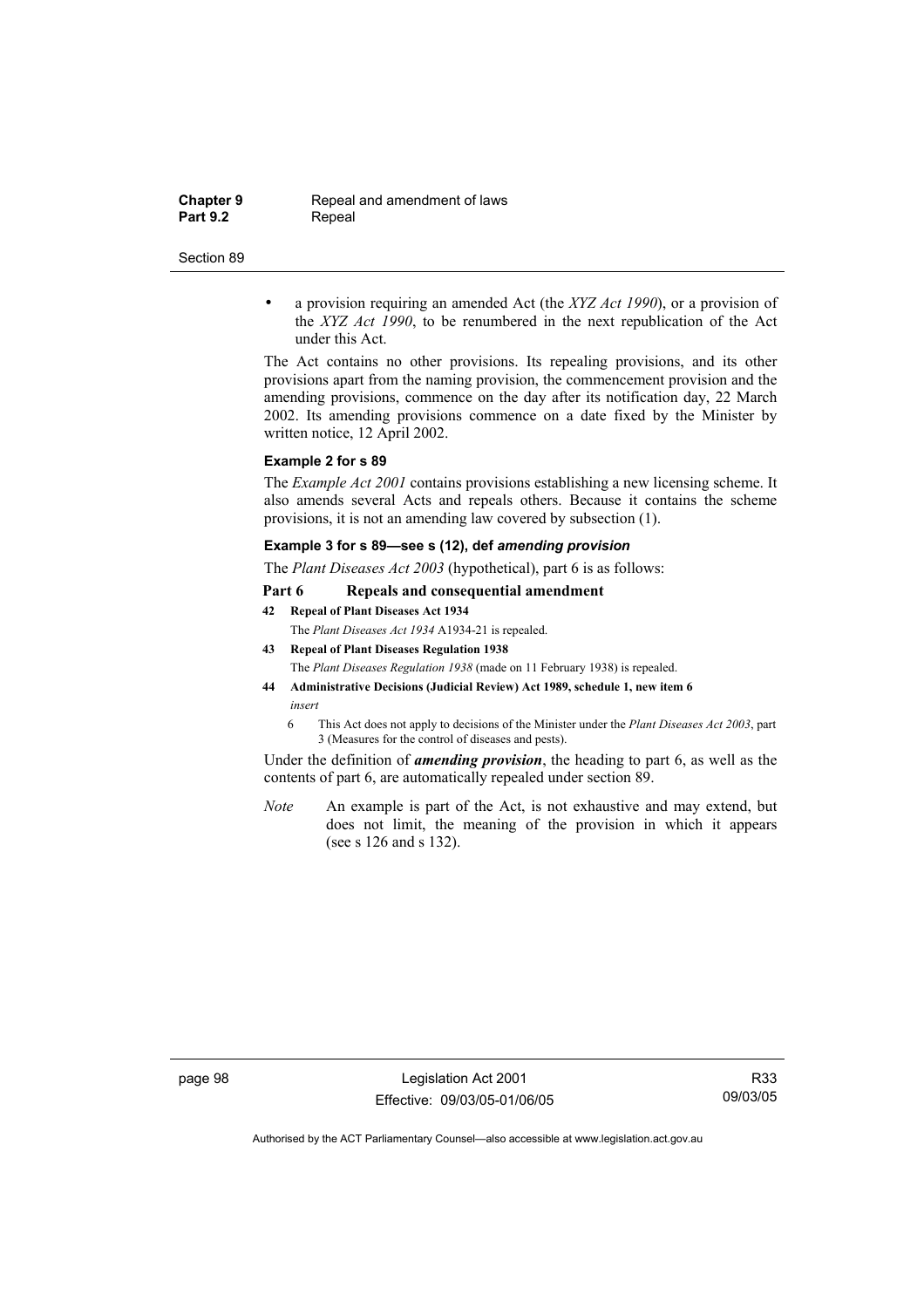# **Part 9.3 Amendment**

#### **90 Law and amending laws to be read as one**

A law and all laws amending it are to be read as one.

### **91 Insertion of provisions by amending law**

- (1) This section applies if a law (the *amending law*) amends another law (the *amended law*) by inserting any of the following provisions, and does not exactly specify the position in the amended law where it is to be inserted:
	- (a) a chapter, part, division, subdivision, section or subsection (an *inserted chapter, part, division, subdivision, section* or *subsection*);
	- (b) a paragraph (an *inserted paragraph*);
	- (c) a subparagraph (an *inserted subparagraph*);
	- (d) a sub-subparagraph (an *inserted sub-subparagraph*);
	- (e) a definition (an *inserted definition*);
	- (f) any other provision (a *miscellaneous inserted provision*).
- (2) An inserted chapter, part, division, subdivision, section or subsection is inserted in the appropriate numerical or alphanumerical position in the amended law.
- (3) An inserted paragraph is inserted in the appropriate alphabetical position in the amended law.
- (4) An inserted subparagraph is inserted in the appropriate numerical or alphanumerical position in the amended law.
- (5) An inserted sub-subparagraph is inserted in the appropriate alphabetical position in the amended law.

| R <sub>33</sub> | Legislation Act 2001         | page 99 |
|-----------------|------------------------------|---------|
| 09/03/05        | Effective: 09/03/05-01/06/05 |         |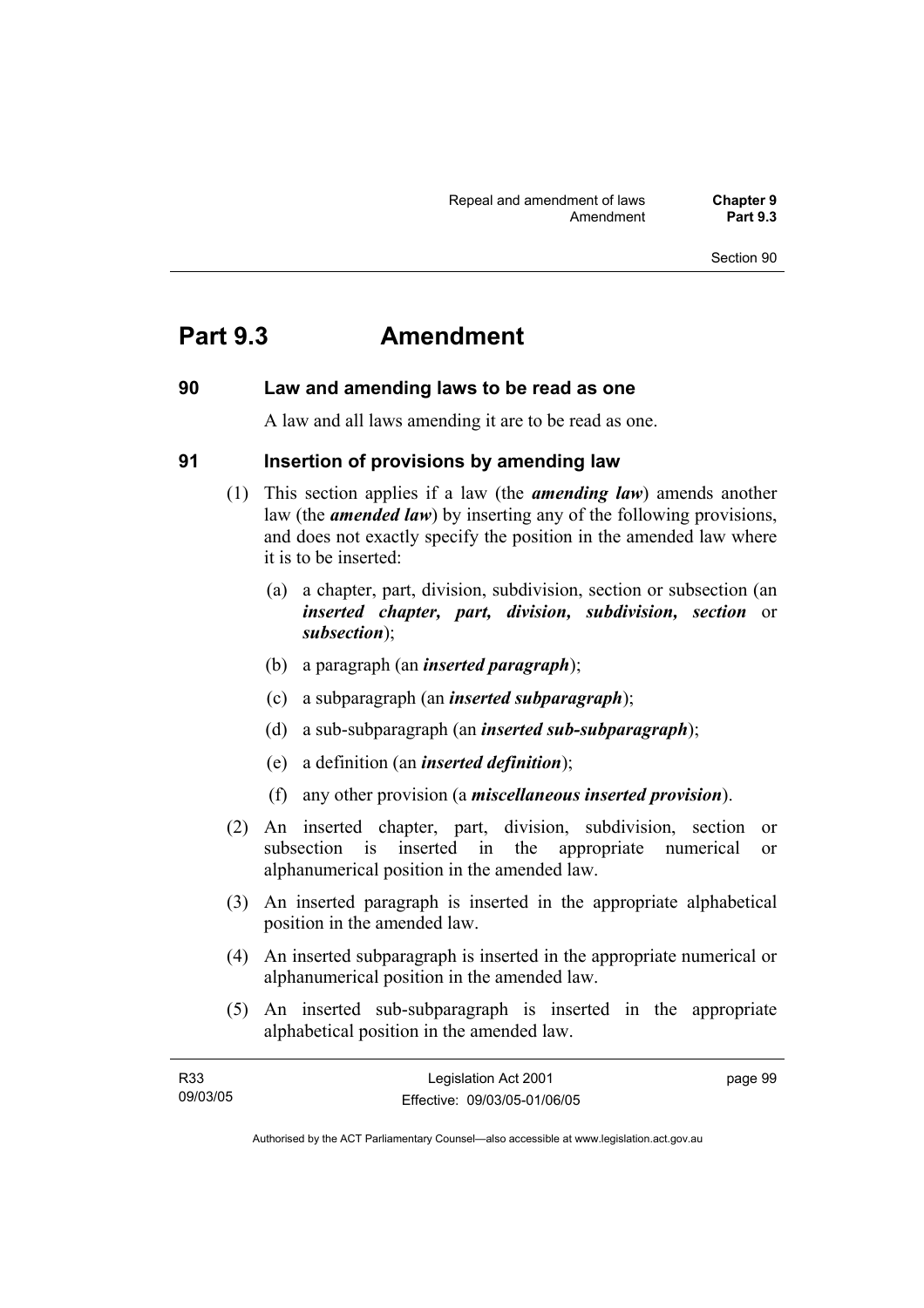- (6) An inserted definition is inserted in the appropriate alphabetical position (worked out on a letter-by-letter basis) in a series of definitions in the amended law.
- (7) A miscellaneous inserted provision is inserted in the appropriate position in the amended law.
- (8) In applying this section to a statutory instrument or to a provision of a schedule to an Act, a reference to a section or subsection is a reference to a corresponding provision of the law or schedule.
- (9) In working out the appropriate position where a provision is to be inserted in the amended law, regard may be had to the following:
	- (a) the provision number or letter;
	- (b) the heading of the relevant amending provision of the amending Act;
	- (c) any other amendments in the amending law including the order of amendments;
	- (d) anything else in the amending law or amended law;
	- (e) current legislative drafting practice.

#### **Examples**

- 1 If a part numbered '3' is to be inserted into an amended law with an existing sequence of parts 'part 1—part 2—part 4', inserted part 3 is inserted between parts 2 and 4.
- 2 If a division numbered '2.2A' is to be inserted into an amended law with an existing sequence of divisions in part 2 'division 2.1—division 2.2 division 2.3', inserted division 2.2A is inserted between divisions 2.2 and 2.3.
- 3 If a section numbered '6AA' is to be inserted into an amended law with an existing sequence of sections 'section 6—section 6A—section 6B', inserted section 6AA is inserted between sections 6A and 6B.
- 4 If a section numbered '7A' is to be inserted (by an amending section headed 'New section 7A', with the command '*in division 2.2, insert*') into an amended law with an existing sequence 'section 7 [in division 2.2]—

R33 09/03/05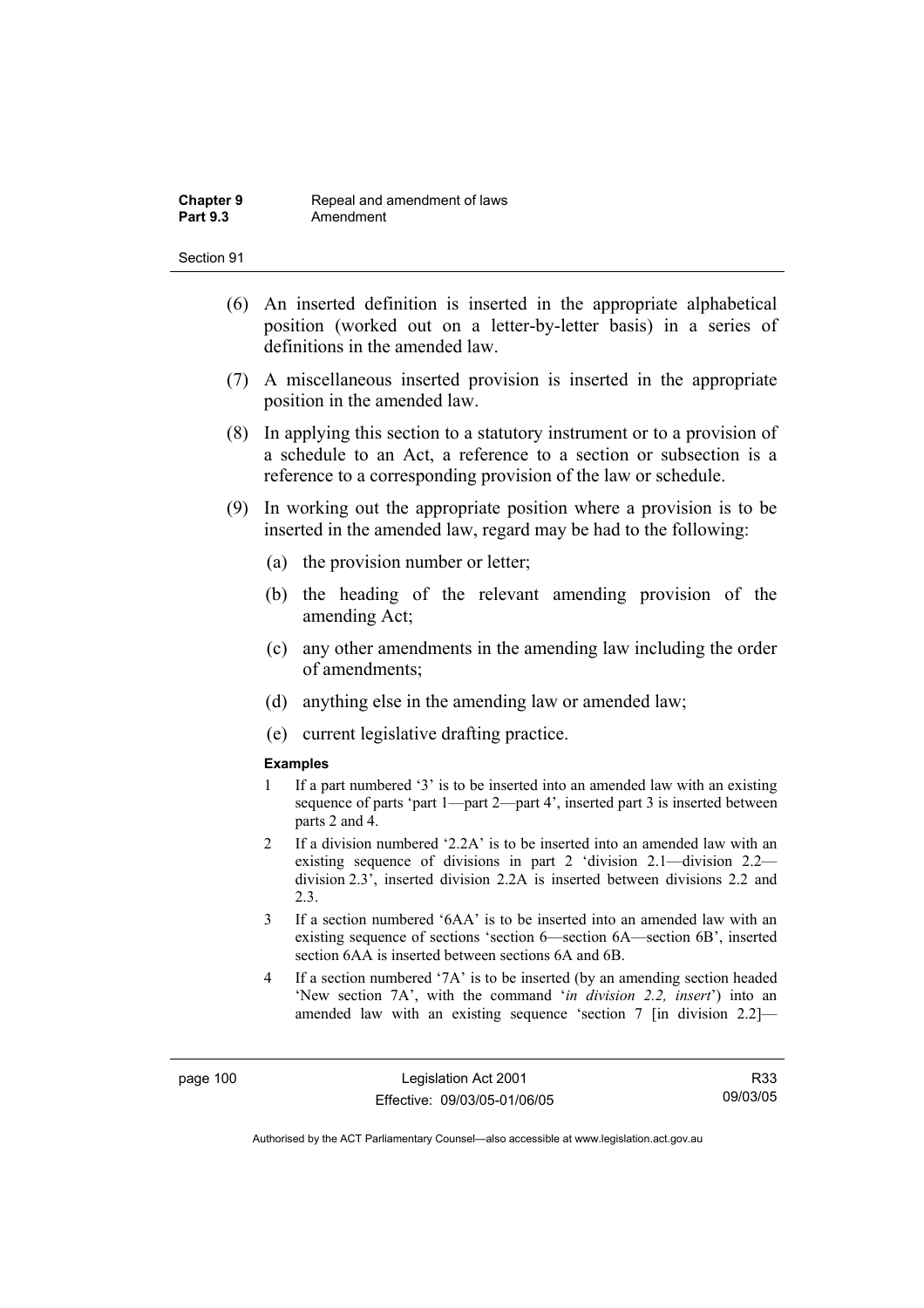division 2.3 heading—section 8', inserted section 7A is inserted between section 7 and the division 2.3 heading (that is, at the end of division 2.2).

- 5 If a section numbered '7A' is to be inserted (by an amending section headed 'New section 7A', with the command '*in division 2.3, insert*') into an amended law with an existing sequence 'section 7 [in division 2.2] division 2.3 heading—section 8', inserted section 7A is inserted between the division 2.3 heading and section 8 (that is, at the beginning of division 2.3).
- *Note* An example is part of the Act, is not exhaustive and may extend, but does not limit, the meaning of the provision in which it appears (see s 126 and s 132).
- (10) This section is a determinative provision.
	- *Note* See s 5 for the meaning of determinative provisions, and s 6 for their displacement.
- (11) In this section:

*insert* includes relocate.

### **92 Amendment to be made wherever possible**

- (1) If a law amends another law—
	- (a) by omitting a word; or
	- (b) by substituting a word for another word; or
	- (c) by inserting a word before or after a particular word;

the amendment is to be made wherever possible in the other law.

#### **Example**

The *XYZ Amendment Act 2002* is expressed to omit the word 'authorised' from the *ABC Act 1998*, section 20. The word 'authorised' is used once in the section 20 heading, 3 times in section 20 (1) and twice in section 20 (3). The amendment omits each of those references to the word 'authorised'.

*Note* An example is part of the Act, is not exhaustive and may extend, but does not limit, the meaning of the provision in which it appears (see s 126 and s 132).

page 101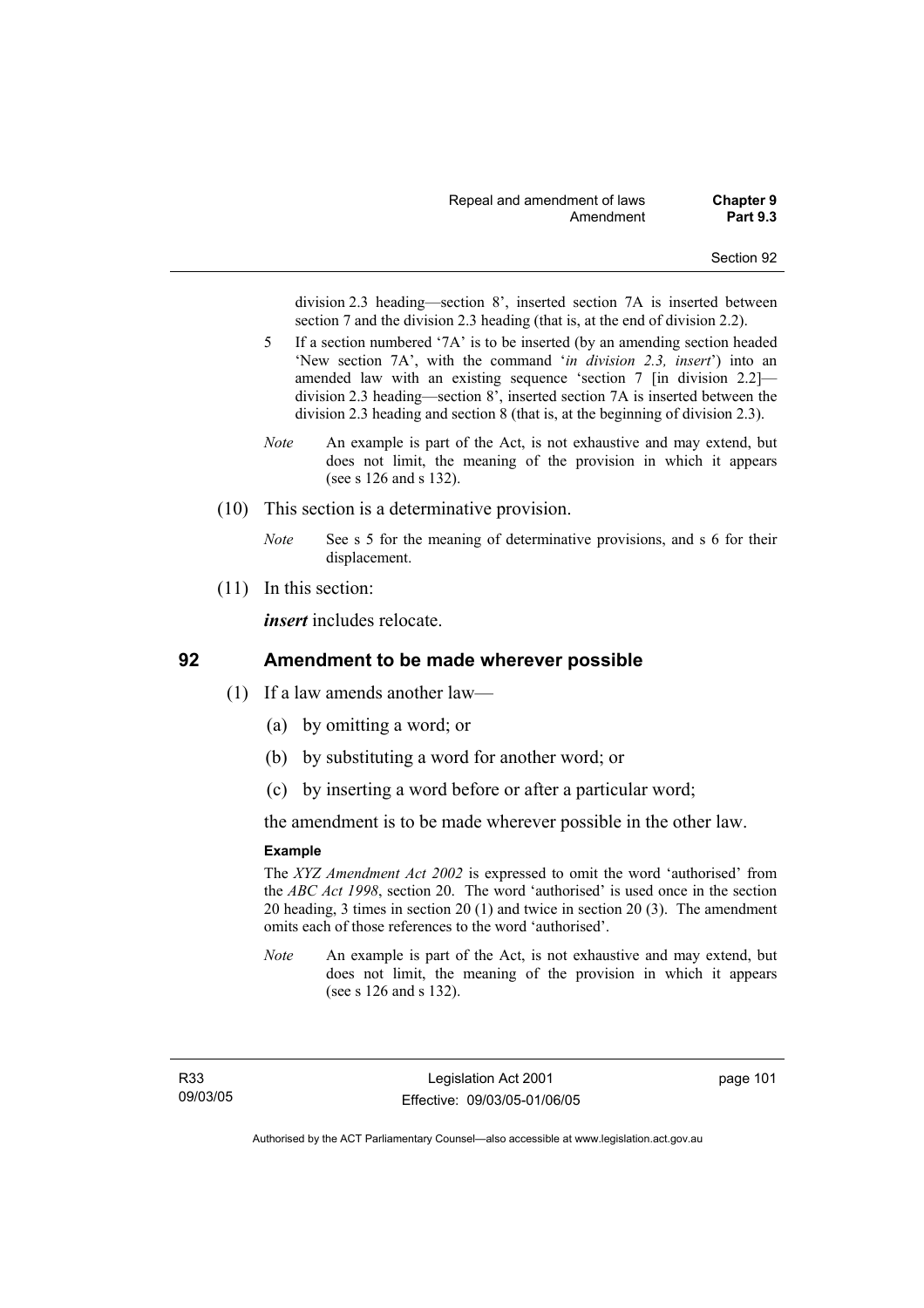| <b>Chapter 9</b> | Repeal and amendment of laws |
|------------------|------------------------------|
| <b>Part 9.3</b>  | Amendment                    |

- (2) This section is a determinative provision.
	- *Note* See s 5 for the meaning of determinative provisions, and s 6 for their displacement.

### **93 Provisions included in another provision for amendment purposes**

- (1) This section applies for the purpose of amending a law.
- (2) The heading to a chapter, part, division, subdivision, schedule, dictionary, section or any other provision of the law forms part of the provision to which it is a heading.
- (3) An example at the end of a provision of the law is part of the provision unless the example is expressed in a way that indicates that it applies only to another provision.
- (4) A note at the end of a provision of the law is taken, for this section, to be part of the provision unless the note is expressed in a way that indicates that it applies only to another provision.
- (5) However, a note in a law is not, for any other purpose, part of the law.

*Note* Section 127 (Material that is not part of Act or statutory instrument) deals with the status of notes.

- (6) A penalty at the end of a subsection of the law—
	- (a) is part of the subsection unless the penalty is expressed in a way that indicates that it applies only to other subsections of the section; or
	- (b) if the penalty is expressed in a way that indicates that it applies only to other subsections—is part of the section.
- (7) A penalty at the end of a section of the law that is not divided into subsections is part of the section.

Authorised by the ACT Parliamentary Counsel—also accessible at www.legislation.act.gov.au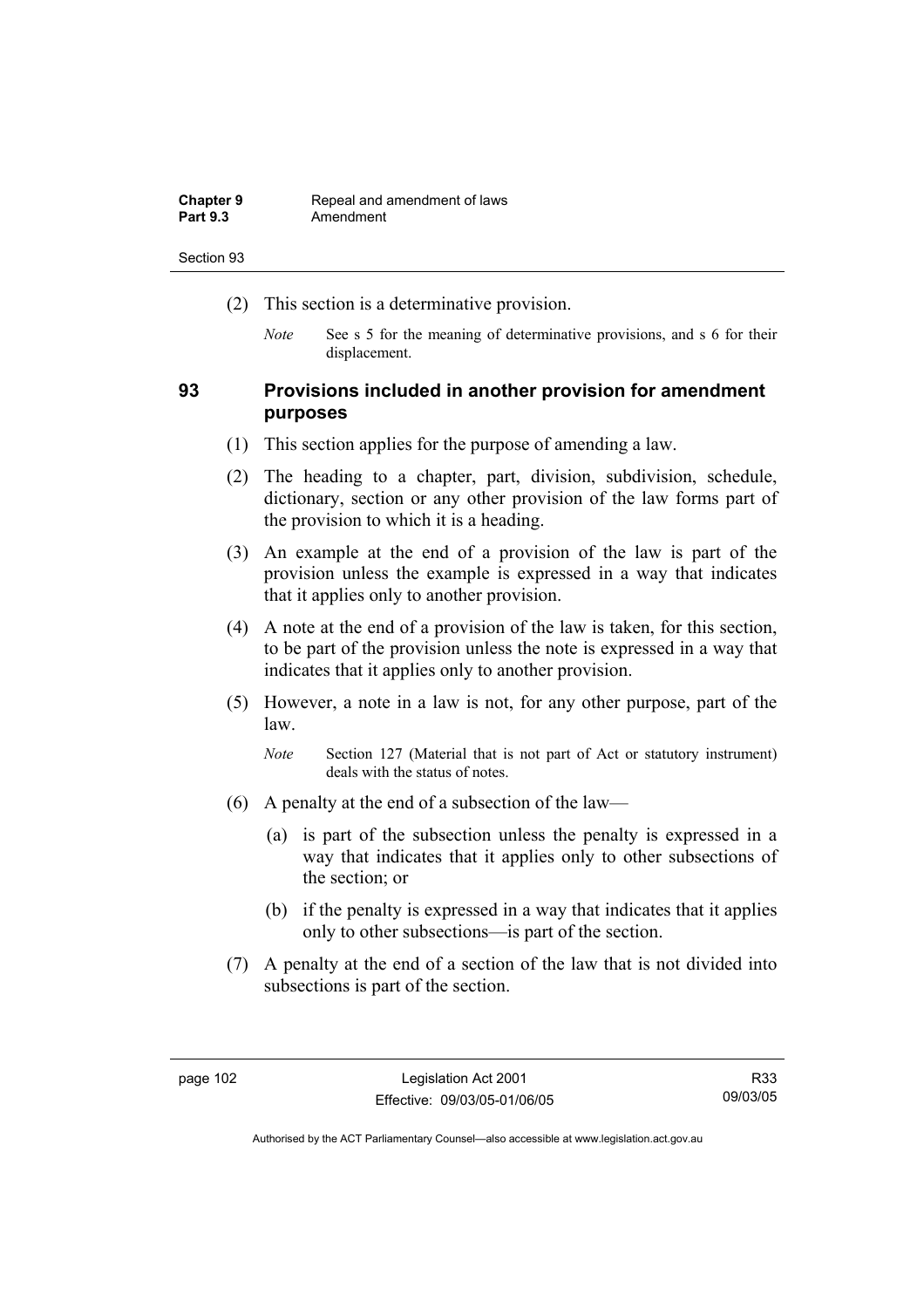- (8) The word 'and', 'or' or 'but', or a similar word, at the end of a paragraph, subparagraph, sub-subparagraph or another provision of the law is part of the provision.
- (9) In working out whether an example or note is at the end of a provision of the law, any penalty is to be disregarded, and, for an example, any note is to be disregarded.
- *Note* According to current legislative drafting practice, examples, notes and penalties to a provision are arranged in the following order at the end of provisions:
	- 1 penalty (first)
	- 2 examples
	- 3 notes (last).
- (10) In applying this section to a statutory instrument or to a provision of a schedule to an Act, a reference to a section or subsection is a reference to a corresponding provision of the law or schedule.
- (11) This section is a determinative provision.
	- *Note* See s 5 for the meaning of determinative provisions, and s 6 for their displacement.

### **94 Continuance of appointments etc made under amended provisions**

- (1) This section applies if—
	- (a) a law expressly or impliedly authorises or requires—
		- (i) the making of an appointment or statutory instrument; or
		- (ii) the delegation of a function; or
		- (iii) the issue of a licence or permit (however described); or
		- (iv) the doing (however described) of anything else; and
	- (b) the law is amended by another law; and
	- (c) under the amended law—

page 103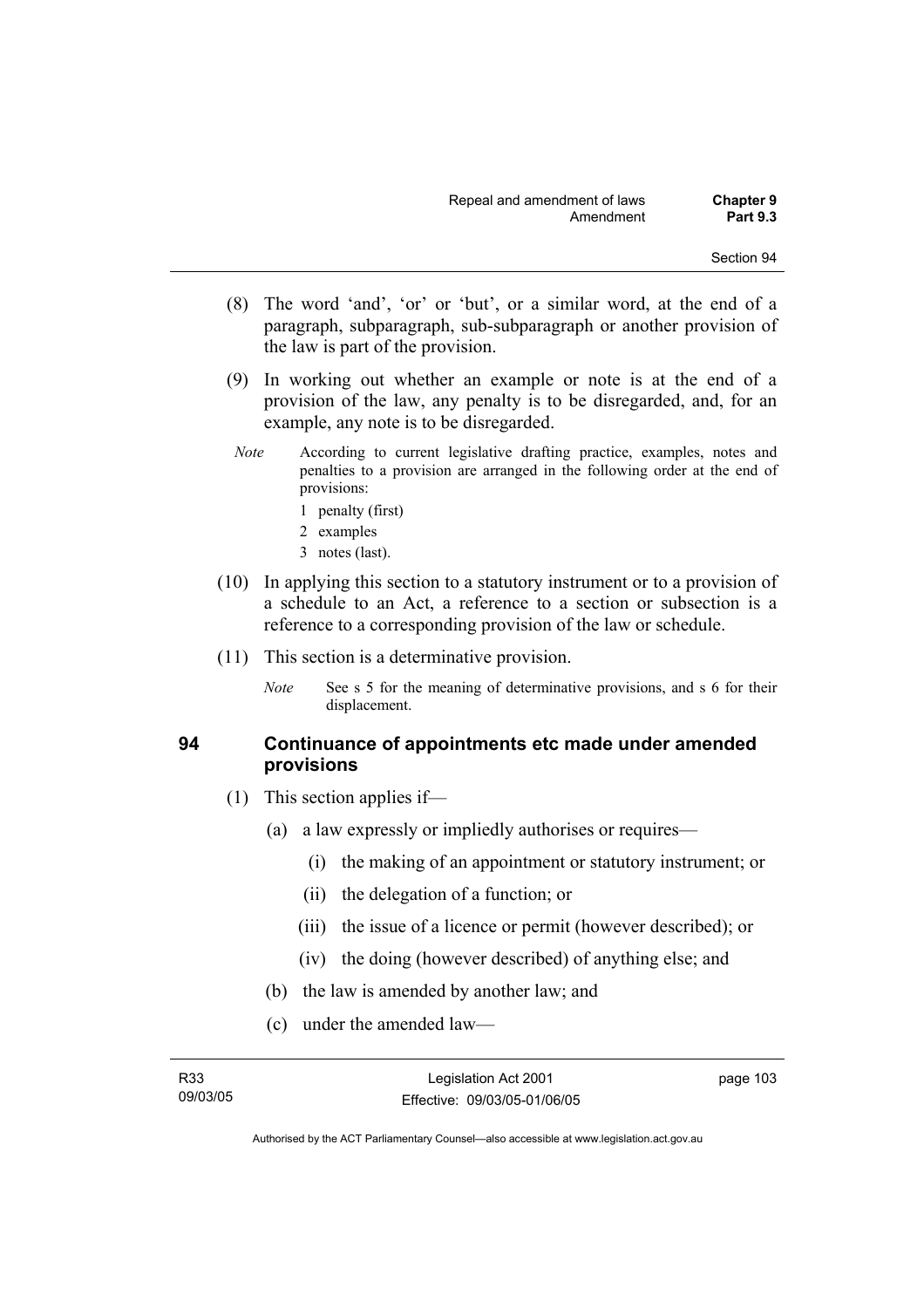#### **Chapter 9 Repeal and amendment of laws**<br>**Part 9.3 Amendment** Amendment

Section 95

- (i) the appointment or statutory instrument may be made; or
- (ii) the function may be delegated; or
- (iii) the licence or permit may be issued; or
- (iv) the thing may be done;

whether by the same or a different entity.

#### **Examples for par (a) (iv)**

- 1 the giving of an approval, consent or permission
- 2 the making of a recommendation
- *Note* An example is part of the Act, is not exhaustive and may extend, but does not limit, the meaning of the provision in which it appears (see s 126 and s 132).
- (2) An appointment, statutory instrument, delegation, licence, permit or anything else mentioned in subsection (1) that was in force immediately before the commencement of the amendment continues to have effect as if it had been made, issued or done (however described) under the amended law.
- (3) This section is a determinative provision.
	- *Note* See s 5 for the meaning of determinative provisions, and s 6 for their displacement.
- (4) In this section:

*amend* includes omit and re-enact in the same law (with or without changes), but does not include omit and re-enact in another law.

*appointment* includes acting appointment.

### **95 Status of modifications**

 (1) If a law is modified by another law, the law operates as modified but the modification does not amend the text of the law.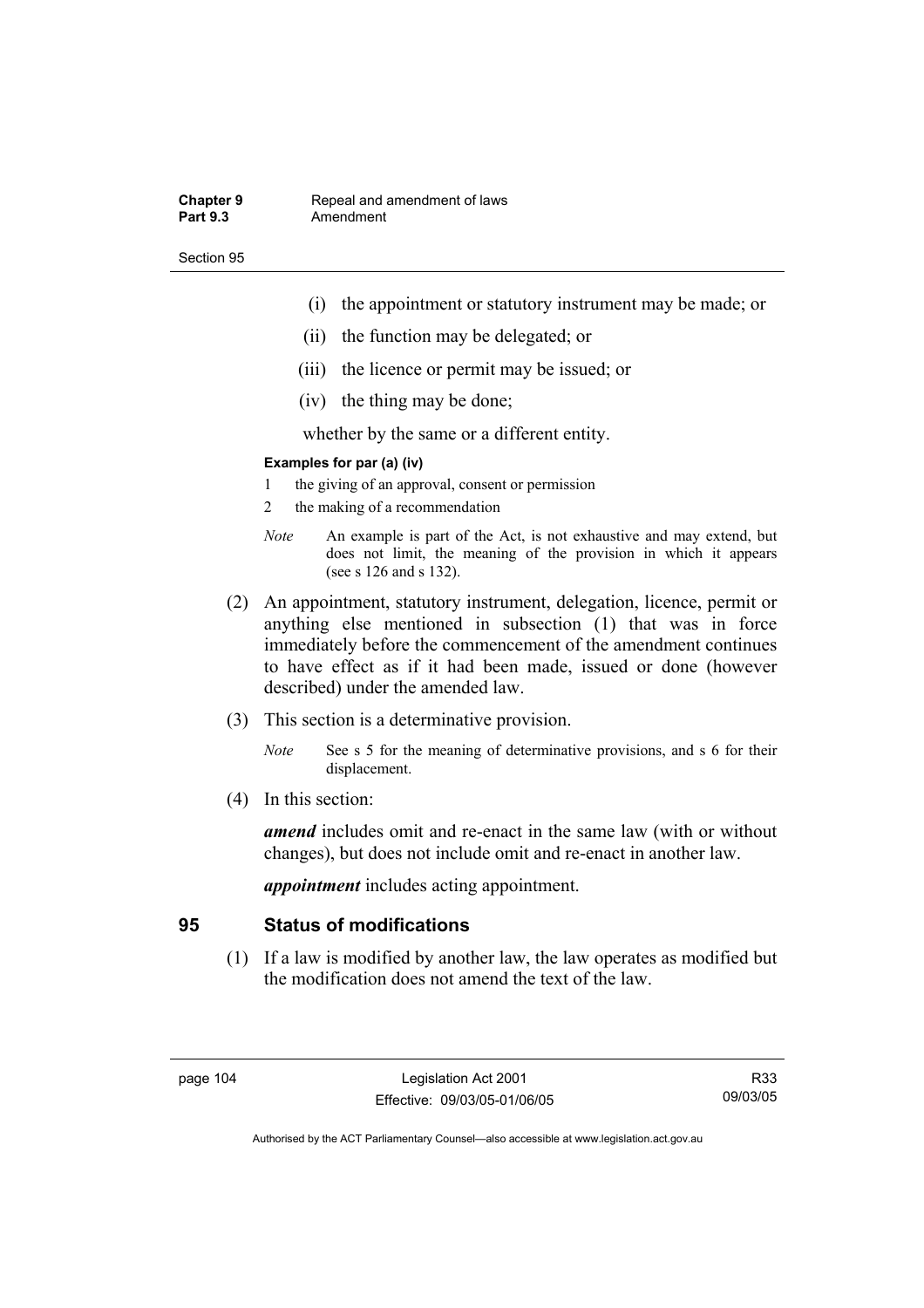- (2) This section is a determinative provision.
	- *Note* See s 5 for the meaning of determinative provisions, and s 6 for their displacement.

#### **96 Relocated provisions**

- (1) This section applies if a provision of a law is relocated (with or without changes) to a different place in the same law or to a different law.
- (2) The operation or meaning of the provision is not affected only because of the provision's relocation.
- (3) Without limiting subsection (2), if before its relocation the provision was to be interpreted in a particular way, it is to be interpreted in that way in its new location.

#### **Example**

If a provision of an Act is to be interpreted as if it were a law consolidating the provisions of other laws and it is relocated into another Act, it is to be interpreted in the same way in its new location.

- *Note* An example is part of the Act, is not exhaustive and may extend, but does not limit, the meaning of the provision in which it appears (see s 126 and s 132).
- (4) However, the provision has effect subject to any changes made to it.
- (5) This section is a determinative provision.
	- *Note* See s 5 for the meaning of determinative provisions, and s 6 for their displacement.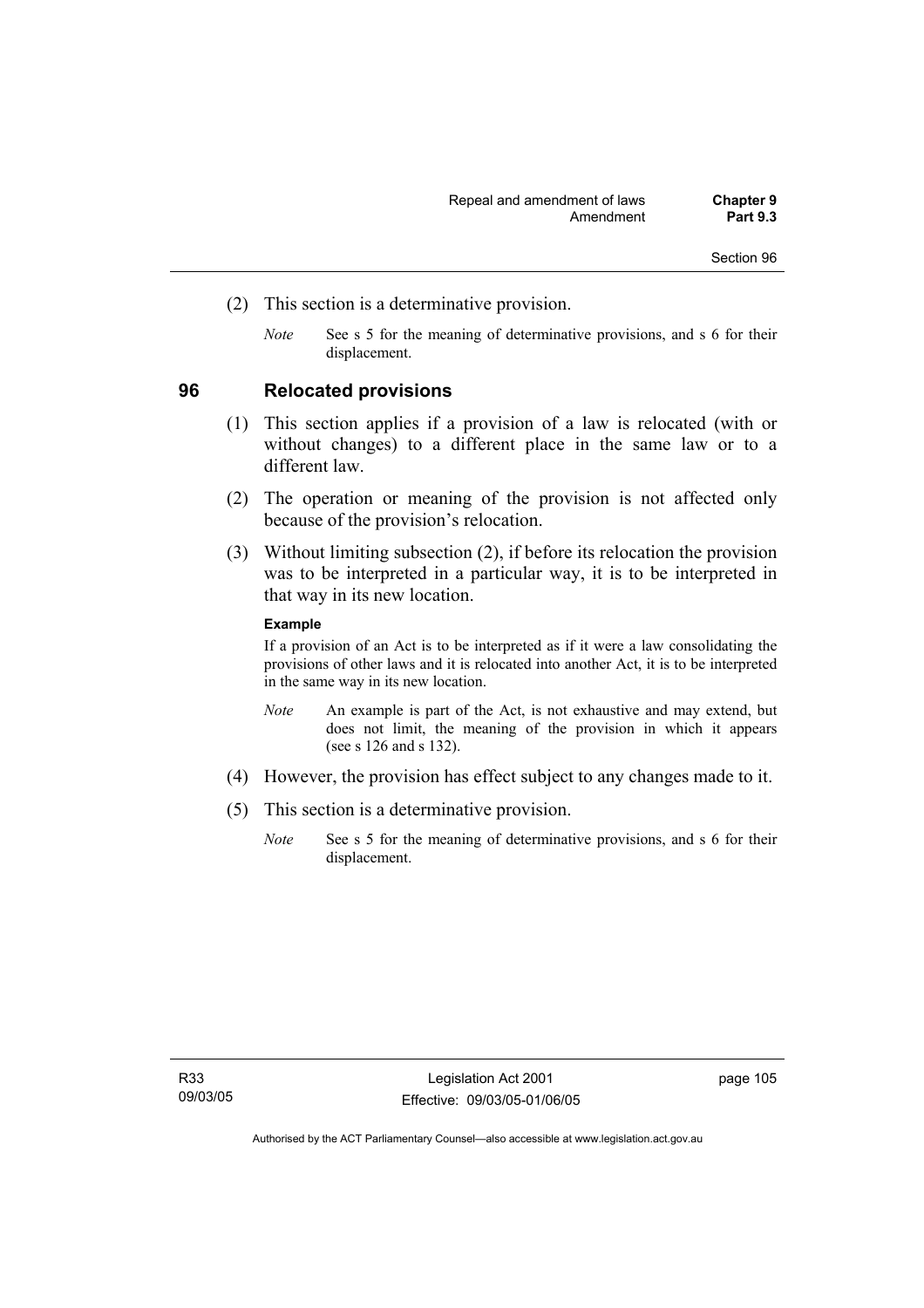#### **Chapter 10** Referring to laws

Section 97

# **Chapter 10 Referring to laws**

### **97 References to law or instrument include law or instrument containing reference**

 (1) In a law, a reference in general terms to a law of the same kind includes a reference to the law itself.

#### **Example**

The *ABC Act 2001*, section 27 gives a power to confiscate property under certain circumstances. Section 93 of the same Act provides 'If an Act authorises the confiscation of property, the owner of the property has a right of appeal to the Magistrates Court.' The right of appeal under section 93 also applies to the power given by section 27.

- *Note* An example is part of the Act, is not exhaustive and may extend, but does not limit, the meaning of the provision in which it appears (see s 126 and s 132).
- (2) In an instrument, a reference in general terms to an instrument of the same kind includes a reference to the instrument itself.
- (3) In this section:

*instrument* means an instrument (other than a law) made or in force under a law.

*law* means an Act, subordinate law or disallowable instrument.

#### **98 Referring to laws in general terms**

(1) Every Act may be referred to by the word 'Act' alone.

#### **Example**

A former NSW Act may be referred to by using the name of the NSW Act to which it corresponds eg '*Truck Act 1900*'. In other words, it is not necessary to add words indicating that it is a former NSW Act.

page 106 Legislation Act 2001 Effective: 09/03/05-01/06/05

R33 09/03/05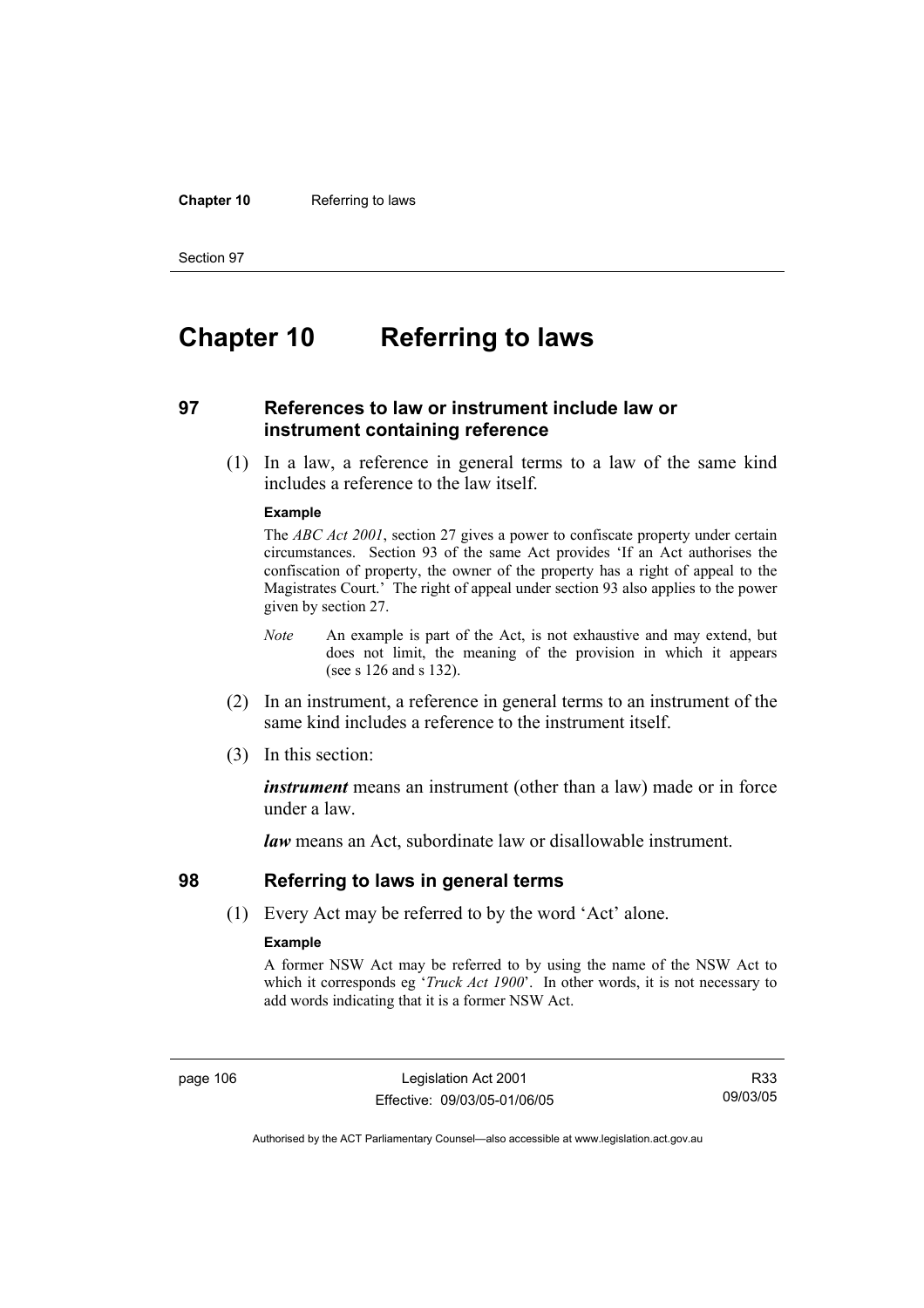(2) Every statutory instrument may be referred to using words to describe the kind of instrument alone.

### **99 Referring to particular Acts**

- (1) An Act may be referred to by—
	- (a) the name the Act gives to itself; or
	- (b) the year when it was enacted and its number, together with a reference (if necessary) to indicate that it is an Act.

#### **Example of reference to indicate Act**

An Act may be referred to using the word Act or the letter 'A' (eg 'A1993-1' is a reference to Act No 1 of 1993).

- *Note* An example is part of the Act, is not exhaustive and may extend, but does not limit, the meaning of the provision in which it appears (see s 126 and s 132).
- (2) A Commonwealth Act may be referred to—
	- (a) by the name the Act gives to itself; or
	- (b) in any other way sufficient in a Commonwealth Act for referring to a Commonwealth Act;

together with a reference to the Commonwealth (or an abbreviation of the Commonwealth).

- (3) An Act or ordinance of a State or another Territory may be referred  $to$ —
	- (a) by the name the Act or ordinance gives to itself; or
	- (b) in any other way sufficient in an Act or ordinance of the State or other Territory for referring to such an Act or ordinance;

together with (unless it is a former NSW Act) a reference to the State or other Territory (or an abbreviation of it).

(4) A UK Act may be referred to—

page 107

Authorised by the ACT Parliamentary Counsel—also accessible at www.legislation.act.gov.au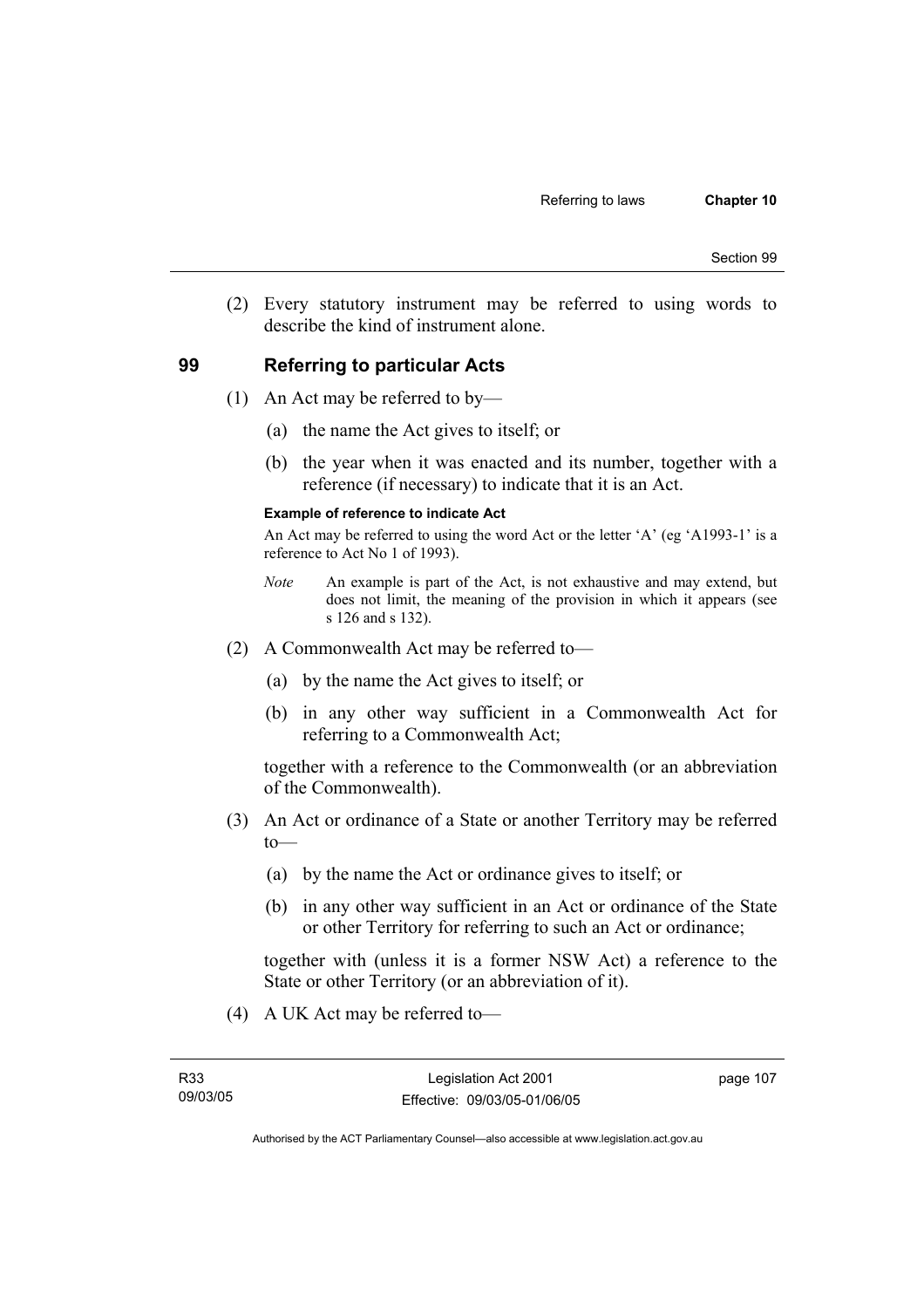#### **Chapter 10** Referring to laws

Section 100

- (a) by the name the Act gives to itself; or
- (b) in any other way sufficient in a UK Act for referring to a UK Act;

together with (unless it is a former UK Act) a reference to the United Kingdom (or an abbreviation of the United Kingdom).

### **100 Referring to statutory instruments**

- (1) A statutory instrument (including a subordinate law or disallowable instrument) may be referred to by—
	- (a) any name the instrument gives to itself; or
	- (b) if the instrument was numbered under this Act or another territory law—the year when it was made and its number, together with a reference (if necessary) to the kind of instrument; or
	- (c) reference to—
		- (i) if the instrument was notified in the register under this Act—the date when it was notified in the register, together with a reference to the Act or statutory instrument under which it was made; or
		- (ii) if the instrument was published or notified in the gazette before the commencement of this Act—the number, date and pages of the gazette where it was published or notified; or
		- (iii) for any instrument—the date when it was made, together with a reference to the Act or statutory instrument under which it was made.

#### **Examples of references to kind of instrument for par (b)**

1 A subordinate law may be referred to using the letters 'SL' (eg 'SL2000-11' is a reference to subordinate law No 11 of 2000).

R33 09/03/05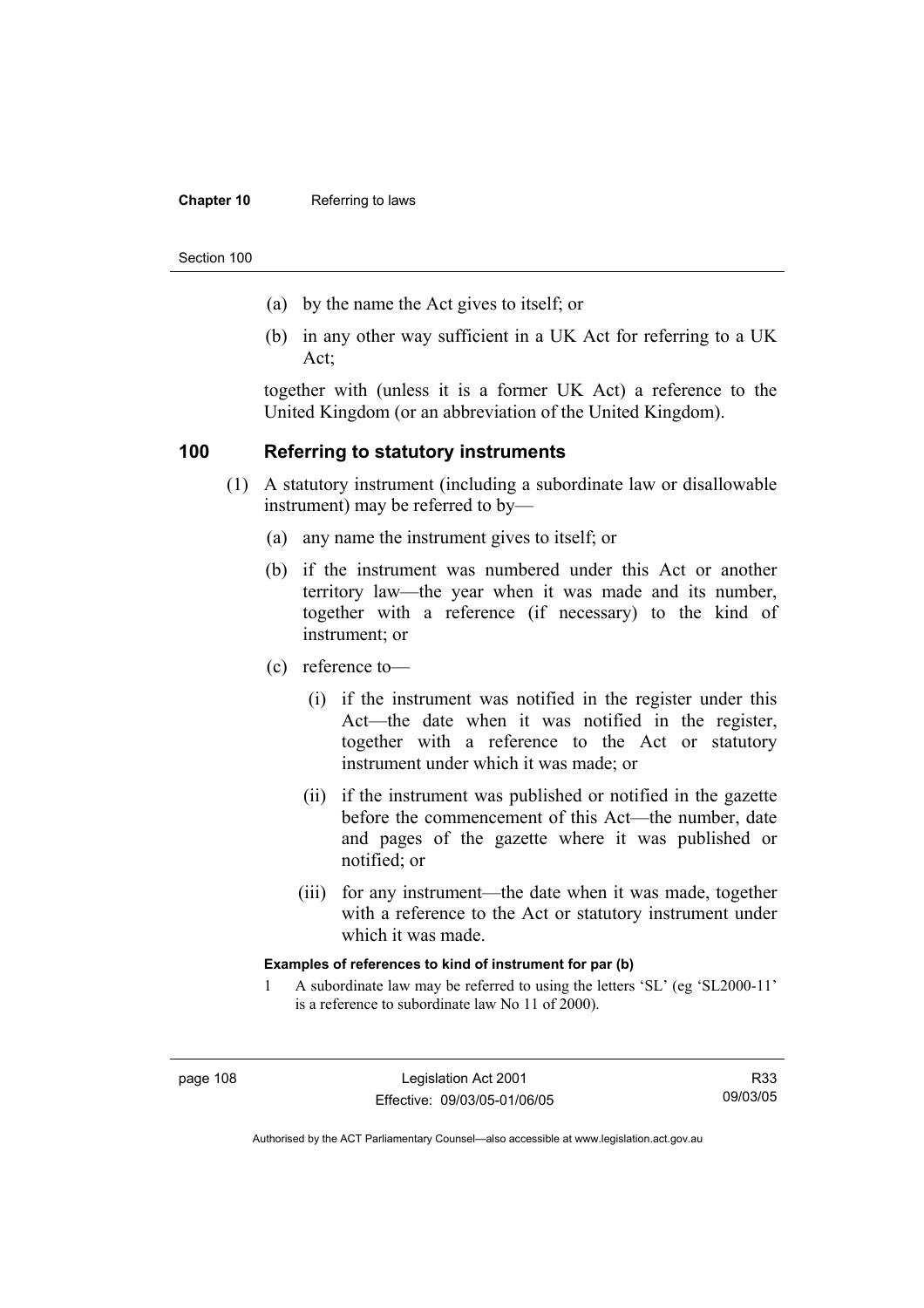- 2 A disallowable instrument may be referred to using the letters 'DI' (eg 'DI1997-101' is a reference to disallowable instrument No 101 of 1997).
- 3 A notifiable instrument that is not an approved form may be referred to using the letters 'NI' (eg 'NI2002-226' is a reference to notifiable instrument No 226 of 2002).
- 4 An approved form may be referred to using the letters 'AF' (eg 'AF2003-1' is a reference to approved form No 1 of 2003).
- 5 A commencement notice may be referred to using the letters 'CN' (eg 'CN2002-3' is a reference to commencement notice No 3 of 2002).
- *Note* An example is part of the Act, is not exhaustive and may extend, but does not limit, the meaning of the provision in which it appears (see s 126 and s 132).
- (2) An instrument made or in force under a Commonwealth Act, or under an instrument made or in force under a Commonwealth Act, may be referred to—
	- (a) by any name the instrument gives to itself; or
	- (b) in another way sufficient in a Commonwealth Act for the referring to such an instrument;

together with a reference to the Commonwealth (or an abbreviation of the Commonwealth).

- (3) An instrument made or in force under an Act or ordinance of a State or another Territory, or under an instrument made or in force under such an Act or ordinance, may be referred to—
	- (a) by any name the instrument gives to itself; or
	- (b) in another way sufficient in an Act or ordinance of the State or other territory for referring to such an instrument;

together with (unless it is a New South Wales instrument applying in the ACT) a reference to the State or other Territory (or an abbreviation of it).

 (4) An instrument made or in force under a UK Act, or under an instrument made or in force under a UK Act, may be referred to—

| R <sub>33</sub> | Legislation Act 2001         | page 109 |
|-----------------|------------------------------|----------|
| 09/03/05        | Effective: 09/03/05-01/06/05 |          |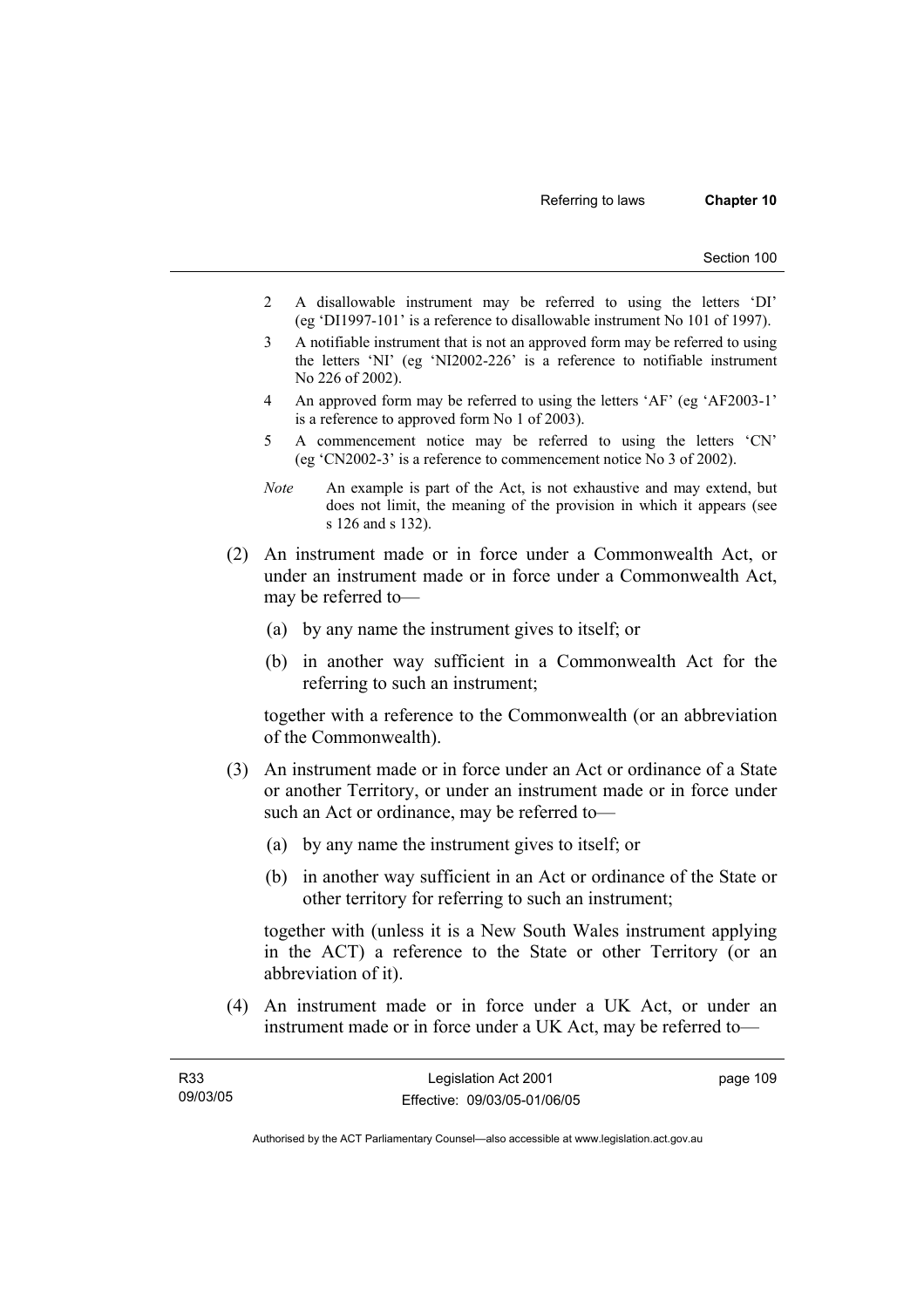#### **Chapter 10** Referring to laws

#### Section 101

- (a) by any name the instrument gives to itself; or
- (b) in another way sufficient in a UK Act for referring to such an instrument;

together with (unless it is a UK instrument applying in the ACT) a reference to the United Kingdom (or an abbreviation of the United Kingdom).

### **101 Referring to provisions of laws or instruments**

 (1) A provision of a law or instrument may, if appropriate, be referred to by reference to the provision of the law or instrument in which it is contained.

#### **Example**

Paragraph (b) of subsection (2) of section 10 of an Act may be referred to by reference to the section, subsection and paragraph, that is, as section 10 (2) (b).

- *Note* An example is part of the Act, is not exhaustive and may extend, but does not limit, the meaning of the provision in which it appears (see s 126 and s 132).
- (2) In this section:

*instrument* means an instrument (other than a law) made or in force under a law.

*law* means—

- (a) an Act, subordinate law or disallowable instrument; or
- (b) a law of the Commonwealth, a State or another Territory.

### **101A Reference to provisions of law or instrument is inclusive**

- (1) In an Act or statutory instrument, a reference to any part of a law or instrument is a reference to the following:
	- (a) the provision of the law or instrument that forms the beginning of the part;

R33 09/03/05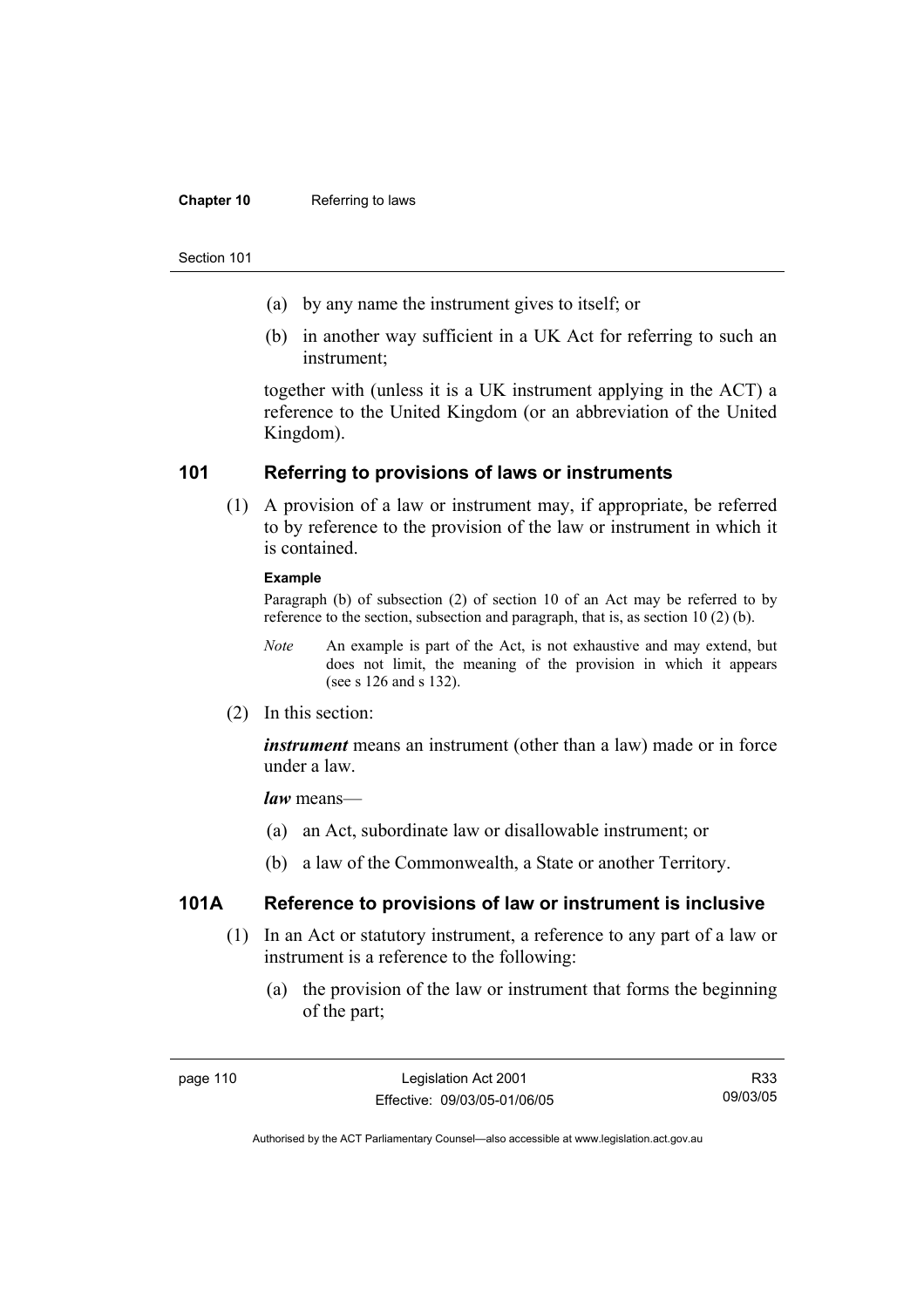Section 101B

- (b) the provision of the law or instrument that forms the end of the part;
- (c) any provision of the law or instrument between the beginning and end of the part.

#### **Examples**

- 1 A reference to 'sections 5 to 9' includes both section 5 and section 9.
- 2 A reference to 'sections 260 to 264' includes a provision such as a part heading between section 260 and section 261.
- 3 A reference to '*from* child *to* adult' includes both the word 'child' and the word 'adult'.
- *Note* An example is part of the Act, is not exhaustive and may extend, but does not limit, the meaning of the provision in which it appears (see s 126 and s 132).
- (2) In this section:

*instrument* means an instrument (other than a law) made or in force under a law.

*law* means—

- (a) an Act, subordinate law or disallowable instrument; or
- (b) a law of the Commonwealth, a State or another Territory.

### **101B References to paragraphs etc**

 (1) In an Act or statutory instrument, a reference to a paragraph of a provision of an Act or statutory instrument includes any words in the provision before or after the paragraph that are necessary or desirable to make the reference meaningful.

#### **Example**

A section or subsection may be divided into paragraphs as follows:

'(2) An application must be—

- (a) in writing; and
- (b) accompanied by a copy of the advertisement of the applicant's intention to apply.'

page 111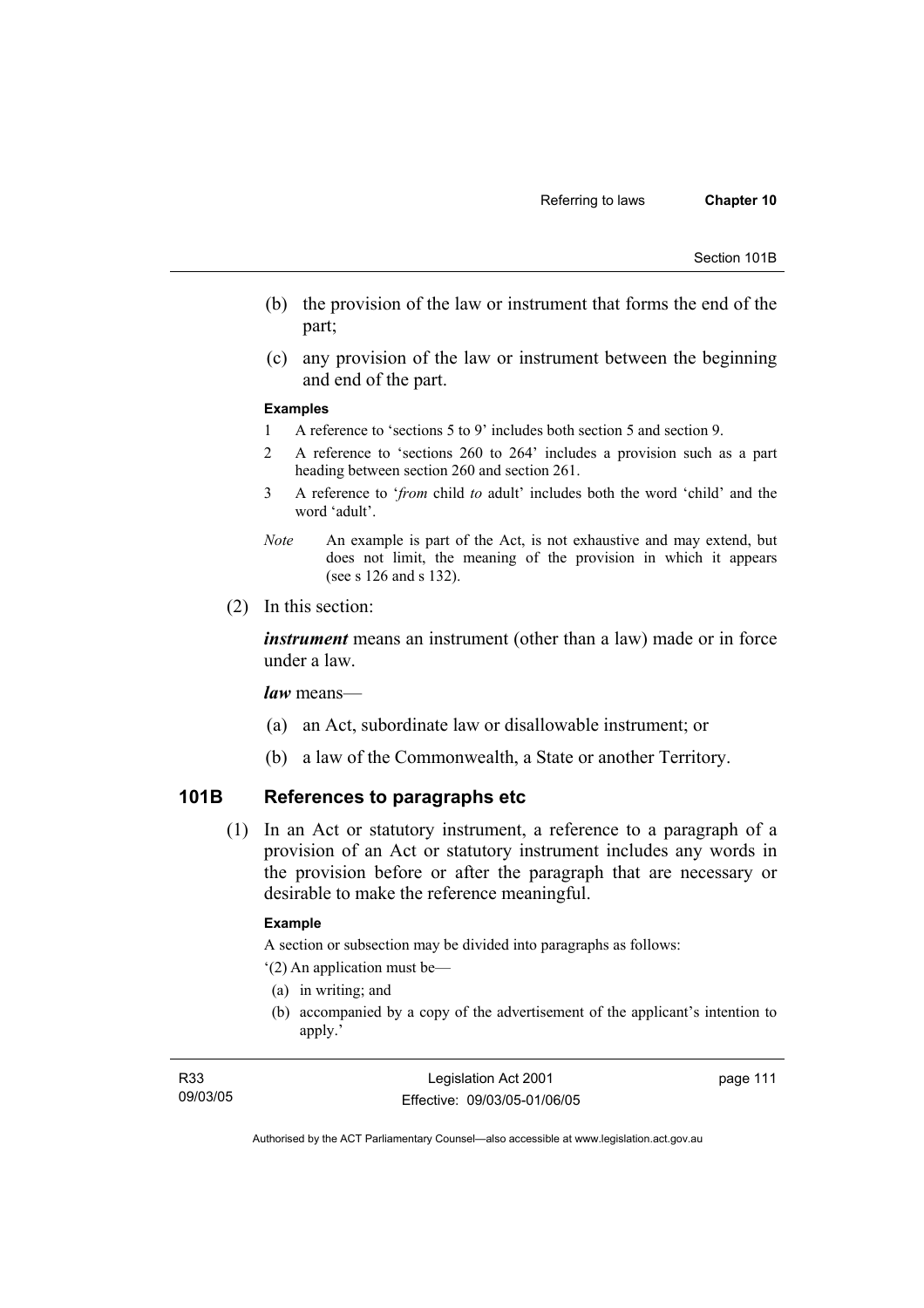#### **Chapter 10** Referring to laws

#### Section 102

Paragraphs form part of the sentence in which they are contained. A reference to paragraph (a) in this example that did not include the preceding words 'An application must be' would be meaningless. Section 101B therefore allows the paragraph to be read with those words so that it makes sense.

- *Note 1* Although this section contains 2 references to an Act or statutory instrument, s 97 makes it clear that they may be the same Act or statutory instrument.
- *Note 2* An example is part of the Act, is not exhaustive and may extend, but does not limit, the meaning of the provision in which it appears (see s 126 and s 132).
- (2) In this section:

*paragraph* includes a subparagraph and a sub-subparagraph.

### **102 Meaning of references to a law or instrument generally**

- (1) In an Act or statutory instrument, a reference to a law or instrument includes a reference to the following:
	- (a) the law or instrument as originally made, and as amended from time to time since it was originally made;
	- (b) if the law or instrument has been repealed and remade (with or without changes) since the reference was made—the law or instrument as remade, and as amended from time to time since it was remade;
	- (c) if a relevant provision of the law or instrument has been omitted and remade (with or without changes) in another law or instrument since the reference was made—the other law or instrument as in force when the provision was remade, and as amended from time to time since the provision was remade.
- (2) In an Act or statutory instrument, a reference to a provision of a law or instrument includes a reference to the following:
	- (a) the provision as originally made, and as amended from time to time since it was originally made;

R33 09/03/05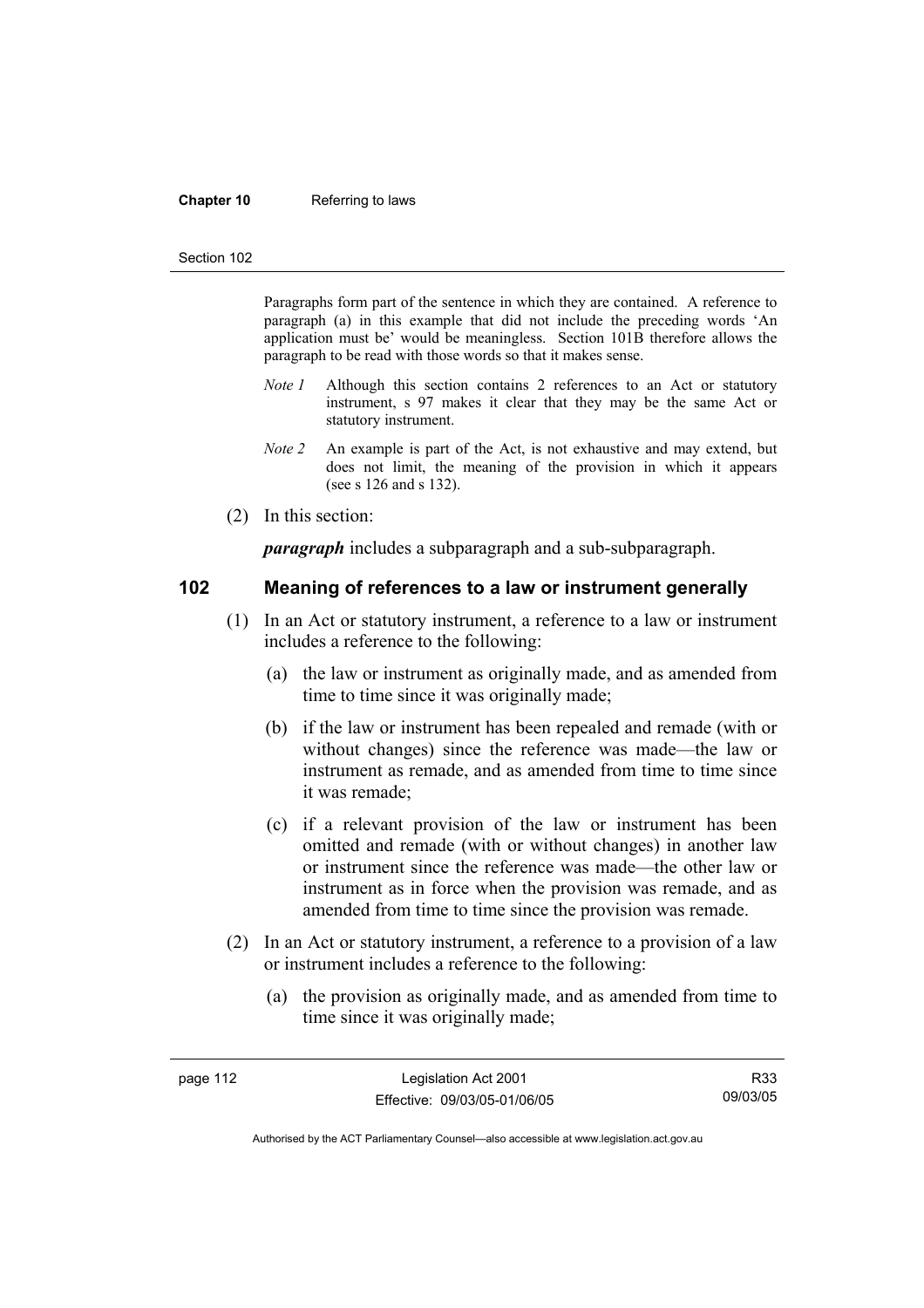- (b) if the provision has been omitted and remade (with or without changes and whether in the law or instrument or another law or instrument) since the reference was made—the provision as remade, and as amended from time to time since it was remade.
- (3) This section is subject to section 47 (Statutory instrument may make provision by applying law or instrument).
- (4) In this section:

*instrument* means an instrument (other than a law) made or in force under a law.

*law* means—

- (a) an Act, subordinate law or disallowable instrument; or
- (b) a law of the Commonwealth, a State or another Territory.

*make* includes enact.

### **103 References to laws and instruments with amended names**

- (1) If the name of a law or instrument is amended, a reference in an Act or statutory instrument to the name includes a reference to the name as amended.
- (2) In this section:

*instrument* means an instrument (other than a law) made or in force under a law.

*law* means—

- (a) an Act, subordinate law or disallowable instrument; or
- (b) a law of the Commonwealth, a State or another Territory.

page 113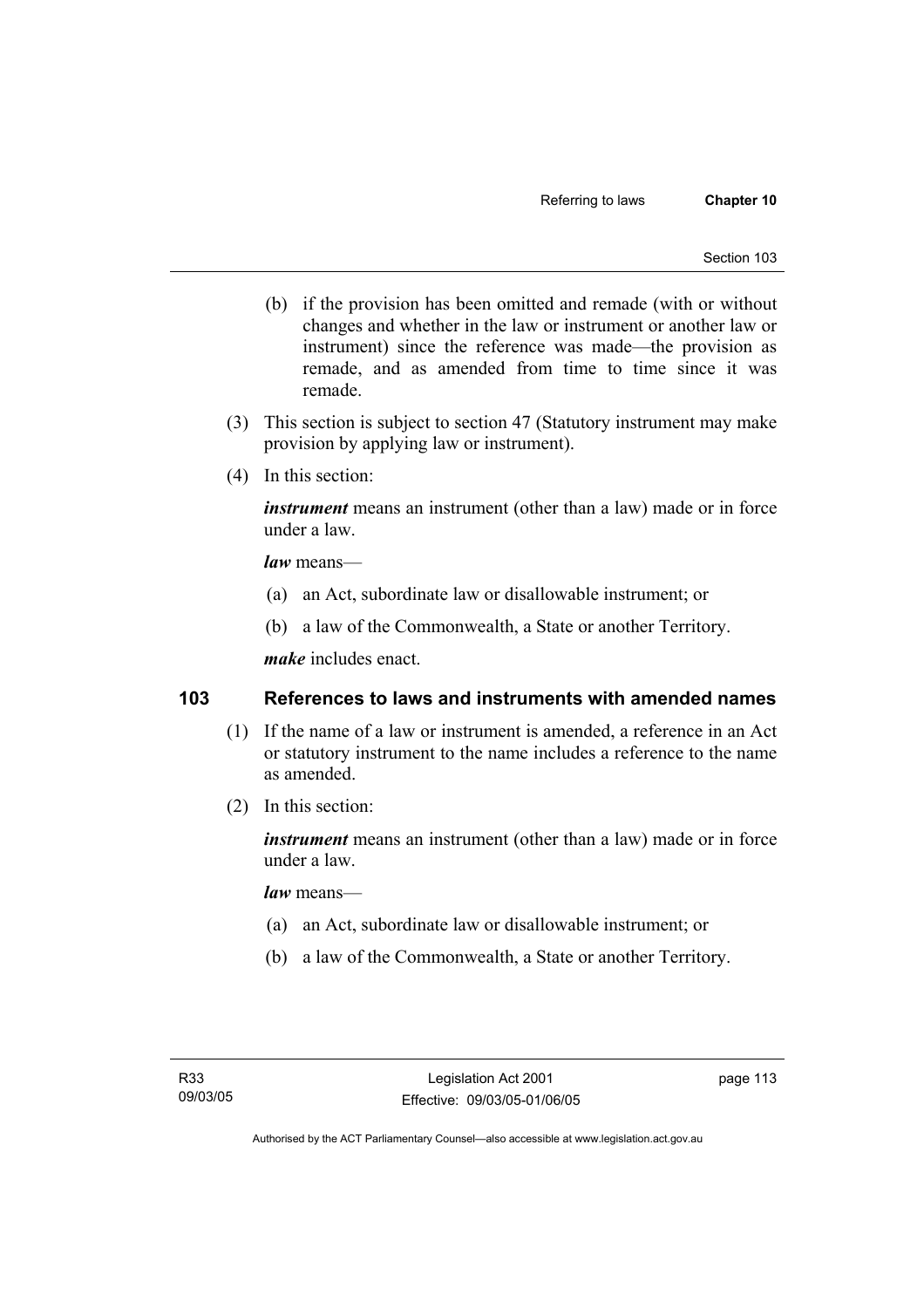#### **Chapter 10** Referring to laws

Section 104

### **104 References to laws include references to instruments under laws**

- (1) In an Act or statutory instrument a reference (either generally or specifically) to an Act or statutory instrument, or to a provision of an Act or statutory instrument, includes a reference to the statutory instruments made or in force under the Act, instrument or provision.
- (2) In subsection (1), a reference to the statutory instruments made or in force under the Act, instrument or provision includes a reference to any law or instrument (within the meaning of section 47), or provision of a law or instrument (within the meaning of that section), applied, adopted or incorporated (with or without change) under the Act, instrument or provision.
	- *Note* Section 47 authorises an Act, subordinate law or disallowable instrument to make provision about a matter by applying, adopting or incorporating a law or instrument (as defined in that section) or a provision of a law or instrument.
- (3) In an Act or statutory instrument a reference (either generally or specifically) to an Act, ordinance or statutory instrument of another jurisdiction, or to a provision of an Act, ordinance or statutory instrument of another jurisdiction, includes a reference to the statutory instruments made or in force under the Act, ordinance, instrument or provision.
- (4) In subsection (3):

*another jurisdiction* means the Commonwealth, a State or another Territory.

*statutory instrument* means an instrument (whether of a legislative or administrative nature) made or in force under the Act, ordinance or statutory instrument concerned.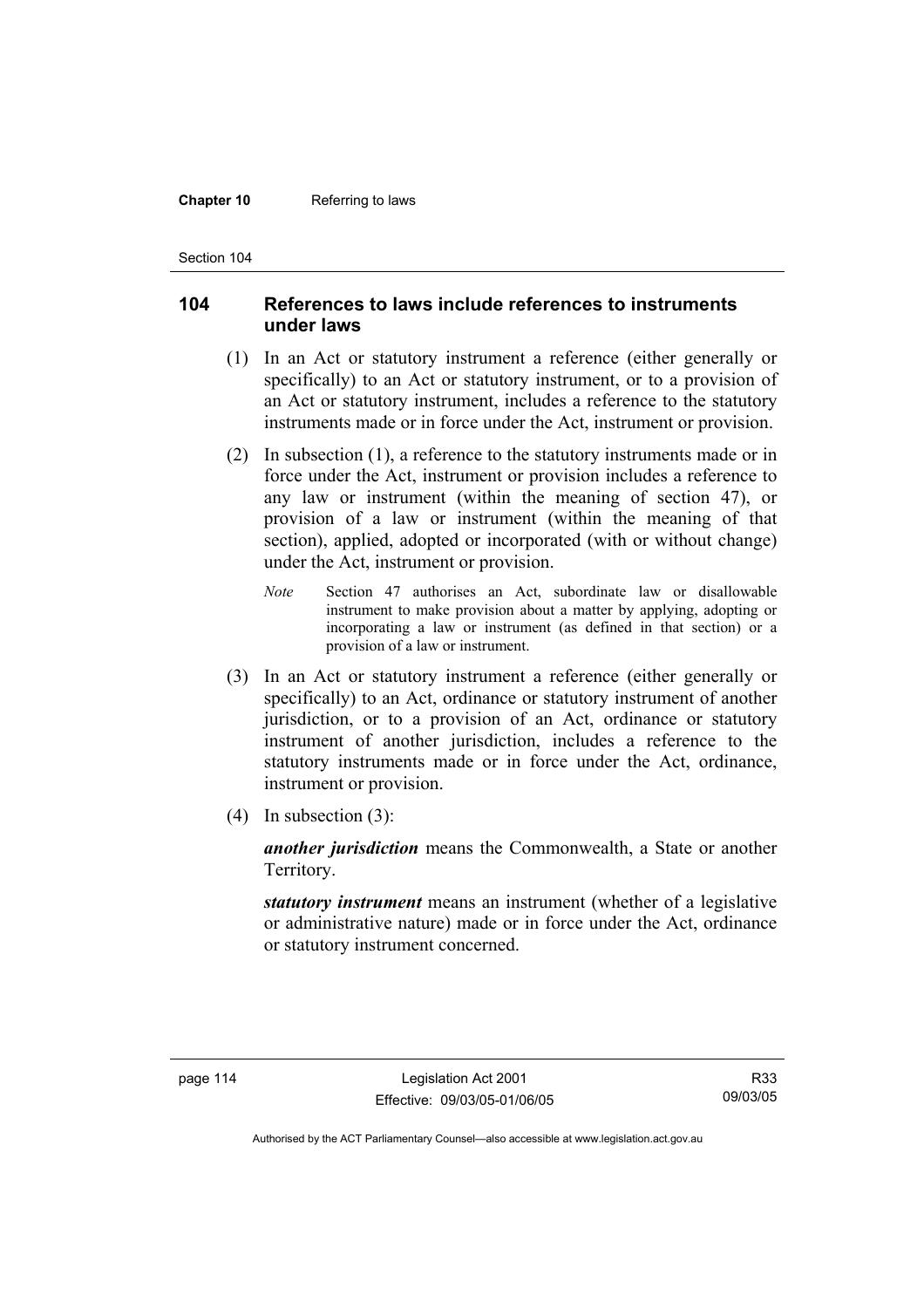### **105 References in statutory instruments to** *the Act*

In a statutory instrument, a reference to *Act* or *the Act*, without mentioning a particular Act, is a reference to the Act under which the instrument is made or in force.

### **106 References to repealed laws**

 (1) If an Act or statutory instrument refers to a law as repealed, the reference is a reference to the law as in force immediately before it was repealed.

#### **Example**

A reference to the '*XYZ Act 2000* (repealed)' is a reference to the *XYZ Act 2000* immediately before it was repealed.

- *Note* An example is part of the Act, is not exhaustive and may extend, but does not limit, the meaning of the provision in which it appears (see s 126 and s 132).
- (2) In this section:

*law* means—

- (a) an Act, subordinate law or statutory instrument; or
- (b) a law of the Commonwealth, a State or another Territory.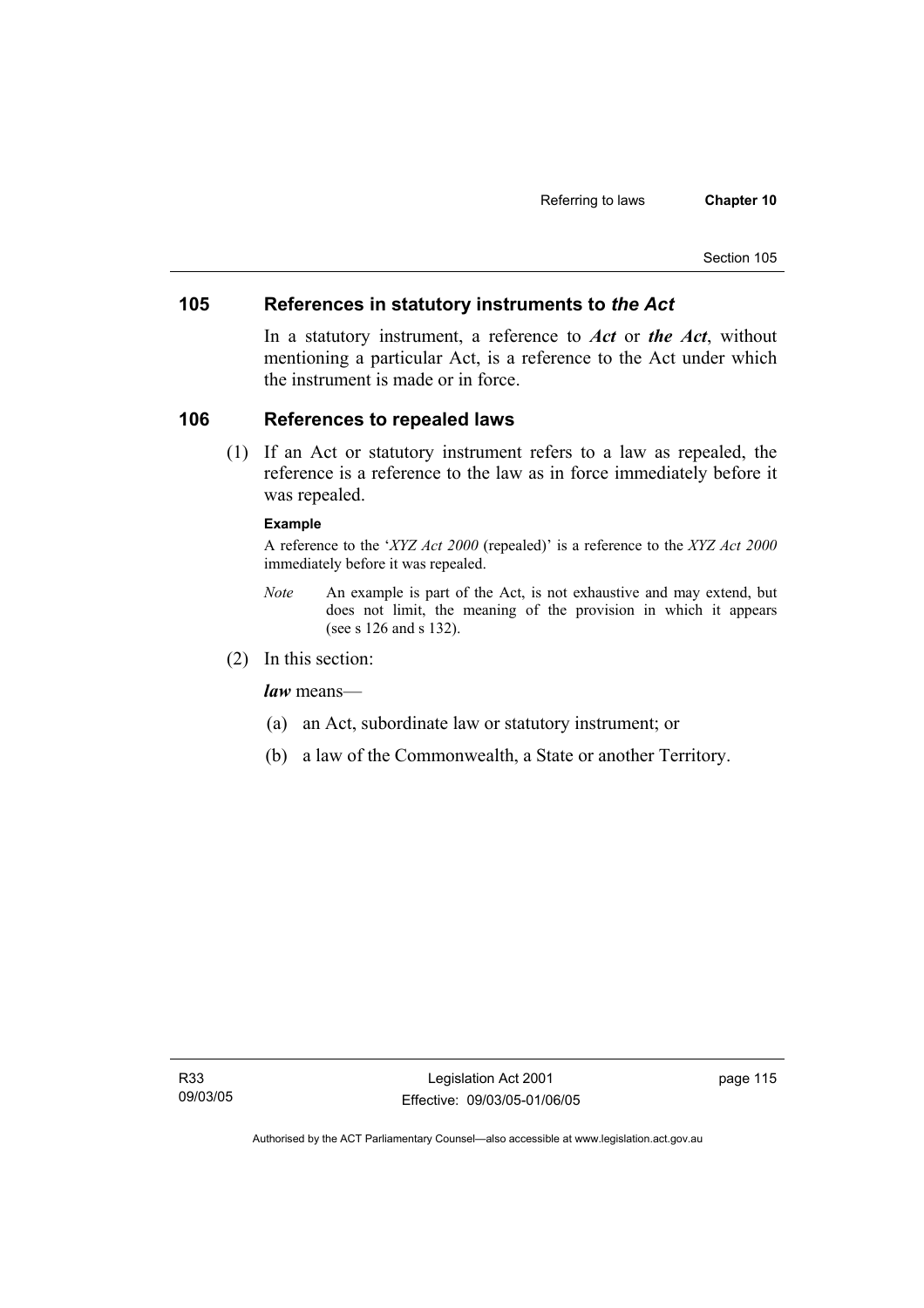# **Chapter 11 Republication of Acts and statutory instruments**

# **Part 11.1 General**

## **107 Definitions for ch 11**

In this chapter:

*law* means an Act or statutory instrument, whether or not it has been amended, and includes—

- (a) a collection of 2 or more Acts or statutory instruments; or
- (b) all or part of an agreement or other instrument that has the force of law or is in, or attached to, an Act or statutory instrument.

*republication* means a republication of a law.

### **108 Republication in register**

- (1) The parliamentary counsel may republish a law by entering the text of the law in the register.
- (2) This section does not limit the ways in which the parliamentary counsel may republish a law.

## **109 Republications may be published with other information**

The parliamentary counsel may publish information not required by this chapter with a written or electronic version of an authorised republication if the parliamentary counsel considers that the information is likely to be useful to users of the republication.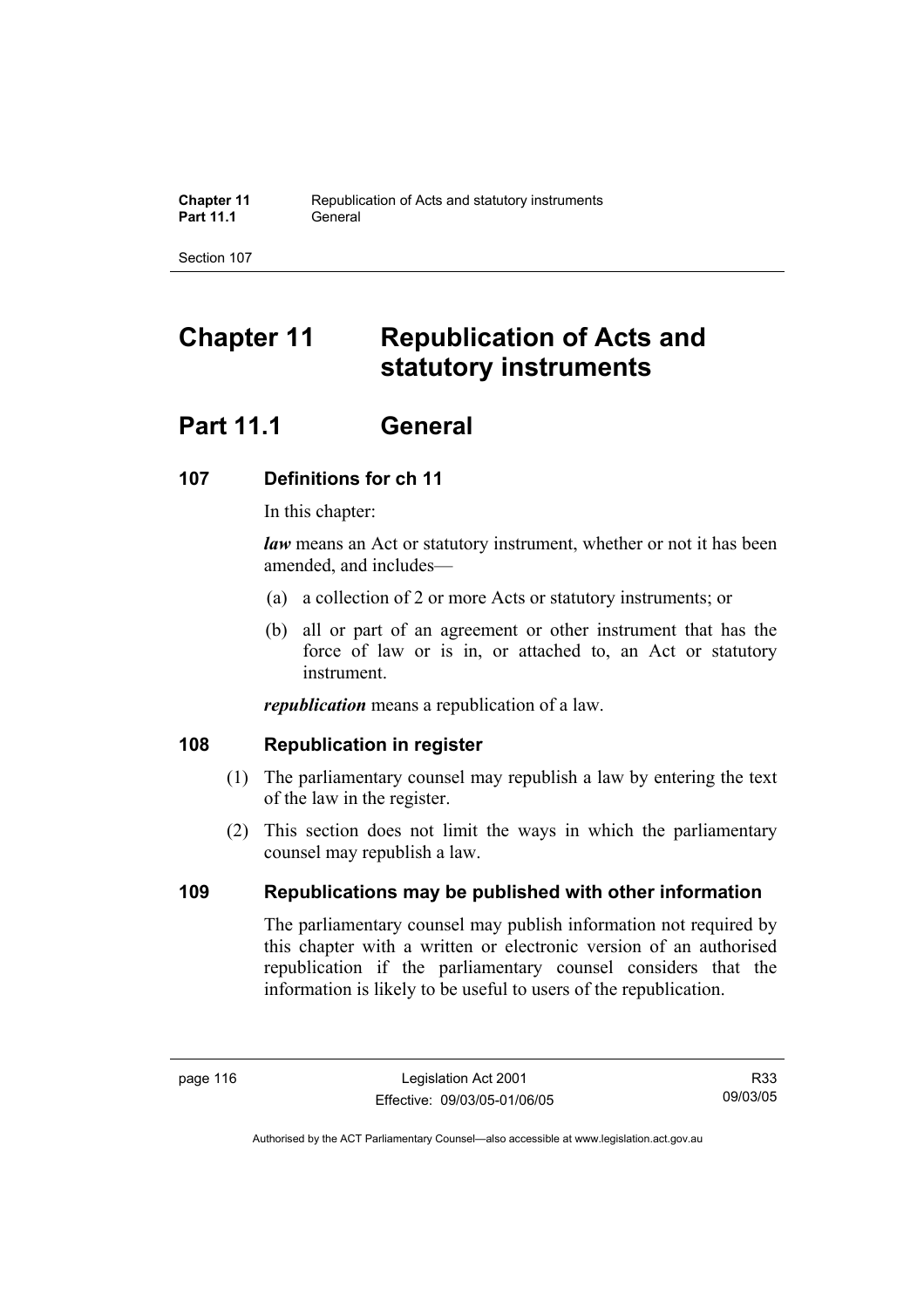### **110 Collections of laws**

- (1) If the parliamentary counsel authorises under this Act the republication of 2 or more laws in a collection, this chapter applies to each of the laws in the collection as if it were republished separately.
- (2) This section does not prevent the use of—
	- (a) a single contents for the collection; or
	- (b) information applying to 2 or more laws in the collection.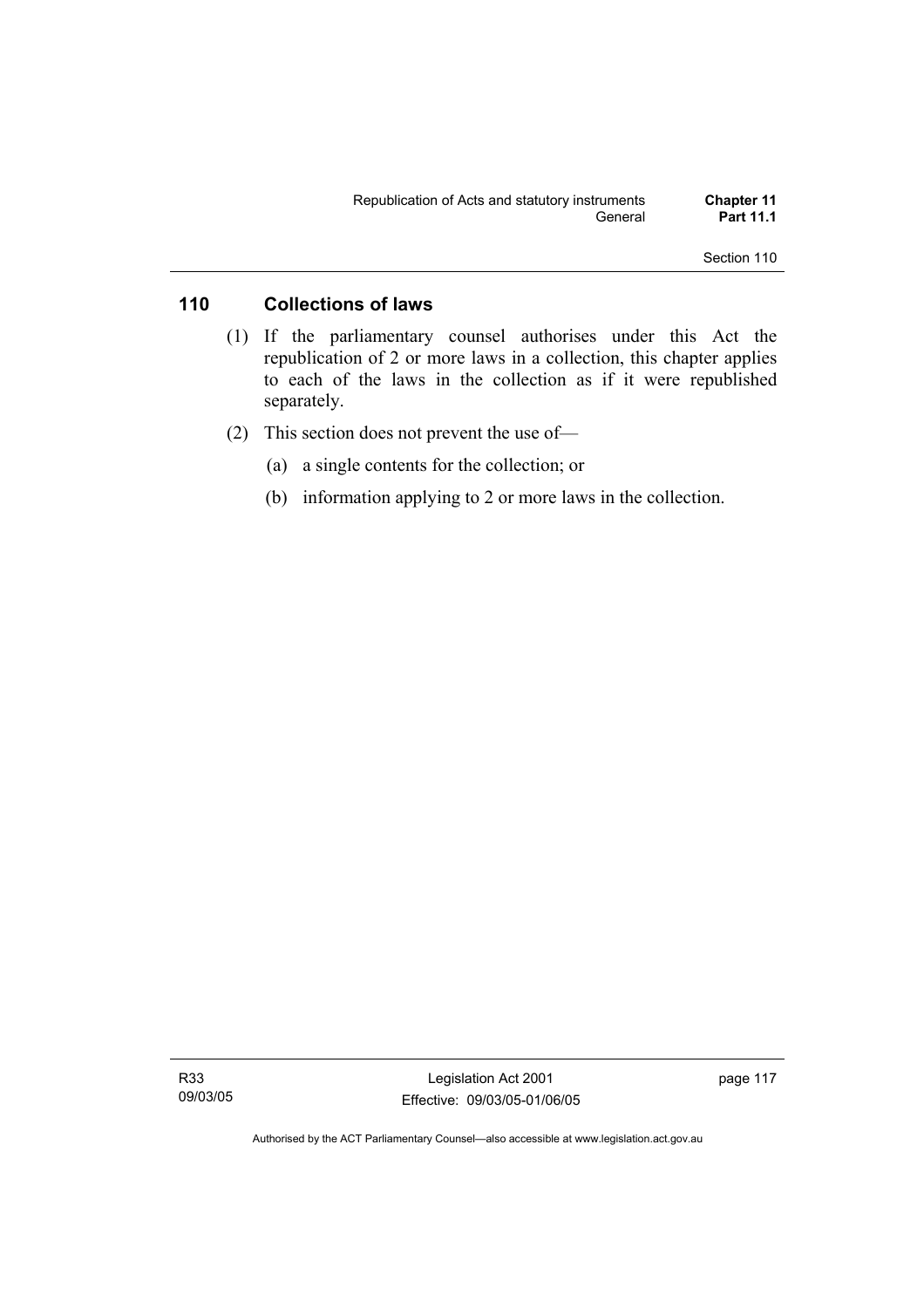| <b>Chapter 11</b> | Republication of Acts and statutory instruments |
|-------------------|-------------------------------------------------|
| <b>Part 11.2</b>  | Substantive amendments made by laws             |

# **Part 11.2 Substantive amendments made by laws**

### **111 Incorporation of amendments**

- (1) This section applies to a law if the law has been amended by another law by the omission, insertion, substitution, renumbering or relocation of provisions.
- (2) An authorised republication of the law must show the law as amended by all amendments that commenced on or before the day stated in the republication as the republication date.
- (3) An authorised republication of the law may also incorporate necessary consequential amendments, whether of punctuation, numbering or another kind.
- (4) This section does not prevent an authorised republication of the law showing the law as it would be amended by amendments that have not commenced on or before the republication date if the republication indicates, in a suitable place, that the amendments have not commenced.

### **112 Reference to amending laws**

An authorised republication of a law that shows the law as amended must include, in a suitable place, a reference to the law by which each amendment was made.

### **113 Provisions not republished or relocated**

- (1) This part does not require—
	- (a) every provision of a law to be shown in an authorised republication of the law; or

Authorised by the ACT Parliamentary Counsel—also accessible at www.legislation.act.gov.au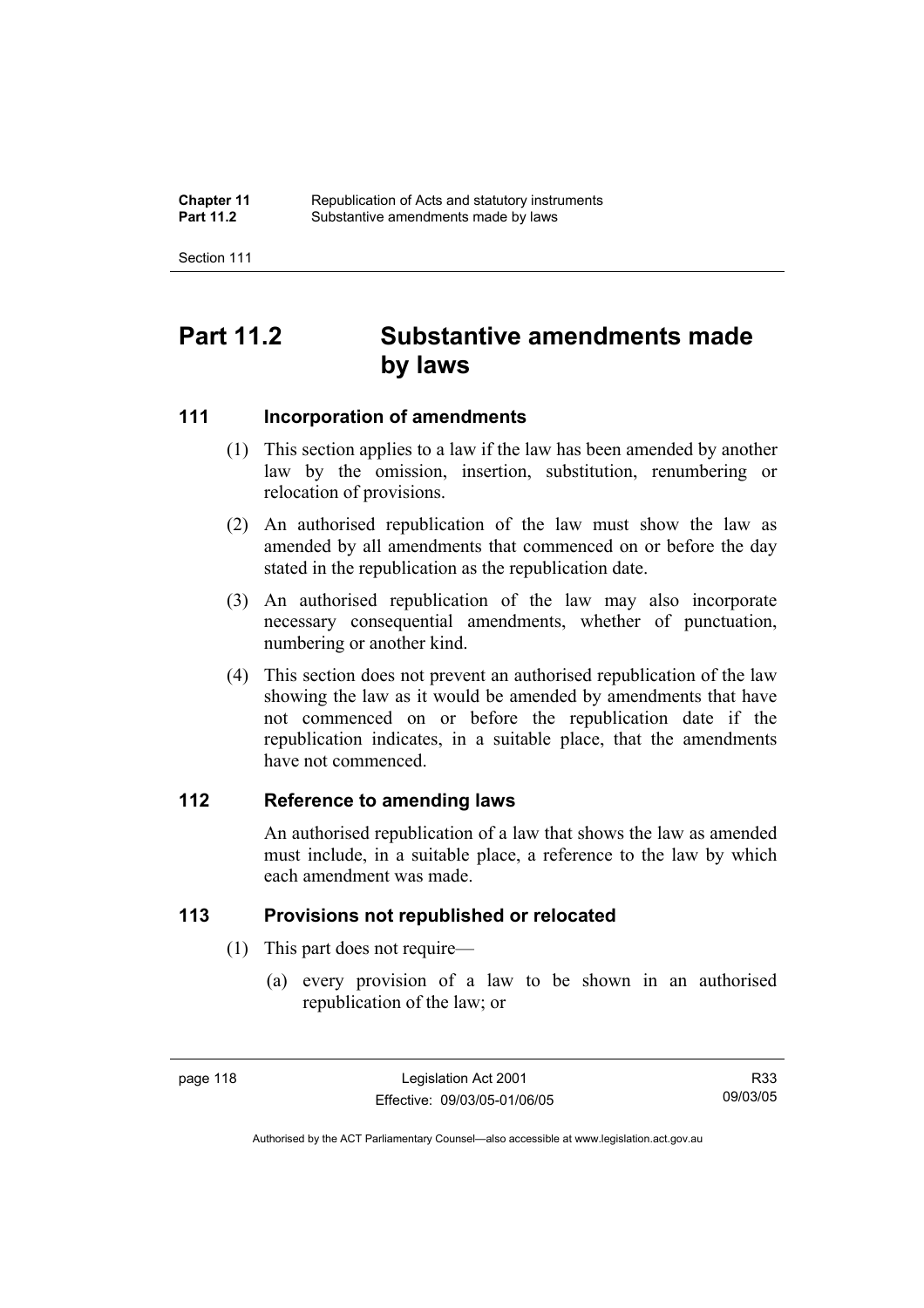- (b) each provision of a law to be shown in an authorised republication of the law in the place in the law where it was located when the provision was made.
- (2) If a provision of a law is not shown in an authorised republication, the republication must indicate that fact in a suitable place.
- (3) If a provision of a law is shown in an authorised republication in a different place in the law to the place where it was located when the provision was made, the republication must indicate that fact in a suitable place.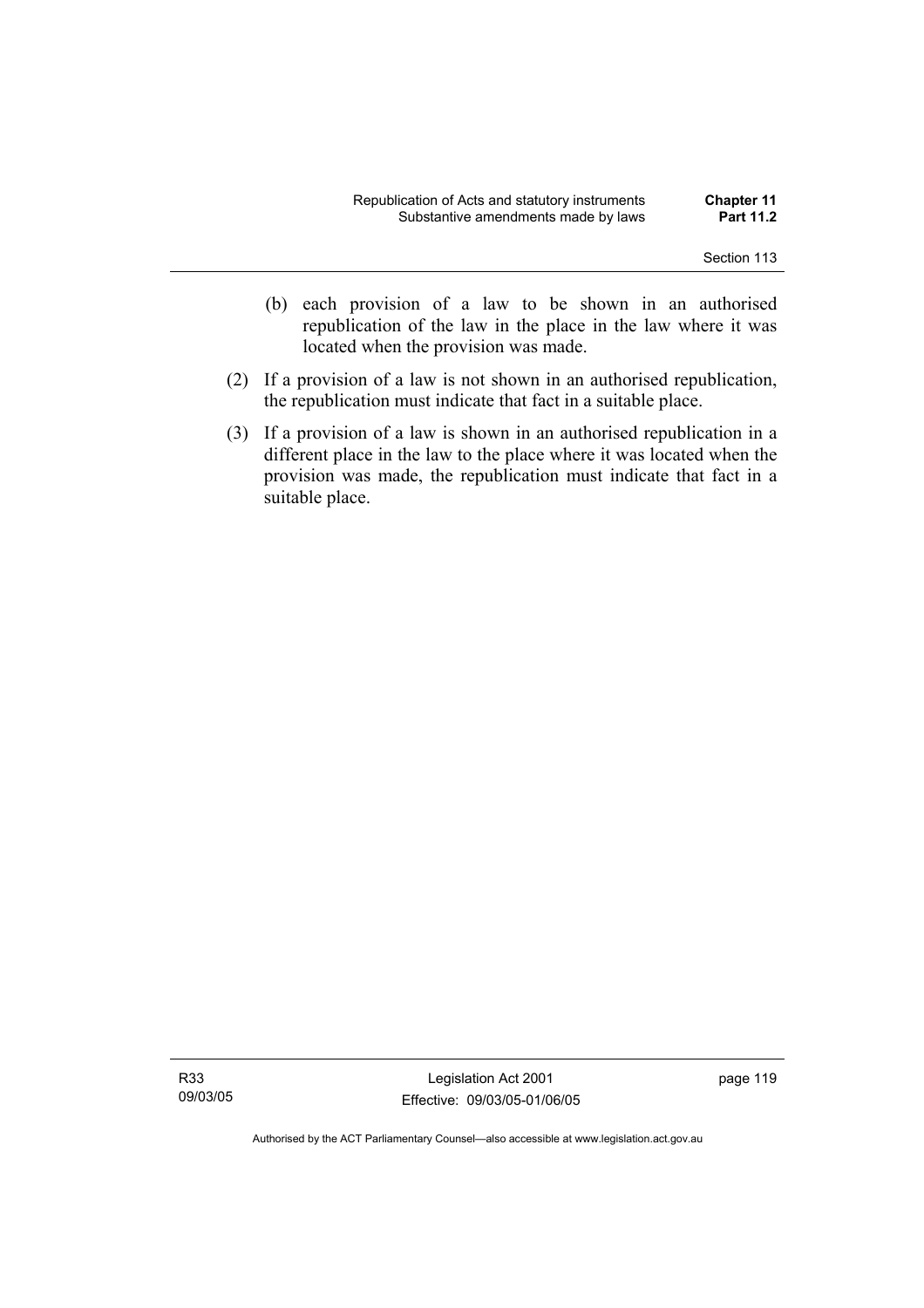# **Part 11.3 Editorial changes**

### **114 Authorisation for parliamentary counsel**

In preparing a law for republication, the parliamentary counsel is authorised—

- (a) to make editorial amendments and other textual amendments of a formal nature that the parliamentary counsel considers desirable to bring the law into line, or more closely into line, with current legislative drafting practice; and
- (b) to make other editorial changes by way of format, layout or printing style, or in any other presentational respect, that the parliamentary counsel considers desirable to bring the law into line, or more closely into line, with current legislative drafting practice.

### **115 Amendments not to change effect**

This part does not permit the making of an amendment of a law that would change the effect of the law.

### **116 Ambit of editorial amendments**

- (1) An *editorial amendment* of a law is an amendment that—
	- (a) corrects a typographical error; or
	- (b) corrects or updates a reference to a law, position, entity, place or thing; or
	- (c) goes only to a matter of spelling, punctuation, grammar or syntax or the use of conjunctives and disjunctives; or
	- (d) changes the name of the law or a provision of the law; or
	- (e) numbers or renumbers a provision of the law; or

R33 09/03/05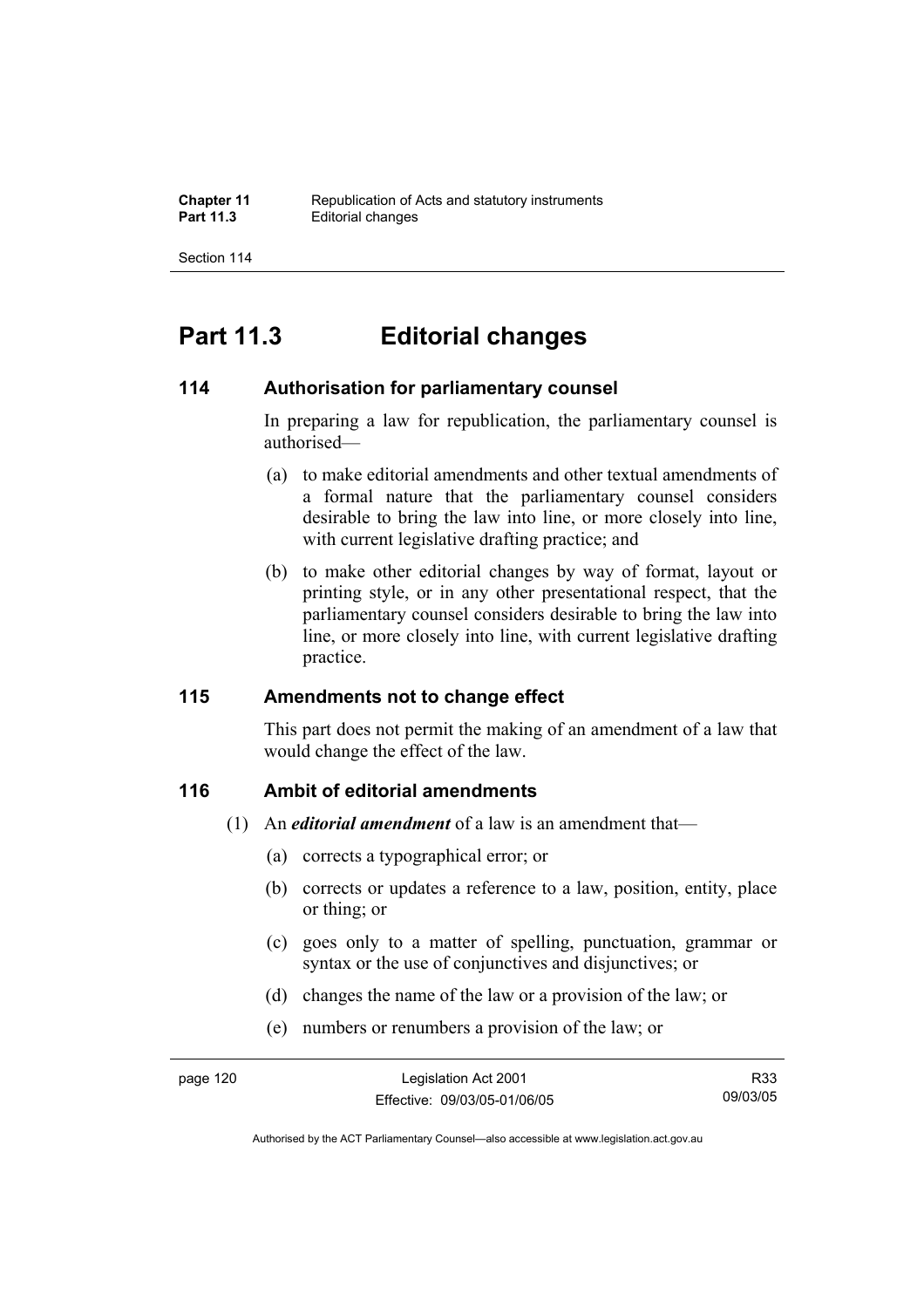- (f) changes the order of definitions or other provisions of the law; or
- (g) replaces a reference to a provision of a law with a different form of reference to the provision; or
- (h) changes the way of referring to or expressing a number, year, date, time, amount of money, penalty, quantity, measurement, or other matter, idea or concept; or
- (i) replaces a word indicating gender or that could be taken to indicate gender in accordance with current legislative drafting practice; or
- (j) replaces a reference to the Queen, the King or the Crown with a reference to the Sovereign or the Territory; or
- (k) omits—
	- (i) the enacting words or the law-making words (including any signatures); or
	- (ii) a provision that consists only of a description of how the law is arranged into groups of provisions; or
	- (iii) a provision that has expired, the operation of which is exhausted or spent or that is otherwise obsolete or redundant; or
- (l) omits, inserts or changes a referential term; or
- (m) inserts, omits or changes a note; or
- (n) updates a reference to the heading to a provision; or
- (o) is consequential on any other editorial amendment (whether made to that law or another law).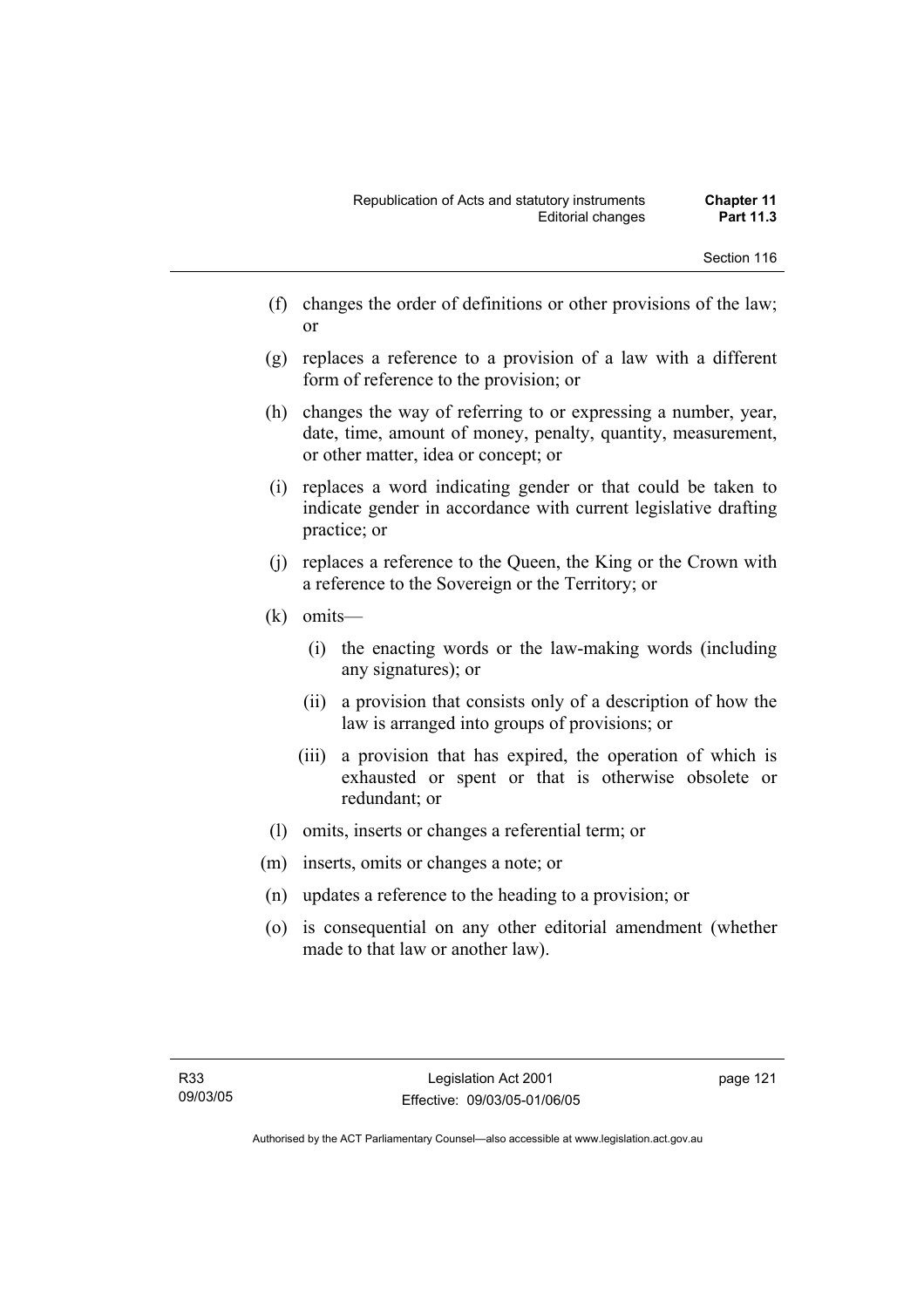| <b>Chapter 11</b> | Republication of Acts and statutory instruments |
|-------------------|-------------------------------------------------|
| <b>Part 11.3</b>  | Editorial changes                               |

(2) In this section:

*law* includes a law of the Commonwealth, a State, another Territory or a foreign country.

### **117 Legal effect of editorial changes**

- (1) A law that is amended or otherwise changed under this part in preparing an authorised republication of the law has effect for all purposes, on and after the republication date, as if the changes had been made by an Act that commenced on the republication date.
- (2) Without limiting subsection (1), section 83 (Consequences of amendment of statutory instrument by Act) applies to an amendment made under this part as if the amendment had been made by an Act.
- (3) This section is subject to section 115 (Amendments not to change effect).

### **118 Reference to editorial amendments**

If a law is amended under this part in preparing an authorised republication of the law, the republication must indicate that fact in a suitable place.

page 122 Legislation Act 2001 Effective: 09/03/05-01/06/05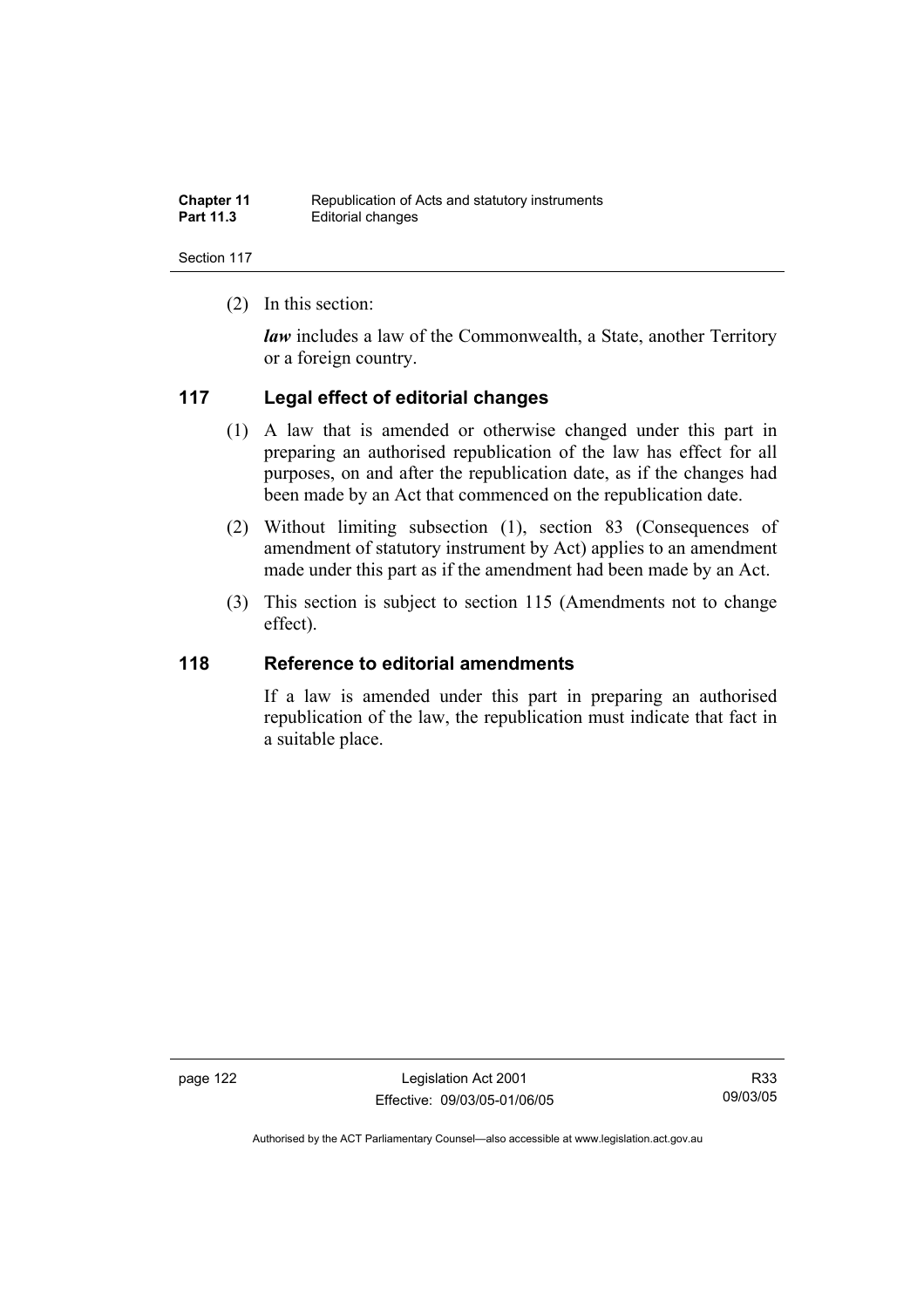# **Chapter 12 Scope of Acts and statutory instruments**

### **120 Act to be interpreted not to exceed legislative powers of Assembly**

- (1) An Act is to be interpreted as operating to the full extent of, but not to exceed, the legislative power of the Legislative Assembly.
- (2) Without limiting subsection (1), if a provision of an Act would, apart from this section, be interpreted as exceeding the legislative power of the Legislative Assembly—
	- (a) the provision is valid to the extent to which it does not exceed power; and
	- (b) the remainder of the Act is not affected.
- (3) Without limiting subsection (1), if the application of a provision of an Act to a matter would, apart from this section, be interpreted as exceeding power, the provision's application to other matters is not affected.
- (4) This section is in addition to any provision of the Act itself.

*Note* For the equivalent provision for statutory instruments, see s 43.

- (5) This section is a determinative provision.
	- *Note* See s 5 for the meaning of determinative provisions, and s 6 for their displacement.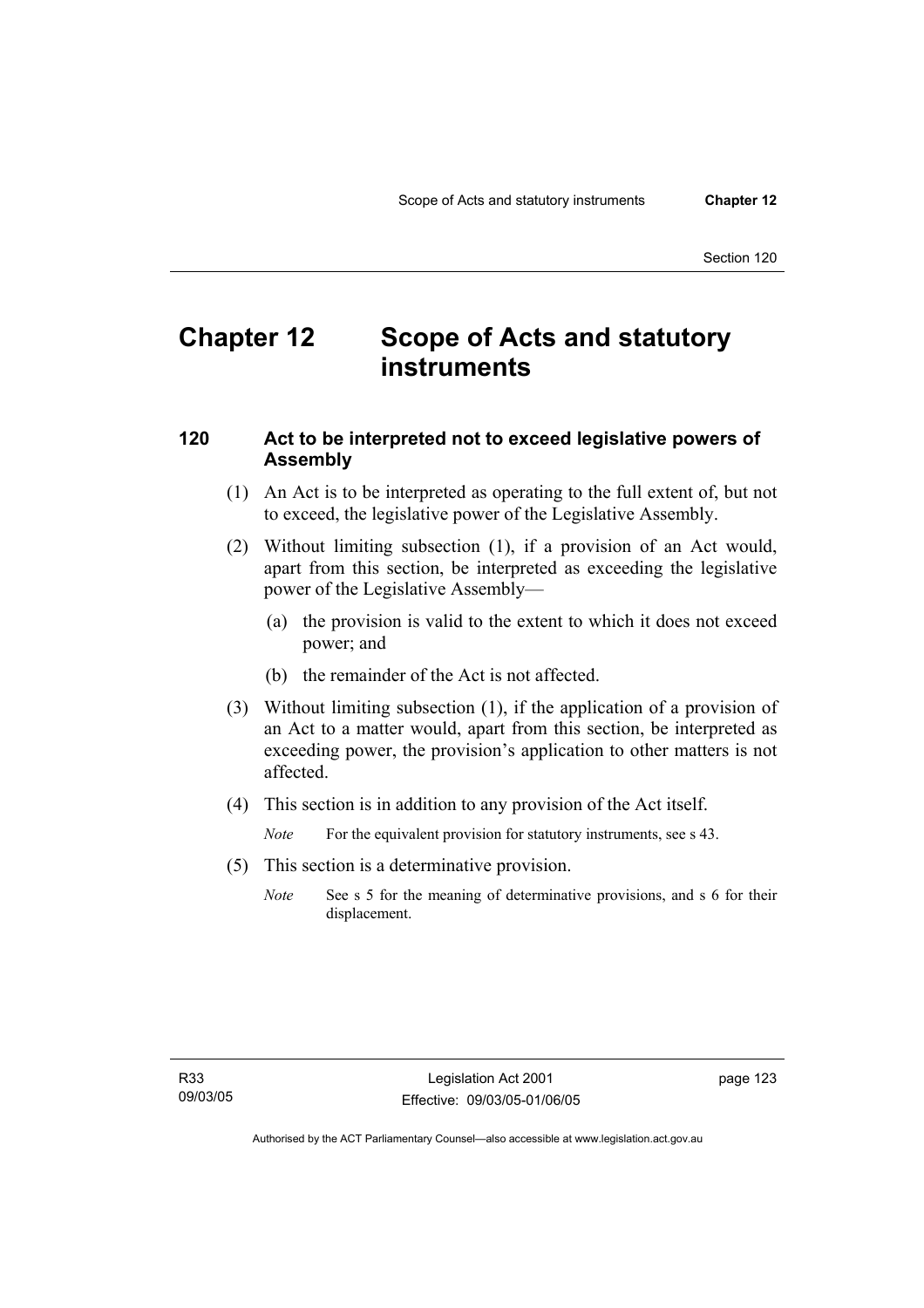### **121 Binding effect of Acts**

- (1) An Act binds everyone, including all governments.
	- *Note* See the Self-Government Act, s 27 which provides that, except as provided by the regulations under that Act, an ACT enactment does not bind the Crown in right of the Commonwealth. See also s 120.
- (2) However, an Act does not bind the Territory to the extent that it requires or otherwise provides for the payment of money that, on payment, would form part of the public money of the Territory.
- (3) Also, subsection (1) does not make a government liable to be prosecuted for an offence.
- (4) To the extent that an Act does not bind a government, the same degree of immunity extends to a government entity in relation to an authorised act or omission of the entity.
- (5) This section is a determinative provision.
	- *Note* See s 5 for the meaning of determinative provisions, and s 6 for their displacement.
- (6) In this section:

*authorised*—an act or omission of a government entity is *authorised* if—

- (a) for an instrumentality—the act or omission relates to a matter within the scope of the instrumentality's functions; and
- (b) for an officer or employee of the government—the act or omission relates to a matter within the scope of the duties of the officer or employee; and
- (c) for a contractor who exercises a function on behalf of the government—the act or omission relates to a matter within the scope of the contract; and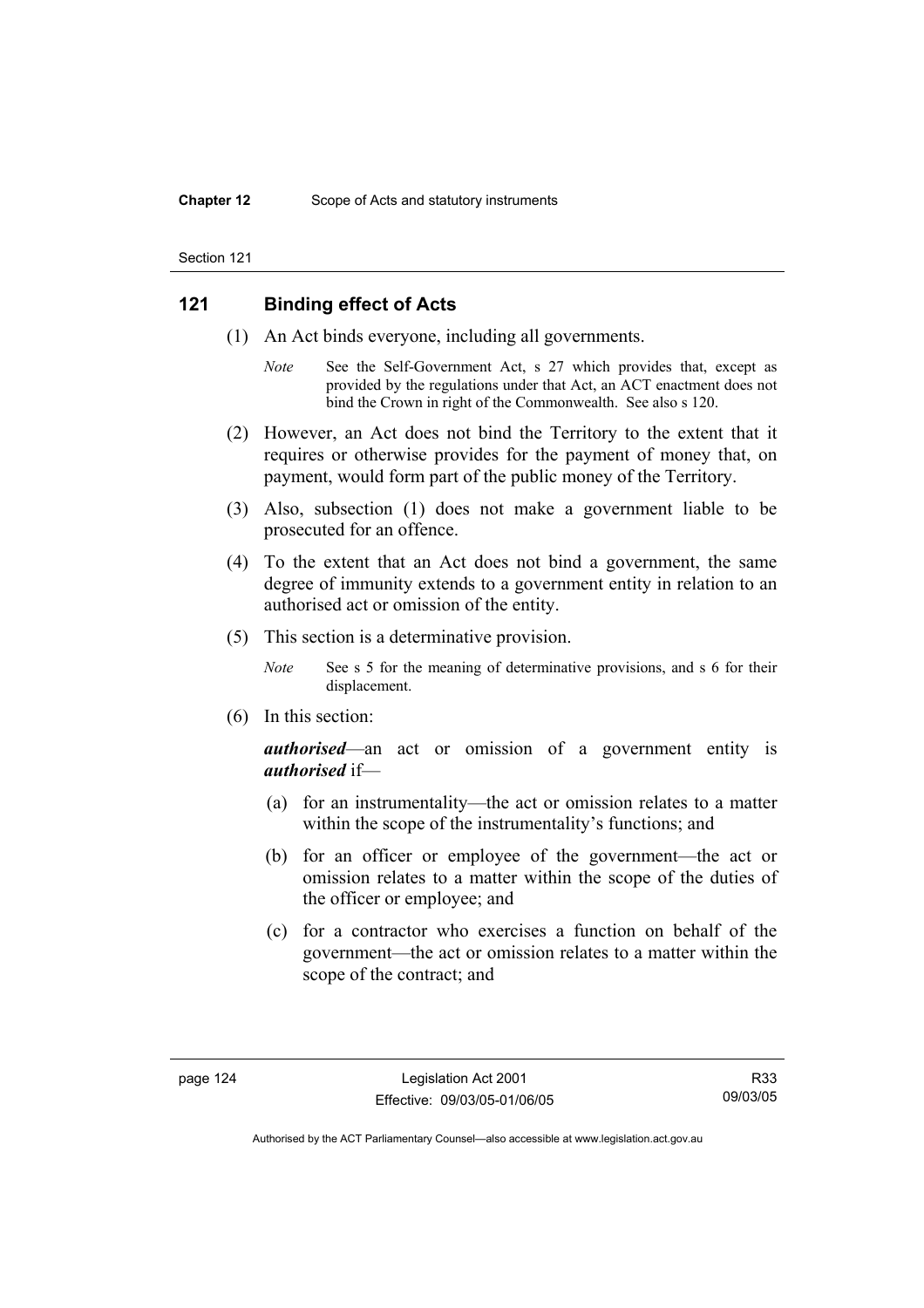(d) for anyone else who exercises a function on behalf of the government—the act or omission relates to a matter within the scope of the person's engagement.

*government* includes the Territory, the Commonwealth, a State, another Territory or New Zealand.

#### *government entity* includes—

- (a) an instrumentality, officer or employee of the government; and
- (b) a contractor or anyone else who exercises a function on behalf of the government.

### **122 Application to Territory**

- (1) In an Act or statutory instrument—
	- (a) a reference to an entity or position by name or description is a reference to the entity or position of that name or description in or for the Territory; and
	- (b) a reference to a place, jurisdiction or anything else by name or description is a reference to the place, jurisdiction or thing of that name or description in or for the Territory.
- (2) If the name of an entity or position established under an Act or statutory instrument includes the words 'of the Australian Capital Territory', 'for the Australian Capital Territory', '(ACT)', or words having a similar effect, a reference in an Act or statutory instrument to the entity or position need not include the words.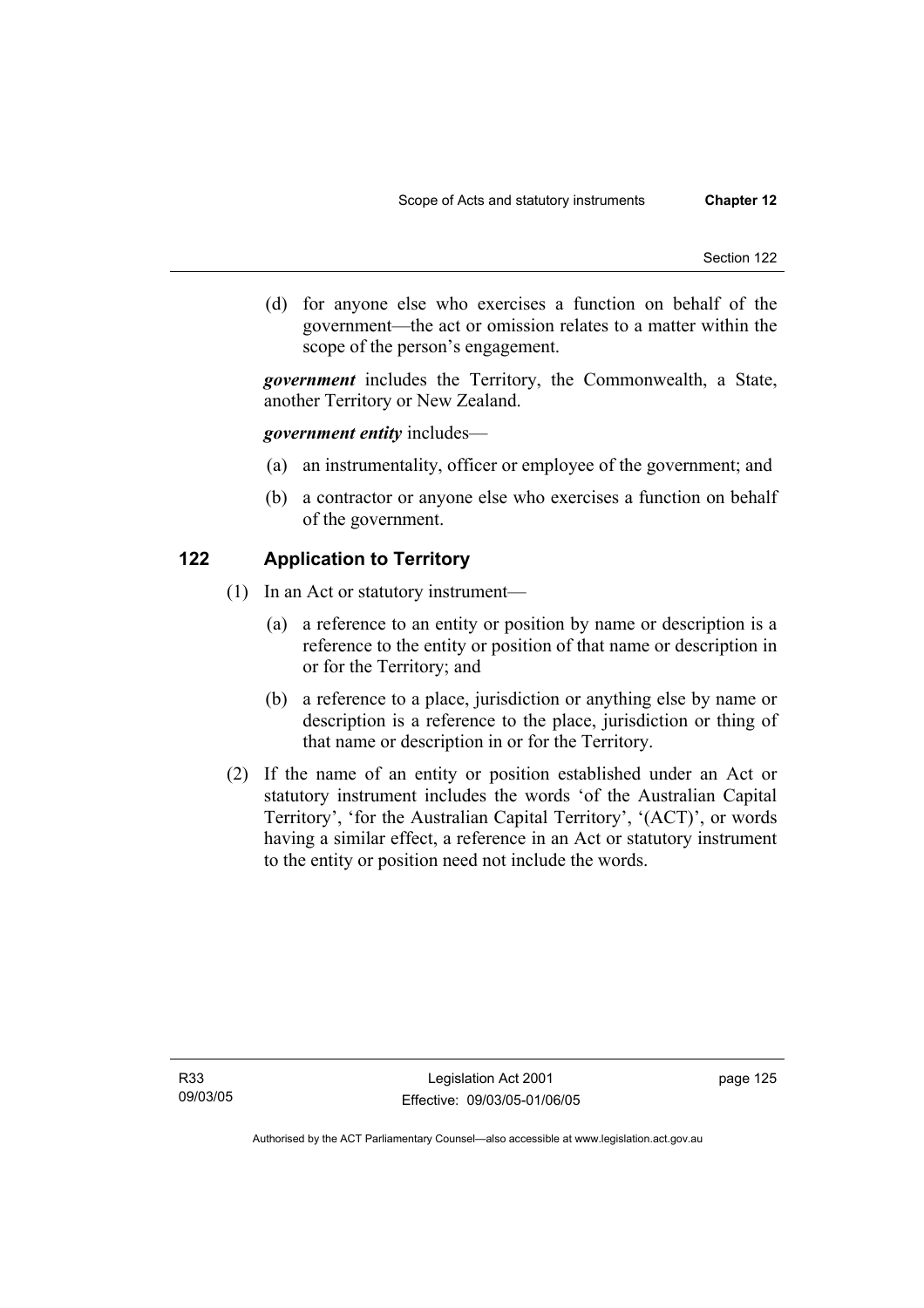# **Chapter 13 Structure of Acts and statutory instruments**

# **Part 13.1 General**

### **125 Meaning of** *law* **in ch 13**

In this chapter:

*law* means an Act, subordinate law or disallowable instrument, and includes a provision of a law.

### **126 Material that is part of Act or statutory instrument**

- (1) A heading to a chapter, part, division, subdivision, schedule, or another provision (other than a section or subsection), of or to an Act or statutory instrument is part of the Act or instrument.
- (2) A heading to a section or subsection of an Act or statutory instrument is part of the Act or instrument if—
	- (a) the Act was enacted, or the instrument was made, after 1 January 2000; or
	- (b) the heading was amended or inserted into the Act or instrument after 1 January 2000.
- (3) A preamble or other recital to an Act or statutory instrument is part of the Act or instrument.
- (4) An example or diagram in an Act or statutory instrument is part of the Act or instrument.
- (5) A schedule, dictionary or appendix to an Act or statutory instrument is part of the Act or instrument.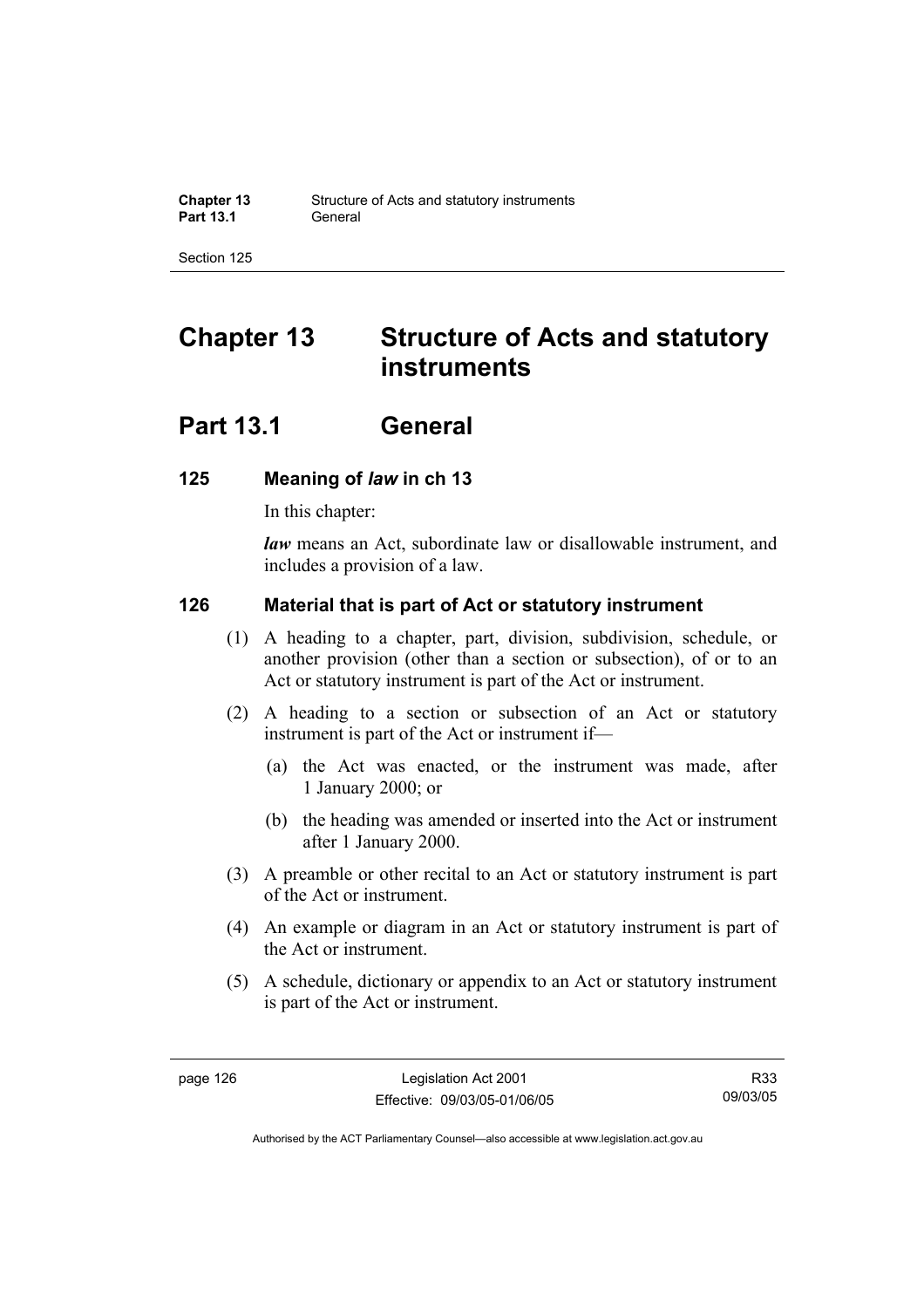- (6) Punctuation in an Act or statutory instrument is part of the Act or instrument.
- (7) A provision number in an Act or statutory instrument is part of the Act or instrument.
- (8) In applying this section to a statutory instrument or to a provision of a schedule to an Act, a reference to a section or subsection is a reference to a corresponding provision of the instrument or schedule.
- (9) This section is a determinative provision.
	- *Note* See s 5 for the meaning of determinative provisions, and s 6 for their displacement.

### **127 Material that is not part of Act or statutory instrument**

- (1) A footnote, endnote, or other note, in or to an Act or statutory instrument is not part of the Act or instrument.
- (2) A table of contents (however described), or reader's guide or index, in or to an Act or statutory instrument is not part of the Act or instrument.
- (3) A heading to a section or subsection of an Act or statutory instrument is not part of the Act or instrument if section 126 (2) does not apply to the heading.
- (4) This section does not prevent the amendment of a note, table, guide, index or heading mentioned in subsection (1), (2) or (3).
- (5) However, such a note, table, guide or index does not become part of the Act or statutory instrument because it is amended or inserted by an Act or instrument.
- (6) In applying this section to a statutory instrument or to a provision of a schedule to an Act, a reference to a section or subsection is a reference to a corresponding provision of the instrument or schedule.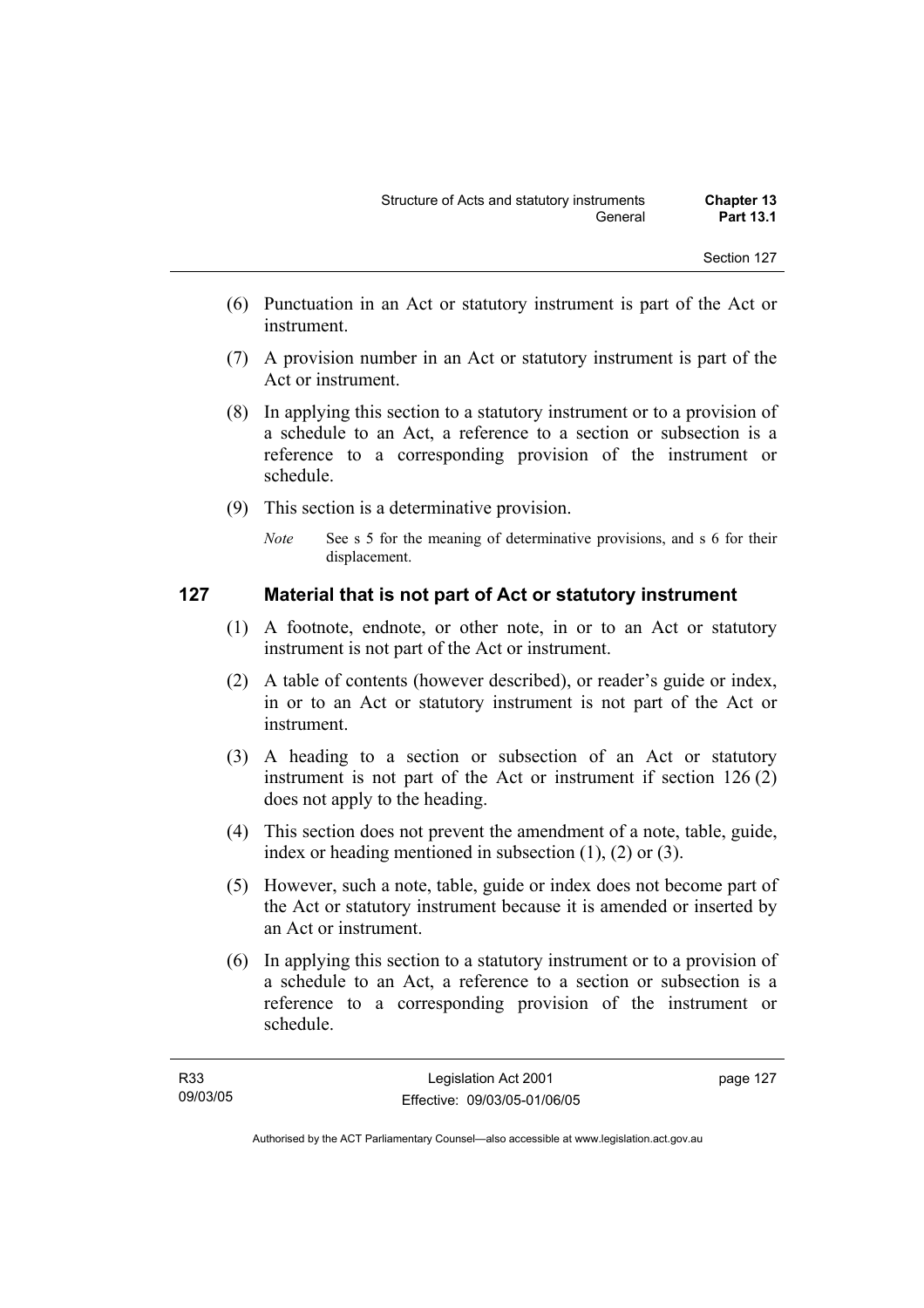| <b>Chapter 13</b> | Structure of Acts and statutory instruments |
|-------------------|---------------------------------------------|
| <b>Part 13.1</b>  | General                                     |

- (7) This section is a determinative provision.
	- *Note* See s 5 for the meaning of determinative provisions, and s 6 for their displacement.

page 128 Legislation Act 2001 Effective: 09/03/05-01/06/05

R33 09/03/05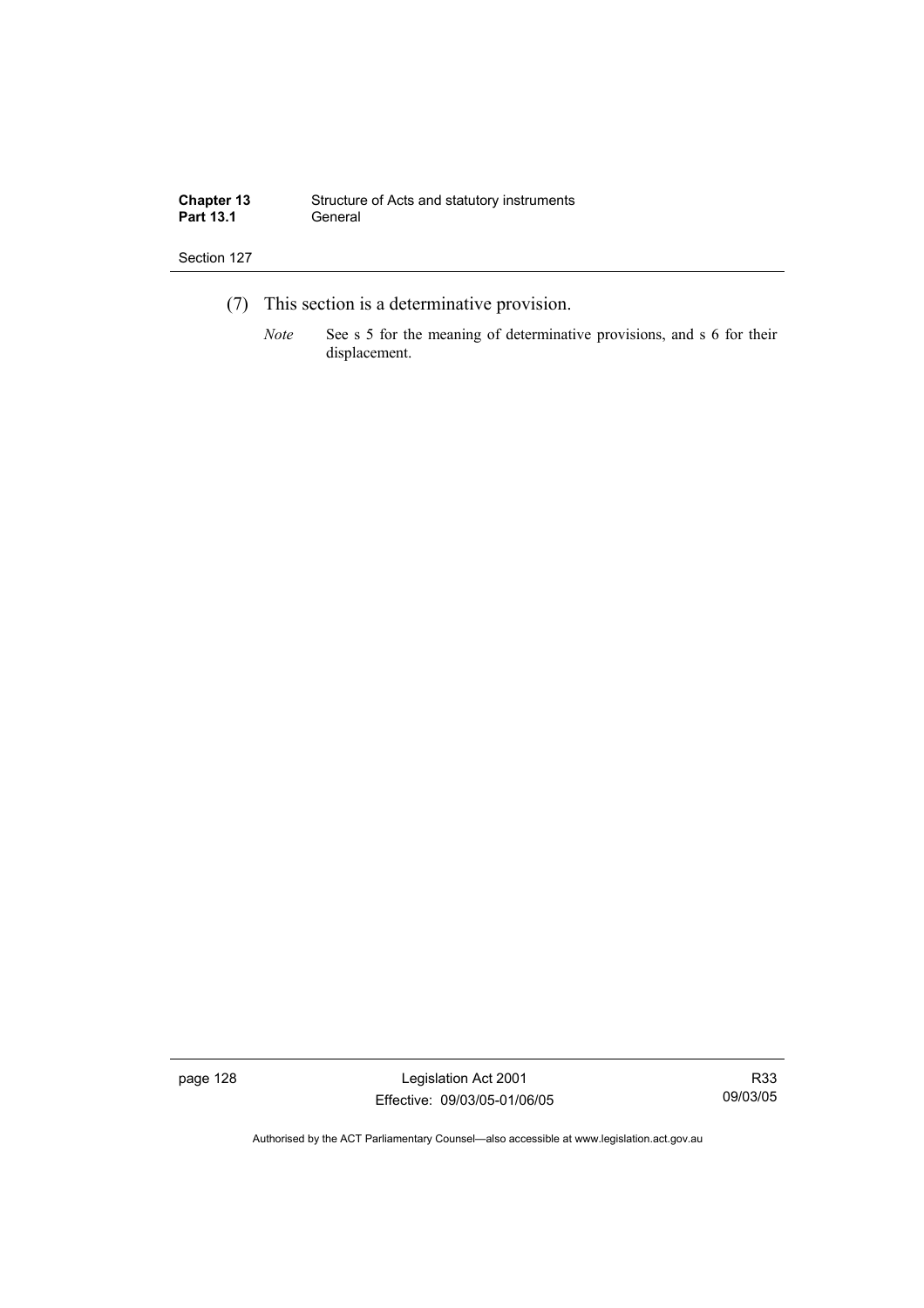## **Part 13.2 Particular kinds of provisions**

### **130 What is a definition?**

A *definition* is a provision (however expressed) of an Act or statutory instrument that—

- (a) gives a meaning to a term; or
- (b) limits or extends the meaning of a term.

#### **Examples of definitions**

- 1 *X* means Y.
- 2 *X* includes Y.
- 3 *X* means Y, and includes Z.
- 4 A reference to *X* is a reference to Y.
- 5 *X*—see section Y.
- 6 *X*—see the *XYZ Act 1999*, section Y.
- 7 In a proceeding against a person (the *retailer*), it is a defence if the retailer establishes that the goods were bought honestly.
- 8 *excluded*—a claim is *excluded* if the claim is not brought within 1 year after the day the claimant becomes aware of the failure to account to which the claim relates.
- 9 A term used in the *XYZ Act 2003* has the same meaning in this Act.
- 10 A term defined in the *XYZ Act 2003* has the same meaning in this Act.
- *Note 1* Examples 5 and 6 illustrate signpost definitions, that is, definitions that do not themselves directly define a term but point the reader to the place where the term is defined (see s 131).
- *Note 2* Example 7 illustrates a tagged-term definition (*retailer*) that takes its meaning from the context of the provision where the defined term is found.
- *Note 3* Example 8 illustrates a definition that does not begin with the defined term.
- *Note 4* For other provisions about definitions, see pt 15.2.

| R33      |
|----------|
| 09/03/05 |

page 129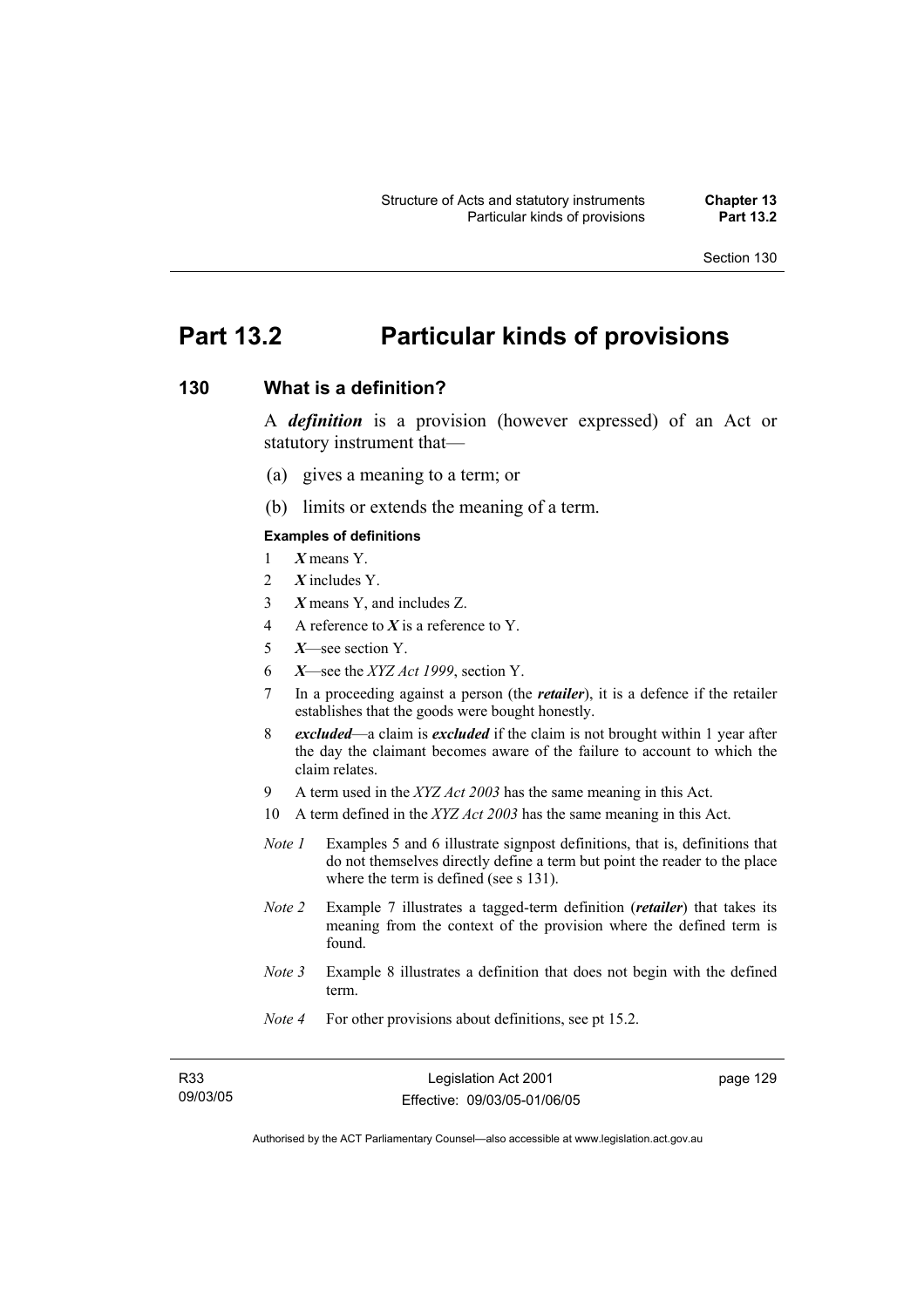| <b>Chapter 13</b> | Structure of Acts and statutory instruments |
|-------------------|---------------------------------------------|
| <b>Part 13.2</b>  | Particular kinds of provisions              |

*Note 5* An example is part of the Act, is not exhaustive and may extend, but does not limit, the meaning of the provision in which it appears (see s 126 and s 132).

### **131 Signpost definitions**

 (1) In an Act or statutory instrument, a definition of a term that includes the word 'see' followed by a reference to a law or instrument means the term has the same meaning as the term (or, if the reference includes a reference to the definition of another term, that term) has in the law or instrument, as in force from time to time.

#### **Examples**

- 1 A signpost definition '*food*—see section 10.' in the dictionary to an Act means that the word 'food' when used in the Act has the same meaning as it has in section 10, as in force from time to time.
- 2 A signpost definition '*injury*—see the *XYZ Act 2001*, dictionary.' in the dictionary to another Act means that the word 'injury', when used in the other Act, has the same meaning as it has in the definition of *injury* in the *XYZ Act 2001*, dictionary, as in force from time to time.
- 3 A signpost definition 'OH&S Council—see the *XYZ Act 2000*, dictionary, definition of *council*.' means that the expression 'OH&S Council' has the same meaning as the word 'council' has in the definition of *council* in the *XYZ Act 2000*, dictionary, as in force from time to time.
- *Note* An example is part of the Act, is not exhaustive and may extend, but does not limit, the meaning of the provision in which it appears (see s 126 and s 132).
- (2) This section is subject to section 47 (Statutory instrument may make provision by applying law or instrument).
- (3) In this section:

*instrument* includes a provision of an instrument.

*law* includes a law, or a provision of a law, of the Commonwealth, a State or another Territory.

*Note* For other provisions about definitions, see pt 15.2.

page 130 Legislation Act 2001 Effective: 09/03/05-01/06/05

R33 09/03/05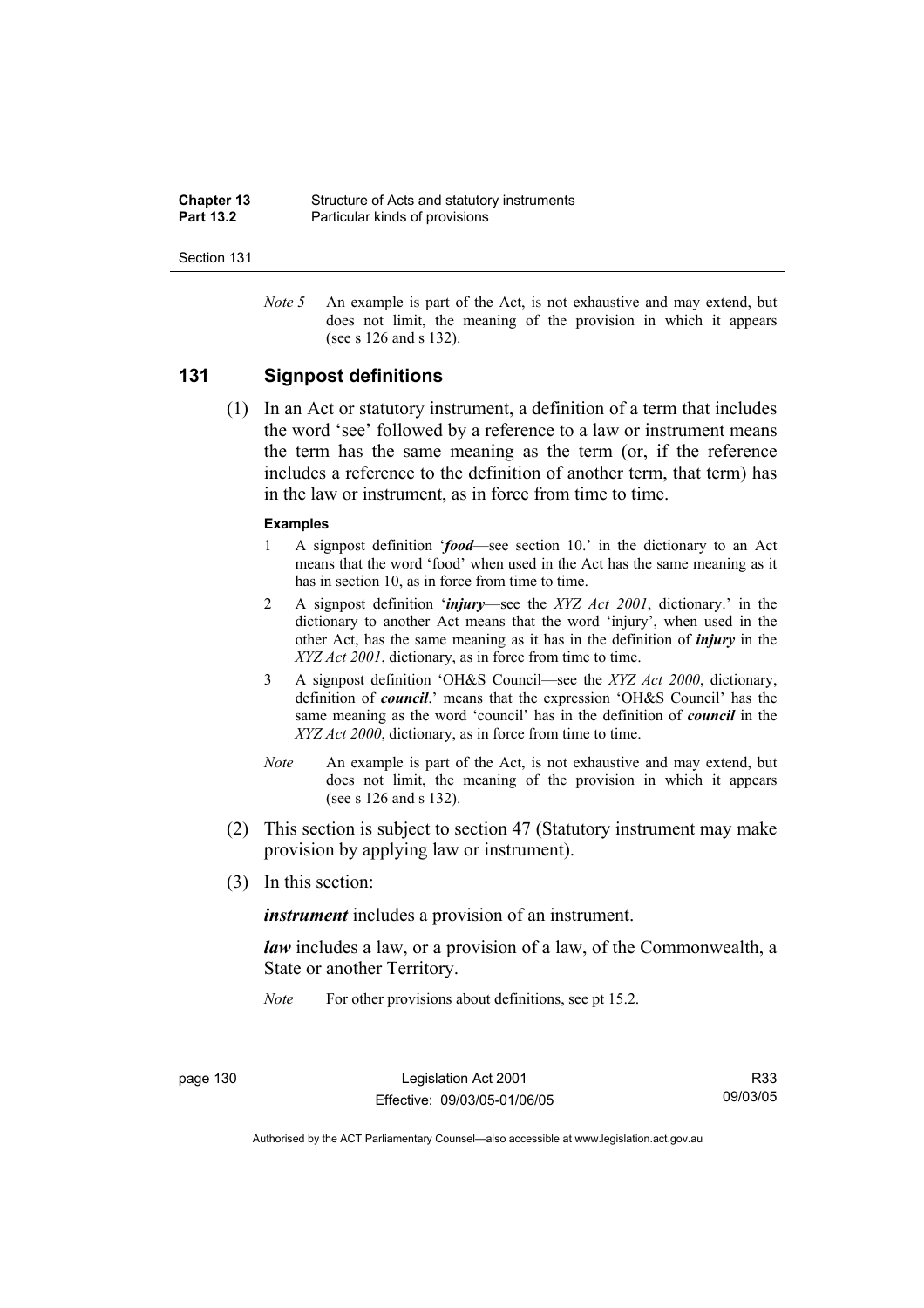### **132 Examples**

- (1) An example in an Act or statutory instrument—
	- (a) is not exhaustive; and
	- (b) may extend, but does not limit, the meaning of the Act or instrument, or the particular provision to which it relates.

#### **Examples**

- 1 A specific case (which may be fictional) that helps to give meaning to the more abstract language of a provision. See the examples in section 43.
- 2 An example (which may be fictional) that clarifies the scope of a provision by illustrating cases that fall within the provision or cases that fall outside the provision, or both. See the examples in section 86.
- *Note 1* These examples may overlap.
- *Note 2* An example in an Act or statutory instrument is part of the Act or instrument (see s 126 (4)).
- (2) An example may take either of the following forms:
	- (a) a statement at the end of the provision it illustrates (or at the end of a provision containing the provision it illustrates);
	- (b) a statement forming part of the text of a provision that illustrates the operation of the provision, whether or not the words 'for example' are used.

#### **Examples for par (a)**

the examples in section 130 or this section, subsection (1)

#### **Example for par (b)**

the statement beginning 'for example' in section 36 (1) (a)

- (3) Subsection (2) does not limit the form that an example may take.
- (4) This section is a determinative provision.
	- *Note* See s 5 for the meaning of determinative provisions, and s 6 for their displacement.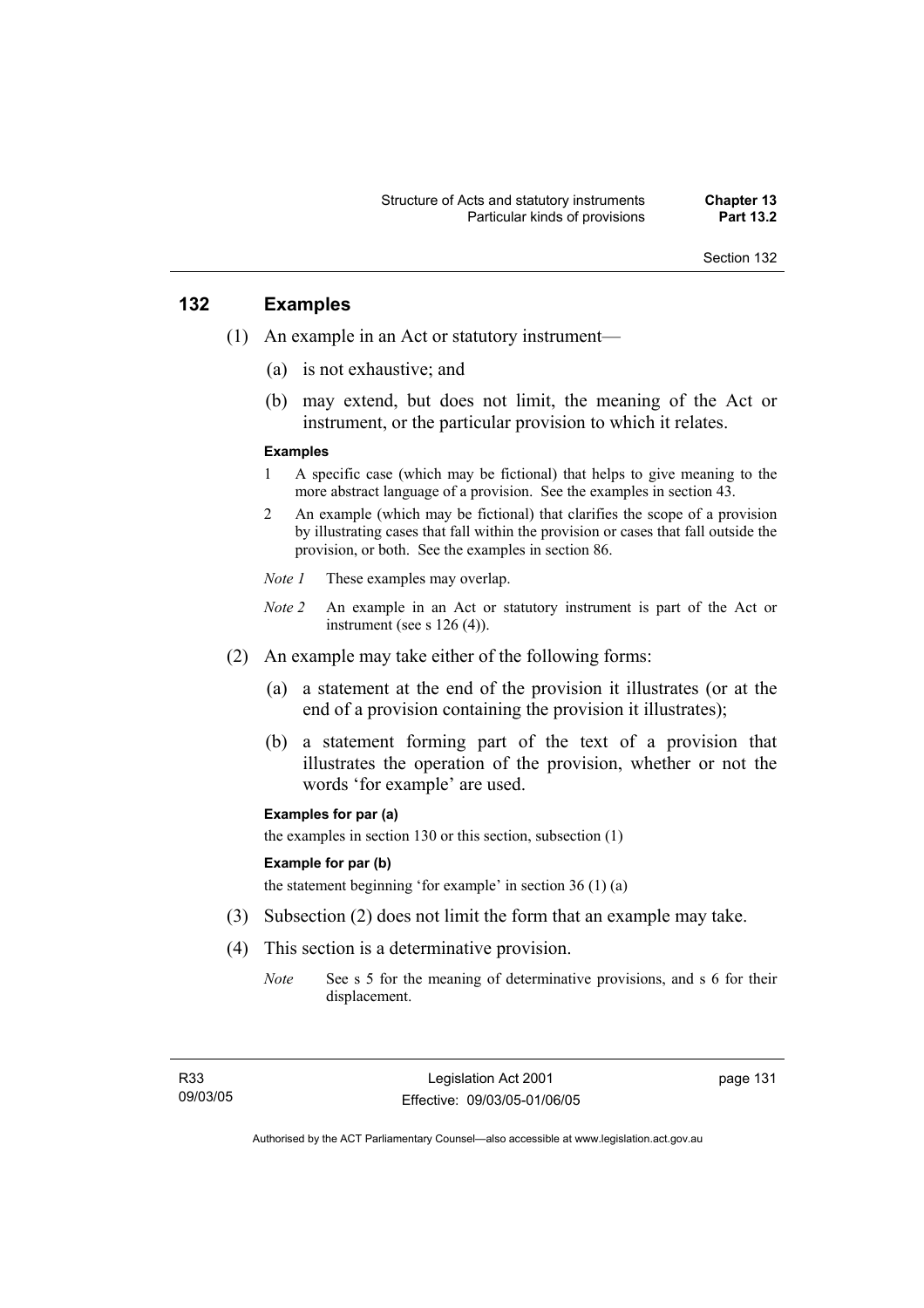#### **Chapter 13** Structure of Acts and statutory instruments<br> **Part 13.2** Particular kinds of provisions **Particular kinds of provisions**

Section 133

### **133 Penalty units**

- (1) In a law, if a penalty for an offence is expressed as a number (whether whole or fractional) of penalty units—
	- (a) the penalty is a fine of that number of penalty units; and
	- (b) the value of the penalty unit for the offence is—
		- (i) if the person charged is an individual—\$100; or
		- (ii) if the person charged is a corporation—\$500.

#### **Example**

'Maximum penalty: 10 penalty units.' means that a person who is convicted of the relevant offence is liable to a maximum fine of 10 penalty units.

- If the person is an individual, the maximum fine is, therefore, \$1 000 (\$100x10).
- If the person is a corporation, the maximum fine is, therefore, \$5 000 (\$500x10).
- *Note* An example is part of the Act, is not exhaustive and may extend, but does not limit, the meaning of the provision in which it appears (see s 126 and s 132).
- (2) This section is a determinative provision.
	- *Note* See s 5 for the meaning of determinative provisions, and s 6 for their displacement.

### **134 Penalties at end of sections and subsections**

- (1) This section applies if a penalty (however expressed) is stated in a law—
	- (a) at the end of a section (whether or not the section is divided into subsections) and not expressed in a way that indicates that it applies only to a provision of the section; or
	- (b) at the end of a subsection (but not at the end of a section) and not expressed in a way that indicates that it applies only to a provision of the subsection; or

| лаае |  |
|------|--|
|------|--|

R33 09/03/05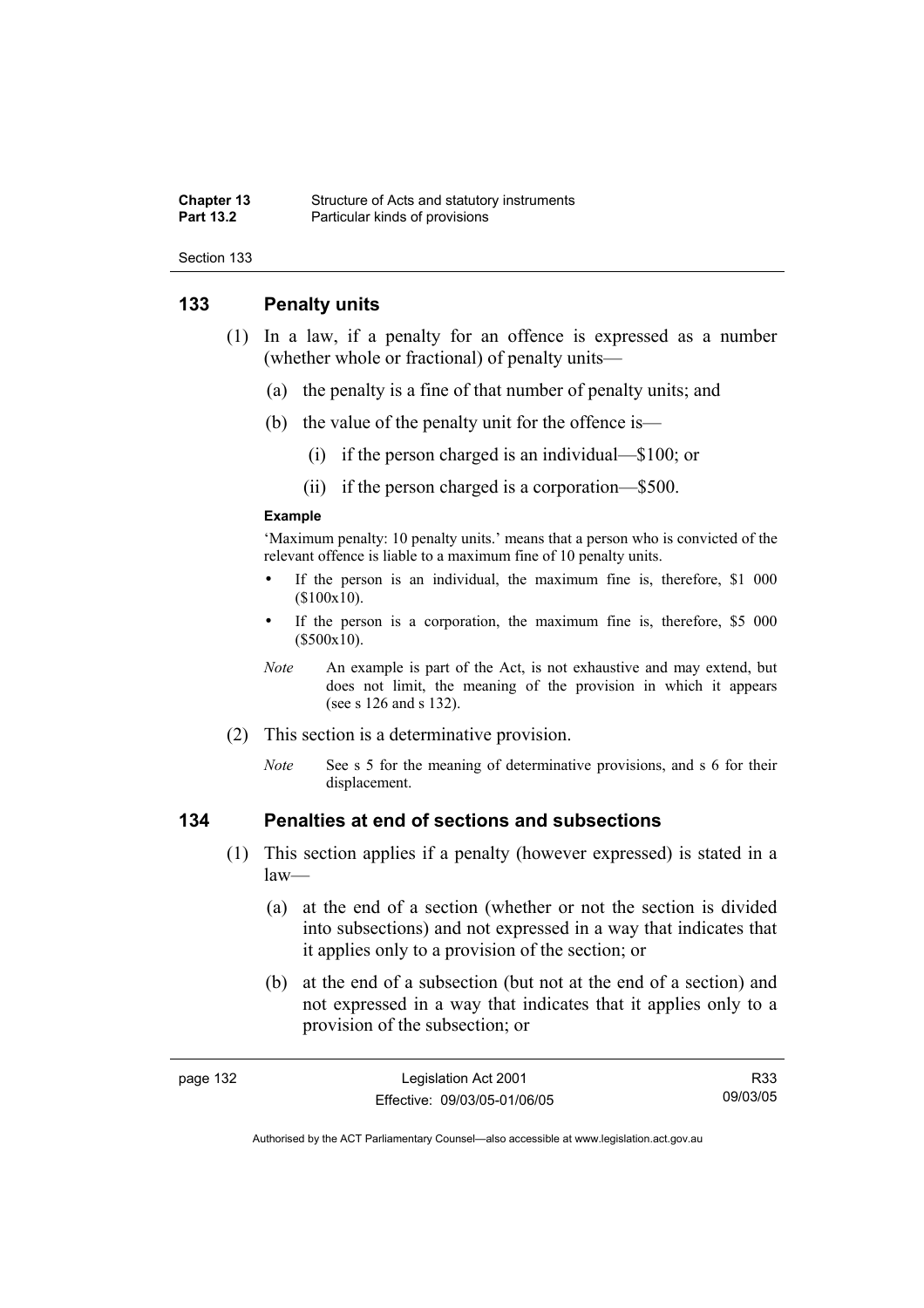(c) at the end of a section or subsection and expressed in a way that indicates that it applies only to a provision of the section or subsection (the *relevant provision*).

#### **Example for par (a)**

the following penalty at the end of a section: 'Maximum penalty: 20 penalty units.'

#### **Example for par (b)**

the following penalty at the end of a subsection, but not at the end of a section: 'Maximum penalty: 20 penalty units.'

#### **Examples for par (c)**

- 1 the following penalty at the end of a section divided into subsections: 'Maximum penalty (subsection (3)): 20 penalty units.'.
- 2 the following penalty at the end of a subsection, but not at the end of a section:

'Maximum penalty:

- (a) for paragraph (b)—20 penalty units; or
- (b) for another paragraph—50 penalty units, imprisonment for 6 months or both.'
- *Note* An example is part of the Act, is not exhaustive and may extend, but does not limit, the meaning of the provision in which it appears (see s 126 and s 132).
- (2) If an offence is not expressly mentioned in the section, subsection or relevant provision, the penalty indicates that contravention of the section, subsection or relevant provision is an offence punishable on conviction as provided by subsection (4).

#### **Example of a penalty applying to entire section or subsection**

A person must not contravene a notice. Maximum penalty: 20 penalty units.

#### **Example of a penalty applying to a stated provision**

(2) The register of transactions—

- (a) may be kept in electronic form; and
- (b) must contain the particulars mentioned in section 91C.

Legislation Act 2001 Effective: 09/03/05-01/06/05 page 133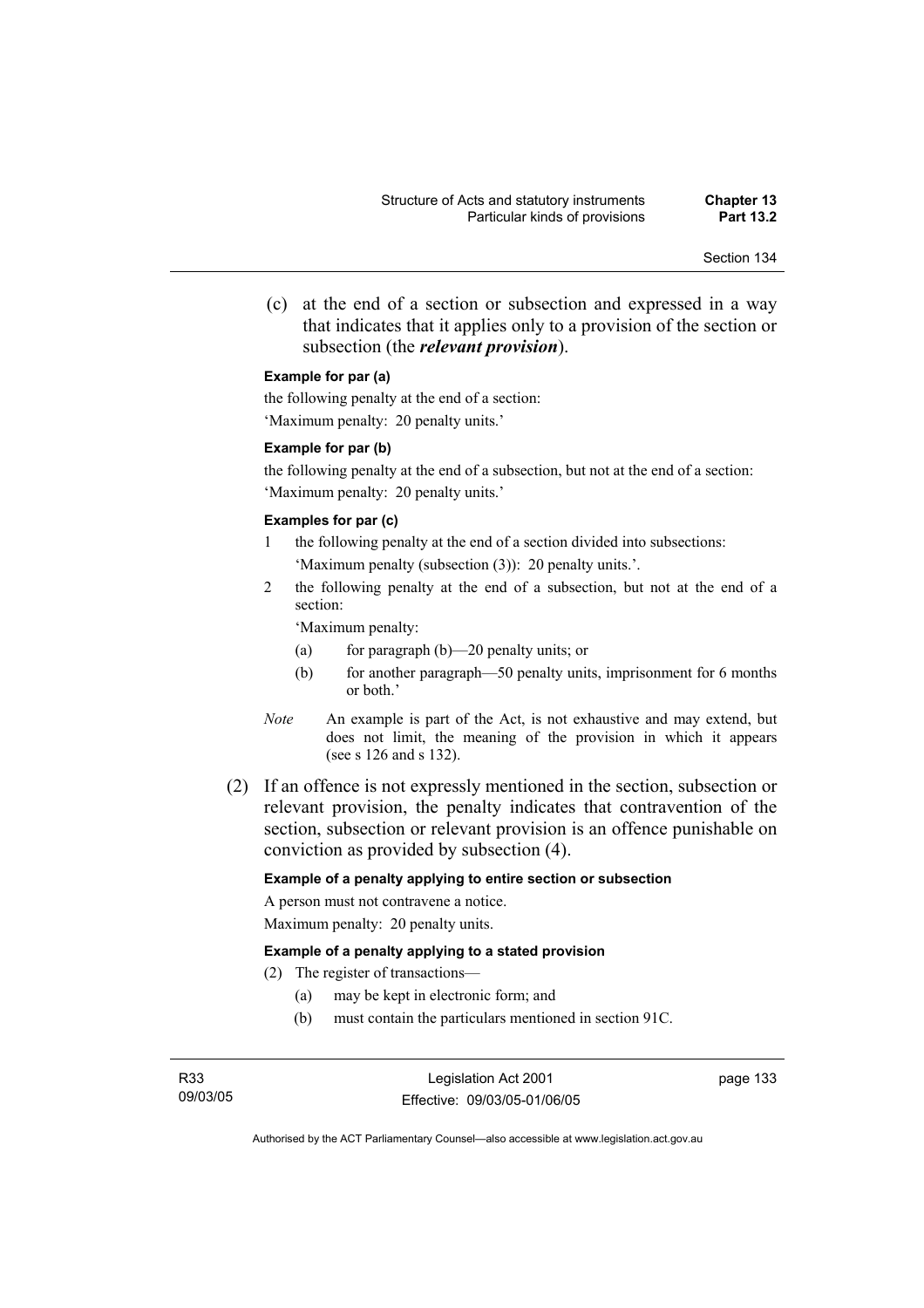| <b>Chapter 13</b> | Structure of Acts and statutory instruments |
|-------------------|---------------------------------------------|
| <b>Part 13.2</b>  | Particular kinds of provisions              |

Maximum penalty (paragraph (b)): 20 penalty units.

 (3) If an offence is expressly mentioned in the section, subsection or relevant provision, the penalty indicates that the offence is punishable on conviction as provided by subsection (4).

#### **Example of a penalty applying to entire section or subsection**

A person who contravenes a notice commits an offence. Maximum penalty: 20 penalty units.

#### **Example of a penalty applying to a stated provision**

- (2) If a person keeps the person's identity card after ceasing to be an officer—
	- (a) the person commits an offence; and
	- (b) the identity card is forfeited to the Territory.
	- Maximum penalty (paragraph (a)): 20 penalty units.
- (4) The penalty that may be imposed for the offence is—
	- (a) if only a single penalty is stated (whether as a maximum penalty or a penalty)—not more than the stated penalty; or
	- (b) if a minimum as well as a maximum penalty is stated—not less than the minimum and not more than the maximum.
- $(5)$  If—
	- (a) a penalty (however expressed) is stated in a law at the end of a section divided into subsections; and
	- (b) another penalty (however expressed) is stated at the end of another subsection of the section; and
	- (c) the first penalty is not expressed in a way that indicates that it applies only to a particular provision of the last subsection;

the first penalty is taken, for this section, to be expressed in a way that indicates that it applies only to the last subsection.

#### **Example**

In the following example, subsection (4) is the last subsection and the penalty stated at the end applies only to that subsection:

page 134 Legislation Act 2001 Effective: 09/03/05-01/06/05

R33 09/03/05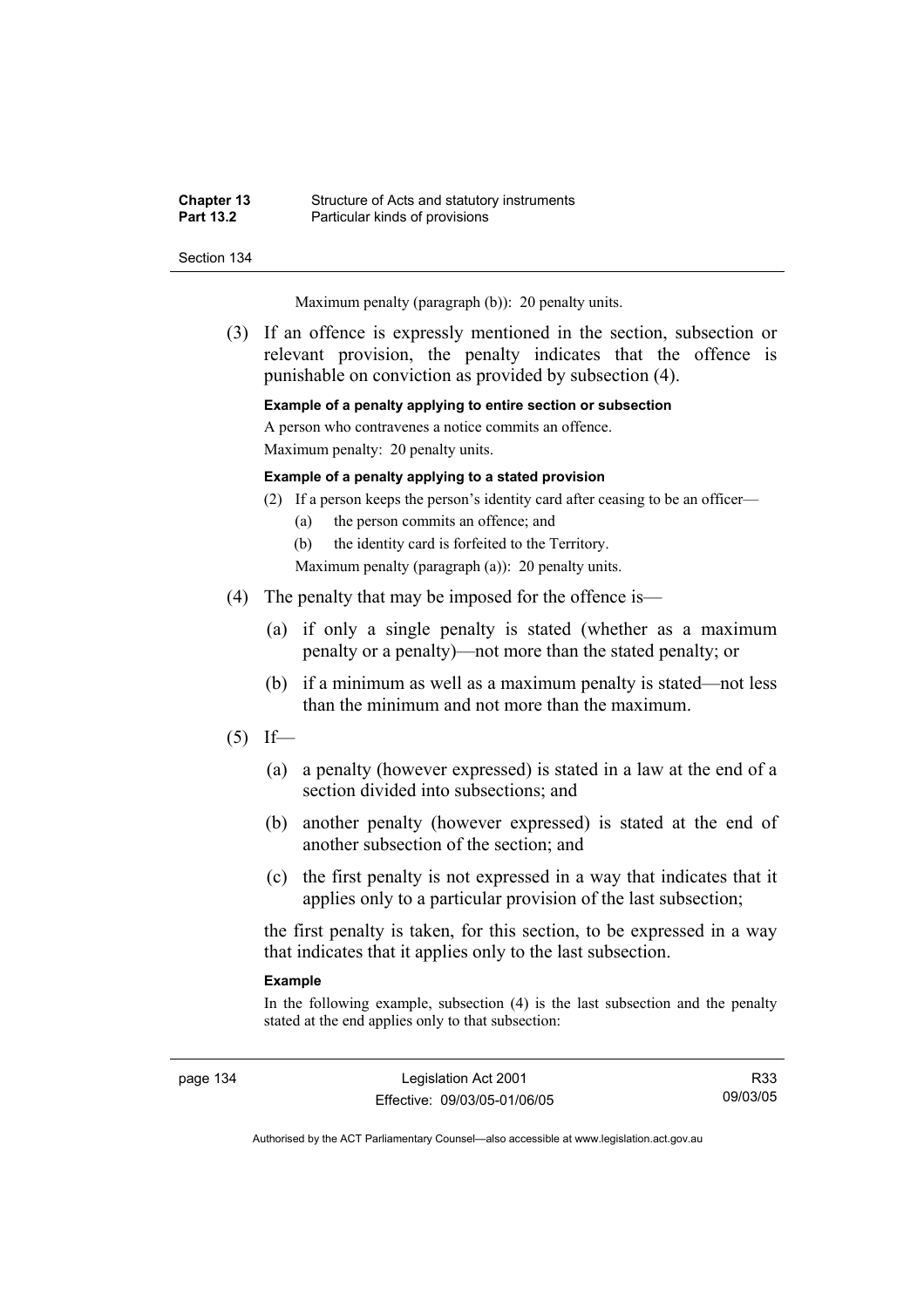- '(2) A permit holder must record all transactions under this Act. Maximum penalty: 20 penalty units.
- (3) If a permit holder is convicted of an offence against subsection (2), the registrar must cancel the permit.
- (4) A permit holder must not sell a declared substance in contravention of this Act.

Maximum penalty: 100 penalty units, imprisonment for 1 year or both.'.

- (6) In working out for this section whether a penalty is at the end of a section or subsection, the position of any example or note is to be disregarded.
- (7) In applying this section to a subordinate law or disallowable instrument or to a provision of a schedule to an Act, a reference to a section or subsection is a reference to a corresponding provision of the law, instrument or schedule.
- (8) This section is a determinative provision.
	- *Note* See s 5 for the meaning of determinative provisions, and s 6 for their displacement.

### **135 Penalties not at end of sections and subsections**

- (1) This section applies if a penalty (however expressed) is stated in a provision of a law other than at the end of a section or subsection.
- (2) If an offence is expressly mentioned in the provision, the penalty indicates that the offence is punishable on conviction as provided by subsection  $(4)$ .

### **Example**

A person who contravenes subsection (3) commits an offence punishable by a fine of not more than 20 penalty units.

- *Note* An example is part of the Act, is not exhaustive and may extend, but does not limit, the meaning of the provision in which it appears (see s 126 and s 132).
- (3) If an offence is not expressly mentioned in the provision, the penalty indicates that contravention of the provision (or a stated part of the

| R <sub>33</sub> | Legislation Act 2001         | page 135 |
|-----------------|------------------------------|----------|
| 09/03/05        | Effective: 09/03/05-01/06/05 |          |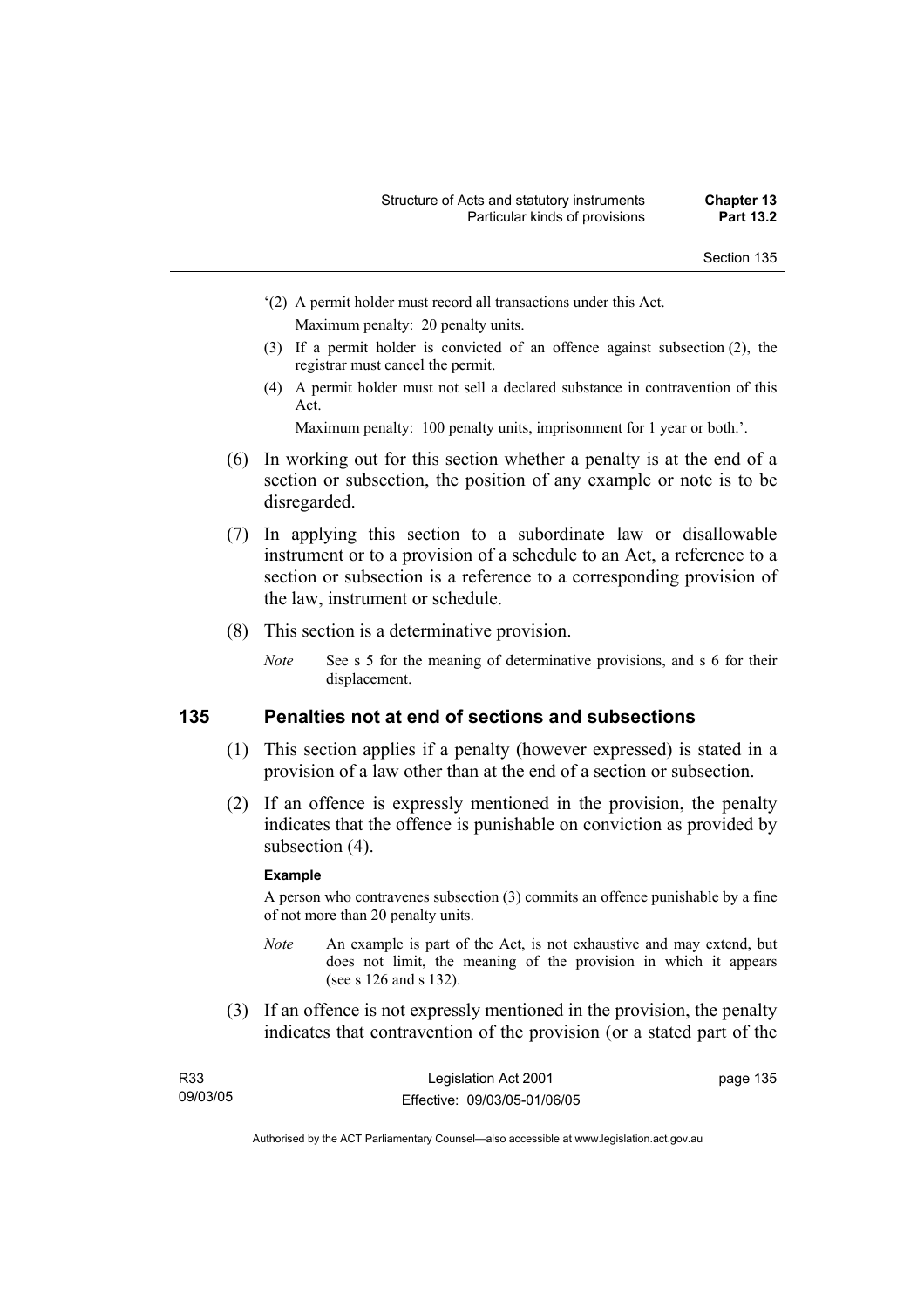provision) is an offence punishable on conviction as provided by subsection (4).

#### **Example**

A person who contravenes subsection (3) must pay a fine of not more than 20 penalty units.

- (4) The penalty that may be imposed for the offence is—
	- (a) if only a single penalty is stated (whether as a maximum penalty or a penalty)—not more than the stated penalty; or
	- (b) if a minimum as well as a maximum penalty is stated—not less than the minimum and not more than the maximum.
- (5) In working out for this section whether a penalty is at the end of a section or subsection, the position of any example or note is to be disregarded.
- (6) In applying this section to a subordinate law or disallowable instrument or to a provision of a schedule to an Act, a reference to a section or subsection is a reference to a corresponding provision of the law, instrument or schedule.
- (7) This section is a determinative provision.
	- *Note* See s 5 for the meaning of determinative provisions, and s 6 for their displacement.

page 136 Legislation Act 2001 Effective: 09/03/05-01/06/05

R33 09/03/05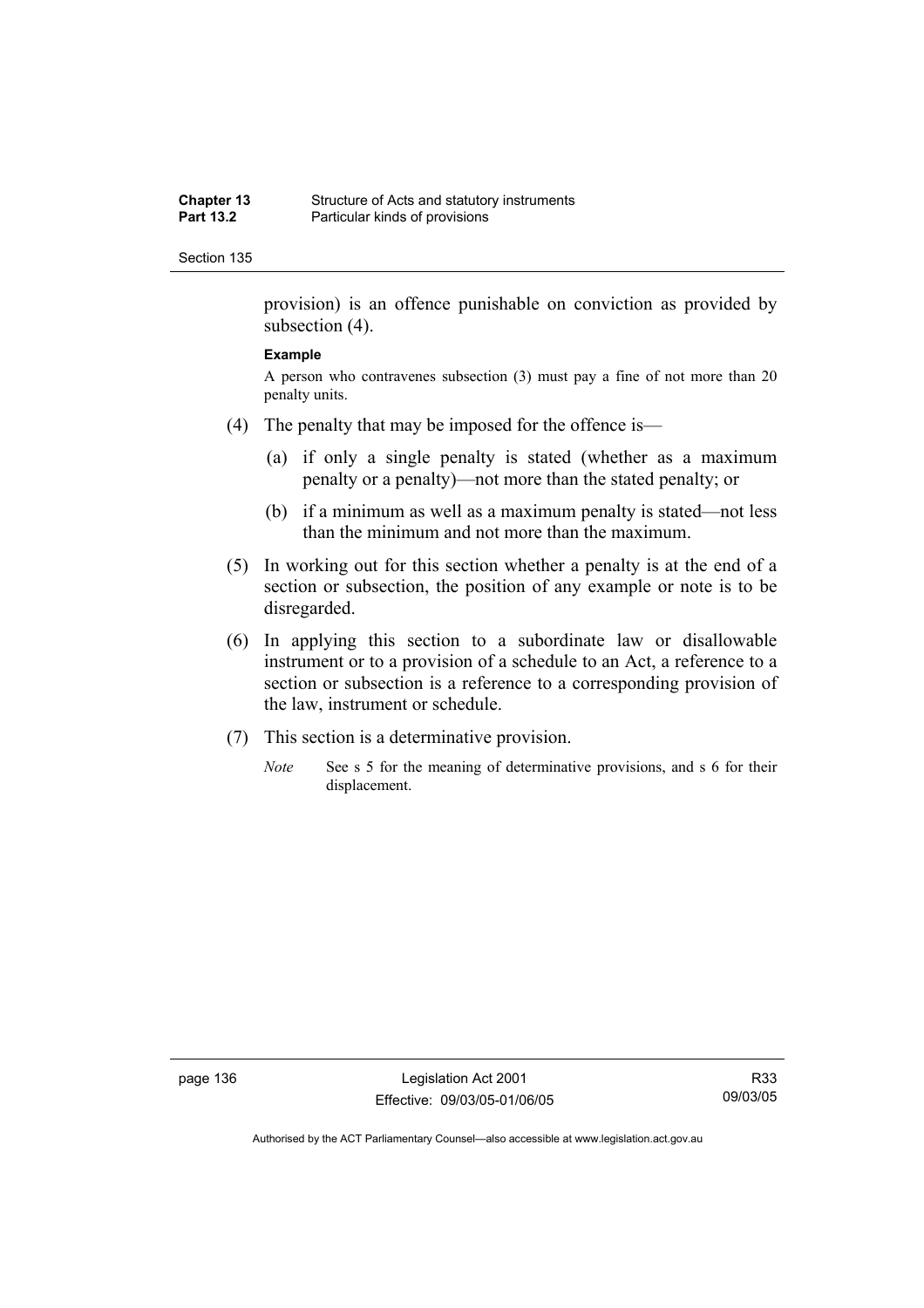# **Chapter 14 Interpretation of Acts and statutory instruments**

## **Part 14.1 Purpose and scope**

## **136 Meaning of** *Act* **in ch 14**

In this chapter:

*Act* includes a statutory instrument.

*Note* Section 7 (3) provides that a reference to an Act includes a reference to a provision of an Act. Section 13 (3) provides that a reference to a statutory instrument includes a reference to a provision of a statutory instrument.

### **137 Purpose and scope of ch 14**

- (1) The purpose of this chapter is to provide guidance about the interpretation of Acts.
- (2) This chapter is not intended to be a comprehensive statement of the law of interpretation applying to Acts.
- (3) In particular, this chapter assumes that common law presumptions operate in conjunction with this chapter.
- (4) Subsection (3) also applies to common law presumptions that come into existence after the commencement of this chapter.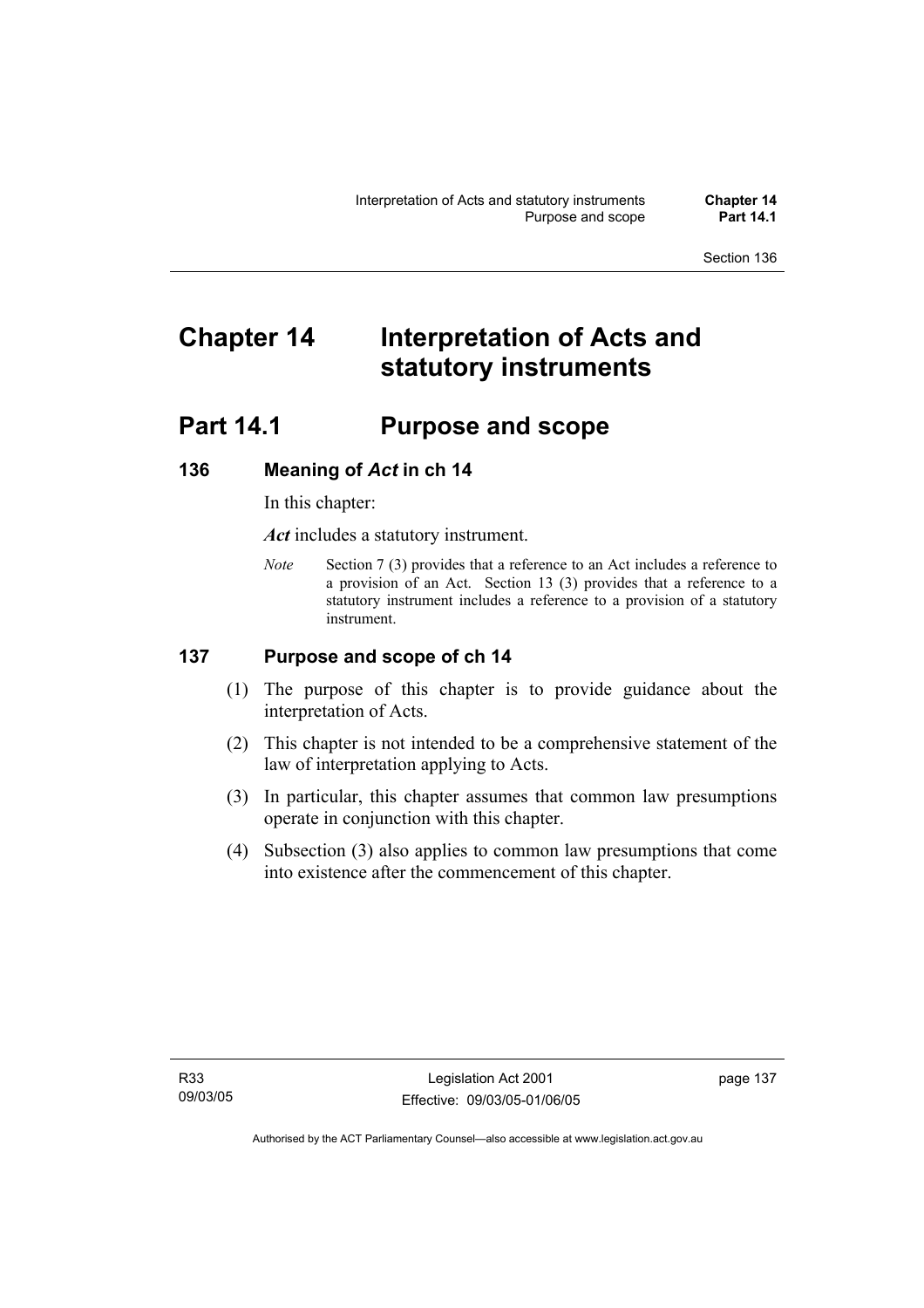| <b>Chapter 14</b> | Interpretation of Acts and statutory instruments |
|-------------------|--------------------------------------------------|
| <b>Part 14.2</b>  | Key principles of interpretation                 |

## **Part 14.2 Key principles of interpretation**

### **138 Meaning of** *working out the meaning of an Act*

In this part:

*working out the meaning of an Act* means—

- (a) resolving an ambiguous or obscure provision of the Act; or
- (b) confirming or displacing the apparent meaning of the Act; or
- (c) finding the meaning of the Act when its apparent meaning leads to a result that is manifestly absurd or is unreasonable; or
- (d) finding the meaning of the Act in any other case.

### **139 Interpretation best achieving Act's purpose**

- (1) In working out the meaning of an Act, the interpretation that would best achieve the purpose of the Act is to be preferred to any other interpretation.
- (2) This section applies whether or not the Act's purpose is expressly stated in the Act.
	- *Note T*he *Human Rights Act 2004*, s 30 (1) (which is about interpreting legislation to be consistent with human rights) is also relevant to interpreting territory laws.

### **140 Legislative context**

In working out the meaning of an Act, the provisions of the Act must be read in the context of the Act as a whole.

#### **Examples**

1 The long title of an Act provides that it is an Act to give certain benefits to the holders of pensioner cards. Section 4 provides 'This Act applies to a holder of a pensioner card'. Section 22 provides that the commissioner may grant 'a person' an exemption from payment of rates. The Act does not contain a definition of 'person'. Section 22 must be read in the context of

page 138 Legislation Act 2001 Effective: 09/03/05-01/06/05

R33 09/03/05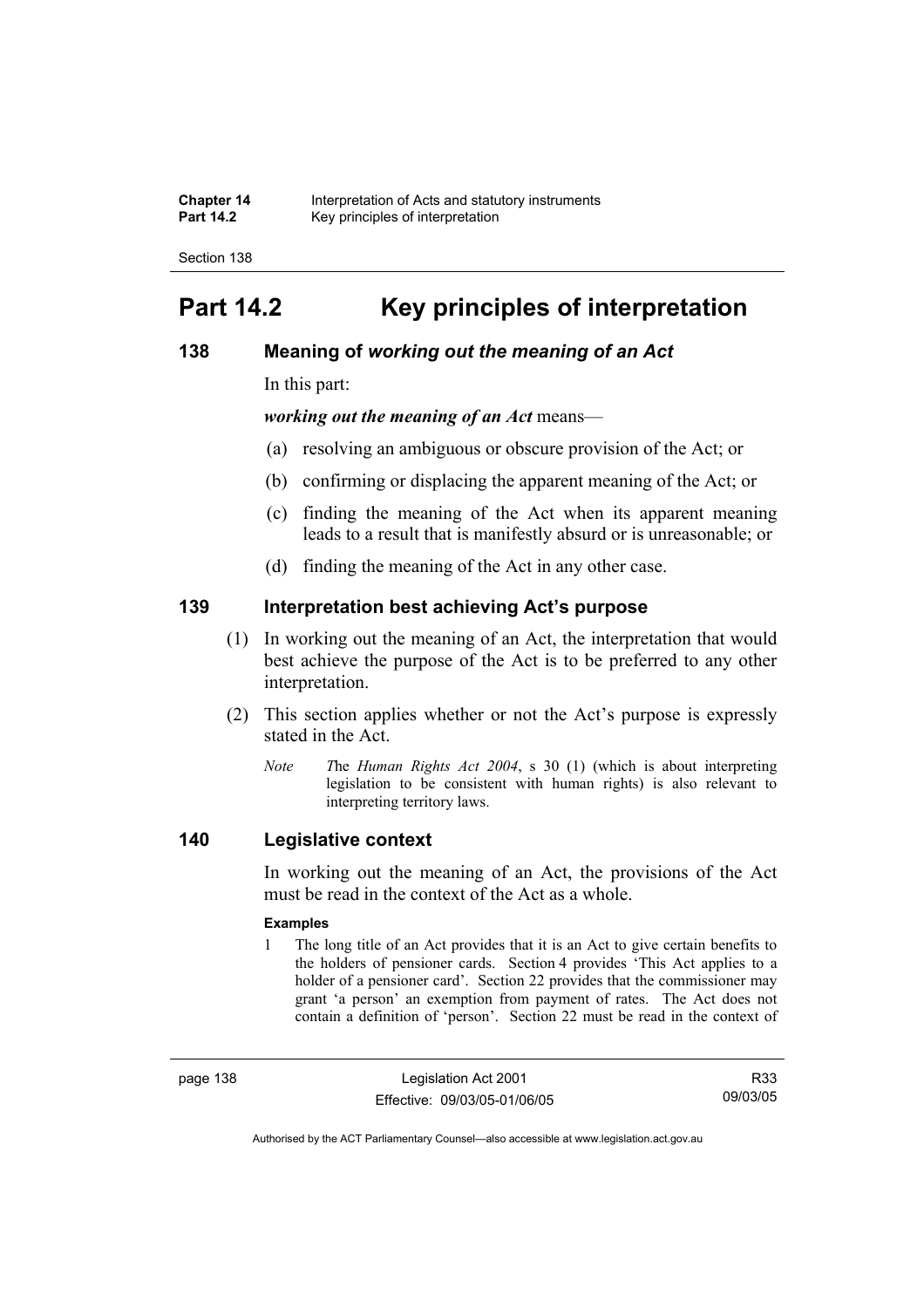the Act as a whole so that the commissioner may only grant exemptions to people who are holders of pensioner cards.

2 The *Drug Testing Regulation 2001* (made under the *Drug Testing Act 2000* (hypothetical)), section 6 contains the following heading:

#### **6 Corresponding law—Act, s 100, def** *corresponding law*

The heading indicates that the section has been made for the definition of *corresponding law* in the *Drug Testing Act 2000*, section 100.

- 3 Section 12 (1) of a subordinate law refers to 'an order under the *Crimes Act 1900*, section 402*'*. No other kind of order is mentioned in the section and the word 'order' is not otherwise defined in the subordinate law. Subsections (2), (4), (7) and (9) of the same section, which only refer to 'the order', are to be understood as referring to the order mentioned in subsection (1).
- *Note 1* See s 126 and s 127 for material that is, or is not, part of an Act or statutory instrument.
- *Note 2* An example is part of the Act, is not exhaustive and may extend, but does not limit, the meaning of the provision in which it appears (see s 126 and s 132).

### **141 Non-legislative context generally**

- (1) In working out the meaning of an Act, material not forming part of the Act may be considered.
	- *Note 1* See s 146 for the meaning of *may* and *must*.
	- *Note 2* See s 126 and s 127 for material that is, or is not, part of an Act or statutory instrument.
	- *Note* 3 See s 142 for material that may be considered in working out the meaning of an Act or statutory instrument.
- (2) In deciding whether material not forming part of an Act should be considered in working out the meaning of the Act, and the weight to be given to the material, the following matters must be taken into account:
	- (a) the desirability of being able to rely on the ordinary meaning of the Act, having regard to the purpose of the Act and the provisions of the Act read in the context of the Act as a whole;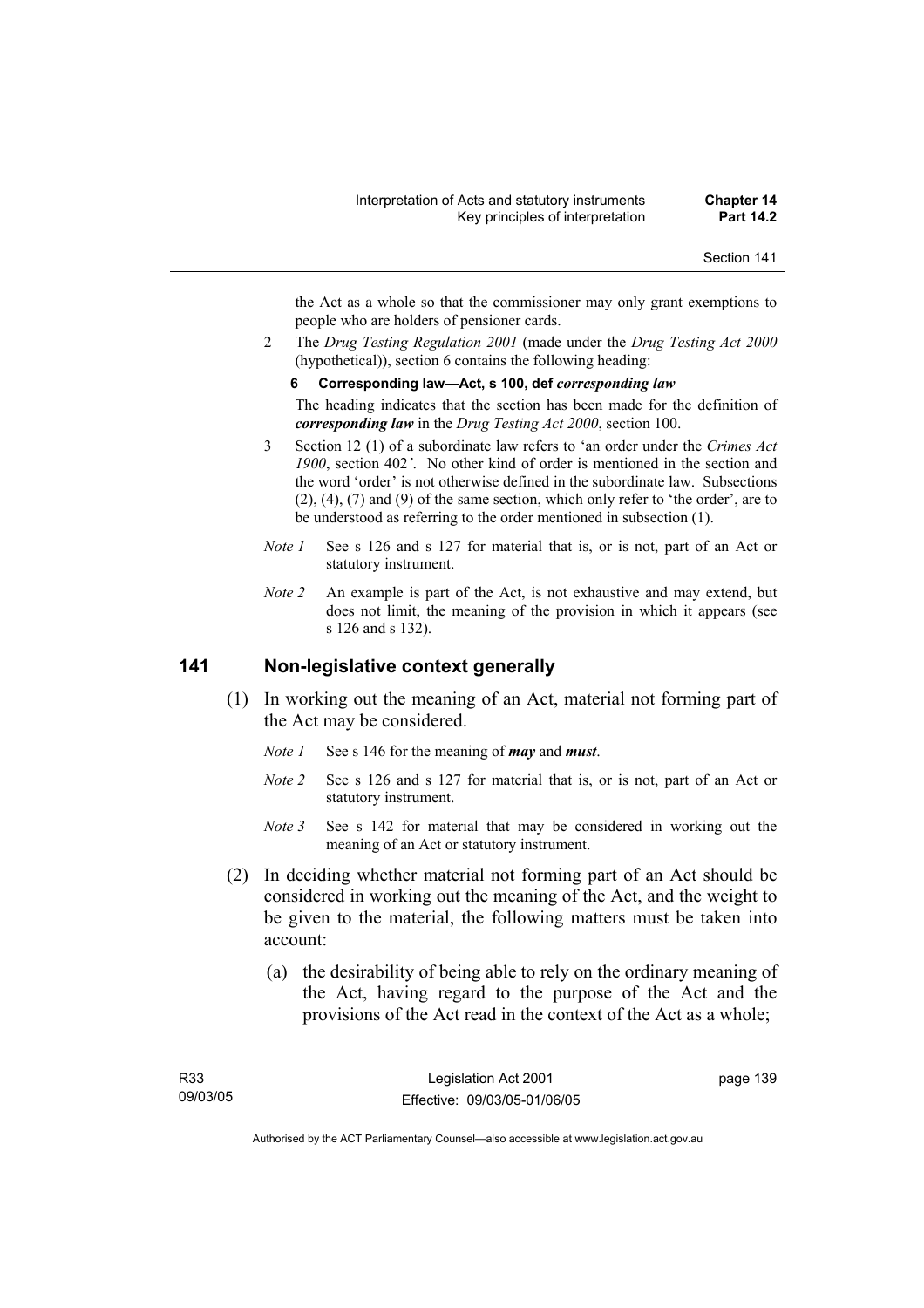- (b) the undesirability of prolonging proceedings without compensating advantage;
- (c) the accessibility of the material to the public.
- (3) Subsection (2) does not limit the matters that may be taken into account.
- (4) For subsection (2) (c), material in the register is taken to be accessible to the public.

*Note* The register is the ACT legislation register (see dict, pt 2, def *register*).

### **142 Non-legislative context—material that may be considered**

- (1) In working out the meaning of an Act, material mentioned in table 142, column 2 may be considered.
- (2) In working out the meaning of a statutory instrument, material mentioned in table 142, column 3 may be considered.
- (3) This section does not limit the material that may be considered in working out the meaning of an Act or statutory instrument.

| column 1<br>item | column 2<br>Act                                                                                          | column 3<br>statutory instrument                                                                                    |
|------------------|----------------------------------------------------------------------------------------------------------|---------------------------------------------------------------------------------------------------------------------|
|                  | material not forming<br>part of the Act contained<br>in an authorised version<br>of the Act              | material not forming part of<br>the statutory instrument<br>contained in an authorised<br>version of the instrument |
|                  | See ch 3 (Authorised<br><i>Note</i><br>versions<br>and<br>evidence of laws and<br>legislative material). | See ch 3 (Authorised<br><b>Note</b><br>versions and evidence of<br>legislative<br>and<br>laws<br>material).         |

#### **Table 142**

page 140 Legislation Act 2001 Effective: 09/03/05-01/06/05

R33 09/03/05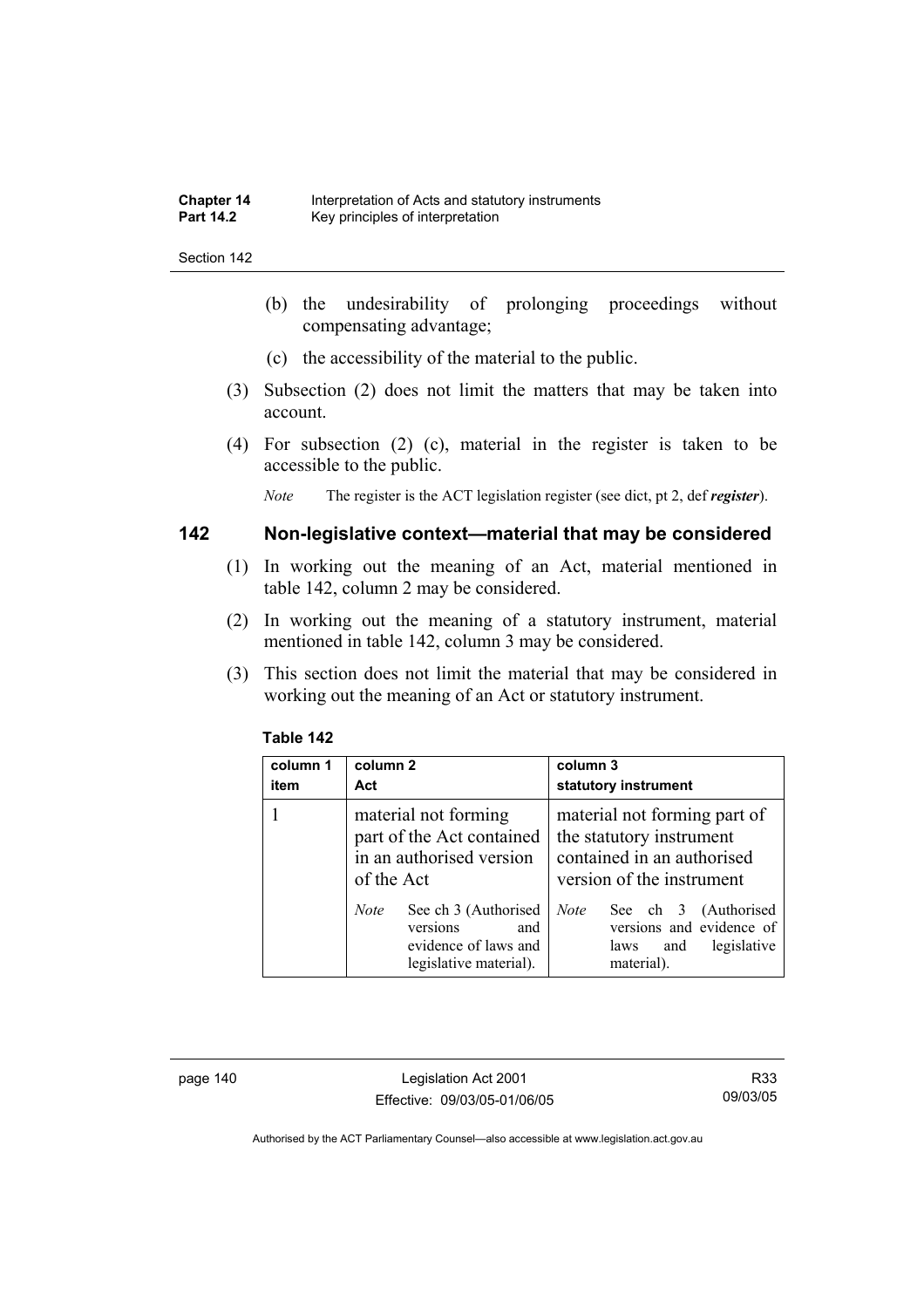Interpretation of Acts and statutory instruments **Chapter 14**  Key principles of interpretation **Part 14.2** 

Section 142

| column 1       | column <sub>2</sub>                                                                                                                                                                                           | column 3                                                                                                                                                                                                                                                                                                                                                                                                                                        |
|----------------|---------------------------------------------------------------------------------------------------------------------------------------------------------------------------------------------------------------|-------------------------------------------------------------------------------------------------------------------------------------------------------------------------------------------------------------------------------------------------------------------------------------------------------------------------------------------------------------------------------------------------------------------------------------------------|
| item           | Act                                                                                                                                                                                                           | statutory instrument                                                                                                                                                                                                                                                                                                                                                                                                                            |
| $\overline{2}$ | any relevant report of a<br>royal commission, law<br>reform commission,<br>committee of inquiry or<br>other similar body that<br>was presented to the<br>Legislative Assembly<br>before the Act was<br>passed | any relevant report of a royal<br>commission, law reform<br>commission, committee of<br>inquiry or other similar body<br>that was presented to the<br>Legislative Assembly-<br>if the statutory<br>(a)<br>instrument was<br>presented to the<br>Assently—<br>before the end of<br>6 sitting days<br>after the day the<br>instrument was<br>presented to the<br>Assembly; or<br>(b)<br>in any other<br>case—before the<br>instrument was<br>made |

R33 09/03/05

Legislation Act 2001 Effective: 09/03/05-01/06/05 page 141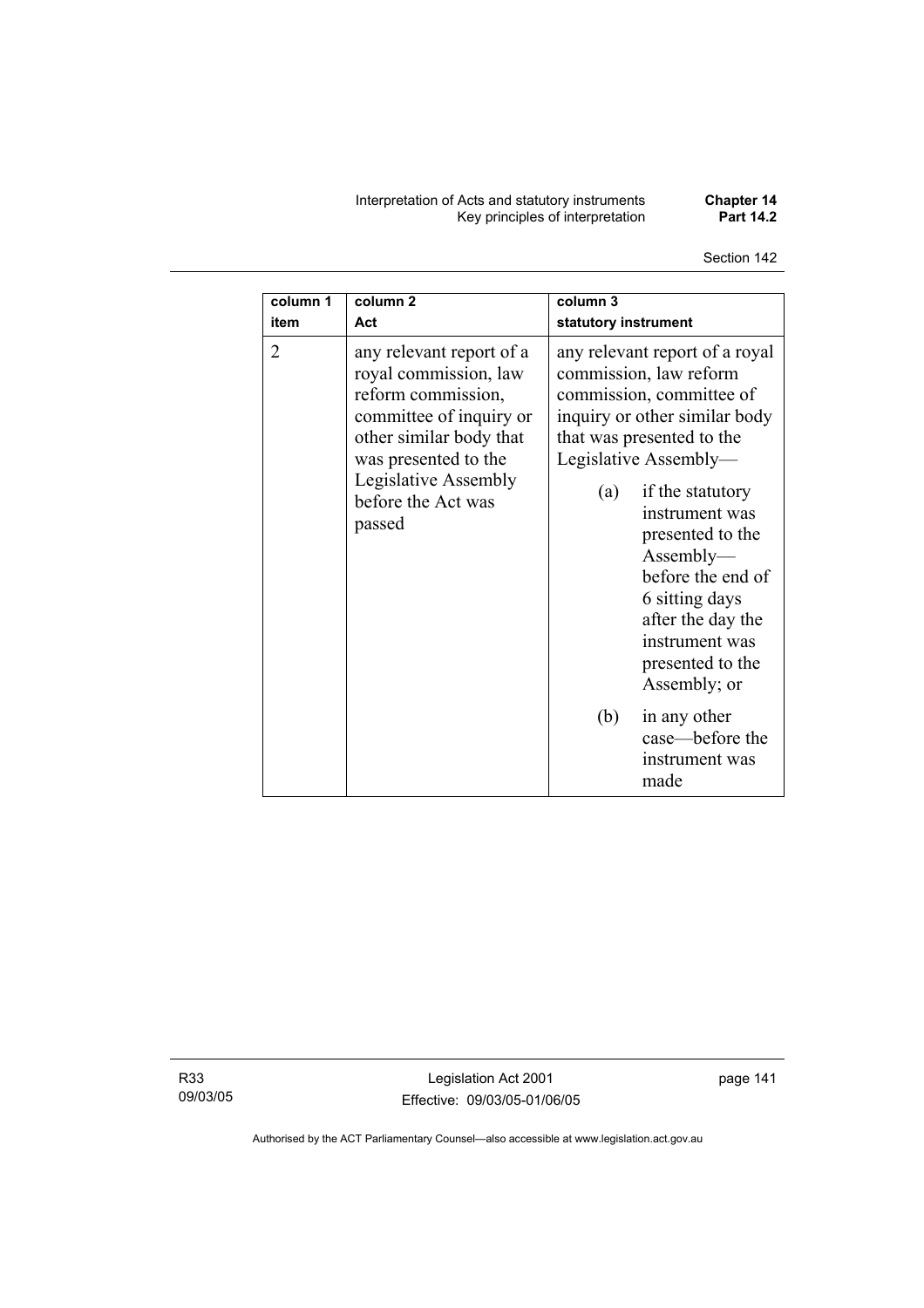**Chapter 14** Interpretation of Acts and statutory instruments **Part 14.2 Key principles of interpretation** 

Section 142

| column 1<br>item | column <sub>2</sub><br>Act                                                                                                                                                                                          | column <sub>3</sub><br>statutory instrument                                                                                                                                                                                                                                                                                                 |
|------------------|---------------------------------------------------------------------------------------------------------------------------------------------------------------------------------------------------------------------|---------------------------------------------------------------------------------------------------------------------------------------------------------------------------------------------------------------------------------------------------------------------------------------------------------------------------------------------|
| 3                | any relevant report of a<br>committee of the<br>Legislative Assembly<br>that was made to the<br>Assembly before the<br>Act was passed                                                                               | any relevant report of a<br>committee of the Legislative<br>Assembly that was made to<br>the Assembly-                                                                                                                                                                                                                                      |
|                  |                                                                                                                                                                                                                     | (a)<br>if the statutory<br>instrument was<br>presented to the<br>Assently—<br>before the end of<br>6 sitting days<br>after the day the<br>instrument was<br>presented to the<br>Assembly; or                                                                                                                                                |
|                  |                                                                                                                                                                                                                     | (b)<br>in any other<br>case—before the<br>instrument was<br>made                                                                                                                                                                                                                                                                            |
| $\overline{4}$   | any explanatory<br>statement (however<br>described) for the bill<br>that became the Act, or<br>any other relevant<br>document, that was<br>presented to the<br>Legislative Assembly<br>before the Act was<br>passed | if the statutory instrument<br>was presented to the<br>Legislative Assembly—any<br>explanatory statement<br>(however described) for the<br>instrument, or any other<br>relevant document, that was<br>presented to the Legislative<br>Assembly before the end of<br>6 sitting days after the<br>instrument was presented to<br>the Assembly |

page 142 Legislation Act 2001 Effective: 09/03/05-01/06/05

R33 09/03/05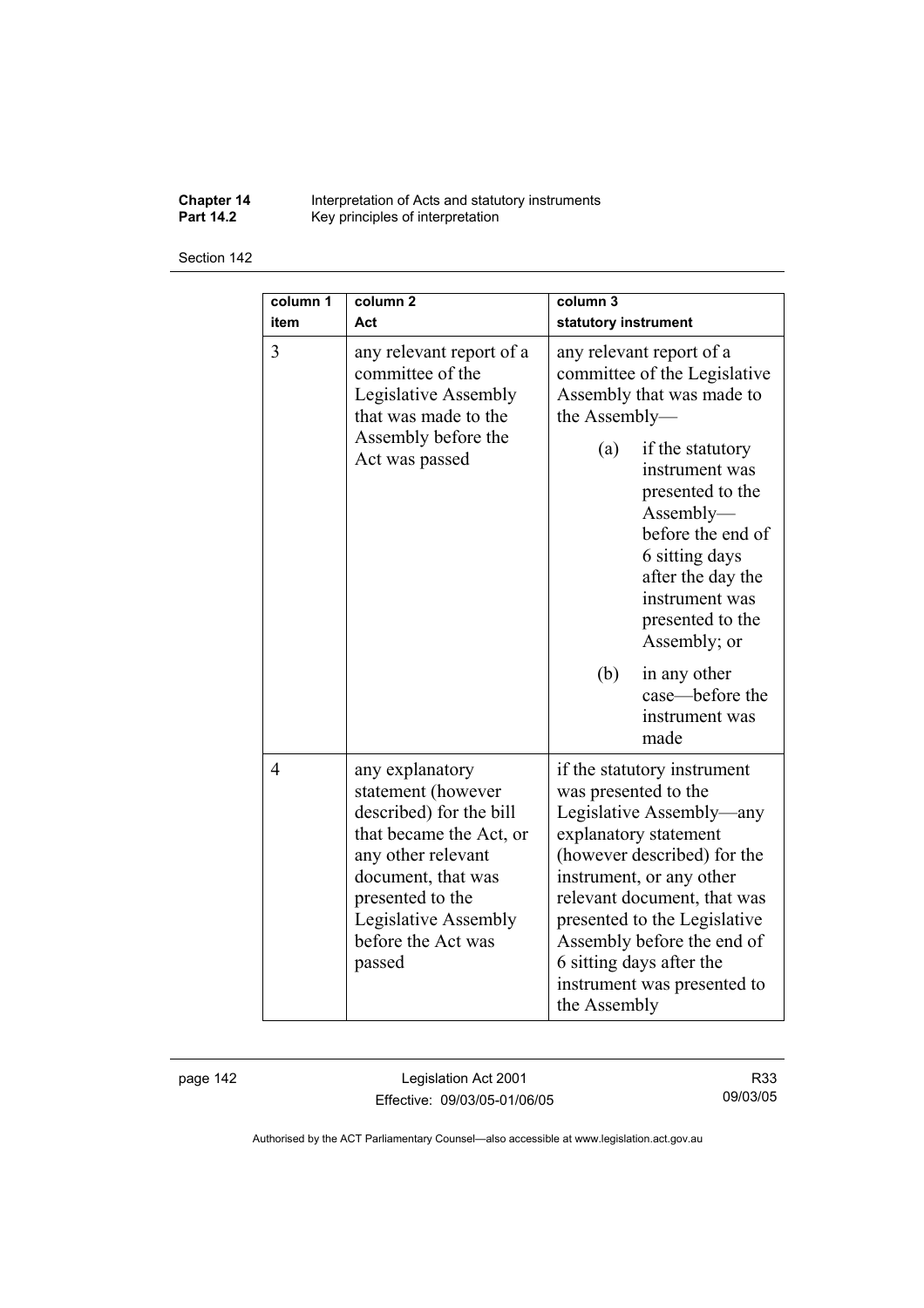Interpretation of Acts and statutory instruments **Chapter 14 Key principles of interpretation** 

| column 1<br>item | column <sub>2</sub><br>Act                                                                                              | column 3<br>statutory instrument                                                                                                                                                                |
|------------------|-------------------------------------------------------------------------------------------------------------------------|-------------------------------------------------------------------------------------------------------------------------------------------------------------------------------------------------|
| 5                | the presentation speech<br>made to the Legislative<br>Assembly during the<br>passage of the bill that<br>became the Act | if the statutory instrument<br>was presented to the<br>Legislative Assembly by a<br>member of the Assembly-<br>any presentation speech<br>made to the Assembly                                  |
| 6                | official reports of<br>proceedings in the<br>Legislative Assembly in<br>relation to the bill that<br>became the Act     | if the statutory instrument<br>was presented to the<br>Legislative Assembly-<br>official reports of<br>proceedings in the<br>Legislative Assembly in<br>relation to the statutory<br>instrument |
| 7                | any relevant treaty or<br>other international<br>agreement to which<br>Australia is a party                             | any relevant treaty or other<br>international agreement to<br>which Australia is a party                                                                                                        |

### **143 Law stating material for consideration in working out meaning**

 (1) If a relevant law provides that stated material may or must be considered in working out the meaning of an Act or statutory instrument, that does not by implication prevent other material of the same or similar kind being considered in working out the meaning of the Act or instrument.

#### **Example**

The *Computer Crime Act 2000* (hypothetical) contains the following provision:

**4 Report may be used as an aid to interpretation** 

The *Community Law Reform Report on Computer Crime* (CLRC No X) may be considered in working out the meaning of this Act.

R33 09/03/05

Legislation Act 2001 Effective: 09/03/05-01/06/05 page 143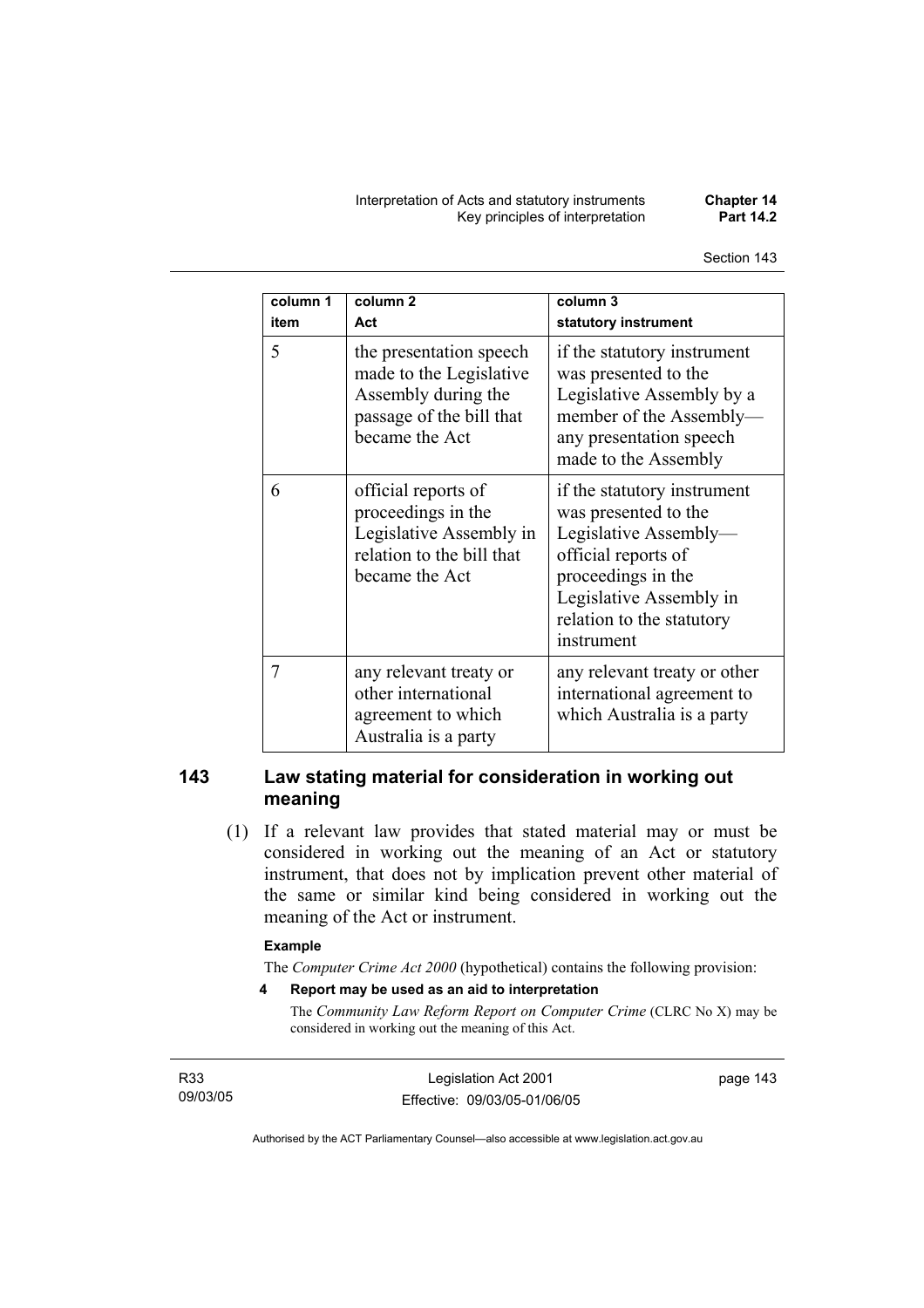#### **Chapter 14** Interpretation of Acts and statutory instruments<br>**Part 14.2** Key principles of interpretation Key principles of interpretation

#### Section 143

This does not limit access to other non-legislative material of the same or a similar kind for working out the meaning of the *Computer Crime Act 2000*.

- *Note* An example is part of the Act, is not exhaustive and may extend, but does not limit, the meaning of the provision in which it appears (see s 126 and s 132).
- (2) In this section:

*relevant law* means—

- (a) in working out the meaning of an Act—the Act or another Act; or
- (b) in working out the meaning of a statutory instrument made under an Act—the Act, another Act or the instrument; or
- (c) in working out the meaning of a statutory instrument made under another statutory instrument—an Act or either instrument.

page 144 Legislation Act 2001 Effective: 09/03/05-01/06/05

R33 09/03/05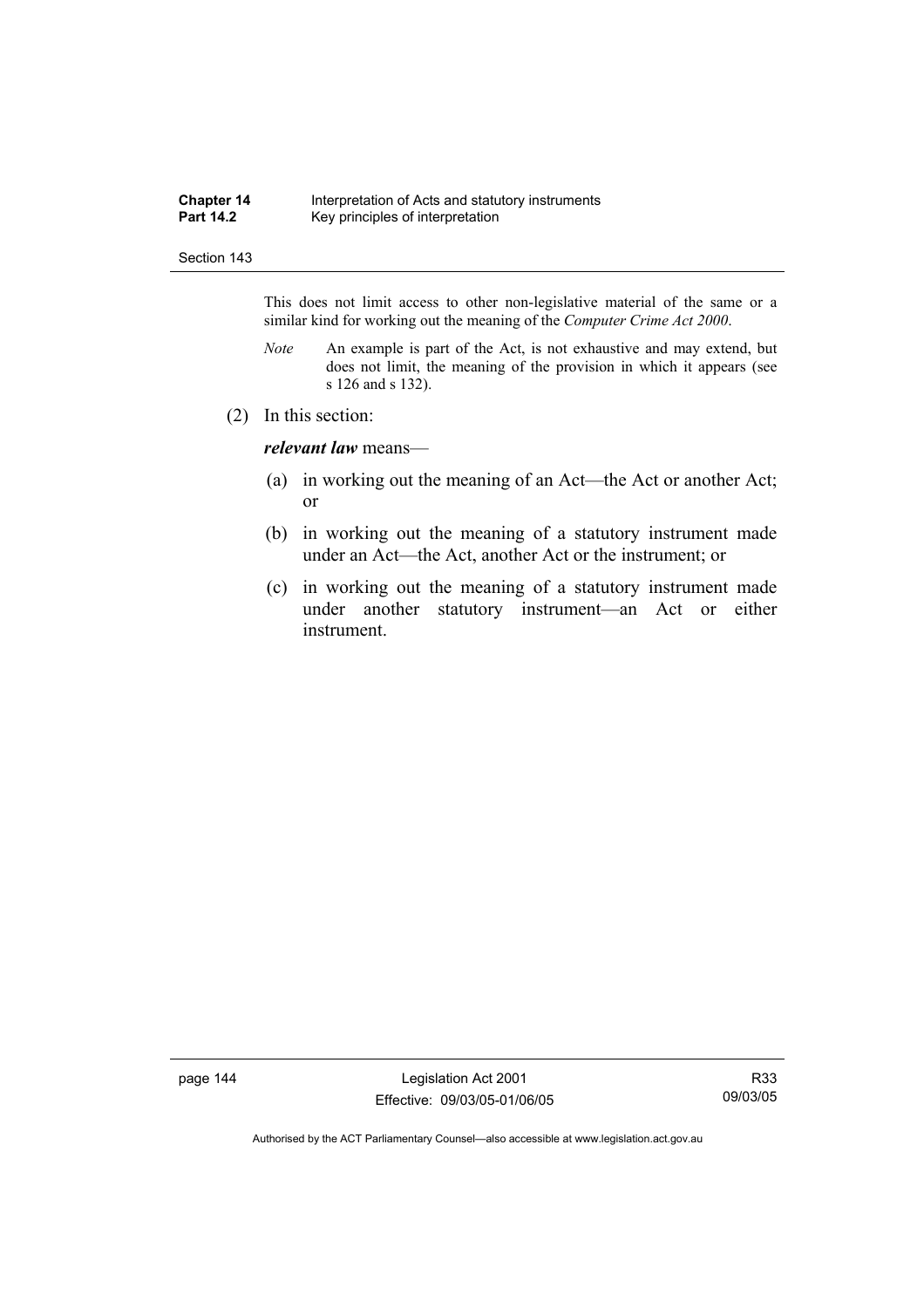## **Chapter 15 Aids to interpretation**

## **Part 15.1 General**

### **144 Meaning of commonly-used terms**

A definition in the dictionary, part 1 applies to all Acts and statutory instruments.

*Note* See s 130 for the definition of *definition* and s 131 for provisions about signpost definitions.

### **145 Gender and number**

In an Act or statutory instrument—

- (a) words indicating a gender include every other gender; and
- (b) words in the singular number include the plural and words in the plural number include the singular.

### **146 Meaning of** *may* **and** *must*

- (1) In an Act or statutory instrument, the word *may*, or a similar term, used in relation to a function indicates that the function may be exercised or not exercised, at discretion.
	- *Note Function* is defined in the dict, pt 1 to include authority, duty and power.
- (2) In an Act or statutory instrument, the word *must*, or a similar term, used in relation to a function indicates that the function is required to be exercised.

page 145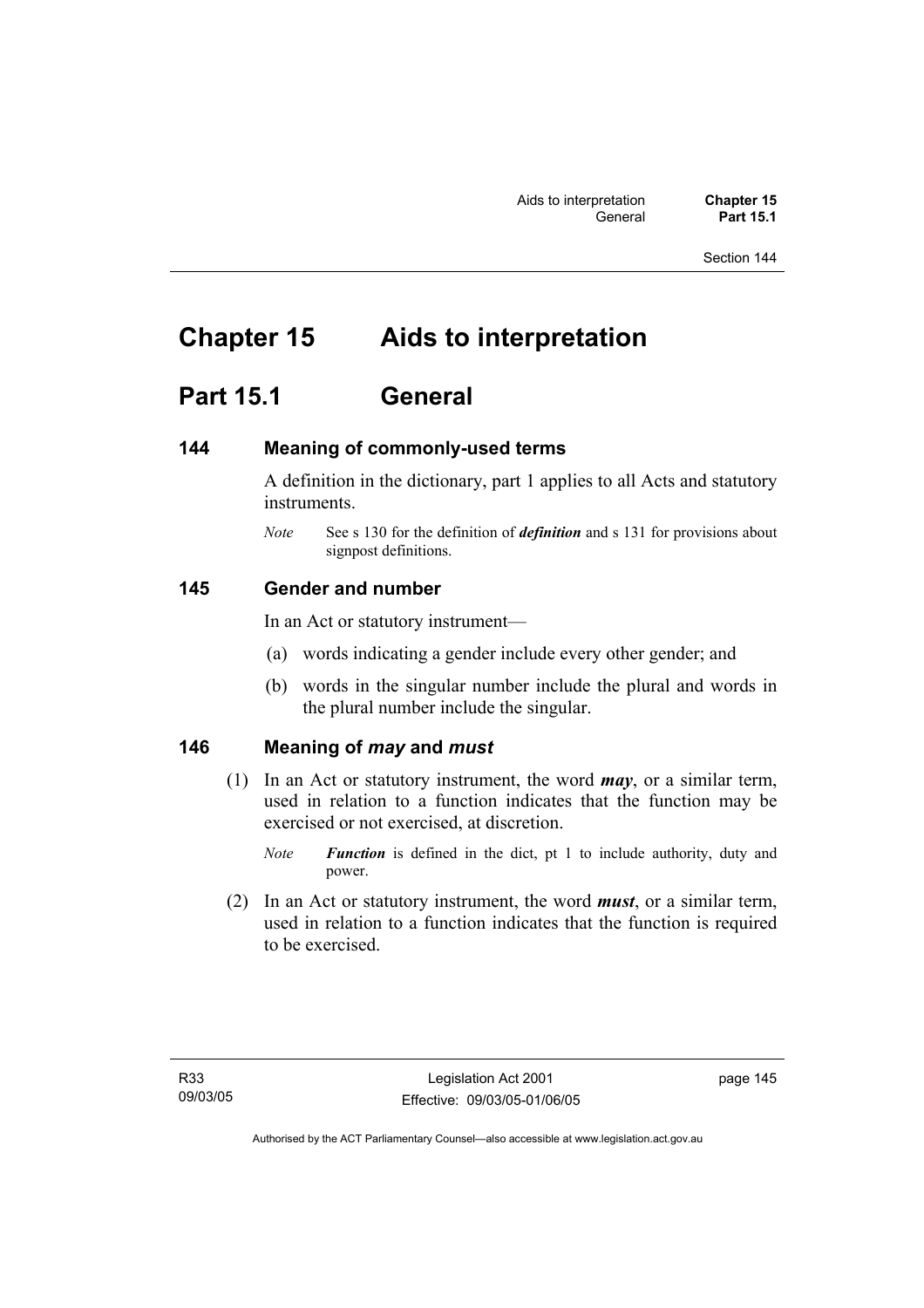| <b>Chapter 15</b> | Aids to interpretation |
|-------------------|------------------------|
| <b>Part 15.1</b>  | General                |

- (3) This section is a determinative provision so far as it applies to an applicable law or an applicable provision.
	- *Note* See s 5 for the meaning of determinative provisions, and s 6 for their displacement.
- (4) In this section:

*applicable law* means an Act enacted, or a subordinate law or disallowable instrument made, after 1 January 2000.

*applicable provision* means a provision inserted after 1 January 2000 into an Act, or a subordinate law or disallowable instrument, that is not an applicable law.

*inserted*, for a provision, includes inserted in substitution for another provision.

### **147 Changes of drafting practice not to affect meaning**

 (1) The purpose of this section is to encourage the making of progressive improvements in the form of the statute book without inadvertently changing the substantive effect of the law.

*Note* See also s 96 (Relocated provisions).

- (2) This is to be achieved particularly by updating the language and structure of Acts and statutory instruments to replace older forms of legislative expression with forms reflecting current legislative drafting practice.
- (3) If an Act or statutory instrument is amended so that it contains an older form of legislative expression in a provision and a newer form in another, the ideas in the 2 provisions must not be regarded as different only because different words are used or the provisions are structured in different ways.
- (4) Subsection (3) also applies if the provisions are in different Acts or statutory instruments.

R33 09/03/05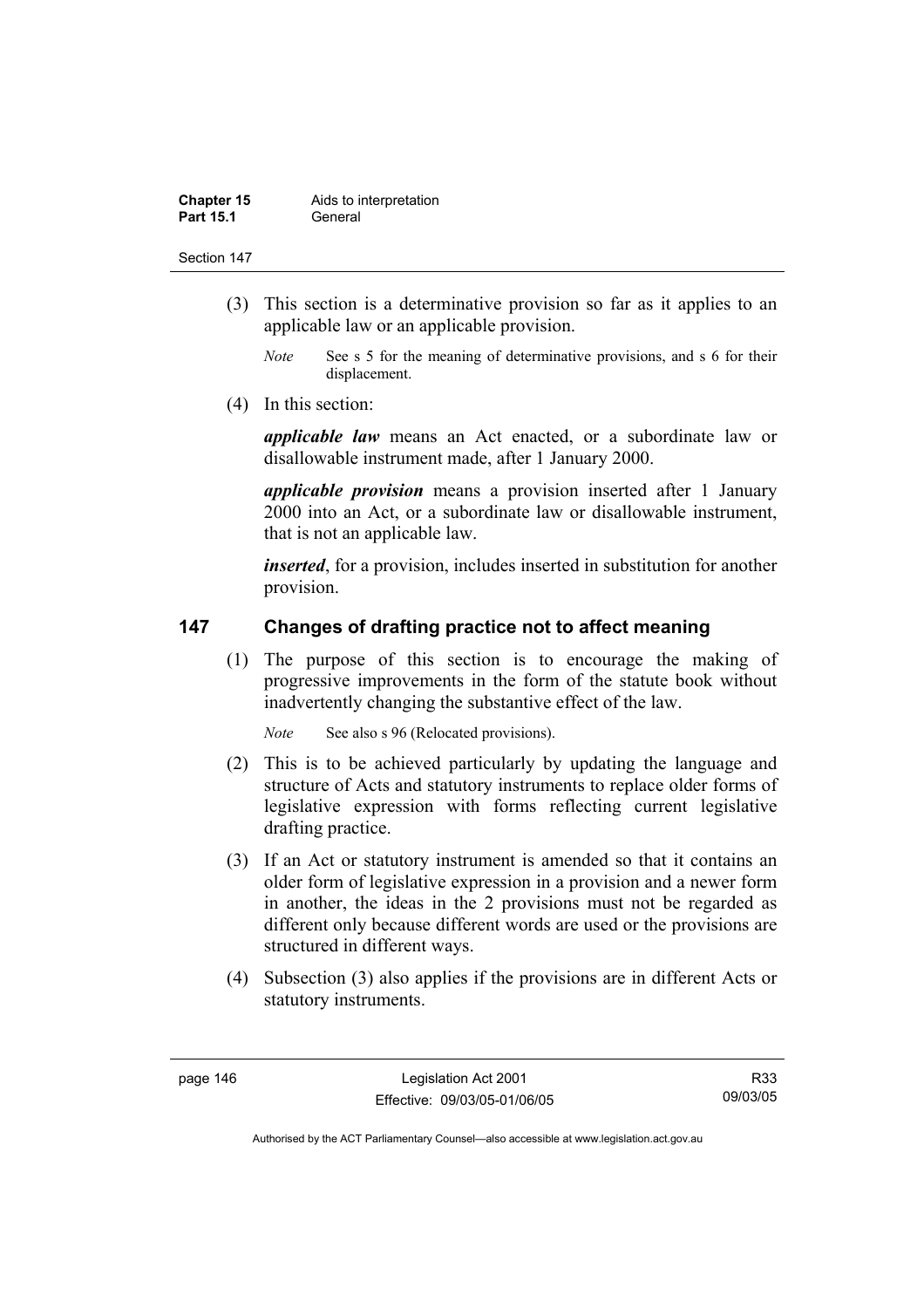- (5) Also, if an Act or statutory instrument is amended so that a provision containing an older form of legislative expression is replaced (whether or not in the same position) by a provision in a newer form, the ideas in the 2 provisions must not be regarded as different only because different words are used or the provisions are structured in different ways.
- (6) In deciding whether the ideas are different, regard must be had to the context and history of the 2 provisions.
- (7) Subsection (6) does not limit the matters to which regard may be had.
- (8) This section is a determinative provision.
	- *Note* See s 5 for the meaning of determinative provisions, and s 6 for their displacement.

### **148 Terms used in instruments have same meanings as in authorising laws**

Terms used in a statutory instrument have the same meanings as they have, from time to time, in the Act or statutory instrument (the *authorising law*), or the relevant provisions of the authorising law, under which the instrument is made or in force.

### **149 Age in years**

For an Act or statutory instrument, a person is an age in years at the beginning of the person's birthday for the age.

### **150 Measurement of distance**

In applying an Act or statutory instrument, distance is to be measured in a straight line on a horizontal plane.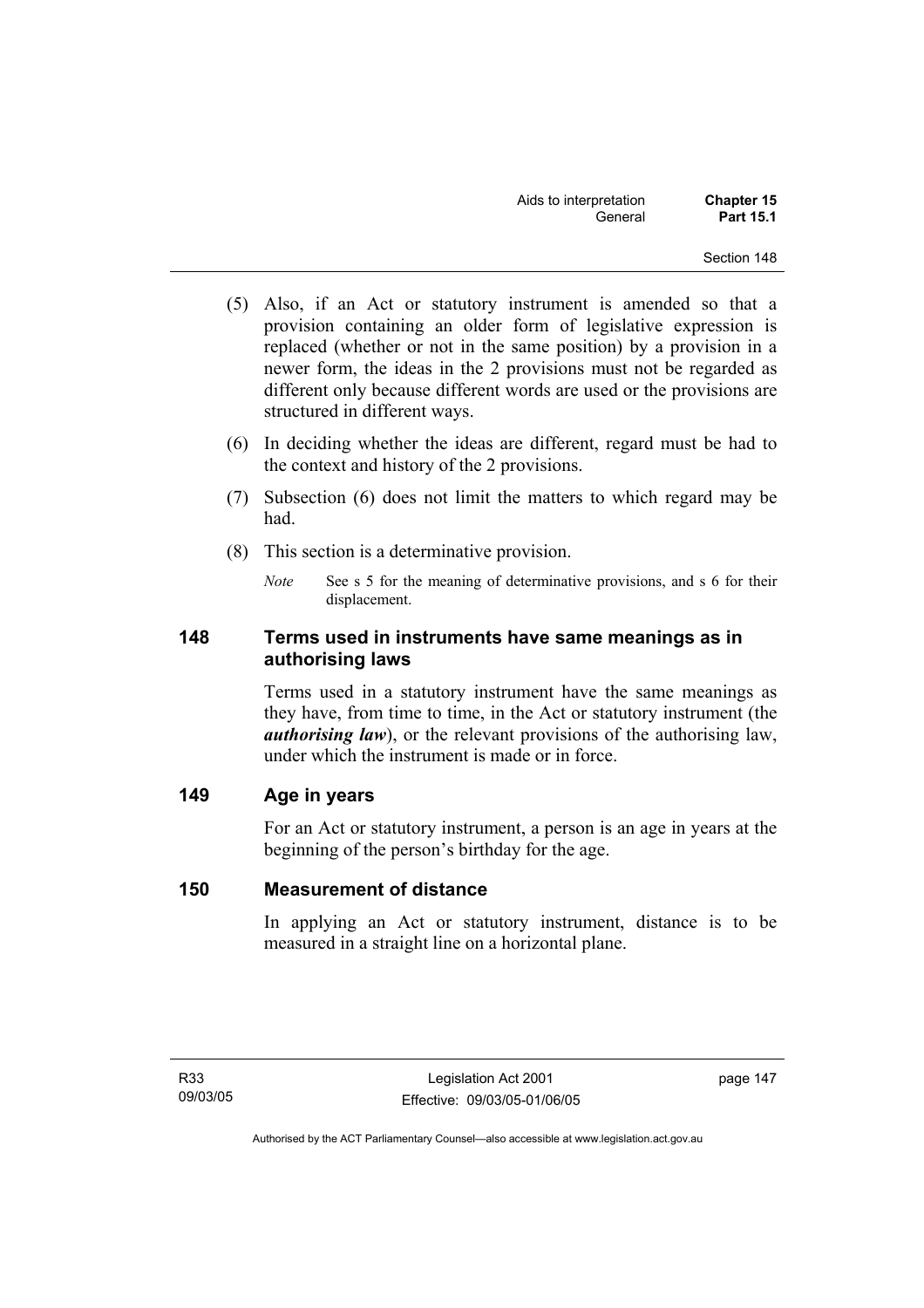| <b>Chapter 15</b> | Aids to interpretation |
|-------------------|------------------------|
| <b>Part 15.1</b>  | General                |

### **151 Reckoning of time**

- (1) This section applies if a period of 1 day or longer is provided or allowed for a purpose by an Act or statutory instrument.
- (2) In working out whether the purpose has been fulfilled within the period provided or allowed, the period is taken to begin at the start point.
- (3) For this section—
	- (a) if a period is to begin from a particular day—the *start point* is the beginning of the next day; and
	- (b) if a period is to begin when an act or event happens—the *start point* is the beginning of the day after the act or event happens.

#### **Examples**

- 1 The *ABC Act 1995* provides that a person who ceases to be an inspector must return his or her identity card to the authority within 21 days after ceasing to be an inspector. X is notified that his appointment as inspector ends on Friday 1 November. The period of 21 days starts on Saturday 2 November.
- 2 The *XYZ Act 2001* requires an application for review to be lodged not later than 28 days after service on the licensee of the decision objected to. The period of 28 days begins with the day following the day of service.
- *Note* An example is part of the Act, is not exhaustive and may extend, but does not limit, the meaning of the provision in which it appears (see s 126 and s 132).
- (4) If the last day of the period is not a working day, the last day of the period is the first working day after the end of the period.

#### **Example**

The *Hypothetical Act 2000* requires the board to give a copy of its business plan to the Minister not later than 14 days after its preparation. The 14th day is Good Friday (a public holiday) and the following Monday is also a public holiday. Under section 151 (4), the last day to give a copy of the business plan is the Tuesday following Easter (the first working day after the 14th day).

R33 09/03/05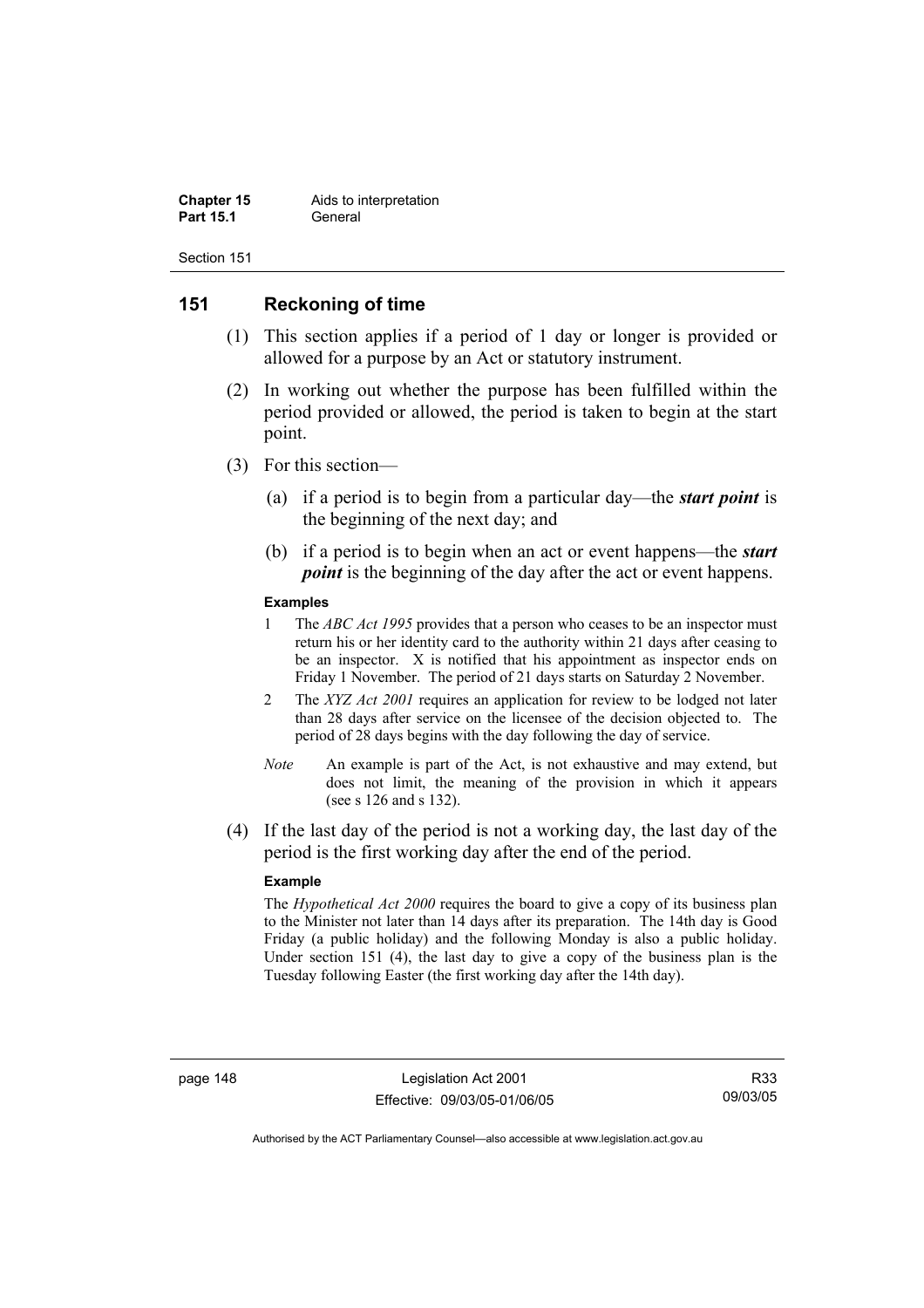| Aids to interpretation | <b>Chapter 15</b> |
|------------------------|-------------------|
| General                | <b>Part 15.1</b>  |

## **152 Continuing effect of obligations**

If, under a provision of an Act or statutory instrument, an act is required to be done, the obligation to do the act continues until the act is done even if—

- (a) the provision required the act to be done within a particular period or before a particular time, and the period has ended or the time has passed; or
- (b) someone has been convicted of an offence in relation to failure to do the act.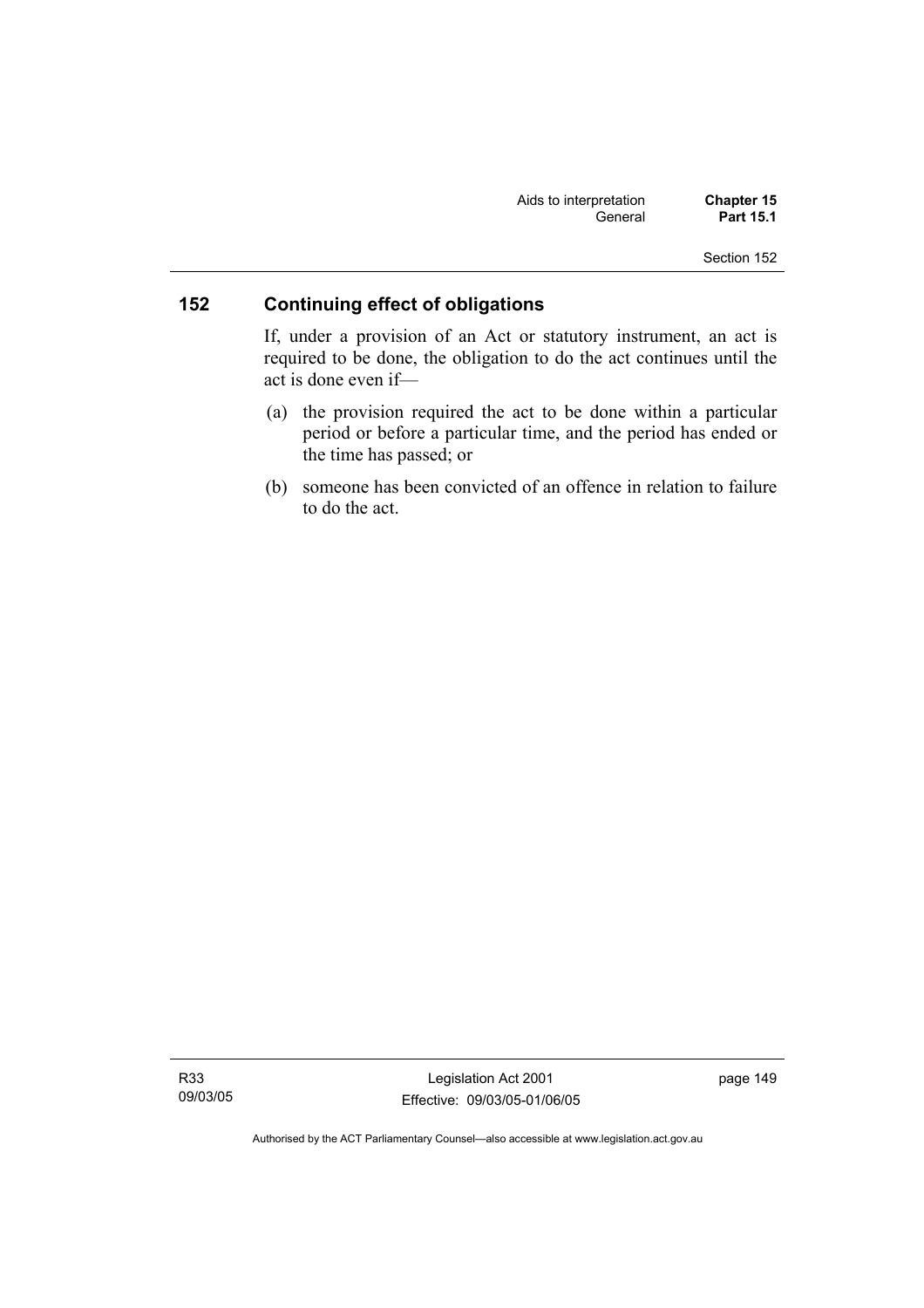**Chapter 15** Aids to interpretation<br>**Part 15.2** Definitions **Definitions** 

Section 155

## **Part 15.2 Definitions**

*Note to pt 15.2* See also s 130 (What is a definition?), s 131 (Signpost definitions) and s 148 (Terms used in instruments have same meanings as in authorising laws).

### **155 Definitions apply subject to contrary intention**

- (1) A definition in an Act or statutory instrument applies except so far as the contrary intention appears.
- (2) This section is a determinative provision.
	- *Note* See s 5 for the meaning of determinative provisions, and s 6 for their displacement.

### **156 Application of definitions in dictionaries and sections**

 (1) A definition in the dictionary to an Act or statutory instrument applies to the entire Act or instrument unless the Act or instrument provides for the definition to have a more limited application.

#### **Examples**

- 1 The dictionary to the *ABC Act 1999* includes the signpost definition '*x*—see the *XYZ Act 1998*, section 3.'. There is nothing in the *ABC Act 1999* indicating the intended application of the definition of  $x$ . The definition of  $x$ in the *XYZ Act 1998*, section 3, therefore, applies to the entire *ABC Act 1999*.
- 2 In an Act, the word *z* is defined in the dictionary. The definition provides, in part, that '*z*, in part 4 (Registration of vehicles), means ...'. The definition of *z* applies only to part 4.
- *Note 1* See s 144 (Meaning of commonly-used terms) for the application of the definitions in this Act, dict, pt 1.
- *Note 2* Section 148 (Terms used in instruments have same meanings as in authorising laws) provides that terms used in a statutory instrument have the same meaning as they have in the Act or statutory instrument under which the statutory instrument is made.

page 150 Legislation Act 2001 Effective: 09/03/05-01/06/05

R33 09/03/05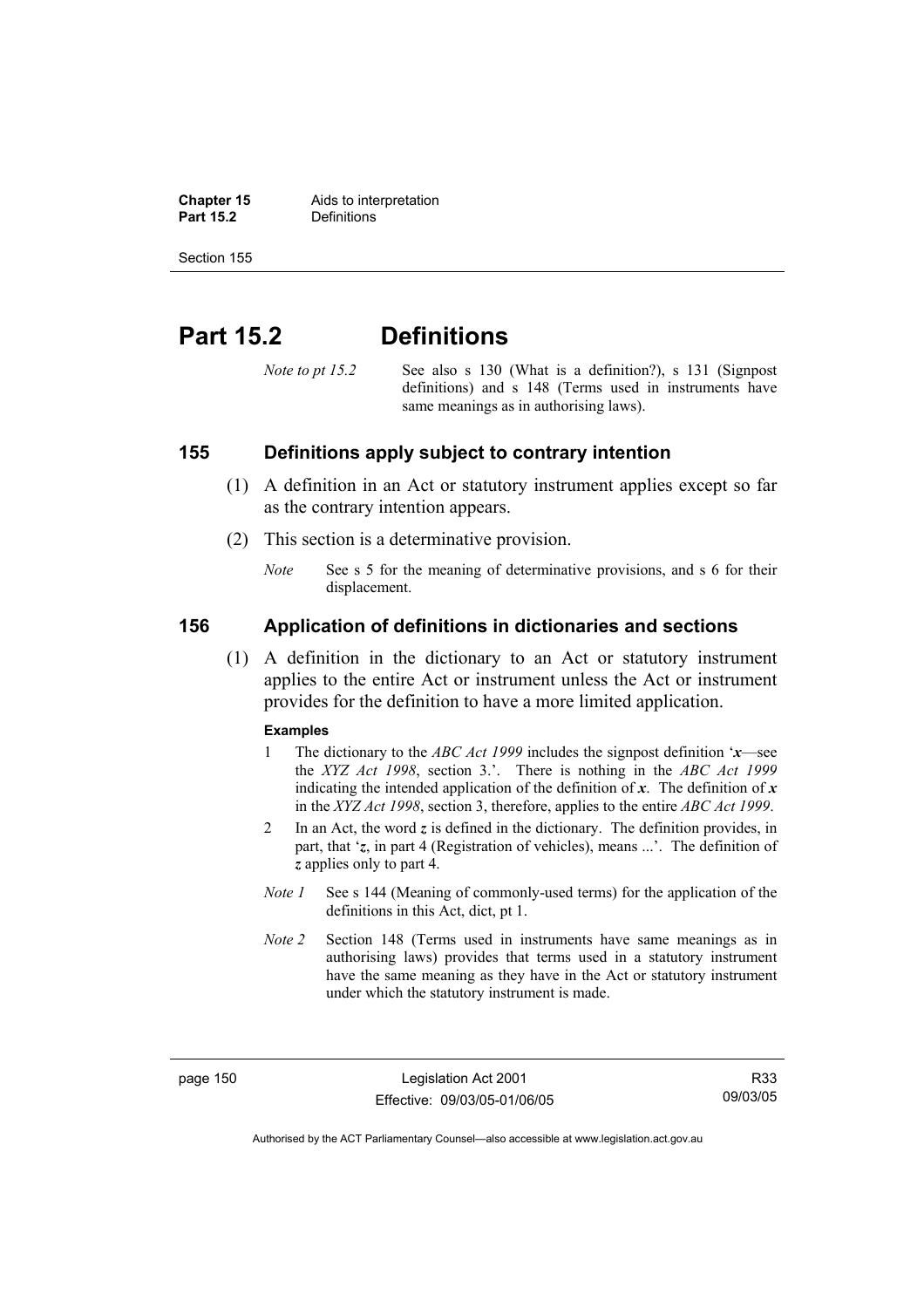- *Note 3* An example is part of the Act, is not exhaustive and may extend, but does not limit, the meaning of the provision in which it appears (see s 126 and s 132).
- (2) A definition in a section of an Act or statutory instrument applies only to the section unless the Act or instrument provides for the definition to have a broader application.

#### **Examples**

- 1 This Act, section 255 (7) (Forms) contains definitions of *form 1* and *form 2* as tagged terms. There is nothing in this Act indicating that the definitions apply outside section 255. The definitions apply only to section 255.
- 2 In part 6 of an Act, the word *a* is defined in a section, which is not divided into subsections but contains a number of definitions. The section begins with the words 'In this part:'. The definition of *a* applies to all of part 6.
- 3 In an Act, the word *b* is defined in a section, which is not divided into subsections but contains a number of definitions. The section begins with the words 'In this Act:'. The definition of *b* applies to the entire Act.
- (3) A definition in a section of an Act or statutory instrument applies to the entire section unless the Act or instrument provides for the definition to have a more limited application.

#### **Example**

In a subsection of a section of an Act, the word  $c$  is defined. The subsection begins with the words 'In subsection  $(3)$ :'. The definition of  $c$  applies only to subsection (3) of that section.

 (4) In applying this section to a statutory instrument or to a provision of a schedule to an Act, a reference to a section is a reference to a corresponding provision of the instrument or schedule.

page 151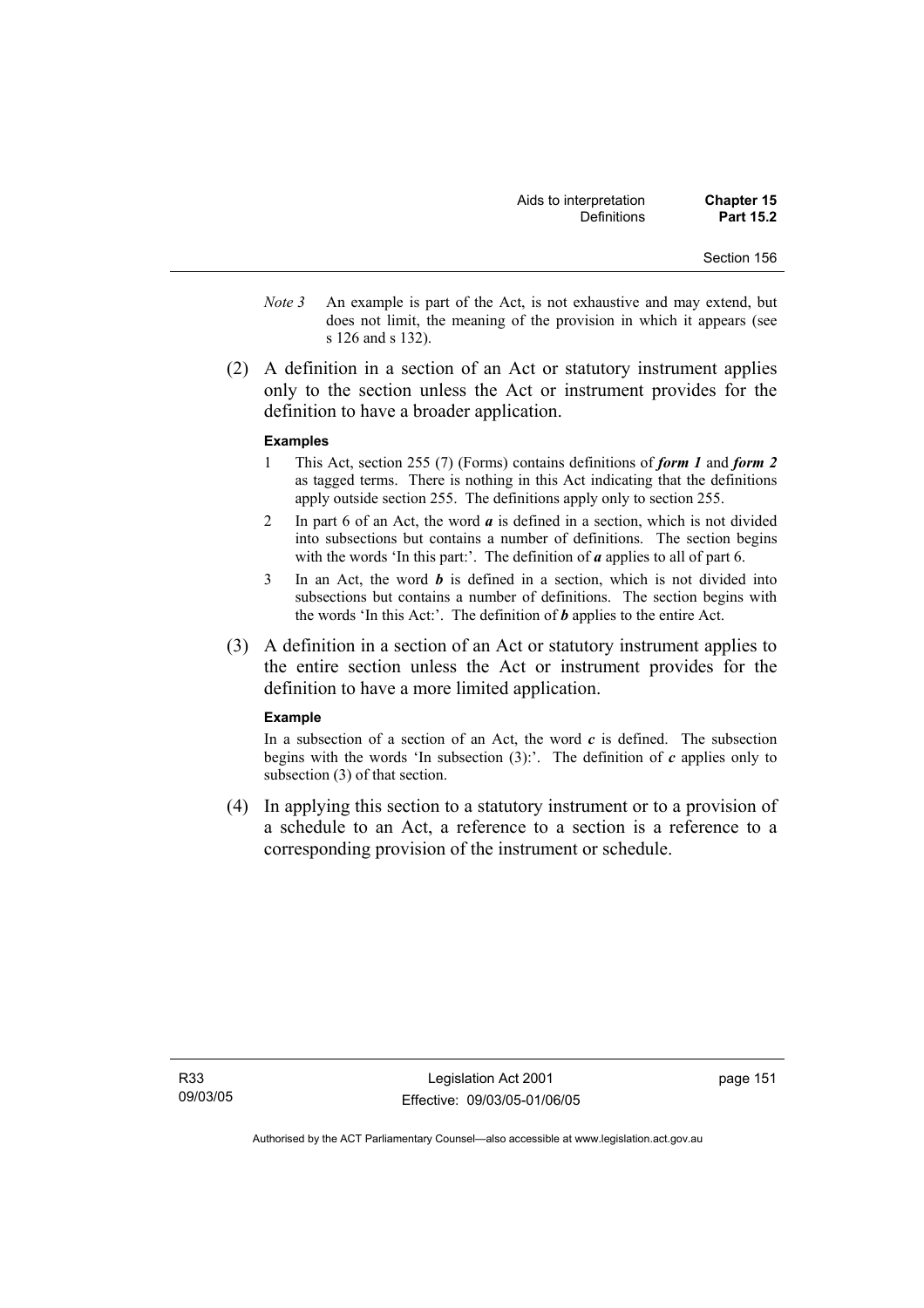**Chapter 15** Aids to interpretation<br>**Part 15.2** Definitions **Definitions** 

Section 157

### **157 Defined terms—other parts of speech and grammatical forms**

If an Act or statutory instrument defines a term, other parts of speech and grammatical forms of the term have corresponding meanings.

#### **Example**

The *Publication (Grants) Act 2001* contains a definition of *publish* and also contains other forms of the same word ('published', 'publisher', 'publishes', 'publishing' and 'publication'). Because of this section, all forms of the word will have the same meaning except so far as the Act otherwise expressly provides or a contrary intention appears (see s 6 (3)).

*Note* An example is part of the Act, is not exhaustive and may extend, but does not limit, the meaning of the provision in which it appears (see s 126 and s 132).

page 152 Legislation Act 2001 Effective: 09/03/05-01/06/05

R33 09/03/05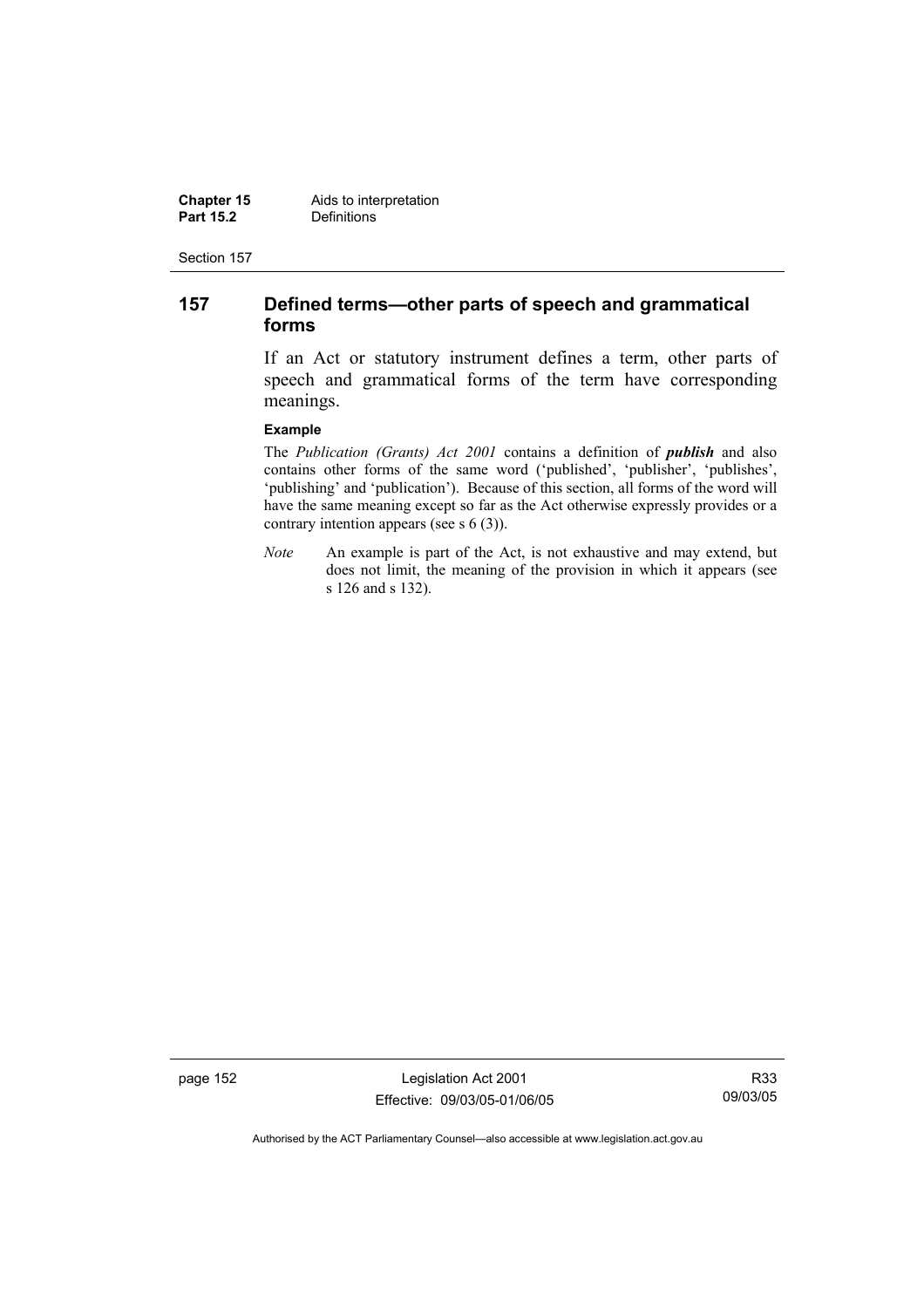## **Part 15.3 References to various entities and things**

*Note to pt 15.3* 

See also ch 10 (Referring to laws).

### **160 References to people generally**

- (1) In an Act or statutory instrument, a reference to a person generally includes a reference to a corporation as well as an individual.
- (2) Subsection (1) is not displaced only because there is an express reference to either an individual or a corporation elsewhere in the Act or statutory instrument.

#### **Examples of references to a person generally**

- 1 another person
- 2 anyone else
- 3 party
- 4 someone else
- 5 employer

#### **Examples of express references to a corporation**

- 1 body corporate
- 2 company

### **Examples of express references to an individual**

- 1 adult
- 2 child
- 3 spouse
- 4 driver
- (3) Subsection (2) does not limit the operation of section 6.

*Note* Section 6 deals with the displacement of a provision of this Act.

page 153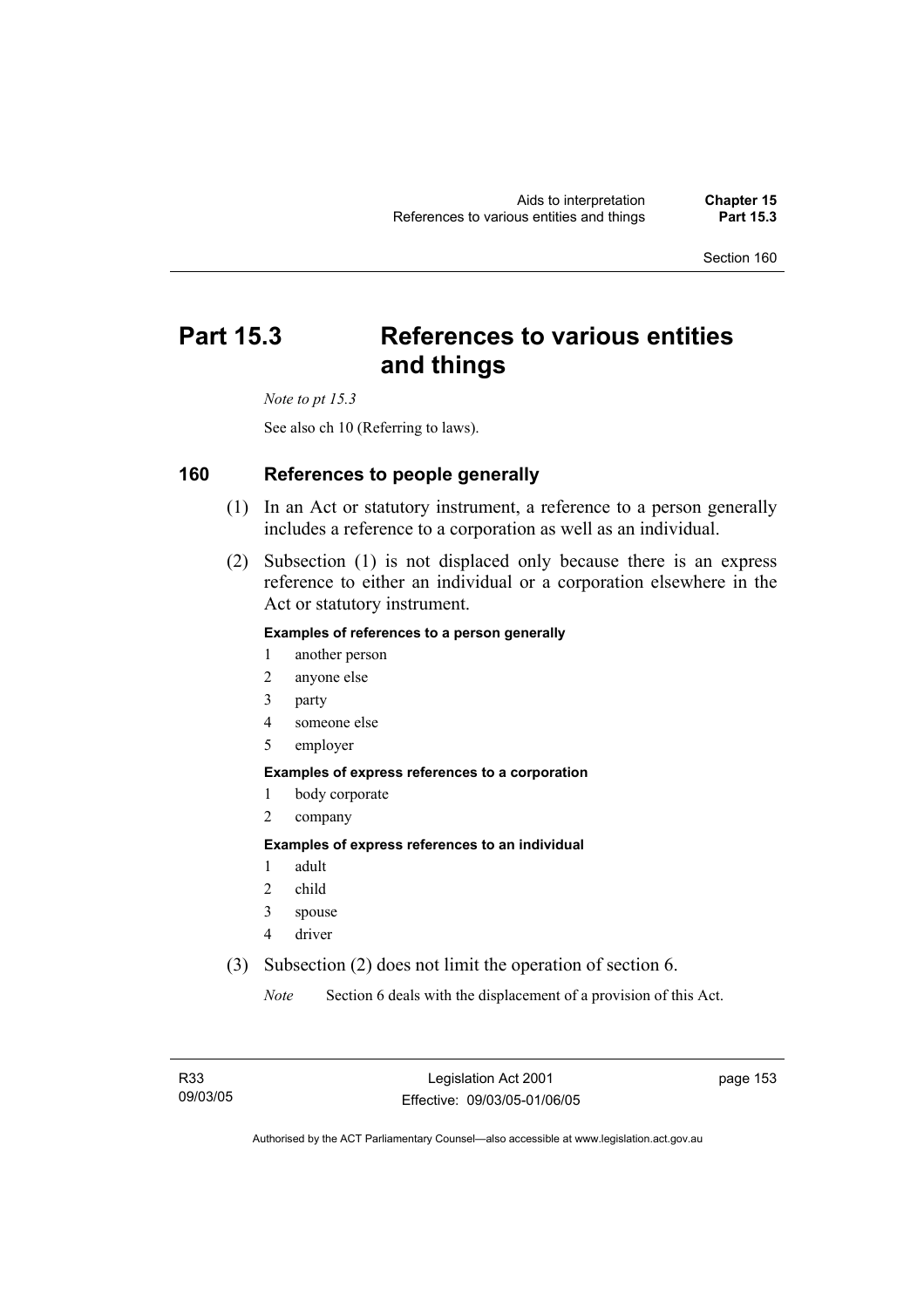### **161 Corporations liable to offences**

- (1) A provision of a law that creates an offence (whether indictable or summary) applies to corporations as well as to individuals.
- (2) A provision of a law that creates an offence can apply to a corporation even though contravention of the provision is punishable by imprisonment (with or without another penalty).

#### **Example**

A provision of an Act contains the following penalty: 'Maximum penalty: 100 penalty units, imprisonment for 1 year or both.' The provision can apply to a corporation.

- (3) If a corporation is convicted of an offence and, apart from this subsection, the penalty for the offence is a period of imprisonment only, the court may impose a maximum penalty of—
	- (a) if the period of imprisonment is not longer than 6 months— 50 penalty units; and
	- (b) if the period of imprisonment is longer than 6 months but not longer than 1 year—100 penalty units; and
	- (c) if the period of imprisonment is longer than 1 year but not longer than 2 years—200 penalty units; and
	- (d) if the period of imprisonment is longer than 2 years but not longer than 5 years—500 penalty units; and
	- (e) if the period of imprisonment is longer than 5 years but not longer than 10 years—1 000 penalty units; and
	- (f) if the period of imprisonment is longer than 10 years—1 500 penalty units.

*Note* Section 133 explains the meaning and value of penalty units.

(4) In this section:

*law* means an Act, subordinate law or disallowable instrument.

page 154 Legislation Act 2001 Effective: 09/03/05-01/06/05

R33 09/03/05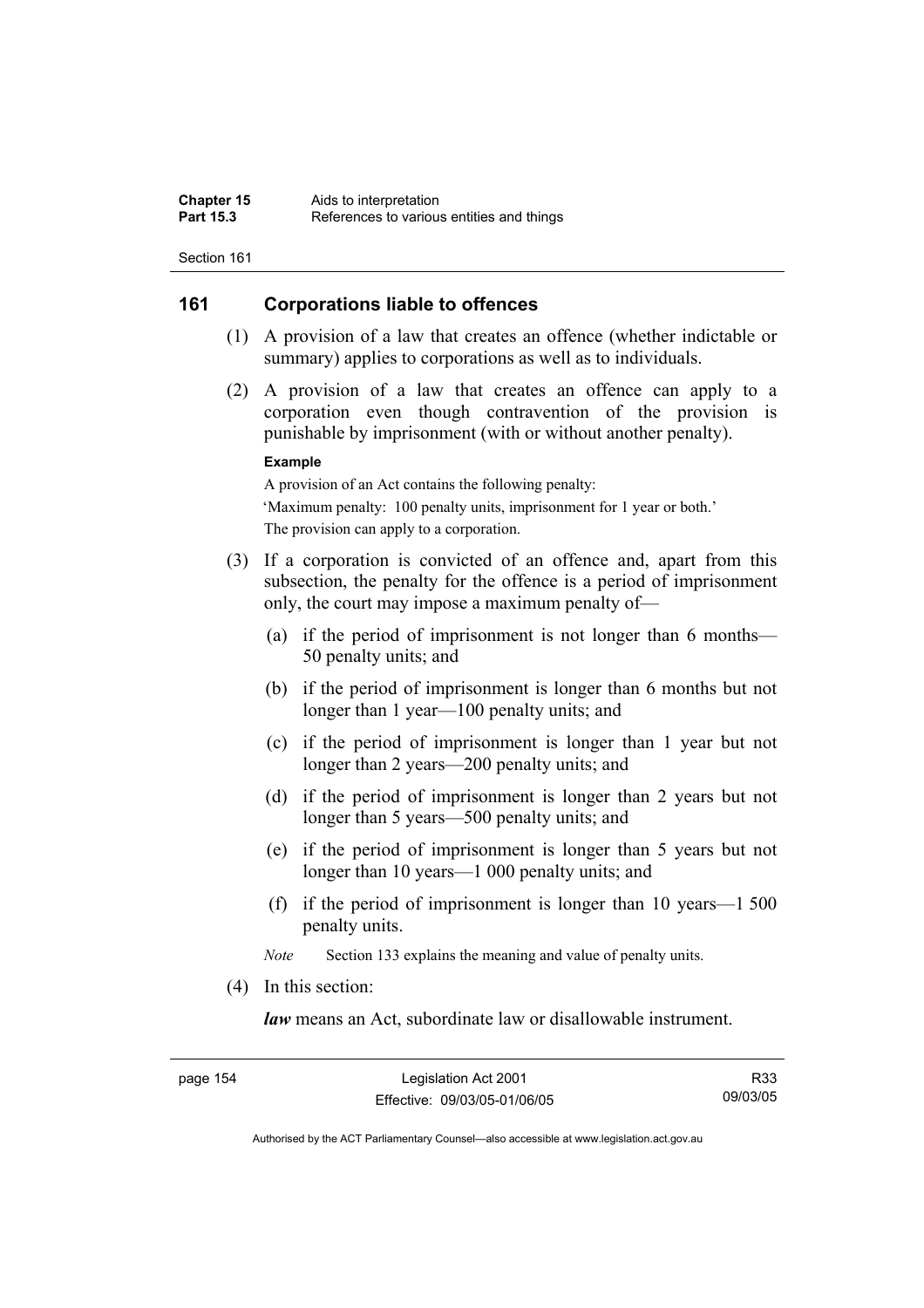#### **162 References to** *a Minister* **or** *the Minister*

 (1) In an Act or statutory instrument, a reference to *a Minister* is a reference to the Chief Minister or a Minister appointed under the Self-Government Act, section 41.

*Note* See dict, pt 1, def *Chief Minister*.

- (2) In a provision of an Act or statutory instrument, a reference to *the Minister* without identifying the Minister's title or portfolio is a reference to—
	- (a) the Minister for the time being administering the provision; or
	- (b) if, for the time being, different Ministers administer the provision in relation to different matters—
		- (i) if only 1 Minister administers the provision in relation to the relevant matter—the Minister; or
		- (ii) if 2 or more Ministers administer the provision in relation to the relevant matter—any of the Ministers; or
	- (c) if paragraph (b) does not apply and, for the time being, 2 or more Ministers administer the provision—any of the Ministers.
- (3) In subsection (2):

*Minister* includes a Minister for the time being acting on behalf of the Minister or 2 or more Ministers.

- (4) If an Act or statutory instrument mentions a Minister and identifies the Minister by reference to the fact that the Minister administers a stated Act, statutory instrument or provision, subsection (2) applies as if references in paragraphs (a) to (c) to the provision were references to the stated Act, instrument or provision.
	- *Note* See also dict, pt 1, defs *Attorney-General* and *Treasurer*.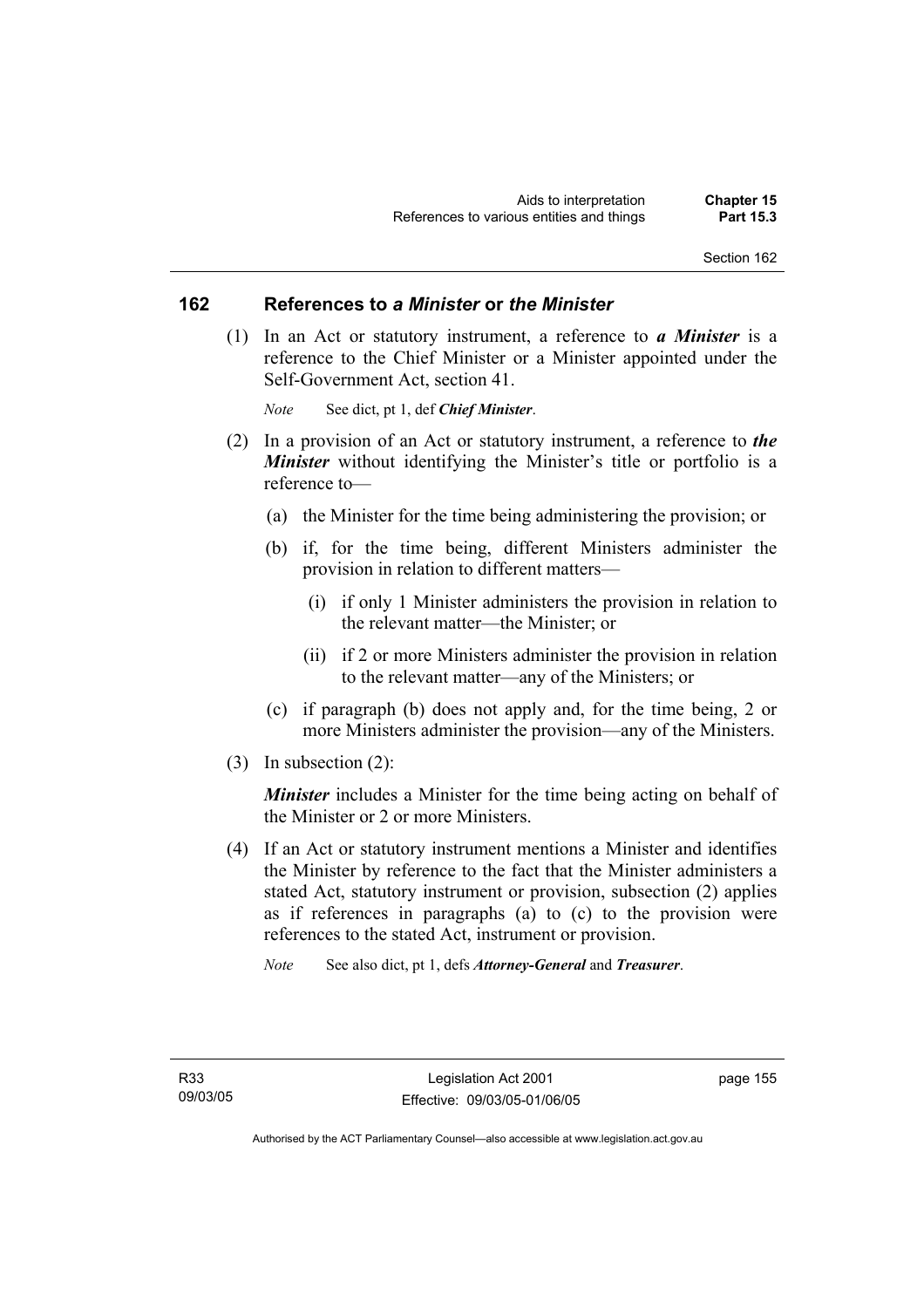### **163 References to** *a chief executive* **or** *the chief executive*

- (1) In an Act or statutory instrument, a reference to *a chief executive* is a reference to a person employed under the Public Sector Management Act, section 28 (Engagement) or section 30 (Temporary performance of duties) to perform the duties of an office of chief executive.
- (2) In a provision of an Act or statutory instrument, a reference to *the chief executive* without identifying the chief executive's title is a reference to—
	- (a) the chief executive of the administrative unit responsible for the provision; or
	- (b) if, for the time being, different administrative units are responsible for the provision in relation to different matters—
		- (i) if only 1 administrative unit is responsible for the provision in relation to the relevant matter—the chief executive of the administrative unit; or
		- (ii) if 2 or more administrative units are responsible for the provision in relation to the relevant matter—the chief executive of any of the administrative units; or
	- (c) if paragraph (b) does not apply and, for the time being, 2 or more administrative units are responsible for the provision the chief executive of any of the administrative units.

*Note* See dict, pt 1, def *administrative unit*.

 (3) If an Act or statutory instrument mentions a chief executive and identifies the chief executive by reference to the fact that the chief executive is the chief executive of the administrative unit responsible for a stated Act, statutory instrument or provision, subsection (2) applies as if references in paragraphs (a) to (c) to the provision were references to the stated Act, instrument or provision.

R33 09/03/05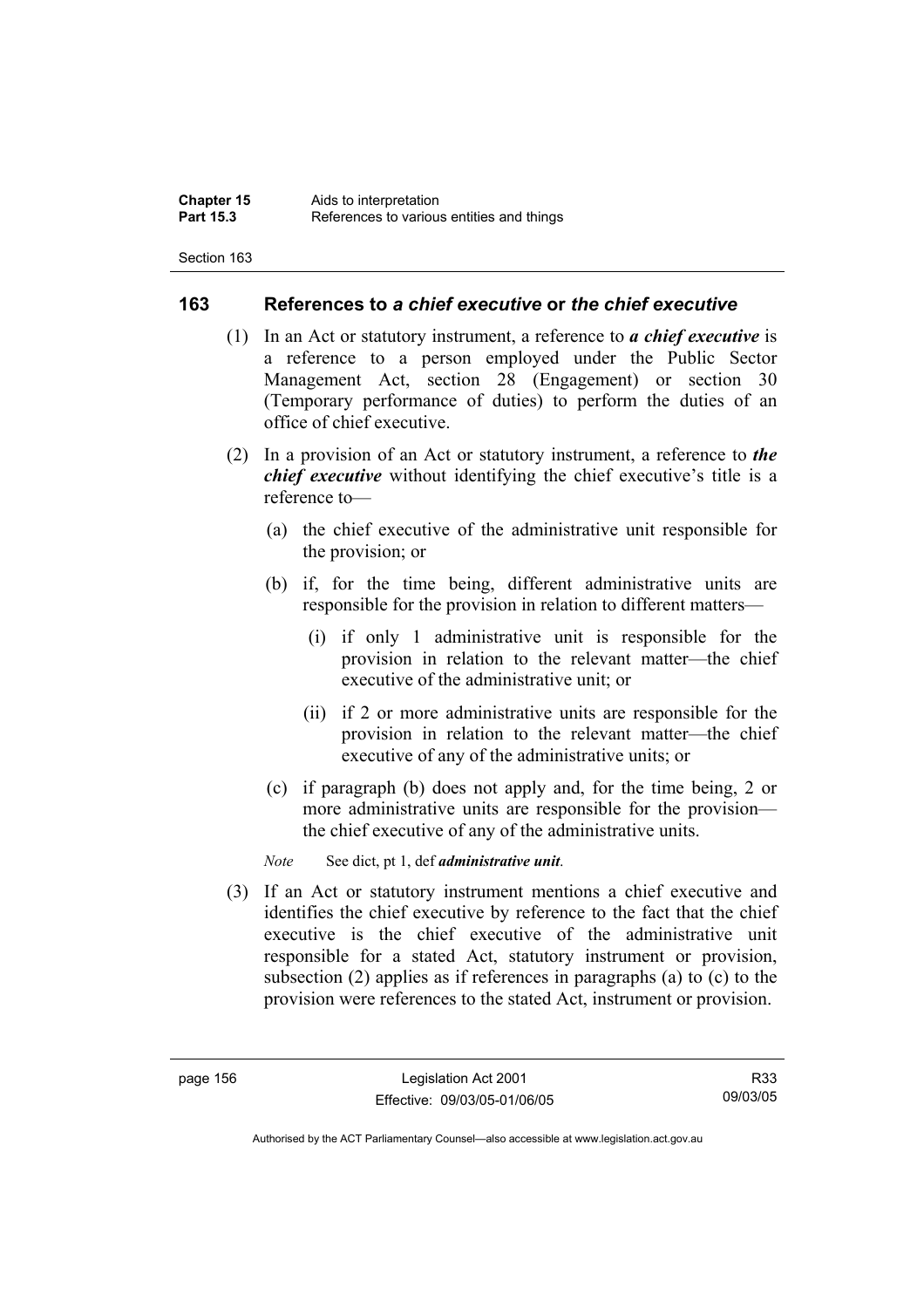(4) In this section:

*chief executive*, of an administrative unit, means the person who is employed under the Public Sector Management Act, section 28 or section 30 to perform the duties of the office of chief executive in the administrative unit.

*Public Sector Management Act* means the *Public Sector Management Act 1994*.

*responsible*, for a provision, means allocated responsibility for the provision under the Public Sector Management Act, section 14 (1) (b) (Ministerial responsibility and functions of administrative units).

### **164 References to Australian Standards etc**

- (1) In an Act or statutory instrument, a reference consisting of the words 'Australian Standard' or 'AS' followed by a number is a reference to the standard so numbered published by or on behalf of Standards Australia.
- (2) In an Act or statutory instrument, a reference consisting of the words 'Australian/New Zealand Standard' or 'AS/NZS' followed by a number is a reference to the standard so numbered published jointly by or on behalf of Standards Australia and Standards New Zealand.

### **Examples for s 164**

- 1 AS 4608-1999
- 2 AS/NZS 4906: 1994
- *Note* An example is part of the Act, is not exhaustive and may extend, but does not limit, the meaning of the provision in which it appears (see s 126 and s 132).

page 157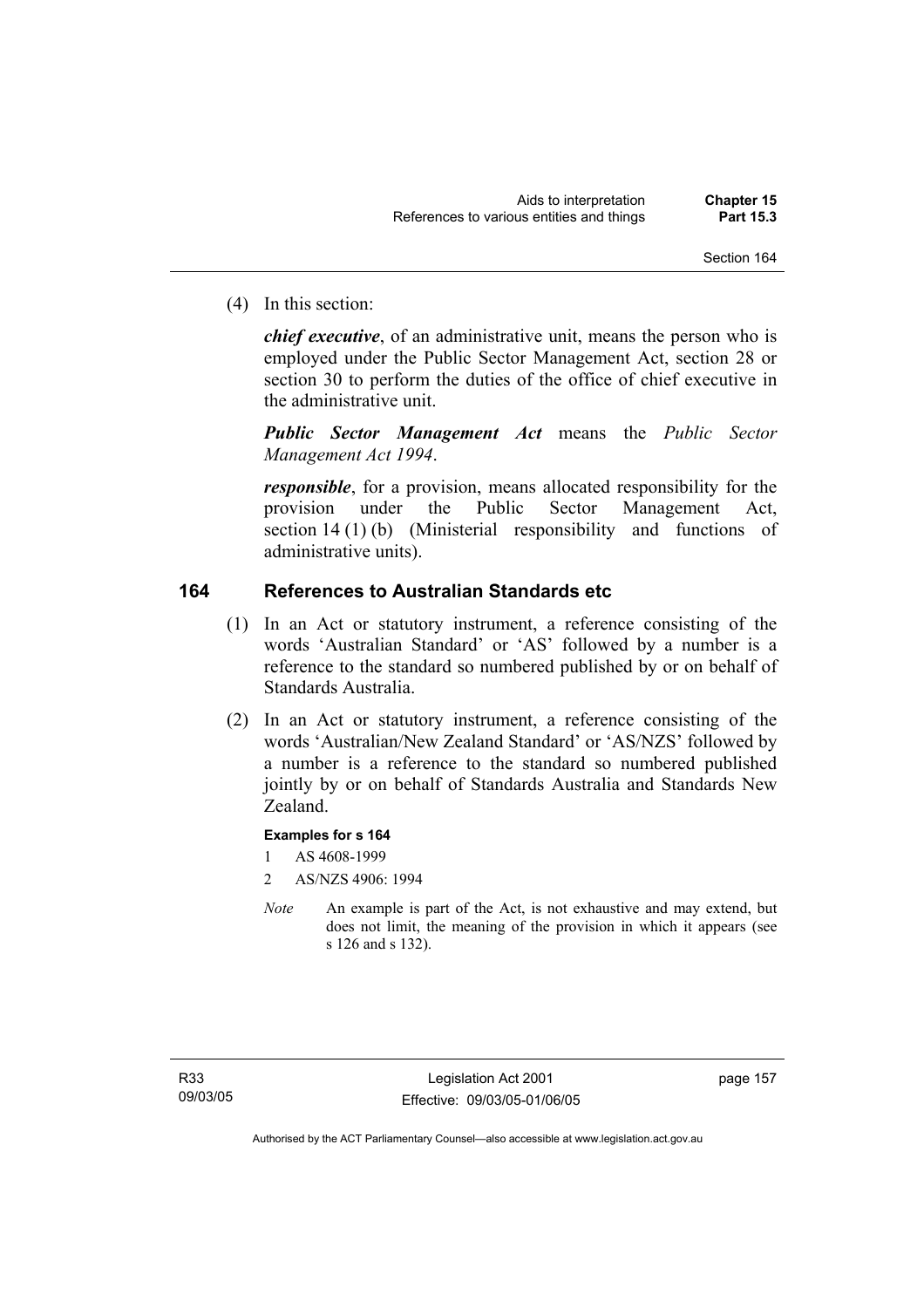### **165 References to Assembly committees that no longer exist**

In an Act or statutory instrument, a reference (whether by name or description) to a committee of the Legislative Assembly that no longer exists is a reference to the committee of the Assembly nominated by the Speaker either generally or for the provision containing the reference.

### **168 References to person with interest in land include personal representative etc**

In an Act or statutory instrument, a reference to a person with an interest in land or other property includes a reference to the person's personal representatives, successors and assigns.

#### **Examples of references to people with interests in land**

- 1 proprietor
- 2 transferor or transferee
- 3 mortgagor or mortgagee
- 4 lessor or lessee
- 5 sublessor or sublessee
- 6 trustee
- *Note* An example is part of the Act, is not exhaustive and may extend, but does not limit, the meaning of the provision in which it appears (see s 126 and s 132).

### **169 References to** *domestic partner* **and** *domestic partnership*

- (1) In an Act or statutory instrument, a reference to a person's *domestic partner* is a reference to someone who lives with the person in a domestic partnership, and includes a reference to a spouse of the person.
	- *Note* The Macquarie dictionary, (1997) defines spouse as 'either member of a married pair in relation to the other; one's husband or wife'.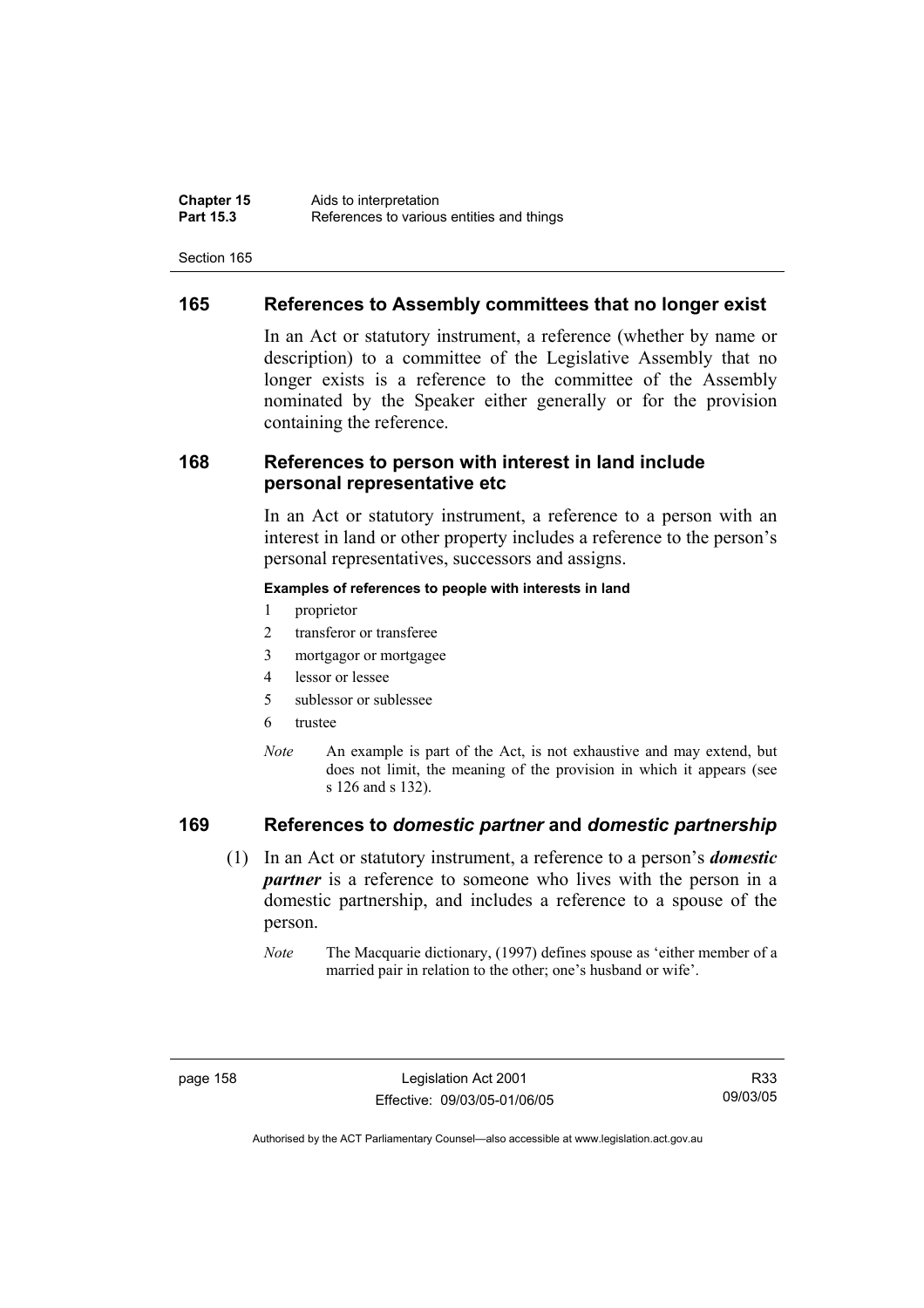Section 169A

 (2) In an Act or statutory instrument, a *domestic partnership* is the relationship between 2 people, whether of a different or the same sex, living together as a couple on a genuine domestic basis.

#### **Example of indicators to decide whether 2 people are in a domestic partnership**

- 1 the length of their relationship
- 2 whether they are living together
- 3 if they are living together—how long and under what circumstances they have lived together
- 4 whether there is a sexual relationship between them
- 5 their degree of financial dependence or interdependence, and any arrangements for financial support, between or by them
- 6 the ownership, use and acquisition of their property, including any property that they own individually
- 7 their degree of mutual commitment to a shared life
- 8 whether they mutually care for and support children
- 9 the performance of household duties
- 10 the reputation, and public aspects, of the relationship between them
- *Note* An example is part of the Act, is not exhaustive and may extend, but does not limit, the meaning of the provision in which it appears (see s 126 and s 132).

### **169A References to** *transgender people*

- (1) A *transgender person* is a person who—
	- (a) identifies as a member of a different sex by living, or seeking to live, as a member of that sex; or
	- (b) has identified as a member of a different sex by living as a member of that sex;

whether or not the person is a recognised transgender person.

 (2) A *transgender person* includes a person who is thought of as a transgender person, whether or not the person is a recognised transgender person.

page 159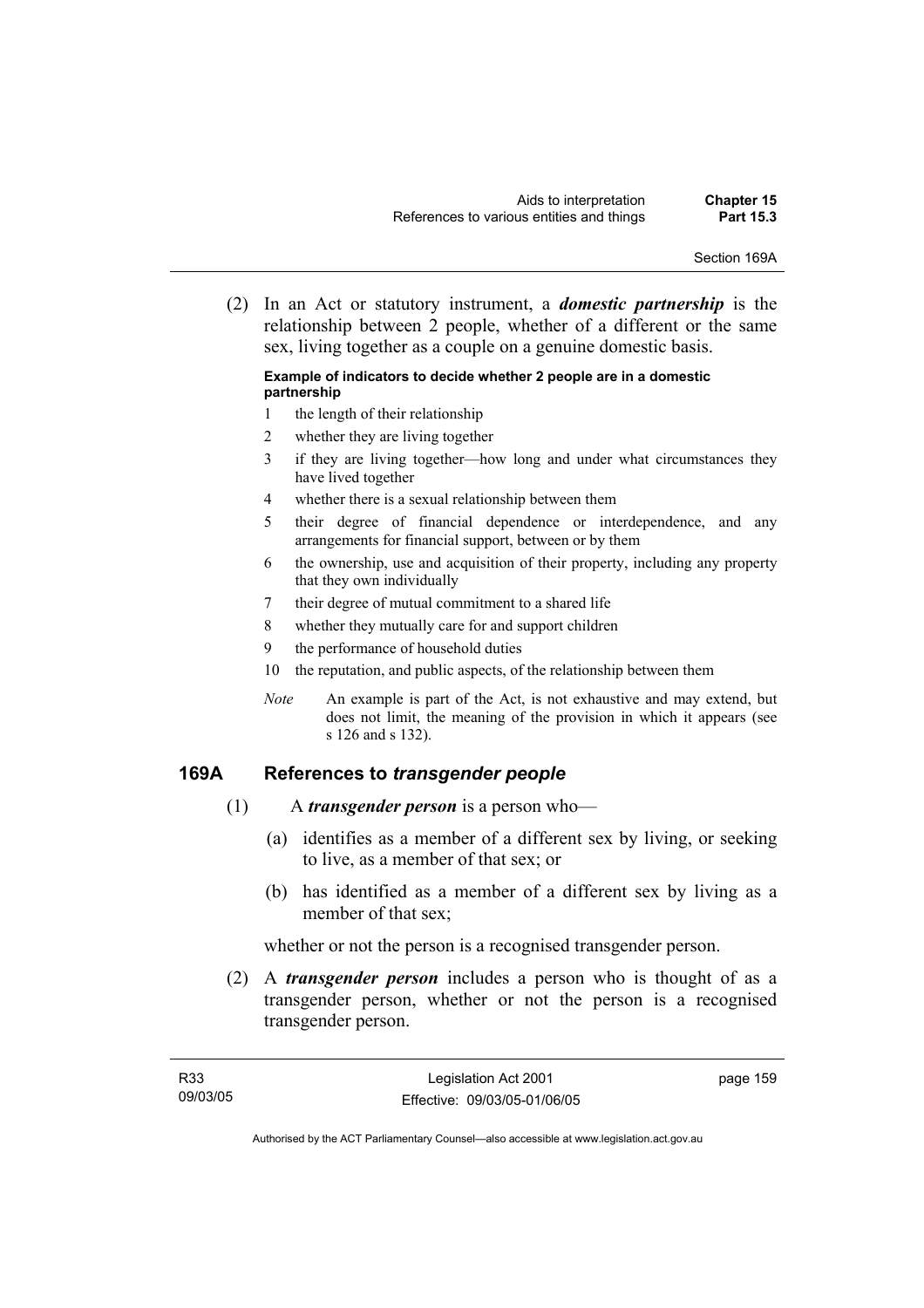| <b>Chapter 15</b> | Aids to interpretation                    |
|-------------------|-------------------------------------------|
| <b>Part 15.3</b>  | References to various entities and things |

#### Section 169B

 (3) A *recognised transgender person* is a person the record of whose sex is altered under the *Births, Deaths and Marriages Registration Act 1997*, part 4 or the corresponding provisions of a law of a State or another Territory.

### **169B References to** *intersex people*

 An *intersex person* is a person who, because of a genetic condition, was born with reproductive organs or sex chromosomes that are not exclusively male or female.

page 160 Legislation Act 2001 Effective: 09/03/05-01/06/05

R33 09/03/05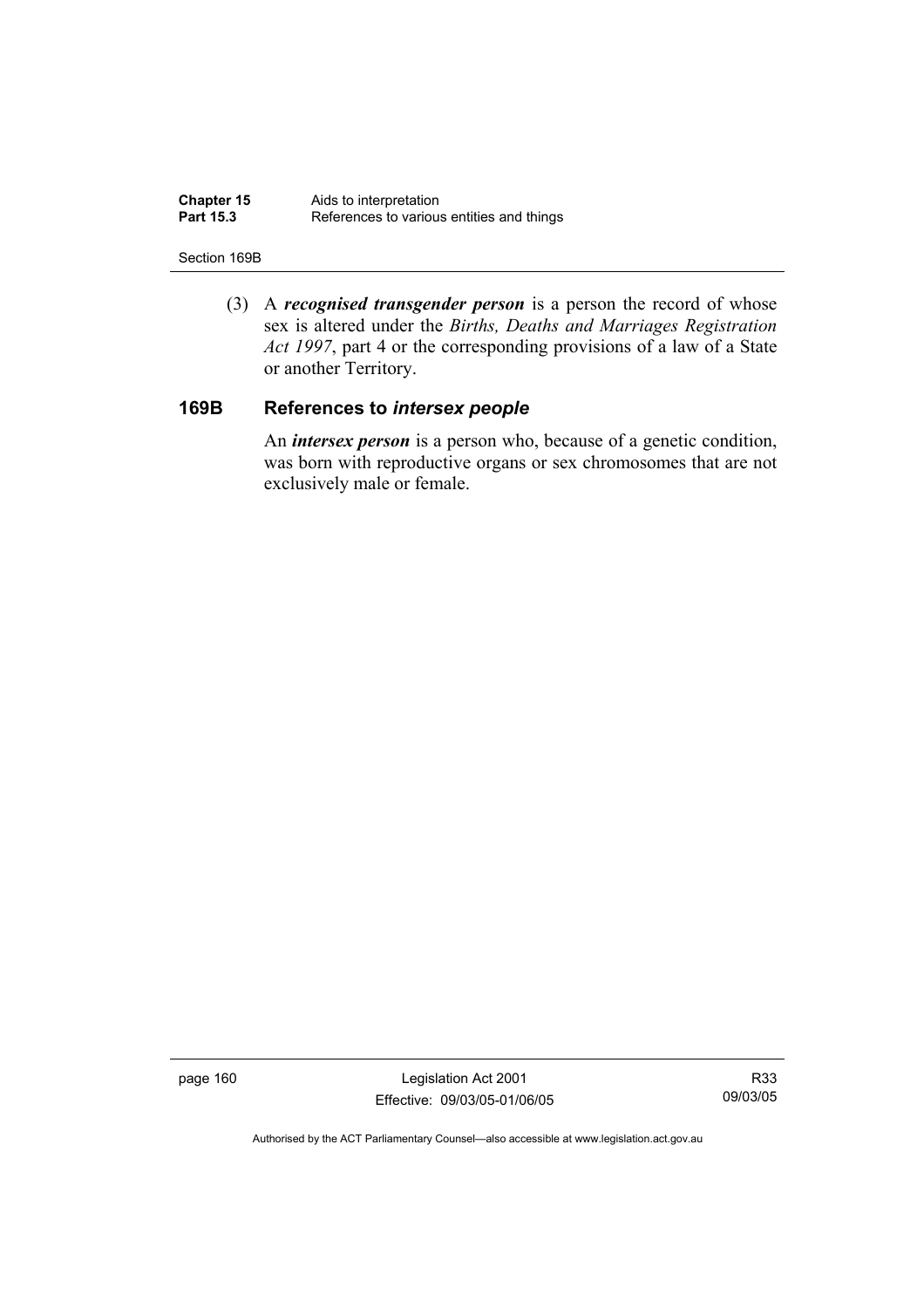## **Part 15.4 Preservation of certain common law privileges**

### **170 Privileges against selfincrimination and exposure to civil penalty**

- (1) An Act or statutory instrument must be interpreted to preserve the common law privileges against selfincrimination and exposure to the imposition of a civil penalty.
- (2) However, this section does not affect the operation of the *Evidence Act 1995* (Cwlth).
	- *Note* The *Evidence Act 1995* (Cwlth), s 128 contains provisions that apply if a witness raises these privileges in a proceeding. The section applies to proceedings in ACT courts (see *Evidence Act 1995* (Cwlth), s 4). However, the privileges have been abolished for bodies corporate (see *Evidence Act 1995* (Cwlth), s 187).
- (3) This section is a determinative provision.
	- *Note* See s 5 for the meaning of determinative provisions, and s 6 for their displacement.

### **171 Client legal privilege**

- (1) An Act or statutory instrument must be interpreted to preserve the common law privilege in relation to client legal privilege (also known as legal professional privilege).
- (2) However, this section does not affect the operation of the *Evidence Act 1995* (Cwlth).
	- *Note* The *Evidence Act 1995* (Cwlth), pt 3.10, div 1 contains provisions about client legal privilege. The provisions apply to proceedings in ACT courts (see *Evidence Act 1995* (Cwlth), s 4).

page 161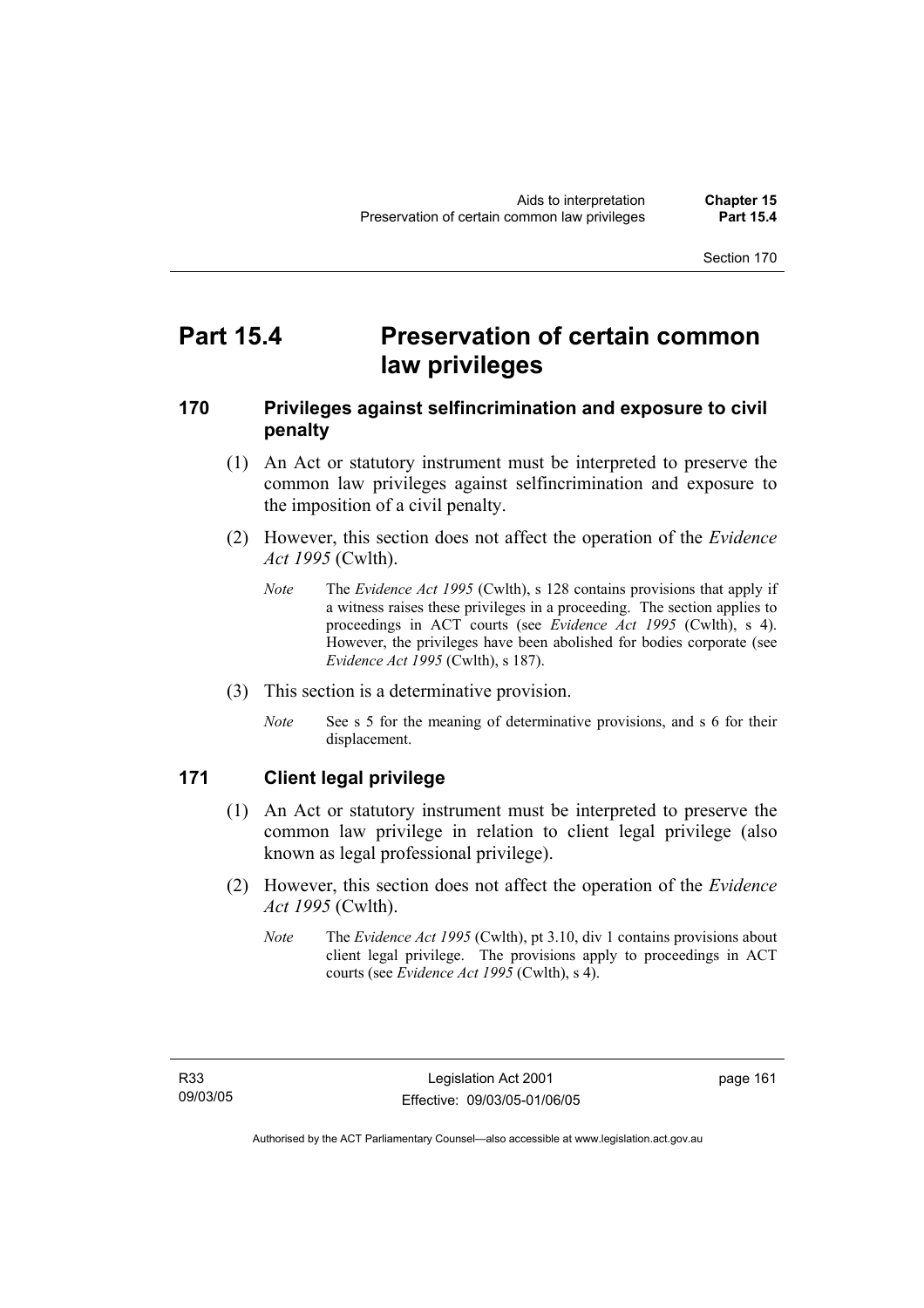| <b>Chapter 15</b> | Aids to interpretation                        |
|-------------------|-----------------------------------------------|
| <b>Part 15.4</b>  | Preservation of certain common law privileges |

- (3) This section is a determinative provision.
	- *Note* See s 5 for the meaning of determinative provisions, and s 6 for their displacement.

page 162 Legislation Act 2001 Effective: 09/03/05-01/06/05

R33 09/03/05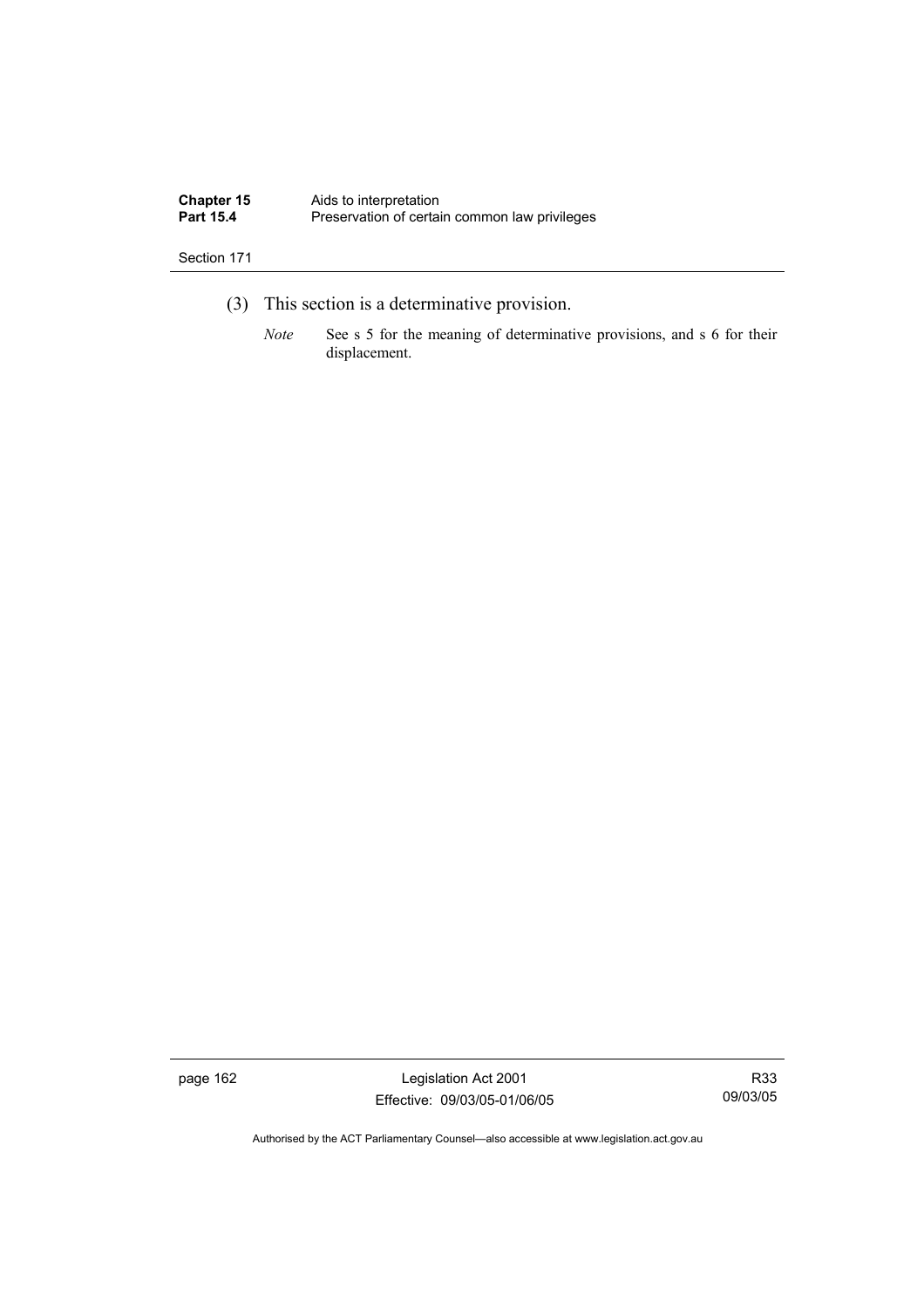## **Chapter 16 Courts, tribunals and other decision-makers**

## **175 Meaning of** *law* **in ch 16**

In this chapter:

*law* means an Act, subordinate law or disallowable instrument, and includes a provision of a law.

### **176 Jurisdiction of courts and tribunals**

- (1) This section applies if a law, whether expressly or by implication, authorises a proceeding (whether civil or criminal) to be brought in a particular court or tribunal in relation to a matter.
- (2) The law vests the court or tribunal with jurisdiction in the matter.
- (3) The jurisdiction so vested is not limited by any limits to which any other jurisdiction of the court or tribunal may be subject.
	- *Note* See also s 45 which relates to the making of rules carrying out or giving effect to the jurisdiction of the court or tribunal.

### **177 Recovery of amounts owing under laws**

If an amount is owing under a law to a person (the *creditor*) by another person (the *debtor*), the creditor may recover the amount as a debt owing by the debtor to the creditor in a court of competent jurisdiction.

### **178 Power to decide includes power to administer oath etc**

A court, tribunal or other entity authorised by a law to hear and decide a matter has power—

(a) to receive evidence; and

| R <sub>33</sub> | Legislation Act 2001         | page 163 |
|-----------------|------------------------------|----------|
| 09/03/05        | Effective: 09/03/05-01/06/05 |          |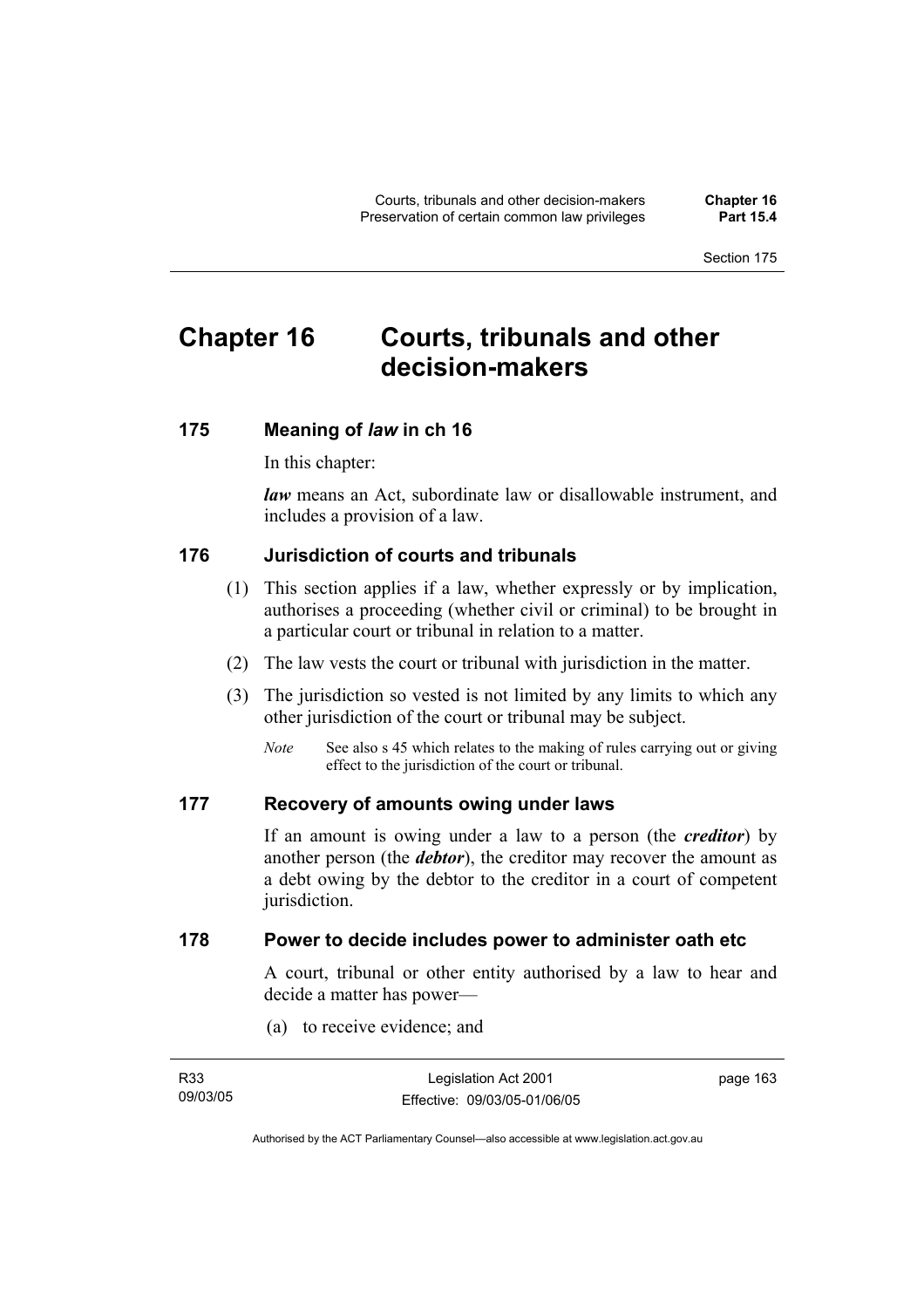| <b>Chapter 16</b> | Courts, tribunals and other decision-makers   |
|-------------------|-----------------------------------------------|
| <b>Part 15.4</b>  | Preservation of certain common law privileges |

(b) to examine witnesses and, for that purpose, to administer oaths.

### **179 Content of statements of reasons for decisions**

- (1) This section applies if a law requires a tribunal or other entity making a decision to give written reasons for the decision, whether the term 'reasons', 'grounds' or any other term is used.
- (2) The document giving the reasons must also set out the findings on material questions of fact and refer to the evidence or other material on which the findings were based.
- (3) This section is a determinative provision.
	- *Note* See s 5 for the meaning of determinative provisions, and s 6 for their displacement.

### **180 Power to make decision includes power to reverse or change**

- (1) Power given by a law to make a decision includes power to reverse or change the decision.
- (2) The power to reverse or change the decision is exercisable in the same way, and subject to the same conditions, as the power to make the decision.

#### **Example**

If the power to include land in a special reserve is exercisable only on the resolution of the Legislative Assembly, the power to excise land from a special reserve is exercisable only on the resolution of the Assembly.

*Note* An example is part of the Act, is not exhaustive and may extend, but does not limit, the meaning of the provision in which it appears (see s 126 and s 132).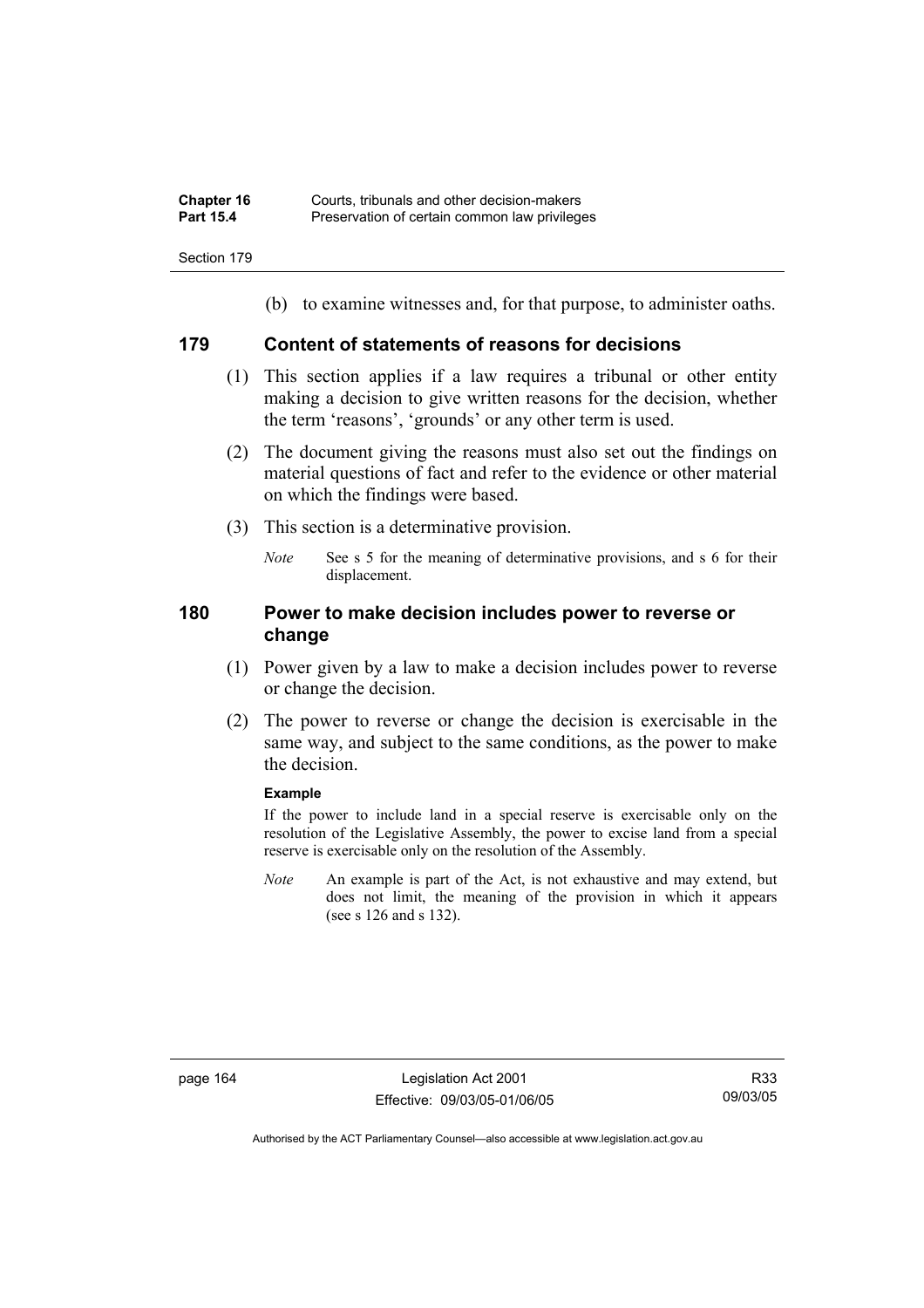# **Chapter 17 Entities and positions**

# **182 Meaning of** *law* **in ch 17**

In this chapter:

*law* means an Act or statutory instrument, and includes a provision of a law.

# **183 Change of name of entity**

 (1) This section applies if a law changes the name of an entity established under a law.

*Note* See dict, pt 1, def *entity*.

- (2) The entity continues in existence under the new name and its identity is not affected by the change.
- (3) A reference in a law to the entity by its previous name is taken, after the change, to be a reference to the entity by its new name.

# **184 Change in constitution of entity**

- (1) This section applies if a law changes how an entity established under a law is constituted.
- (2) The entity continues in existence as newly constituted and its identity is not affected by the change.
- (3) Without limiting subsection (2), the change does not affect—
	- (a) any function, right, privilege, liability or property of the entity; or
	- (b) the bringing of a proceeding, or the continuation of a proceeding, by or against the entity; or

page 165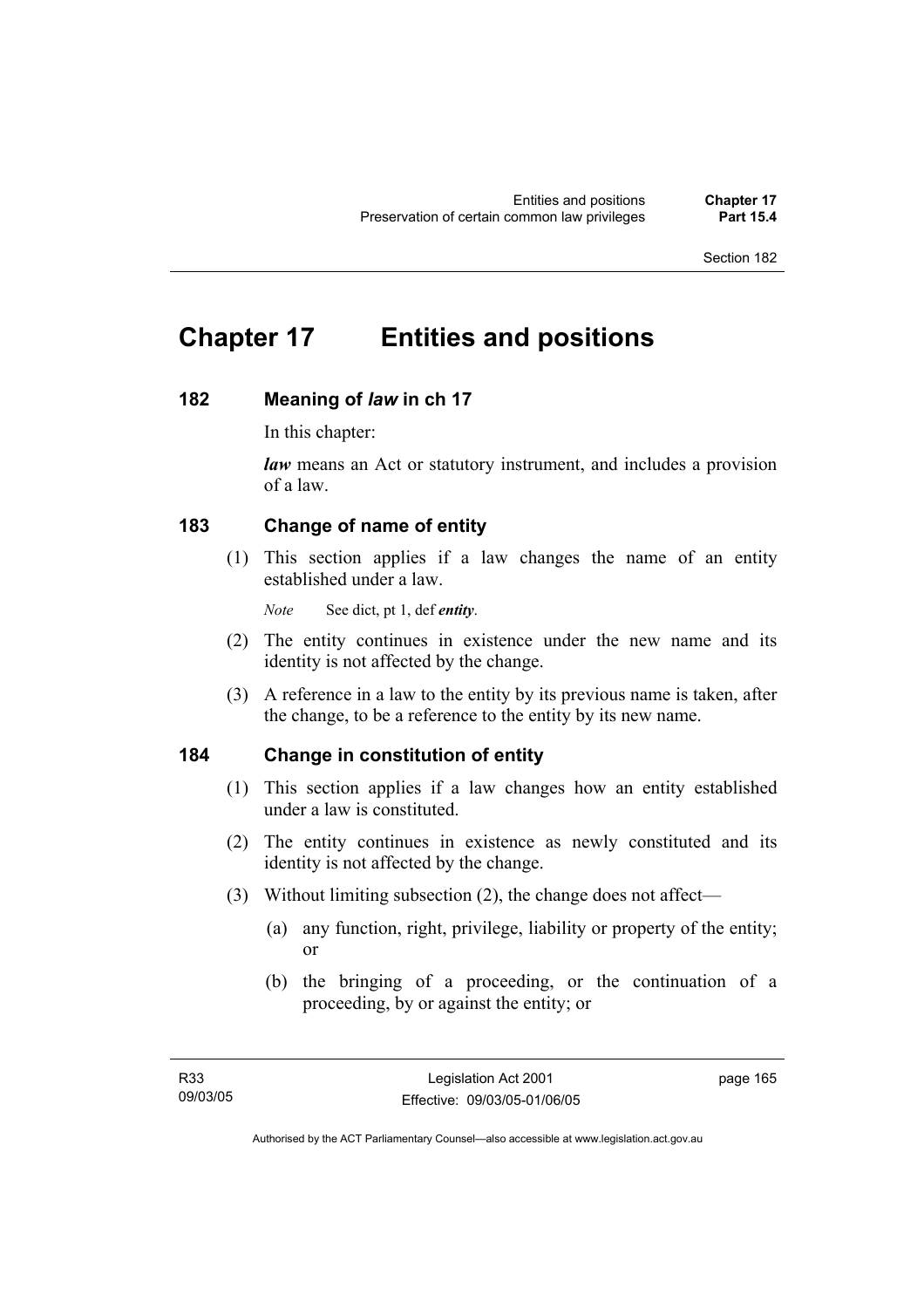| <b>Chapter 17</b> | Entities and positions                        |
|-------------------|-----------------------------------------------|
| <b>Part 15.4</b>  | Preservation of certain common law privileges |

- (c) the carrying out of an investigation or inquiry, or the continuation of an investigation or inquiry, in relation to anything done or not done by or in relation to the entity.
- *Note Function* is defined in the dict, pt 1 to include authority, duty and power.

### **185 References to occupant of position**

In a law, a reference to the occupant of a position (however expressed) includes a reference to anyone for the time being occupying the position.

*Note* See s 200 (1) (Functions of occupants of positions) and the definitions of *occupy* and *position* in the dict, pt 1.

# **186 Change of name of position**

- (1) This section applies if a law changes the name of a position established under a law.
- (2) The position continues in existence under the new name and its identity is not affected by the change.
- (3) A reference in a law to the position by its previous name is taken, after the change, to be a reference to the position by its new name.

# **187 Chairperson and deputy chairperson**

- (1) If a law establishes a position of chairperson of an entity, the chairperson may be referred to as chairman, chairwoman or chair.
- (2) If a law establishes a position of deputy chairperson of an entity, the deputy chairperson may be referred to as deputy chairman, deputy chairwoman or deputy chair.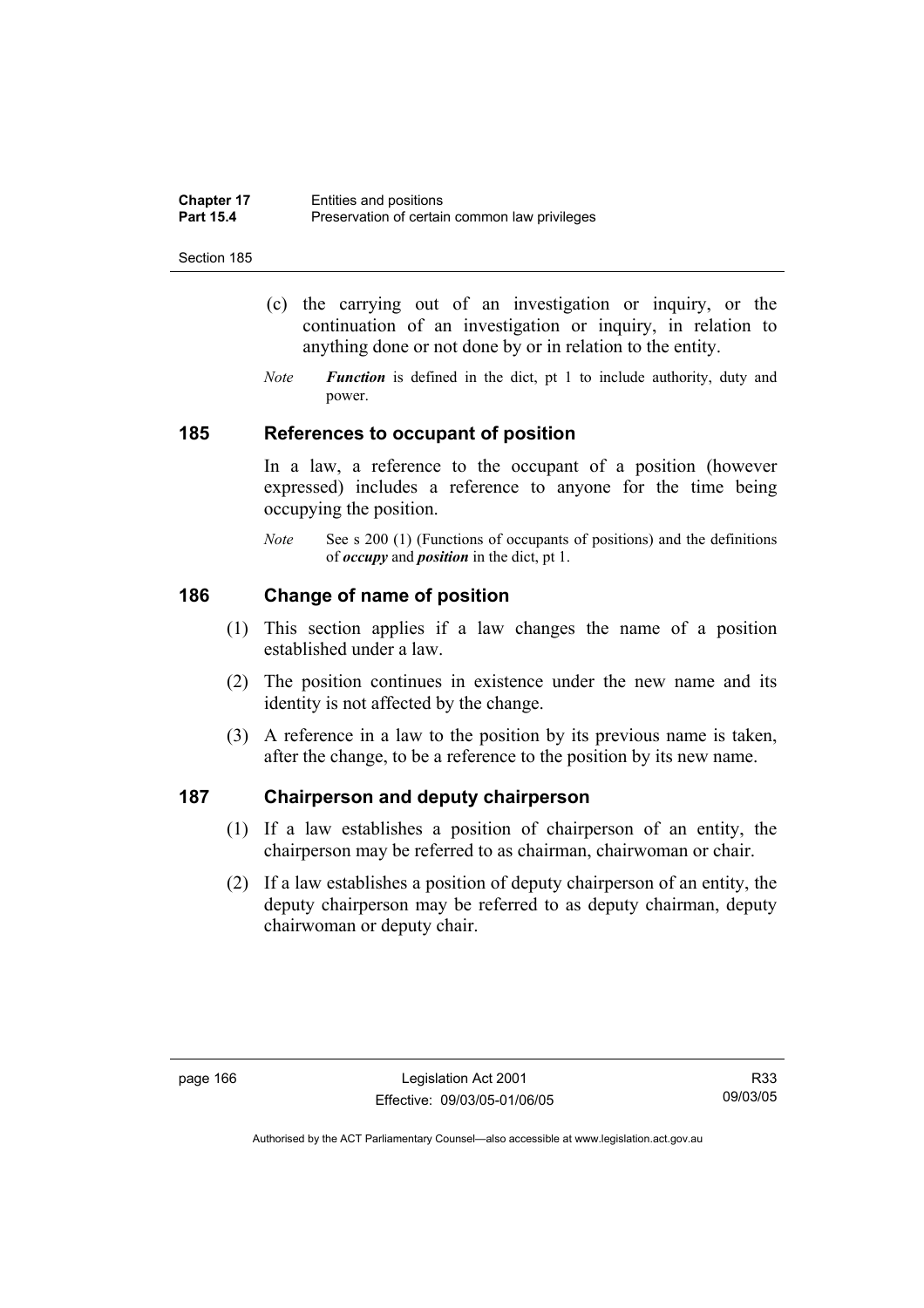# **Chapter 18 Offences**

*Note to ch 18* See also s 133 to s 135 (which relate to penalty units and penalty provisions) and s 161 (Corporations liable to offences).

### **188 Meaning of** *territory law* **in ch 18**

In this chapter:

*territory law* means an Act or subordinate law, and includes a provision of a territory law.

## **189 Reference to offence includes reference to related ancillary offences**

A reference to an offence against a territory law includes a reference to an offence against the Criminal Code, part 2.4 (Extensions of criminal responsibility) or the *Crimes Act 1900*, section 181 (Accessory after the fact) that relates to the territory law.

### **Example**

X is the holder of a licence under the *Plant Development Act 2001* (hypothetical). The Plant Development Act, section 23 provides for the cancellation of a licence if a licence holder commits an offence against the Act. While his business premises are being inspected, X incites an employee to obstruct the inspector. As a result, the employee obstructs the inspector (which is an offence against the Act). X is later convicted of the offence of incitement against the Criminal Code, section 47 (which is an offence in the Criminal Code, pt 2.4). Because of the Legislation Act, section 189, X is taken to have committed an offence against the Plant Development Act and is therefore liable to have his licence cancelled.

*Note 1* The result would be the same if X had been convicted of conspiracy relating to the offence of obstruction in the Plant Development Act.

> Apart from the Legislation Act, section 189, the following offences in the Criminal Code*,* pt 2.4 could also apply to the offence in the Plant Development Act:

• attempt (s 44 (Attempt))

R33 09/03/05

Legislation Act 2001 Effective: 09/03/05-01/06/05 page 167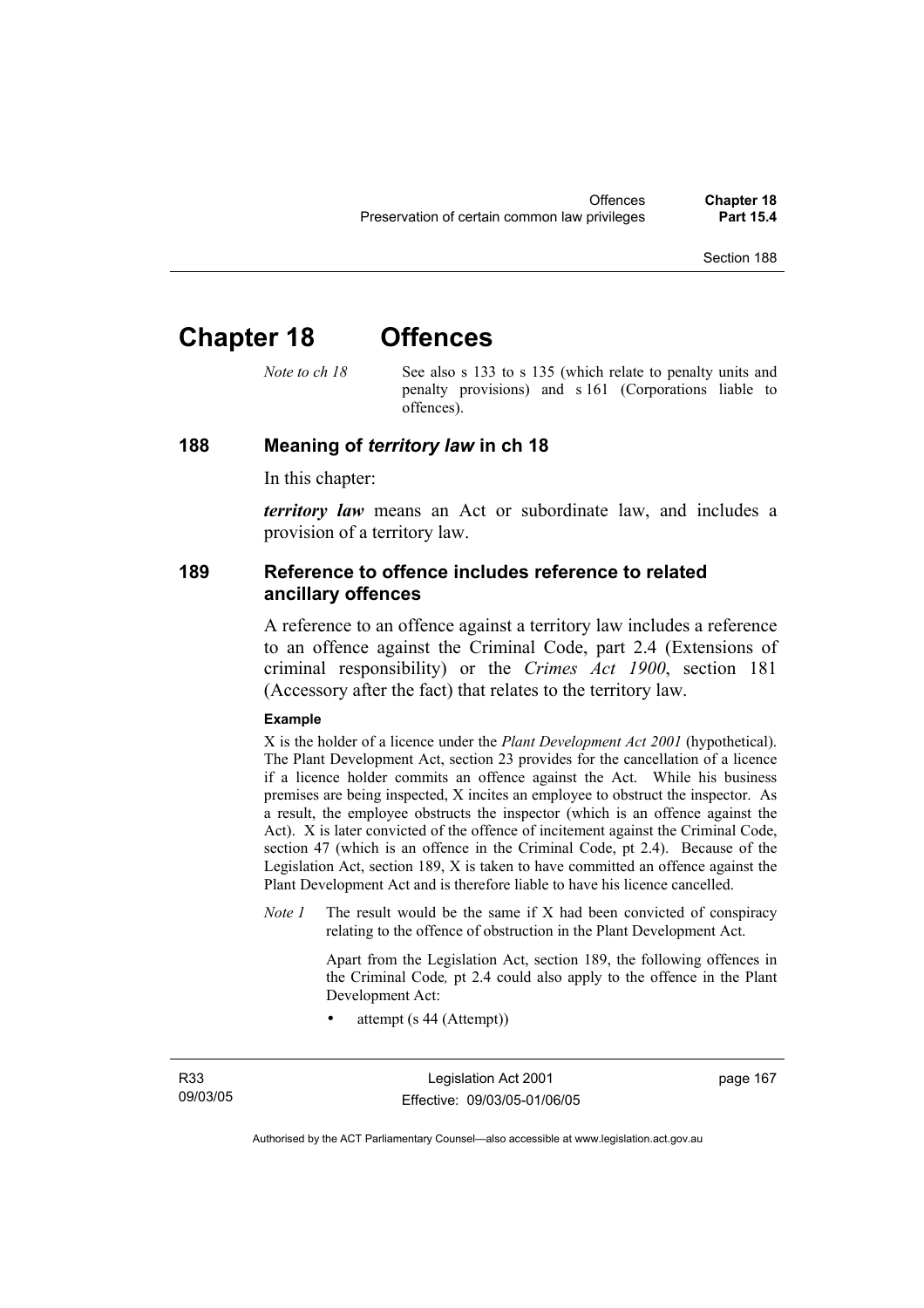| <b>Chapter 18</b> | Offences                                      |
|-------------------|-----------------------------------------------|
| <b>Part 15.4</b>  | Preservation of certain common law privileges |
|                   |                                               |

- aiding and abetting (s 45 (Complicity and common purpose)).
- *Note 2* An example is part of the Act, is not exhaustive and may extend, but does not limit, the meaning of the provision in which it appears (see s 126 and s 132).

# **190 Indictable and summary offences**

- (1) An offence is an *indictable offence* if—
	- (a) it is punishable by imprisonment for longer than 1 year; or
	- (b) it is declared by a law to be an indictable offence.
- (2) An *indictable offence* includes an indictable offence that is or may be dealt with summarily.
- (3) Any other offence is a *summary offence* and is punishable on summary conviction.

# **191 Offences against 2 or more laws**

- (1) If an act or omission by a person is an offence against 2 or more territory laws, the person may be prosecuted for and convicted of any of the offences, but is not liable to be punished more than once for the act or omission.
- $(2)$  If—
	- (a) an act or omission by a person is an offence against both a territory law and a law of another jurisdiction; and
	- (b) the person has been punished for the offence against the law of the other jurisdiction;

the person is not liable to be punished for the offence against the territory law.

(3) In this section:

*law of another jurisdiction* means a law of the Commonwealth, a State, another Territory or New Zealand.

| page 168 | Legislation Act 2001         | R33      |
|----------|------------------------------|----------|
|          | Effective: 09/03/05-01/06/05 | 09/03/05 |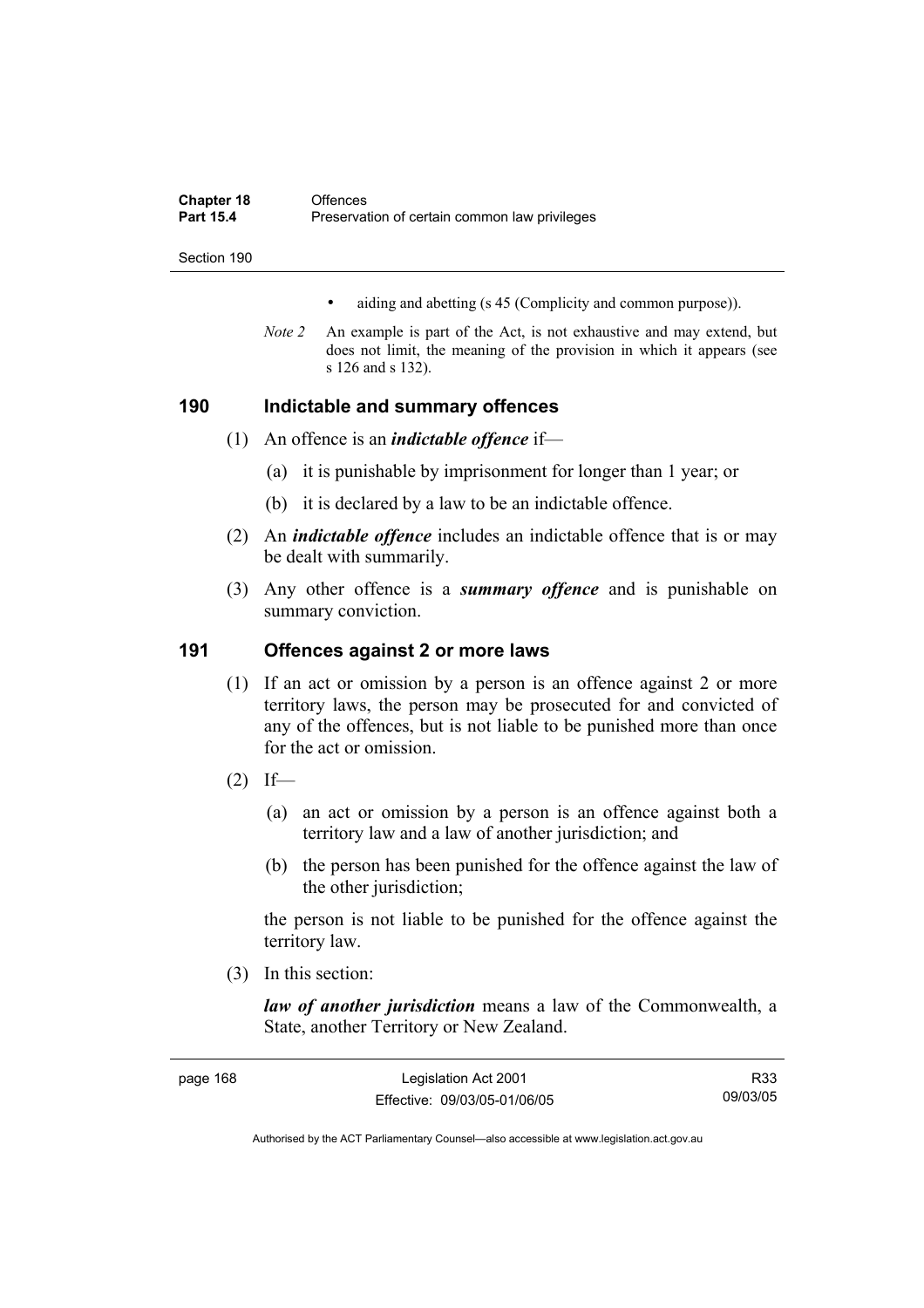## **192 When must prosecutions begin?**

- (1) A prosecution for the following offences against a territory law may be begun at any time:
	- (a) an offence by an individual punishable by imprisonment for longer than 6 months;
	- (b) an offence by a corporation punishable by a fine of 100 penalty units or more;

- (c) an aiding and abetting offence by an individual in relation to an offence by a corporation punishable by a fine of 100 penalty units or more.
- (2) A prosecution for any other offence against a territory law may be begun only within—
	- (a) 1 year after the day of commission of the offence; or
	- (b) if a territory law provides for another period—that period.
- (3) However, if a coroner's inquest or inquiry, or an inquiry under the *Inquiries Act 1991* or the *Royal Commissions Act 1991*, is held into a matter that discloses or is otherwise found to relate to an offence mentioned in subsection (2), a prosecution for the offence may be begun within 1 year after the day when—
	- (a) the coroner's report is made; or
	- (b) the report of the board of inquiry or royal commission is given to the Chief Minister.
- (4) In this section:

# *aiding and abetting offence* means—

 (a) an offence against the Criminal Code, section 45 (Complicity and common purpose); or

| R33      | Legislation Act 2001         | page 169 |
|----------|------------------------------|----------|
| 09/03/05 | Effective: 09/03/05-01/06/05 |          |

*Note* See s 161 for the fines that may be imposed on a corporation for offences punishable only by imprisonment.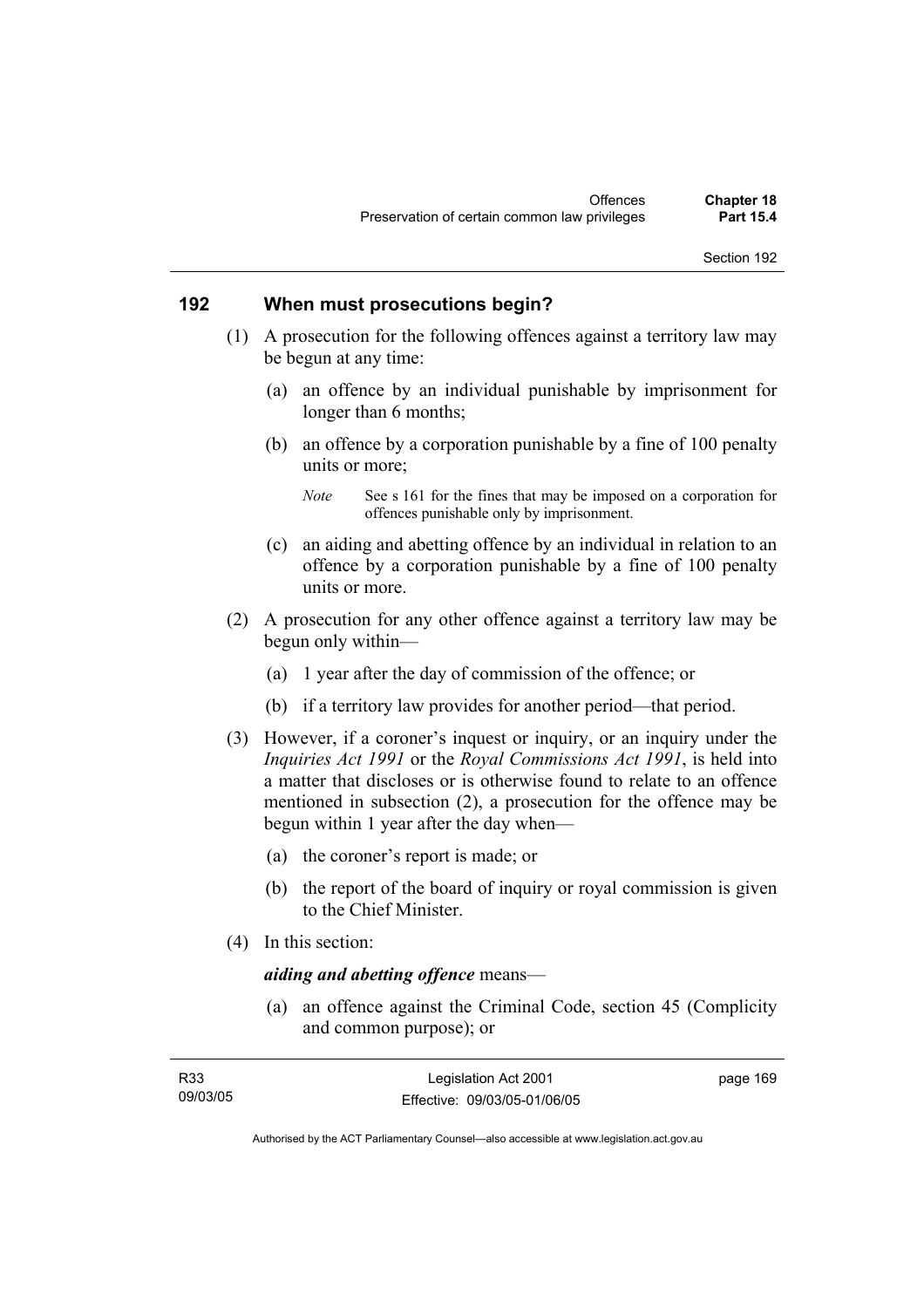| <b>Chapter 18</b> | Offences                                      |
|-------------------|-----------------------------------------------|
| <b>Part 15.4</b>  | Preservation of certain common law privileges |

 (b) another offence against a territory law dealing with aiding and abetting.

# **193 Continuing offences**

- (1) This section applies to a requirement to do an act if—
	- (a) the act is required to be done under a law within a particular period or before a particular time; and
	- (b) failure to comply with the requirement is an offence against the law.
- (2) A person who fails to comply with the requirement commits an offence for each day until the act is done.
- (3) A day mentioned in subsection (2) includes any day of conviction for an offence and any later day.
	- *Note* See also s 152 (Continuing effect of obligations).

page 170 Legislation Act 2001 Effective: 09/03/05-01/06/05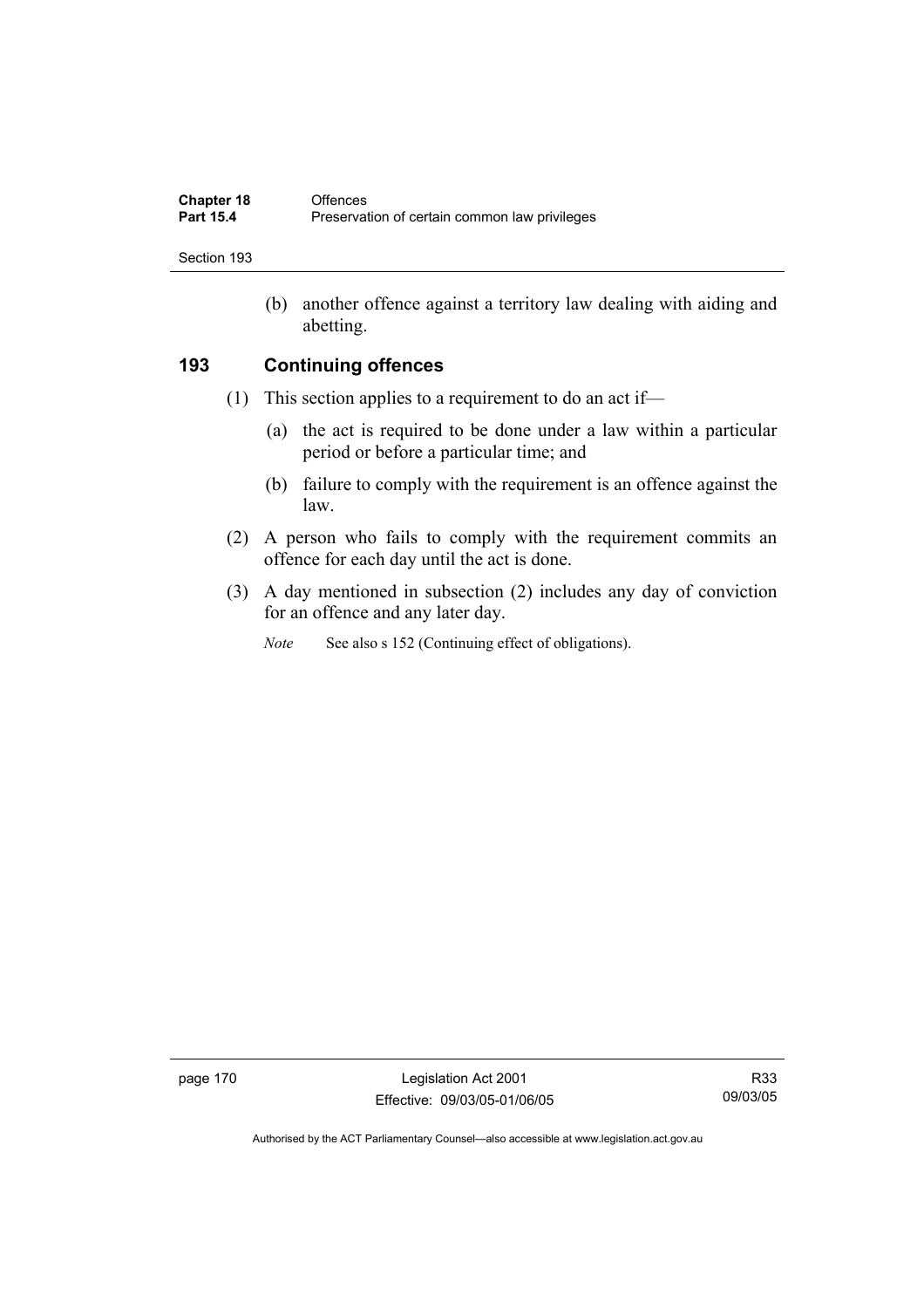# **Chapter 19 Administrative and machinery provisions**

# Part 19.1 **Introductory**

# **195 Meaning of** *law* **in ch 19**

In this chapter:

*law* means an Act, subordinate law or disallowable instrument, and includes a provision of a law.

R33 09/03/05

Legislation Act 2001 Effective: 09/03/05-01/06/05 page 171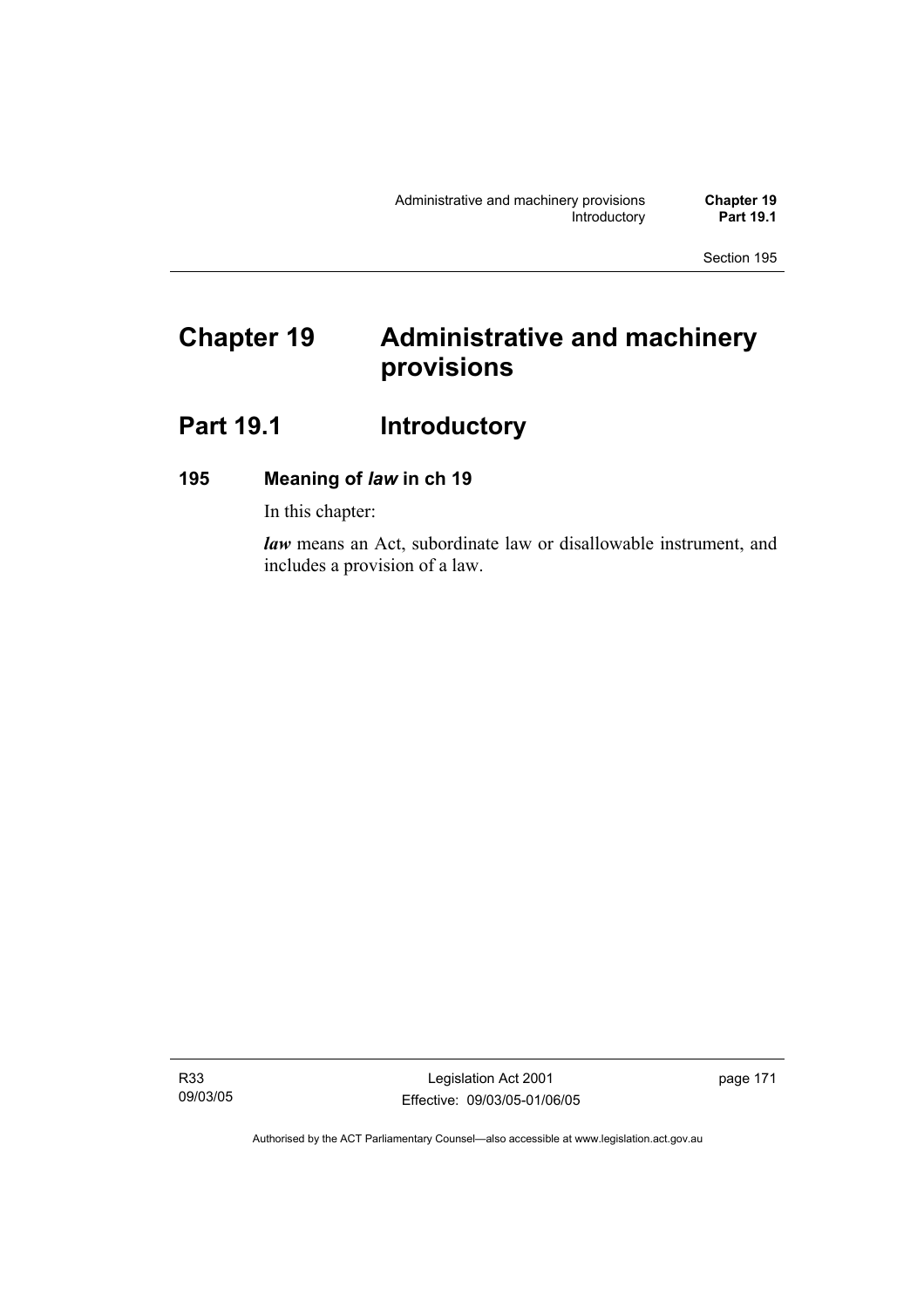**Chapter 19** Administrative and machinery provisions<br>**Part 19.2 Eunctions Part 19.2** Functions

Section 196

# **Part 19.2 Functions**

*Note to pt 19.2 Function* is defined in the dict, pt 1 to include authority, duty and power.

# **196 Provision giving function gives power to exercise function**

 (1) A provision of a law that gives a function to an entity also gives the entity the powers necessary and convenient to exercise the function.

*Note* See dict, pt 1, defs *entity* and *exercise*.

 (2) The powers given to the entity under subsection (1) are in addition to any other powers of the entity under the law.

# **197 Statutory functions may be exercised from time to time**

If a law gives a function to an entity, the function may be exercised from time to time.

*Note* See also s 42 (2) (Power to make statutory instruments).

### **199 Functions of bodies**

 (1) If a law authorises or requires a body to exercise a function, it may do so by resolution.

*Note* See dict, pt 1, def *body*.

- (2) To remove any doubt, subsection (1) applies in relation to a function even though a law authorises or requires the function to be exercised in writing.
- (3) If a law authorises or requires a signature by a person and the person is a body, the signature of a person authorised by the body for the purpose is taken to be the signature of the body.

R33 09/03/05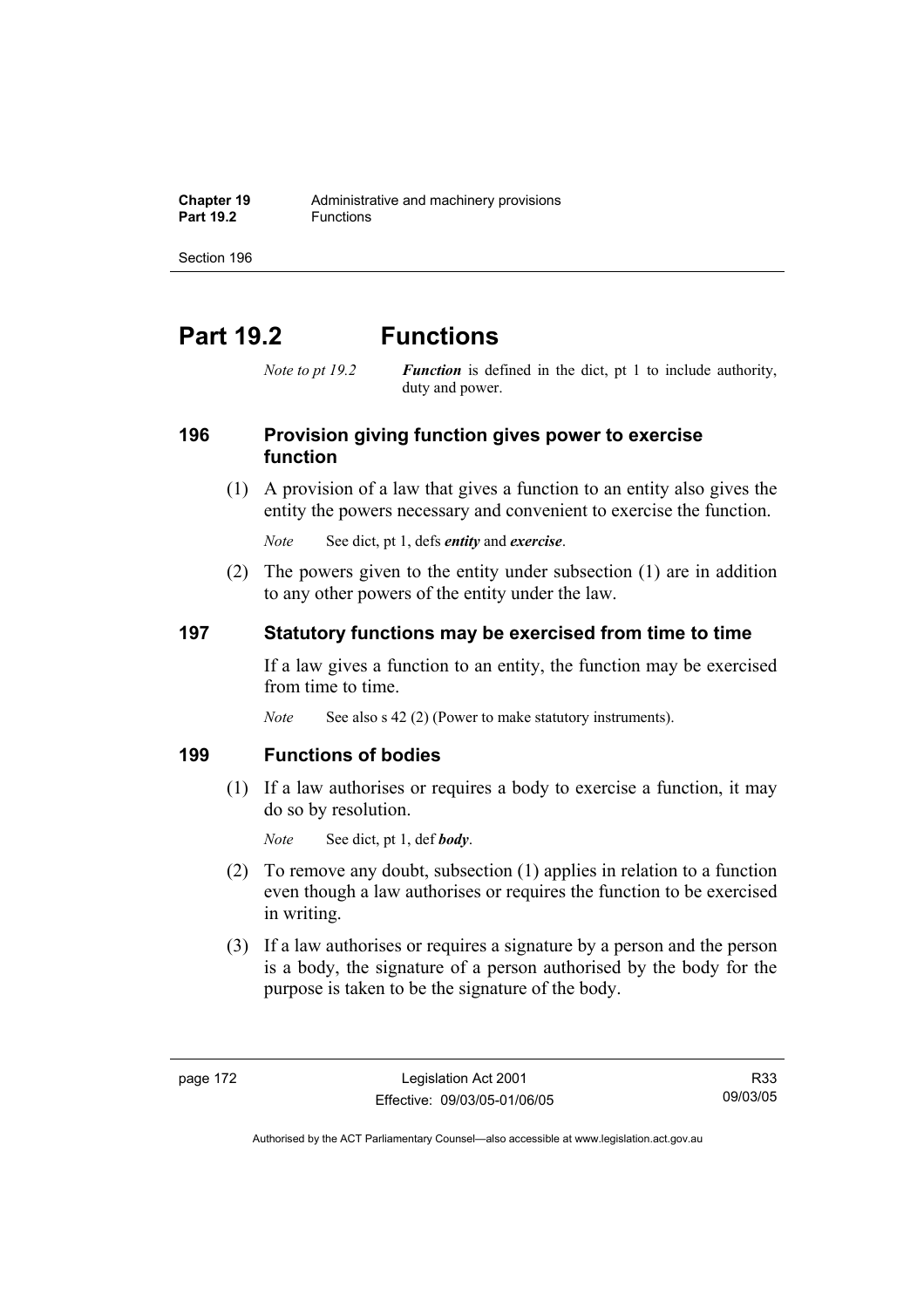(4) If a law gives a function to a body, the function may be exercised by the body as constituted for the time being.

### **Example**

The ACT Conference Organisers Registration Board is a statutory body consisting of 5 members. At a meeting of the board it is agreed to exempt a conference organiser from registration on certain conditions. On the day after the meeting, 1 of the members of the board  $(X)$  resigns and another person  $(Y)$  is appointed to the board in  $X$ 's place. At the next meeting of the board, the board considers additional information submitted by the conference organiser and agrees to amend the conditions of exemption. Because of subsection (4), the board's ability to use its power of exemption is not affected by a change in the membership of the board.

- *Note* An example is part of the Act, is not exhaustive and may extend, but does not limit, the meaning of the provision in which it appears (see s 126 and s 132).
- (5) The exercise of the function is not affected only because of vacancies in the body's membership.
- (6) Subsections (4) and (5) do not affect any quorum requirement applying to the body.

#### **Example**

The Act establishing the board mentioned in the example to subsection (4) provides that the quorum for a meeting of the board is the chair or deputy chair and 2 other members. If the quorum requirement was complied with at each meeting mentioned in the example, the result mentioned in the example would be the same whether or not X attended the first meeting and whether or not Y attended the second meeting.

- (7) If a body as constituted for the time being does something in exercise of a function given to the body under a law, the effect of the thing done by the body does not end only because the membership of the body changes.
	- *Note* See also s 211 (Appointment not affected by appointer changes), s 224 (Acting appointment not affected by appointer changes), and s 241 (Delegation not affected by appointer changes).

page 173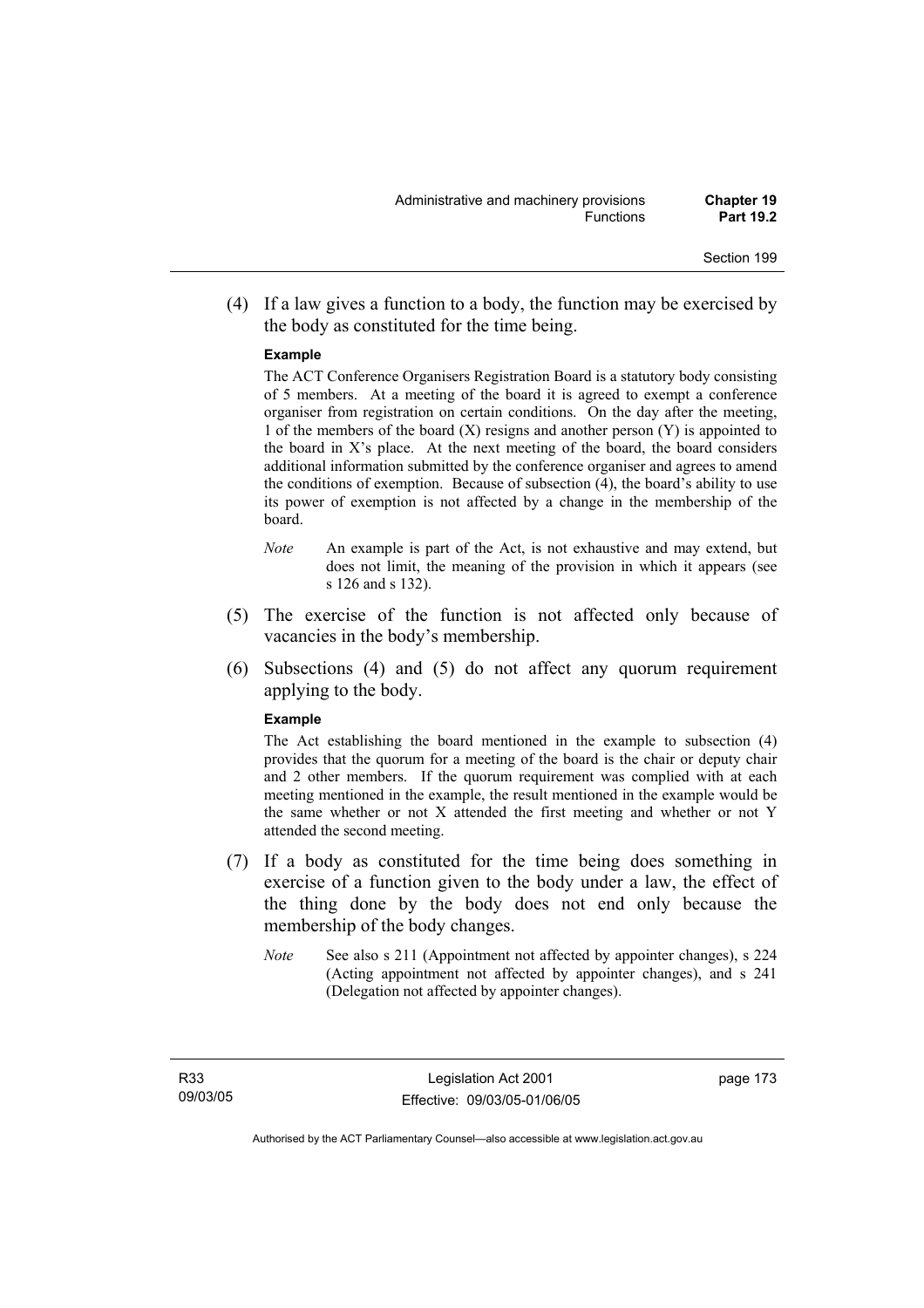| <b>Chapter 19</b> | Administrative and machinery provisions |
|-------------------|-----------------------------------------|
| <b>Part 19.2</b>  | <b>Functions</b>                        |

 (8) Subsection (7) does not prevent the thing done by the body being ended or changed by the body as subsequently constituted for the time being.

## **200 Functions of occupants of positions**

 (1) If a law gives a function to the occupant of a position, the function may be exercised by the person for the time being occupying the position.

- (2) If the person for the time being occupying a position does something in exercise of a function given to the occupant of the position under a law, the thing done by the person does not end only because the person ceases to be the occupant of the position.
	- *Note* See also s 211 (Appointment not affected by appointer changes), s 224 (Acting appointment not affected by appointer changes), and s 241 (Delegation not affected by appointer changes).
- (3) Subsection (2) does not prevent the thing done by the person being ended or changed by any person subsequently occupying the position for the time being.

page 174 Legislation Act 2001 Effective: 09/03/05-01/06/05

*Note* See s 185 (References to occupant of position) and dict, pt 1, defs *occupy* and *position*.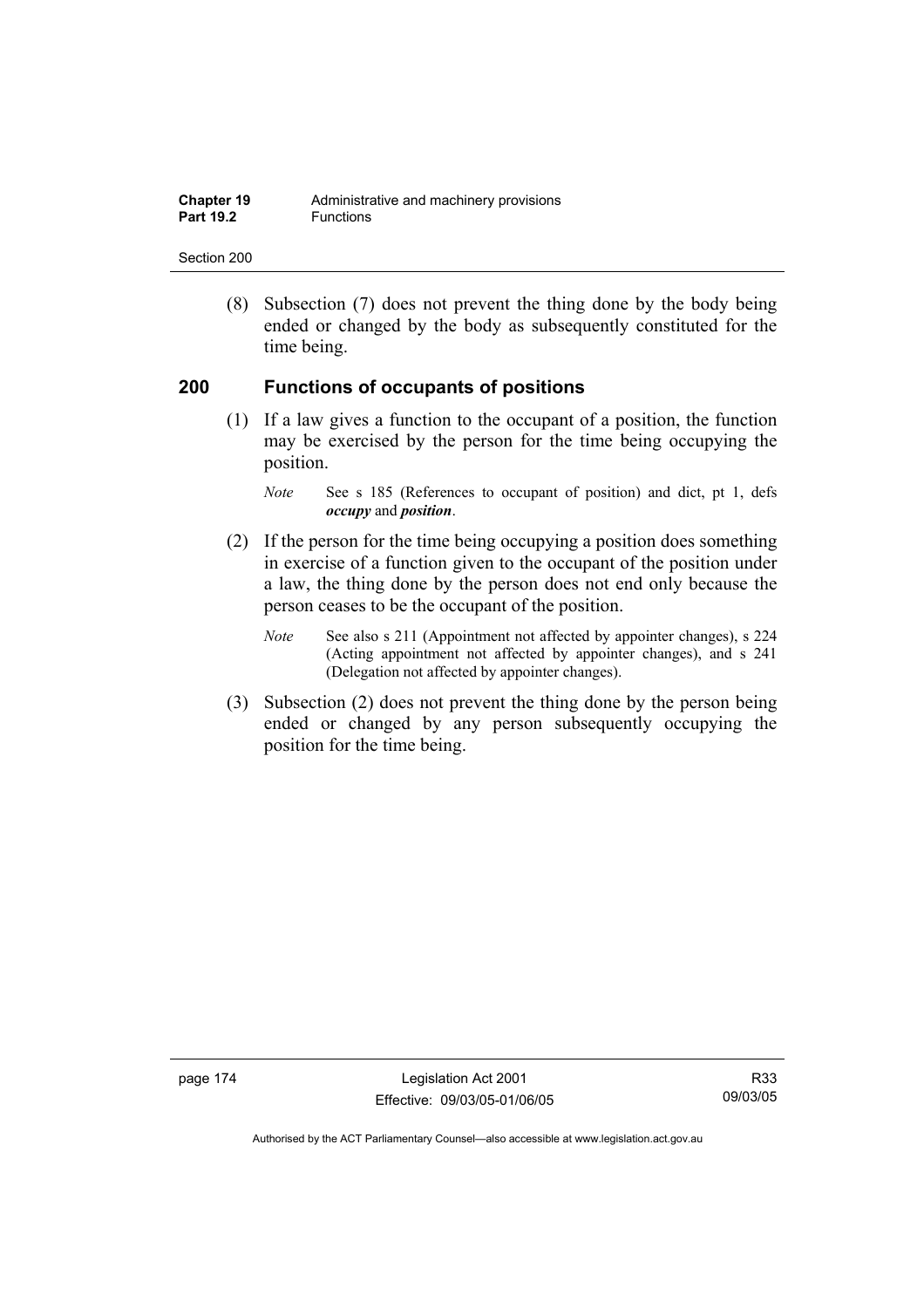Administrative and machinery provisions **Chapter 19**  Appointments **Part 19.3**  Appointments—general

# **Part 19.3 Appointments**

# **Division 19.3.1 Appointments—general**

*Note to div 19.3.1* Certain statutory appointments made by a Minister require consultation with a Legislative Assembly committee and are disallowable (see div 19.3.3 (Appointments—Assembly consultation)).

# **205 Application of div 19.3.1**

This division applies if a law authorises or requires an entity (the *appointer*) to appoint a person—

- (a) to a position under a law; or
- (b) to exercise a function or do anything else under a law.
- *Note Function* is defined in the dict, pt 1 to include authority, duty and power.

# **206 Appointments must be in writing etc**

- (1) An appointment must be made, or evidenced, by writing (the *instrument of appointment*) signed by the appointer.
- (2) If a law provides for a maximum or minimum period of appointment, the instrument of appointment must state the period for which the appointment is made.

### **Examples of stated appointment periods**

- 1 2 years
- 2 until age 65
- *Note* An example is part of the Act, is not exhaustive and may extend, but does not limit, the meaning of the provision in which it appears (see s 126 and s 132).

page 175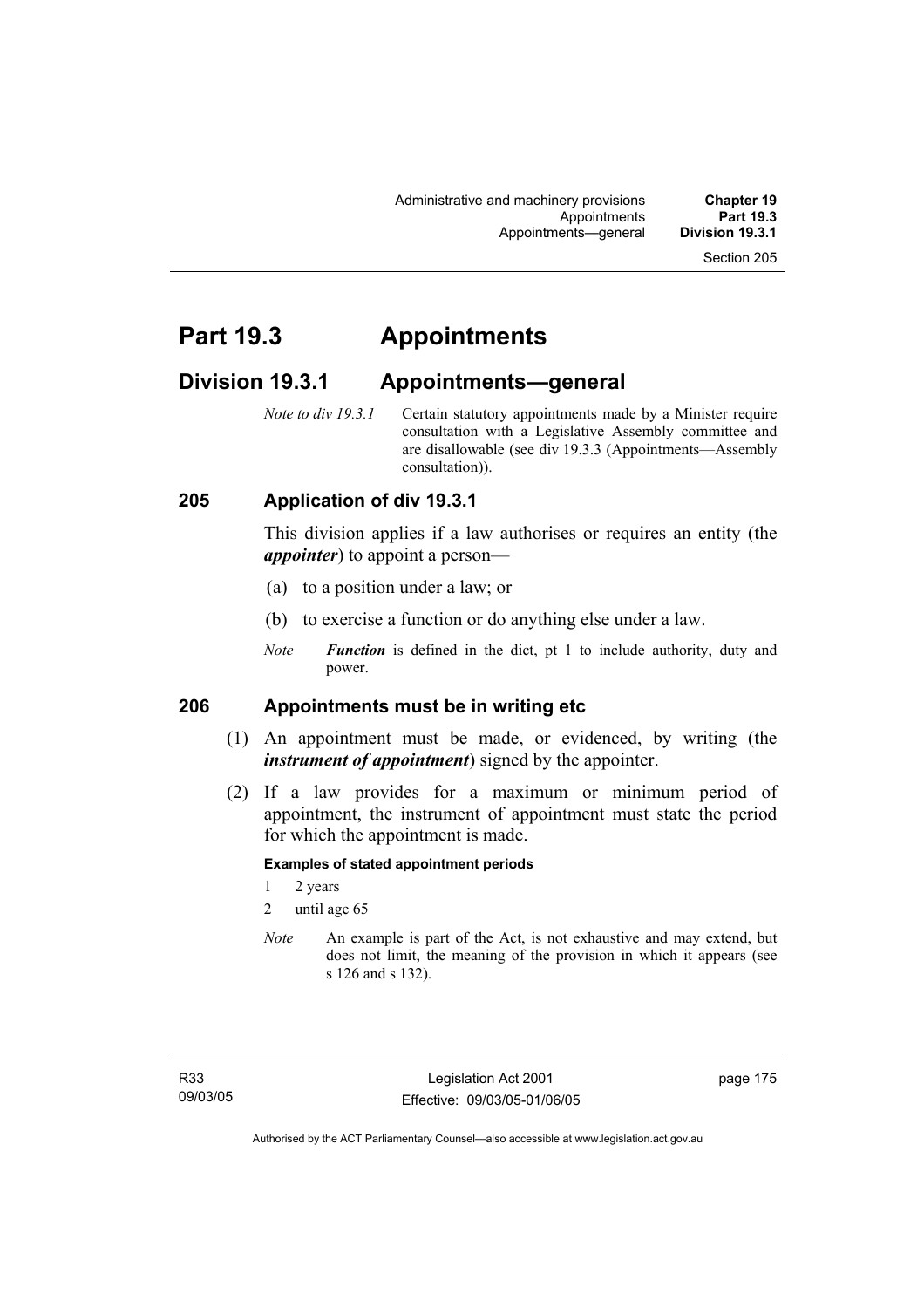# **207 Appointment may be by name or position**

- (1) The appointer may make an appointment by—
	- (a) naming the person appointed; or
	- (b) nominating the occupant of a position (however described), at a particular time or from time to time.
- (2) For this division, the person named, or the occupant of the position nominated, is the *appointee*.

# **208 Power of appointment includes power to suspend etc**

- (1) The appointer's power to make the appointment includes the power—
	- (a) to suspend the appointee, and end the suspension; or
	- (b) to end the appointment, and appoint someone else or reappoint the appointee if the appointee is eligible to be appointed to the position; or
	- (c) to reappoint the appointee if the appointee is eligible to be appointed to the position.
- (2) The power to suspend the appointee, or end the appointment, is exercisable in the same way, and subject to the same conditions, as the power to make the appointment.

### **Example**

If the appointment power is exercisable only on the recommendation of a body, the power to suspend, or end the appointment, is exercisable only on the recommendation of the body.

*Note* An example is part of the Act, is not exhaustive and may extend, but does not limit, the meaning of the provision in which it appears (see s 126 and s 132).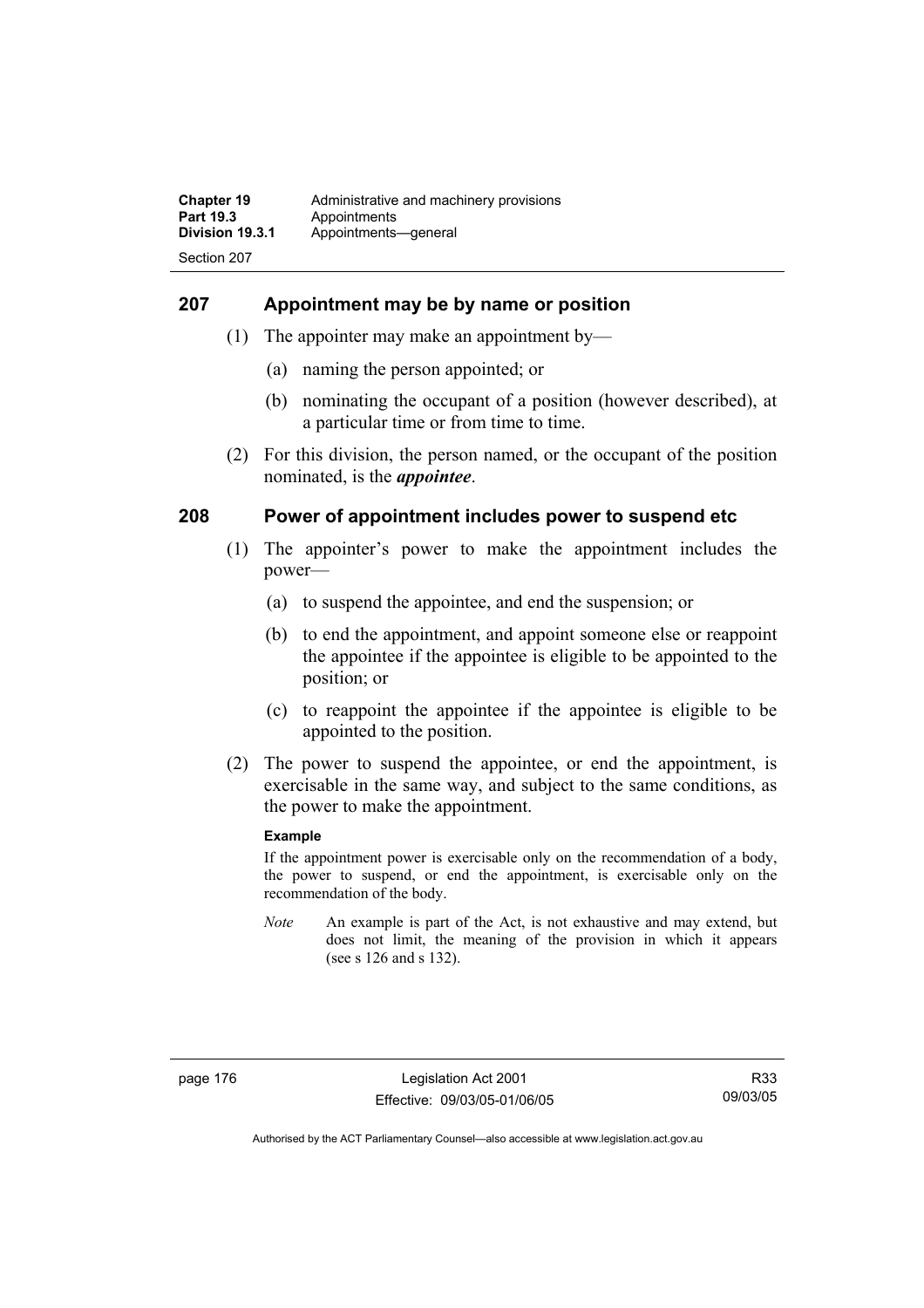# **209 Power of appointment includes power to make acting appointment**

- (1) If the appointer's power is the power to make an appointment to a position, the power to make the appointment also includes power to appoint a person, or 2 or more people, to act in the position—
	- (a) during any vacancy, or all vacancies, in the position, whether or not an appointment has previously been made to the position; or
	- (b) during any period, or all periods, when the appointee cannot for any reason exercise functions of the position.

### **Examples for par (b)**

- 1 the appointee is ill or on leave
- 2 the appointee is acting in another position
- 3 the appointee is outside the ACT or Australia
- *Note 1 Function* is defined in the dict, pt 1 to include authority, duty and power.
- *Note 2* An example is part of the Act, is not exhaustive and may extend, but does not limit, the meaning of the provision in which it appears (see s 126 and s 132).
- (2) The power to appoint a person to act is exercisable in the same way, and subject to the same conditions, as the power to make the appointment.

### **Example**

If the appointment power is exercisable only on the recommendation of a body, the power to appoint a person to act is exercisable only on the recommendation of the body.

- (3) Without limiting subsection (2), if the law (or another law) requires—
	- (a) the appointee to hold a qualification; or

page 177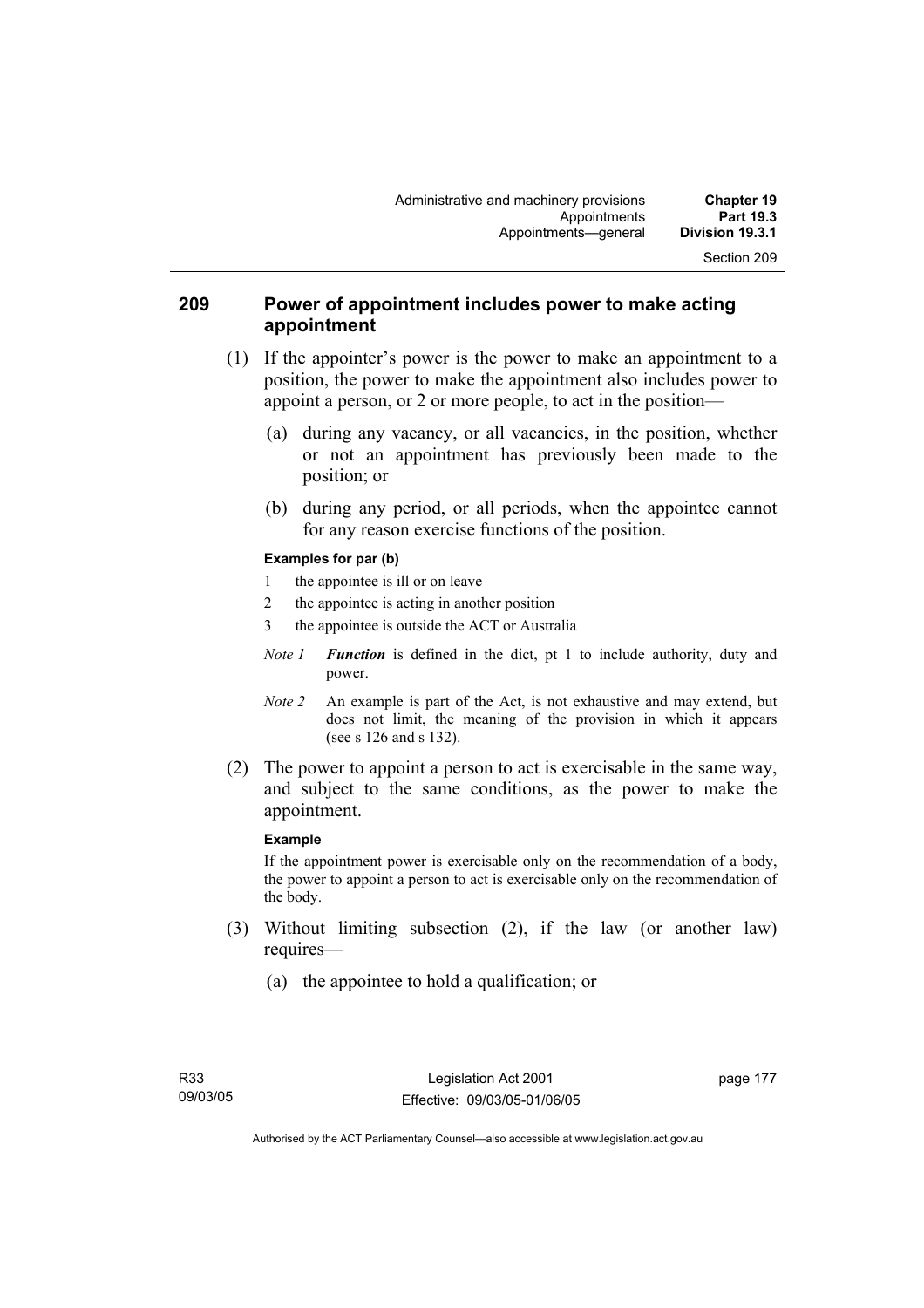| <b>Chapter 19</b> | Administrative and machinery provisions |
|-------------------|-----------------------------------------|
| Part 19.3         | Appointments                            |
| Division 19.3.1   | Appointments-qeneral                    |
| Section 210       |                                         |

 (b) the appointer (or someone else) to be satisfied about the appointee's suitability (whether in terms of knowledge, experience, character or any other personal quality) before appointing the appointee to the position;

a person may only be appointed to act in the position if the person holds the qualification or the appointer (or other person) is satisfied about the person's suitability.

### **Examples**

- 1 If an Act requires the appointee to be a magistrate, a person can be appointed to act in the position only if the person is a magistrate.
- 2 If a regulation requires the appointee to be a lawyer of at least 5 years standing, a person can be appointed to act in the position only if the person is a lawyer of at least 5 years standing.
- 3 If an Act requires the appointee to have, in the Executive's opinion, appropriate expertise, training or experience in relation to the needs of a particular group of people, a person can be appointed to act in the position only if the person has, in the Executive's opinion, that expertise, training or experience.

# **210 Resignation of appointment**

- (1) An appointment ends if the appointee resigns by signed notice of resignation given to the appointer.
- (2) However, if the appointer is the Executive, the notice of resignation may be given to a Minister.

# **211 Appointment not affected by appointer changes**

- (1) If the appointer is a body, an appointment made by the body does not end only because the membership of the body changes.
- (2) If the appointer is the person for the time being occupying a position, an appointment made by the person does not end only because the person ceases to be the occupant of the position.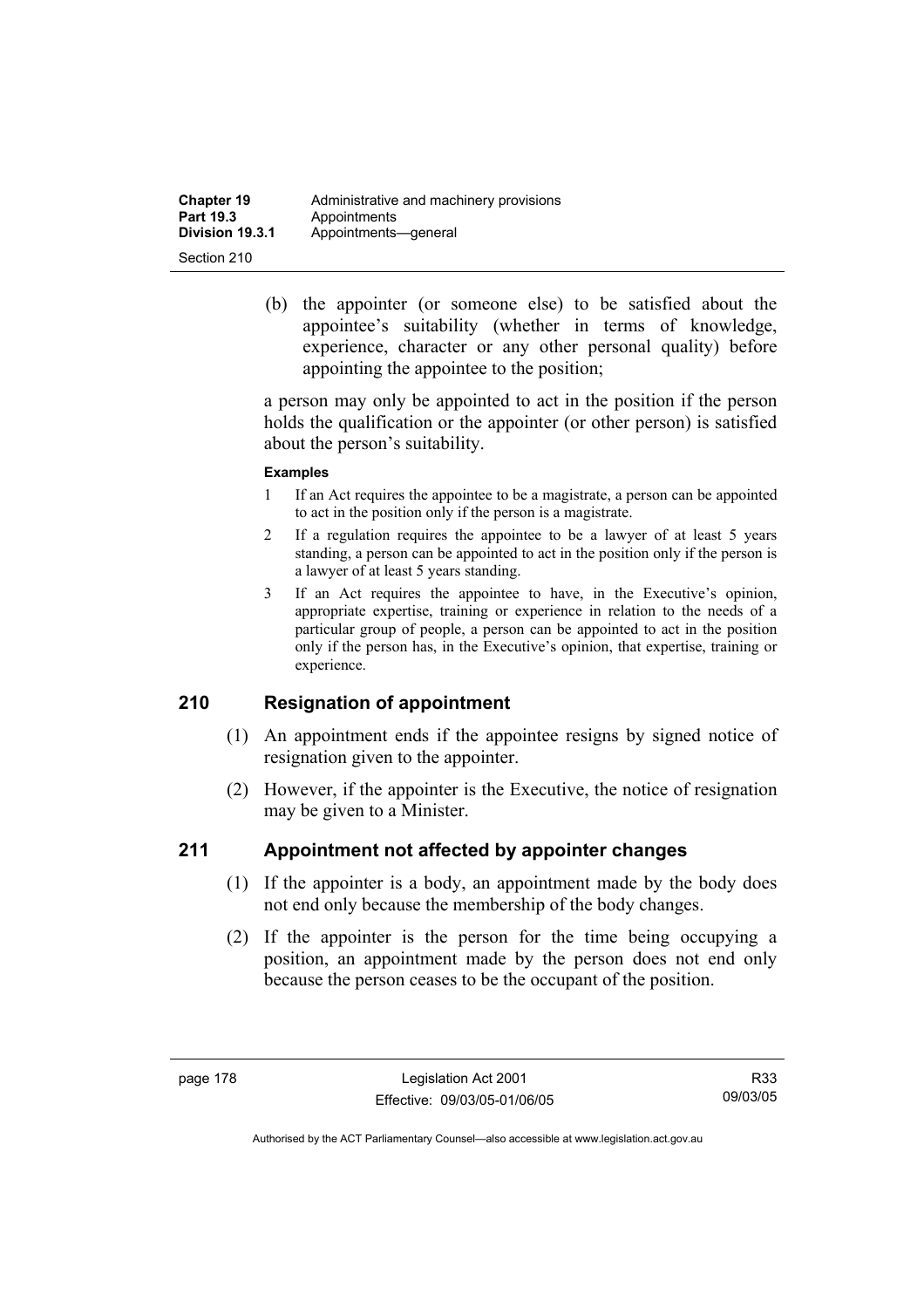- (3) This section does not limit the following sections:
	- section 199 (Functions of bodies)
	- section 200 (Functions of occupants of positions).

## **212 Appointment not affected by defect etc**

An appointment, or anything done under an appointment, is not invalid only because of a defect or irregularity in or in relation to the appointment.

# **Division 19.3.2 Acting appointments**

# **215 Application of div 19.3.2**

This division applies if a law gives an entity (the *appointer*) power to appoint a person to act in a position under a law.

*Note* A power to make an appointment includes power to make an acting appointment (see s 209).

# **216 Acting appointments must be in writing etc**

- (1) An acting appointment must be made, or evidenced, by writing (the *instrument of appointment*) signed by the appointer.
- (2) If a law provides for a maximum or minimum period of appointment, the instrument of appointment must state the period for which the acting appointment is made.

### **Examples of stated appointment periods**

- 1 1 year
- 2 until 31 December 2002 (a period of 9 months)
- *Note 1* See also s 219 (Appointer may decide terms of acting appointment etc) and s 221 (How long does an acting appointment operate?)
- *Note 2* An example is part of the Act, is not exhaustive and may extend, but does not limit, the meaning of the provision in which it appears (see s 126 and s 132).

page 179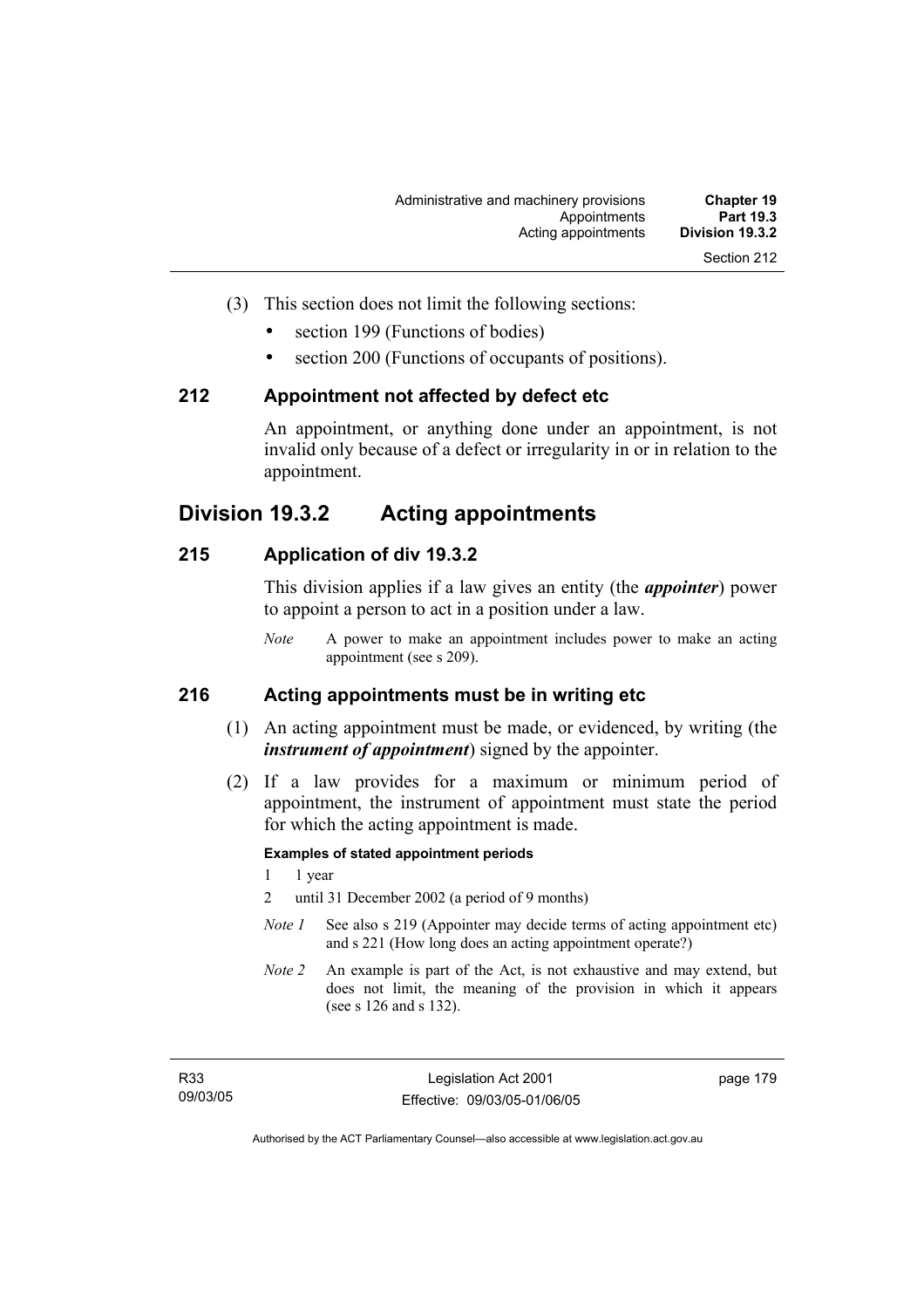# **217 Acting appointment may be made by name or position**

- (1) The appointer may make an acting appointment by—
	- (a) naming the person appointed; or
	- (b) nominating the occupant of a position (however described), at a particular time or from time to time.
- (2) For this division, the person named, or the occupant of the position nominated, is the *appointee*.

## **218 Instrument may provide when acting appointment has effect etc**

The instrument making or evidencing the acting appointment may provide that the appointment has effect only in stated circumstances or subject to stated conditions or limitations.

### **Examples**

- 1 The instrument relating to a standing (or dormant) acting appointment for a position provides that when the substantive occupant of the position (Y) is overseas X may act in the position, but may exercise stated powers of the position only with Y's approval.
- 2 X is appointed to act in Y's position if Y is out of the ACT and a declaration of acute fire danger is published under the *ABC Act 2000*.
- *Note* An example is part of the Act, is not exhaustive and may extend, but does not limit, the meaning of the provision in which it appears (see s 126 and s 132).

# **219 Appointer may decide terms of acting appointment etc**

- (1) The appointer may—
	- (a) decide the terms of the acting appointment, including any remuneration and allowances; and

R33 09/03/05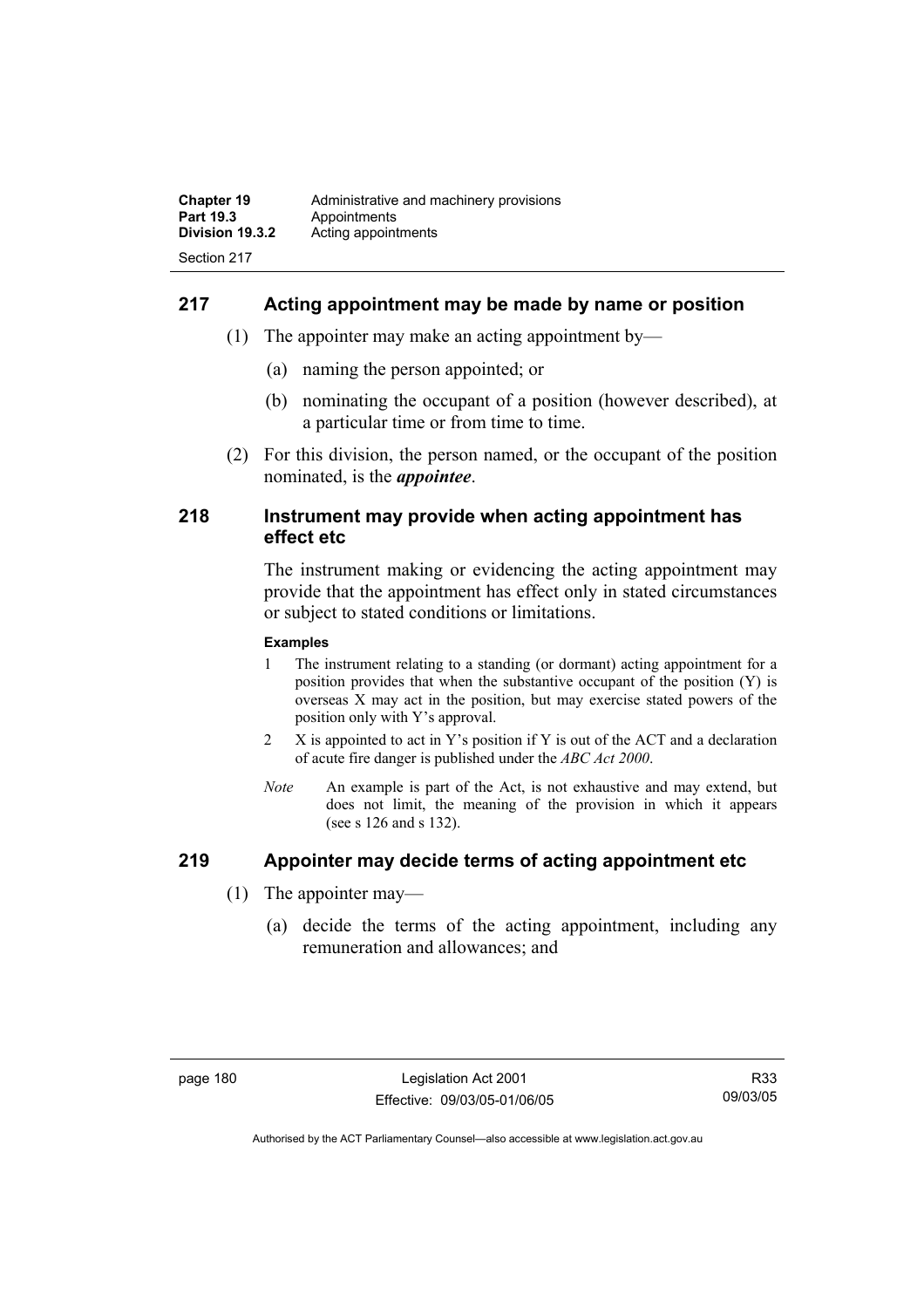(b) end the appointment at any time.

### **Example for par (b)**

A appoints X to act in a position for 10 months. Two months after X begins to act, A ends the appointment.

- *Note 1* See also s 221 (How long does an acting appointment operate?)
- *Note 2* An example is part of the Act, is not exhaustive and may extend, but does not limit, the meaning of the provision in which it appears (see s 126 and s 132).
- (2) The power to end the acting appointment is exercisable in the same way, and subject to the same conditions, as the power to make the acting appointment.

### **Example**

If the power to make the acting appointment is exercisable only on the recommendation of a body, the power to end the appointment is exercisable only on the recommendation of the body.

# **220 Appointee may exercise functions under acting appointment etc**

While the appointee is acting in the position—

- (a) the appointee has, subject to the instrument making or evidencing the appointment, all the functions of the occupant of the position; and
- (b) all territory laws apply in relation to the appointee as if the appointee were the occupant of the position.
- *Note Function* is defined in the dict, pt 1 to include authority, duty and power.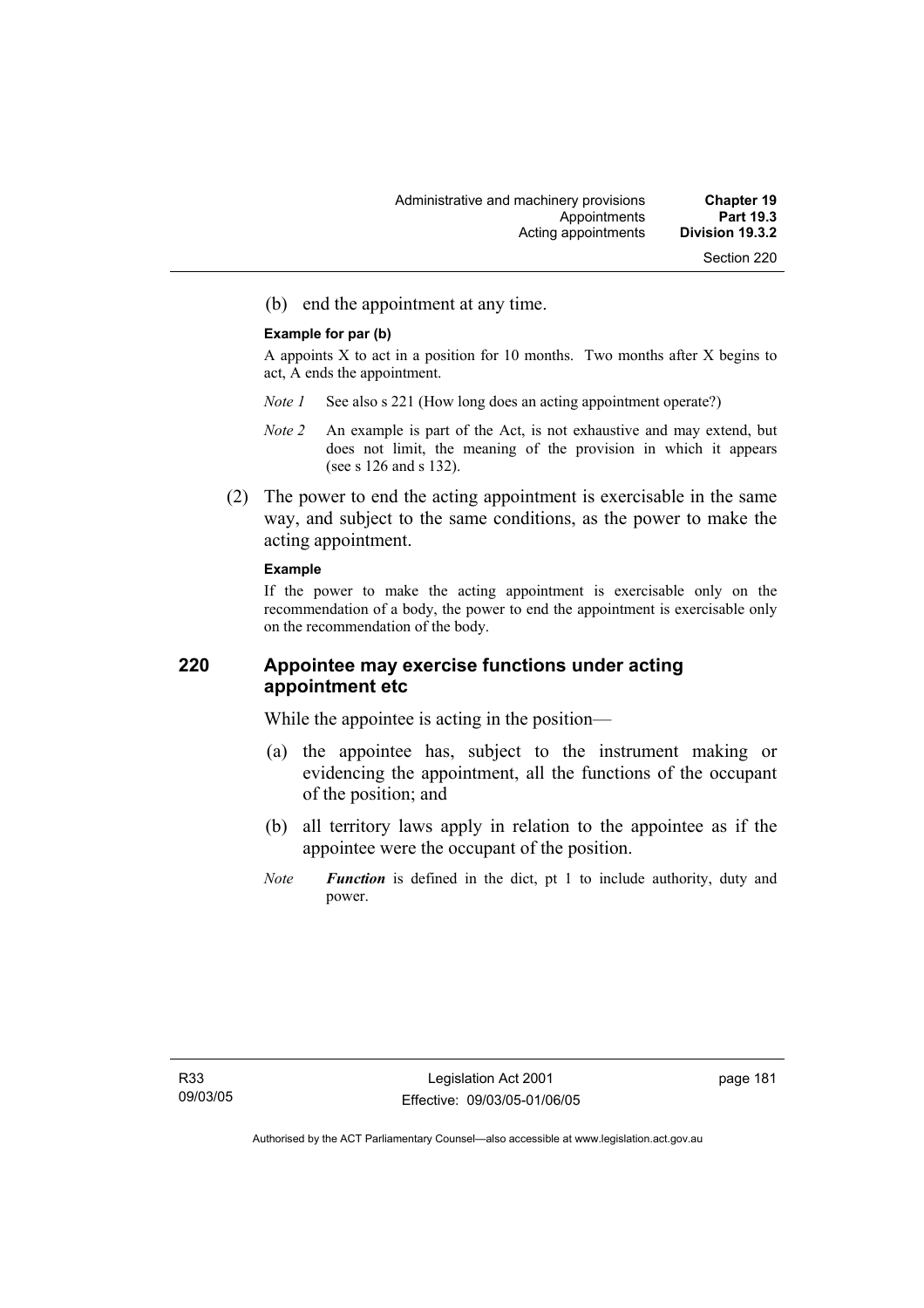# **221 How long does an acting appointment operate?**

 (1) If the appointee acts in the position because it is vacant, the appointee may not act for more than 1 year after the position became vacant.

*Note* See also s 219 (Appointer may decide terms of acting appointment etc)

- (2) If the appointee is acting in a position that becomes vacant while the appointee is acting, the appointee may continue to act until the first of the following happens:
	- (a) the appointer ends the appointment;
	- (b) the vacancy is filled;
	- (c) 1 year after the position became vacant.

### **Example**

A appoints  $X$  to act in Y's position for a year while Y is on secondment in another agency. Three months after X begins to act, Y is permanently transferred to the other agency. One month later, Z is appointed to the position in which X is acting. The appointment of Z brings X's acting appointment to an end.

- *Note* An example is part of the Act, is not exhaustive and may extend, but does not limit, the meaning of the provision in which it appears (see s 126 and s 132).
- (3) If the appointee acts in the position because the occupant of the position cannot exercise functions and the occupant resumes the exercise of the functions, the appointment no longer authorises the appointee to act on that occasion.
	- *Note Function* is defined in the dict, pt 1 to include authority, duty and power.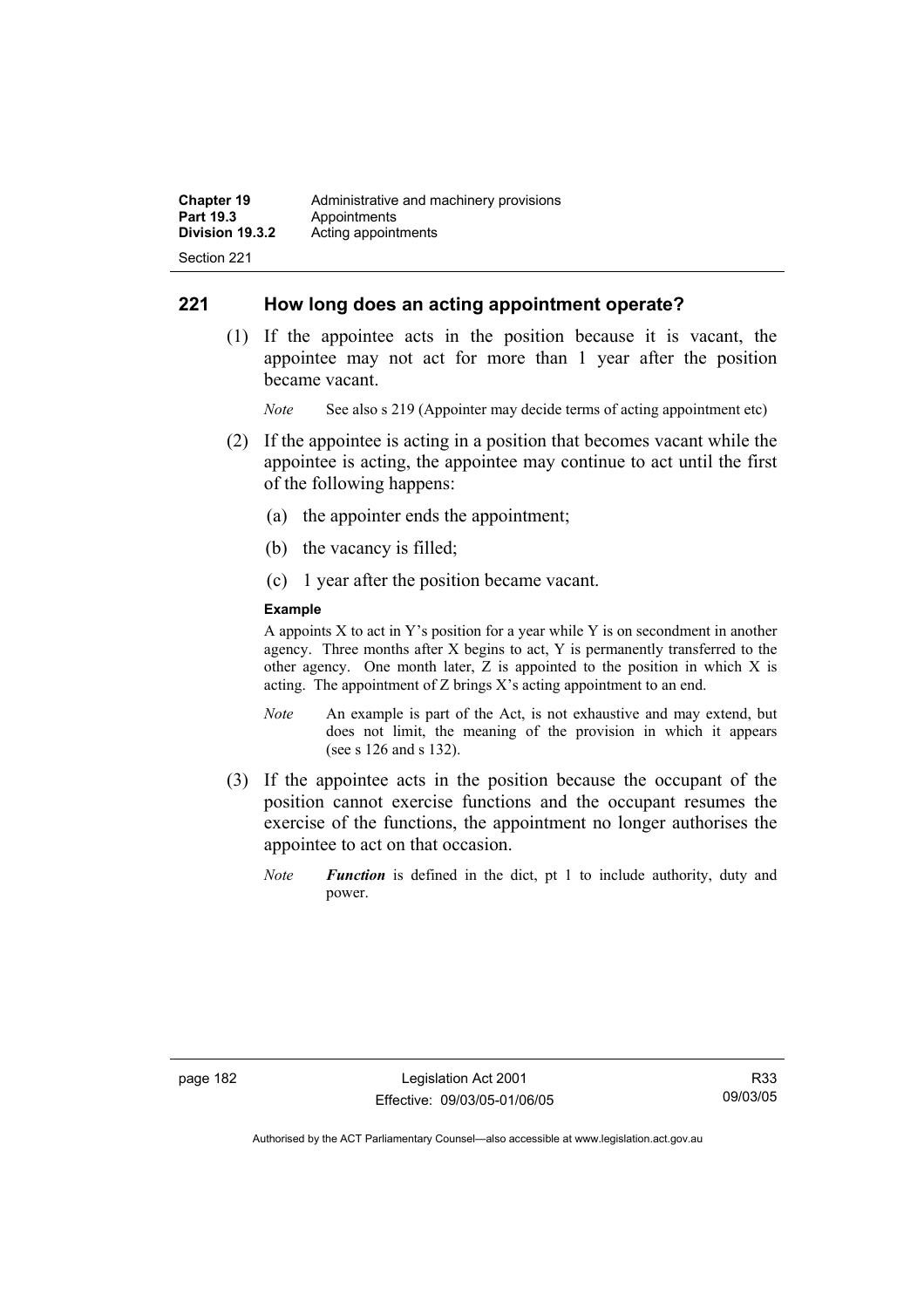# **222 Resignation of acting appointment**

- (1) An acting appointment ends if the appointee resigns by signed notice of resignation given to the appointer.
- (2) However, if the appointer is the Executive, the notice of resignation may be given to a Minister.

# **223 Effect of acting appointment on substantive appointment etc**

- (1) If the appointee is the occupant of another position under a law (the *substantive position*), the appointee does not cease to occupy the substantive position only because of the appointee's appointment or because the appointee acts under the appointment.
- (2) This section does not prevent an acting appointment being made to the substantive position.

# **224 Acting appointment not affected by appointer changes**

- (1) If the appointer is a body, an acting appointment made by the body does not end only because the membership of the body changes.
- (2) If the appointer is the person for the time being occupying a position, an acting appointment made by the person does not end only because the person ceases to be the occupant of the position.
- (3) This section does not limit the following sections:
	- section 199 (Functions of bodies)
	- section 200 (Functions of occupants of positions).

# **225 Acting appointment not affected by defect etc**

 (1) An acting appointment, or anything done under an acting appointment, is not invalid only because of a defect or irregularity in or in relation to the appointment.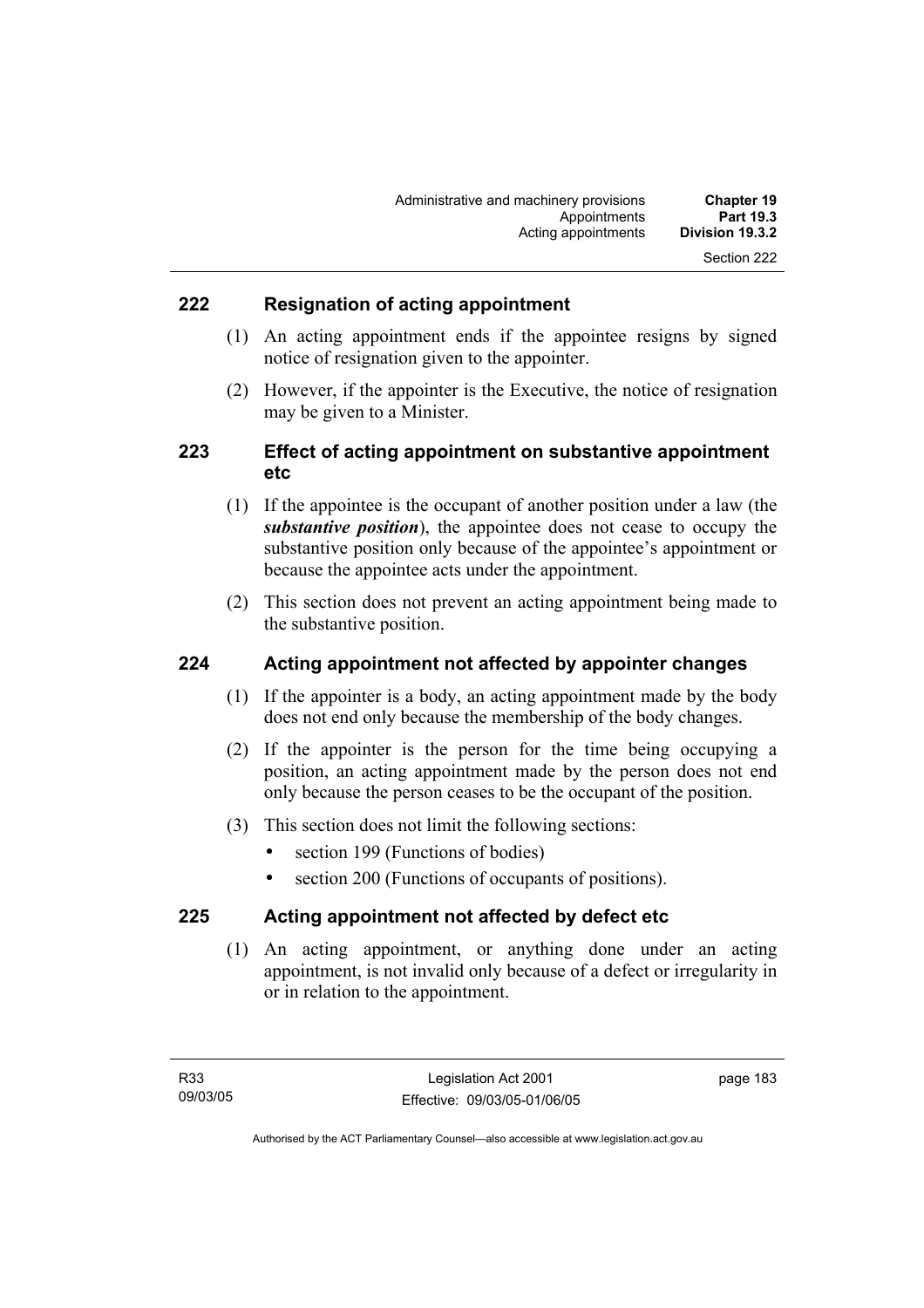| <b>Chapter 19</b> | Administrative and machinery provisions |
|-------------------|-----------------------------------------|
| Part 19.3         | Appointments                            |
| Division 19.3.2A  | Standing acting arrangements            |
| Section 225A      |                                         |

- (2) Anything done by or in relation to the appointee while the appointee purports to act in the position is not invalid only because—
	- (a) the occasion for the appointment had not arisen or had ended; or
	- (b) the appointment had ended; or
	- (c) the occasion for the appointee to act had not arisen or had ended.

# **Division 19.3.2A Standing acting arrangements**

# **225A Application of div 19.3.2A**

This division applies to a position if a law provides that a person acts in the position in stated circumstances.

### **Example**

The *Hypothetical Act 2003* provides for the deputy director of the hypothetical entity to act in the position of director of the entity if the position is vacant or the director cannot for any reason exercise the functions of the position.

*Note* An example is part of the Act, is not exhaustive and may extend, but does not limit, the meaning of the provision in which it appears (see s 126 and s 132).

# **225B Person acting may exercise functions etc**

- (1) A person acting in the position has, subject to the law providing for the acting or any other law, all the functions of the occupant of the position.
	- *Note Function* is defined in the dict, pt 1 to include authority, duty and power.
- (2) All territory laws apply in relation to the person as if the person were the occupant of the position.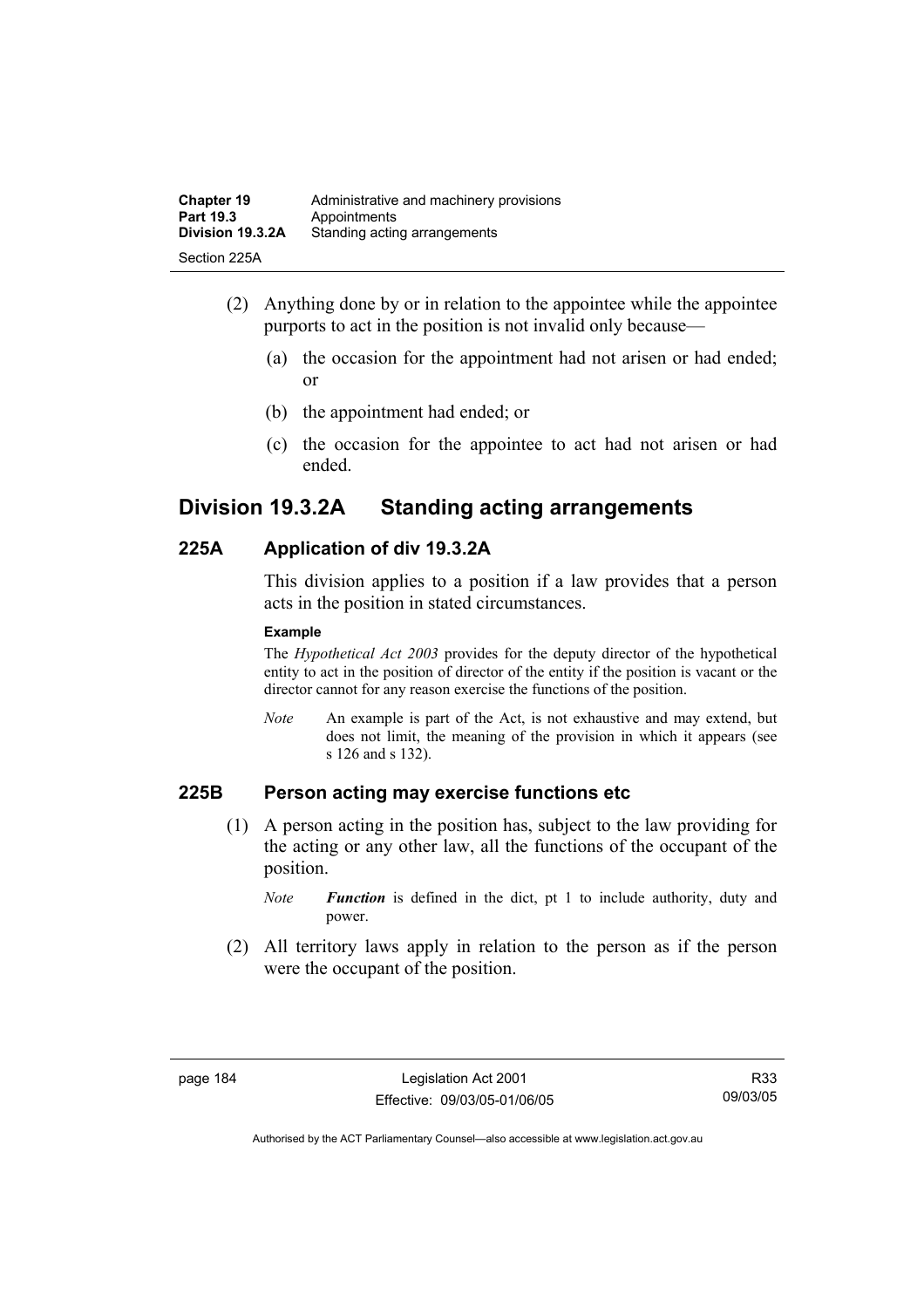# **Division 19.3.3 Appointments—Assembly consultation**

### **226 Meaning of** *statutory position* **in div 19.3.3**

In this division:

*statutory position* means a position (including as a member of a territory authority) established under an Act.

*Note Position* includes office (see dict, pt 1, def *position*).

# **227 Application of div 19.3.3**

- (1) This division applies if a Minister has the power under an Act to appoint a person to a statutory position.
- (2) However, this division does not apply to an appointment of—
	- (a) a public servant to a statutory position (whether or not the Act under which the appointment is made requires that the appointee be a public servant); or
	- (b) a person to act in a statutory position for not longer than 6 months, unless the appointment is of the person to act in the position for a 2nd or subsequent consecutive period; or
	- (c) a person to a statutory position if the only function of the position is to advise the Minister.

# **228 Consultation with appropriate Assembly committee**

- (1) Before making an appointment to a statutory position, a Minister must consult—
	- (a) a standing committee of the Legislative Assembly nominated by the Speaker for the purpose; or

page 185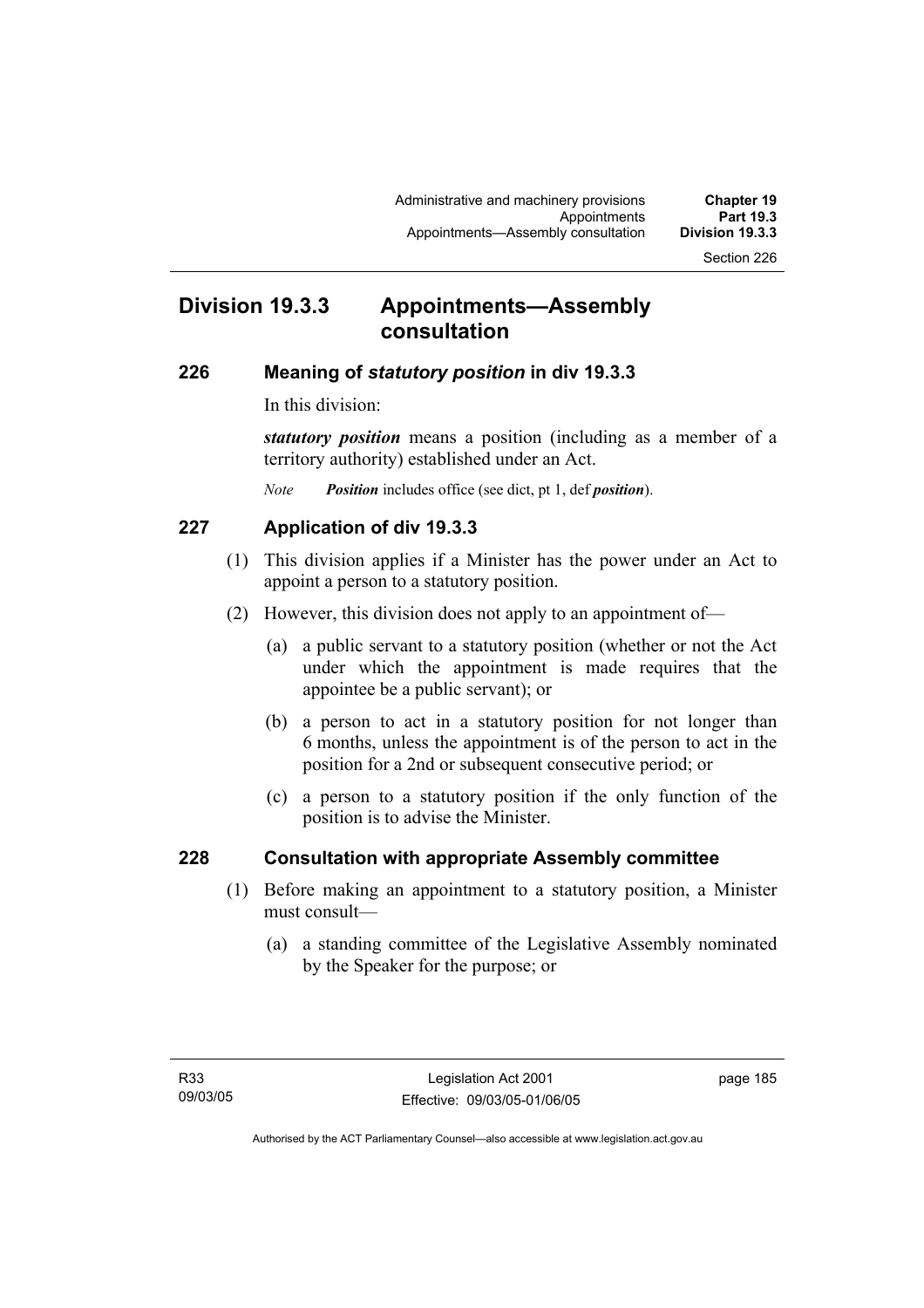- (b) if no nomination under paragraph (a) is in force—the standing committee of the Legislative Assembly responsible for the scrutiny of public accounts.
- (2) The committee may make a recommendation to the Minister about the proposed appointment.
- (3) The Minister must not make the appointment until the Minister has received a recommendation or 30 days have passed since the consultation took place, whichever happens first.
- (4) In making the appointment, the Minister must have regard to any recommendation received.

# **229 Appointment is disallowable instrument**

The instrument making, or evidencing, an appointment to which this division applies is a disallowable instrument.

*Note* A disallowable instrument must be notified and presented to the Legislative Assembly (see ch 7 (Presentation, amendment and disallowance of subordinate laws and disallowable instruments)).

page 186 Legislation Act 2001 Effective: 09/03/05-01/06/05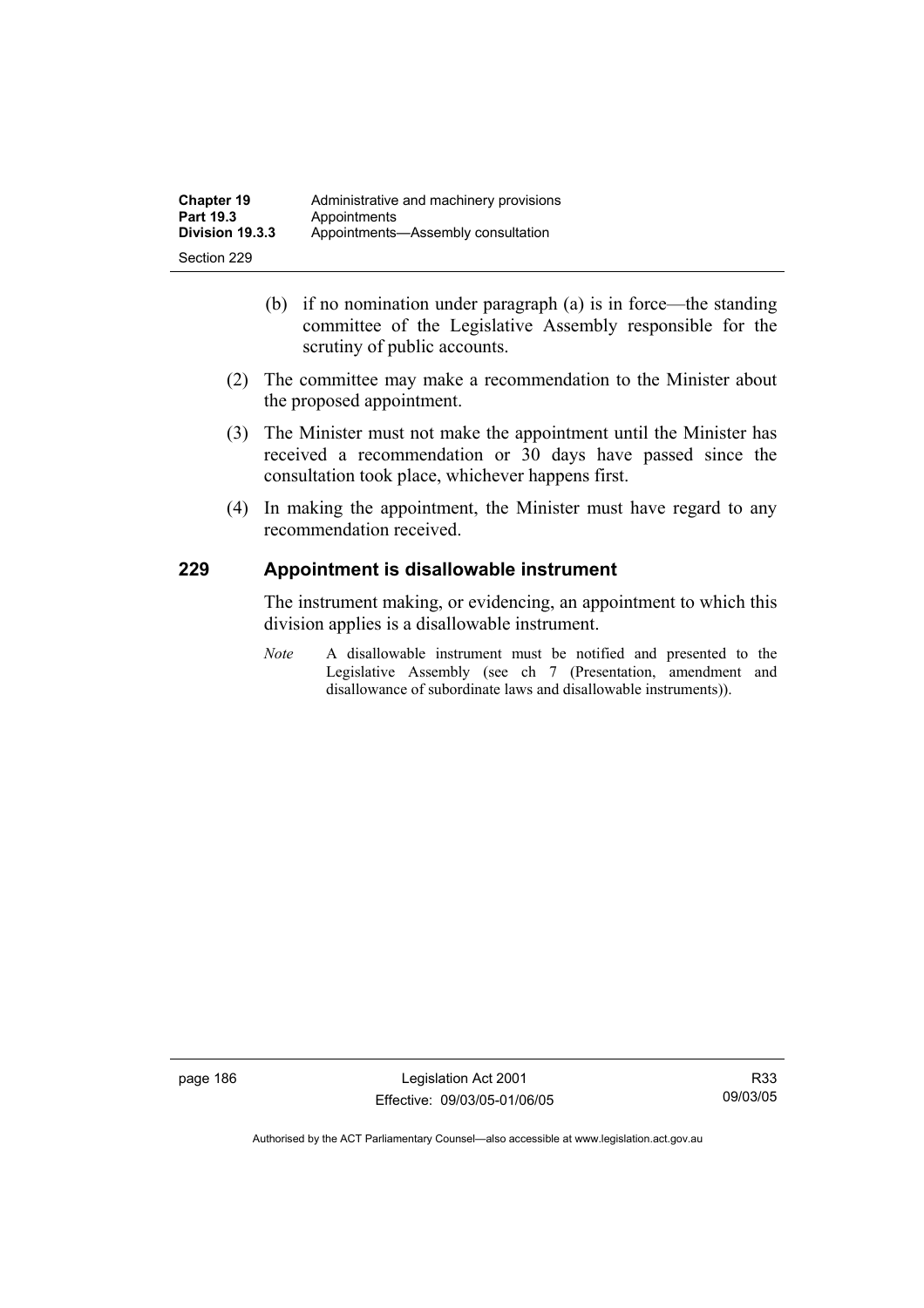# **Part 19.4 Delegations**

# **230 Application of pt 19.4 generally**

 (1) This part applies if a law authorises or requires an entity (the *appointer*) to delegate (or subdelegate) a function.

 (2) For subsection (1), if a law gives a function to an entity, the law may be taken to authorise the delegation of the function even if the law provides for another way in which the function may be exercised.

# **231 Application of pt 19.4 to subdelegations**

- (1) This part applies to the subdelegation of a function in the same way as it applies to the delegation of the function.
- (2) However, if the appointer delegates a function to a delegate, the delegate may not subdelegate the function.
- (3) Subsection (2) is a determinative provision.

### **Examples**

1 The *ABC Act 2003* provides that an appointer (X) may delegate X's functions to Y. The Act is silent on the subdelegation of the functions. Y may not subdelegate X's functions to Z.

*Note Function* is defined in the dict, pt 1 to include authority, duty and power.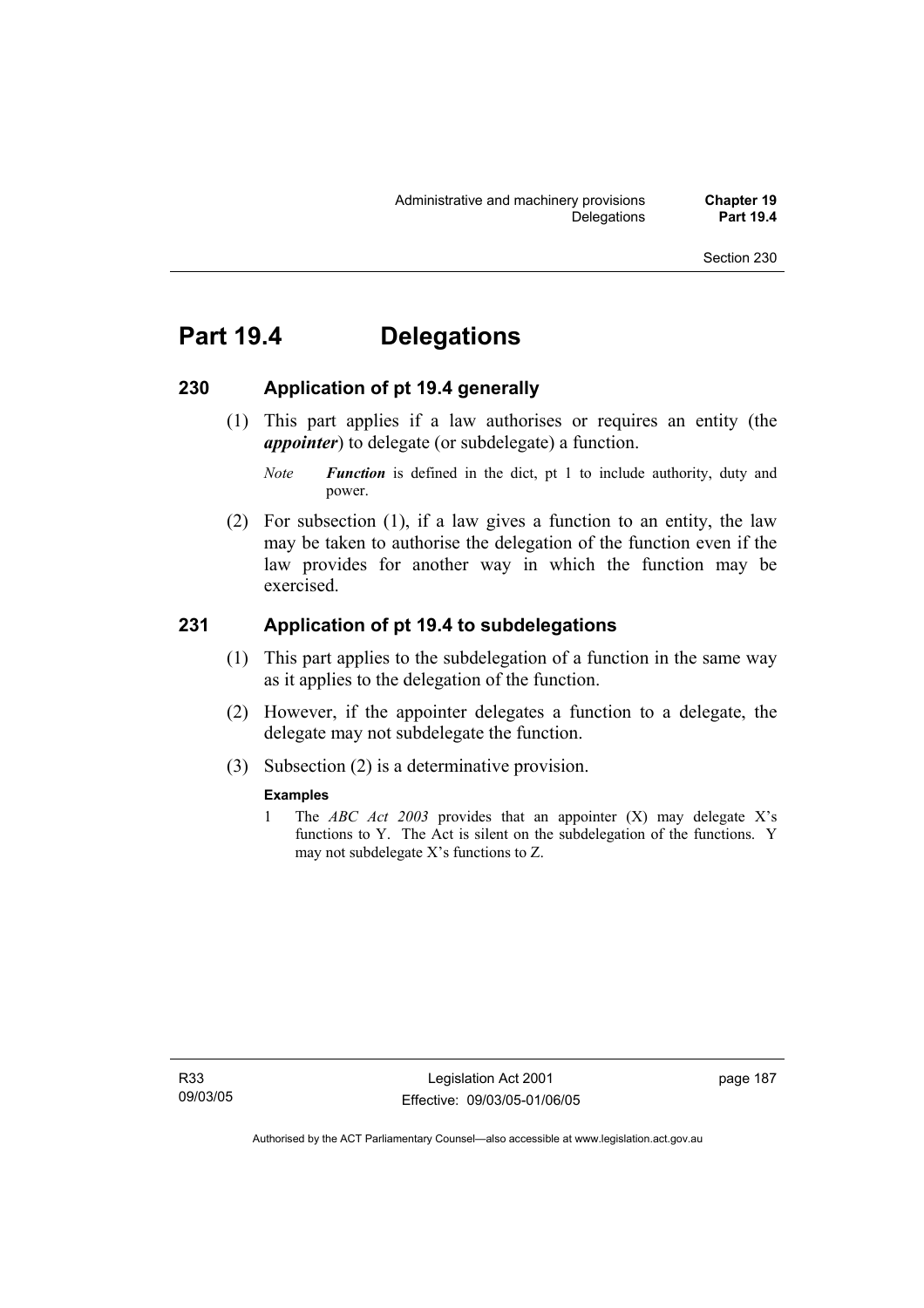| <b>Chapter 19</b> | Administrative and machinery provisions |
|-------------------|-----------------------------------------|
| <b>Part 19.4</b>  | Delegations                             |

- 2 The *ABC Act 2003* provides that an appointer (X) may delegate X's functions to Y, with authority for Y to subdelegate the functions. Because the Act authorises subdelegation, it expressly displaces this Act, section 231 (2) (see s 6). Y can therefore subdelegate X's functions to Z (compare s 236, which deals with the subdelegation of a power to delegate)*.*
- *Note 1* See s 5 for the meaning of determinative provisions, and s 6 for their displacement.
- *Note 2* An example is part of the Act, is not exhaustive and may extend, but does not limit, the meaning of the provision in which it appears (see s 126 and s 132).

# **232 Delegation must be in writing etc**

A delegation must be made, or evidenced, by writing signed by the appointer.

## **233 Delegation may be made by name or position**

- (1) The appointer may delegate by—
	- (a) naming the person to whom the delegation is made; or
	- (b) nominating the occupant of a position (however described), at a particular time or from time to time.
- (2) For this part, the person named, or the occupant of the position nominated, is the *delegate*.

### **234 Instrument may provide when delegation has effect etc**

The instrument making or evidencing a delegation may provide—

 (a) that the delegation has effect only in stated circumstances or subject to stated conditions, limitations or directions; or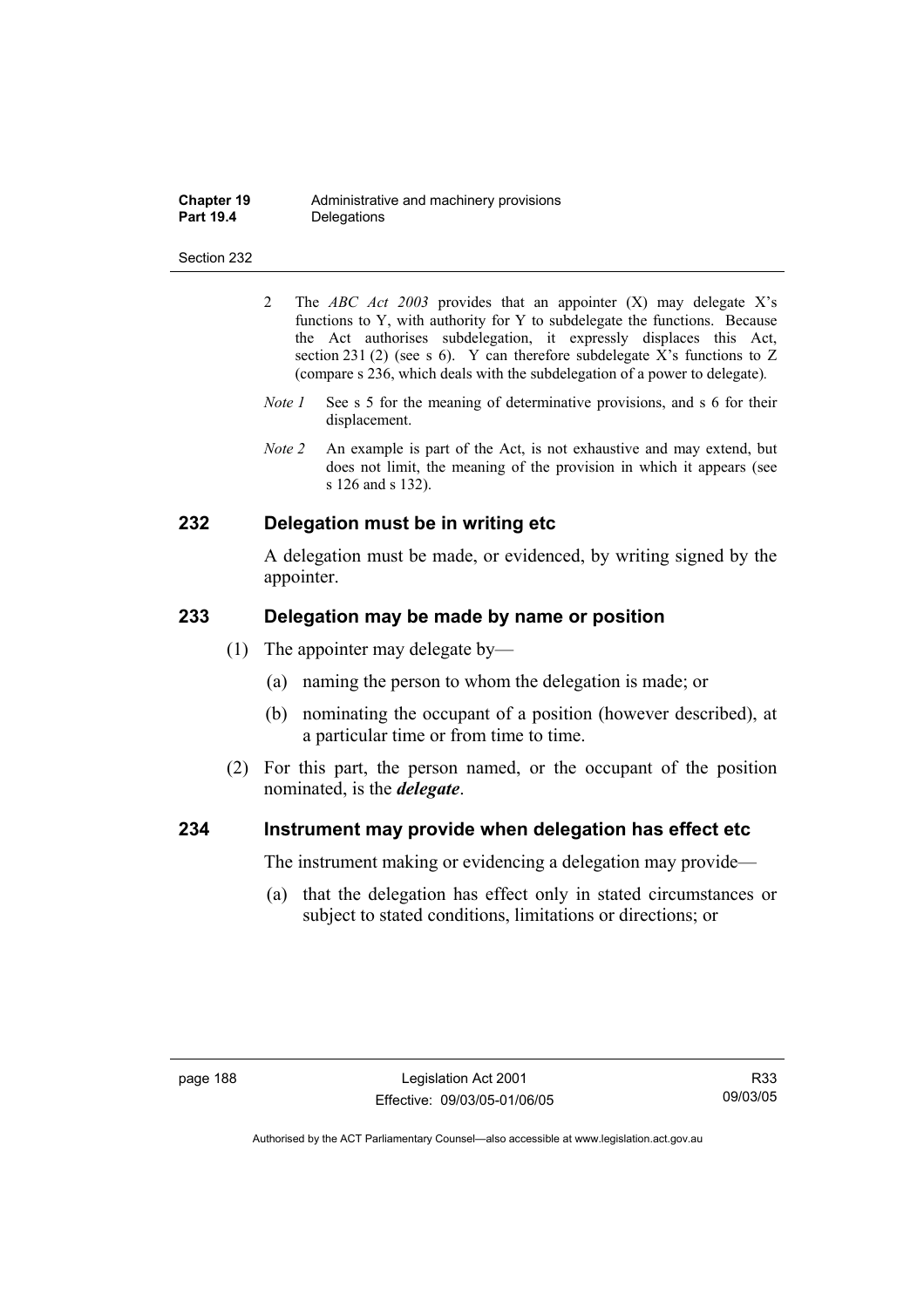(b) that all of a function, or a stated part of the function, is delegated.

#### **Examples**

- 1 The delegation provides that, when the appointer (Y) is outside Australia, the delegate  $(X)$  may exercise her functions except that stated functions may only be exercised with Y's approval.
- 2 The delegation provides that X may enter into a contract for the purchase of property of not more than \$50 000 in value.
- 3 The delegation provides that X may grant licences under a stated Act but that, in considering applications, X must take account of the policy of the agency (authorised by the Act) that there should not be more than 100 licences current at any time.
- *Note* An example is part of the Act, is not exhaustive and may extend, but does not limit, the meaning of the provision in which it appears (see s 126 and s 132).

# **235 Delegation may be made to 2 or more delegates**

The appointer may delegate the appointer's function, or any part of the function, to 2 or more delegates.

### **236 Power to delegate may not be delegated**

- (1) The appointer may not delegate the appointer's power to delegate.
- (2) Subsection (1) is a determinative provision.
	- *Note* See s 5 for the meaning of determinative provisions, and s 6 for their displacement.

### **Examples**

- 1 The *ABC Act 2003* provides that an appointer (X) may delegate X's functions to Y. The Act is silent on X's power to delegate the power to delegate. X may not delegate X's power to delegate to Y.
- 2 The *ABC Act 2003* provides that an appointer (X) may delegate X's functions to Y, with authority for X to delegate X's power to delegate. Because the Act authorises the delegation of the power to delegate, it expressly displaces this Act, section 236 (1) (see s 6). X can therefore

page 189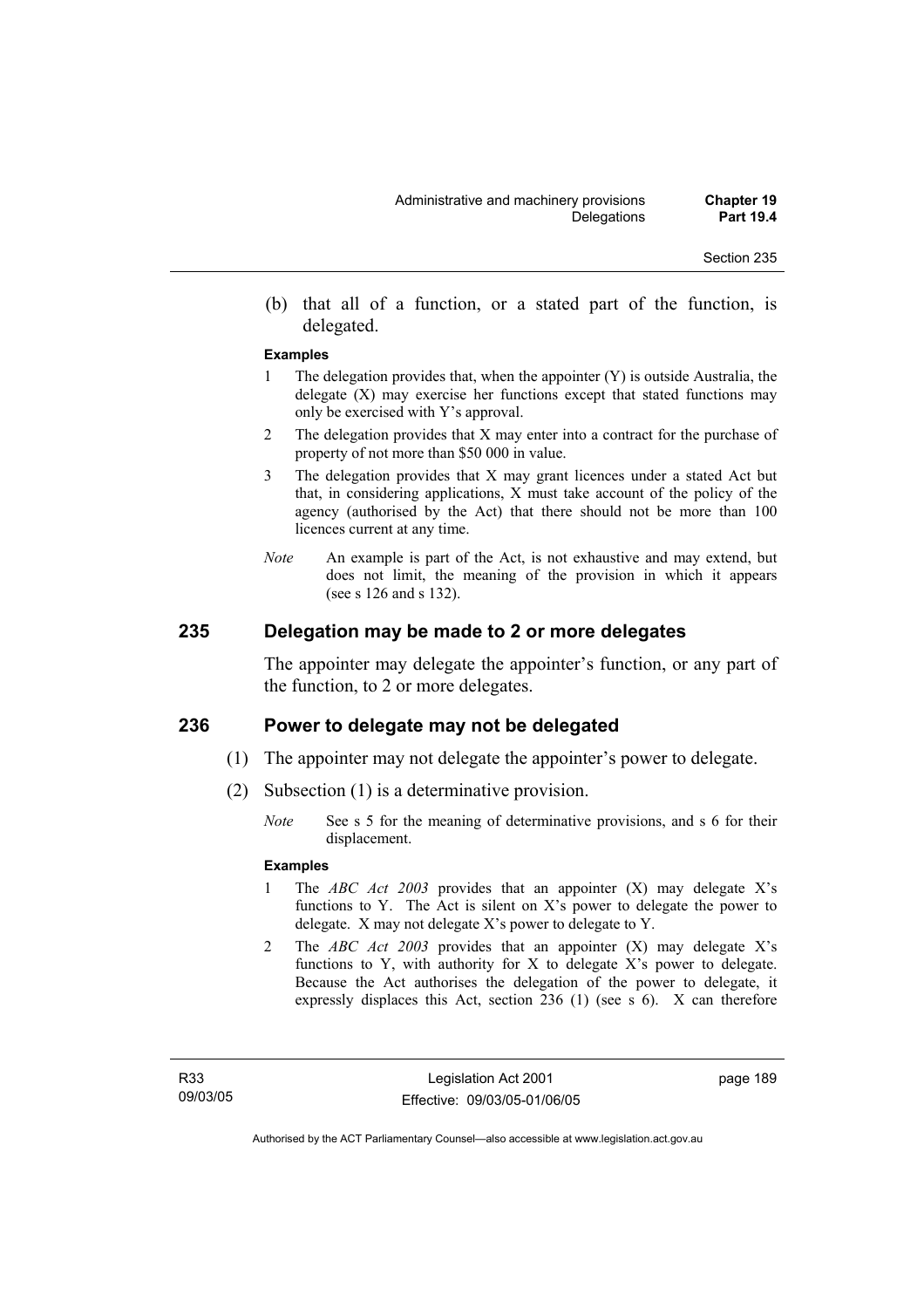| <b>Chapter 19</b> | Administrative and machinery provisions |
|-------------------|-----------------------------------------|
| <b>Part 19.4</b>  | Delegations                             |

delegate  $X$ 's power to delegate to Y (compare s 231, which deals with the subdelegation of a delegated function)*.* 

*Note* An example is part of the Act, is not exhaustive and may extend, but does not limit, the meaning of the provision in which it appears (see s 126 and s 132).

### **237 Delegation may be amended or revoked**

- (1) The appointer may amend a delegation or revoke it in whole or part.
- (2) The power to amend or revoke a delegation is exercisable in the same way, and subject to the same conditions, as the power to delegate.

#### **Example**

If the power to delegate is exercisable only with the Minister's approval, the power to revoke the delegation is exercisable only with the Minister's approval.

*Note* An example is part of the Act, is not exhaustive and may extend, but does not limit, the meaning of the provision in which it appears (see s 126 and s 132).

# **238 Appointer responsible for delegated function**

The delegation of a function, or a part of a function, does not relieve the appointer of the appointer's obligation to ensure that the function is properly exercised.

### **239 Exercise of delegation by delegate**

- (1) A delegate must exercise the delegation subject to any conditions, limitations or directions in the instrument making or evidencing the delegation.
- (2) All territory laws apply to the delegate in the exercise of the delegation as if the delegate were the appointer.
- (3) Without limiting subsection (2), if the exercise of a function by the appointer is dependent on the appointer's state of mind and the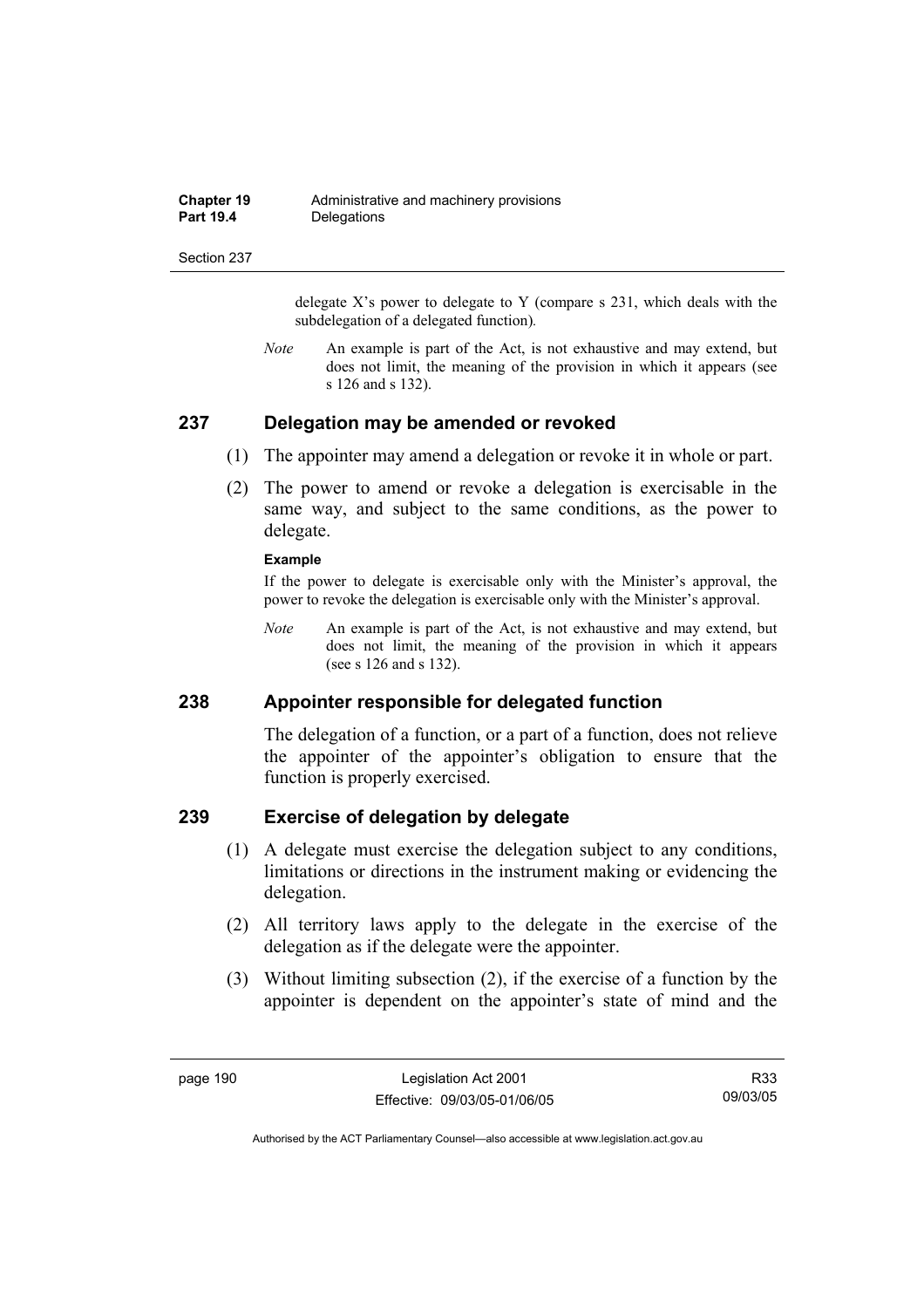function is delegated, the function may be exercised by the delegate on the delegate's state of mind.

- (4) Anything done by or in relation to the delegate in the exercise of the delegation is taken to have been done by or in relation to the appointer.
	- *Note 1* Section 94 provides that a delegation under a law that is in force immediately before an amendment of the law continues to have effect as if made under the amended law.
	- *Note 2* Section 196 gives a delegate the powers necessary or convenient to exercise a delegated function.
- (5) In this section:

*state of mind* includes knowledge, intention, opinion, belief or purpose.

# **240 Appointer may exercise delegated function**

A function that has been delegated may, despite the delegation, be exercised by the appointer.

# **241 Delegation not affected by appointer changes**

- (1) If the appointer is a body, a delegation made by the body does not end only because the membership of the body changes.
- (2) If the appointer is the person for the time being occupying a position, a delegation made by the person does not end only because the person ceases to be the occupant of the position.
- (3) This section does not limit the following sections:
	- section 199 (Functions of bodies)
	- section 200 (Functions of occupants of positions).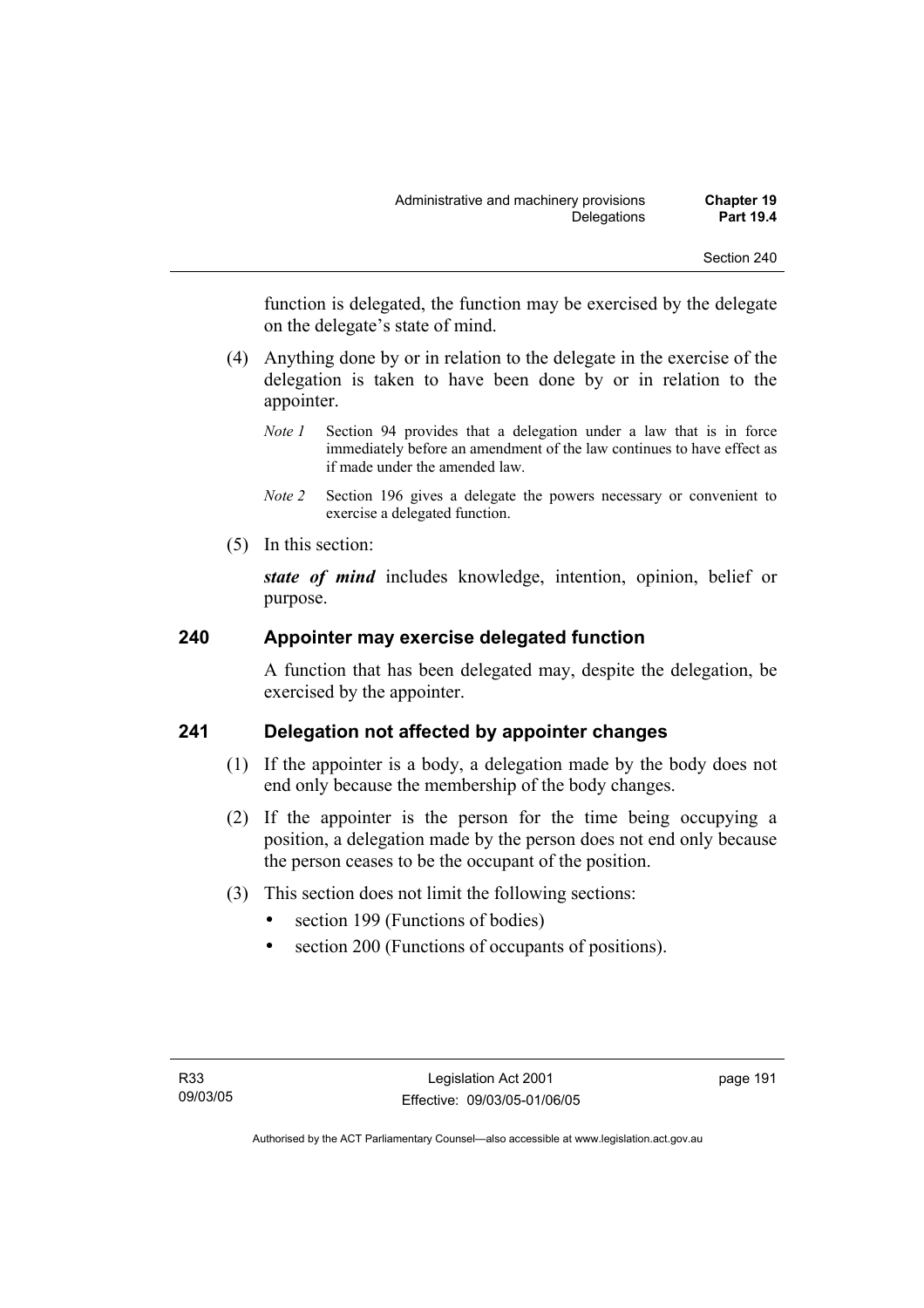# **242 Delegation not affected by defect etc**

- (1) A delegation, or anything done under a delegation, is not invalid only because of a defect or irregularity in or in relation to the delegation.
- (2) Anything done by or in relation to the delegate while the delegate purports to exercise the delegation is not invalid only because—
	- (a) the delegation had been amended or revoked; or
	- (b) the occasion for the delegate to exercise the delegation had not arisen or had ended.

page 192 Legislation Act 2001 Effective: 09/03/05-01/06/05

R33 09/03/05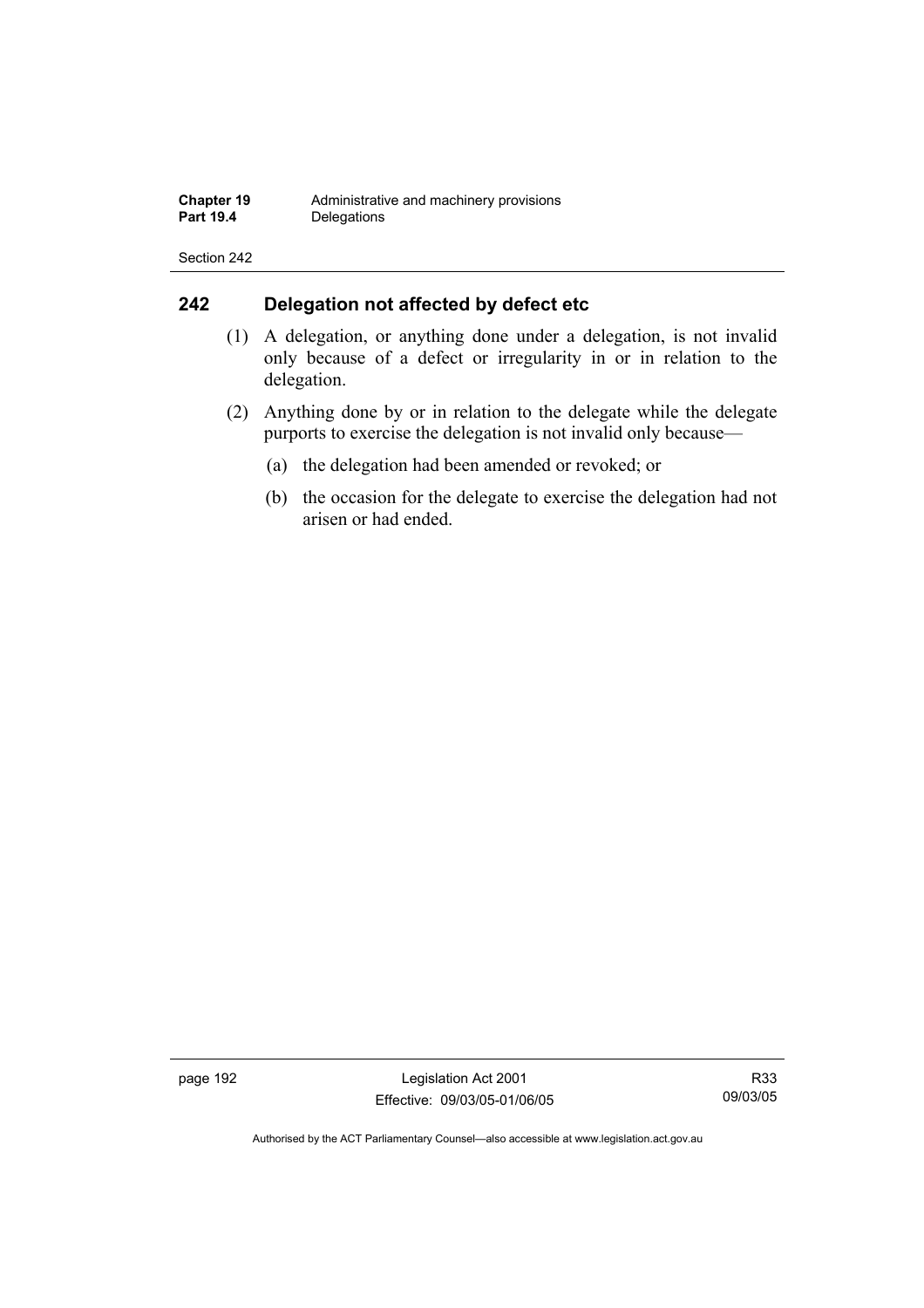# **Part 19.5 Service of documents**

# **245 Application of pt 19.5**

This part applies to a document that is authorised or required under a law to be served (whether the word 'serve', 'give', 'notify', 'send' or 'tell' or any other word is used).

# **246 Definitions for pt 19.5**

In this part:

*administrator*, of a law, means the entity administering or responsible for the law.

### *agency* means—

- (a) an administrative unit; or
- (b) a statutory office-holder; or
- (c) any other entity established for a public purpose under a law;

and includes a member of, or a member of the staff of, the agency.

*business address*, of an individual, corporation or agency in relation to anything done or to be done under a law, includes the latest business address, or address for service of notices (however described), of the individual, corporation or agency (if any) recorded in a register or other records kept by the administrator of the law.

*corporation* does not include an agency.

*document* includes a notice, an article that may be sent by post or anything else.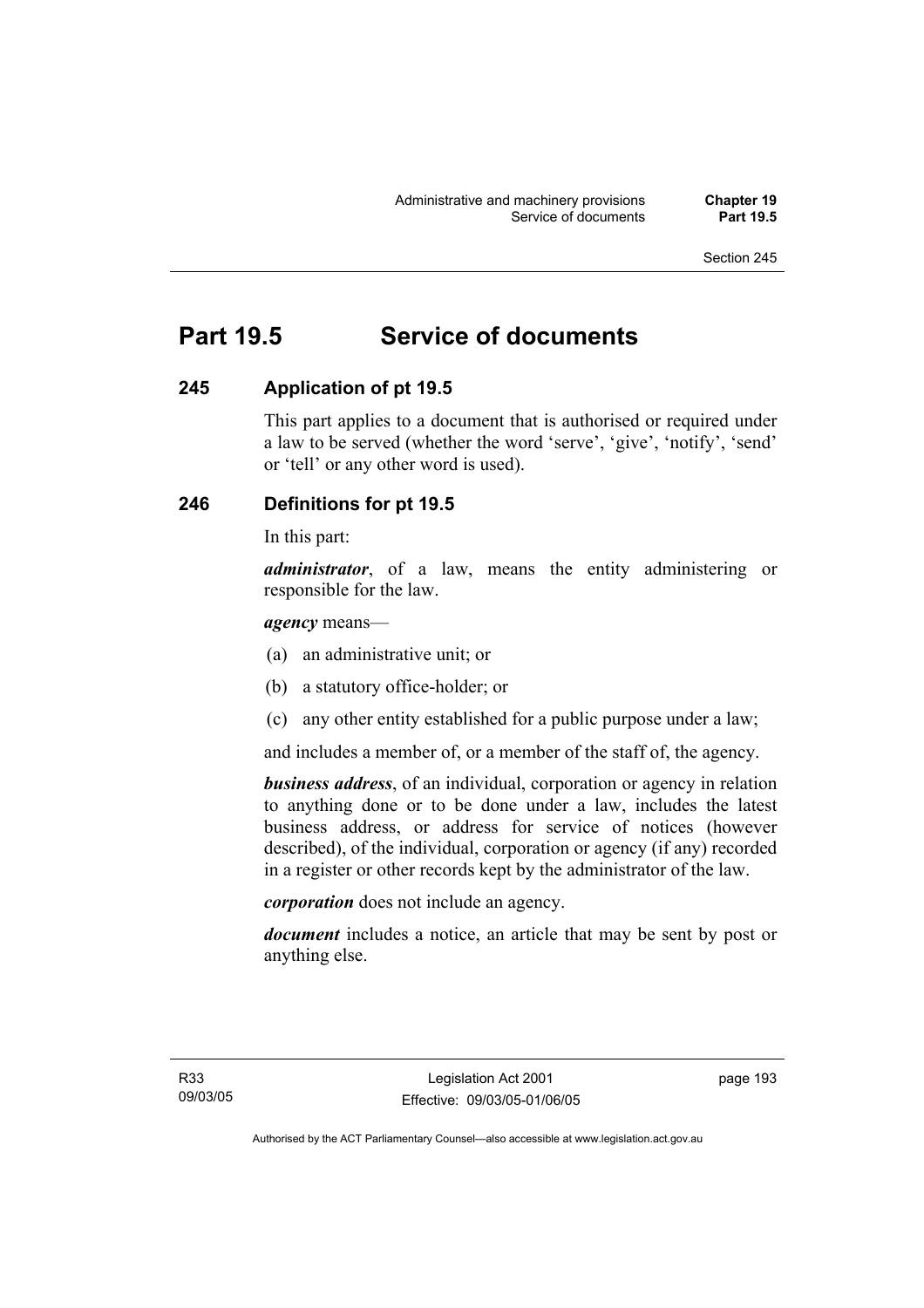| <b>Chapter 19</b> | Administrative and machinery provisions |
|-------------------|-----------------------------------------|
| <b>Part 19.5</b>  | Service of documents                    |

*email address*, of an individual, corporation or agency in relation to anything done or to be done under a law, includes the latest email address of the individual, corporation or agency (if any) recorded in a register or other records kept by the administrator of the law.

### *executive officer* means—

- (a) for a corporation—a person (however described and whether or not the person is a director of the corporation) who is concerned with, or takes part in, the corporation's management; or
- (b) for an agency that is an administrative unit—the chief executive of the administrative unit; or
- (c) for an agency that is a statutory office-holder—the occupant of the position; or
- (d) for an agency constituted by 2 or more people—the person who is entitled, because of the position occupied by the person, to preside at any meeting of the agency at which the person is present; or
- (e) for any other agency—the chief executive officer (however described) of the agency; or
- (f) for any agency—a person (however described) who is concerned with, or takes part in, the agency's management.

*fax number*, of an individual, corporation or agency in relation to anything done or to be done under a law, includes the latest fax number of the individual, corporation or agency (if any) recorded in a register or other records kept by the administrator of the law.

*home address*, of an individual in relation to anything done or to be done under a law, includes the latest home address, or address for service of notices (however described), of the person (if any) recorded in a register or other records kept by the administrator of the law.

R33 09/03/05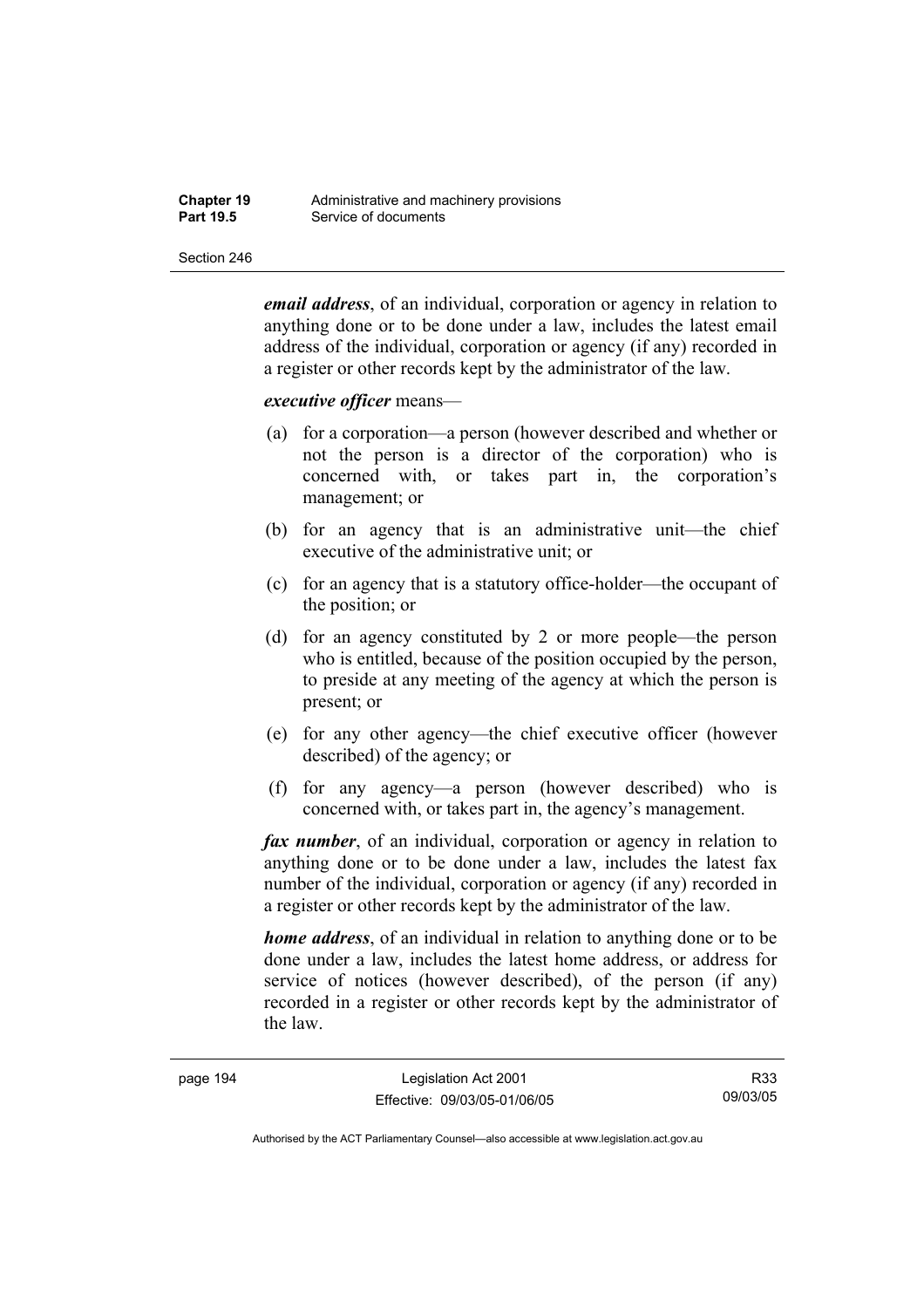*responsible*, for a law, means allocated responsibility for the law under the *Public Sector Management Act 1994*, section 14 (1) (b) (Ministerial responsibility and functions of administrative units).

# **247 Service of documents on individuals**

- (1) A document may be served on an individual—
	- (a) by giving it to the individual; or
	- (b) by sending it by prepaid post, addressed to the individual, to a home or business address of the individual; or
	- (c) by faxing it to a fax number of the individual; or
	- (d) by emailing it to an email address of the individual; or
	- (e) by leaving it, addressed to the individual, at a home or business address of the individual with someone who appears to be at least 16 years old and to live or be employed at the address.

*Note* See s 251 for service of documents under other laws.

 (2) This section applies to service of a document outside the ACT in the same way as it applies to service of the document in the ACT.

# **248 Service of documents on corporations**

- (1) A document may be served on a corporation—
	- (a) by giving it to an executive officer of the corporation; or
	- (b) by sending it by prepaid post, addressed to the corporation (or an executive officer of the corporation), to the address of any of its registered offices or any other business address of the corporation; or
	- (c) by faxing it to a fax number of the corporation; or
	- (d) by emailing it to an email address of the corporation; or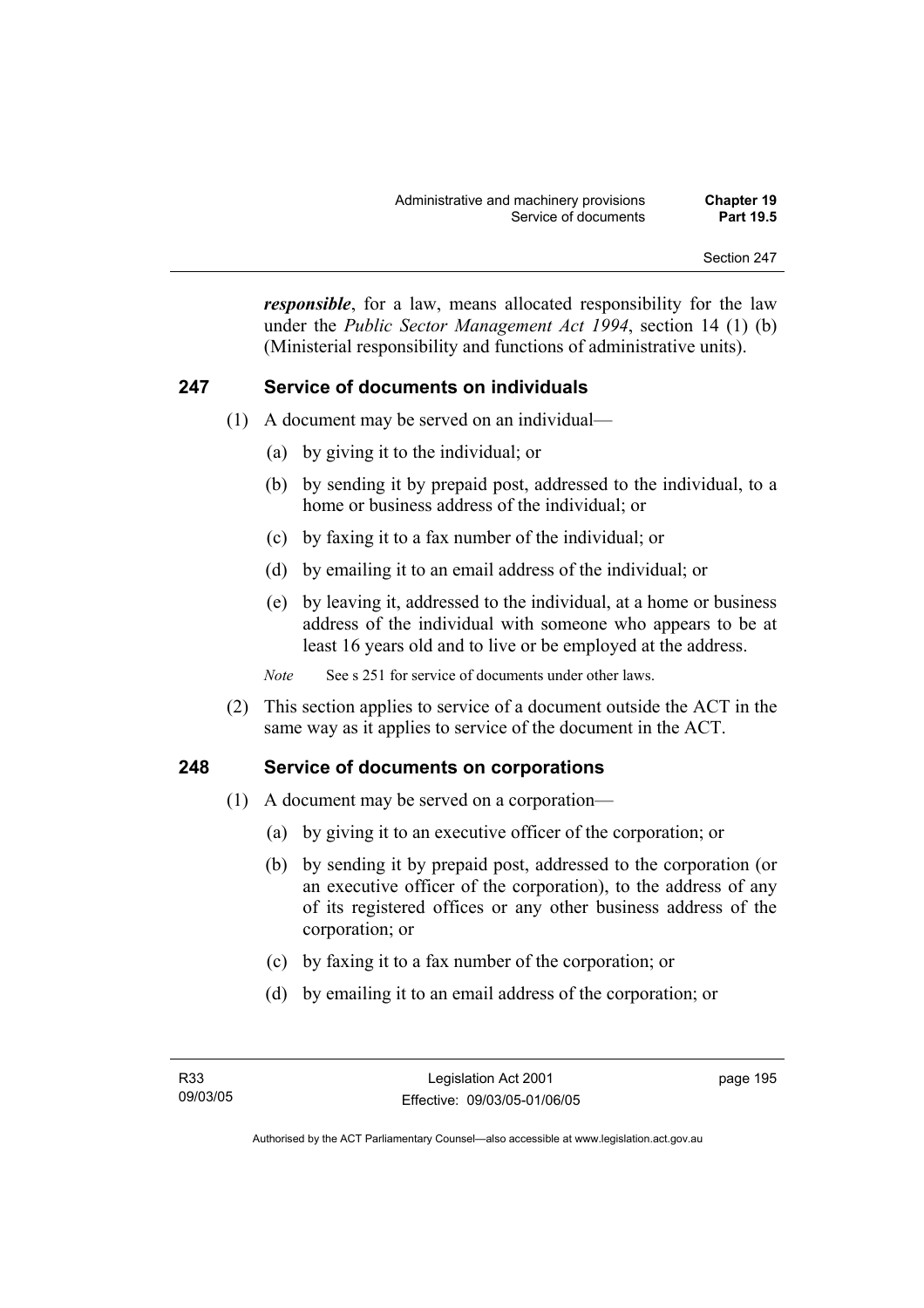| <b>Chapter 19</b> | Administrative and machinery provisions |
|-------------------|-----------------------------------------|
| <b>Part 19.5</b>  | Service of documents                    |

 (e) by leaving it, addressed to the corporation (or an executive officer of the corporation), at the address of any of the corporation's registered offices, or any other business address of the corporation, with someone who appears to be at least 16 years old and to be employed at the address.

*Note* See s 251 for service of documents under other laws.

 (2) This section applies to service of a document outside the ACT in the same way as it applies to service of the document in the ACT.

### **249 Service of documents on agencies**

A document may be served on an agency—

- (a) by giving it to an executive officer of the agency; or
- (b) by sending it by prepaid post, addressed to the agency (or an executive officer of the agency), to the address of any office of the agency or any other business address of the agency; or
- (c) by faxing it to a fax number of the agency; or
- (d) by emailing it to an email address of the agency; or
- (e) by leaving it, addressed to the agency (or an executive officer of the agency), at the address of any of the agency's offices or any other business address of the agency with someone who appears to be employed at the agency.
- *Note* See s 251 for service of documents under other laws.

# **250 When service taken to be effected**

 (1) A document served by post under this part is taken to be served when the document would have been delivered in the ordinary course of post.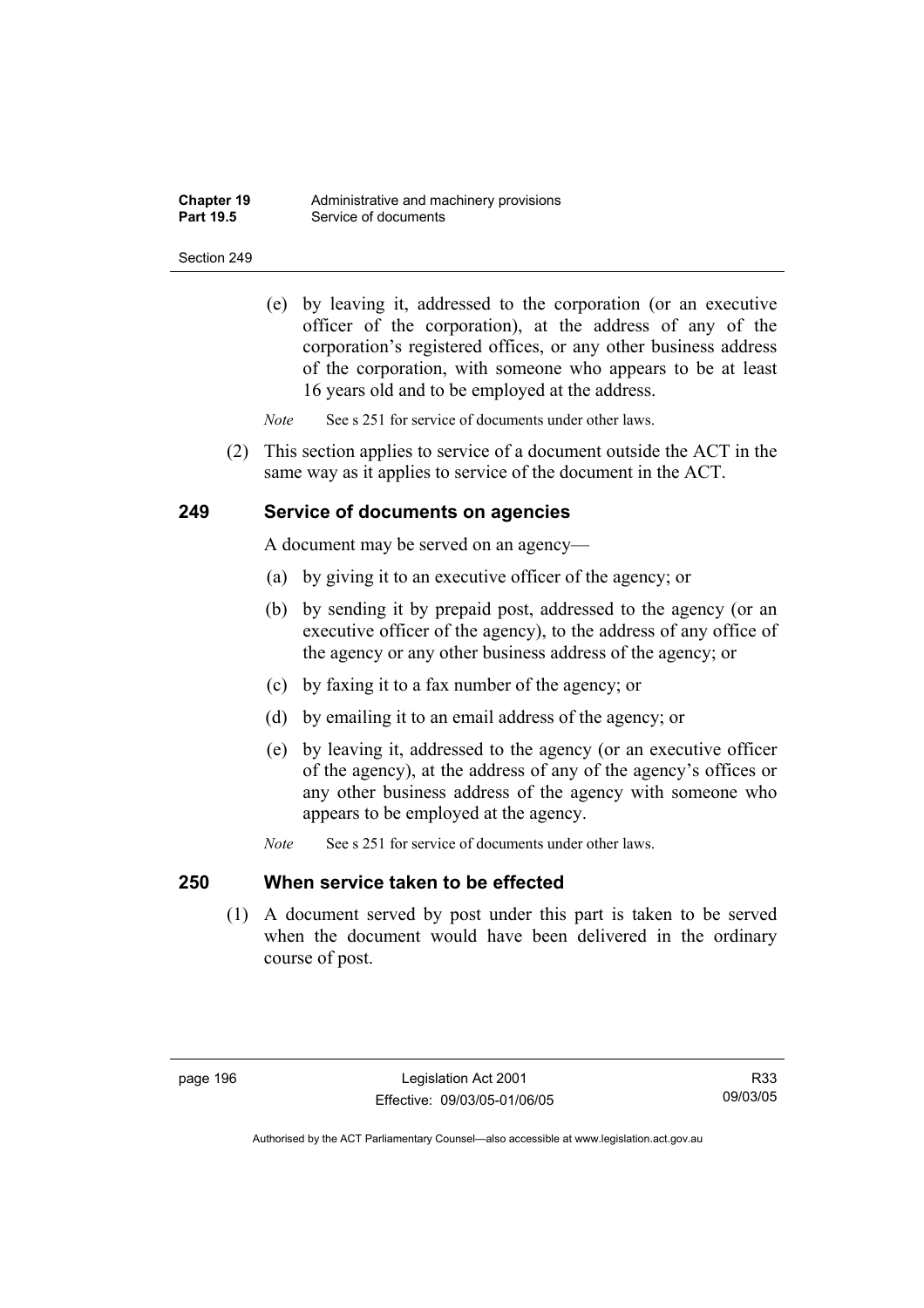- (2) However, subsection (1) does not affect the operation of the *Evidence Act 1995* (Cwlth), section 160.
	- *Note* The *Evidence Act 1995* (Cwlth), s 160 provides a rebuttable presumption that a postal article sent by prepaid post addressed to a person at an address in Australia or an external territory was received on the 4th working day after posting.
- (3) If the sender has no reason to suspect that a document served by fax or email under this part was not received by the recipient when sent, the document is presumed to be served when sent unless evidence sufficient to raise doubt about the presumption is given.
- (4) For subsection (3), the sender has reason to suspect that a document served by fax or email under this part was not received by the recipient when sent only if, on the day the document was sent or on the next working day, the equipment the sender used to send the document indicated by way of a signal or other message that—
	- (a) the equipment did not send the document when the equipment was used to send the document; or
	- (b) for a fax—the number to which the fax was sent to the recipient was not a fax number of the recipient; or
	- (c) for an email—the address to which the email was sent was not an email address of the recipient.
- (5) A document addressed to the recipient, and left for the recipient as mentioned in section 247 (e), section 248 (e) or section 249 (e), is taken to be served when it was left.
- (6) In this section:

*recipient*, for a document, means the individual, corporation or agency on whom the document is intended to be served.

*sender*, for a document served, or to be served, by fax or email, means the person sending, or seeking to send, the document.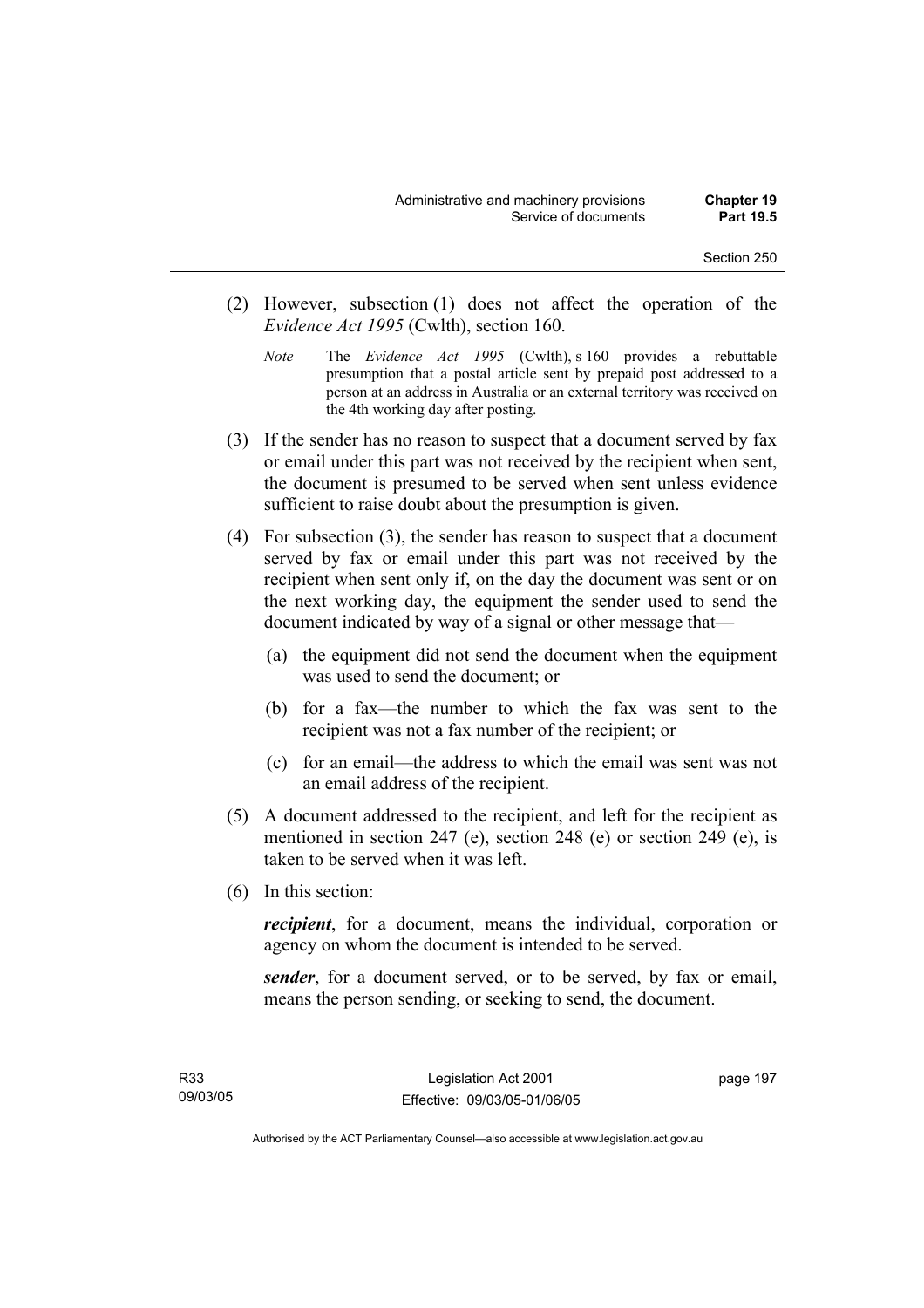# **251 Other laws not affected etc**

- (1) This part does not affect the operation of any other law that authorises or requires service of a document otherwise than as provided under this part.
- (2) Despite this part, a law (or, if the law is an Act, a regulation under the Act) may provide—
	- (a) that a document of a particular kind may or must be served (however described) only in a particular way or to a particular address or number; or
	- (b) for the date (or date and time) when service (however described) of a document is taken to have been made.

# **252 Powers of courts and tribunals not affected**

This part does not affect the power of a court or tribunal to authorise or require service of a document otherwise than as provided under this part.

page 198 Legislation Act 2001 Effective: 09/03/05-01/06/05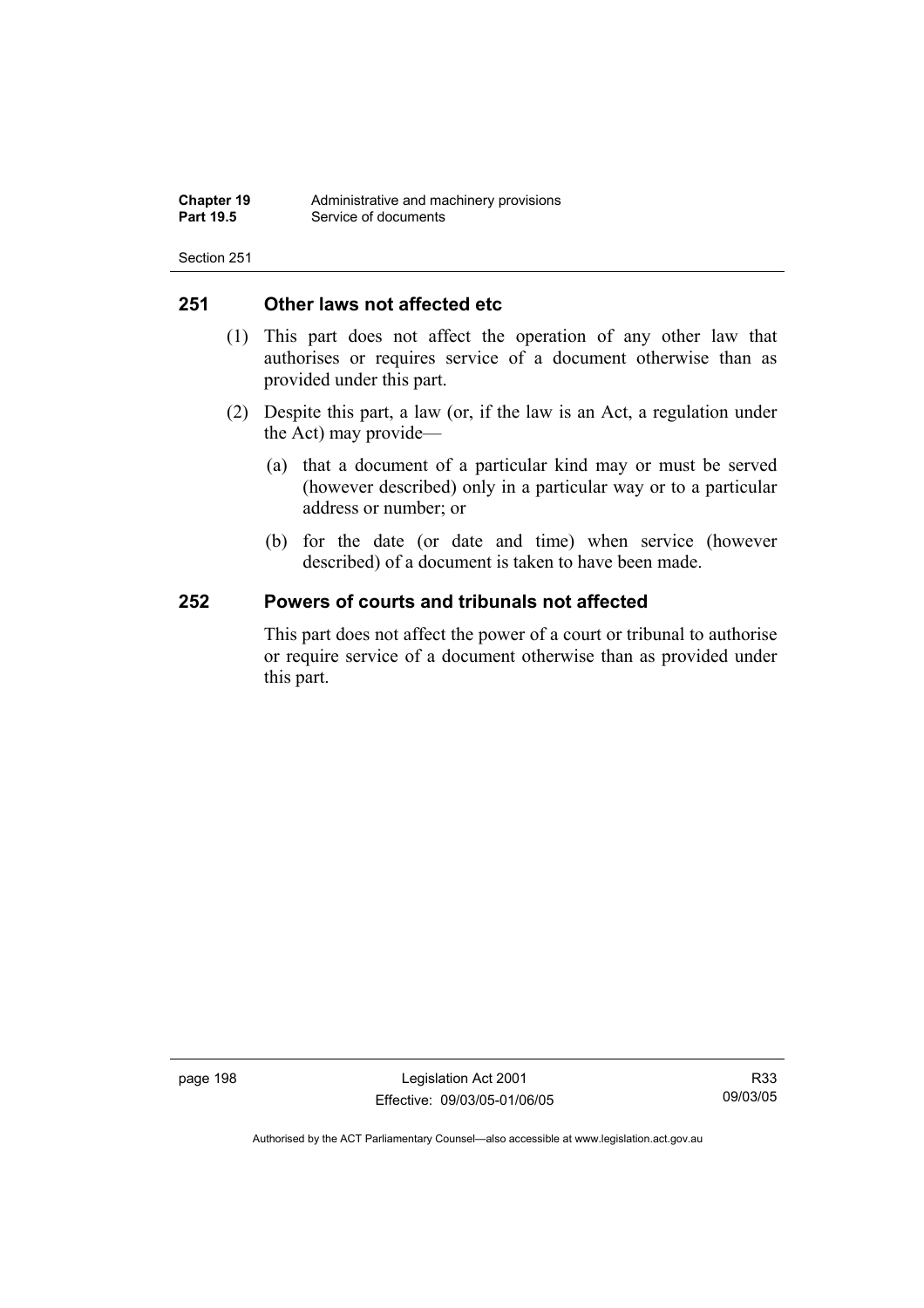# **Part 19.6 Functions of Executive and Ministers**

# **253 Exercise of functions of Executive**

- (1) A function given to the Executive under an Act may be exercised by any 2 Ministers acting in concert.
- (2) The exercise of a function under subsection (1) is taken to be the exercise of the function by the Executive.
- (3) A statutory instrument (other than a subordinate law or disallowable instrument) is taken to be made by the Executive if it is signed by 2 or more Ministers who are members of the Executive.
- (4) A statutory instrument mentioned in subsection (3) made in accordance with the subsection is taken to be made when it is signed by the second Minister signing.
- (5) This section is subject to section 41 (Making of certain statutory instruments by Executive).

# **254 Administration of matters not allocated**

If a matter relating to the Executive's functions is not allocated under the Self-Government Act, section 43 (1), the Chief Minister administers the matter.

# **254A Delegation by Minister**

A Minister may delegate the Minister's functions under an Act or statutory instrument to anyone else.

*Note* For the making of delegations and the exercise of delegated functions, see pt 19.4.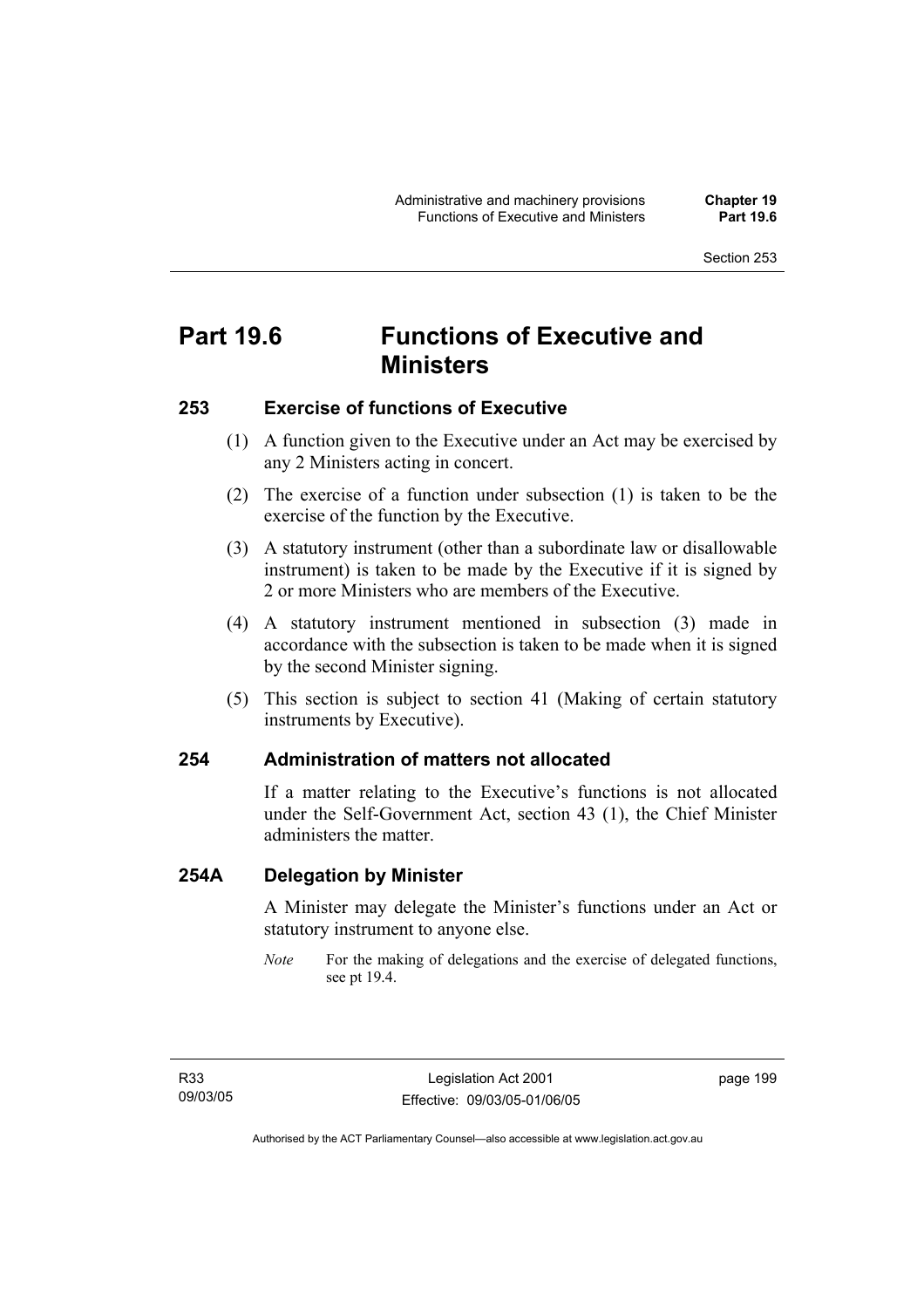# **Part 19.7 Other matters**

### **255 Forms**

- (1) This section applies if an Act (the *authorising law*) authorises a form to be approved or prescribed under 1 of the following (the *relevant law*):
	- (a) the authorising law; or
	- (b) another Act or statutory instrument.
	- *Note* See also s 46 (3), which deals with the repeal and replacement of forms that are registrable instruments and prevents their amendment.
- (2) The authorising law authorises a form to be approved or prescribed in relation to any matter under or in relation to the relevant law.
- (3) To remove any doubt, a form may be approved or prescribed for a provision of the relevant law even though the provision does not mention a form.

#### **Example**

The X Act, section 23 provides for a person to apply for registration but makes no mention of a form for the application. However, X Act, section 80 (1) provides:

(1) The Minister may, in writing, approve forms for this Act.

Because section 80 (1) permits a form to be approved 'for this Act', this Act, section 255 applies in relation to section 23 and the Minister may approve a form for the application.

- *Note* An example is part of the Act, is not exhaustive and may extend, but does not limit, the meaning of the provision in which it appears (see s 126 and s 132).
- (4) Substantial compliance with a form is sufficient.
- (5) However, if a form requires—
	- (a) the form to be signed; or

R33 09/03/05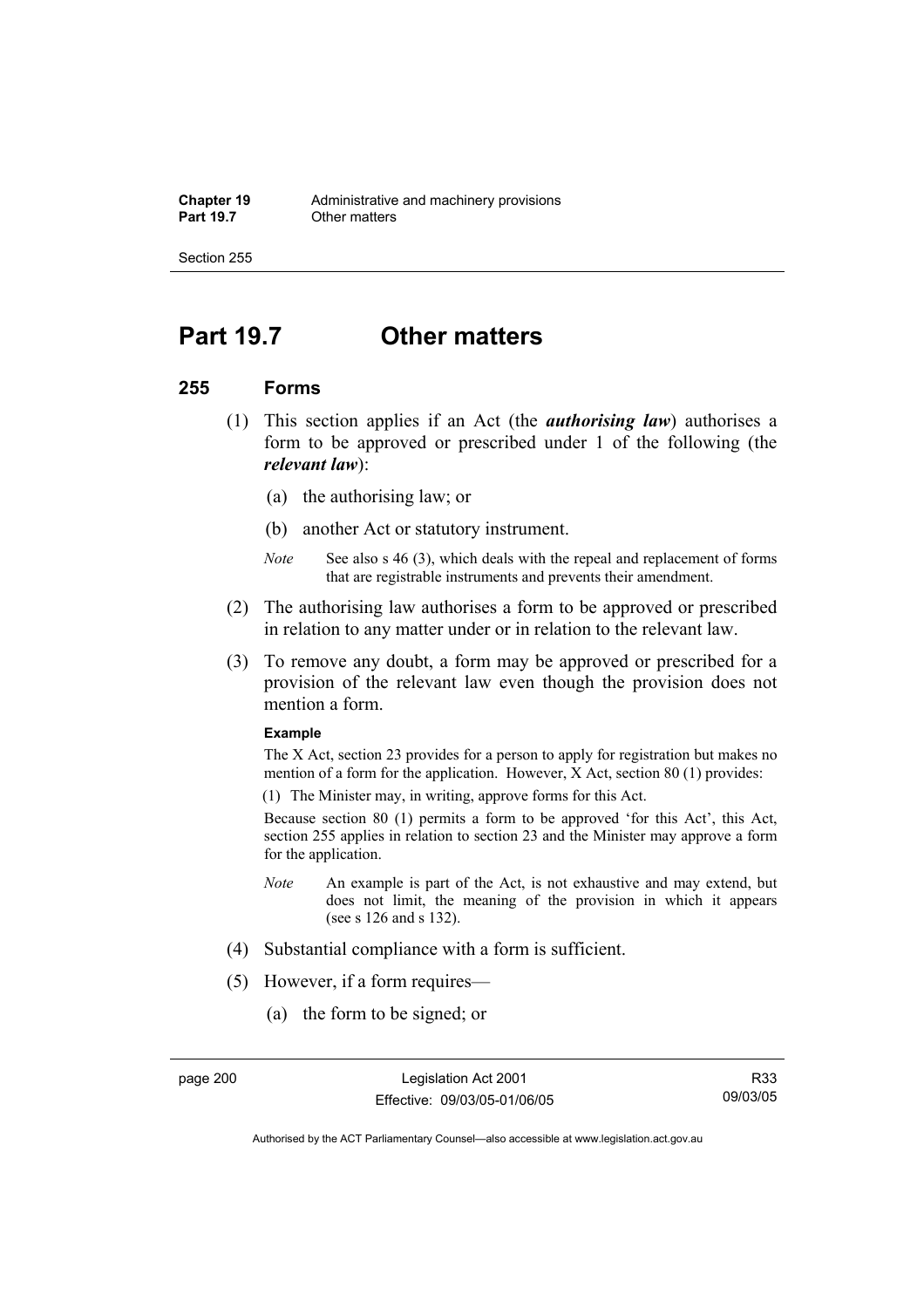- (b) the form to be prepared in a particular way (for example, on paper of a particular size or quality or in a particular electronic form); or
- (c) the form to be completed in a particular way; or
- (d) particular information to be included in the form, or a particular document to be attached to or given with the form; or
- (e) the form, information in the form, or a document attached to or given with the form, to be verified in a particular way (for example, by statutory declaration);

the form is properly completed only if the requirement is complied with.

- (6) Despite subsection (5), the person need not comply with the requirement mentioned in subsection (5) (d) (and the form is taken to be properly completed despite the noncompliance) if—
	- (a) the form is approved or prescribed for a purpose; and
	- (b) the information or document is not reasonably necessary for the purpose.

#### **Examples**

- 1 A person need not comply with a requirement of an approved form to include personal information (eg marital status) irrelevant to a purpose for which the form is required.
- 2 A person need not comply with a requirement of an approved form that has some relevance to a purpose for which the form is required, but intrudes to an unreasonable extent on personal privacy.
- $(7)$  If—
	- (a) a form (*form 1*) may be approved or prescribed for a purpose; and
	- (b) another form (*form 2*) may be approved or prescribed for the same or another purpose; and

| R <sub>33</sub> | Legislation Act 2001         | page 201 |
|-----------------|------------------------------|----------|
| 09/03/05        | Effective: 09/03/05-01/06/05 |          |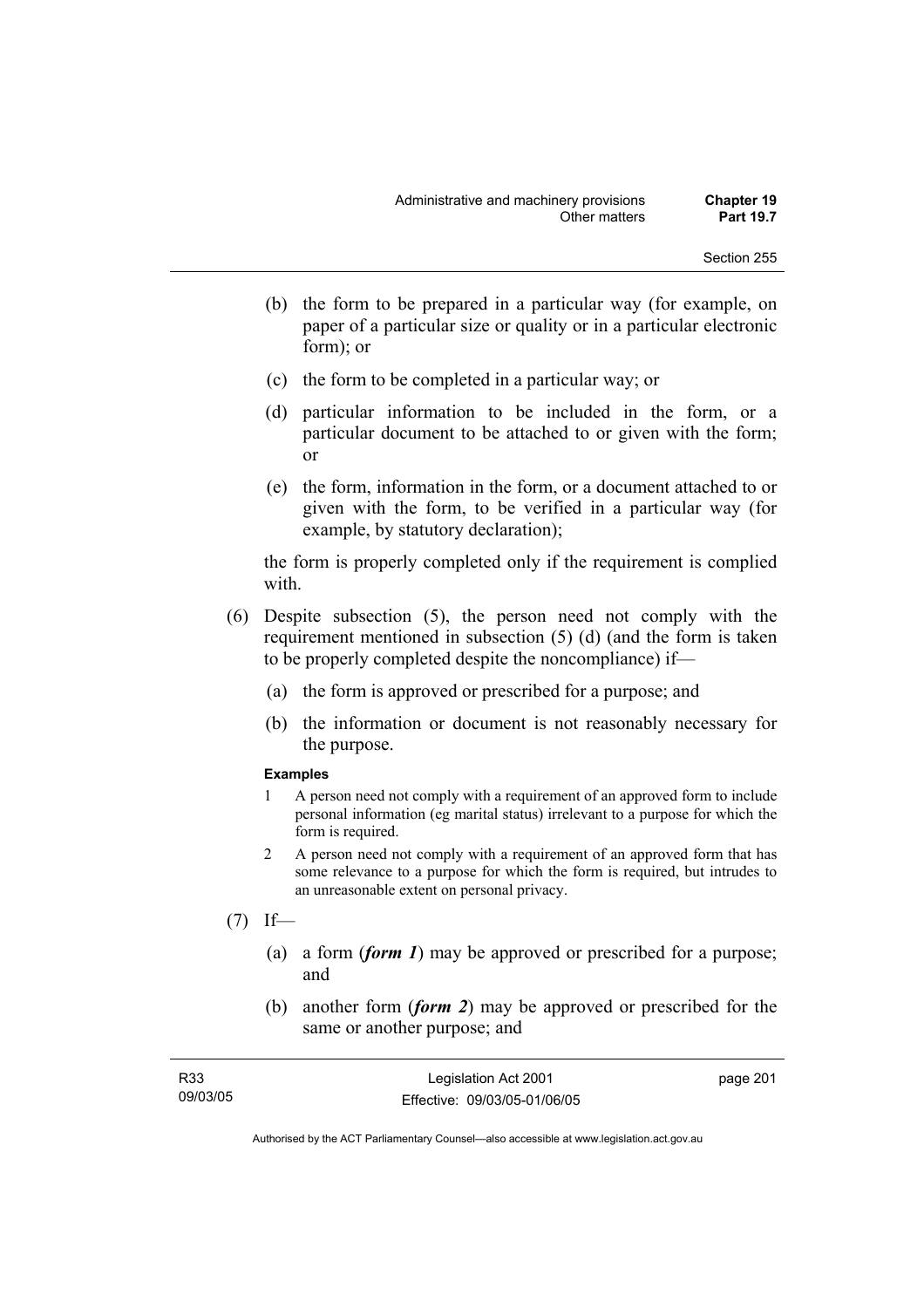Section 256

(c) separate forms 1 and 2 are approved or prescribed;

a combination form, consisting of forms 1 and 2, may be approved or prescribed and used for the purpose or purposes.

- (8) If, under a law, a form is authorised or required to be filed with (however described), or served on (however described), a person, the form may be filed with, or served on, someone else under arrangements made between them.
- (9) This section is a determinative provision.
	- *Note* See s 5 for the meaning of determinative provisions, and s 6 for their displacement.

### **256 Production of records kept in computers etc**

- (1) This section applies if—
	- (a) a person uses an electronic or other device to keep a record of information; and
	- (b) a law requires the person (however the law is expressed) to give the information, or a document containing the information, to an authority.
- (2) The requirement obliges the person to give to the authority a document that accurately reproduces or contains the information in a form that can be understood by the authority.
- (3) In this section:

*authority* means a court, tribunal or other entity.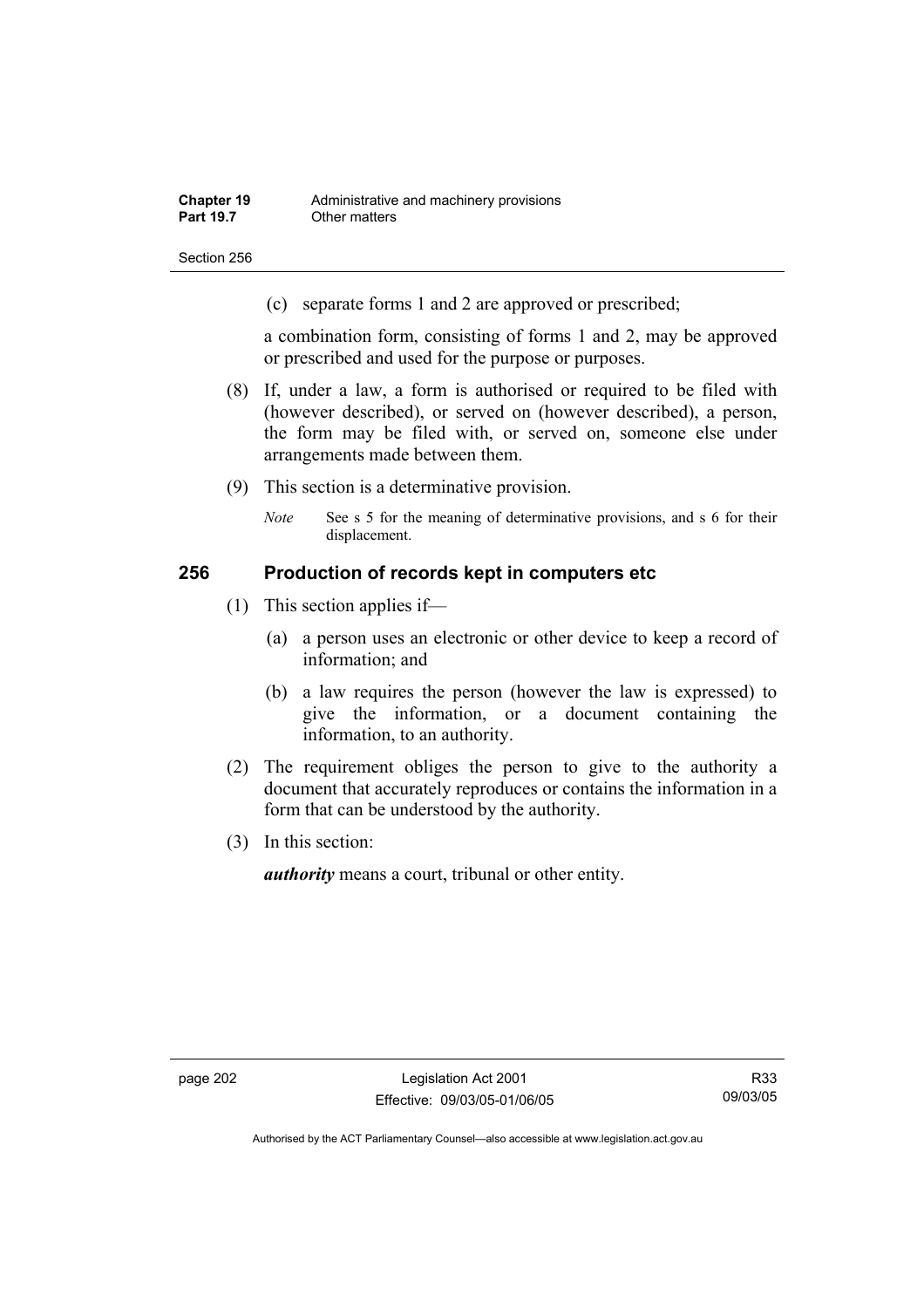# **Chapter 20 Miscellaneous**

## **300 Delegation by parliamentary counsel**

 (1) The parliamentary counsel may delegate the parliamentary counsel's functions under this Act or another territory law to a public servant.

- (2) However, the parliamentary counsel may only delegate a function under part 11.3 (Editorial changes) to—
	- (a) a person performing the duties of deputy parliamentary counsel in the public service; or
	- (b) a public servant prescribed by regulation.

## **301 References to Administration Act 1989 etc**

- (1) In any Act, statutory instrument or document, a reference to the *Administration Act 1989*, the *Interpretation Act 1967*, the *Legislation* (*Republication*) *Act 1996* or the *Subordinate Laws Act 1989* is, in relation to anything dealt with in this Act, a reference to this Act.
- (2) In any Act, statutory instrument or document, a reference to a particular provision of the *Administration Act 1989*, the *Interpretation Act 1967*, the *Legislation (Republication) Act 1996* or the *Subordinate Laws Act 1989* is, in relation to anything dealt with in this Act, a reference to the corresponding provision of this Act.

page 203

*Note* For the making of delegations and the exercise of delegated functions, see pt 19.4.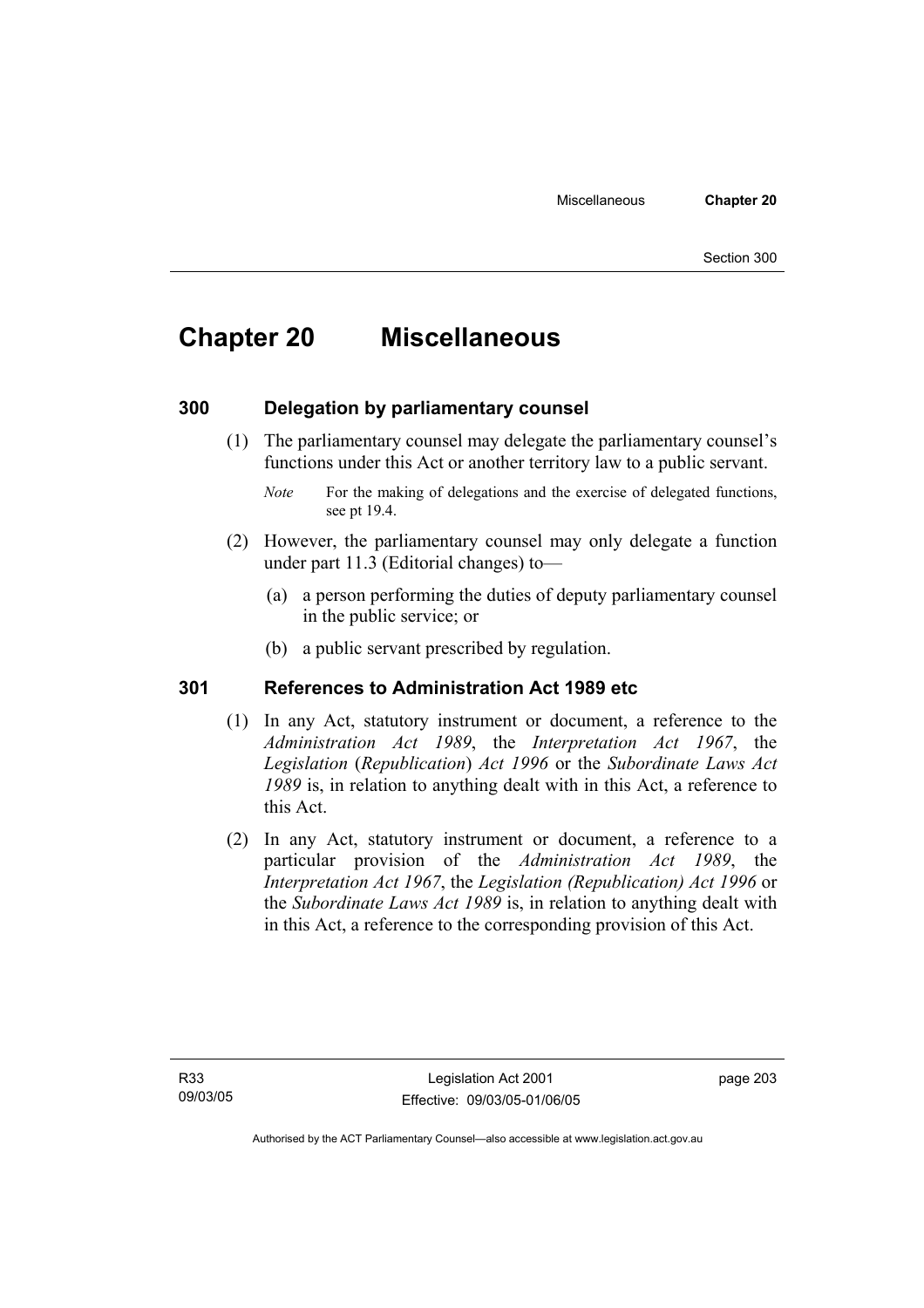#### **Chapter 20** Miscellaneous

#### Section 302

## **302 Regulation-making power**

- (1) The Executive may make regulations for this Act.
	- *Note* Regulations must be notified, and presented to the Legislative Assembly, under this Act.
- (2) A regulation may make provision in relation to notification in the gazette under the following sections:
	- (a) section 28 (Notification of Acts);
	- (b) section 61 (Notification of registrable instruments):
	- (c) section 65A (Notification of disallowance by resolution of Assembly);
	- (d) section 69 (Notification of amendments made by resolution of Assembly).
- (3) In particular, a regulation may make provision in relation to the form of the gazette and its publication, including how it may or must be published.

page 204 Legislation Act 2001 Effective: 09/03/05-01/06/05

R33 09/03/05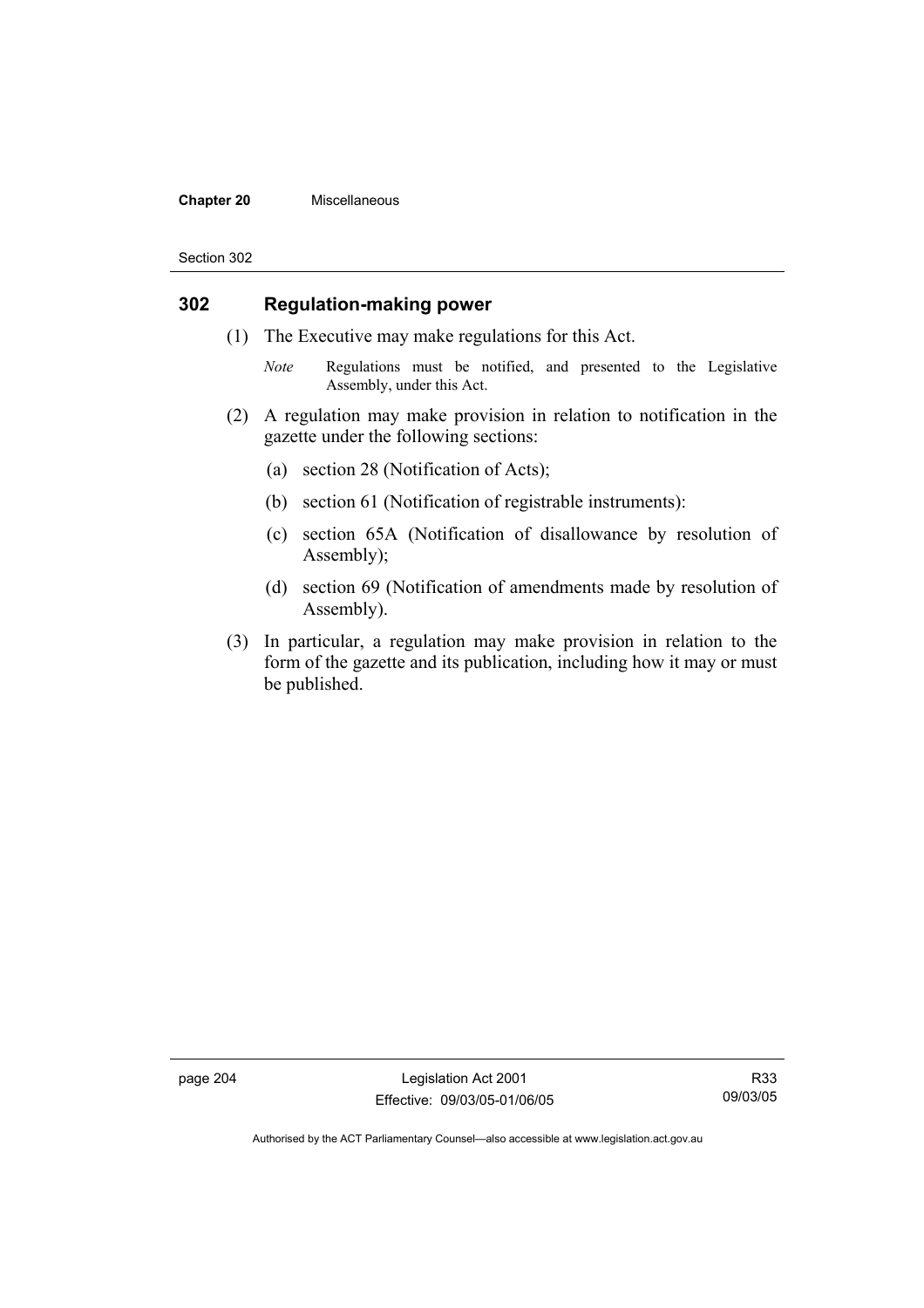## **Schedule 1 Acts included in sources of law in the ACT**

(see s 17)

# **Part 1.1 Former NSW and UK Acts in force before establishment of Territory**

| column 1 | column 2                          | column 3               |
|----------|-----------------------------------|------------------------|
| item     | name of Act                       | number or date of      |
|          |                                   | assent and original    |
|          |                                   | jurisdiction           |
| 1        | Magna Carta                       | (1297) 25 Edw 1 c 29   |
|          |                                   | (UK)                   |
| 2        | Criminal and Civil Justice Act    | 25 Edw 3 St 5 c 4 (UK) |
|          | 1351                              |                        |
| 3        | Due Process of Law Act 1354       | 28 Edw 3 c 3 (UK)      |
| 4        | Due Process of Law Act 1368       | 42 Edw 3 c 3 (UK)      |
| 5        | Free Access to Courts Act 1400    | 2 Hen 4 c 1 (UK)       |
| 6        | Petition of Right 1627            | 3 Chas 1 c 1 (UK)      |
| 7        | Bill of Rights 1688               | 1 Will and Mary sess 2 |
|          |                                   | $c 2$ (UK)             |
| 8        | Act of Settlement 1700            | 12 and 13 Will 3 c 2   |
|          |                                   | (UK)                   |
| 9        | Royal Marriages Act 1772          | 12 Geo 3 c 11 (UK)     |
| 10       | <b>Contractors Debts Act 1897</b> | 1897 No 29 (NSW)       |
| 11       | Conveyancing and Law of           | 1898 No 17 (NSW)       |
|          | Property Act 1898                 |                        |
| 12       | Landlord and Tenant Act 1899      | 1899 No 18 (NSW)       |
| 13       | Crimes Act 1900                   | 1900 No 40 (NSW)       |
| 14       | Truck Act 1900                    | 1900 No 55 (NSW)       |
|          |                                   |                        |

| R33      | Legislation Act 2001         | page 205 |
|----------|------------------------------|----------|
| 09/03/05 | Effective: 09/03/05-01/06/05 |          |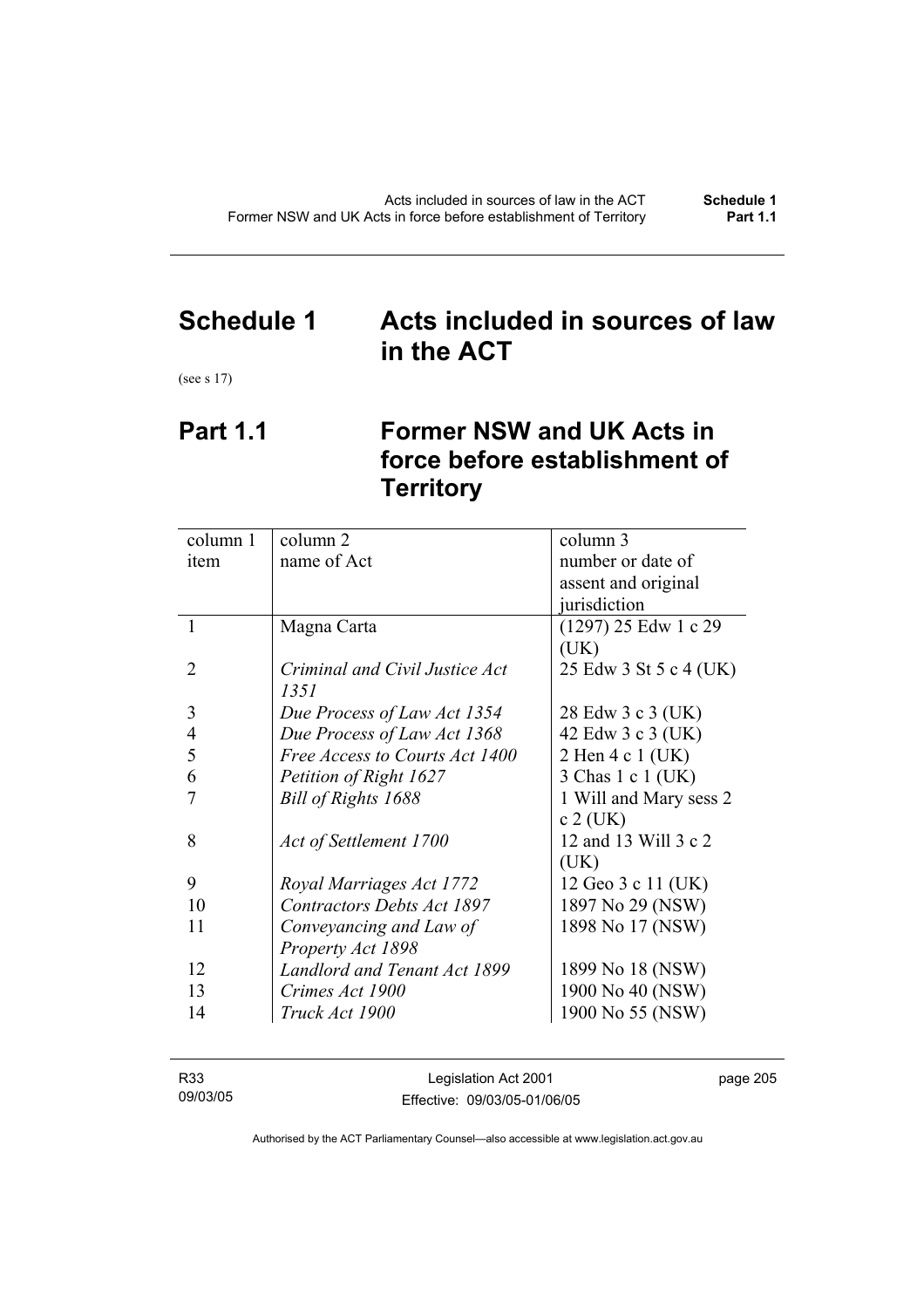| Schedule 1      | Acts included in sources of law in the ACT                        |
|-----------------|-------------------------------------------------------------------|
| <b>Part 1.1</b> | Former NSW and UK Acts in force before establishment of Territory |

| column 2                     | column 3            |
|------------------------------|---------------------|
| name of Act                  | number or date of   |
|                              | assent and original |
|                              | jurisdiction        |
| Games, Wagers and Betting    | 1902 No 18 (NSW)    |
| Houses Act 1901              |                     |
| Pawnbrokers Act 1902         | 1902 No 66 (NSW)    |
| Public Roads Act 1902        | 1902 No 95 (NSW)    |
| Anglican Church of Australia | 24 December 1902    |
| Constitutions Act 1902       | (NSW)               |
| Fertilisers Act 1904         | 1904 No 33 (NSW)    |
| Forfeiture and Validation of | 1905 No 8 (NSW)     |
| Leases Act 1905              |                     |
| Gaming and Betting Act 1906  | 1906 No 13 (NSW)    |
| Second-hand Dealers Act 1906 | 1906 No 30 (NSW)    |
|                              |                     |

page 206 Legislation Act 2001 Effective: 09/03/05-01/06/05

R33 09/03/05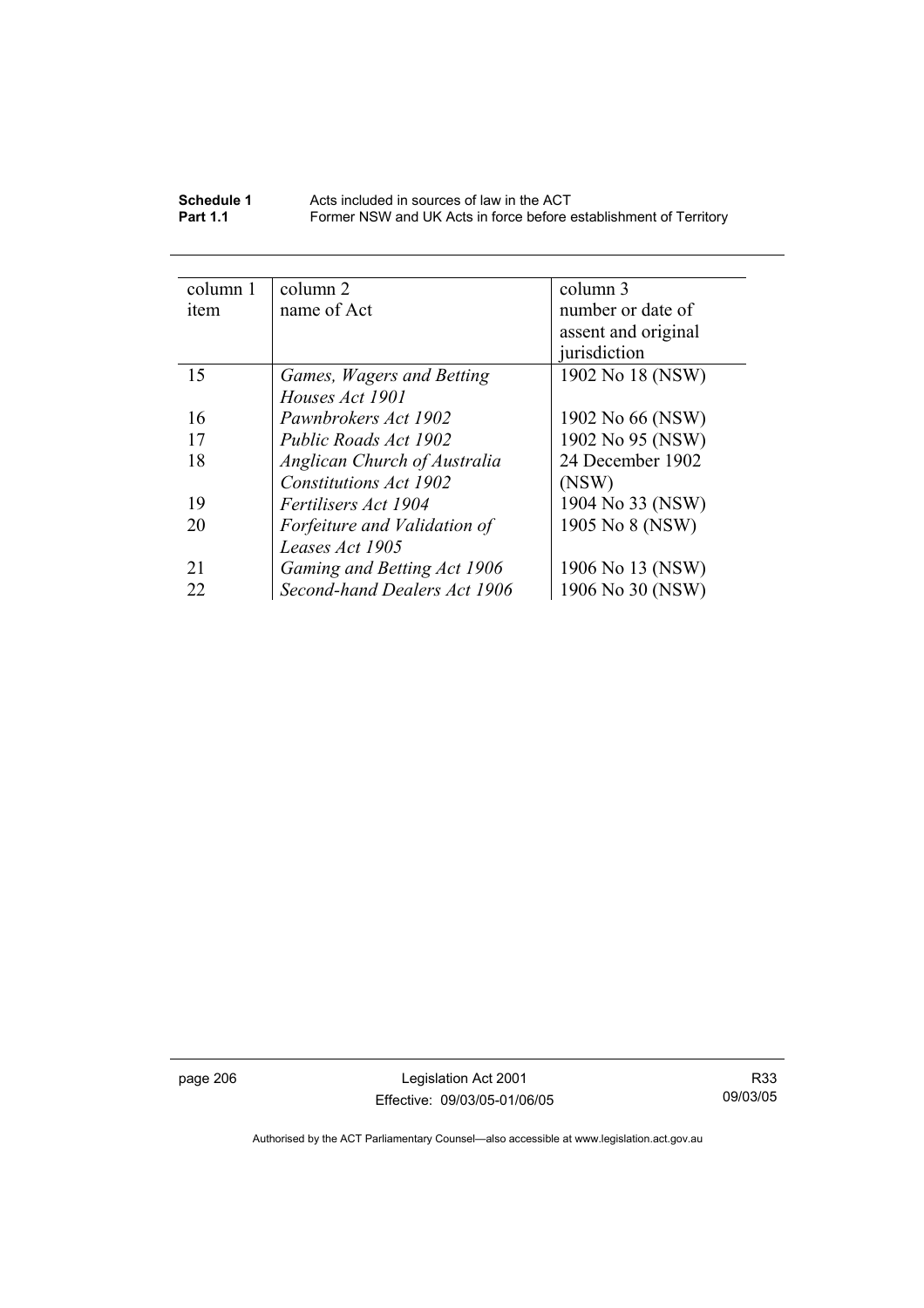# **Part 1.2 Former NSW Acts applied after establishment of Territory**

#### *Note to pt 1.2*

The former NSW Acts mentioned in this part are in force in the ACT as Acts of the Legislative Assembly

| column 1       | column <sub>2</sub>                                     | column 3                                                       |
|----------------|---------------------------------------------------------|----------------------------------------------------------------|
| item           | name of NSW Act                                         | applying Territory Act                                         |
| L              | Scaffolding and Lifts Act<br>1912                       | Scaffolding and Lifts Act<br>1957 (repealed)                   |
| $\mathfrak{D}$ | Anglican Church of Australia<br>Trust Property Act 1917 | Anglican Church of Australia<br><b>Trust Property Act 1928</b> |
| 3              | Conveyancing Act 1919                                   | (a) Conveyancing Act 1951<br>(repealed)                        |
|                |                                                         | (b) Law of Property                                            |
|                |                                                         | (Miscellaneous                                                 |
|                |                                                         | Provisions) Act 1958<br>(repealed)                             |
|                |                                                         | (c) Trustee Act $1957$<br>(repealed)                           |
| $\overline{4}$ | Trustee Act 1925                                        | <i>Trustee Act 1957</i> (repealed)                             |
| 5              | Anglican Church of Australia                            | Anglican Church of Australia                                   |
|                | <b>Constitution Act 1961</b>                            | Trust Property Act 1928                                        |

R33 09/03/05

Legislation Act 2001 Effective: 09/03/05-01/06/05 page 207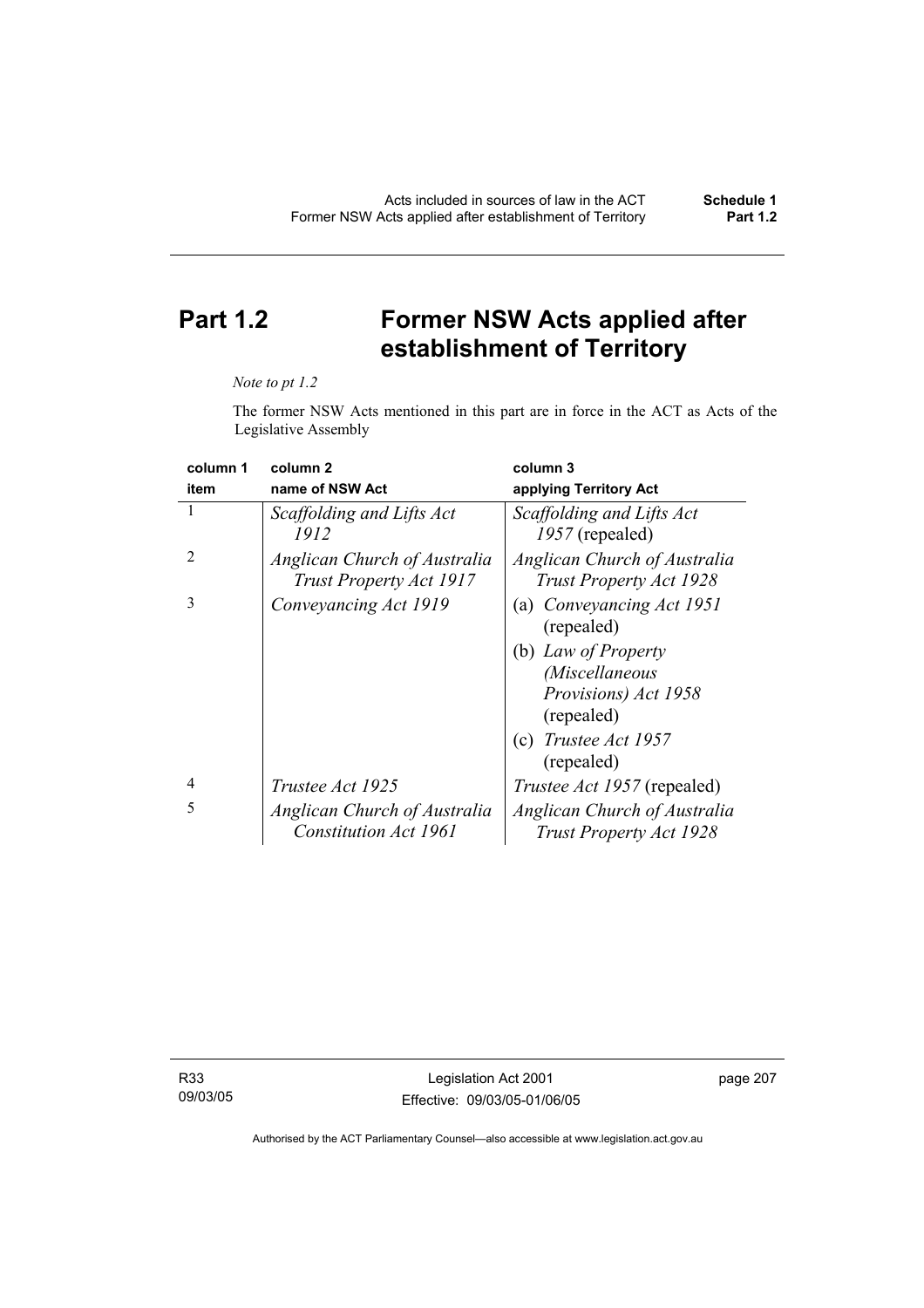## **Schedule 1 Acts included in sources of law in the ACT**<br>**Part 1.2 Example 5 Former NSW Acts annied after establishm** Former NSW Acts applied after establishment of Territory

*Note* The written law of the ACT also includes the following Acts that may not be amended or repealed by the Assembly (see Self-Government Act, s 34):  *Life, Fire and Marine Insurance Act 1902* (NSW)  *Demise of the Crown Act 1760* (UK)  *Naval Prize Act 1864* (UK)  *Naval Prize (Procedure) Act 1916* (UK)  *Prize Act (1939)* (UK)  *Prize Courts Act 1894* (UK)  *Prize Courts Act 1915* (UK)  *Prize Courts (Procedure) Act 1914* (UK)  *Territorial Waters Jurisdiction Act 1878* (UK).

page 208 Legislation Act 2001 Effective: 09/03/05-01/06/05

R33 09/03/05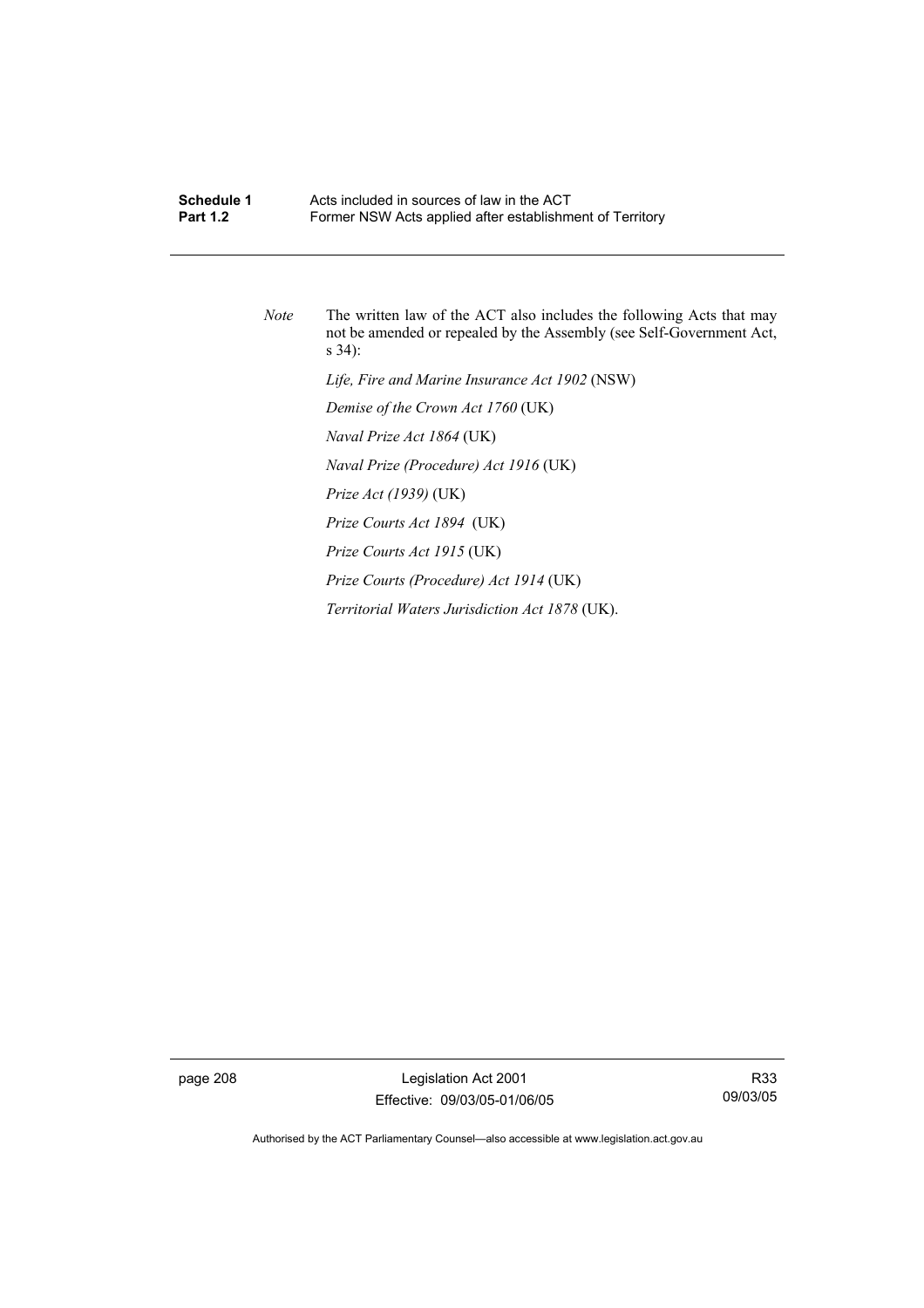# **Dictionary**

(see s 2)

# **U Part 1 Meaning of commonly-used terms**

(see s 144)

*Note* Terms that are defined only for this Act are set out in pt 2.

### *AAT*—see definition of *administrative appeals tribunal*.

*Act*—see the following sections:

- (a) section 7 (Meaning of *Act* generally);
- (b) section 17 (References to Acts include references to former Cwlth enactments etc).
- *Note* See also s 102 (Meaning of references to a law or instrument generally) and s 104 (References to laws include references to instruments under laws).

*ACT* means the Australian Capital Territory.

*ADI*—see definition of *authorised deposit-taking institution*.

*administrative appeals tribunal* (or *AAT*) means the Administrative Appeals Tribunal established under the *Administrative Appeals Tribunal Act 1989*.

*administrative unit* means an administrative unit for the time being established under the *Public Sector Management Act 1994*, section 13 (1).

*adult* means an individual who is at least 18 years old.

*affidavit*, in relation to a person allowed by law to affirm, declare or promise, includes affirmation, declaration and promise.

*ambulance service* means the ACT Ambulance Service established under the *Emergencies Act 2004*.

R33 09/03/05 page 209

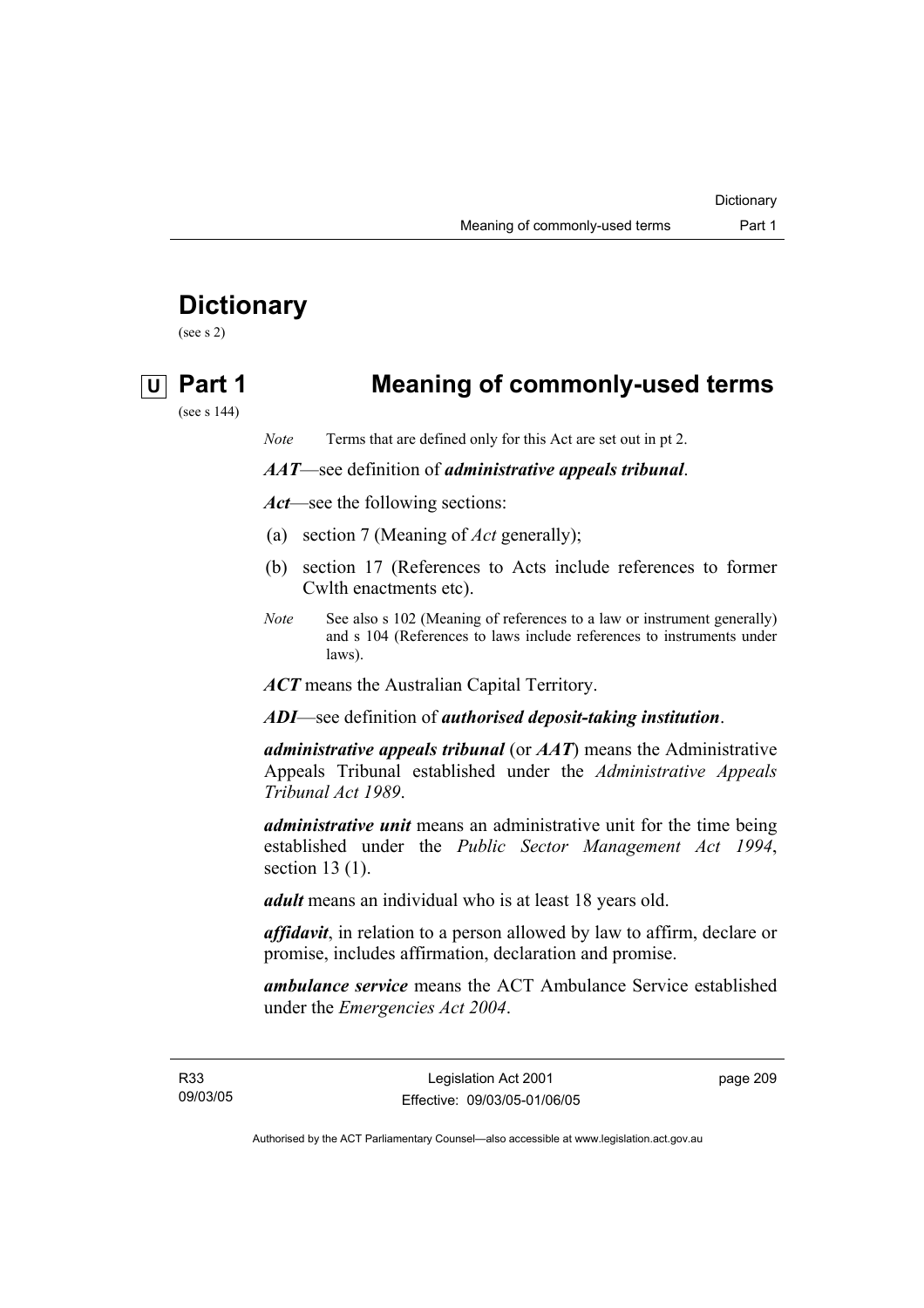*amend* includes—

- (a) for an Act or statutory instrument—omit, insert, substitute, renumber or relocate a provision of the Act or instrument; and
- (b) for an Act or statutory instrument (or a provision of it)—amend by implication; and
- (c) for a provision of an Act or statutory instrument—omit the provision (or a part of it), substitute another provision for the provision (or a part of it), renumber the provision (or a part of it) or relocate the provision (or a part of it); and
- (d) for any other instrument, a provision of an instrument or a decision—change or alter; and
- (e) for chapter 9 (Repeal and amendment of laws)—see section 82.

*appoint* includes reappoint.

*asset* includes property of any kind.

*Attorney-General* means the Minister designated Attorney-General by the Chief Minister, and includes a Minister authorised by the Chief Minister to act on behalf of the Attorney-General.

*auditor-general* means the Auditor-General for the Territory.

*Note* The *Auditor-General Act 1996* provides for the appointment, functions and powers of the auditor-general.

*Australia* means the Commonwealth of Australia and, when used in a geographical sense, does not include an external territory.

*Australian driver licence* means an Australian driver licence under the *Road Transport (Driver Licensing) Act 1999*.

*Note Australian driver licence* is defined in that Act, dictionary to mean a driver licence of any kind issued under the law of the Commonwealth or a State or Territory. It includes a driver licence issued under ACT law (see also def *driver licence*).

*authorised deposit-taking institution* (or *ADI*) means an authorised deposit-taking institution under the *Banking Act 1959* (Cwlth).

page 210 Legislation Act 2001 Effective: 09/03/05-01/06/05

R33 09/03/05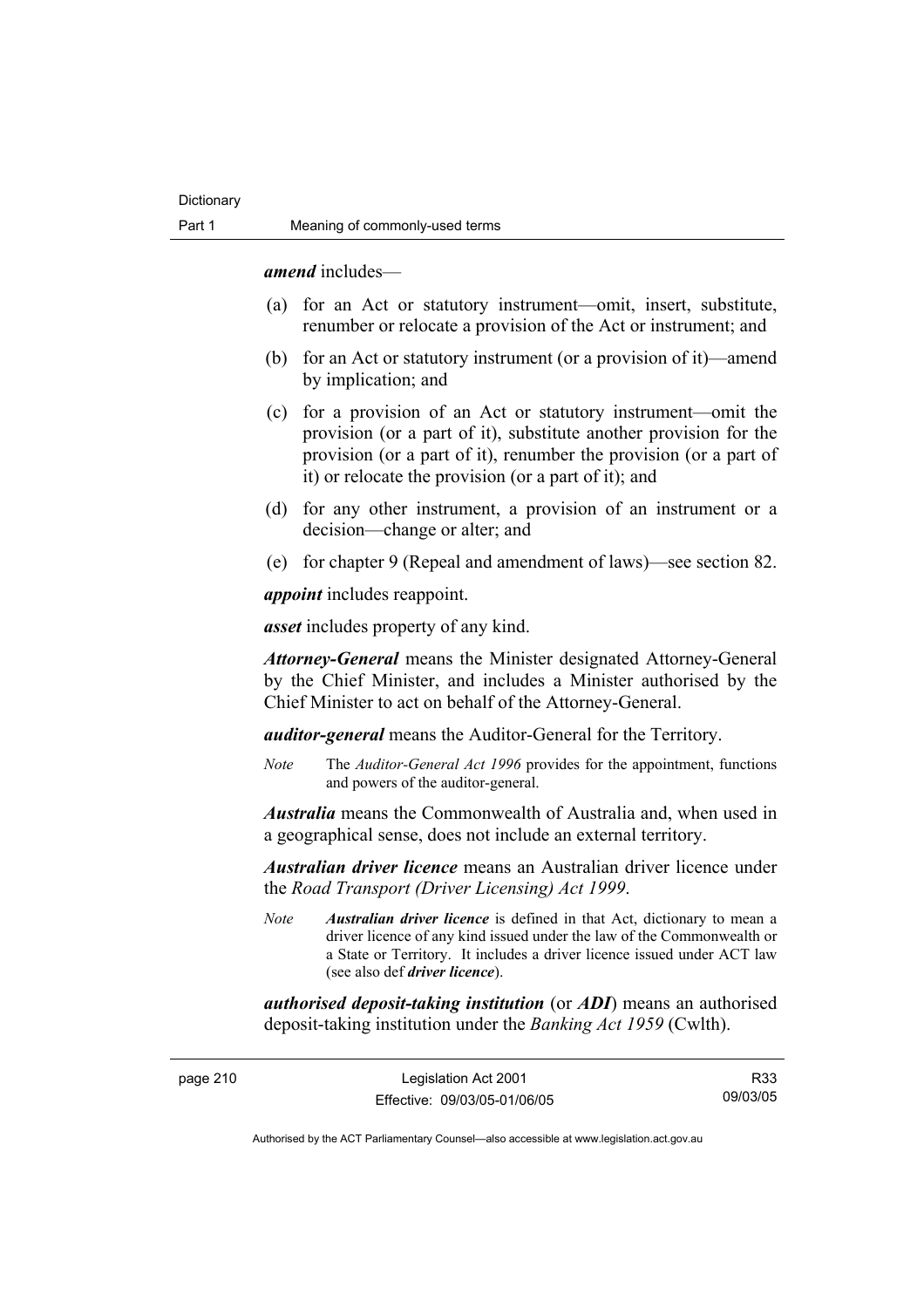**bank** means an authorised deposit-taking institution that is permitted under the *Banking Act 1959* (Cwlth) to assume or use—

- (a) the word 'bank', 'banker' or 'banking'; or
- (b) any other word (whether or not in English) similar in meaning to a word mentioned in paragraph (a).

*barrister* means a lawyer who practises as a barrister.

*body* includes any group of people joined together for a common purpose, whether or not incorporated.

### **Examples**

- 1 a company
- 2 a statutory corporation, whether or not it has members
- 3 an association, club or society
- 4 a partnership
- 5 a joint venture
- 6 a corporation sole
- *Note* An example is part of the Act, is not exhaustive and may extend, but does not limit, the meaning of the provision in which it appears (see s 126 and s 132).

## *breach* includes contravene.

*building code* means the building code under the *Building Act 2004*, section 136.

*Note* The building code is the Building Code of Australia, as amended from time to time by the Australian Building Codes Board and the Australian Capital Territory Appendix to the Building Code of Australia.

*building society* means an authorised deposit-taking institution that is permitted under the *Banking Act 1959* (Cwlth) to assume or use—

- (a) the term 'building society'; or
- (b) any other term (whether or not in English) similar in meaning.

page 211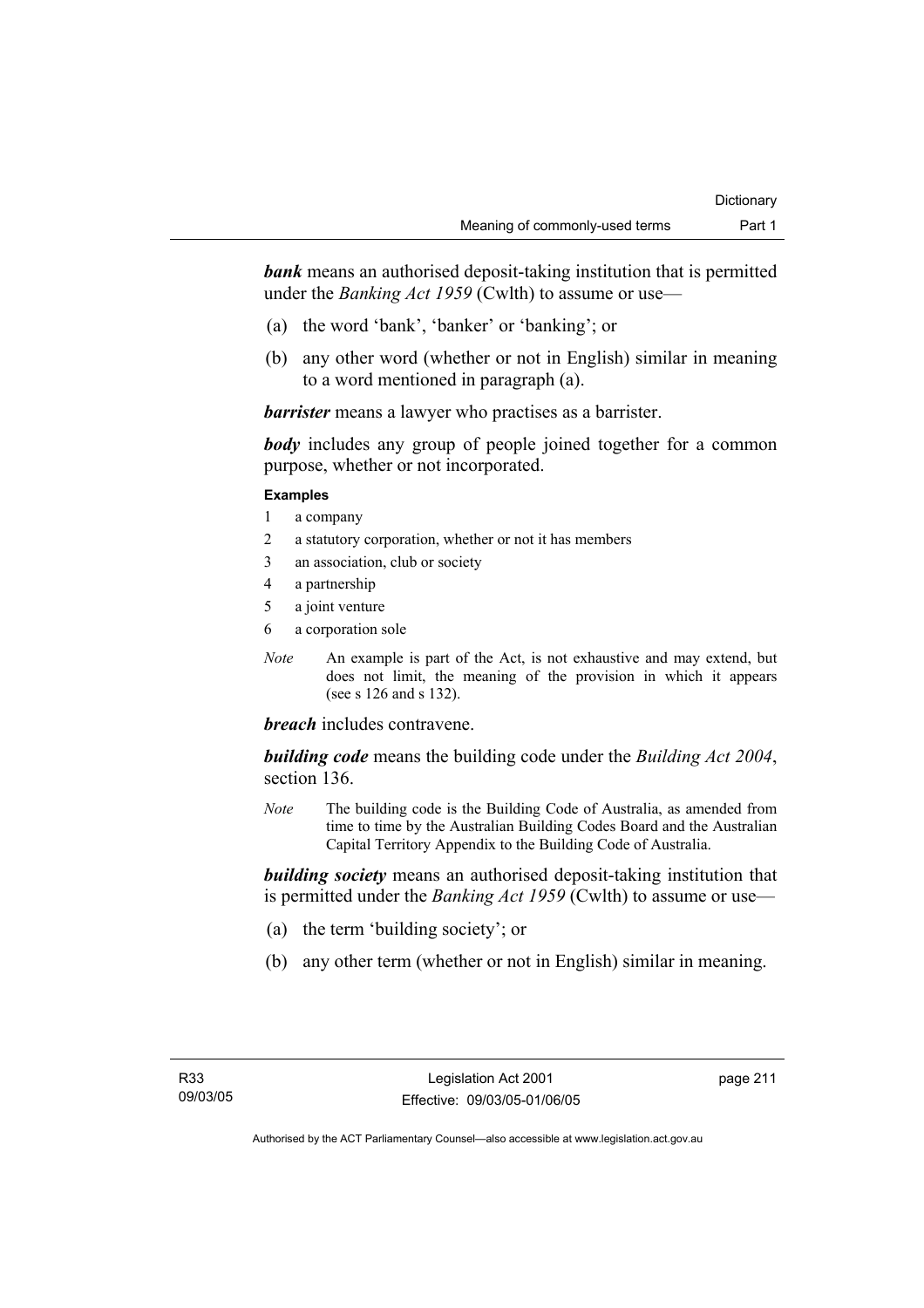*business day* means a day that is not—

- (a) a Saturday or Sunday; or
- (b) a public holiday or bank holiday in the ACT under the *Holidays Act 1958*.

*by-laws*, in relation to an Act, means by-laws made or in force under the Act.

*calendar month* means a period beginning at the start of any day of a named month and ending—

- (a) at the end of the day before the corresponding day of the next named month; or
- (b) if there is no such corresponding day—at the end of the last day of the next named month.

### **Examples**

- 1 The period beginning at the start of 5 July 2000 and ending at midnight on 4 August 2000 is a calendar month.
- 2 The period beginning at the start of 30 January 2001 and ending at midnight on 28 February 2001 is a calendar month. The calendar month ends on the last day of February because in that year February does not have a day corresponding to 29 January (because 2001 is not a leap year). If the period began at the start of 30 January 2004 (ie a leap year), the calendar month would end at midnight on 29 February 2004.
- *Note* An example is part of the Act, is not exhaustive and may extend, but does not limit, the meaning of the provision in which it appears (see s 126 and s 132).

*calendar year* means a period of 12 months beginning on 1 January.

*change* includes change by omission, substitution or addition.

*chief executive*—see section 163.

*chief health officer* means the Chief Health Officer under the *Public Health Act 1997*.

*Chief Justice* means the Chief Justice of the Supreme Court.

page 212 Legislation Act 2001 Effective: 09/03/05-01/06/05

R33 09/03/05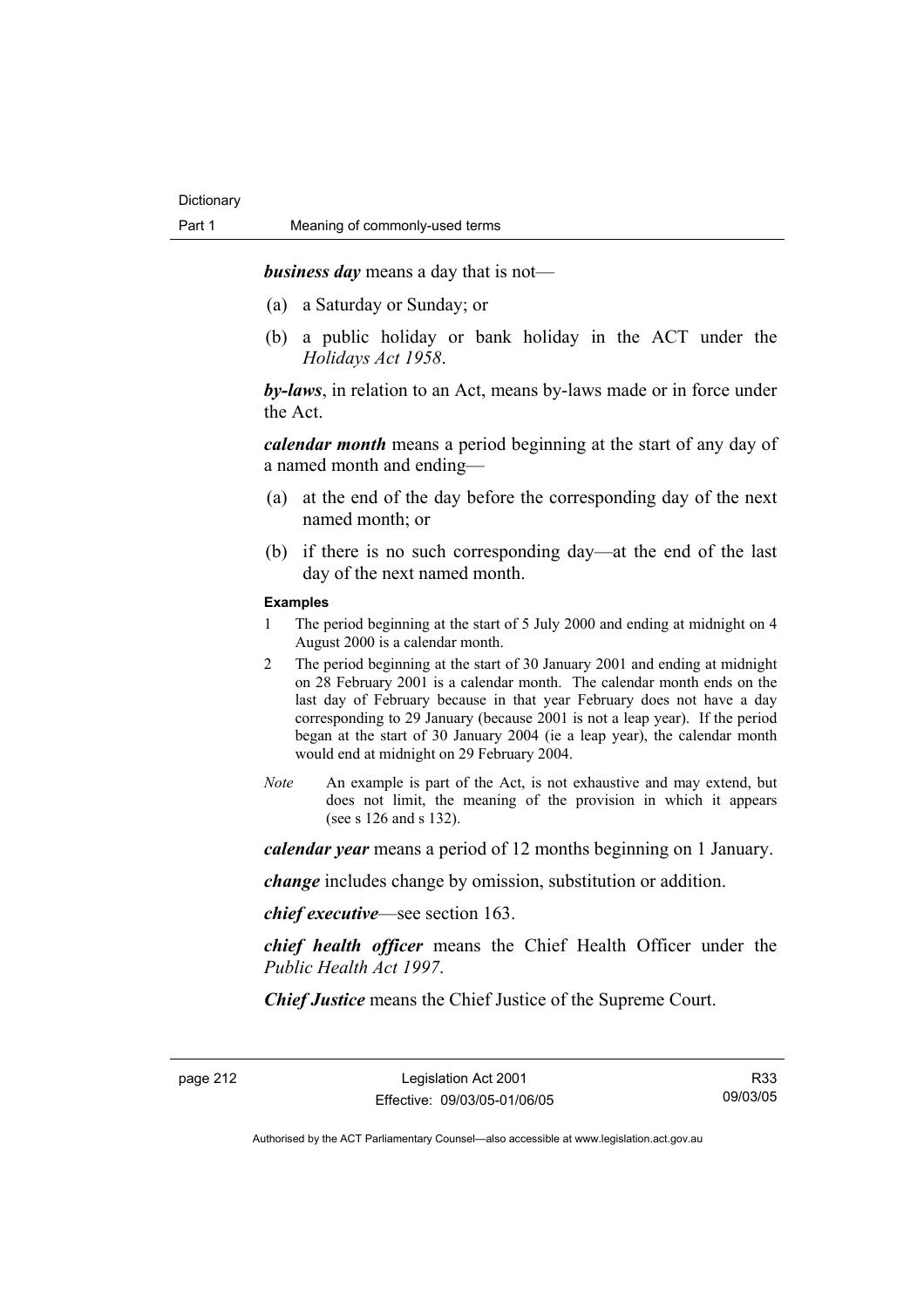*Chief Magistrate* means the Chief Magistrate of the Magistrates Court.

*Chief Minister* means the Chief Minister for the Territory.

*Note* The Chief Minister is elected under the Self-Government Act, s 40.

*chief officer (ambulance service)* means the chief officer (ambulance service) under the *Emergencies Act 2004*.

*chief officer (fire brigade)* means the chief officer (fire brigade) under the *Emergencies Act 2004*.

*chief officer (rural fire service)* means the chief officer (rural fire service) under the *Emergencies Act 2004*.

*chief officer (SES)* means the chief officer (SES) under the *Emergencies Act 2004*.

*chief planning executive*—see the *Planning and Land Act 2002*, dictionary.

*chief police officer* means the police officer responsible to the commissioner of police for the day-to-day administration and control of police services in the ACT.

*chief solicitor* means the chief solicitor under the *Government Solicitor Act 1989*.

*child*, if age rather than descendancy is relevant, means an individual who is under 18 years old.

*Childrens Court* means the Childrens Court under the *Children and Young People Act 1999*, section 53.

*city area* means the area that was *the City Area* under the *City Area Leases Act 1936* (repealed).

*Note* See s 106 for the meaning of references to repealed laws.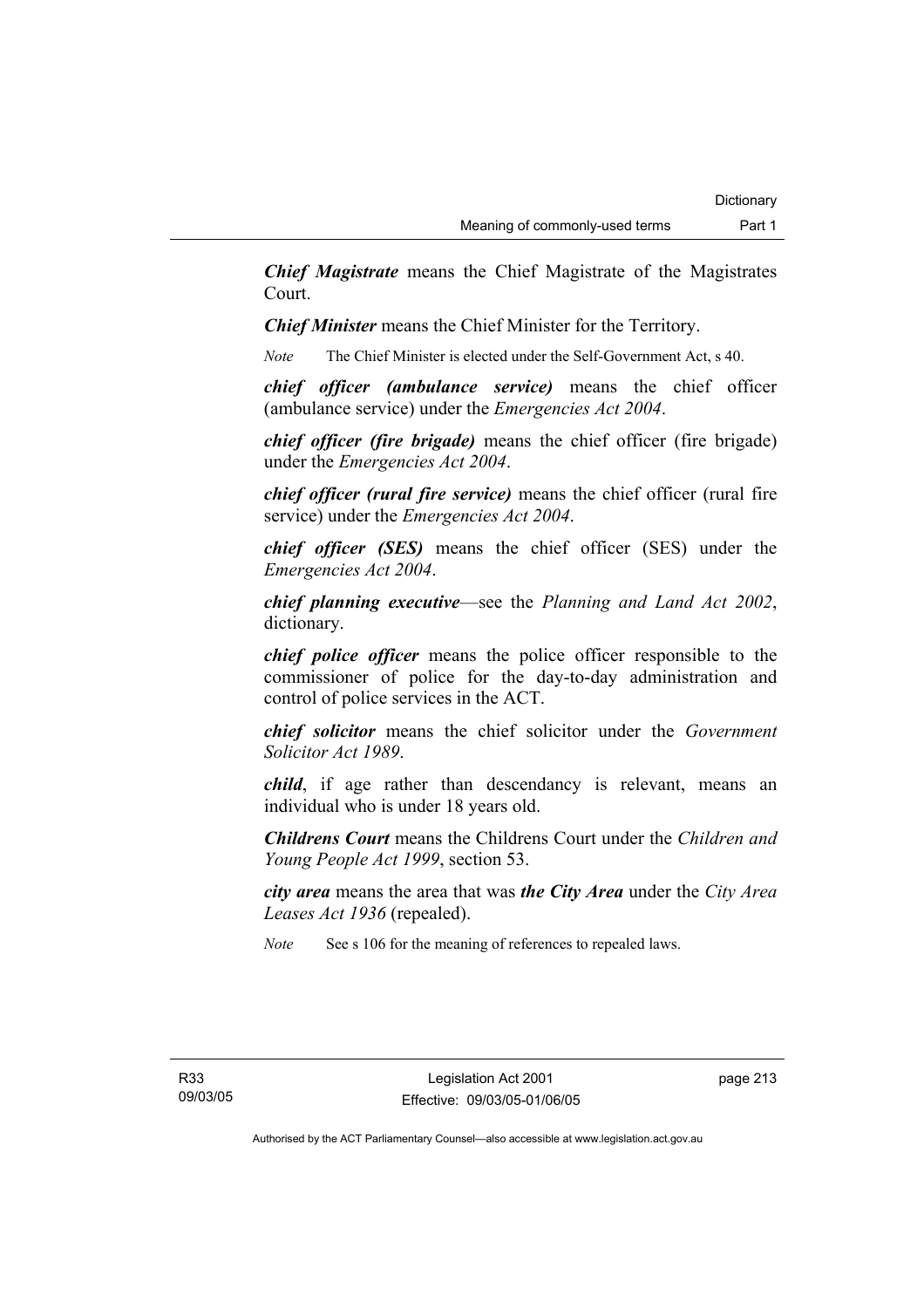*clerk*, in relation to the Legislative Assembly, means the Clerk of the Legislative Assembly.

*Note* The office of Clerk is established under the *Public Sector Management Act 1994*.

*commencement*, of an Act or statutory instrument—see section 80.

*commencement notice*—see section 11.

*commissioner for fair trading* means the Commissioner for Fair Trading of the Australian Capital Territory.

*Note* The *Fair Trading (Consumer Affairs) Act 1973* provides for the office of the commissioner.

*commissioner for health complaints* means the Community and Health Services Complaints Commissioner under the *Community and Health Services Complaints Act 1993.* 

*commissioner for housing* means the Commissioner for Housing under the *Housing Assistance Act 1987*.

*commissioner for public administration* means the Commissioner for Public Administration under *the Public Sector Management Act 1994*.

*commissioner for revenue* means the Commissioner for Australian Capital Territory Revenue under the *Taxation Administration Act 1999*.

*commissioner for surveys* means the Commissioner for Surveys under the *Surveyors Act 2001*.

*commissioner for the environment* means the Commissioner for the Environment under the *Commissioner for the Environment Act 1993.* 

*commissioner of police* means the Commissioner of Police of the Australian Federal Police.

*committed for trial*, in relation to a person, means committed to prison or to a remand centre with a view to being tried before a

page 214 Legislation Act 2001 Effective: 09/03/05-01/06/05

R33 09/03/05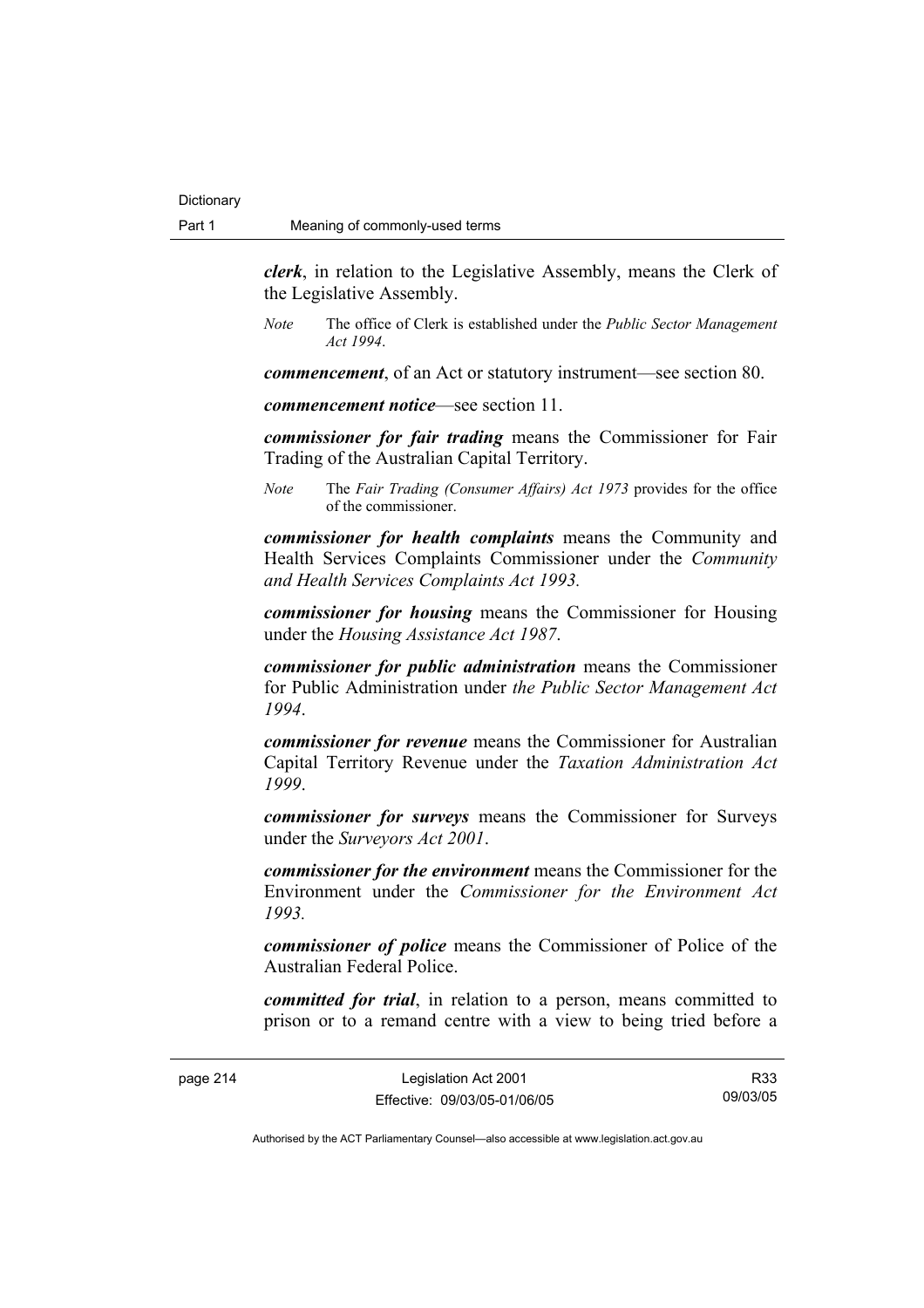judge and jury, or admitted to bail on an undertaking to appear and be tried before a judge and a jury.

*Commonwealth* means the Commonwealth of Australia and, when used in a geographical sense, does not include an external territory.

*Commonwealth country* means a country that forms part of the Commonwealth of Nations, and includes a territory for the international relations of which a Commonwealth country is responsible.

*Commonwealth gazette* means the *Commonwealth of Australia Gazette* or the *Australian Government Gazette*.

*Note* The *Australian Government Gazette* was published from 1 July 1973 to 30 June 1976.

*community advocate* means the Community Advocate under the *Community Advocate Act 1991*.

*confer*, in relation to a function, includes impose.

*conservator of flora and fauna* means the Conservator of Flora and Fauna under the *Nature Conservation Act 1980*.

*construction occupations registrar* means the registrar under the *Construction Occupations (Licensing) Act 2004*.

*consumer and trader tribunal* means the Consumer and Trader Tribunal established under the *Consumer and Trader Tribunal Act 2003*.

*Consumer Credit (Australian Capital Territory) Code* means the provisions applying because of the *Consumer Credit Act 1995*, section 4.

*Consumer Credit (Australian Capital Territory) Regulations* means the provisions applying because of the *Consumer Credit Act 1995*, section 5.

*contravene* includes fail to comply with.

R33 09/03/05 page 215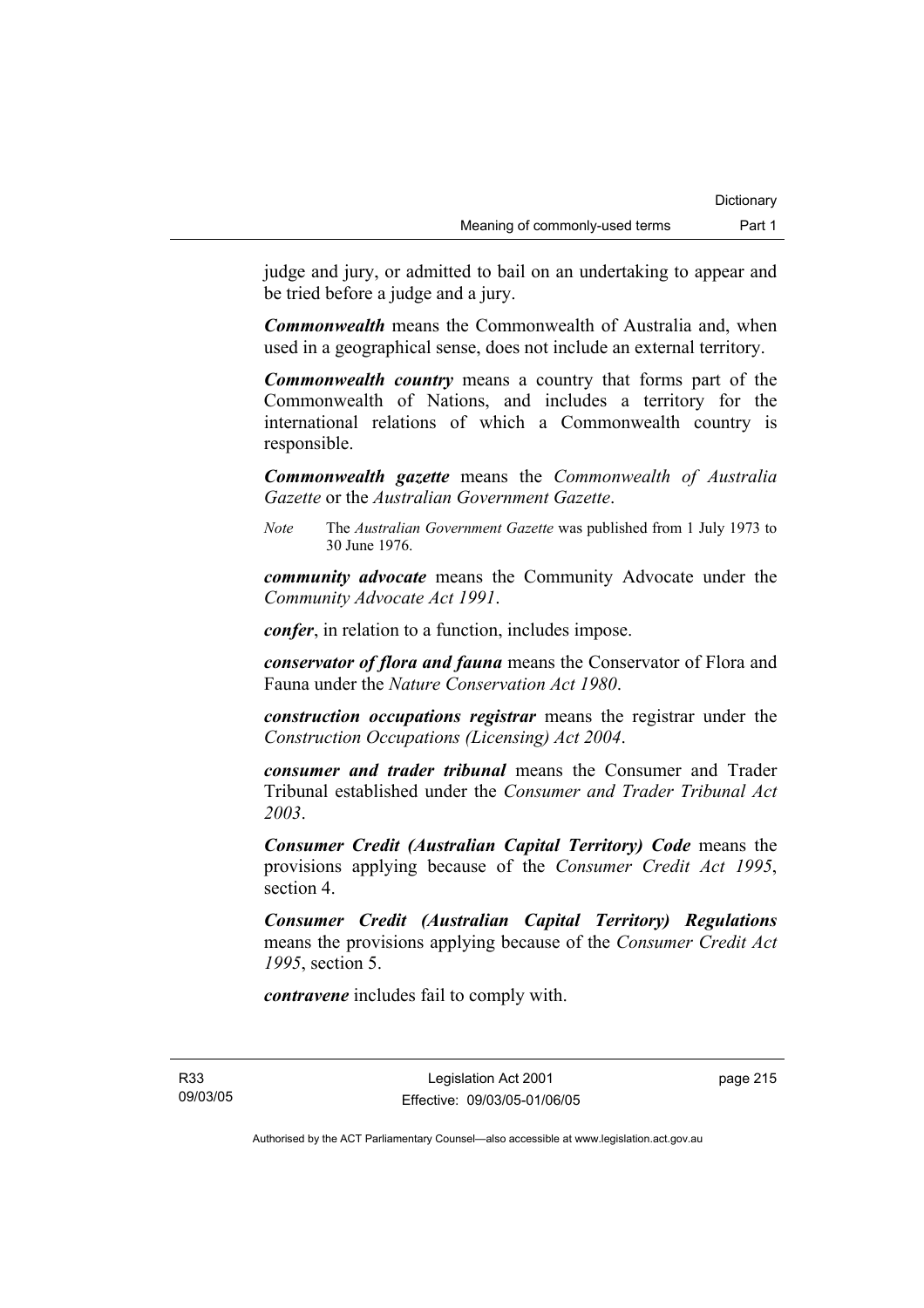*converted ordinance* means an enactment that was an ordinance immediately before self-government day.

*Coroner's Court* means the Coroner's Court under the *Coroners Act 1997*.

*corporation* includes a body politic or corporate.

*Corporations Act* means the *Corporations Act 2001* (Cwlth).

*Court of Appeal* means the Court of Appeal constituted under the *Supreme Court Act 1933*.

*court of summary jurisdiction* means the Magistrates Court.

*credit tribunal* means the Australian Capital Territory Credit Tribunal.

*Note* The *Consumer Credit (Administration) Act 1996* deals with the establishment, functions and powers of the tribunal.

*credit union* means an authorised deposit-taking institution that is permitted under the *Banking Act 1959* (Cwlth) to assume or use—

- (a) the term 'credit union'; or
- (b) any other term (whether or not in English) similar in meaning.

*Criminal Code* means the *Criminal Code 2002*.

*custodial escort* means an escort under the *Custodial Escorts Act 1998*.

*daylight* means the period in a day from sunrise to sunset.

*definition*—see section 130.

*dental prosthetist* means a registered dental prosthetist under the *Dental Technicians and Dental Prosthestists Registration Act 1988*.

*dental technician* means a registered dental technician under the *Dental Technicians and Dental Prosthestists Registration Act 1988*.

*dentist* means a registered dentist under the *Dentists Act 1931*.

page 216 Legislation Act 2001 Effective: 09/03/05-01/06/05

R33 09/03/05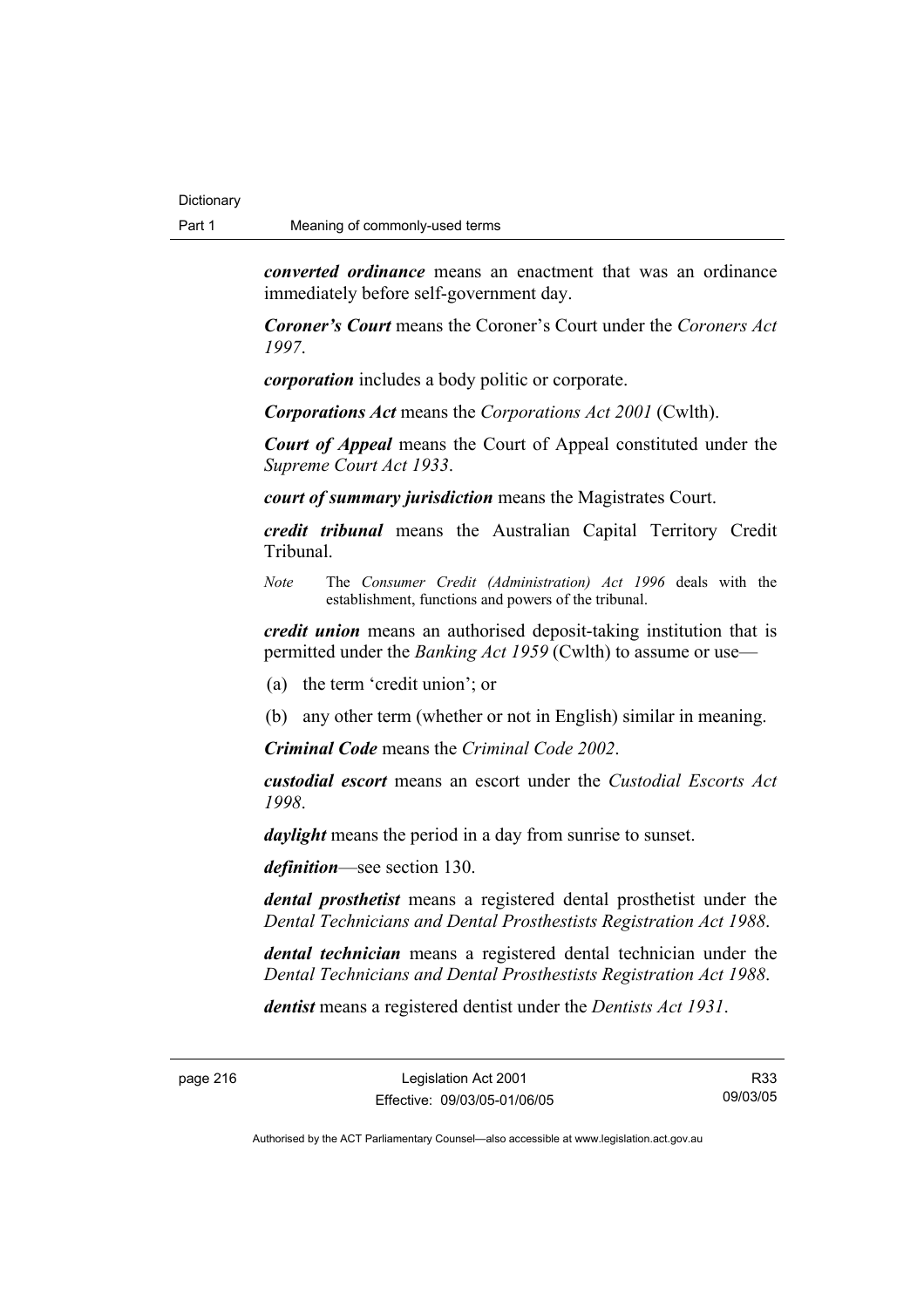*designation*, of a position under the *Public Sector Management Act 1994*, includes a designation given under that Act.

*director of corrective services* means the Director of Corrective Services under the *Periodic Detention Act 1995*.

*director of public prosecutions* **(**or *DPP***)** means the Director of Public Prosecutions under the *Director of Public Prosecutions Act 1990*.

*disallowable instrument*—see section 9.

*discrimination commissioner* means the Discrimination Commissioner under the *Discrimination Act 1991*.

*discrimination tribunal* means the Discrimination Tribunal established under the *Discrimination Act 1991*.

*doctor* means a registered medical practitioner under the *Medical Practitioners Act 1930*.

*document* means any record of information, and includes—

- (a) anything on which there is writing; or
- (b) anything on which there are figures, marks, numbers, perforations, symbols or anything else having a meaning for people qualified to interpret them; or
- (c) anything from which images, sounds, messages or writings can be produced or reproduced, whether with or without the aid of anything else; or
- (d) a drawing, map, photograph or plan.

*domestic partner*—see section 169 (1).

*domestic partnership*—see section 169 (2).

*DPP*—see definition of *director of public prosecutions*.

page 217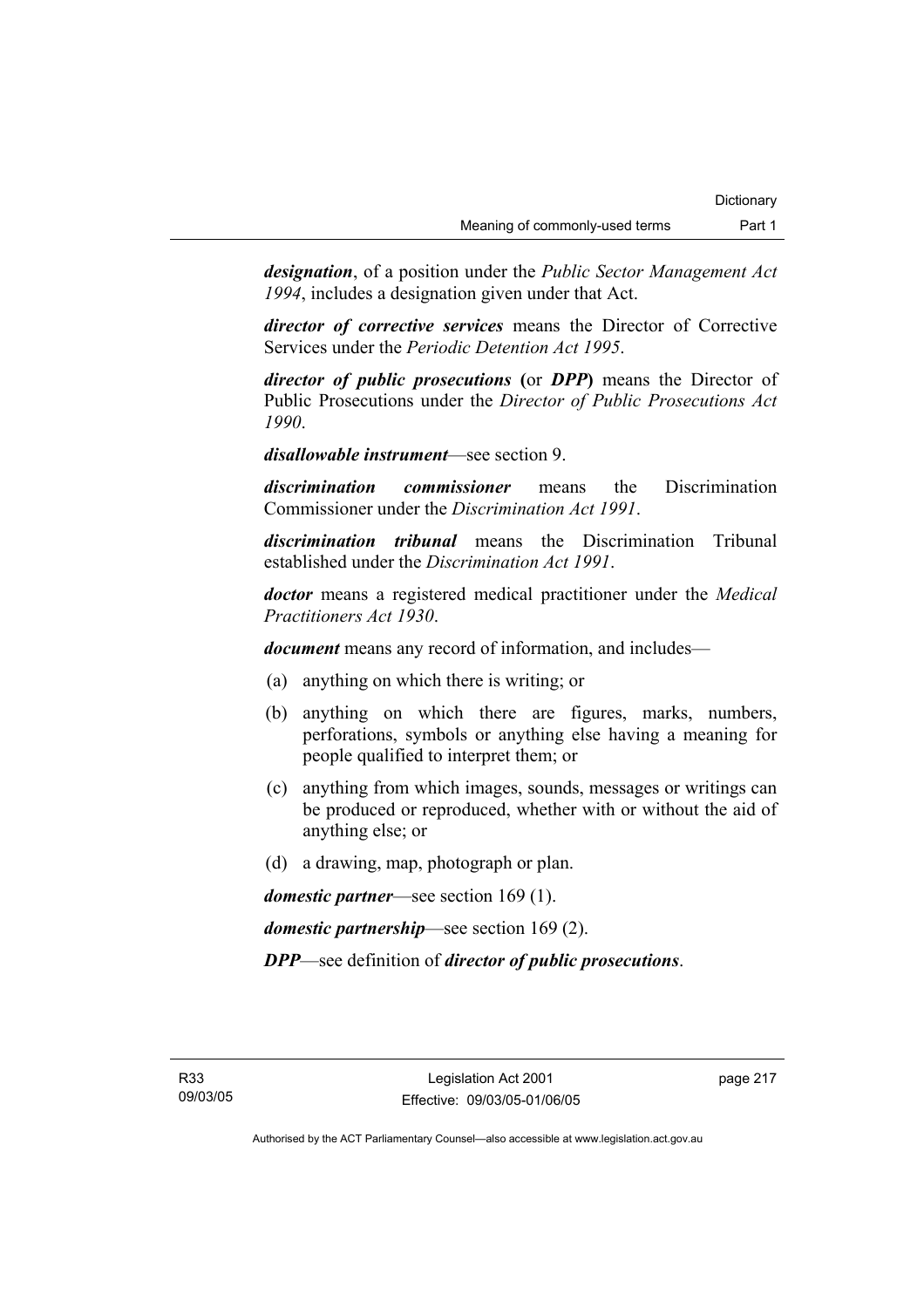*driver licence* means a driver licence under the *Road Transport (Driver Licensing) Act 1999*.

*Note Driver licence* is defined in that Act, dictionary to mean a driver licence of any kind issued under that Act (see also def *Australian driver licence*).

*electoral commission* means the Australian Capital Territory Electoral Commission established under the *Electoral Act 1992*.

*electoral commissioner* means the Electoral Commissioner under the *Electoral Act 1992*.

*emergency service* means the ambulance service, the fire brigade, the rural fire service or the SES.

*emergency services authority* means the ACT Emergency Services Authority established under the *Emergencies Act 2004*.

*emergency services commissioner* means the ACT Emergency Services Commissioner under the *Emergencies Act 2004*.

*enactment*, of an Act—see section 29 (References to *enactment* or *passing* of Acts).

*entity* includes an unincorporated body and a person (including a person occupying a position).

*environment protection authority* means the Environment Protection Authority established under the *Environment Protection Act 1997*.

*establish* includes constitute and continue in existence.

*estate* includes any charge, claim, demand, easement, encumbrance, lien, right and title, whether at law or in equity.

*Executive* means the Australian Capital Territory Executive.

*Note* The Executive is established by the Self-Government Act, s 36.

*exercise* a function includes perform the function.

*expire* includes lapse or otherwise cease to have effect.

page 218 Legislation Act 2001 Effective: 09/03/05-01/06/05

R33 09/03/05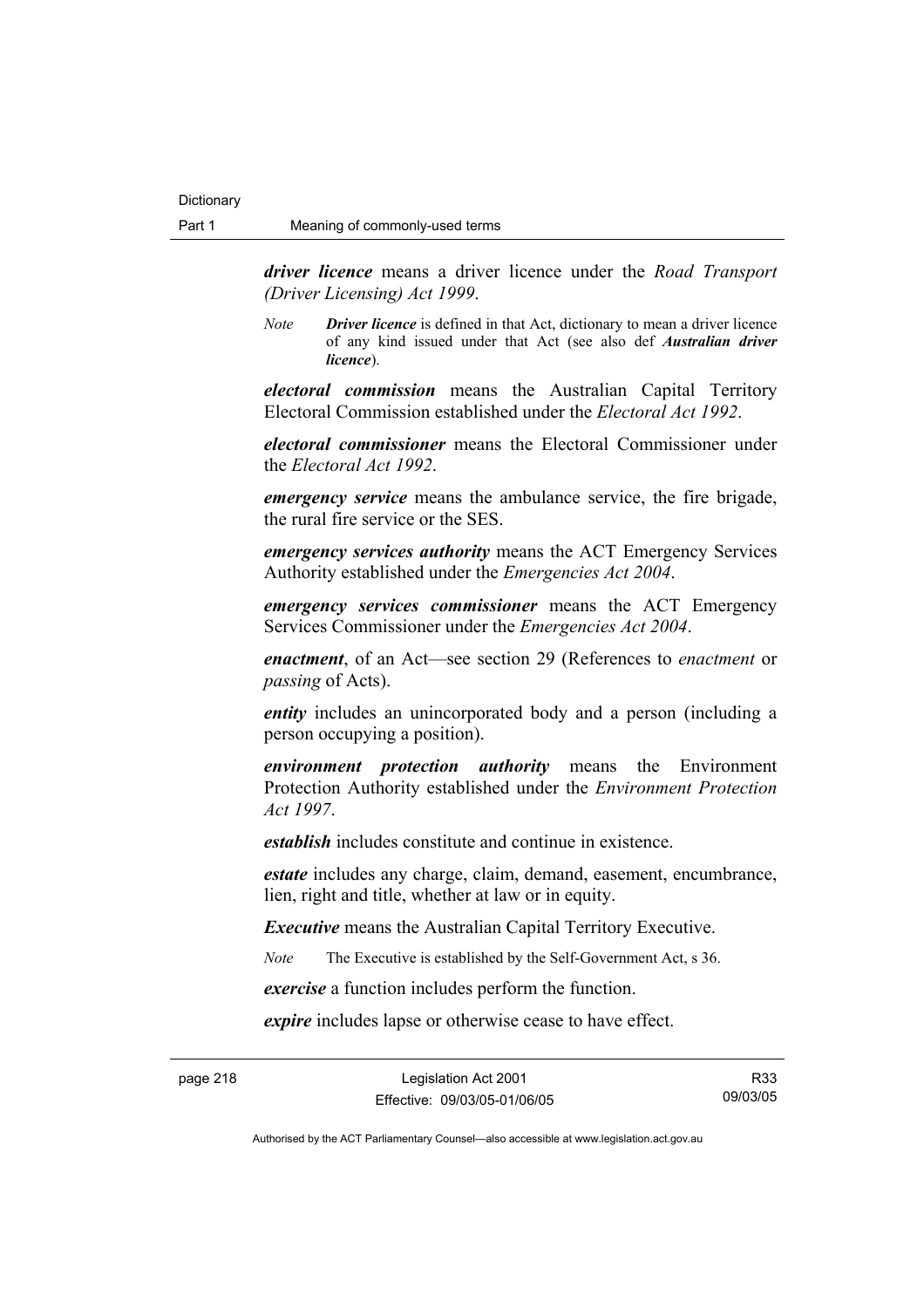*external territory* means a Commonwealth territory, other than an internal territory.

*fail* includes refuse.

*Federal Court* means the Federal Court of Australia.

*file* includes lodge.

*financial year* means a period of 12 months beginning on 1 July.

*fire brigade* means the ACT Fire Brigade established under the *Emergencies Act 2004*.

*for*, in relation to an Act or statutory instrument, includes for the purposes of the Act or statutory instrument.

*Note* Under s 7 (3) and s 13 (3) a reference to an Act or statutory instrument includes a reference to a provision of an Act or statutory instrument.

*foreign country* means a country (whether or not an independent sovereign state) outside Australia and the external territories.

*former NSW Act* means an Act corresponding to a NSW Act mentioned in schedule 1.

- *Note 1* The *Crimes Act 1900* is taken to have been enacted by the Legislative Assembly because of the *Crimes Legislation (Status and Citation) Act 1992*. The 1992 Act was repealed by the *Law Reform (Miscellaneous Provisions) Act 1999*, but its previous operation was saved (see s 5 (2)).
- *Note 2* The other former NSW Acts are taken to have been enacted by the Legislative Assembly because of the *Interpretation Act 1967*, s 65. Section 65 has expired, but its previous operation was saved (see s 65 (3)).

*former UK Act* means an Act corresponding to a UK Act mentioned in schedule 1.

*Note* Former UK Acts are also taken to have been enacted by the Legislative Assembly because of the *Interpretation Act 1967*, s 65. Section 65 has expired, but its previous operation was saved (see s 65 (3)).

page 219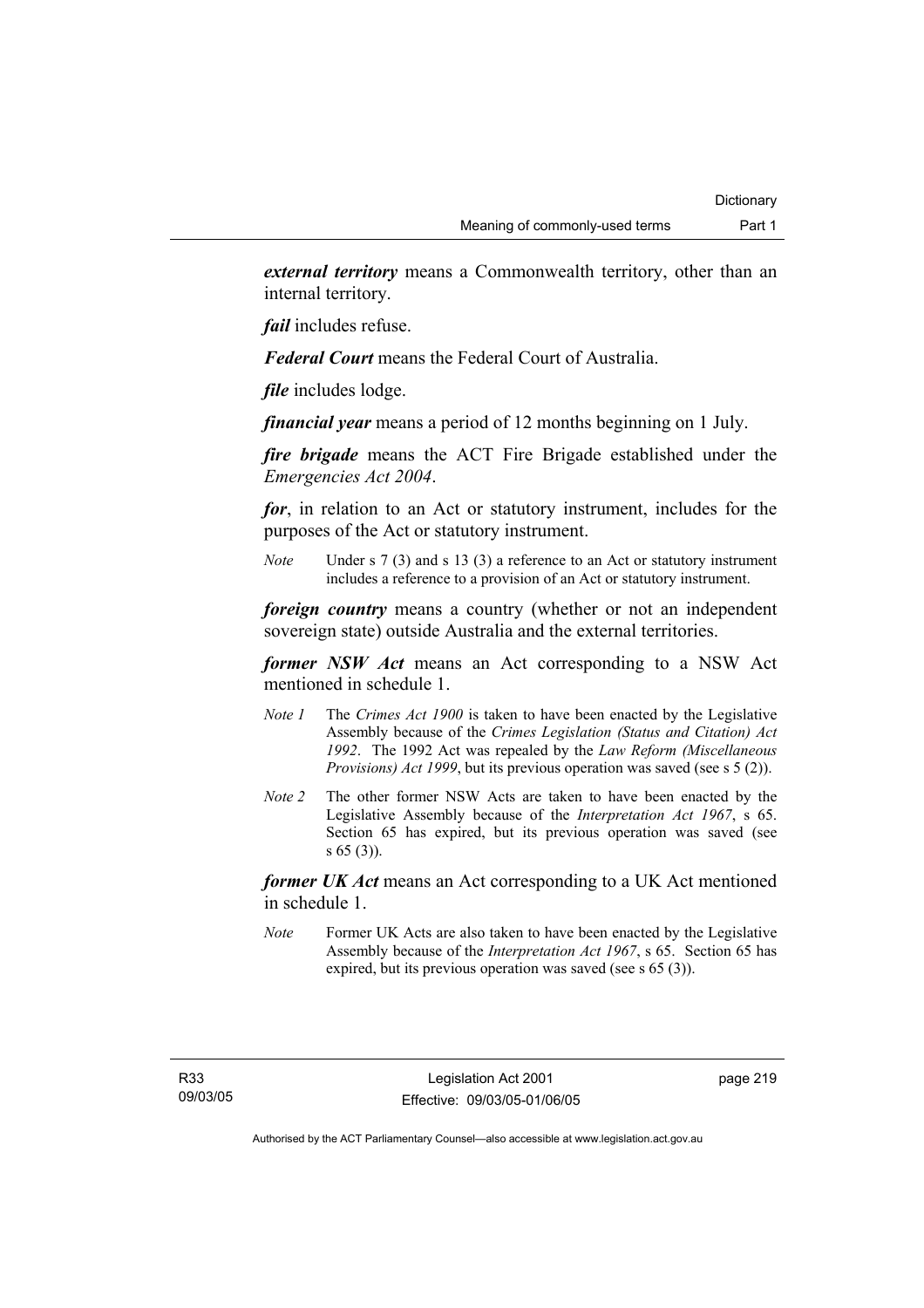*found guilty*, of an offence, includes—

- (a) having the offence taken into account under the *Crimes Act 1900*, section 357 (which is about taking outstanding charges into account when passing sentence); and
- (b) having an order made in relation to the offence under the *Crimes Act 1900*, section 402 (Conditional release of offenders without proceeding to conviction) or the *Children and Young People Act 1999*, section 98 (Disposition without proceeding to conviction).

*function* includes authority, duty and power.

*gambling and racing commission* means the Gambling and Racing Commission established under the *Gambling and Racing Control Act 1999*.

*gazette* means the *Australian Capital Territory Gazette*.

*give*, in relation to a function, includes impose.

*government printer* includes anyone printing for or by the authority of the Executive.

*government solicitor* means the Government Solicitor under the *Government Solicitor Act 1989*.

*Governor* means—

- (a) for a State (other than the Northern Territory)—the Governor of the State, and includes a person administering the Government of the State; or
- (b) for the Northern Territory—the Administrator of the Northern Territory, and includes a person administering the Government of the Northern Territory.

*Governor-General* means the Governor-General of the Commonwealth, and includes a person administering the Government of the Commonwealth.

R33 09/03/05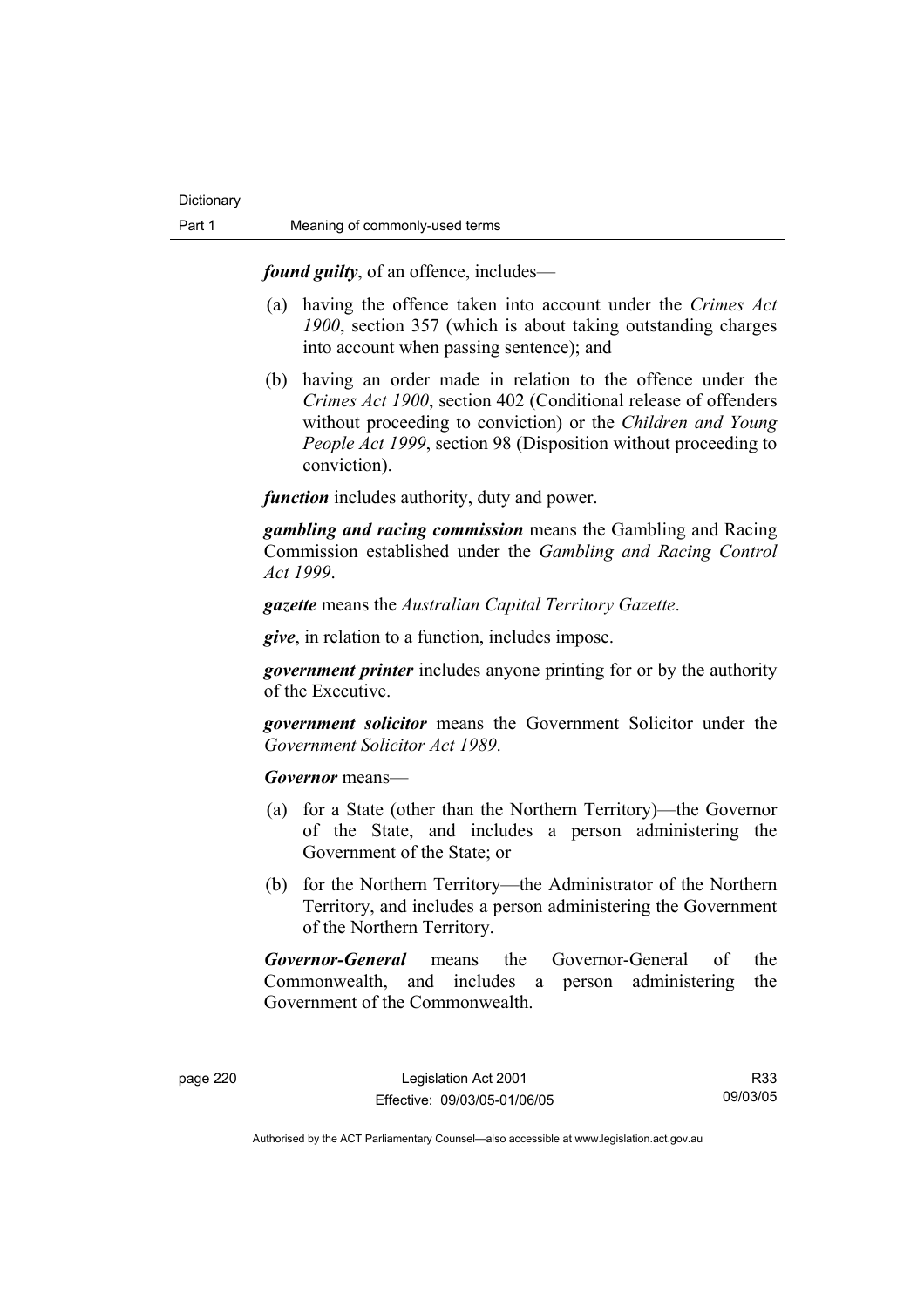*GST*—see the *A New Tax System (Goods and Services Tax) Act 1999* (Cwlth), dictionary.

*guardianship tribunal* means the Guardianship and Management of Property Tribunal established under the *Guardianship and Management of Property Act 1991*.

*heritage council* means the Australian Capital Territory Heritage Council under the *Heritage Act 2004*.

*heritage register* means the heritage register under the *Heritage Act 2004*.

*High Court* means the High Court of Australia.

*Note* The High Court is established by the Commonwealth Constitution, s 71 and provided for under the *High Court of Australia Act 1979* (Cwlth).

*Imperial Act* means an Act of the United Kingdom Parliament.

*independent competition and regulatory commission* means the Independent Competition and Regulatory Commission for the Australian Capital Territory established under the *Independent Competition and Regulatory Commission Act 1997*.

*indictable offence*—see section 190.

*indictment* includes information.

*individual* means a natural person.

*infringement notice* includes an infringement notice under the *Magistrates Court Act 1930* or the *Road Transport (General) Act 1999*.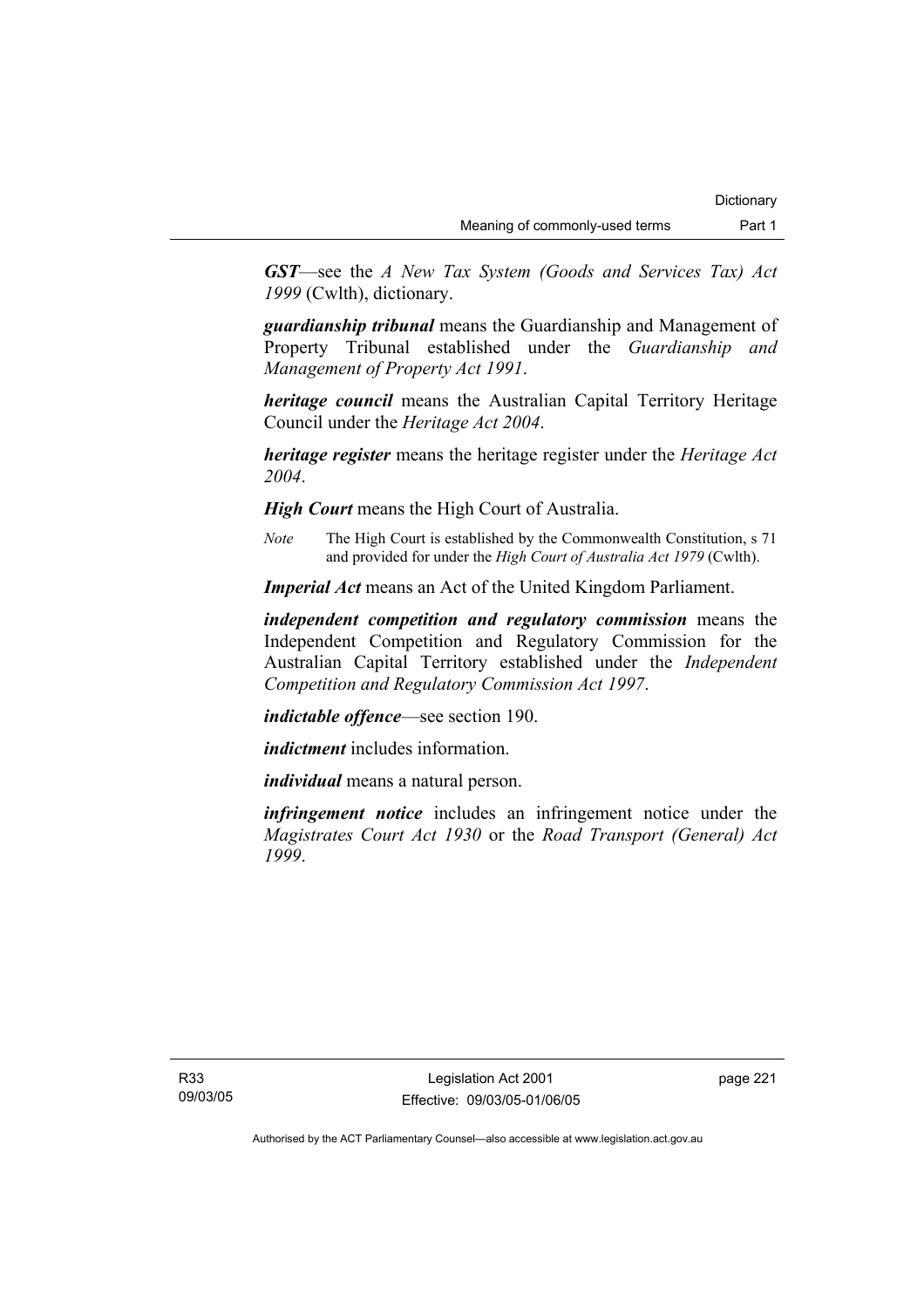*in relation to* includes the following:

- (a) in respect of;
- (b) with respect to;
- (c) in connection with;
- (d) in regard to;
- (e) with reference to;
- (f) relating to;
- (g) for or with respect to.

### *insolvent under administration* means—

- (a) a person who is an undischarged bankrupt under the *Bankruptcy Act 1966* (Cwlth) or the corresponding provisions of the law of an external territory or foreign country; or
- (b) a person for whom a debt agreement has been made under the *Bankruptcy Act 1966* (Cwlth), part 9 (Debt agreements), or the corresponding provisions of the law of an external territory or foreign country, if the debt agreement has not ended or been terminated; or
- (c) a person who has signed a deed of arrangement or assignment under the *Bankruptcy Act 1966* (Cwlth), part 10 (Arrangements with creditors without sequestration), or the corresponding provisions of the law of an external territory or foreign country, if the terms of the deed have not been fully complied with; or
- (d) a person whose creditors have accepted a composition under the *Bankruptcy Act 1966* (Cwlth), part 10, or the corresponding provisions of the law of an external territory or foreign country, if a final payment has not been made under the composition.

*instrument*—see section 14.

page 222 Legislation Act 2001 Effective: 09/03/05-01/06/05

R33 09/03/05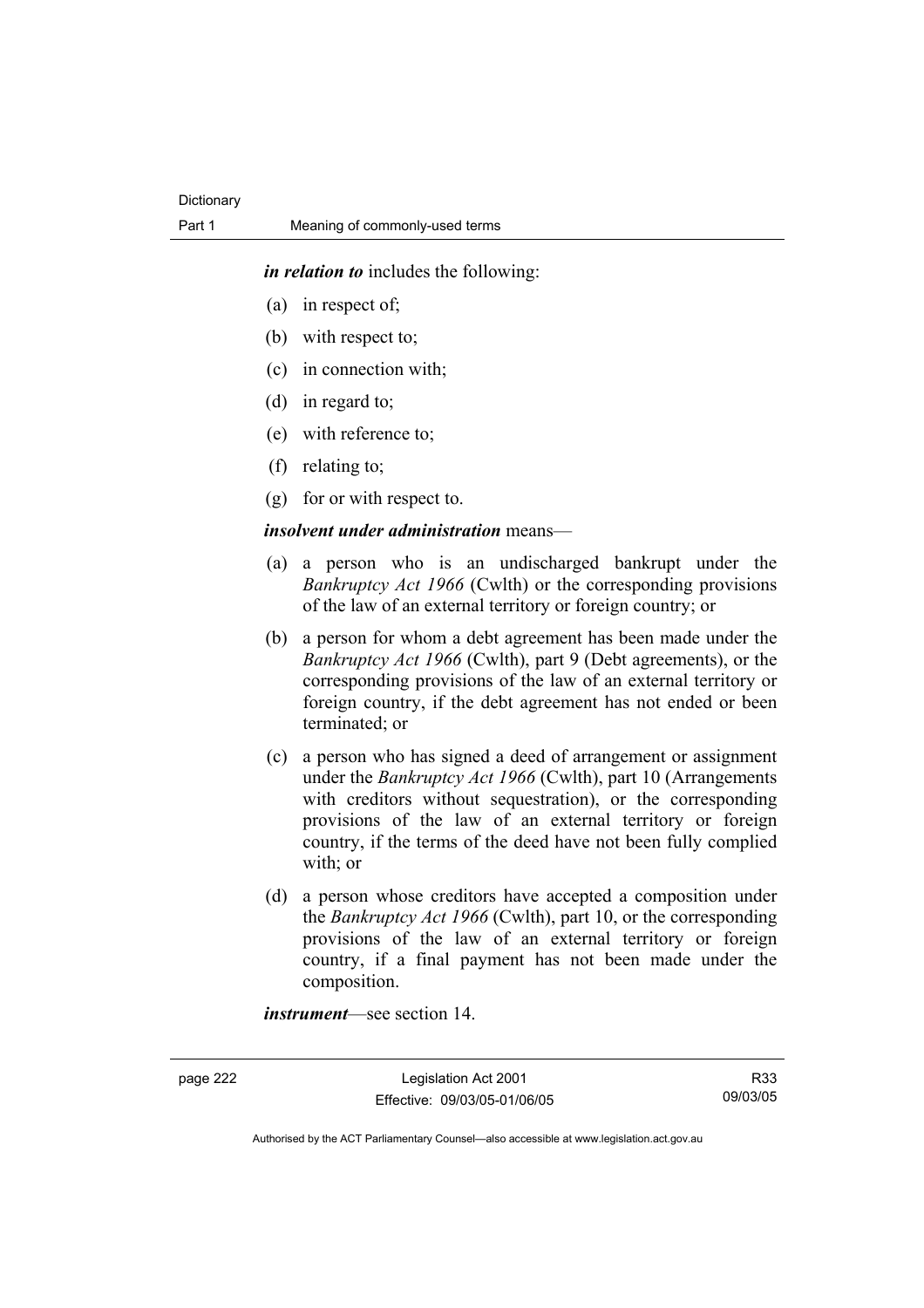*interest*, in relation to land or other property, means—

- (a) a legal or equitable estate in the land or other property; or
- (b) a right, power or privilege over, or in relation to, the land or other property.

*internal territory* means the Australian Capital Territory, the Jervis Bay Territory or the Northern Territory.

*intersex person*—see section 169B.

*Jervis Bay Territory* means the Territory accepted by the Commonwealth under the *Jervis Bay Territory Acceptance Act 1915* (Cwlth).

*Note* The Jervis Bay Territory is described in the agreement set out in that Act, sch.

*judge* means a resident judge, additional judge or acting judge under the *Supreme Court Act 1933*.

*Lake Burley Griffin* means Lake Burley Griffin as defined in the *Lakes Act 1976*.

*Lake Ginninderra* means Lake Ginninderra as defined in the *Lakes Act 1976*.

*land* includes messuages, tenements and hereditaments, corporeal or incorporeal, of any tenure or description, whatever the interest in the land.

*Note* A number of the terms mentioned in the definition of *land* have a technical meaning at law. A *messuage* is a house together with its gardens, orchards and outbuildings. The term *tenement* signifies land capable of being held in freehold. *Hereditament* refers to real property that can be inherited. Hereditaments may be *corporeal*, that is, tangible things such as lands and buildings, or *incorporeal*, that is, intangible rights attaching to land such as rents, easements, tithes and profits a prendre. (Profits a prendre are the right to take some product of, or part of the soil from, the land of someone else.)

*land development agency* means the Land Development Agency established under the *Planning and Land Act 2002*, section 38 (1).

R33 09/03/05

Legislation Act 2001 Effective: 09/03/05-01/06/05 page 223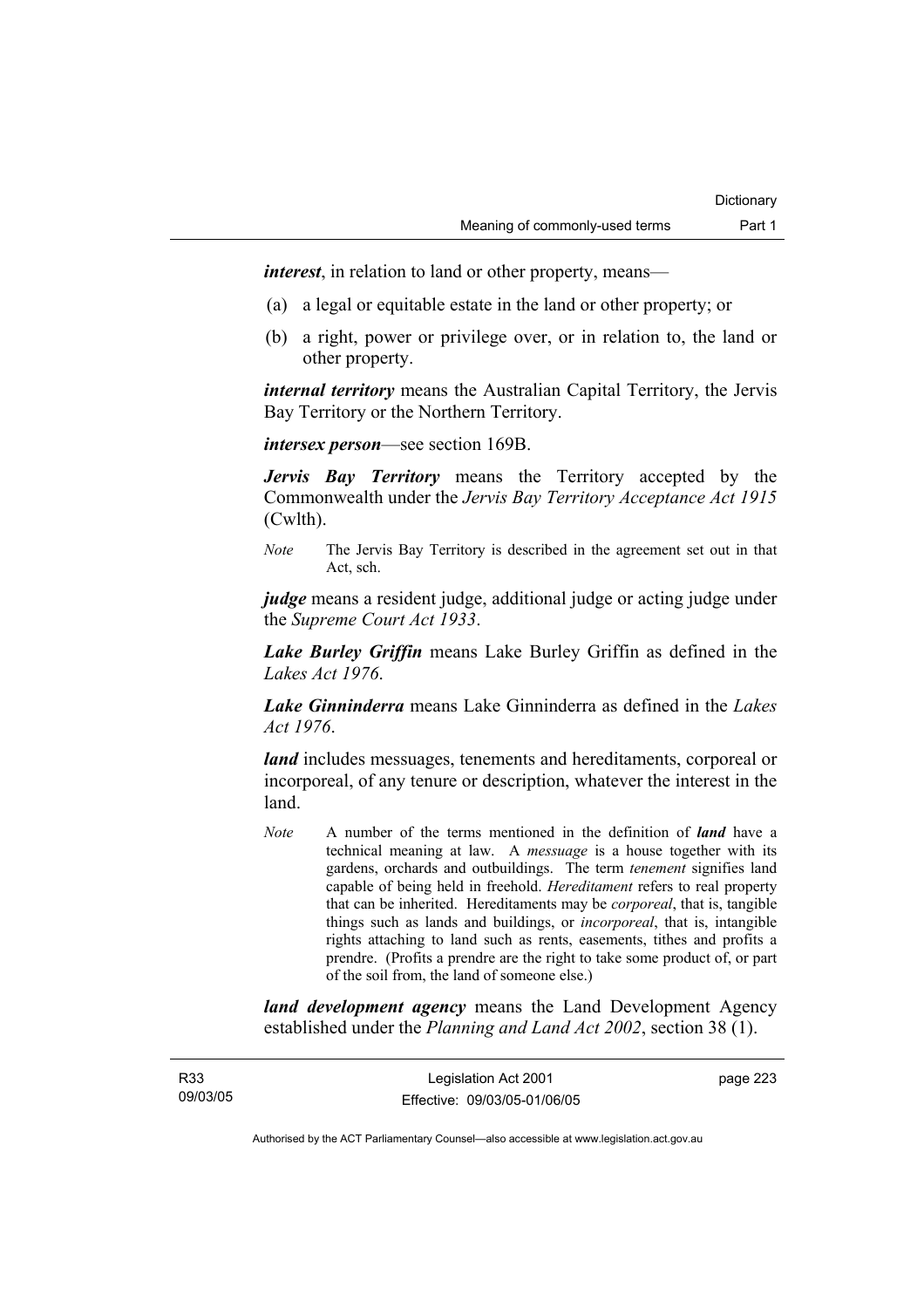*law*, of the Territory, means—

- (a) an Act; or
- (b) a subordinate law; or
- (c) any other statutory instrument of a legislative nature; or
- (d) the common law.

*lawyer* means a legal practitioner.

*legal aid commission* means the Legal Aid Commission (A.C.T.) established under the *Legal Aid Act 1977*.

*legal practitioner* means a barrister, solicitor, barrister and solicitor or legal practitioner entered onto the High Court Register of Practitioners or on the roll, however described, of the Supreme Court of a State or Territory.

*Legislation Act* means the *Legislation Act 2001*.

*Legislative Assembly* means the Legislative Assembly for the Australian Capital Territory.

*Note* The Assembly is established by the Self-Government Act, s 8 (1).

*liability* means any liability or obligation (whether liquidated or unliquidated, certain or contingent, or accrued or accruing).

*magistrate* means a Magistrate under the *Magistrates Court Act 1930*.

*Magistrates Court* means the Magistrates Court established under the *Magistrates Court Act 1930*.

*make* an instrument includes issue and grant the instrument.

*making*, of a statutory instrument, means the signing, sealing, approval or other endorsement of the instrument by the entity authorised or required to make it.

R33 09/03/05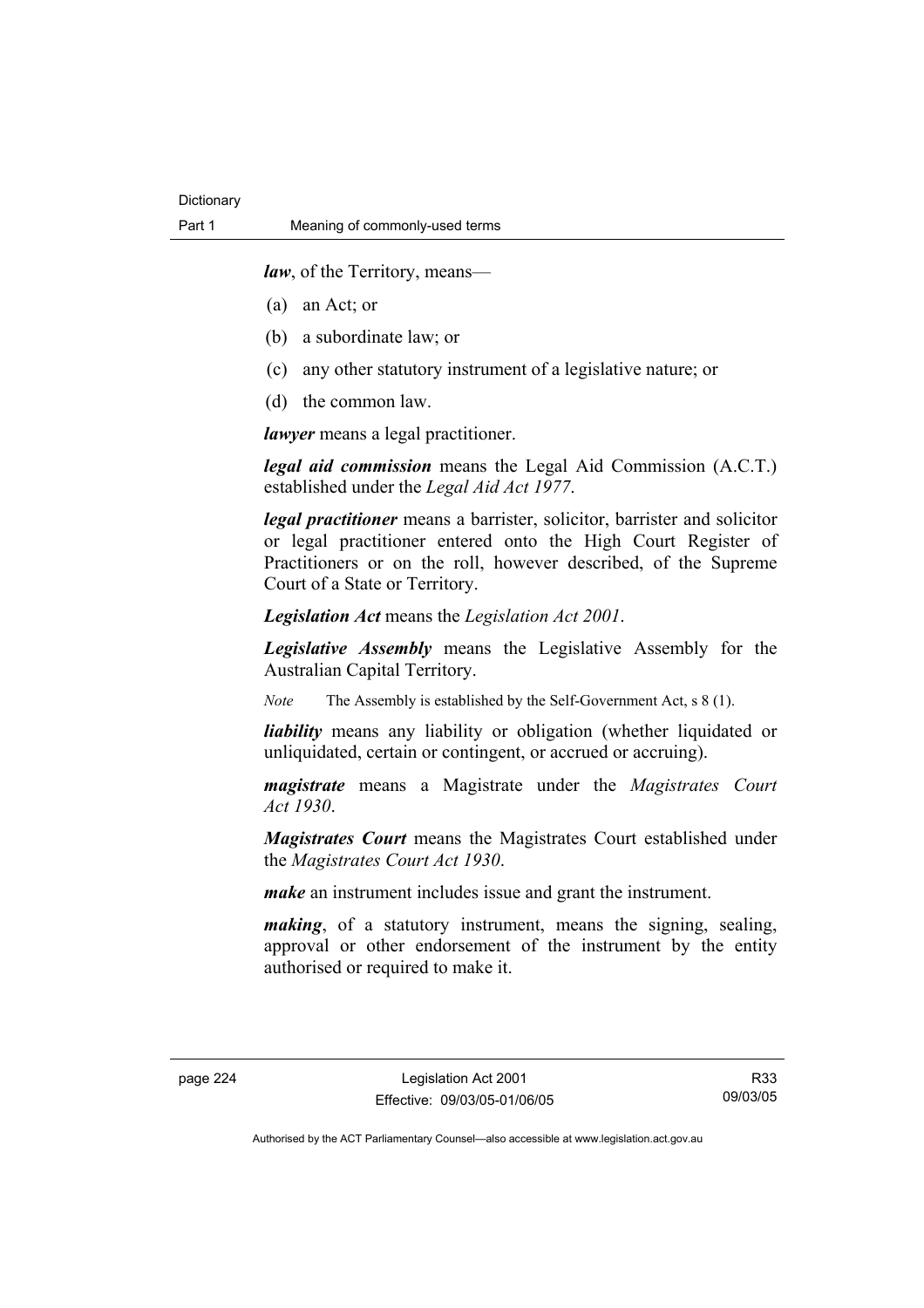*master*, in relation to the Supreme Court, means the Master of the Supreme Court.

*Note* The office of master is established under the *Supreme Court Act 1933*.

*may*—see section 146.

*medical practitioner* means a doctor.

*mental health tribunal* means the Mental Health Tribunal established under the *Mental Health (Treatment and Care) Act 1994*.

*midnight*, in relation to a particular day, means the time when the day ends.

*Minister*—see section 162.

*modification* includes modification by addition, omission and substitution.

*month* means calendar month.

*must*—see section 146.

*name* includes—

- (a) for an Act—the Act's short title; and
- (b) for an instrument—the instrument's citation; and
- (c) for a position—the position's title or designation.

*named month* means one of the 12 months of the year.

*national capital authority* means the National Capital Authority established under the *Australian Capital Territory (Planning and Land Management) Act 1988* (Cwlth).

*national capital plan* means the National Capital Plan under the *Australian Capital Territory (Planning and Land Management) Act 1988* (Cwlth).

page 225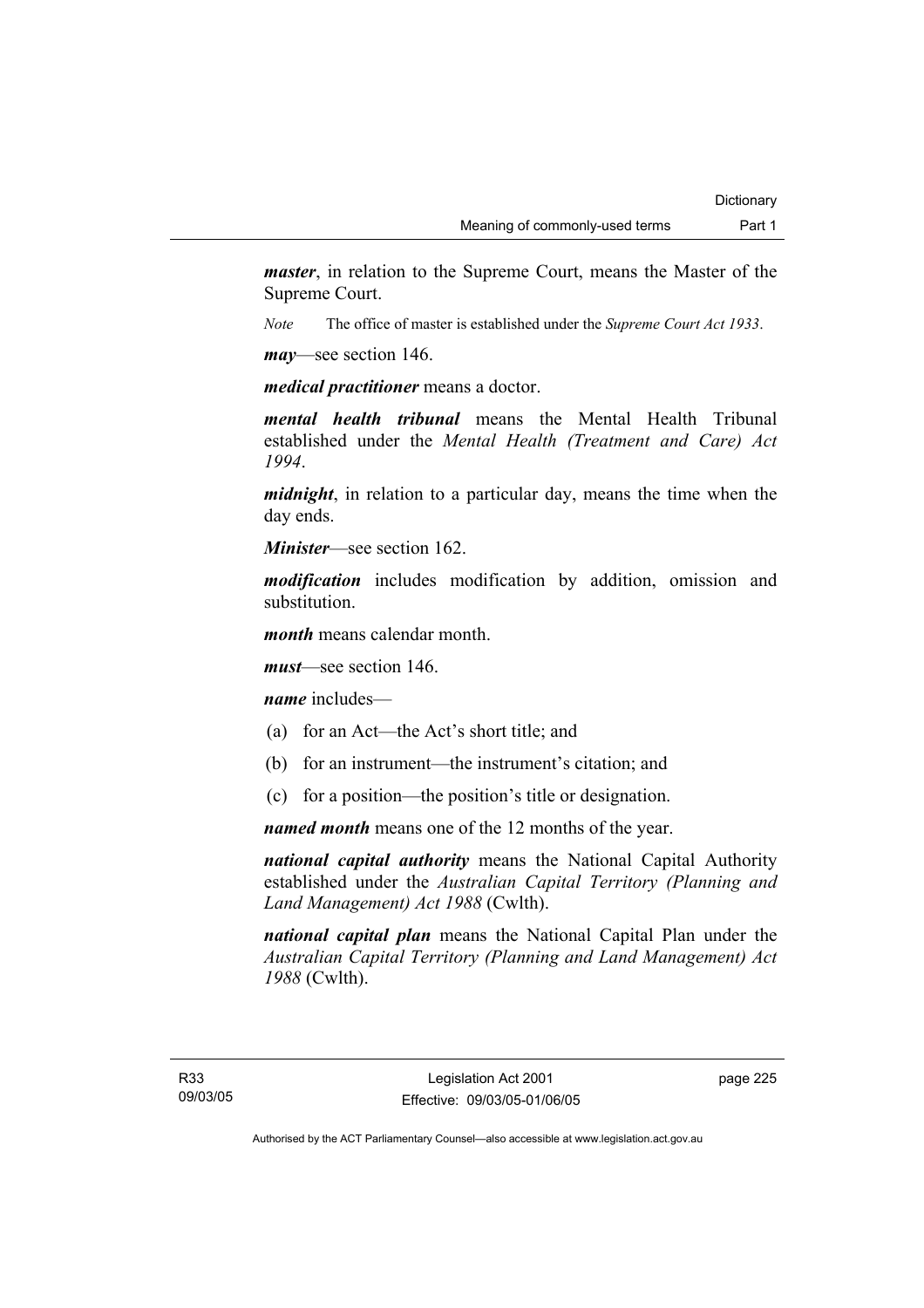*national land* means National Land under the *Australian Capital Territory (Planning and Land Management) Act 1988* (Cwlth).

*Note* If an area of land in the ACT is, or is intended to be, used by or on behalf of the Commonwealth, it may be declared National Land under the *Australian Capital Territory (Planning and Land Management) Act 1988* (Cwlth), s 27.

*night* means the period between sunset on one day and sunrise on the next day.

*Northern Territory* means the Northern Territory of Australia.

*notifiable instrument*—see section 10.

*notification*—

- (a) of an Act—see section 30; and
- (b) of a registrable instrument—see section 63.

*notification day*, for an Act or statutory instrument, means the day the Act or instrument is notified.

*NSW Act* means an Act of the New South Wales Parliament.

#### *number* means—

- (a) a number expressed in figures or words; or
- (b) a combination of a number expressed in figures or words and of a letter of the alphabet.

*nurse* means a registered nurse under the *Nurses Act 1988*.

*nurse practitioner* means a person who is registered as a nurse practitioner under the *Nurses Act 1988*.

*oath*, in relation to a person allowed by law to affirm, declare or promise includes affirmation, declaration and promise.

*occupy* a position includes hold the position or exercise functions of the position.

*office* includes position.

page 226 Legislation Act 2001 Effective: 09/03/05-01/06/05

R33 09/03/05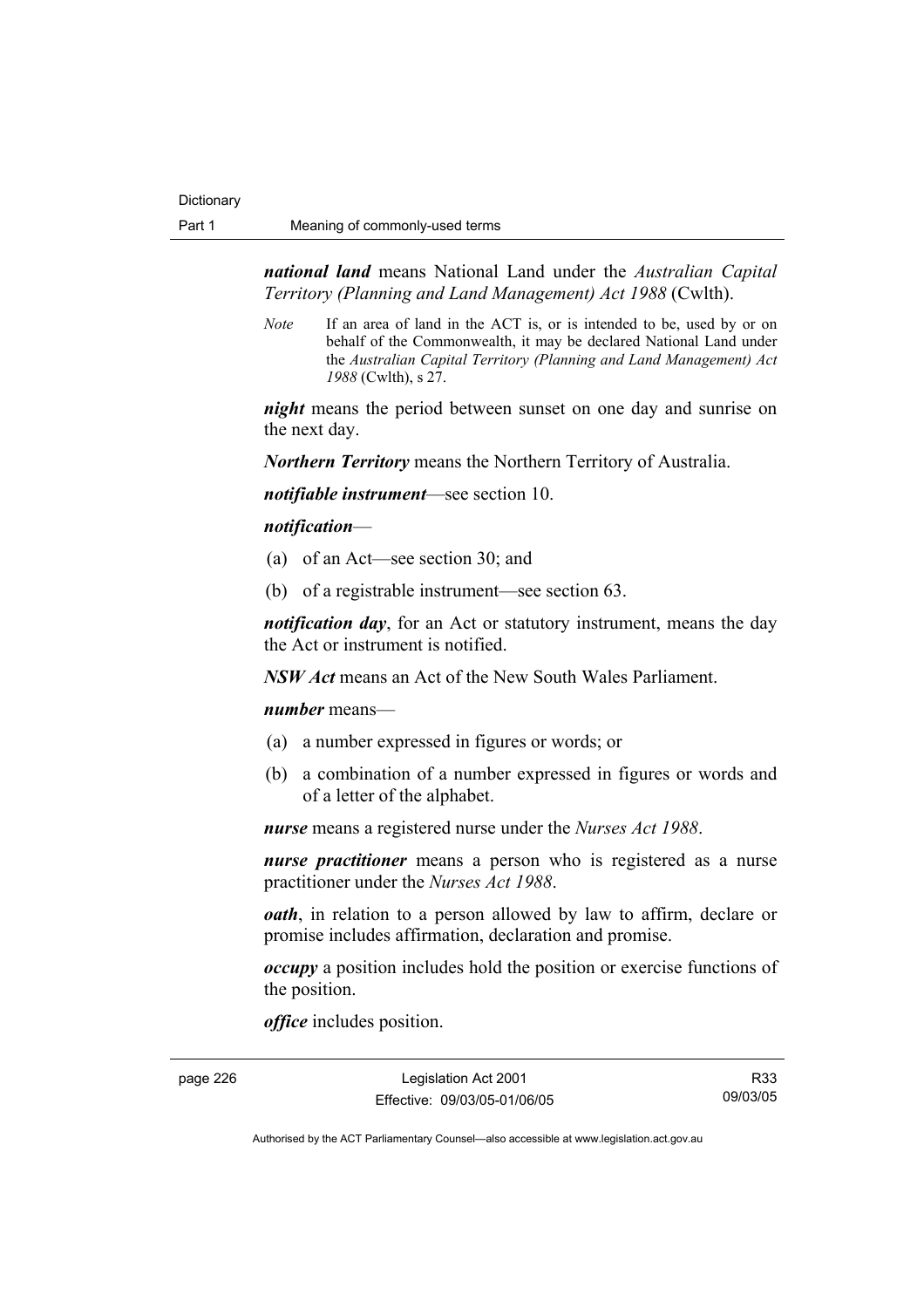*office of fair trading* means the Office of Fair Trading of the Australian Capital Territory.

*Note* The *Fair Trading (Consumer Affairs) Act 1973* establishes the office and deals with its functions and powers.

*OH&S commissioner* means the Occupational Health and Safety Commissioner under the *Occupational Health and Safety Act 1989*.

*ombudsman* means the Ombudsman under the *Ombudsman Act 1989*.

*omit*, in relation to a provision of an Act or statutory instrument, includes repeal.

*ordinance* means an ordinance made under the *Seat of Government (Administration) Act 1910* (Cwlth), section 12.

*parent*, of a child, means—

- (a) the child's mother; or
- (b) the child's father; or
- (c) someone else who is presumed under the *Parentage Act 2004*, part 2 to be a parent of the child.
- *Note* A child cannot have more than 2 parents at any one time (see *Parentage Act 2004*, s 14).

*parliamentary counsel* means the person performing the duties of Parliamentary Counsel in the public service.

*passing*, of an Act—see section 29.

*penalty unit*—see section 133.

*person* includes an individual and a corporation.

*Note* Section 160 deals with references to a person generally.

*pharmacist* means a registered pharmacist under the *Pharmacy Act 1931*.

page 227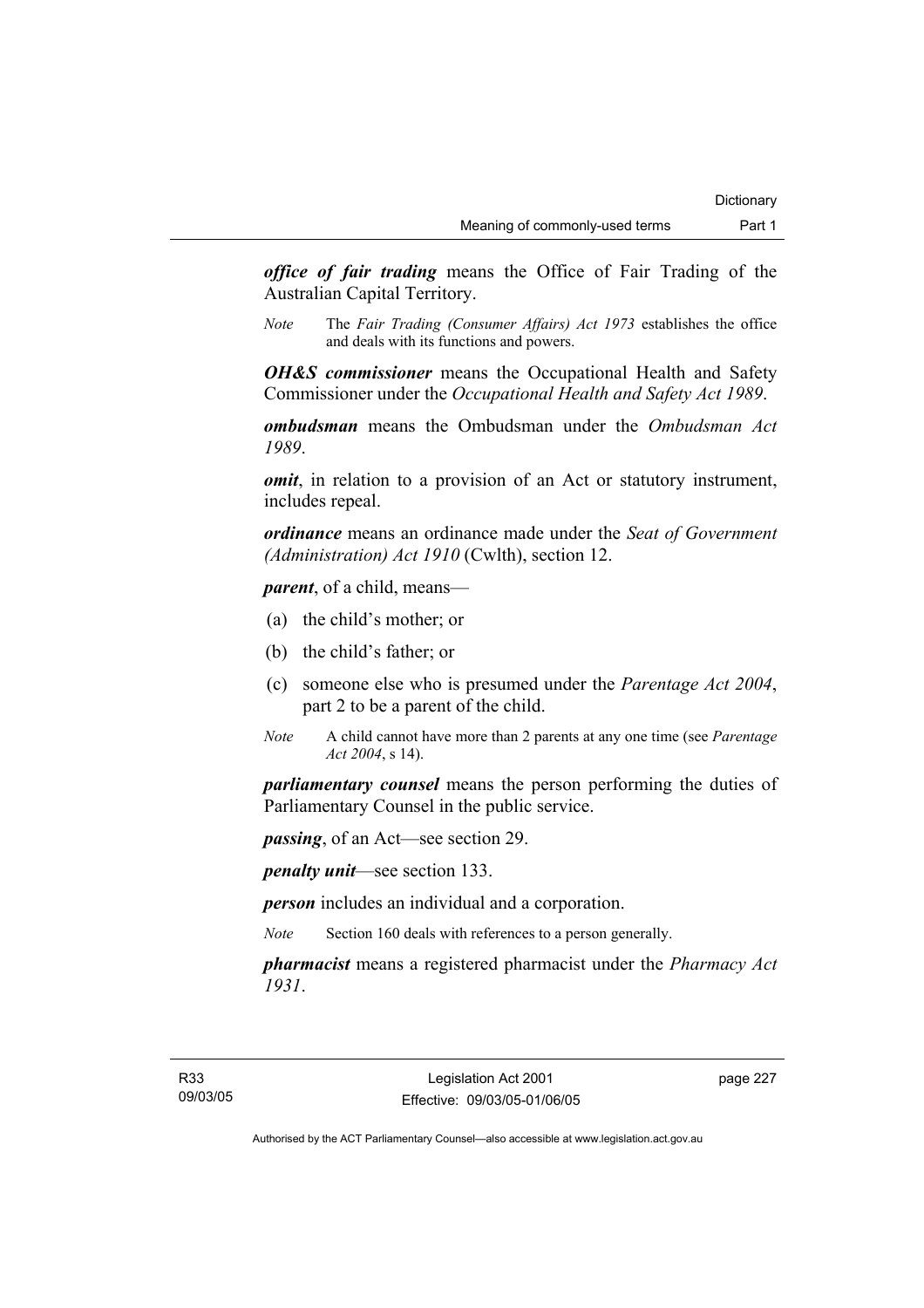*planning and land authority* means the Planning and Land Authority established under the *Planning and Land Act 2002*, section  $7(1)$ .

*planning and land council* means the Planning and Land Council established under the *Planning and Land Act 2002*, section 25.

*police officer* means a member or special member of the Australian Federal Police.

*position* includes office.

*power* includes authority.

*prescribed*, in an Act, means prescribed by the Act or under regulations under the Act.

*present* an indictment includes lay an information.

*privacy commissioner* means the Privacy Commissioner under the *Privacy Act 1998* (Cwlth).

*proceeding* means a legal or other action or proceeding.

*property* means any legal or equitable estate or interest (whether present or future, vested or contingent, or tangible or intangible) in real or personal property of any description (including money), and includes a thing in action.

*Note* A *thing in action* is an intangible personal property right recognised and protected by the law. Examples include debts, money held in a bank, shares, rights under a trust, copyright and right to sue for breach of contract.

*provision*, of an Act or instrument—see section 16.

*public employee* means—

- (a) a public servant; or
- (b) a person employed by a territory instrumentality; or
- (c) a statutory office-holder or a person employed by a statutory office-holder.

page 228 Legislation Act 2001 Effective: 09/03/05-01/06/05

R33 09/03/05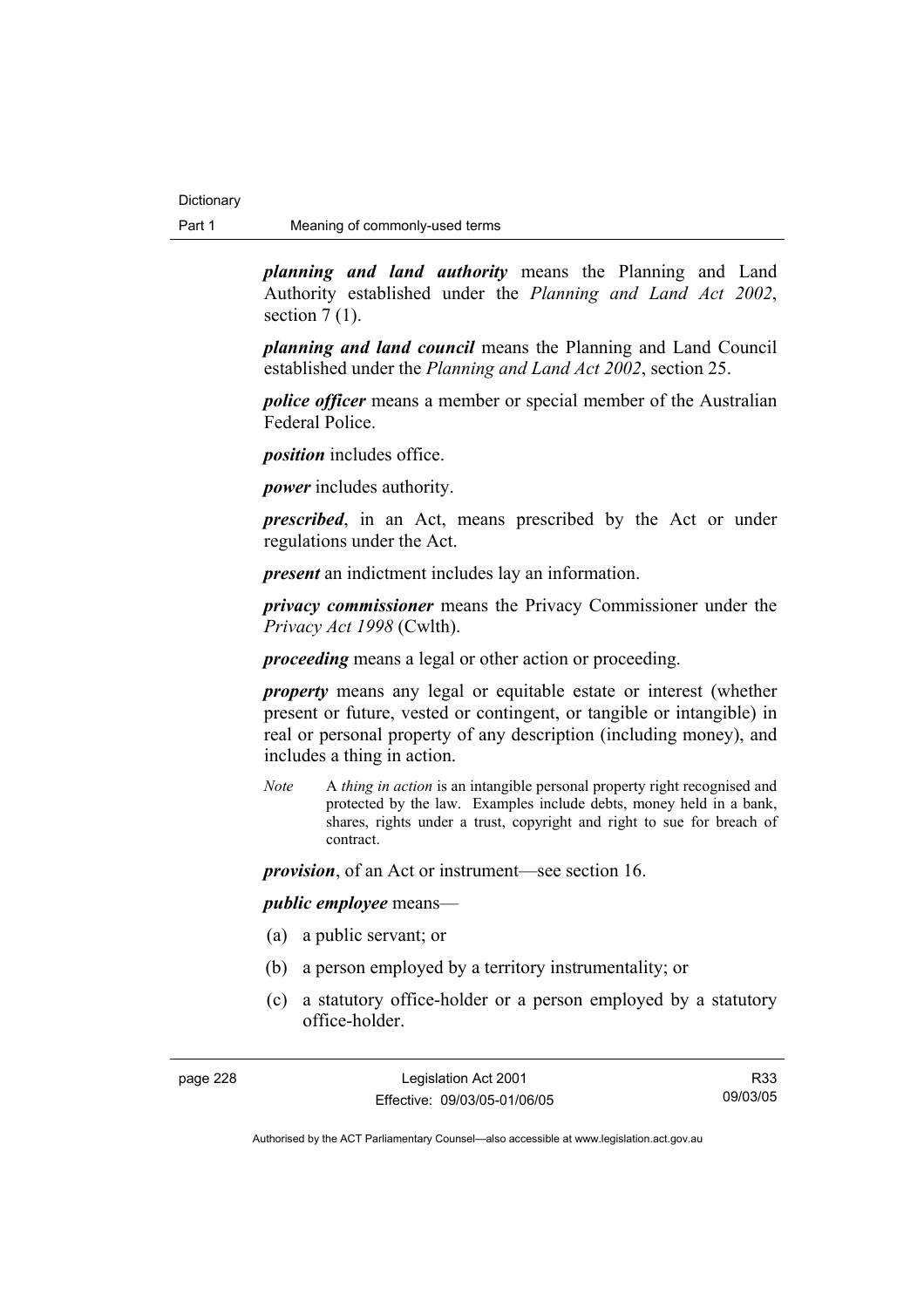*public health officer—*see the *Public Health Act 1997*, dictionary.

*public money*, of the Territory, means revenues, loans and other money received by the Territory.

*public servant* means a person employed in the public service.

*public service* means the Australian Capital Territory Public Service.

*Note* The *Public Sector Management Act 1994*, s 12 deals with the constitution of the public service.

*public trustee* means the Public Trustee for the Australian Capital Territory under the *Public Trustee Act 1985*.

*quarter* means a period of 3 months beginning on 1 January, 1 April, 1 July or 1 October in any year.

*recognised transgender person*—see section 169A (3).

*registered surveyor* means a surveyor under the *Surveyors Act 2001*.

*registrable instrument*—see section 12.

*registrar* means—

- (a) in relation to the Supreme Court—the Registrar of the Supreme Court; or
- (b) in relation to the Magistrates Court—the Registrar of the Magistrates Court; or
- (c) in relation to a tribunal—the registrar of the tribunal.

*registrar-general* means the Registrar-General under the *Registrar-General Act 1993*.

*registrar of firearms* means the Registrar of Firearms under the *Firearms Act 1996*.

*registrar of liquor licences* means the Registrar of Liquor Licences under the *Liquor Act 1975*.

page 229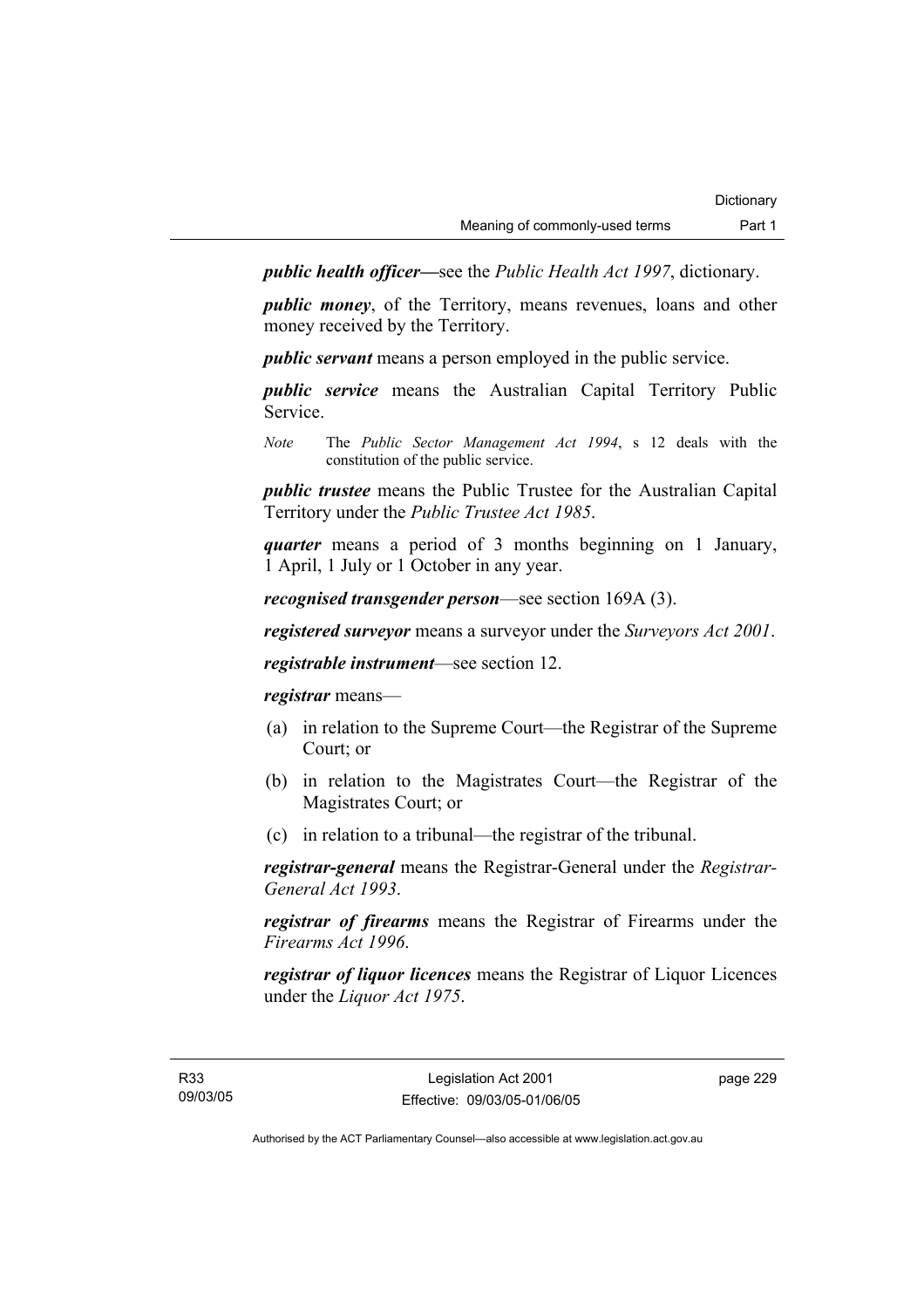*regulations*, in relation to an Act, means regulations made or in force under the Act.

*remand centre* means an area declared under the *Remand Centres Act 1976* to be a remand centre or a temporary remand centre.

*remand centre administrator* means the Administrator under the *Remand Centres Act 1976*, section 6.

*remuneration tribunal* means the Remuneration Tribunal established under the *Remuneration Tribunal Act 1995*.

*repeal* includes—

- (a) for an Act or statutory instrument—omit a provision of the Act or instrument; and
- (b) for a provision of an Act or statutory instrument—omit the provision (or a part of it); and
- (c) for an Act or statutory instrument (or a provision of it) abrogate or limit its effect, or exclude from its application any circumstance, matter, person, place or purpose; and
- (d) for an Act or statutory instrument (or a provision of it)—any other implied repeal; and
- (e) for a statutory instrument—revoke the instrument (or part of it); and
- (f) for a decision—revoke it or cancel it; and
- (g) for chapter 9 (Repeal and amendment of laws)—see section 82.

*residential tenancies tribunal* means the Residential Tenancies Tribunal established under the *Residential Tenancies Act 1997*.

*resident judge* means a resident judge under the *Supreme Court Act 1933*.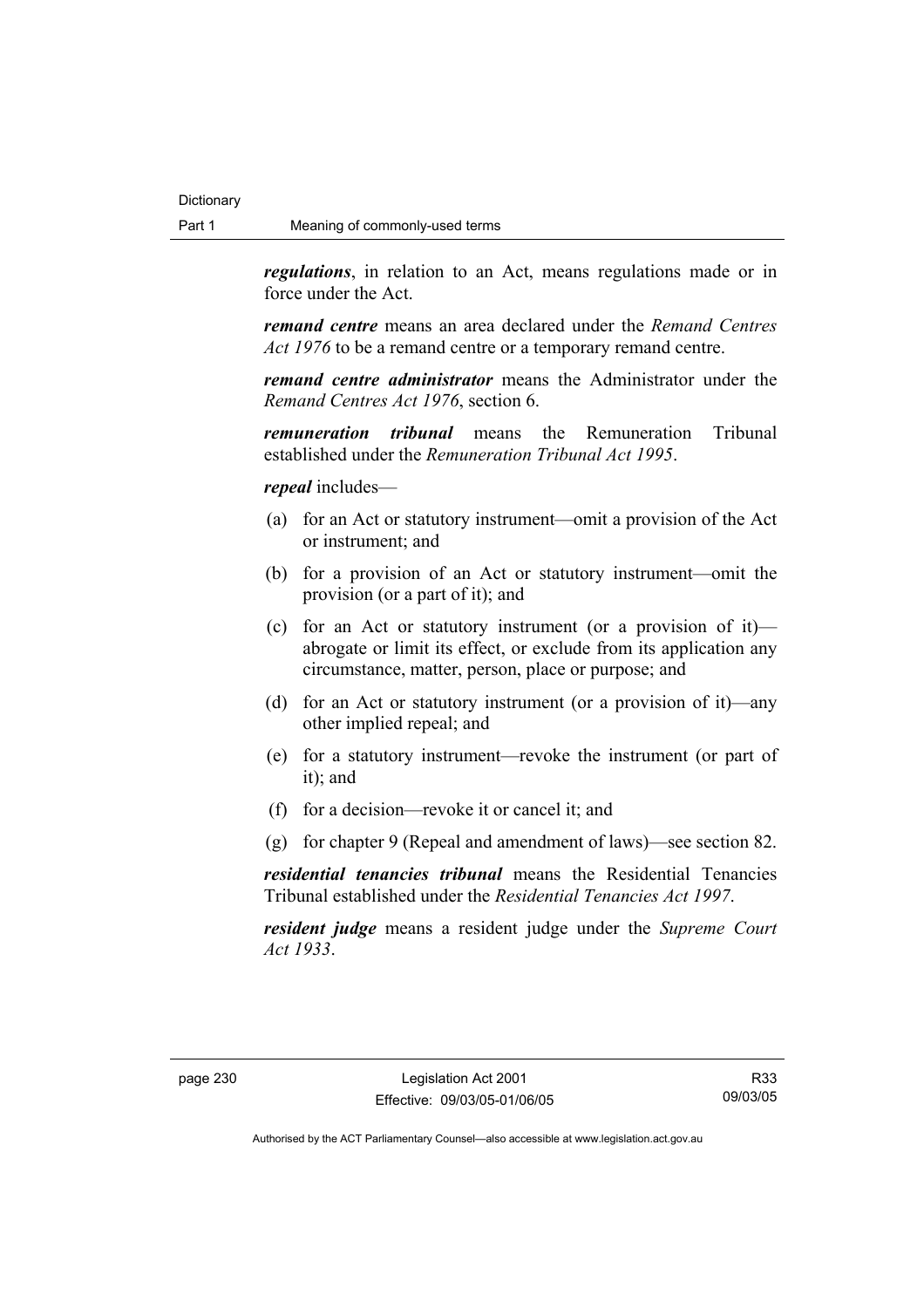*road transport authority* means the Australian Capital Territory Road Transport Authority.

*Note* The chief executive of the department responsible for the *Road Transport (General) Act 1999* is the road transport authority (see *Road Transport (General) Act 1999*, s 16).

*rules* means—

- (a) of a court or tribunal—rules made by the person or body having power to make rules (however described) regulating the practice and procedure of the court or tribunal; and
- (b) in relation to an Act—rules made or in force under the Act.

*rural fire service* means the ACT Rural Fire Service under the *Emergencies Act 2004*.

*see*, in a definition—see section 131 (Signpost definitions).

*Self-Government Act* means the *Australian Capital Territory (Self-Government) Act 1988* (Cwlth).

*self-government day* means 11 May 1989.

*Note* This is the day when the remaining provisions of the Self-Government Act commenced and, in particular, the Australian Capital Territory was established as a body politic, the Legislative Assembly was empowered to make laws for the ACT and the Executive was established.

*sentence administration board* means the Sentence Administration Board established under the *Rehabilitation of Offenders (Interim) Act 2001*.

*SES* means the ACT State Emergency Service established under the *Emergencies Act 2004*.

*sign* includes attach a seal and make a mark.

*sitting day*, of the Legislative Assembly, means a day when the Assembly meets.

page 231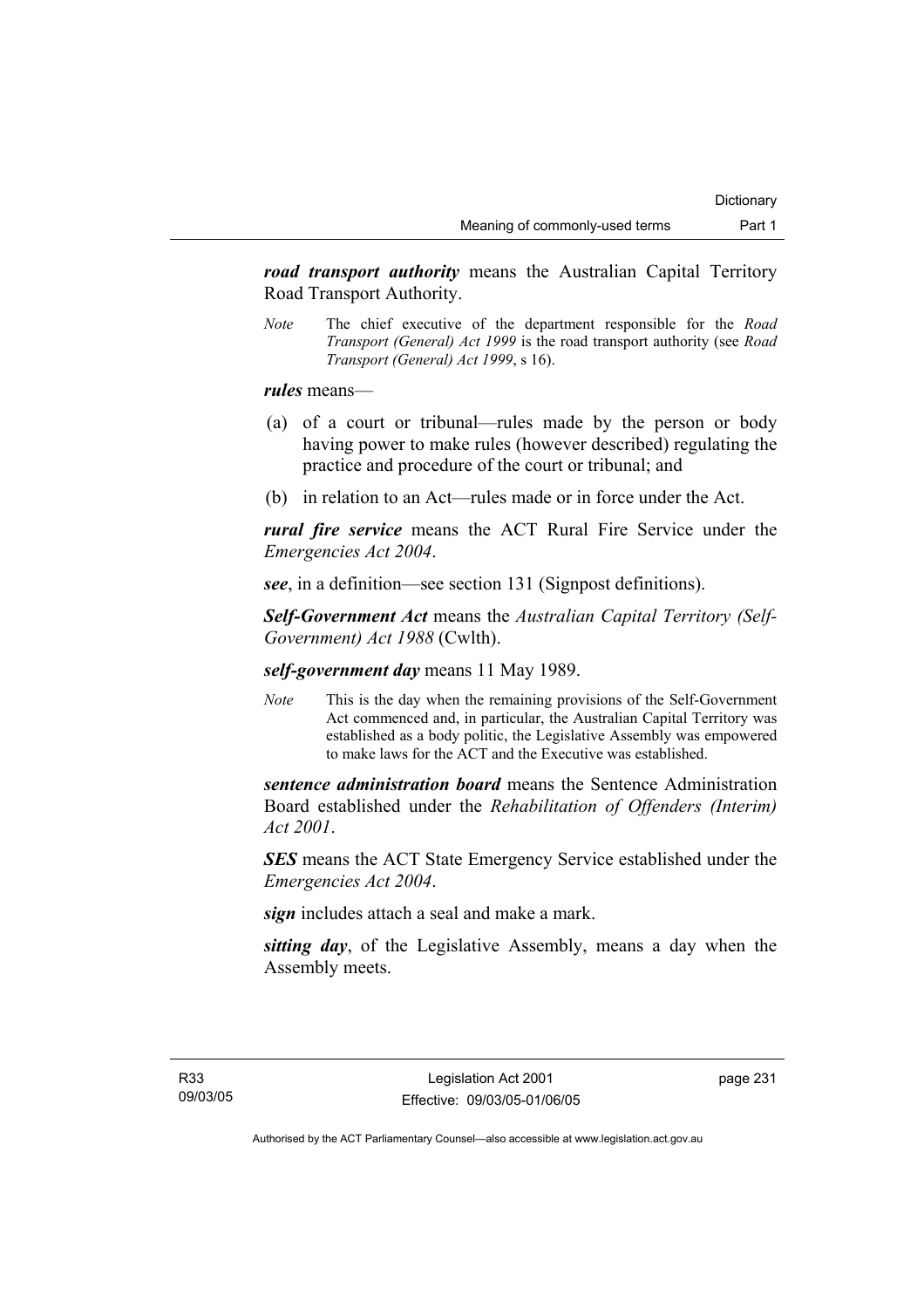*Small Claims Court* means the Magistrates Court when it is exercising jurisdiction under the *Magistrates Court Act 1930*, part 4.6.

*solicitor* means a lawyer who practises as a solicitor.

*Speaker* means the Presiding Officer of the Legislative Assembly.

*Note* The Presiding Officer is elected under the Self-Government Act, s 11.

*Standards Australia* means the company named Standards Australia International Limited (ACN 087 326 690).

*State* means a State of the Commonwealth, and includes the Northern Territory.

*statutory declaration* means a statutory declaration made under the *Statutory Declarations Act 1959* (Cwlth).

*statutory instrument*—see section 13.

*statutory office-holder* means a person occupying a position under an Act or statutory instrument (other than a position in the public service).

*subordinate law*—see section 8.

*summary offence*—see section 190.

*Supreme Court* means the Supreme Court of the Australian Capital Territory.

*Note* The Supreme Court is established by the *Supreme Court Act 1933*, s 3. The Self-Government Act, s 48A deals with the jurisdiction and powers of the court.

*swear*, in relation to a person allowed by law to affirm, declare or promise, includes affirmation, declaration and promise.

*territory authority* means a body established under an Act, but does not include a body declared by regulation not to be a territory authority.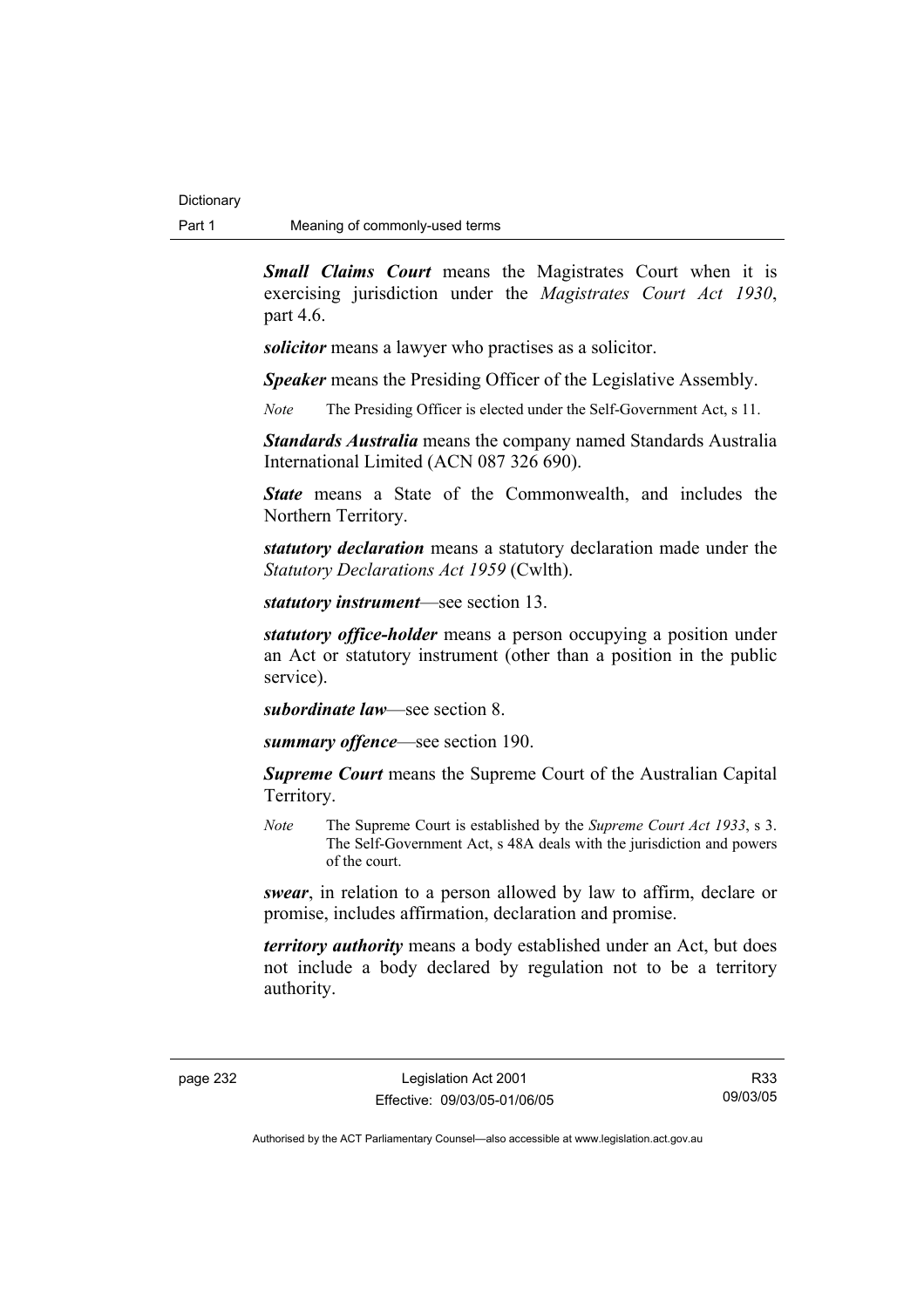*territory instrumentality* means a corporation that—

- (a) is established under an Act or statutory instrument, or under the Corporations Act; and
- (b) is a territory instrumentality under the *Public Sector Management Act 1994*.
- *Note* Territory instrumentality is defined in the *Public Sector Management Act 1994*, s 3.

*territory land* means Territory Land under the *Australian Capital Territory (Planning and Land Management) Act 1988* (Cwlth).

*Note* The *Australian Capital Territory (Planning and Land Management) Act 1988* (Cwlth), s 28 provides that if land in the ACT is not national land it is territory land.

*territory-owned corporation* means a Territory owned corporation under the *Territory Owned Corporations Act 1990*.

*territory plan* means the territory plan under the *Land (Planning and Environment) Act 1991*.

*the Territory* means—

- (a) when used in a geographical sense—the Australian Capital Territory; or
- (b) in any other case—the body politic established by the Self-Government Act, section 7.

*transgender person*—see section 169A (1) and (2).

*transitional* includes saving.

*Treasurer* means the Minister designated Treasurer by the Chief Minister, and includes a Minister authorised by the Chief Minister to act on behalf of the Treasurer.

*tribunal* includes any entity that is authorised to hear, receive and examine evidence.

*UK Act* means an Act of the United Kingdom Parliament.

page 233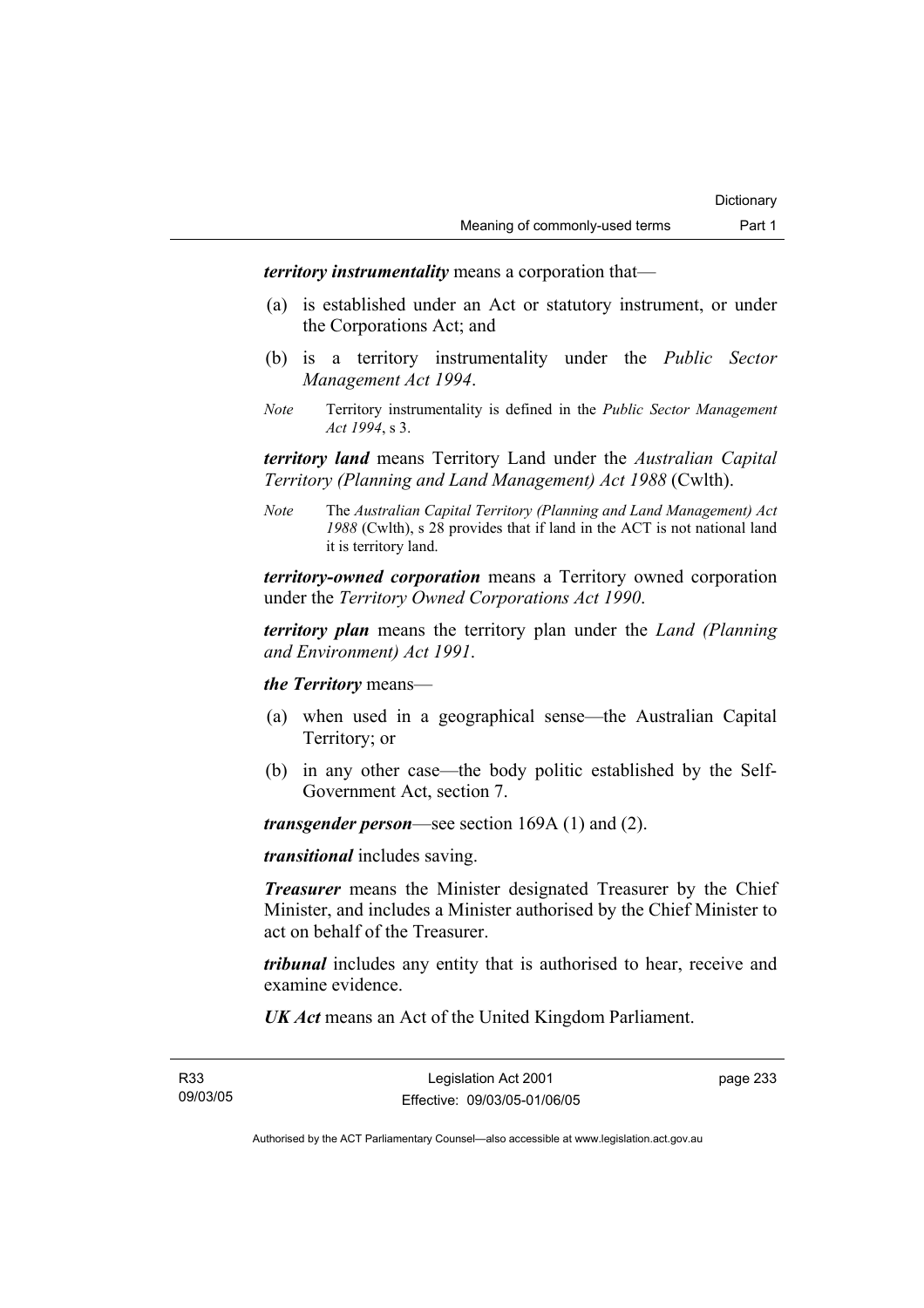*under*, in relation to an Act or statutory instrument or a provision of an Act or statutory instrument, includes the following:

- $(a)$  by;
- (b) by virtue of;
- (c) for or for the purposes of;
- (d) in accordance with;
- (e) in pursuance of;
- (f) pursuant to;
- (g) within the meaning of.

*United Kingdom* means the United Kingdom of Great Britain and Northern Ireland.

### *United Kingdom Parliament* means—

- (a) the Parliament of England; or
- (b) the Parliament of Great Britain; or
- (c) the Parliament of the United Kingdom of Great Britain and Ireland; or
- (d) the Parliament of the United Kingdom of Great Britain and Northern Ireland.

*veterinary surgeon* means a registered veterinary surgeon under the *Veterinary Surgeons Act 1965*.

*will* includes a codicil.

*word* includes any drawing, figure, number and symbol.

*working day* means a day that is not—

- (a) a Saturday or Sunday; or
- (b) a public holiday in the ACT under the *Holidays Act 1958*.

R33 09/03/05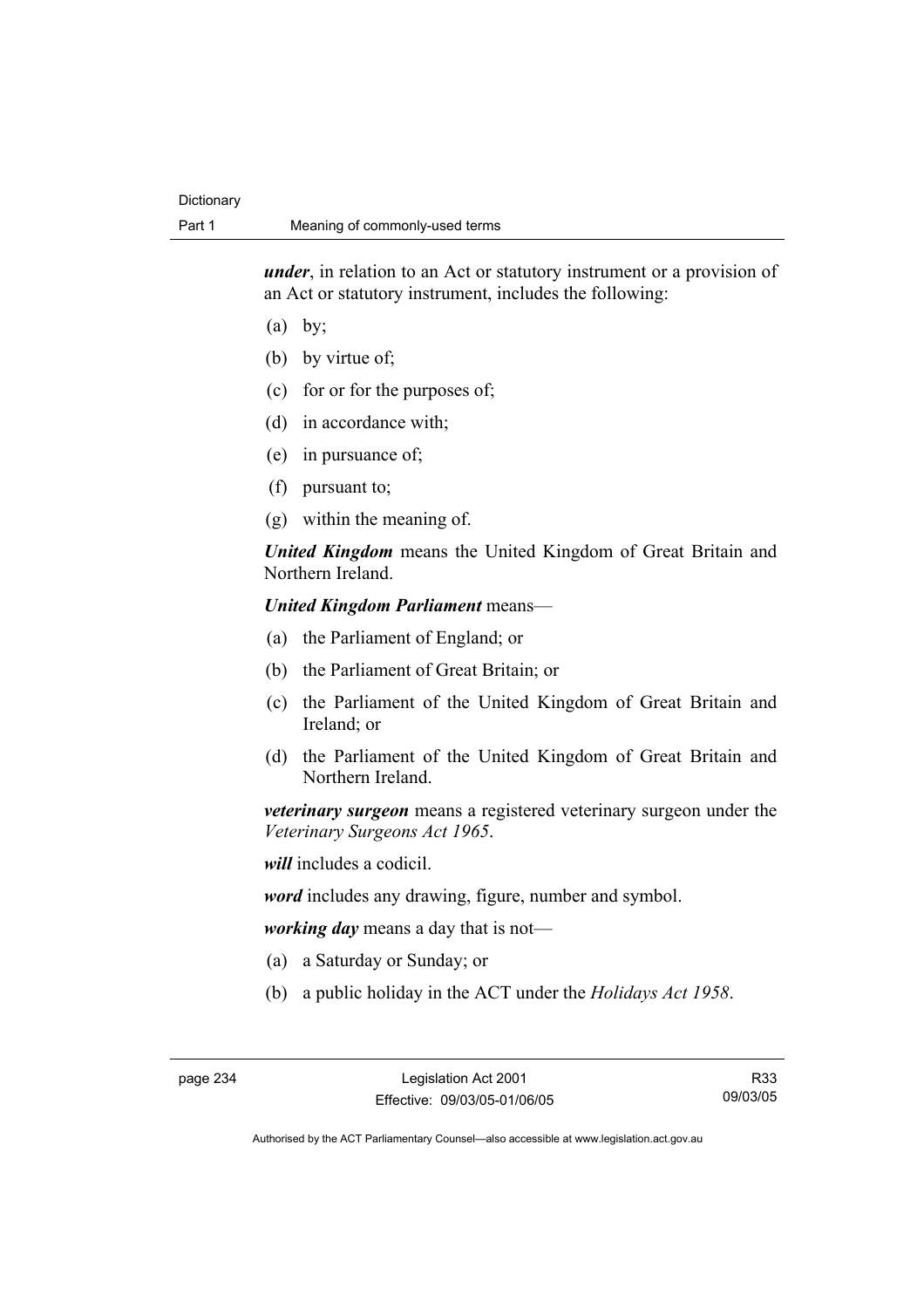*writing* includes any way of representing or reproducing words in visible form.

#### **Examples**

printing, photocopying, photography, typewriting

*Note* An example is part of the Act, is not exhaustive and may extend, but does not limit, the meaning of the provision in which it appears (see s 126 and s 132).

*year*, without specifying the kind of year, means calendar year.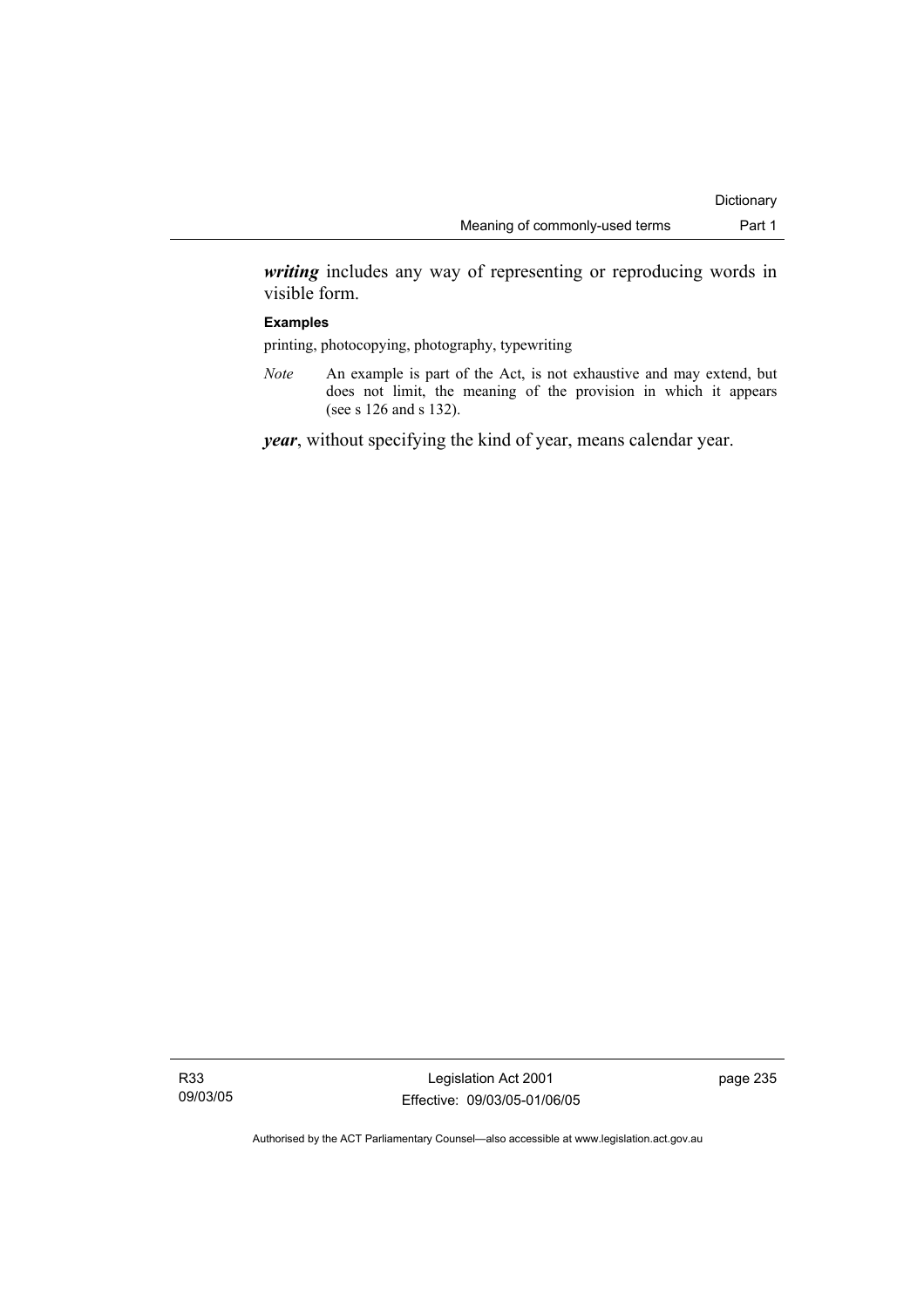# **Part 2 Terms for Legislation Act 2001 only**

*Note* Terms that apply to all Acts and statutory instruments are set out in pt 1.

*Act*, for chapter 14 (Interpretation of Acts and statutory instruments)—see section 136.

*Note* See also def *Act* in dict, pt 1.

*administrator*, for part 19.5 (Service of documents)—see section 246.

*agency*, for part 19.5 (Service of documents)—see section 246.

#### *appointee*—

- (a) for division 19.3.1 (Appointments—general)—see section 207 (2); and
- (b) for division 19.3.2 (Acting appointments)—see section 217 (2).

### *appointer*—

- (a) for division 19.3.1 (Appointments—general)—see section 205; and
- (b) for division 19.3.2 (Acting appointments)—see section 215; and
- (c) for part 19.4 (Delegations)—see section 230 (1).

*approved web site* means an internet site approved under section 21.

*authorised republication*—see section 15.

*authorising law*, for chapter 5 (Regulatory impact statements for subordinate laws and disallowable instruments)—see section 31.

**benefits**, for chapter 5 (Regulatory impact statements for subordinate laws and disallowable instruments)—see section 31.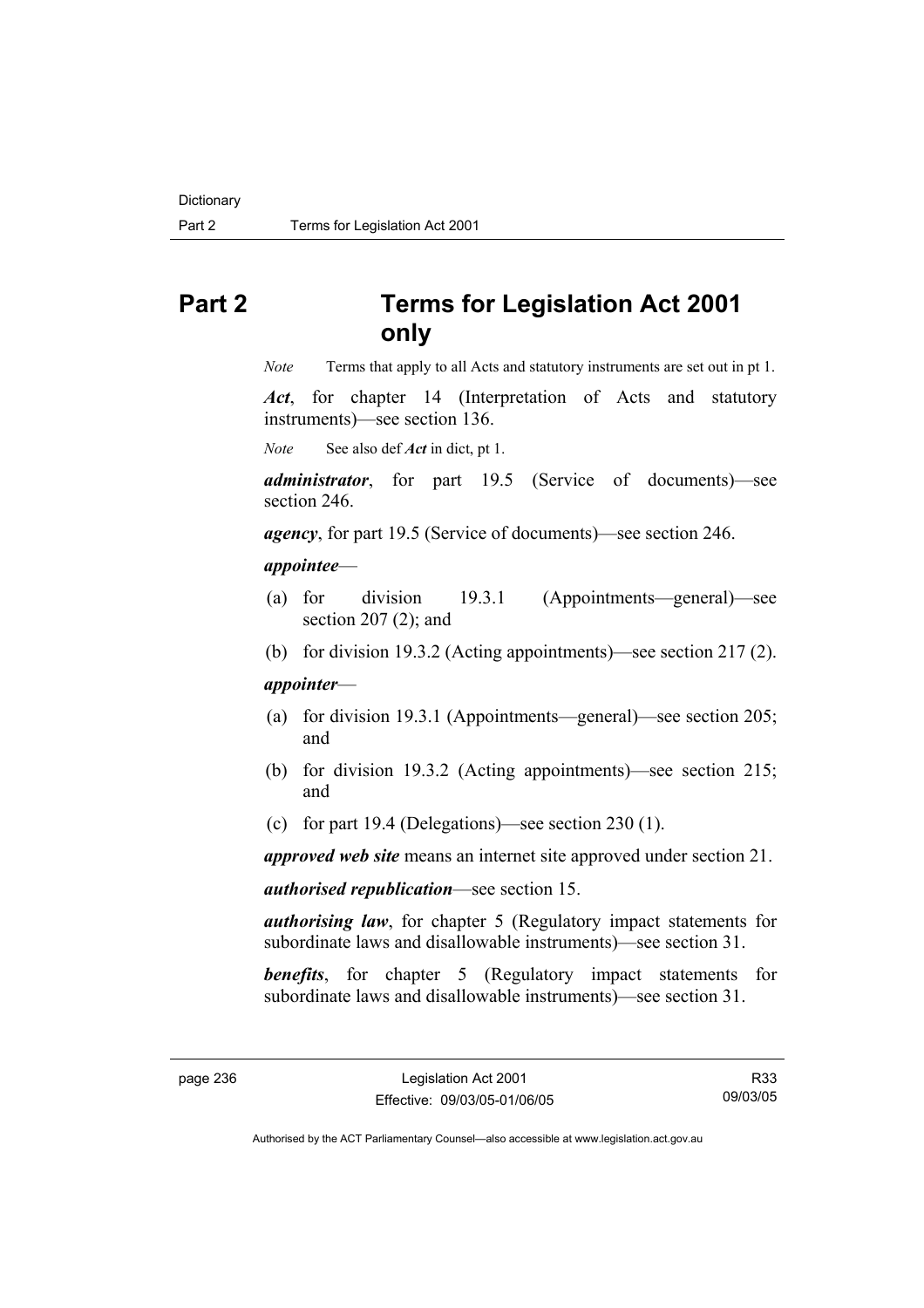*business address*, for part 19.5 (Service of documents)—see section 246.

*corporation*, for part 19.5 (Service of documents)—see section 246.

*costs*, for chapter 5 (Regulatory impact statements for subordinate laws and disallowable instruments)—see section 31.

*current legislative drafting practice* means the legislative drafting practices from time to time used in the Parliamentary Counsel's Office.

*delegate*, for part 19.4 (Delegations)—see section 233 (2).

*determinative provision*—see section 5 (2).

*document*, for part 19.5 (Service of documents)—see section 246.

*Note* See also def of *document* in dict, pt 1

*editorial amendment*, of a law—see section 116.

*email address*, for part 19.5 (Service of documents)—see section 246.

*executive officer*, for part 19.5 (Service of documents)—see section 246.

*fax number*, for part 19.5 (Service of documents)—see section 246.

*fee*, for part 6.3 (Making of certain statutory instruments about fees)—see section 55.

*home address*, for part 19.5 (Service of documents)—see section 246.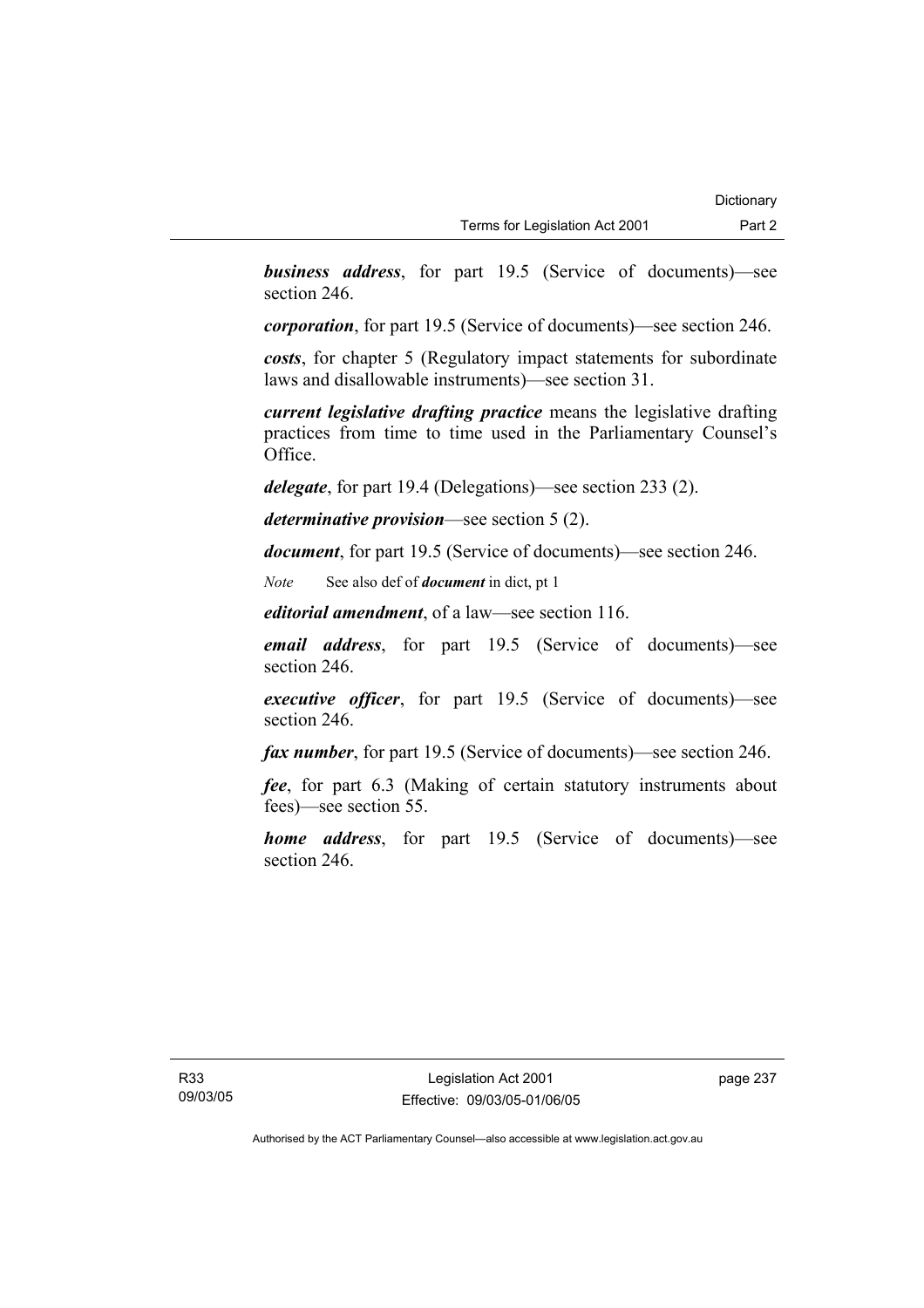#### *law*—

- (a) for chapter 3 (Authorised versions and evidence of laws and legislative material)—see section 22A; and
- (b) for chapter 8 (Commencement and exercise of powers before commencement)—see section 72; and
- (c) for chapter 9 (Repeal and amendment of laws)—see section 82; and
- (d) for chapter 11 (Republication of Acts and statutory instruments)—see section 107; and
- (e) for chapter 13 (Structure of Acts and statutory instruments) see section 125; and
- (f) for chapter 16 (Courts, tribunals and other decision-makers) see section 175; and
- (g) for chapter 17 (Entities and positions)—see section 185; and
- (h) for chapter 19 (Administrative and machinery provisions)—see section 195.

*legislative material*, for chapter 3 (Authorised versions and evidence of laws and legislative material)—see section 22A.

*non-determinative provision*—see section 5 (3).

*provide* a service, for part 6.3 (Making of certain statutory instruments about fees)—see section 55.

*referential term* means a term that identifies a provision as a provision, or part of a provision, of the Act, statutory instrument or provision in which it appears.

## **Examples**

- 1 of this Act
- 2 of this section
- 3 hereof

page 238 Legislation Act 2001 Effective: 09/03/05-01/06/05

R33 09/03/05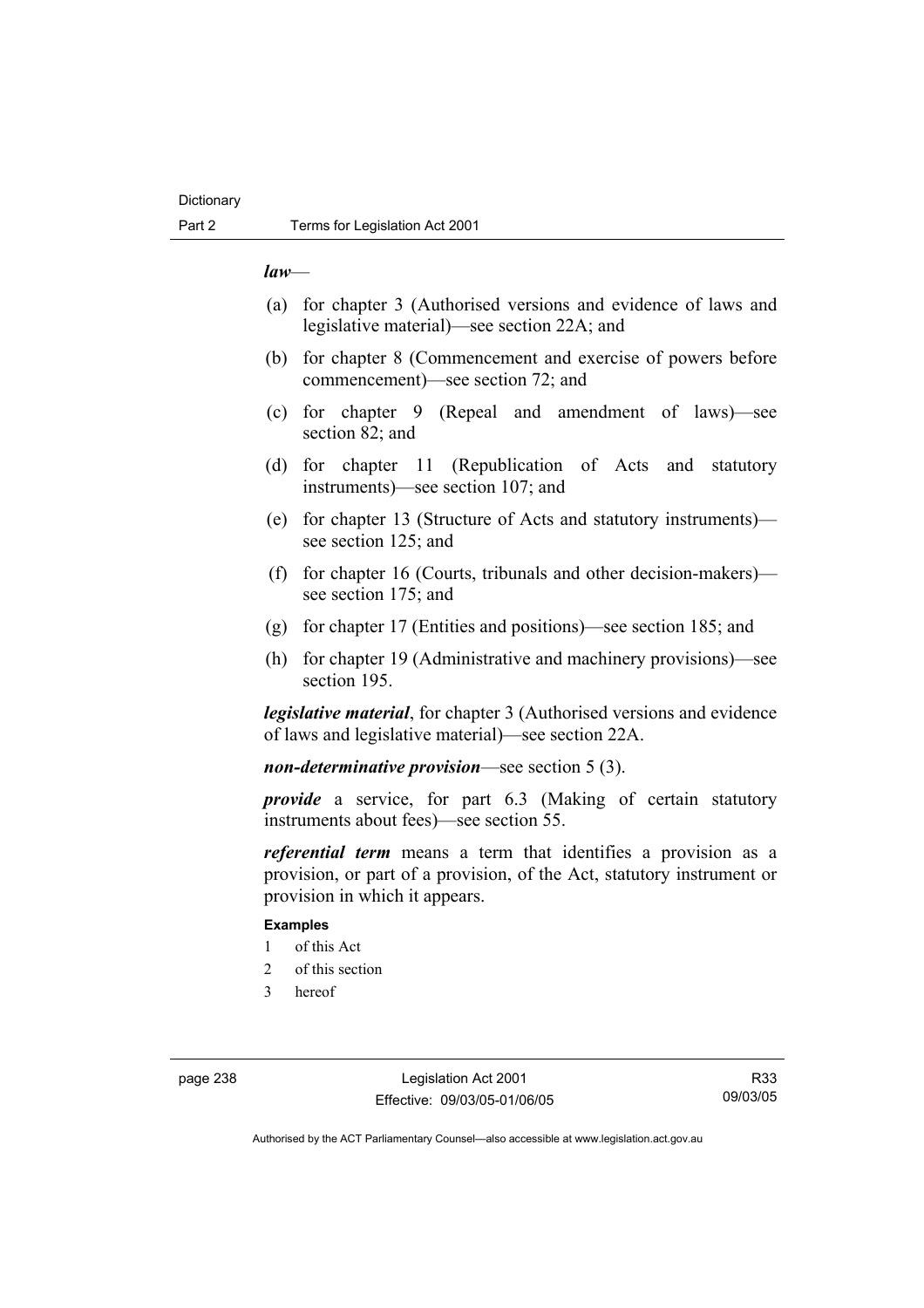#### 4 said

*Note* An example is part of the Act, is not exhaustive and may extend, but does not limit, the meaning of the provision in which it appears (see s 126 and s 132).

*register* means the ACT legislation register.

## *republication—*

- (a) for chapter 3 (Authorised versions and evidence of laws and legislative material)—see section 22A; and
- (b) for chapter 11 (Republication of Acts and statutory instruments)—see section 107.

*republication date*, for an authorised republication, means the date stated in the republication as the republication date.

*responsible*, for part 19.5 (Service of documents)—see section 246.

*retrospectively*, for the commencement of legislation—see section 75A.

*scrutiny committee principles*, for chapter 5 (Regulatory impact statements for subordinate laws and disallowable instruments)—see section 31.

*service*, for part 6.3 (Making of certain statutory instruments about fees)—see section 55.

*working out the meaning of an Act*, for part 14.2 (Key principles of interpretation)—see section 138.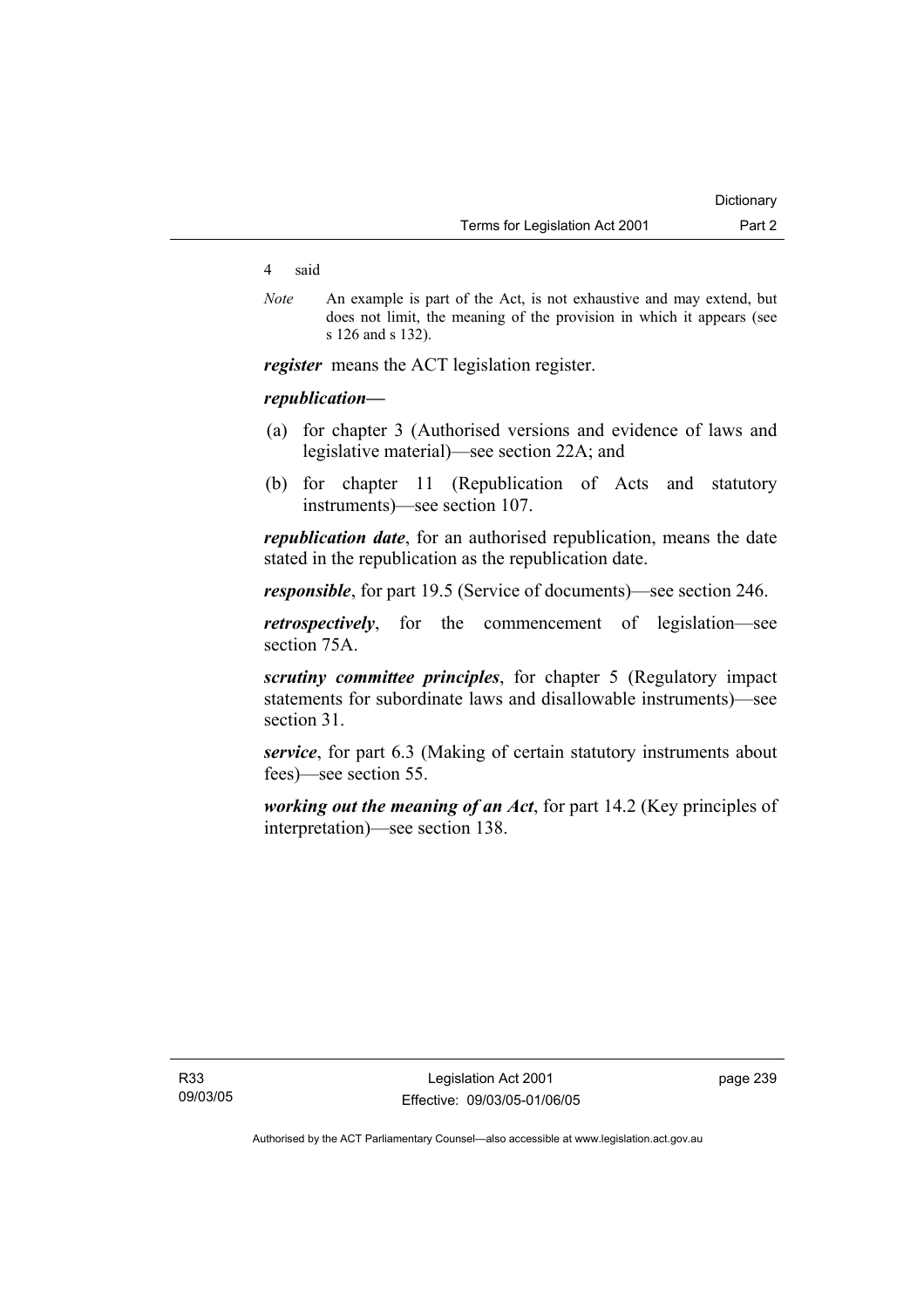1 About the endnotes

# **Endnotes**

# **1 About the endnotes**

Amending and modifying laws are annotated in the legislation history and the amendment history. Current modifications are not included in the republished law but are set out in the endnotes.

Not all editorial amendments made under the *Legislation Act 2001*, part 11.3 are annotated in the amendment history. Full details of any amendments can be obtained from the Parliamentary Counsel's Office.

Uncommenced amending laws and expiries are listed in the legislation history and the amendment history. These details are underlined. Uncommenced provisions and amendments are not included in the republished law but are set out in the last endnote.

If all the provisions of the law have been renumbered, a table of renumbered provisions gives details of previous and current numbering.

The endnotes also include a table of earlier republications.

| $am = amended$<br>$amdt = amendment$<br>$ch = chapter$<br>$def = definition$<br>$dict = dictionary$<br>disallowed = disallowed by the Legislative<br>Assembly<br>$div = division$<br>$exp = expires/expired$<br>$Gaz = gazette$<br>$hdg = heading$<br>$IA = Interpretation Act 1967$<br>$ins = inserted/added$<br>$LA =$ Legislation Act 2001<br>$LR =$ legislation register<br>LRA = Legislation (Republication) Act 1996<br>$mod = modified/modification$ | $ord = ordinance$<br>$orig = original$<br>par = paragraph/subparagraph<br>$pres = present$<br>$prev = previous$<br>$(\text{prev}) = \text{previously}$<br>$pt = part$<br>$r = rule/subrule$<br>$renum = renumbered$<br>$reloc = relocated$<br>$R[X]$ = Republication No<br>$R1$ = reissue<br>$s = section/subsection$<br>$sch = schedule$<br>$sdiv = subdivision$<br>$sub =$ substituted<br>SL = Subordinate Law |
|-------------------------------------------------------------------------------------------------------------------------------------------------------------------------------------------------------------------------------------------------------------------------------------------------------------------------------------------------------------------------------------------------------------------------------------------------------------|------------------------------------------------------------------------------------------------------------------------------------------------------------------------------------------------------------------------------------------------------------------------------------------------------------------------------------------------------------------------------------------------------------------|
| $o = order$                                                                                                                                                                                                                                                                                                                                                                                                                                                 | underlining = whole or part not commenced                                                                                                                                                                                                                                                                                                                                                                        |
| om = omitted/repealed                                                                                                                                                                                                                                                                                                                                                                                                                                       | or to be expired                                                                                                                                                                                                                                                                                                                                                                                                 |
|                                                                                                                                                                                                                                                                                                                                                                                                                                                             |                                                                                                                                                                                                                                                                                                                                                                                                                  |

# **2 Abbreviation key**

page 240 Legislation Act 2001 Effective: 09/03/05-01/06/05

R33 09/03/05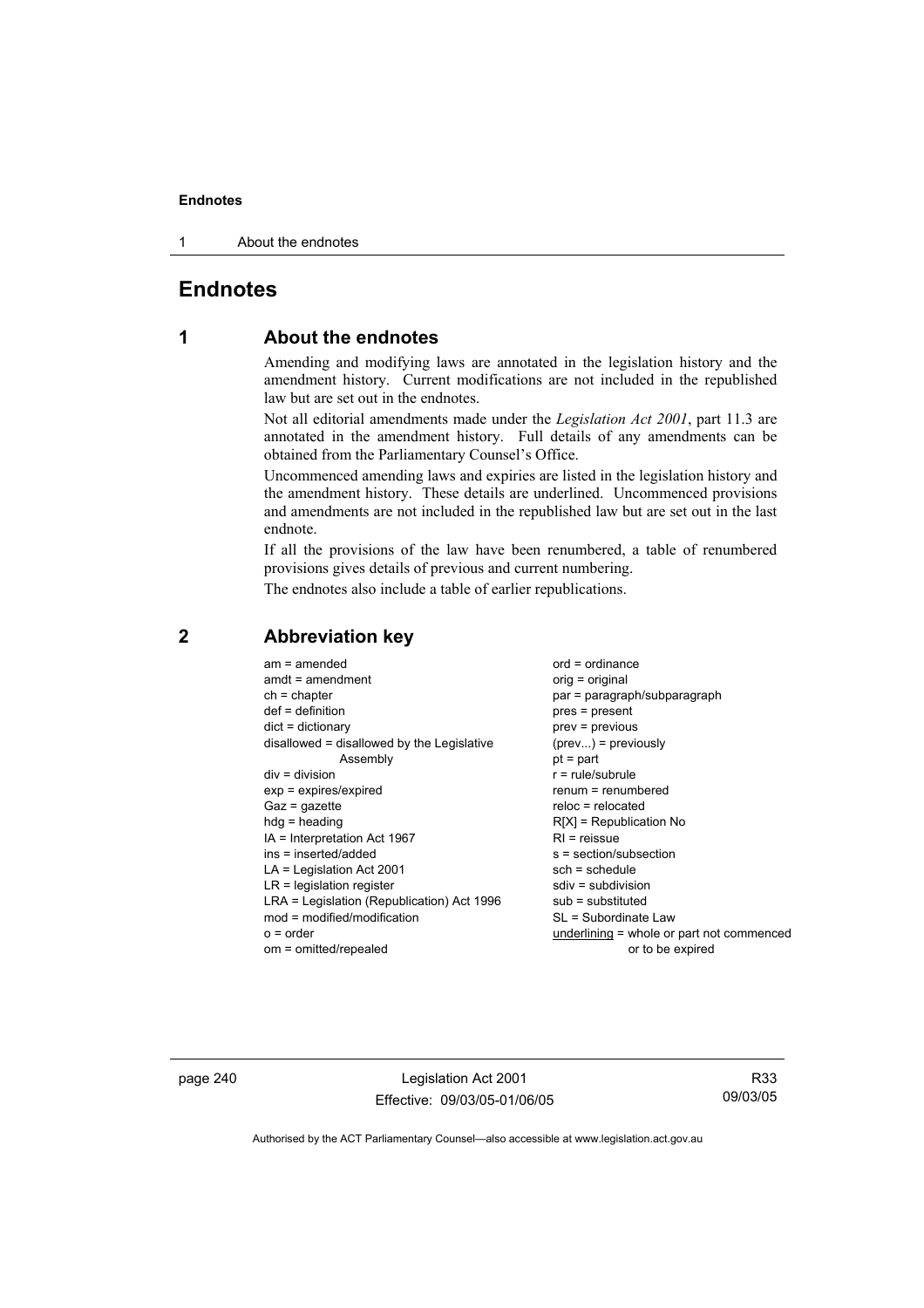# **3 Legislation history**

## **Legislation Act 2001 No 14**

notified 5 April 2001 (Gaz 2001 No 14) s 1, s 2 commenced 5 April 2001 (IA s 10B) remainder commenced 12 September 2001 (s 2 and Gaz 2001 No S65)

as amended by

# **Legislation (Consequential Amendments) Act 2001 No 44 pt 220**

notified 26 July 2001 (Gaz 2001 No 30) s 1, s 2 commenced 26 July 2001 (IA s 10B)

pt 220 commenced 12 September 2001 (s 2 and see Gaz 2001 No S65)

# **Statute Law Amendment Act 2001 (No 2) 2001 No 56 pt 2.2**

notified 5 September 2001 (Gaz 2001 No S65) s 1, s 2 commenced 5 September 2001 (IA s 10B) amdts 2.67, 2.69, 2.78, 2.81 commenced 12 September 2001 (s 2 (2)) pt 2.2 remainder commenced 5 September 2001 (s 2 (1))

as modified by

# **Legislation Regulations 2001 SL 2001 No 34 reg 6**

notified LR 13 September 2001 commenced 13 September 2001 (reg 2)

as amended by

# **Justice and Community Safety Legislation Amendment Act 2001 No 70 sch 1**

notified LR 14 September 2001 amdt commenced 14 September 2001 (s 2 (5))

## **Defamation Act 2001 No 88 s 43 (2)**

notified LR 24 September 2001 s 1, s 2 commenced 24 September 2001 (LA s 75)

s 43 (2) commenced 1 July 2002 (s 2)

R33 09/03/05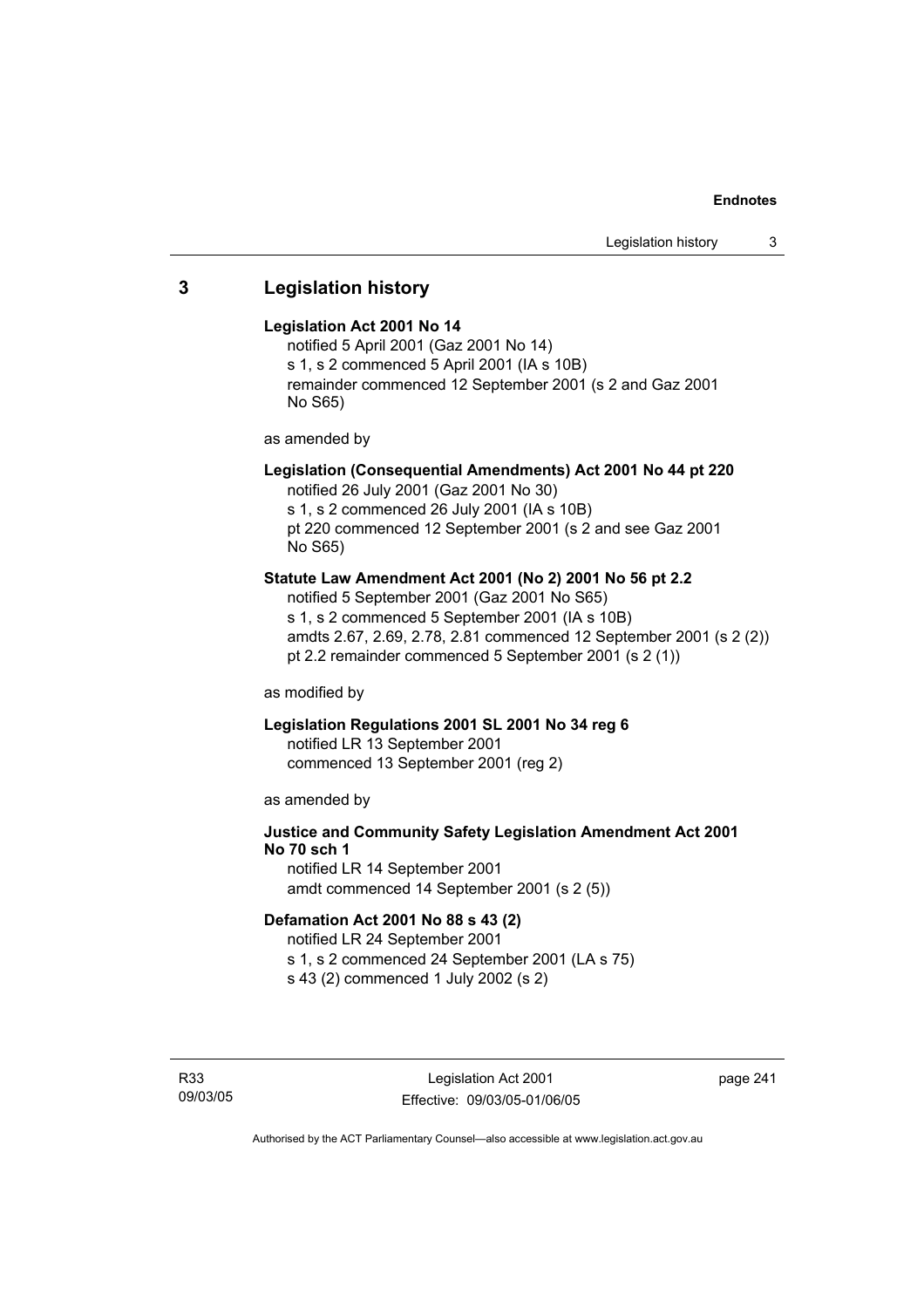3 Legislation history

## **Legislation Amendment Act 2002 No 11 ss 3-29, sch 1, pt 2.29**

notified LR 27 May 2002 s 1, s 2 commenced 27 May 2002 (LA s 75) ss 3-29, sch 1, pt 2.29 commenced 28 May 2002 (s 2 (1))

#### **Justice and Community Safety Legislation Amendment Act 2002 No 27 pt 8**

notified LR 9 September 2002 s 1, s 2 commenced 9 September 2002 (LA s 75) pt 8 commenced 7 October 2002 (s 2 (2))

#### **Statute Law Amendment Act 2002 No 30 pt 2.1**

notified LR 16 September 2002

s 1, s 2 taken to have commenced 19 May 1997 (LA s 75 (2)) amdt 2.3 taken to have commenced 12 September 2001 (s 2 (2)) pt 2.1 remainder commenced 17 September 2002 (s 2 (1))

## **Civil Law (Wrongs) Act 2002 No 40 div 3.2.8**

notified LR 10 October 2002 s 1, s 2 commenced 10 October 2002 (LA s 75 (1)) div 3.2.8 commenced 1 November 2002 (s 2 (2) and CN2002-13)

## **Statute Law Amendment Act 2002 (No 2) No 49 pt 2.1**

notified LR 20 December 2002

s 1, s 2 taken to have commenced 7 October 1994 (LA s 75 (2)) pt 2.1 commenced 17 January 2003 (s 2 (1))

## **Criminal Code 2002 No 51 pt 1.12**

notified LR 20 December 2002

s 1, s 2 commenced 20 December 2002 (LA 75 (1))

pt 1.12 commenced 1 January 2003 (s 2 (1))

## **Planning and Land (Consequential Amendments) Act 2002 No 56 pt 3.13**

#### notified LR 20 December 2002

s 1, s 2 commenced 20 December 2002 (LA s 75 (1))

sch 3 pt 3.13 commences 1 July 2003 (s 2 and see Planning and Land Act 2002 A2002-55, s 2)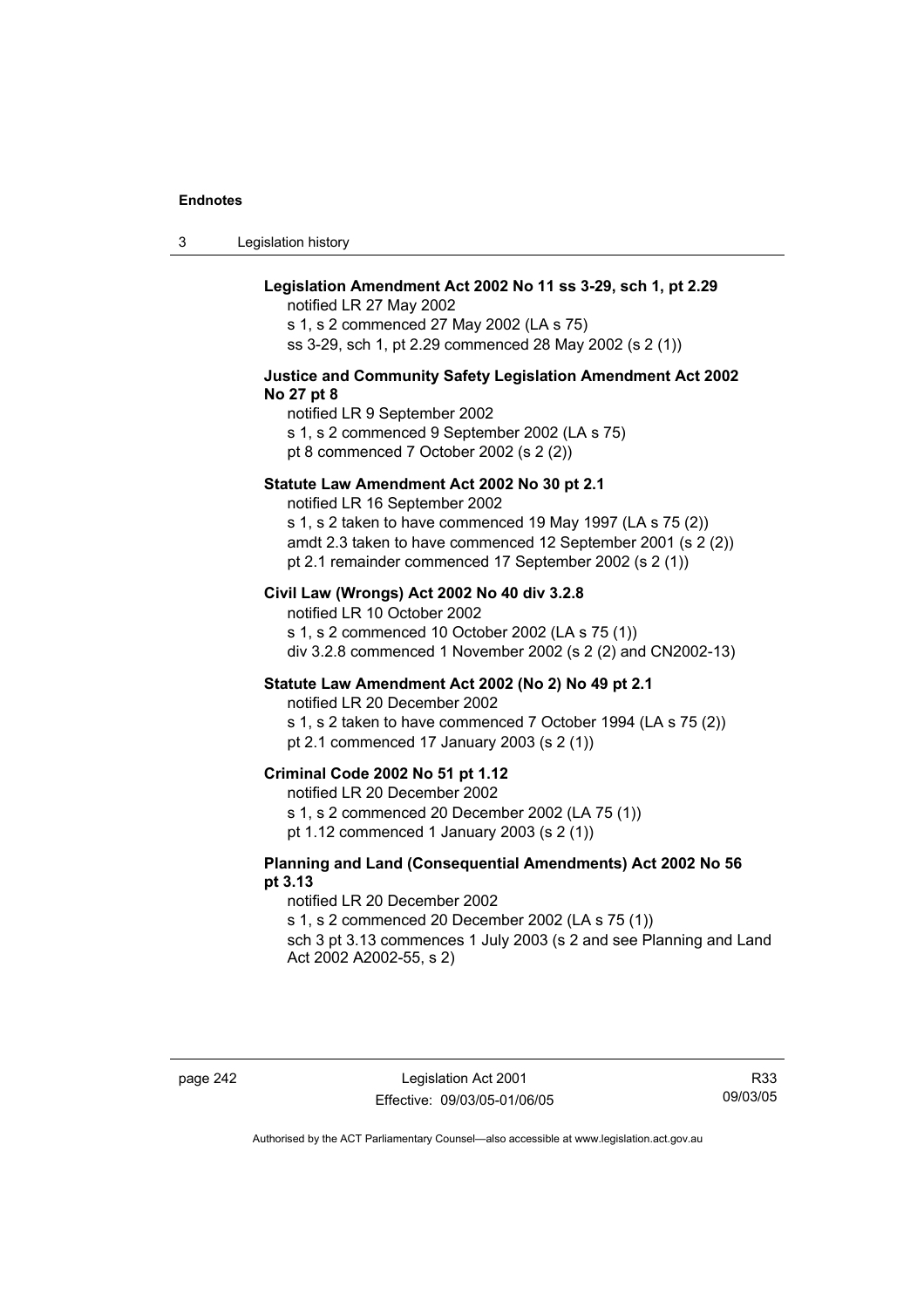## **Legislation (Gay, Lesbian and Transgender) Amendment Act 2003 A2003-14 pt 2**

notified LR 27 March 2003 s 1, s 2 commenced 27 March 2003 (LA s 75 (1)) pt 2 commenced 28 March 2003 (s 2)

## **Consumer and Trader Tribunal Act 2003 A2003-16 s 70**

notified LR 9 April 2003

s 1, s 2 commenced 9 April 2003 (LA s 75 (1))

s 70 commenced 9 October 2003 (s 2 and LA s 79)

# **Legislation (Statutory Interpretation) Amendment Act 2003 A2003-18**

notified LR 9 April 2003 s 1, s 2 commenced 9 April 2003 (LA s 75 (1)) remainder commenced 10 April 2003 (s 2)

#### **Statute Law Amendment Act 2003 A2003-41 sch 2 pt 2.1**

notified LR 11 September 2003 s 1, s 2 commenced 11 September 2003 (LA s 75 (1)) sch 2 pt 2.1 commenced 9 October 2003 (s 2 (1))

# **Statute Law Amendment Act 2003 (No 2) A2003-56 sch 2 pt 2.1**

notified LR 5 December 2003 s 1, s 2 commenced 5 December 2003 (LA s 75 (1)) sch 2 pt 2.1 commenced 19 December 2003 (s 2)

#### **Parentage Act 2004 A2004-1 sch 1 pt 1.7**

notified LR 18 February 2004 s 1, s 2 commenced 18 February 2004 (LA s 75 (1)) sch 1 pt 1.7 commenced 22 March 2004 (s 2 and CN2004-3)

#### **Human Rights Act 2004 A2004-5 sch 2 pt 2.3**

notified LR 10 March 2004 s 1, s 2 commenced 10 March 2004 (LA s 75 (1)) sch 2 pt 2.3 commenced 1 July 2004 (s 2)

#### **Dangerous Substances Act 2004 A2004-7 sch 1 pt 1.4**

notified LR 19 March 2004 s 1, s 2 commenced 19 March 2004 (LA s 75 (1)) sch 1 pt 1.4 commenced 5 April 2004 (s 2 and CN2004-6)

R33 09/03/05 page 243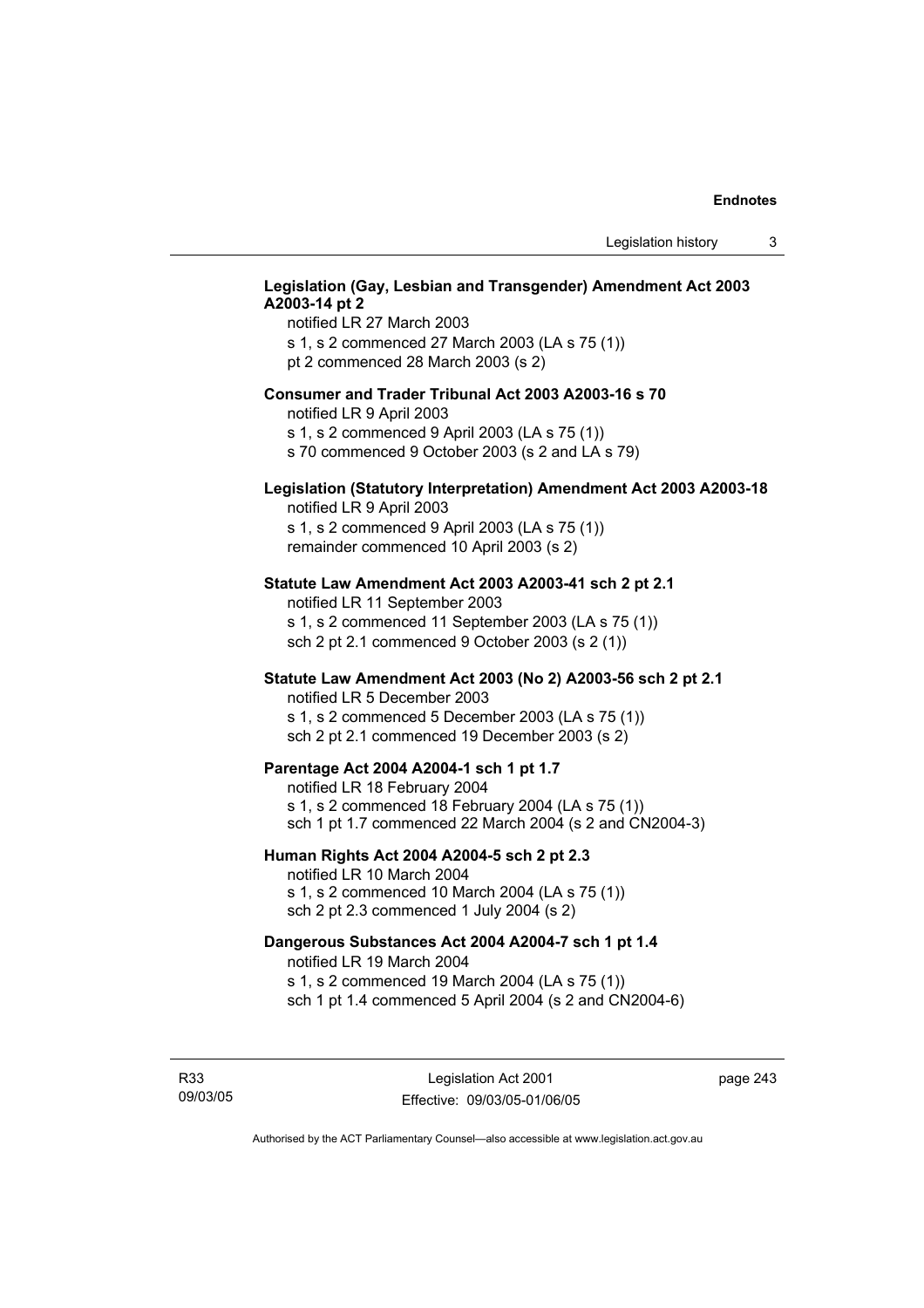3 Legislation history

## **Nurse Practitioners Legislation Act 2004 A2004-10 pt 3**

notified LR 19 March 2004 s 1, s 2 commenced 19 March 2004 (LA s 75 (1)) pt 3 commenced 27 May 2004 (s 2 and CN2004-9)

#### **Construction Occupations Legislation Amendment Act 2004 A2004-13 sch 2 pt 2.20**

notified LR 26 March 2004 s 1, s 2 commenced 26 March 2004 (LA s 75 (1)) sch 2 pt 2.20 commenced 1 September 2004 (s 2 and see Construction Occupations (Licensing) Act 2004 A2004-12, s 2 and CN2004-8)

## **Education Act 2004 A2004-17 sch 2 pt 2.5**

notified LR 8 April 2004 s 1, s 2 commenced 8 April 2004 (LA s 75 (1))

sch 2 pt 2.5 commenced 1 January 2005 (s 2)

## **Emergencies Act 2004 A2004-28 sch 3 pt 3.12**

notified LR 29 June 2004

s 1, s 2 commenced 29 June 2004 (LA s 75 (1)) sch 3 pt 3.12 commenced 1 July 2004 (s 2 (1) and CN2004-11)

#### **Justice and Community Safety Legislation Amendment Act 2004 (No 2) A2004-32 pt 13**

notified LR 29 June 2004 s 1, s 2 commenced 29 June 2004 (LA s 75 (1)) pt 13 commenced 13 July 2004 (s 2 (3))

# **Health Professionals Legislation Amendment Act 2004 A2004-39 sch 3 pt 3.1, sch 4 pt 4.3, sch 5 pt 5.9, sch 6 pt 6.6, sch 8 pt 8.2**

notified LR 8 July 2004

s 1, s 2 commenced 8 July 2004 (LA s 75 (1))

sch 3 pt 3.1, sch 4 pt 4.3, sch 5 pt 5.9, sch 6 pt 6.6, sch 8 pt 8.2 awaiting commencement (s 2 and see Health Professionals Act 2004 A2004-38, s 2)

*Note* default commencement under s 2: 8 July 2005

## **Statute Law Amendment Act 2004 A2004-42 sch 2 pt 2.1**

notified LR 11 August 2004

s 1, s 2 commenced 11 August 2004 (LA s 75 (1))

sch 2 pt 2.1 commenced 25 August 2004 (s 2 (1))

page 244 Legislation Act 2001 Effective: 09/03/05-01/06/05

R33 09/03/05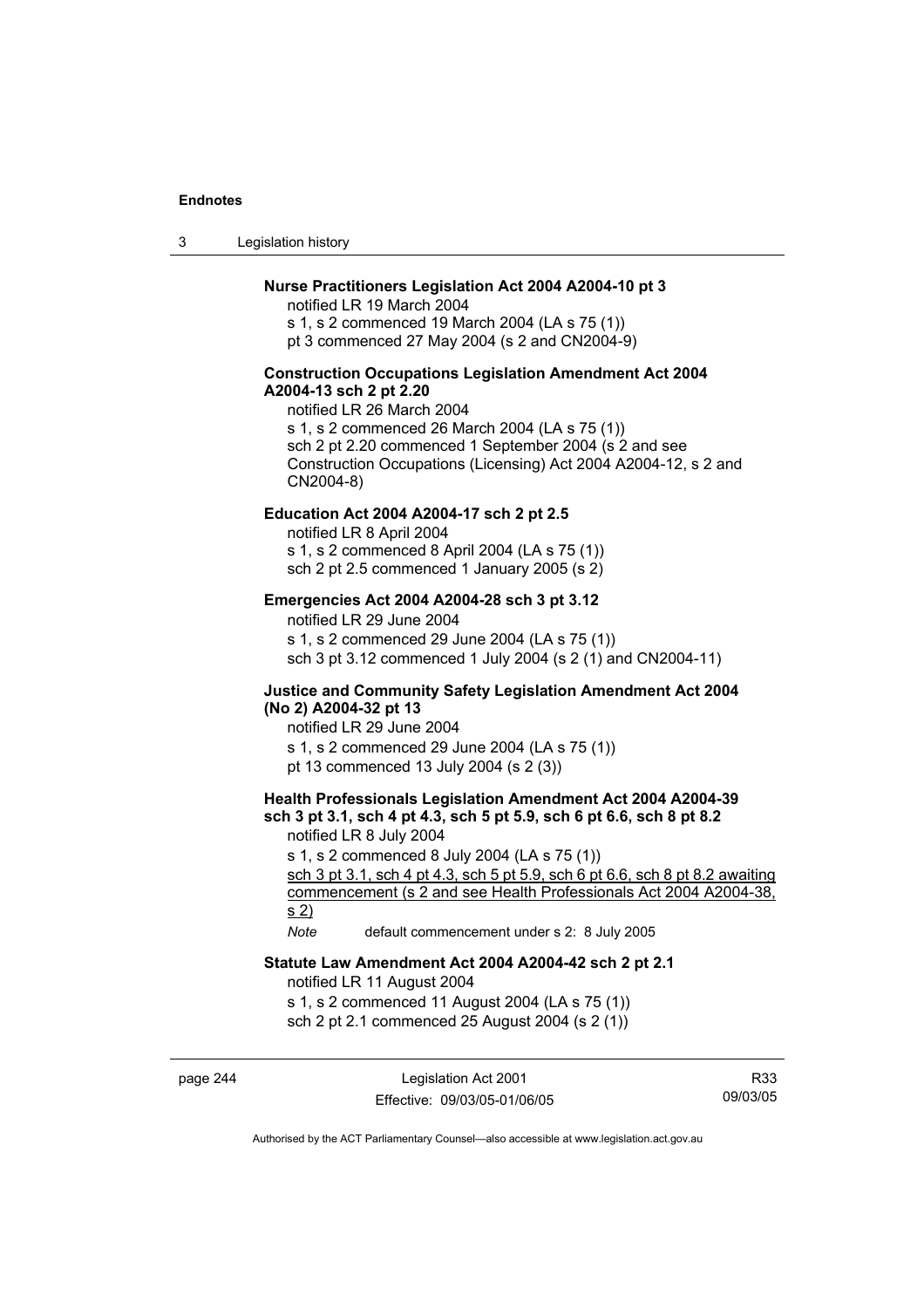## **Heritage Act 2004 A2004-57 sch 1 pt 1.8**

notified LR 9 September 2004 s 1, s 2 commenced 9 September 2004 (LA s 75 (1)) sch 1 pt 1.8 commenced 9 March 2005 (s 2 and LA s 79)

## **Court Procedures (Consequential Amendments) Act 2004 A2004-60 sch 1 pt 1.37**

notified LR 2 September 2004

s 1, s 2 commenced 2 September 2004 (LA s 75 (1))

sch 1 pt 1.37 commenced 10 January 2005 (s 2 and see Court Procedures Act 2004 A2004-59, s 2 and CN2004-29)

## **Justice and Community Safety Legislation Amendment Act 2005 A2005-5 pt 7**

notified LR 23 February 2005 s 1, s 2 commenced 23 February 2005 (LA s 75 (1)) pt 7 commenced 24 February 2005 (s 2 (2))

# **4 Amendment history**

**Dictionary** 

| s 2     | orig s $2$ om LA s $89(4)$<br>(prev s 3) am 2001 No 56 amdt 2.18<br>renum 2002 No 11 s 5<br>am A2003-56 amdt 2.1            |
|---------|-----------------------------------------------------------------------------------------------------------------------------|
| Notes   |                                                                                                                             |
| s 2A    | (prev s 4) am 2001 No 56 amdt 2.19; 2002 No 11 amdt 1.1<br>renum 2002 No 11 s 5<br>(2), (3) exp 2 September 2003 (s 2A (3)) |
| Obiects |                                                                                                                             |

s 3<sup>o</sup> orig s 3 renum as s 2 (prev s 5) am 2002 No 11 s 4 renum 2002 No 11 s 5

#### **Application of Act**

s 4 orig s 4 renum as s 2A ins 2002 No 11 s 6

#### **Determinative and non-determinative provisions**

s 5 **b** orig s 5 renum as s 3 ins 2002 No 11 s 6

**Legislation Act provisions must be applied**  s 6 sub 2002 No 11 s 6

R33 09/03/05

Legislation Act 2001 Effective: 09/03/05-01/06/05 page 245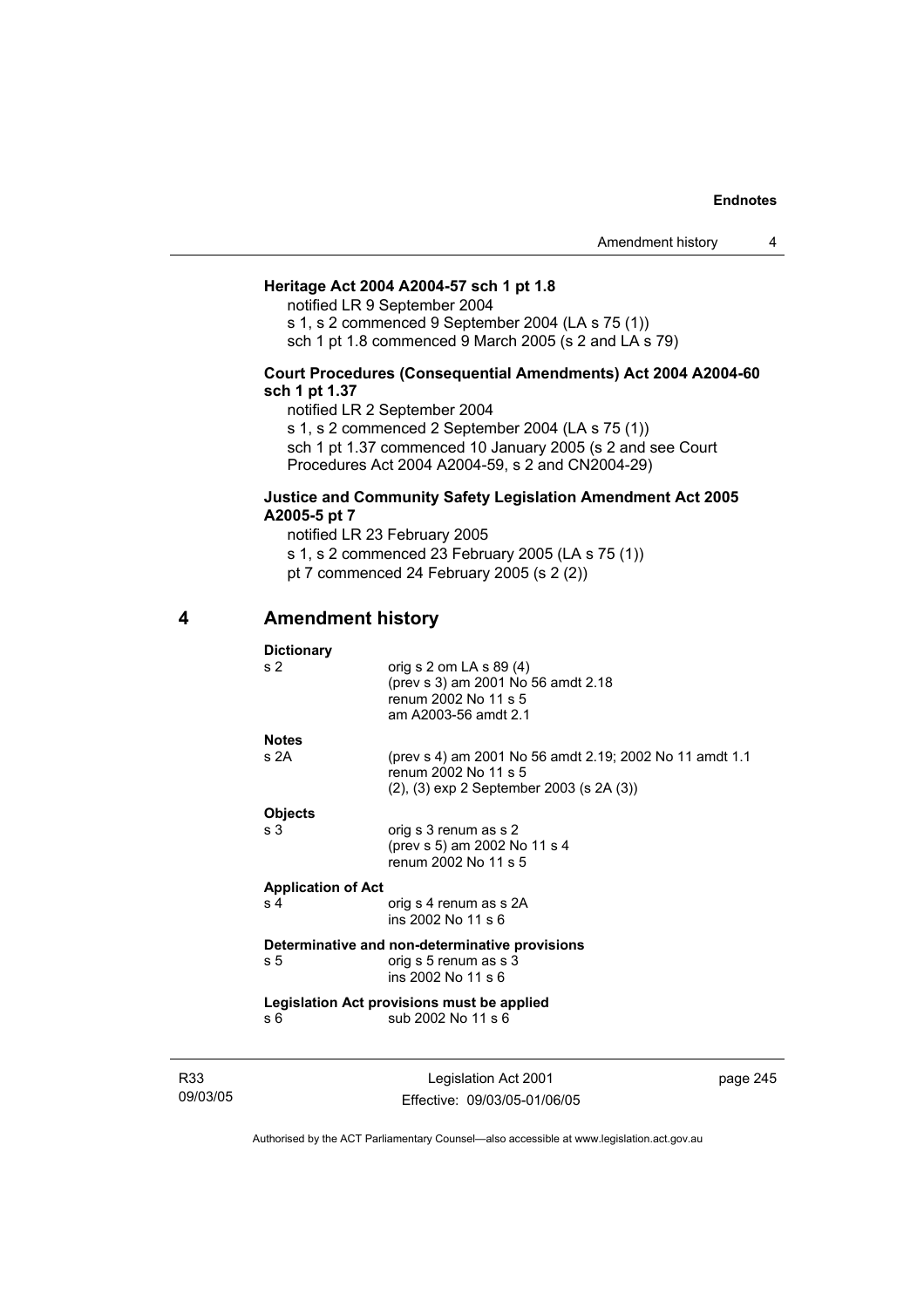4 Amendment history

```
Meaning of instrument 
s 14 am 2001 No 56 amdt 2.20 
Meaning of provision 
s 16 am 2001 No 56 amdt 2.21 
ACT legislation register 
s 18 am 2001 No 56 amdt 2.22 
Contents of register 
s 19 sub 2001 No 56 amdt 2.23 
                  am 2002 No 11 s 7; 2002 No 11 amdt 1.2; ss renum R5 LA 
                  (see 2002 No 11 amdt 1.3); 2002 No 49 amdt 2.1, amdt 2.1; 
                  pars renum R13 LA (see 2002 No 49 amdt 2.3); A2003-41 
                  amdt 2.1, amdt 2.2; A2004-5 amdt 2.6; A2004-42 amdt 2.1 
Access to registered material at approved web site 
s 22 am 2001 No 56 amdt 2.24 
Authorised versions and evidence of laws and legislative material 
                 sub A2003-41 amdt 2.3
Definitions for ch 3 
s 22A ins A2003-41 amdt 2.4 
                  def law ins A2003-41 amdt 2.4 
                  def legislative material ins A2003-41 amdt 2.4 
                  def republication ins A2003-41 amdt 2.4 
Authorisation of versions by parliamentary counsel 
s 23 sub A2003-41 amdt 2.5 
Authorised electronic versions 
s 24 am 2001 No 56 amdt 2.25, amdt 2.26; 2002 No 11 amdt 1.4 
                  sub A2003-41 amdt 2.6 
Authorised written versions 
s 25 sub A2003-41 amdt 2.7 
Judicial notice of certain matters 
s 26 am A2003-41 amdt 2.8, amdt 2.9 
Notification of Acts 
s 28 am 2001 No 56 amdts 2.27-2.29; 2002 No 11 amdt 1.5; 
                  A2003-41 amdt 2.10, amdt 2.11; ss renum R20 LA (see 
                  A2003-41 amdt 2.12) 
References to notification of Acts 
s 30 am 2001 No 56 amdt 2.30, amdt 2.31 
Guidelines about costs of proposed subordinate laws and disallowable 
instruments 
s 33 (3), (4) exp 12 March 2002 (s 33 (4))
```
page 246 Legislation Act 2001 Effective: 09/03/05-01/06/05

R33 09/03/05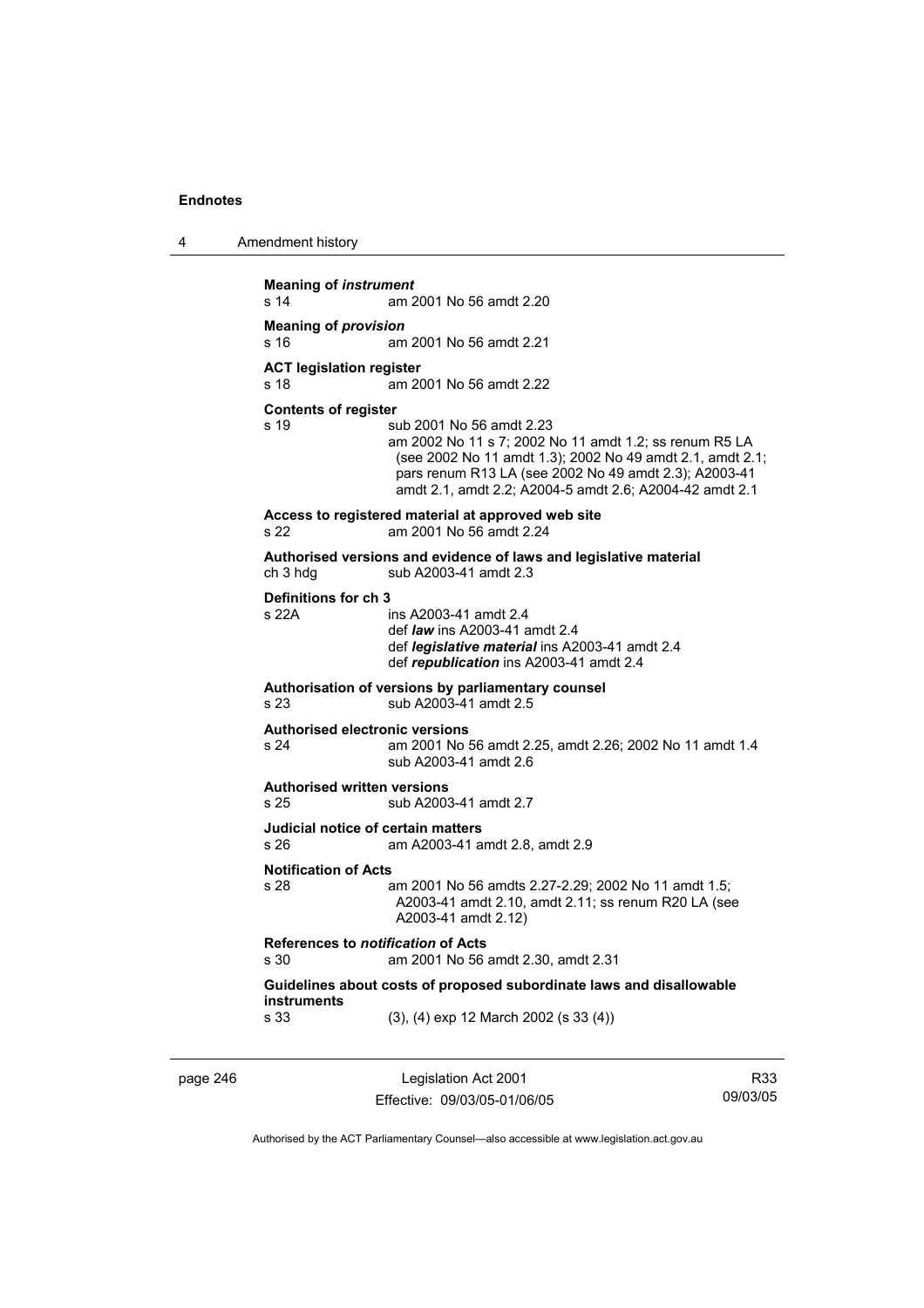```
When is preparation of regulatory impact statement unnecessary? 
s 36 am 2002 No 30 amdt 2.1 
Making of certain statutory instruments by Executive 
s 41 hdg sub 2001 No 56 amdt 2.32
                 sub 2002 No 11 s 8 
s 41 am 2001 No 56 amdts 2.33-2.36 
                 sub 2002 No 11 s 8 
Power to make statutory instruments 
s 42 am 2002 No 11 amdt 1.6 
Statutory instruments to be interpreted not to exceed powers under 
authorising law 
s 43 am 2002 No 11 amdt 1.7; A2003-56 amdt 2.2, amdt 2.3 
Power to make statutory instruments for Act etc 
s 44 am 2002 No 11 amdt 1.8, amdt 1.9; 2002 No 49 amdt 2.54 
Power to make court rules 
s 45 sub 2002 No 11 s 9 
                 am 2002 No 49 amdt 2.4, amdt 2.54 
Power to make instrument includes power to amend or repeal 
s 46 am 2002 No 11 s 10 
Statutory instrument may make provision by applying law or instrument 
s 47 sub 2002 No 11 s 11
                 am 2002 No 49 amdt 2.5; A2003-56 amdt 2.4 
Power to make instrument includes power to make different provision for 
different categories etc 
s 48 am 2002 No 11 amdt 1.10; 2002 No 49 amdt 2.54 
Single instrument may exercise several powers or satisfy several 
requirements 
s 49 am 2002 No 11 amdt 1.11 
Relationship between authorising law and instrument dealing with same 
matter 
                am 2002 No 11 amdt 1.12, amdt 1.13; 2002 No 49 amdt 2.54
Instrument may authorise determination of matter etc 
s 52 am 2002 No 11 amdt 1.14; ss renum R5 LA (see 2002 No 11 
                 amdt 1.15) 
Instrument may prohibit 
s 53 am 2002 No 11 amdt 1.16, amdt 1.17 
Instrument may require making of statutory declaration 
s 54 am 2002 No 11 amdt 1.18; 2002 No 30 amdt 2.2
```
R33 09/03/05

Legislation Act 2001 Effective: 09/03/05-01/06/05 page 247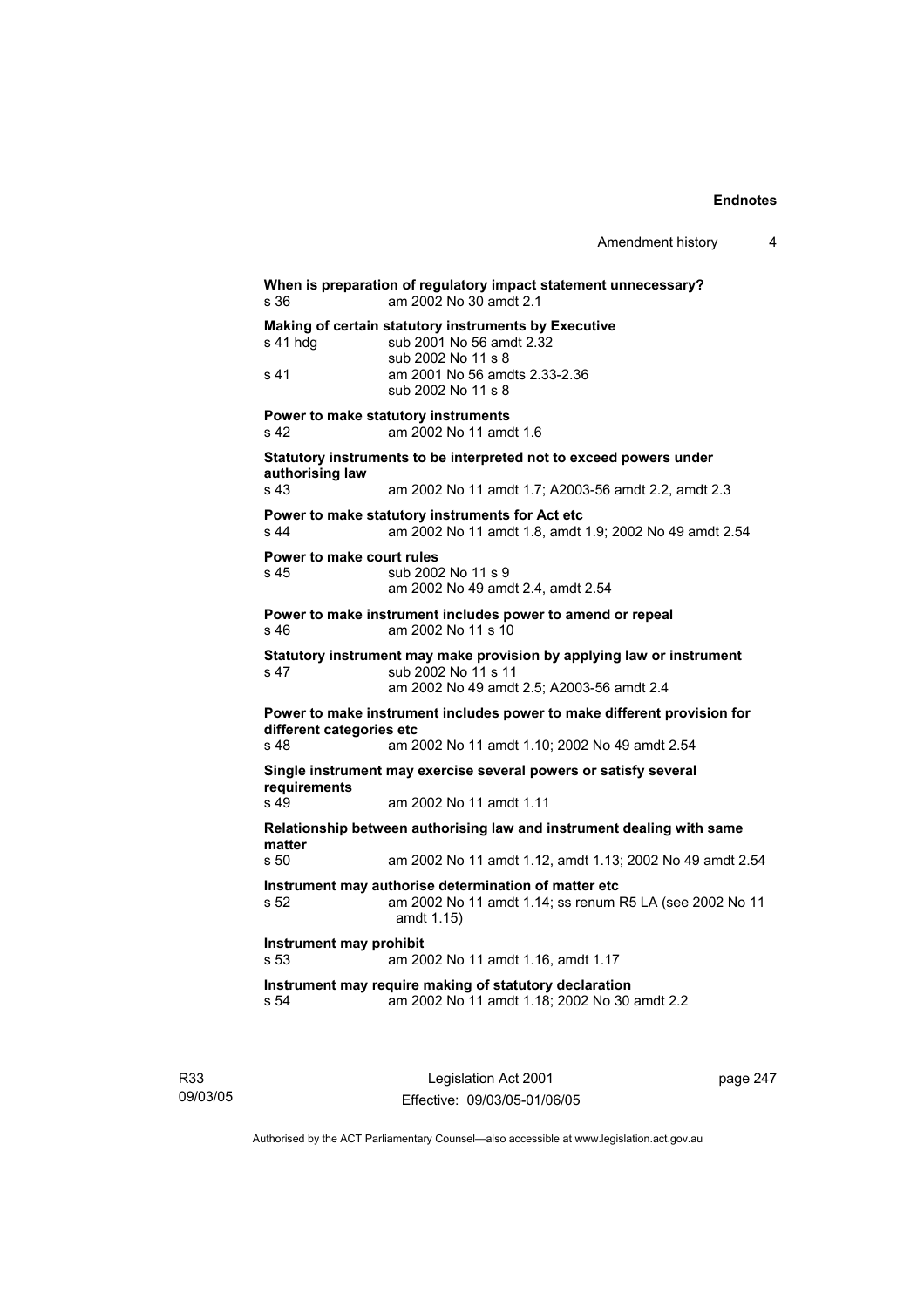| 4        | Amendment history                       |                                                                                                                                                                                                                                                   |                 |
|----------|-----------------------------------------|---------------------------------------------------------------------------------------------------------------------------------------------------------------------------------------------------------------------------------------------------|-----------------|
|          | s 56                                    | Determination of fees by disallowable instrument<br>am 2001 No 56 amdt 2.37, amdt 2.38; ss renum R1 LA (see<br>2001 No 56 amdt 2.39); 2002 No 11 amdt 1.19, amdt 1.20;<br>2002 No 49 amdt 2.54                                                    |                 |
|          | s 57                                    | Fees payable in accordance with determination etc<br>am 2002 No 11 amdt 1.21                                                                                                                                                                      |                 |
|          | s 58                                    | Regulations may make provision about fees<br>am 2001 No 56 amdt 2.40; 2002 No 11 amdt 1.22; ss renum<br>R5 LA (see 2002 No 11 amdt 1.23)                                                                                                          |                 |
|          | <b>Numbering</b><br>s 59                | am 2001 No 56 amdt 2.41; A2003-41 amdt 2.13                                                                                                                                                                                                       |                 |
|          | $s60h$ dg<br>s 60                       | Correction etc of name of registrable instrument<br>sub A2003-41 amdt 2.14<br>am 2001 No 56 amdt 2.42, amdt 2.43; 2001 No 70 amdt 1.8;<br>2002 No 49 amdt 2.6, amdt 2.7; A2003-41 amdt 2.15;<br>A2004-42 amdt 2.2, amdt 2.3                       |                 |
|          | s 60A                                   | Correction of name of explanatory statement etc<br>ins A2004-42 amdt 2.4                                                                                                                                                                          |                 |
|          | s 61                                    | Notification of registrable instruments<br>sub 2001 No 56 amdt 2.44<br>am 2002 No 11 s 12, amdt 1.24; ss renum R5 LA (see 2002<br>No 11 amdt 1.25); A2003-41 amdts 2.16-2.19; A2004-60<br>amdt 1.173; pars renum R31 LA (see A2004-60 amdt 1.174) |                 |
|          | s 62                                    | Effect of failure to notify registrable instrument<br>am 2002 No 11 amdt 1.26, amdt 1.27                                                                                                                                                          |                 |
|          | s 63                                    | References to notification of registrable instruments<br>am 2001 No 56 amdt 2.45, amdt 2.46                                                                                                                                                       |                 |
|          | $s$ 64 hdg<br>s 64                      | Presentation of subordinate laws and disallowable instruments<br>sub 2002 No 11 amdt 1.28<br>am 2002 No 11 amdt 1.29                                                                                                                              |                 |
|          | s 65 hdg<br>s 65                        | Disallowance by resolution of Assembly<br>sub 2001 No 56 amdt 2.47<br>am 2001 No 56 amdt 2.48, amdt 2.49; 2002 No 11 amdt 1.30;<br>A2003-56 amdt 2.5; ss renum R21 LA (see A2003-56<br>amdt 2.6); A2004-42 amdt 2.5, amdt 2.6                     |                 |
|          | s 65A                                   | Notification of disallowance by resolution of Assembly<br>ins 2001 No 56 amdt 2.50<br>am 2002 No 11 amdt 1.31; A2003-41 amdt 2.20                                                                                                                 |                 |
|          | <b>Revival of affected laws</b><br>s 66 | am 2002 No 11 amdt 1.32                                                                                                                                                                                                                           |                 |
| page 248 |                                         | Legislation Act 2001<br>Effective: 09/03/05-01/06/05                                                                                                                                                                                              | R33<br>09/03/05 |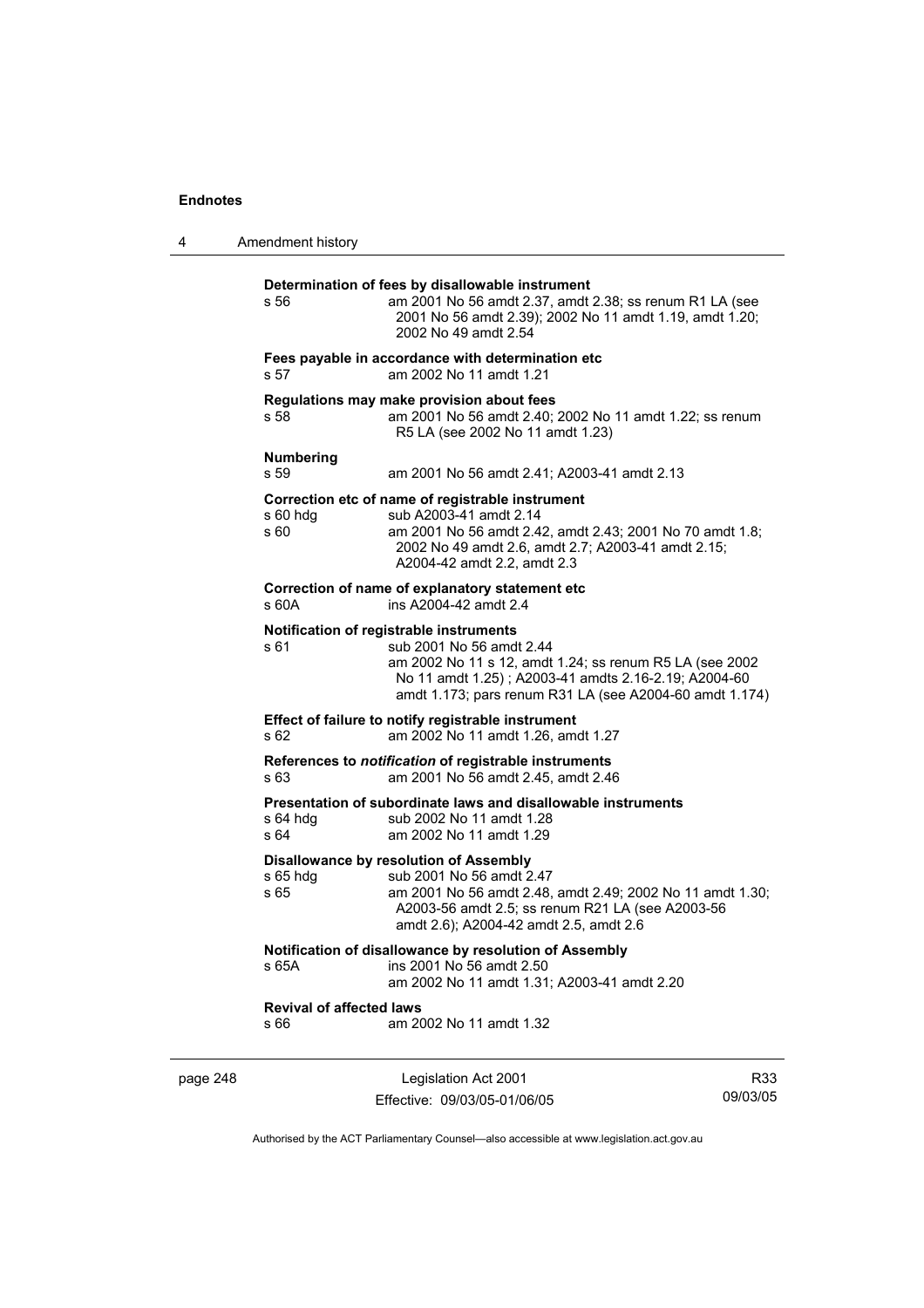|                 | s 67                                                | Making of instrument same in substance within 6 months after disallowance<br>am 2002 No 11 amdt 1.33                                                                                                                                  |          |
|-----------------|-----------------------------------------------------|---------------------------------------------------------------------------------------------------------------------------------------------------------------------------------------------------------------------------------------|----------|
|                 | s 68                                                | Amendment by resolution of Assembly<br>am 2001 No 56 amdts 2.51-2.53; ss renum R1 LA (see 2001<br>No 56 amdt 2.54); 2002 No 11 amdt 1.34; A2004-42<br>amdt 2.7, amdt 2.8                                                              |          |
|                 | s 69                                                | Notification of amendments made by resolution of Assembly<br>am 2001 No 56 amdt 2.55, amdt 2.56; 2002 No 11 amdt 1.35;<br>2002 No 49 amdt 2.8                                                                                         |          |
|                 |                                                     | Making of amendment restoring effect of law within 6 months after                                                                                                                                                                     |          |
|                 | amendment<br>s 70                                   | am 2002 No 11 amdt 1.36                                                                                                                                                                                                               |          |
|                 | s 71                                                | Effect of dissolution or expiry of Assembly on notice of motion<br>am 2002 No 11 amdt 1.37                                                                                                                                            |          |
|                 | Meaning of law in ch 8<br>s 72                      | am A2004-42 amdt 2.9                                                                                                                                                                                                                  |          |
|                 | s 73                                                | General rules about commencement<br>am 2002 No 11 s 13, s 14, amdt 1.38, amdt 1.39; A2003-41<br>amdt 2.21; A2003-56 amdts 2.7-2.9; A2004-42 amdt 2.10                                                                                 |          |
|                 | Time of commencement<br>s 74<br>sub 2002 No 11 s 15 |                                                                                                                                                                                                                                       |          |
|                 | s 75 hdg<br>s 75                                    | Commencement of naming and commencement provisions<br>sub A2004-42 amdt 2.11<br>am 2002 No 11 s 16; 2002 No 49 amdt 2.9, amdt 2.10;<br>A2003-56 amdt 2.10, amdt 2.11; A2004-42 amdt 2.12;<br>ss renum R27 LA (see A2004-42 amdt 2.13) |          |
|                 | s 75A                                               | Meaning of commences retrospectively<br>ins A2003-56 amdt 2.12                                                                                                                                                                        |          |
|                 | s 75B                                               | Retrospective commencement requires clear indication<br>ins A2003-56 amdt 2.12<br>am A2004-42 amdt 2.14; ss renum R27 LA (see A2004-42<br>amdt 2.15)                                                                                  |          |
|                 | s 76                                                | Non-prejudicial provision may commence retrospectively<br>am 2002 No 11 amdt 1.40; ss renum R5 LA (see 2002 No 11<br>amdt 1.41); A2003-56 amdt 2.13, amdt 2.14                                                                        |          |
|                 | s 77                                                | <b>Commencement by commencement notice</b><br>am 2002 No 11 s 17, amdt 1.42; 2002 No 49 amdt 2.11;<br>A2004-42 amdts 2.16-2.18                                                                                                        |          |
|                 | s 78                                                | Separate commencement of amendments<br>sub 2002 No 11 amdt 1.43                                                                                                                                                                       |          |
| R33<br>09/03/05 |                                                     | Legislation Act 2001<br>Fffective: 09/03/05-01/06/05                                                                                                                                                                                  | page 249 |

Authorised by the ACT Parliamentary Counsel—also accessible at www.legislation.act.gov.au

Effective: 09/03/05-01/06/05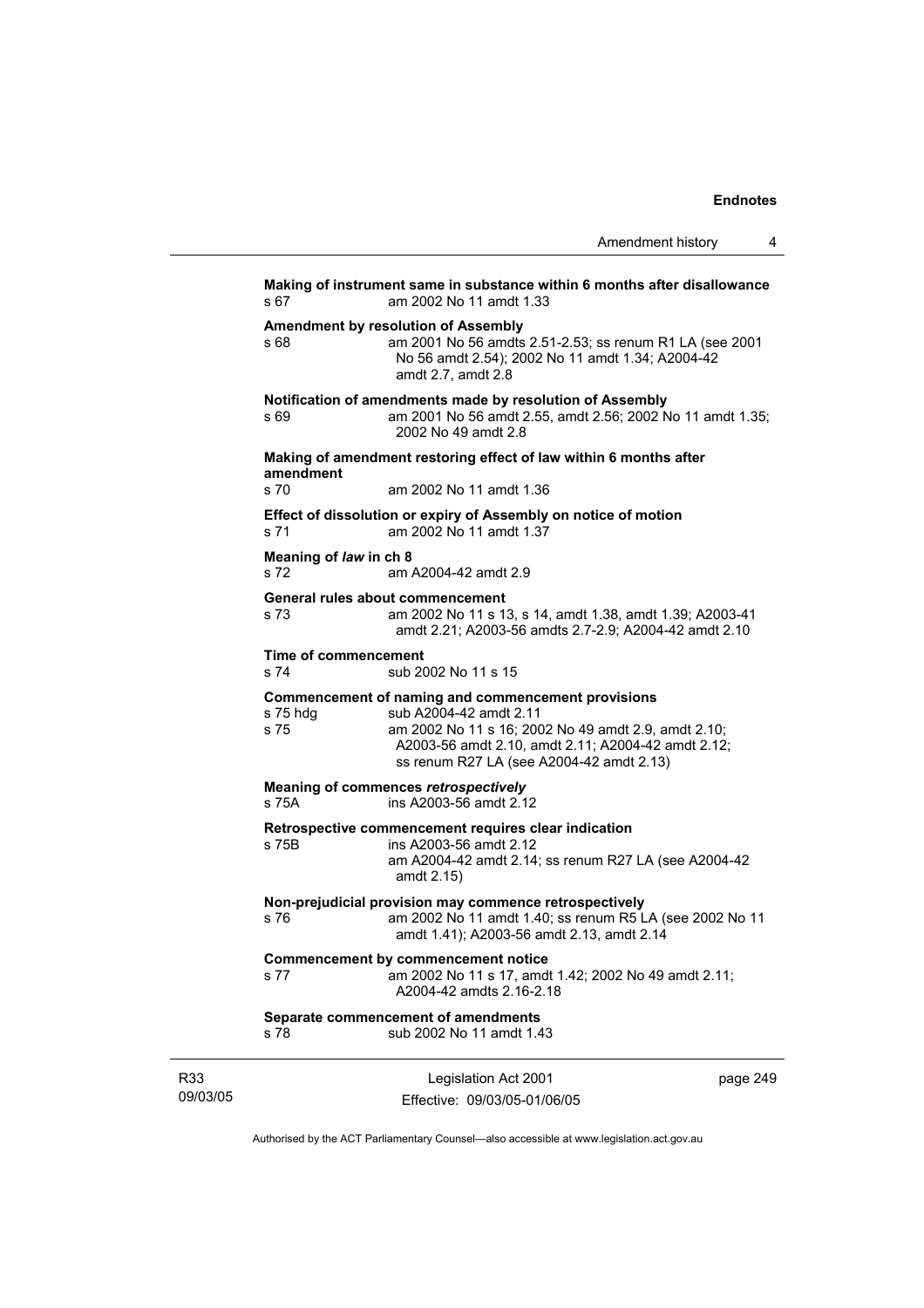| 4 | Amendment history                |                                                                                                                                                                                                                            |
|---|----------------------------------|----------------------------------------------------------------------------------------------------------------------------------------------------------------------------------------------------------------------------|
|   | s 79                             | Automatic commencement of postponed law<br>am 2002 No 11 amdt 1.44; 2002 No 49 amdt 2.12; A2003-41<br>amdt 2.22; A2003-56 amdt 2.15, amdt 2.16; ss renum R21<br>LA (see A2003-56 amdt 2.17); A2004-42 amdt 2.19            |
|   | s 79A                            | Commencement of amendment of uncommenced law<br>ins A2003-41 amdt 2.23                                                                                                                                                     |
|   | s 80                             | References to commencement of law<br>am 2002 No 49 amdt 2.13                                                                                                                                                               |
|   | s 81                             | Exercise of powers between notification and commencement<br>am 2002 No 11 amdt 1.45-1.47; A2004-42 amdt 2.20,<br>amdt 2.21; ss renum R27 LA (see A2004-42 amdt 2.22);<br>A2005-5 s 25; ss renum R32 LA (see A2005-5 s 26)  |
|   | Definitions for ch 9<br>s 82     | def <i>law</i> sub A2004-42 amdt 2.23<br>def repeal sub 2002 No 49 amdt 2.14<br>am A2004-42 amdt 2.24                                                                                                                      |
|   | s 83                             | Consequences of amendment of statutory instrument by Act<br>am 2002 No 11 amdt 1.48, amdt 1.49                                                                                                                             |
|   | s 84                             | Saving of operation of repealed and amended laws<br>am 2002 No 11 amdt 1.50; ss renum R5 LA (see 2002 No 11<br>amdt 1.51)                                                                                                  |
|   | s 84A                            | Creation of offences and changes in penalties<br>ins 2001 No 56 amdt 2.57<br>am 2002 No 11 amdt 1.52; A2004-42 amdt 2.25; ss renum<br>R27 LA (see A2004-42 amdt 2.26)                                                      |
|   | When repeal takes effect<br>s 85 | sub 2002 No 11 s 18                                                                                                                                                                                                        |
|   | amending laws                    | Repealed and amended laws not revived on repeal of repealing and                                                                                                                                                           |
|   | s 86                             | am 2002 No 11 amdt 1.53; ss renum R5 LA (see 2002 No 11<br>amdt 1.54)                                                                                                                                                      |
|   | s 87                             | Commencement not undone if repealed<br>am 2002 No 11 amdt 1.55                                                                                                                                                             |
|   | s 88 hdg<br>s 88                 | Repeal does not end effect of transitional laws etc<br>sub 2002 No 49 amdt 2.15<br>am 2002 No 11 amdt 1.56; A2003-56 amdt 2.18                                                                                             |
|   | s 89                             | Automatic repeal of certain laws and provisions<br>am 2002 No 11 amdt 1.57-1.59; ss renum R5 LA (see 2002<br>No 11 amdt 1.60); 2002 No 30 amdt 2.3; 2002 No 49<br>amdts 2.16-2.18, 2.20-2.23; ss renum R13 LA (see 2002 No |

page 250 Legislation Act 2001 Effective: 09/03/05-01/06/05

R33 09/03/05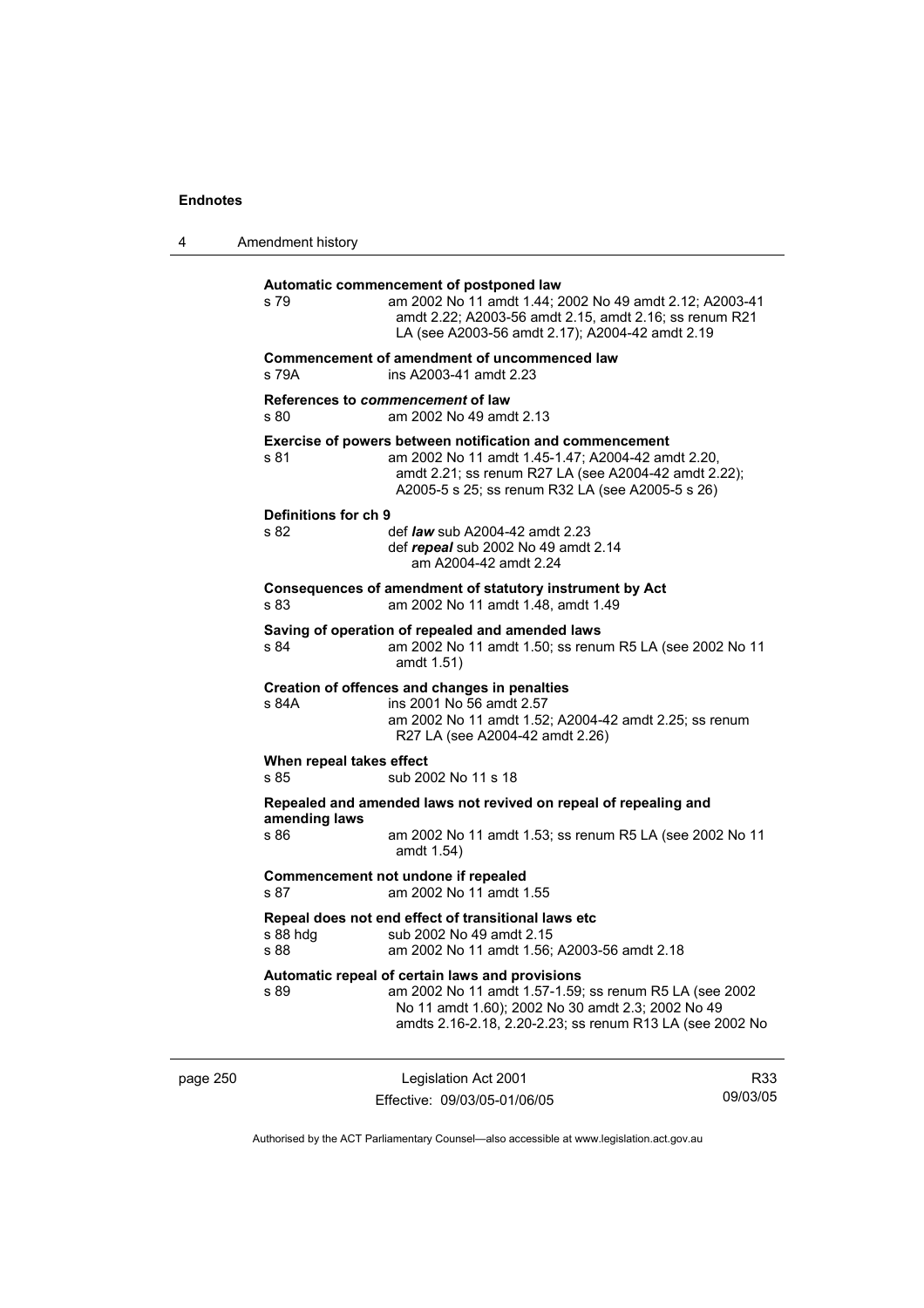49 amdt 2.19); A2003-56 amdts 2.19-2.23; ss renum R21 LA (see A2003-56 amdt 2.24); A2004-42 amdt 2.27, amdt 2.28, amdts 2.30-2.32; ss renum R27 LA (see A2004-42 amdt 2.29) **Insertion of provisions by amending law**  s 91 am 2001 No 56 amdt 2.58; 2002 No 11 amdt 1.61-1.63; ss renum R5 LA (see 2002 No 11 amdt 1.64) ; A2003-41 amdt 2.24; A2004-42 amdt 2.33, amdt 2.34 **Amendment to be made whenever possible**  s 92 am 2002 No 11 amdt 1.65-1.68 **Provisions included in another provision for amendment purposes**  s 93 am 2001 No 56 amdt 2.59, amdt 2.60; 2002 No 11 amdt 1.69; A2004-42 amdt 2.35, amdt 2.36 **Continuance of appointments etc made under amended provisions**  s 94 am 2002 No 11 amdt 1.70; ss renum R5 LA (see 2002 No 11 amdt 1.71); 2002 No 49 amdt 2.24; A2003-41 amdt 2.25 **Status of modifications**  s 95 am 2002 No 11 amdt 1.72, amdt 1.73 **Relocated provisions**  s 96 am 2002 No 11 amdt 1.74 **References to law or instrument include law or instrument containing reference**  sub 2001 No 56 amdt 2.61 s 97 am 2001 No 56 amdt 2.62 **Referring to laws in general terms**  s 98 am 2002 No 11 amdt 1.75 **Referring to particular Acts**  s 99 am A2003-56 amdt 2.25 **Referring to statutory instruments** s 100 am A2003-56 amdt 2.26 **Referring to provisions of laws or instruments**  s 101 am 2002 No 49 amdt 2.25 **Reference to provisions of law or instrument is inclusive**  s 101A ins 2001 No 56 amdt 2.63 **References to paragraphs etc**  s 101B ins 2001 No 56 amdt 2.63 **Meaning of references to a law or instrument generally**  s 102 am 2002 No 11 amdt 1.76, amdt 1.77; A2003-56 amdt 2.27; ss renum R21 LA (see A2003-56 amdt 2.28)

R33 09/03/05

Legislation Act 2001 Effective: 09/03/05-01/06/05 page 251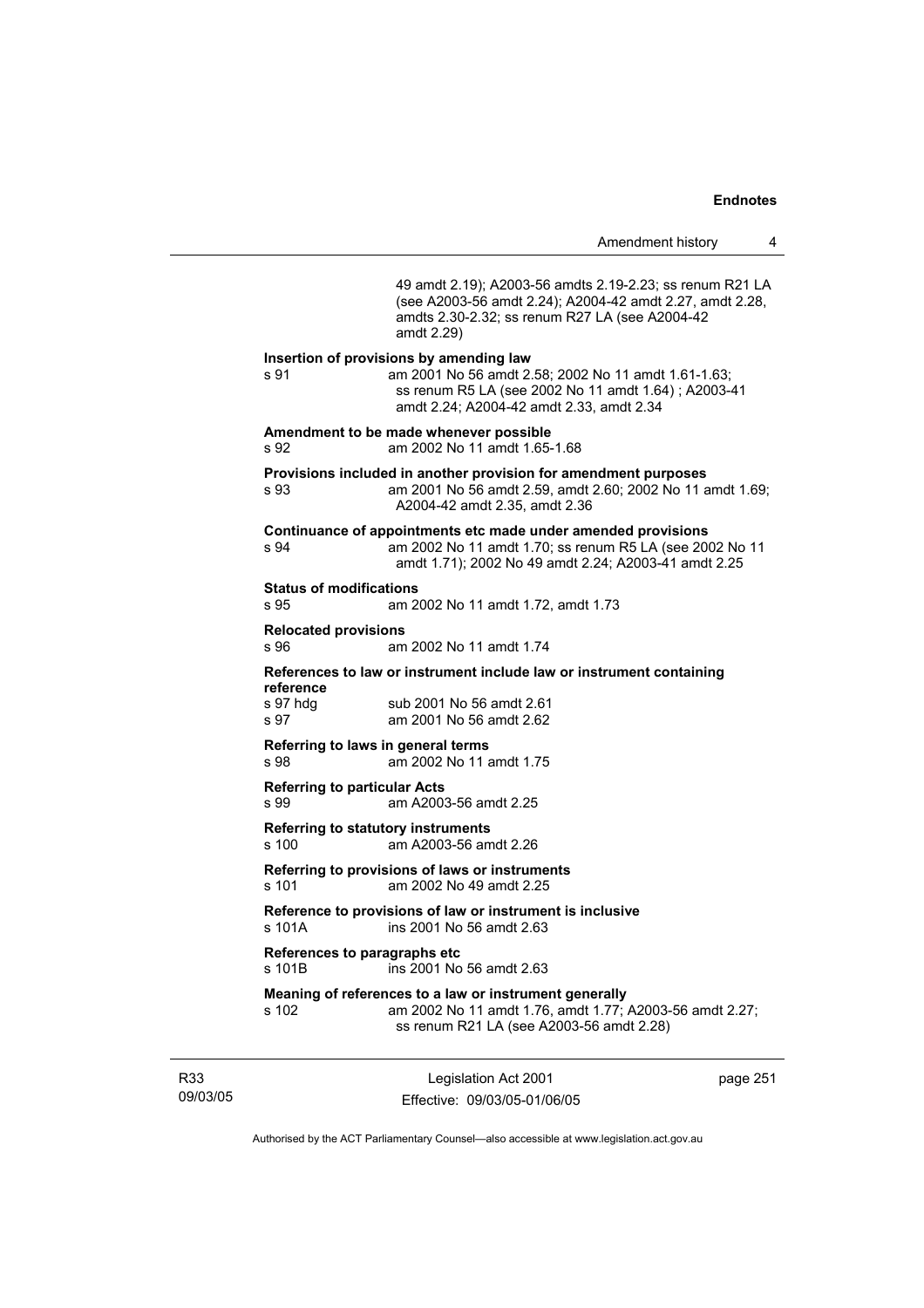| 4 | Amendment history                                                                                                                                               |
|---|-----------------------------------------------------------------------------------------------------------------------------------------------------------------|
|   | References to laws include references to instruments under laws<br>am 2001 No 56 amdt 2.64<br>s 104                                                             |
|   | References in statutory instruments to the Act<br>am 2002 No 11 amdt 1.78, amdt 1.79<br>s 105                                                                   |
|   | References to repealed laws<br>am 2002 No 30 amdt 2.4<br>s 106                                                                                                  |
|   | Meaning of law in ch 11<br>s 107 hdg<br>sub A2004-42 amdt 2.37<br>s 107<br>def <i>law</i> am A2003-41 amdt 2.26<br>def republication ins A2004-42 amdt 2.38     |
|   | <b>Republication in register</b><br>am 2001 No 56 amdt 2.65<br>s 108                                                                                            |
|   | Republications may be published with other information<br>am A2003-41 amdt 2.27<br>s 109                                                                        |
|   | Authorisation for parliamentary counsel<br>s 114<br>am 2001 No 70 amdt 1.8                                                                                      |
|   | Ambit of editorial amendments<br>s 116<br>am A2003-56 amdt 2.29                                                                                                 |
|   | Delegation by parliamentary counsel<br>s 119<br>renum as s 260                                                                                                  |
|   | Scope of Acts and statutory instruments<br>ch 12 hdg<br>orig ch 12 hdg renum as ch 19 hdg and then ch 20 hdg<br>ins 2001 No 56 amdt 2.68                        |
|   | Act to be interpreted not to exceed legislative powers of Assembly<br>s 120<br>orig s 120 renum as s 261<br>ins 2001 No 56 amdt 2.68<br>am 2002 No 11 amdt 1.80 |
|   | <b>Binding effect of Acts</b><br>s 121<br>orig s 121 renum as s 262 and then s 302<br>ins 2002 No 11 s 19                                                       |
|   | <b>Application to Territory</b><br>s 122<br>orig s 122 renum as s 263<br>ins 2001 No 56 amdt 2.68<br>am 2002 No 11 amdt 1.81                                    |
|   | Application of s 47 (2) and (3)<br>s 122A<br>renum as s 264 and then s 304                                                                                      |
|   | Application of s 61 and s 62<br>s 123<br>renum as s 265 and then s 305                                                                                          |
|   |                                                                                                                                                                 |

page 252 Legislation Act 2001 Effective: 09/03/05-01/06/05

R33 09/03/05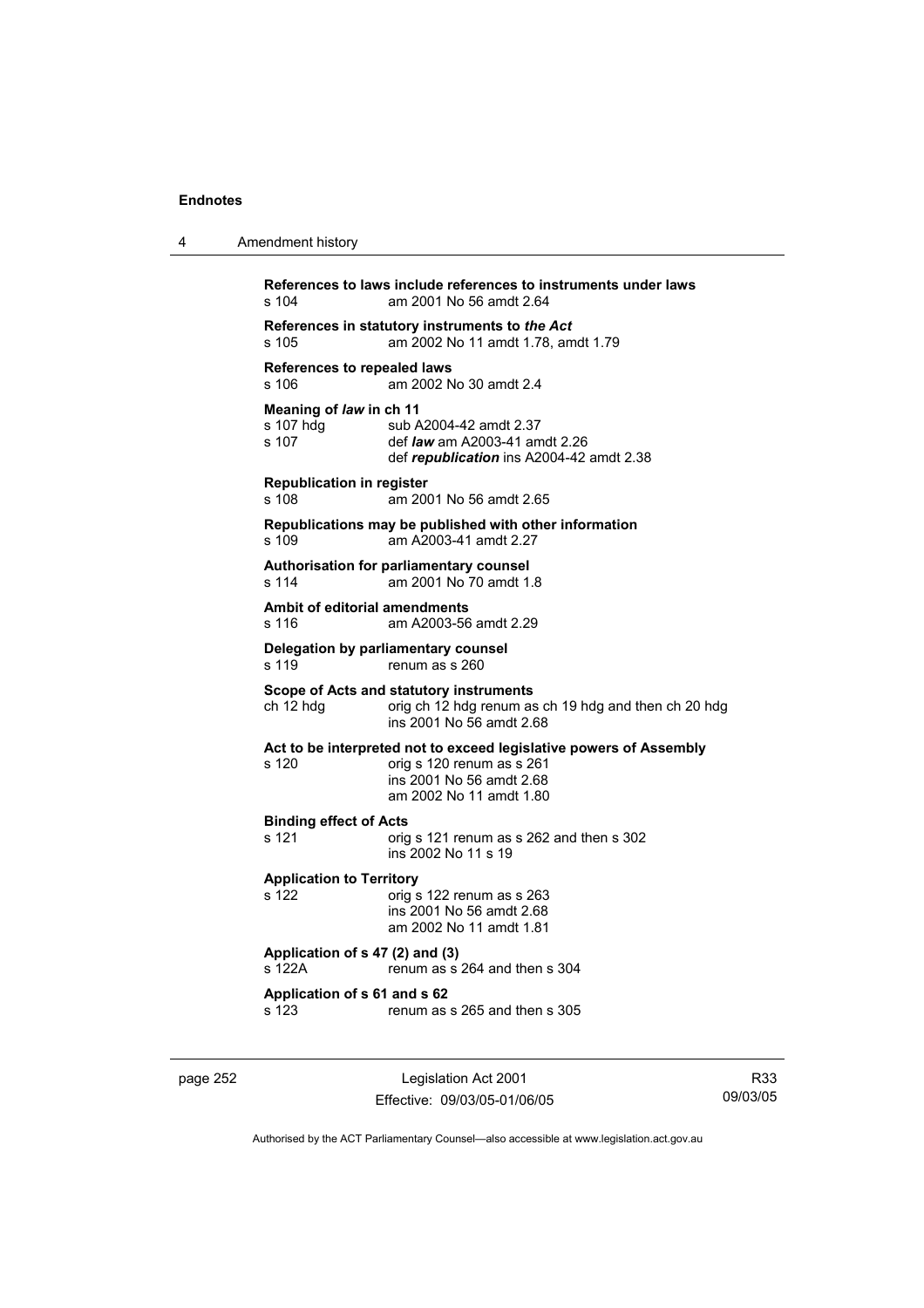| <b>Application of s 69</b>                           |                                                                                                                                                                                                                                               |  |  |
|------------------------------------------------------|-----------------------------------------------------------------------------------------------------------------------------------------------------------------------------------------------------------------------------------------------|--|--|
| s 124                                                | renum as s 266                                                                                                                                                                                                                                |  |  |
| ch 13 hdg                                            | <b>Structure of Acts and statutory instruments</b><br>orig ch 13 hdg renum as ch 20 hdg and then ch 21 hdg<br>ins 2001 No 56 amdt 2.68                                                                                                        |  |  |
| General<br>pt 13.1 hdg                               | ins 2001 No 56 amdt 2.68                                                                                                                                                                                                                      |  |  |
| Meaning of law in ch 13                              |                                                                                                                                                                                                                                               |  |  |
| s 125                                                | orig s 125 renum as s 267 and then s 306<br>ins 2001 No 56 amdt 2.68                                                                                                                                                                          |  |  |
| s 126                                                | Material that is part of Act or statutory instrument<br>orig s 126 renum as s 268 and then s 307<br>ins 2001 No 56 amdt 2.68<br>am 2002 No 11 amdt 1.82; 2002 No 30 amdt 2.5; A2003-56<br>amdt 2.30; ss renum R21 LA (see A2003-56 amdt 2.31) |  |  |
| s 127                                                | Material that is not part of Act or statutory instrument<br>orig s 127 renum as s 269 and then s 308<br>ins 2001 No 56 amdt 2.68<br>am 2002 No 11 amdt 1.83                                                                                   |  |  |
| s 128                                                | Status of certain instruments as notifiable instruments<br>renum as s 270 and then s 309                                                                                                                                                      |  |  |
| gazette                                              | Compliance with authorisation or requirement to do something by notice in                                                                                                                                                                     |  |  |
| s 129                                                | renum as s 271 and then s 310                                                                                                                                                                                                                 |  |  |
| <b>Particular kinds of provisions</b><br>pt 13.2 hdg | ins 2001 No 56 amdt 2.68                                                                                                                                                                                                                      |  |  |
| What is a definition?                                |                                                                                                                                                                                                                                               |  |  |
| s 130                                                | orig s 130 renum as s 272 and then s 313                                                                                                                                                                                                      |  |  |
|                                                      | ins 2001 No 56 amdt 2.68                                                                                                                                                                                                                      |  |  |
|                                                      | am A2003-56 amdts 2.32-2.34                                                                                                                                                                                                                   |  |  |
| <b>Signpost definitions</b>                          |                                                                                                                                                                                                                                               |  |  |
| s 131                                                | ins 2001 No 56 amdt 2.68<br>am 2002 No 49 amdt 2.26, amdt 2.27; A2003-56 amdt 2.35,<br>amdt 2.36; ss renum R21 LA (see A2003-56 amdt 2.37)                                                                                                    |  |  |
| <b>Examples</b>                                      |                                                                                                                                                                                                                                               |  |  |
| s 132                                                | ins 2001 No 56 amdt 2.68<br>am 2002 No 11 amdt 1.84                                                                                                                                                                                           |  |  |
| <b>Penalty units</b>                                 |                                                                                                                                                                                                                                               |  |  |
| s 133                                                | ins 2001 No 56 amdt 2.68                                                                                                                                                                                                                      |  |  |
|                                                      | am 2002 No 11 amdt 1.85                                                                                                                                                                                                                       |  |  |
|                                                      |                                                                                                                                                                                                                                               |  |  |

R33 09/03/05

Legislation Act 2001 Effective: 09/03/05-01/06/05 page 253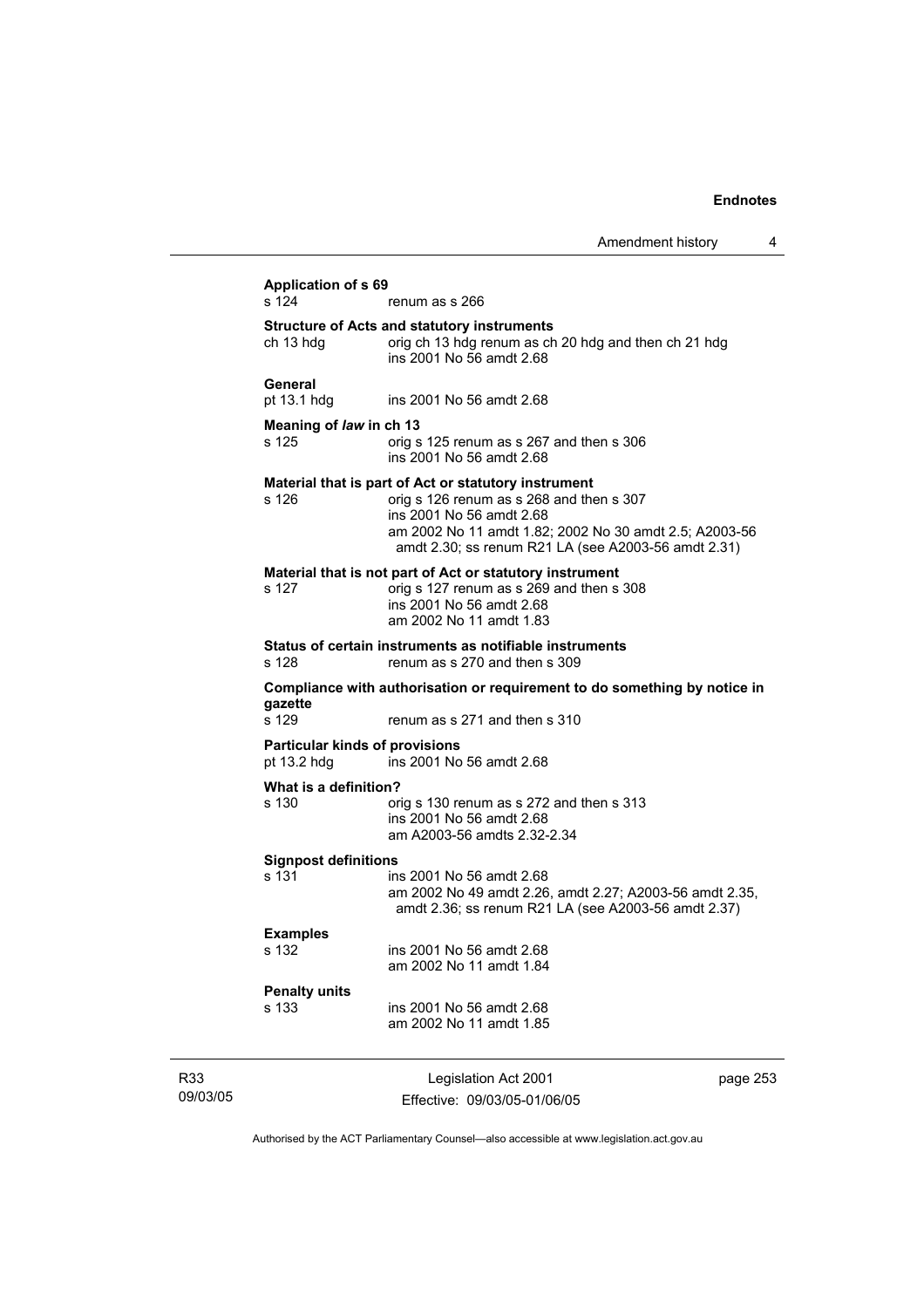| 4 | Amendment history |
|---|-------------------|
|---|-------------------|

| Penalties at end of sections and subsections            |                                                                                                                               |  |  |
|---------------------------------------------------------|-------------------------------------------------------------------------------------------------------------------------------|--|--|
| s 134                                                   | ins 2001 No 56 amdt 2.68<br>am 2002 No 11 amdt 1.86; 2002 No 49 amdt 2.28                                                     |  |  |
| s 135                                                   | Penalties not at end of sections and subsections<br>ins 2001 No 56 amdt 2.68<br>am 2002 No 11 amdt 1.87: 2002 No 49 amdt 2.29 |  |  |
|                                                         | Interpretation of Acts and statutory instruments                                                                              |  |  |
| ch 14 hdg                                               | ins 2002 No 11 s 20<br>sub A2003-18 s 4                                                                                       |  |  |
| <b>Purpose and scope</b><br>pt 14.1 hdg                 | ins A2003-18 s 4                                                                                                              |  |  |
| Meaning of Act in ch 14                                 |                                                                                                                               |  |  |
| s 136                                                   | ins 2001 No 56 amdt 2.68<br>om 2002 No 11 amdt 1.88<br>ins A2003-18 s 4                                                       |  |  |
| Purpose and scope of ch 14                              |                                                                                                                               |  |  |
| s 137                                                   | ins 2002 No 11 s 20<br>sub A2003-18 s 4                                                                                       |  |  |
| Key principles of interpretation                        |                                                                                                                               |  |  |
| pt 14.2 hdg                                             | ins A2003-18 s 4                                                                                                              |  |  |
| s 138                                                   | Meaning of working out the meaning of an Act<br>reloc from IA 2002 No 11 amdt 2.63<br>sub A2003-18 s 4                        |  |  |
|                                                         | Interpretation best achieving Act's purpose                                                                                   |  |  |
| s 139                                                   | reloc from IA 2002 No 11 amdt 2.63<br>pars renum R5 LA                                                                        |  |  |
|                                                         | am 2002 No 49 amdt 2.30                                                                                                       |  |  |
|                                                         | sub A2003-18 s 4<br>am A2004-5 amdt 2.7                                                                                       |  |  |
| Legislative context                                     |                                                                                                                               |  |  |
| s 140                                                   | ins A2003-18 s 4                                                                                                              |  |  |
| Non-legislative context generally<br>s 141              | ins A2003-18 s 4<br>am A2003-41 amdt 2.28                                                                                     |  |  |
| Non-legislative context—material that may be considered |                                                                                                                               |  |  |
| s 142                                                   |                                                                                                                               |  |  |
|                                                         | ins A2003-18 s 4<br>am A2003-41 amdt 2.29; table renum R22 LA                                                                 |  |  |
|                                                         |                                                                                                                               |  |  |
| s 143                                                   | Law stating material for consideration in working out meaning<br>ins A2003-18 s 4                                             |  |  |

page 254 Legislation Act 2001 Effective: 09/03/05-01/06/05

R33 09/03/05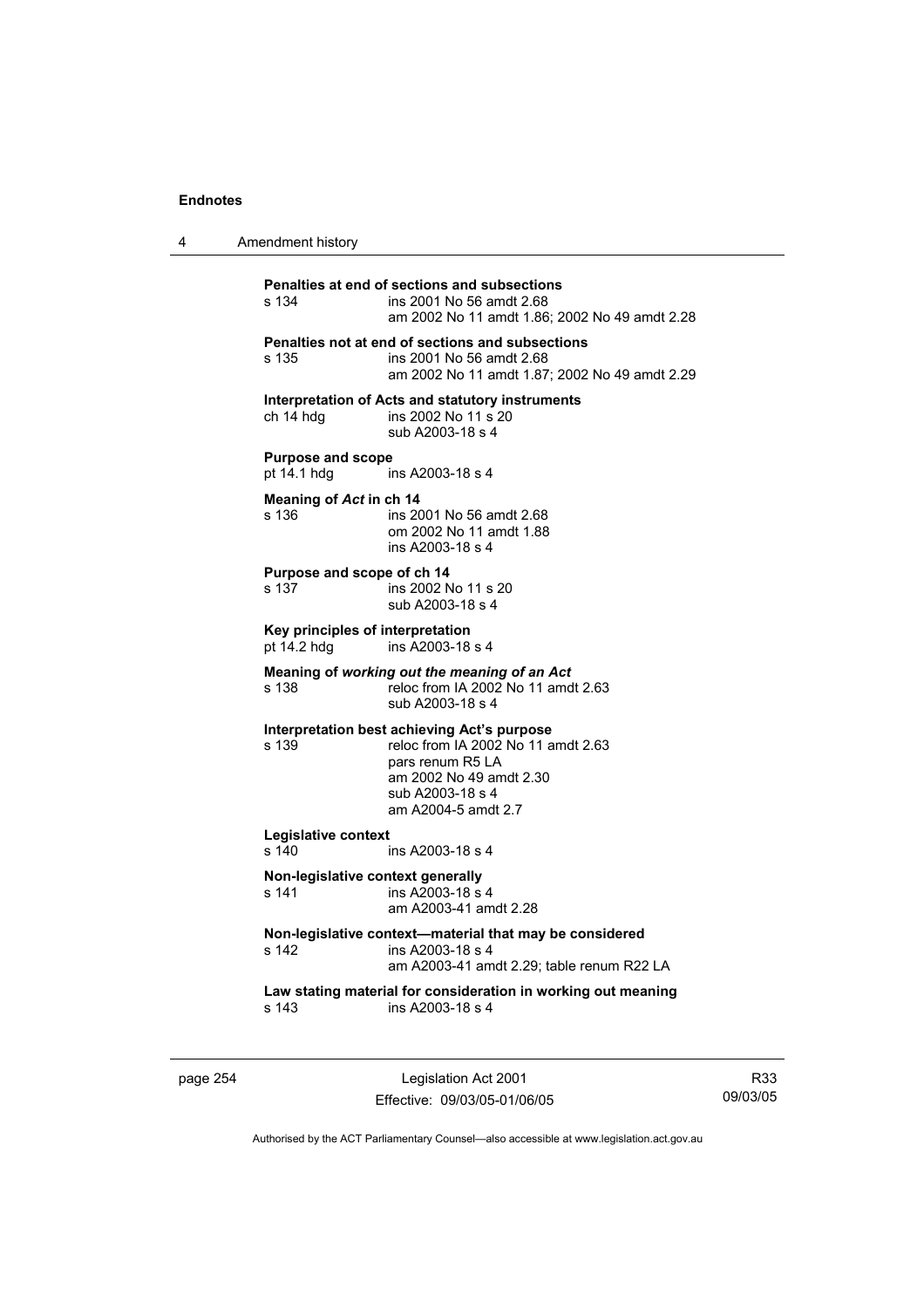Amendment history 4

| Aids to interpretation                  |                                                                              |  |
|-----------------------------------------|------------------------------------------------------------------------------|--|
|                                         |                                                                              |  |
|                                         | ch 15 hdg ins 2001 No 56 amdt 2.68<br>ch 15 hdg note om 2002 No 11 amdt 1.89 |  |
|                                         |                                                                              |  |
| General                                 |                                                                              |  |
| pt 15.1 hdg                             | ins 2001 No 56 amdt 2.68                                                     |  |
|                                         |                                                                              |  |
| <b>Meaning of commonly-used terms</b>   |                                                                              |  |
| s 144 hdg                               | sub A2003-56 amdt 2.38                                                       |  |
| s 144                                   | ins 2001 No 56 amdt 2.68                                                     |  |
|                                         |                                                                              |  |
| Gender and number                       |                                                                              |  |
| s 145                                   | ins 2001 No 56 amdt 2.68                                                     |  |
|                                         | am 2002 No 11 amdt 1.90                                                      |  |
|                                         |                                                                              |  |
| Meaning of may and must                 |                                                                              |  |
| s 146                                   | ins 2001 No 56 amdt 2.68                                                     |  |
|                                         | am 2002 No 11 amdt 1.91, amdt 1.92; 2002 No 30 amdt 2.6;                     |  |
|                                         | A2003-56 amdt 2.39                                                           |  |
|                                         |                                                                              |  |
|                                         | Changes of drafting practice not to affect meaning                           |  |
| s 147                                   | ins 2001 No 56 amdt 2.68                                                     |  |
|                                         | am 2002 No 11 amdt 1.93                                                      |  |
|                                         | Terms used in instruments have same meanings as in authorising laws          |  |
| s 148                                   | ins 2001 No 56 amdt 2.68                                                     |  |
|                                         |                                                                              |  |
|                                         | am 2002 No 11 amdt 1.94; A2003-56 amdt 2.40                                  |  |
| Age in years                            |                                                                              |  |
| s 149                                   | ins 2001 No 56 amdt 2.68                                                     |  |
|                                         | am 2002 No 11 amdt 1.95                                                      |  |
|                                         |                                                                              |  |
| <b>Measurement of distance</b>          |                                                                              |  |
| s 150                                   | ins 2001 No 56 amdt 2.68                                                     |  |
|                                         | am 2002 No 11 amdt 1.96                                                      |  |
|                                         |                                                                              |  |
| <b>Reckoning of time</b>                |                                                                              |  |
| s 151                                   | ins 2002 No 11 s 21                                                          |  |
|                                         | am 2002 No 49 amdt 2.31; A2003-56 amdt 2.41                                  |  |
|                                         |                                                                              |  |
| <b>Continuing effect of obligations</b> |                                                                              |  |
| s 152                                   | ins 2002 No 11 s 21                                                          |  |
|                                         | sub 2002 No 49 amdt 2.32                                                     |  |
|                                         |                                                                              |  |
| <b>Definitions</b>                      |                                                                              |  |
| pt 15.2 hdg                             | ins 2001 No 56 amdt 2.68                                                     |  |
|                                         | Definitions apply subject to contrary intention                              |  |
| s 155                                   | ins 2001 No 56 amdt 2.68                                                     |  |
|                                         | am 2002 No 11 amdt 1.97, amdt 1.98                                           |  |
|                                         |                                                                              |  |
|                                         |                                                                              |  |

R33 09/03/05

Legislation Act 2001 Effective: 09/03/05-01/06/05 page 255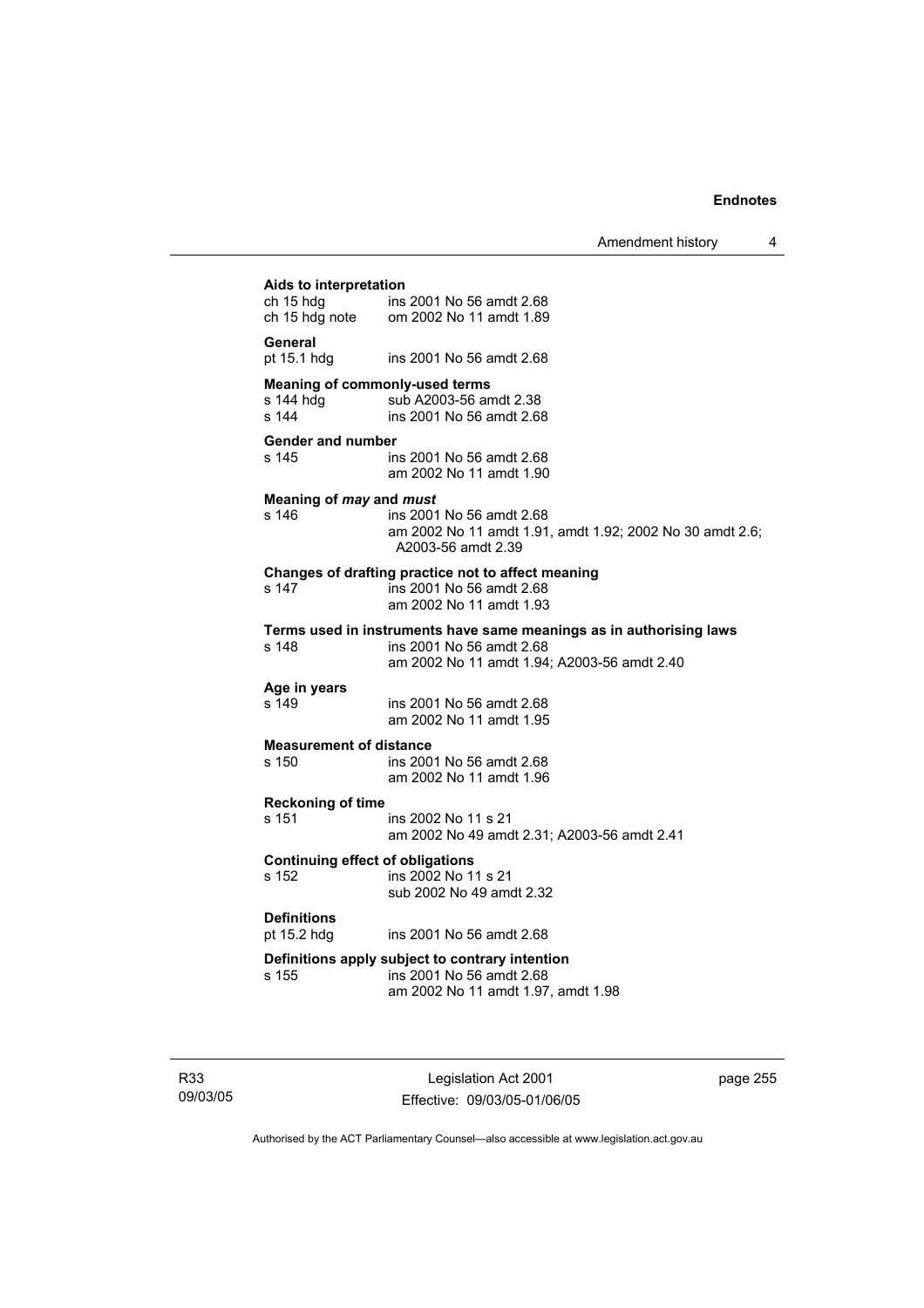4 Amendment history

**Application of definitions in dictionaries and sections**  s 156 ins 2001 No 56 amdt 2.68 am A2003-56 amdt 2.42 **Defined terms—other parts of speech and grammatical forms**  s 157 ins 2001 No 56 amdt 2.68 sub 2002 No 11 amdt 1.99 am A2003-56 amdt 2.43 **References to various entities and things**  pt 15.3 hdg ins 2001 No 56 amdt 2.68 **References to people generally**  s 160 ins 2001 No 56 amdt 2.68 am 2002 No 11 amdt 1.100, amdt 1.101 **Corporations liable to offences**  s 161 ins 2001 No 56 amdt 2.68 am 2002 No 11 amdt 1.102; 2002 No 51 amdt 1.23; 2002 No 49 amdt 2.33 **References to** *a Minister* **or** *the Minister* s 162 ins 2001 No 56 amdt 2.68 **References to** *a chief executive* **or** *the chief executive* s 163 ins 2001 No 56 amdt 2.68 **References to Australian Standards etc**  s 164 ins 2001 No 56 amdt 2.68 sub A2003-56 amdt 2.44 **References to Assembly committees that no longer exist**  s 165 ins 2001 No 56 amdt 2.68 **References to person with interest in land include personal representative etc**  s 168 ins 2001 No 56 amdt 2.68 am 2002 No 11 amdt 1.103 **References to** *domestic partner* **and** *domestic partnership*  s 169 ins A2003-14 s 4 **References to** *transgender people*  s 169A ins A2003-14 s 4 **References to** *intersex people*   $ins$  A2003-14 s 4 **Preservation of certain common law privileges**  pt 15.4 hdg ins 2002 No 11 s 22 **Privileges against selfincrimination and exposure to civil penalty**  s 170 ins 2002 No 11 s 22

page 256 Legislation Act 2001 Effective: 09/03/05-01/06/05

R33 09/03/05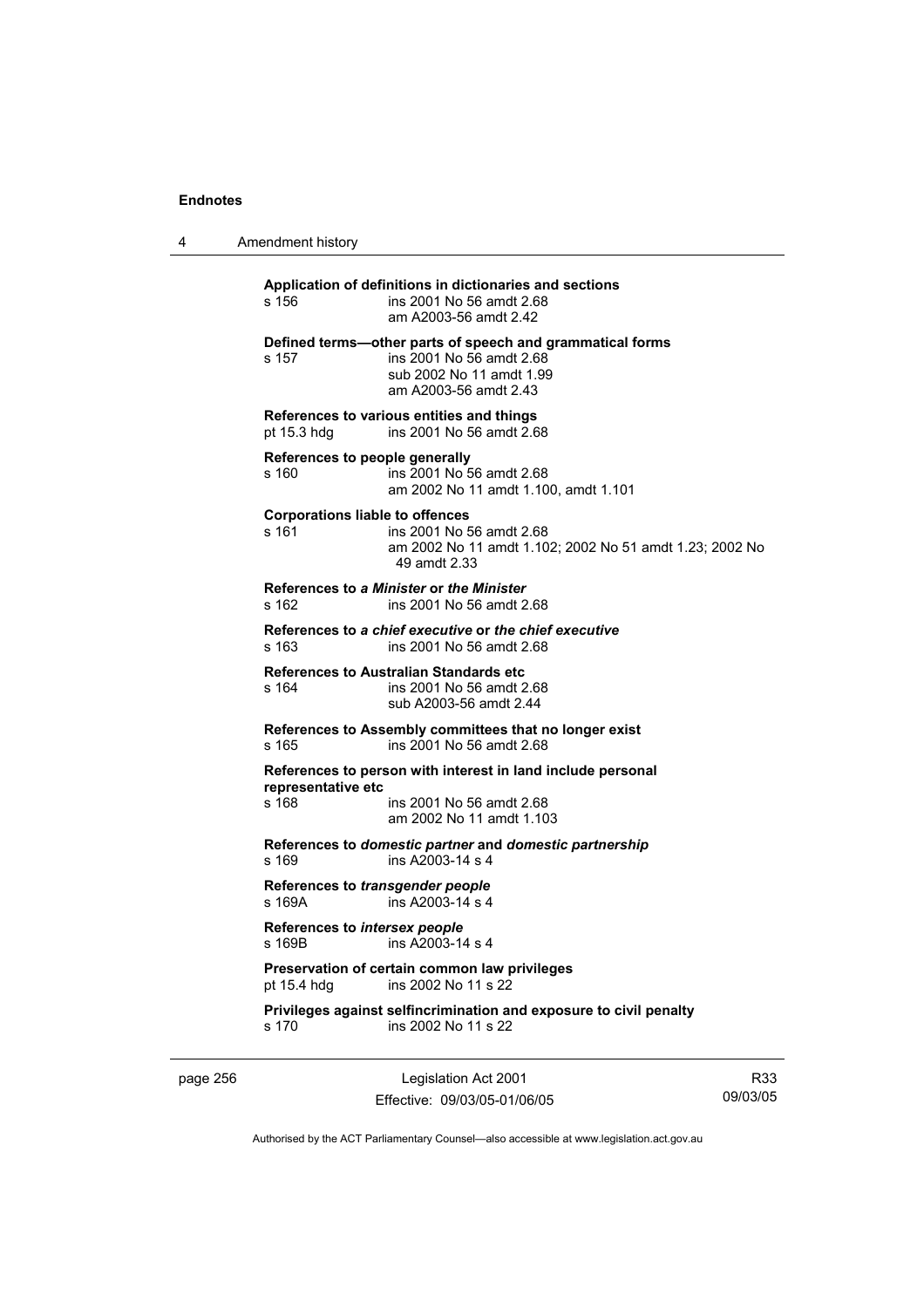| <b>Client legal privilege</b><br>s 171     | ins 2002 No 11 s 22                                                                          |
|--------------------------------------------|----------------------------------------------------------------------------------------------|
|                                            | Courts, tribunals and other decision-makers                                                  |
| ch 16 hdg                                  | ins 2001 No 56 amdt 2.68                                                                     |
| Meaning of law in ch 16<br>s 175           | ins 2001 No 56 amdt 2.68                                                                     |
| s 176                                      | Jurisdiction of courts and tribunals<br>ins 2001 No 56 amdt 2.68<br>am 2002 No 11 amdt 1.104 |
|                                            | Recovery of amounts owing under laws                                                         |
| s 177                                      | ins 2001 No 56 amdt 2.68                                                                     |
|                                            | am 2002 No 11 amdt 1.105                                                                     |
|                                            | Power to decide includes power to administer oath etc                                        |
| s 178 hdg                                  | am A2003-41 amdt 2.30                                                                        |
| s 178                                      | ins 2001 No 56 amdt 2.68<br>am 2002 No 11 amdt 1.106, amdt 1.107; A2003-41 amdt 2.31         |
|                                            |                                                                                              |
|                                            | Content of statements of reasons for decisions                                               |
| s 179                                      | ins 2001 No 56 amdt 2.68                                                                     |
|                                            | am 2002 No 11 amdt 1.108; A2003-56 amdt 2.45                                                 |
|                                            | Power to make decision includes power to reverse or change                                   |
| s 180                                      | ins 2001 No 56 amdt 2.68<br>am 2002 No 11 amdt 1.109                                         |
|                                            |                                                                                              |
| <b>Entities and positions</b><br>ch 17 hdg | ins 2001 No 56 amdt 2.68                                                                     |
|                                            |                                                                                              |
| Meaning of law in ch 17                    |                                                                                              |
| s 182                                      | (prev s 185) ins 2001 No 56 amdt 2.68<br>renum 2002 No 11 amdt 1.110                         |
|                                            | sub A2003-56 amdt 2.46                                                                       |
|                                            |                                                                                              |
| Change of name of entity<br>s 183          | (prev s 187) ins 2001 No 56 amdt 2.68                                                        |
|                                            | renum 2002 No 11 amdt 1.112                                                                  |
|                                            | am A2003-56 amdt 2.47                                                                        |
| Change in constitution of entity           |                                                                                              |
| s 184                                      | (prev s 188) ins 2001 No 56 amdt 2.68                                                        |
|                                            | renum 2002 No 11 amdt 1.112                                                                  |
|                                            | References to occupant of position                                                           |
| s 185                                      | orig s 185 renum as s 182                                                                    |
|                                            | (prev s 189) ins 2001 No 56 amdt 2.68                                                        |
|                                            | renum 2002 No 11 amdt 1.112<br>am A2003-56 amdt 2.48                                         |
|                                            |                                                                                              |
|                                            |                                                                                              |
|                                            |                                                                                              |

R33 09/03/05

Legislation Act 2001 Effective: 09/03/05-01/06/05 page 257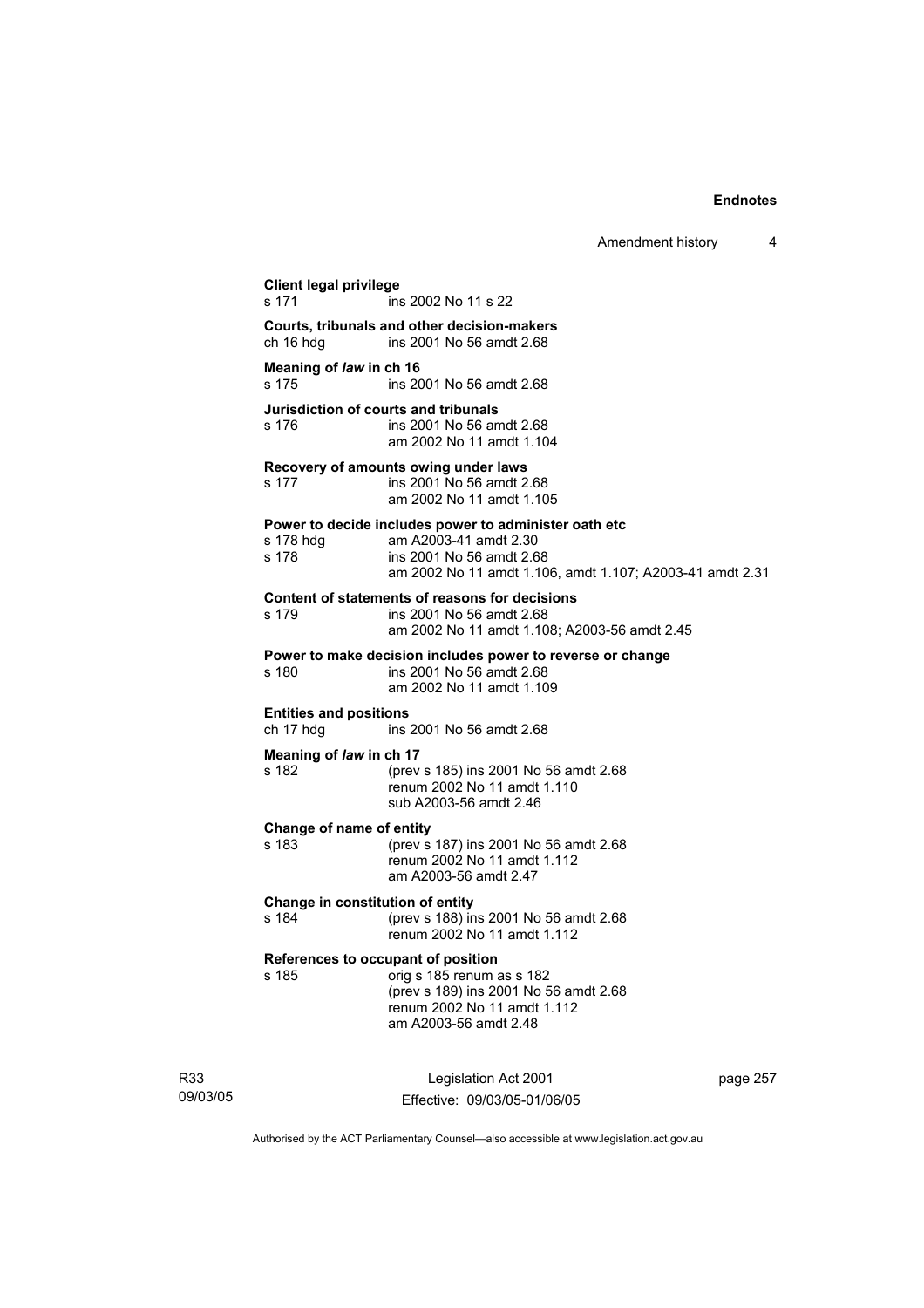4 Amendment history

| Change of name of position<br>s 186          | (orig s 186) ins 2001 No 56 amdt 2.68<br>om 2002 No 11 amdt 1.111<br>(prev s 190) ins 2001 No 56 amdt 2.68<br>renum 2002 No 11 amdt 1.112<br>am A2003-56 amdt 2.49 |
|----------------------------------------------|--------------------------------------------------------------------------------------------------------------------------------------------------------------------|
| s 187                                        | Chairperson and deputy chairperson<br>orig s 187 renum as s 183<br>(prev s 191) ins 2001 No 56 amdt 2.68<br>renum 2002 No 11 amdt 1.112                            |
| <b>Offences</b><br>ch 18 hdg                 | orig ch 18 hdg renum as ch 19 hdg<br>ins 2002 No 11 s 23                                                                                                           |
| Introductory<br>pt 18.1 hdg                  | renum as pt 19.1 hdg                                                                                                                                               |
| <b>Functions</b><br>pt 18.2 hdg              | renum as pt 19.2 hdg                                                                                                                                               |
| <b>Appointments</b><br>pt 18.3 hdg           | renum as pt 19.3 hdg                                                                                                                                               |
| div 18.3.1 hdg                               | Appointments-other than acting appointments<br>renum as div 19.3.1.hdg                                                                                             |
| <b>Acting appointments</b><br>div 18.3.2 hdg | renum as div 19.3.2 hdg                                                                                                                                            |
| <b>Delegations</b><br>pt 18.4 hdg            | renum as pt 19.4 hdg                                                                                                                                               |
| <b>Service of documents</b><br>pt 18.5 hdg   | renum as pt 19.5 hdg                                                                                                                                               |
| <b>Other matters</b><br>pt 18.6 hdg          | renum as pt 19.7 hdg                                                                                                                                               |
| Meaning of Territory law in ch 18<br>s 188   | orig s 188 renum as s 184<br>ins 2002 No 11 s 23                                                                                                                   |
| s 189                                        | Reference to offence includes reference to related ancillary offences<br>orig s 189 renum as s 185<br>ins 2002 No 11 s 23<br>am 2002 No 51 amdt 1.24, amdt 1.25    |
|                                              |                                                                                                                                                                    |

page 258 Legislation Act 2001 Effective: 09/03/05-01/06/05

R33 09/03/05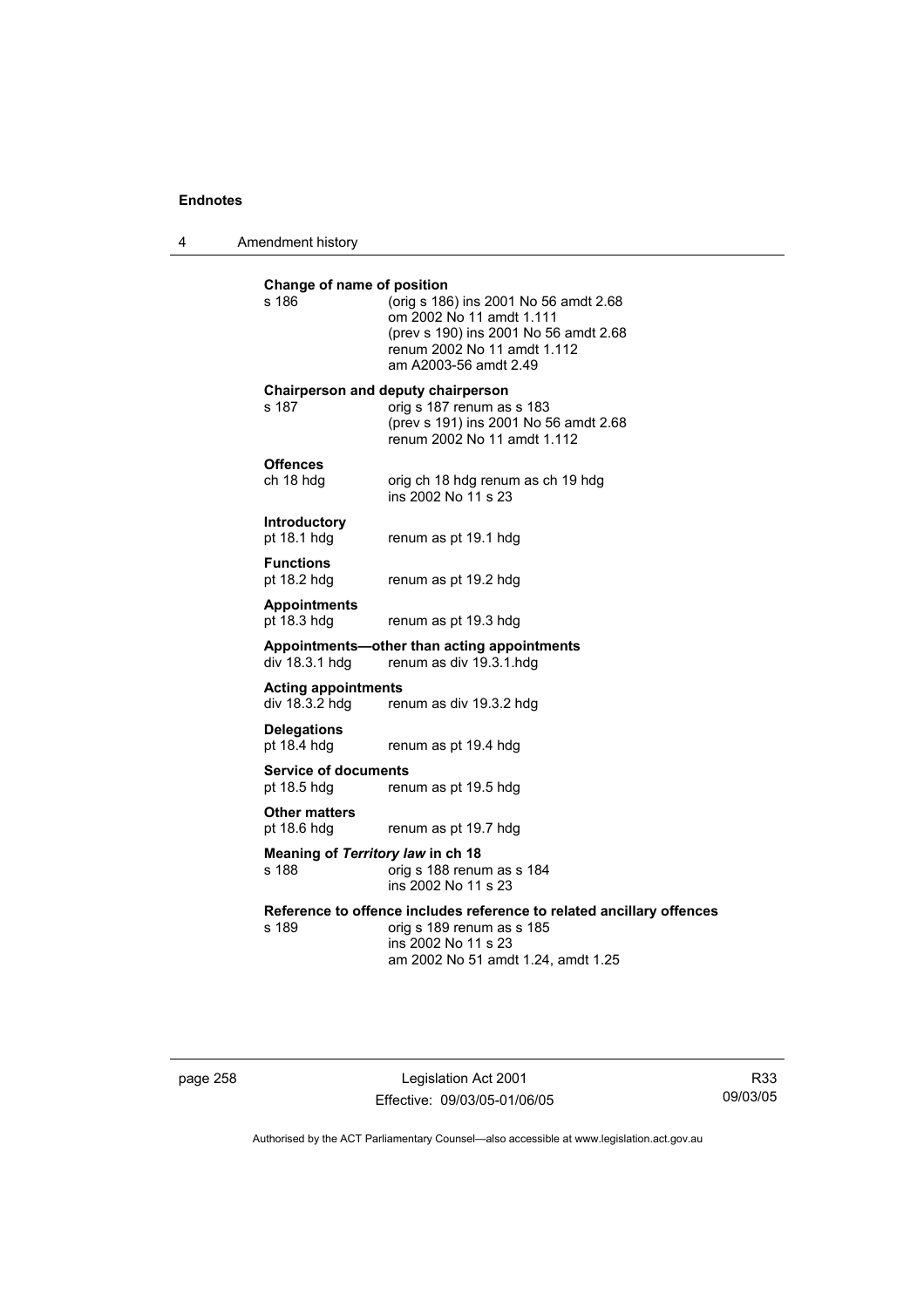Legislation Act 2001 page 259 **Indictable and summary offences**   $\overline{\text{oria}}$  s 190 renum as s 186 ins 2002 No 11 s 23 am A2003-56 amdt 2.50; ss renum R21 LA (see A2003-56 amdt 2.51) **Offences against 2 or more laws**  s 191 orig s 191 renum as s 187 ins 2002 No 11 s 23 **When must prosecutions begin?**  s 192 ins 2002 No 11 s 23 am 2002 No 51 amdt 1.26; A2004-32 s 90; A2005-5 s 27 **Continuing offences**  s 193 ins 2002 No 11 s 23 **Administrative and machinery provisions**  (prev ch 12 hdg) renum as ch 19 hdg and then ch 20 hdg (prev ch 18 hdg) ins 2001 No 56 amdt 2.68 renum as ch 19 hdg 2002 No 11 s 24 **Introductory**  (prev pt 18.1 hdg) ins 2001 No 56 amdt  $2.68$ renum 2002 No 11 s 24 **Meaning of** *law* **in ch 19**  s 195 ins 2001 No 56 amdt 2.68 **Functions**  pt 19.2 hdg (prev pt 18.2 hdg) ins 2001 No 56 amdt 2.68 renum 2002 No 11 s 24 **Provision giving function gives power to exercise function**  s 196 ins 2001 No 56 amdt 2.68 **Statutory functions may be exercised from time to time**  s 197 ins 2001 No 56 amdt 2.68 am 2002 No 11 amdt 1.113, amdt 1.114 **Functions of bodies**  ins 2001 No 56 amdt 2.68 am 2002 No 11 amdt 1.115, amdt 1.116; ss renum R5 LA (see 2002 No 11 amdt 1.117); A2003-41 amdt 2.32, amdt 2.33; ss renum R20 LA (see A2003-41 amdt 2.34) **Functions of occupants of positions**  s 200 ins 2001 No 56 amdt 2.68 **Appointments**  pt 19.3 hdg (prev pt 18.3 hdg) ins 2001 No 56 amdt 2.68 renum 2002 No 11 s 24

R33 09/03/05

Effective: 09/03/05-01/06/05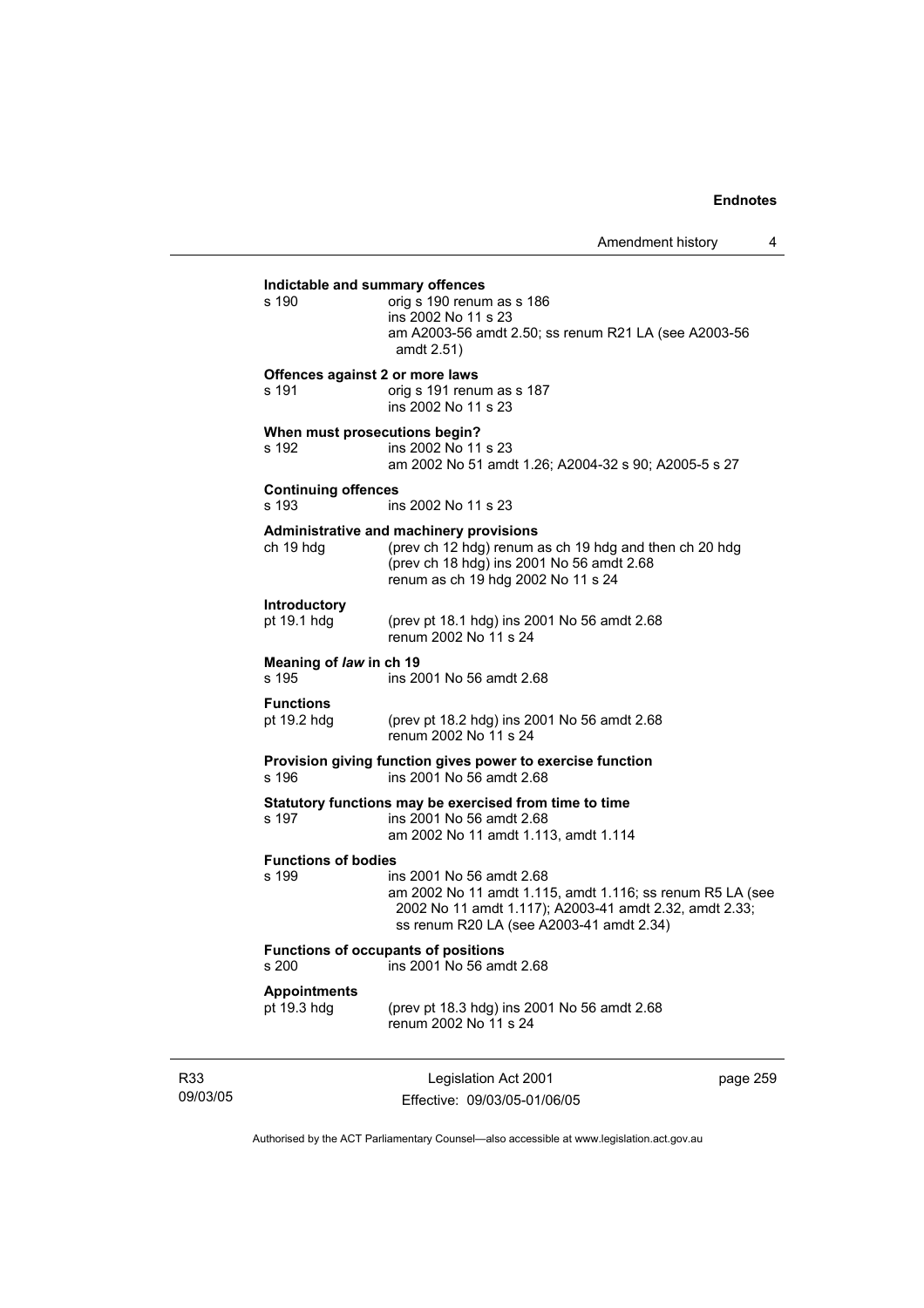4 Amendment history

| Appointments-general<br>div 19.3.1 hdg<br>div 19.3.1 note | (prev div 18.3.1 hdg) ins 2001 No 56 amdt 2.68<br>renum 2002 No 11 s 24<br>sub A2003-56 amdt 2.52<br>ins 2002 No 11 amdt 1.118 |
|-----------------------------------------------------------|--------------------------------------------------------------------------------------------------------------------------------|
|                                                           |                                                                                                                                |
| <b>Application of div 19.3.1</b><br>s 205                 | ins 2001 No 56 amdt 2.68<br>am 2002 No 11 amdt 1.119, amdt 1.120                                                               |
| s 206                                                     | Appointments must be in writing etc<br>ins 2001 No 56 amdt 2.68<br>sub 2002 No 11 s 25                                         |
| s 207                                                     | Appointment may be by name or position<br>ins 2001 No 56 amdt 2.68                                                             |
| s 208                                                     | Power of appointment includes power to suspend etc<br>ins 2001 No 56 amdt 2.68                                                 |
| s 209                                                     | Power of appointment includes power to make acting appointment<br>ins 2001 No 56 amdt 2.68                                     |
| <b>Resignation of appointment</b><br>s 210                | ins 2001 No 56 amdt 2.68                                                                                                       |
| s 211                                                     | Appointment not affected by appointer changes<br>ins 2001 No 56 amdt 2.68                                                      |
| s 212                                                     | Appointment not affected by defect etc<br>ins 2001 No 56 amdt 2.68                                                             |
| <b>Acting appointments</b>                                | div 19.3.2 hdg (prev div 18.3.2 hdg) ins 2001 No 56 amdt 2.68<br>renum 2002 No 11 s 24                                         |
| Application of div 19.3.2<br>s 215                        | ins 2001 No 56 amdt 2.68<br>am 2002 No 11 amdt 1.121, amdt 1.122                                                               |
| s 216                                                     | Acting appointments must be in writing etc<br>ins 2001 No 56 amdt 2.68<br>sub 2002 No 11 s 26                                  |
| s 217                                                     | Acting appointment may be made by name or position<br>ins 2001 No 56 amdt 2.68                                                 |
| s 218                                                     | Instrument may provide when acting appointment has effect etc<br>ins 2001 No 56 amdt 2.68                                      |
| s 219                                                     | Appointer may decide terms of acting appointment etc<br>ins 2001 No 56 amdt 2.68<br>am 2002 No 11 amdt 1.123                   |

page 260 Legislation Act 2001 Effective: 09/03/05-01/06/05

R33 09/03/05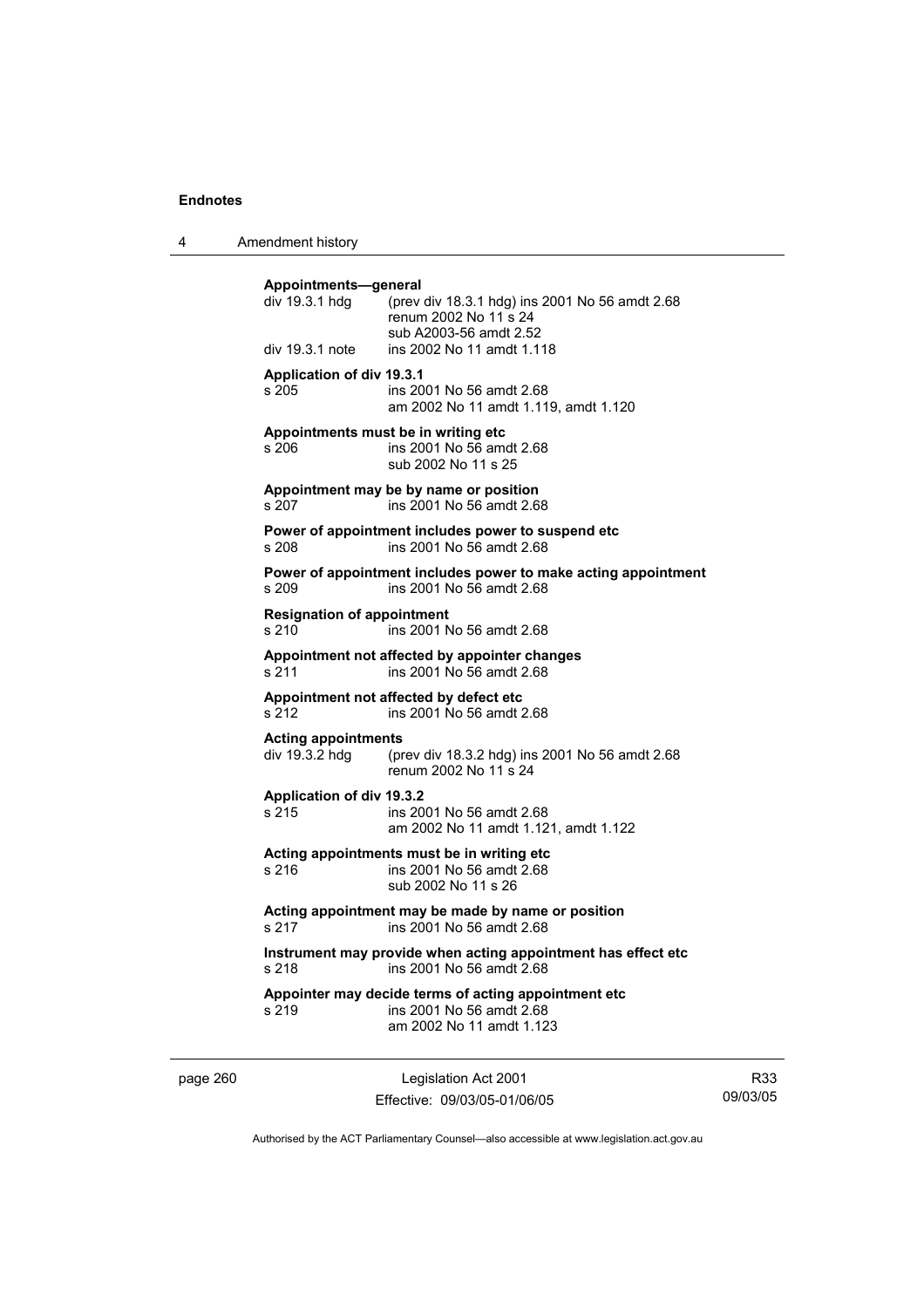| Amendment history |  |
|-------------------|--|
|-------------------|--|

Legislation Act 2001 Effective: 09/03/05-01/06/05 page 261 **Appointee may exercise functions under acting appointment etc**  s 220 ins 2001 No 56 amdt 2.68 **How long does an acting appointment operate?**  s 221 ins 2001 No 56 amdt 2.68 am 2002 No 11 amdt 1.124 **Resignation of acting appointment**  s 222 ins 2001 No 56 amdt 2.68 **Effect of acting appointment on substantive appointment etc**  s 223 ins 2001 No 56 amdt 2.68 **Acting appointment not affected by appointer changes**  s 224 ins 2001 No 56 amdt 2.68 **Acting appointment not affected by defect etc**  s 225 ins 2001 No 56 amdt 2.68 **Standing acting arrangements**  div 19.3.2A hdg ins A2003-41 amdt 2.35 **Application of div 19.3.2A**  s 225A ins A2003-41 amdt 2.35 **Person acting may exercise functions etc**  s 225B ins A2003-41 amdt 2.35 **Appointments—Assembly consultation**  ins 2002 No 11 s 27 **Meaning of** *statutory position* **in div 19.3.3**  s 226 ins 2002 No 11 s 27 **Application of div 19.3.3**  ins 2002 No 11 s 27 am 2002 No 49 amdt 2.34; A2004-28 amdt 3.32 (3), (4) exp 22 December 2004 (s 227 (4) and see A2004-28, s 211 (1) and NI2004-486) **Consultation with appropriate Assembly committee**  s 228 ins 2002 No 11 s 27 **Appointment is disallowable instrument**  s 229 hdg sub 2002 No 49 amdt 2.35<br>s 229 s ins 2002 No 11 s 27 ins 2002 No 11 s 27 **Delegations**  pt 19.4 hdg (prev pt 18.4 hdg) ins 2001 No 56 amdt 2.68 renum 2002 No 11 s 24 **Application of pt 19.4 generally**  s 230 ins 2001 No 56 amdt 2.68 am 2002 No 11 amdt 1.125

Authorised by the ACT Parliamentary Counsel—also accessible at www.legislation.act.gov.au

R33 09/03/05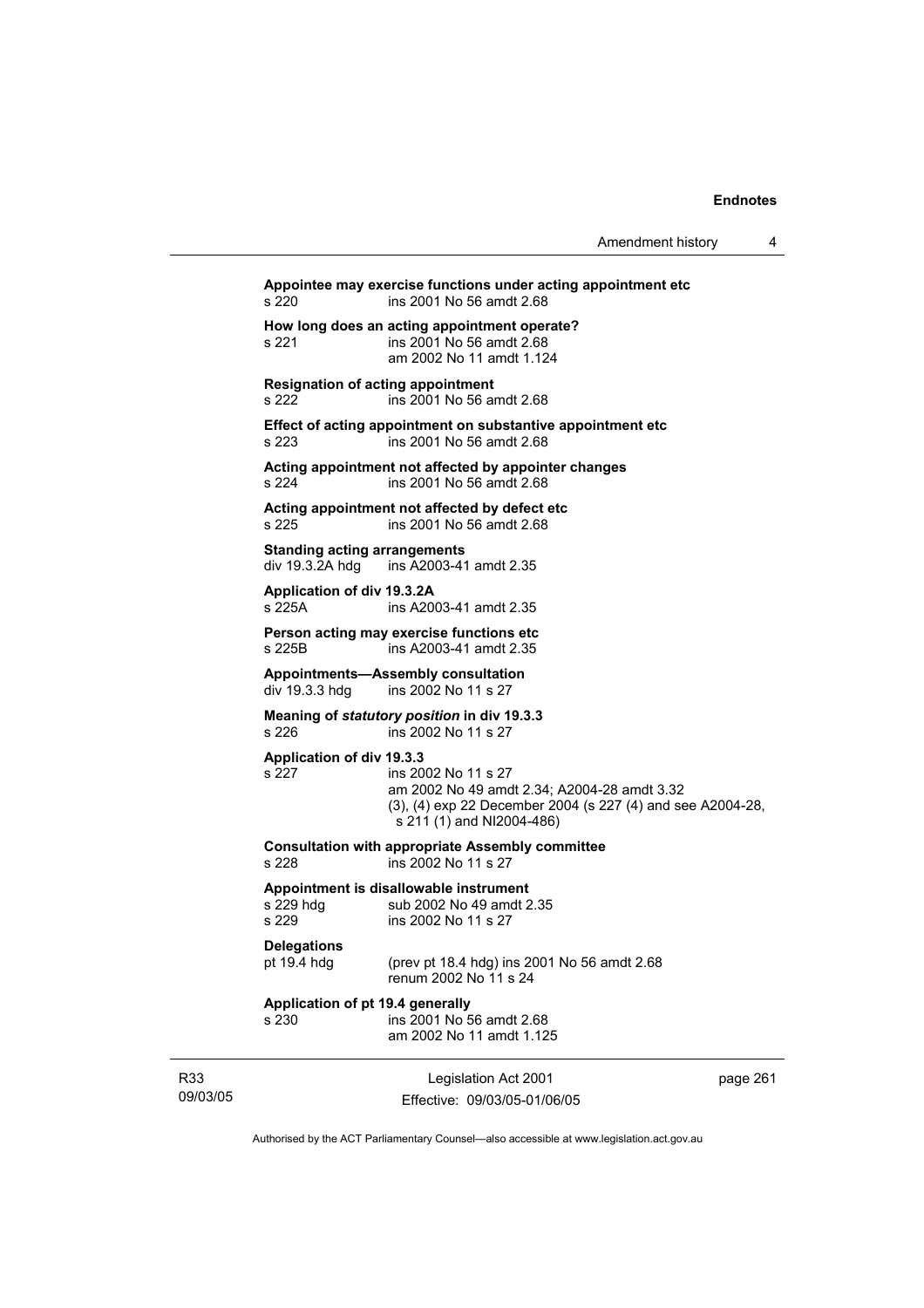| 4 | Amendment history |
|---|-------------------|
|---|-------------------|

**Application of pt 19.4 to subdelegations**  s 231 ins 2001 No 56 amdt 2.68 am 2002 No 11 amdt 1.126; A2003-56 amdt 2.53, amdt 2.54 **Delegation must be in writing etc**  s 232 ins 2001 No 56 amdt 2.68 **Delegation may be made by name or position**  s 233 ins 2001 No 56 amdt 2.68 **Instrument may provide when delegation has effect etc**  s 234 ins 2001 No 56 amdt 2.68 am A2003-41 amdt 2.36 **Delegation may be made to 2 or more delegates**  ins 2001 No 56 amdt 2.68 **Power to delegate may not be delegated**  s 236 ins 2001 No 56 amdt 2.68 am 2002 No 11 amdt 1.127 sub A2003-56 amdt 2.55 **Delegation may be amended or revoked**  s 237 ins 2001 No 56 amdt 2.68 **Appointer responsible for delegated function**  s 238 ins 2001 No 56 amdt 2.68 **Exercise of delegation by delegate**  s 239 ins 2001 No 56 amdt 2.68 am 2002 No 49 amdt 2.36, amdt 2.37; A2003-56 amdt 2.56 **Appointer may exercise delegated function**  s 240 ins 2001 No 56 amdt 2.68 **Delegation not affected by appointer changes**  s 241 ins 2001 No 56 amdt 2.68 **Delegation not affected by defect etc**  s 242 ins 2001 No 56 amdt 2.68 **Service of documents**  pt 19.5 hdg (prev pt 18.5 hdg) ins 2001 No 56 amdt 2.68 renum 2002 No 11 s 24 **Application of pt 19.5**  s 245 ins 2001 No 56 amdt 2.68 **Definitions for pt 19.5**  ins 2001 No 56 amdt 2.68 def *home address* am 2002 No 30 amdt 2.7

page 262 Legislation Act 2001 Effective: 09/03/05-01/06/05

R33 09/03/05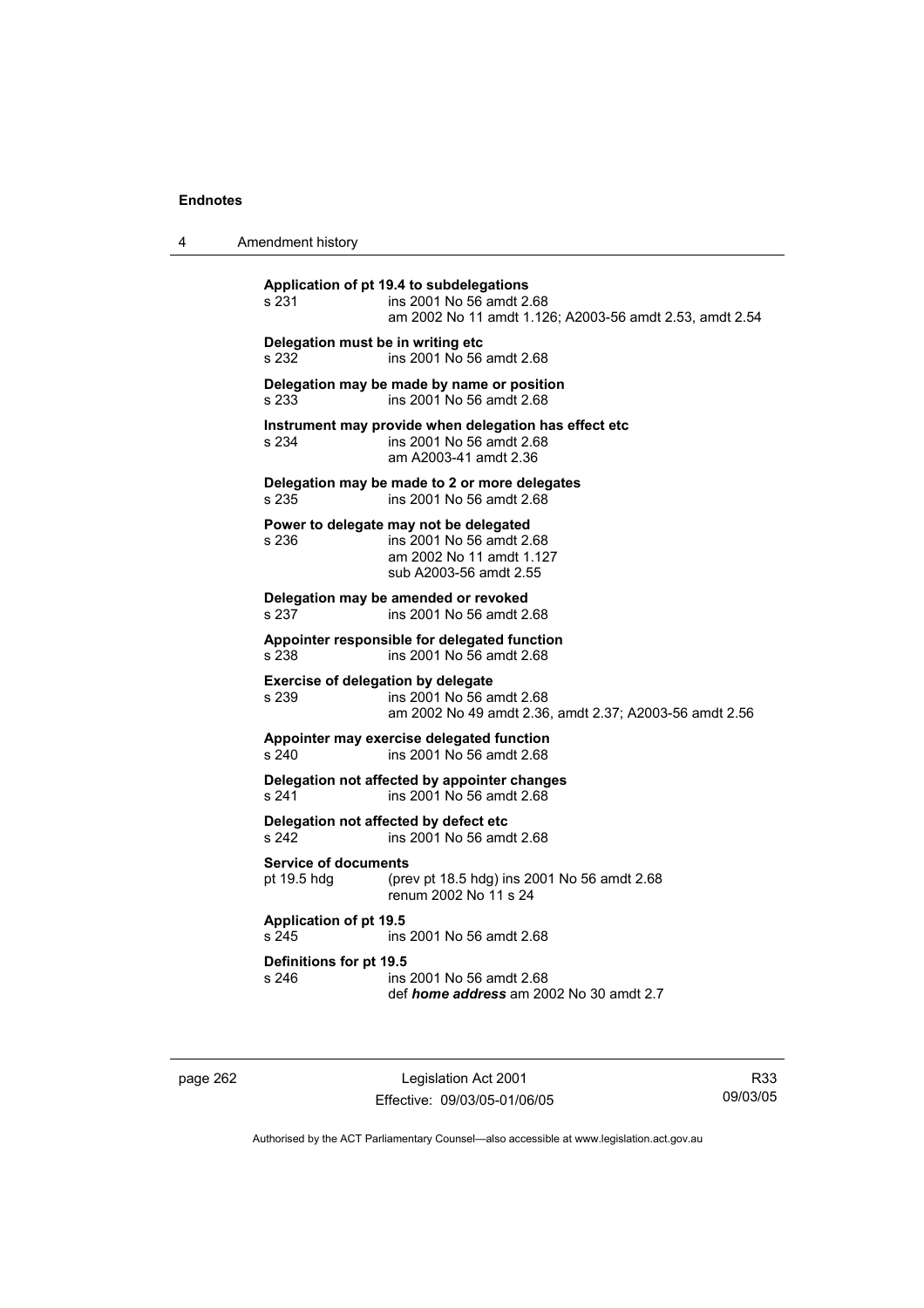Amendment history 4

| Service of documents on individuals                |                                                                                                               |  |
|----------------------------------------------------|---------------------------------------------------------------------------------------------------------------|--|
| s 247                                              | ins 2001 No 56 amdt 2.68<br>am 2002 No 49 amdt 2.38, amdt 2.39                                                |  |
| s 248                                              | Service of documents on corporations<br>ins 2001 No 56 amdt 2.68<br>am 2002 No 49 amdt 2.40, amdt 2.41        |  |
| Service of documents on agencies<br>s 249          | ins 2001 No 56 amdt 2.68                                                                                      |  |
| When service taken to be effected<br>s 250         | ins 2001 No 56 amdt 2.68<br>am 2002 No 11 amdt 1.128                                                          |  |
| Other laws not affected etc<br>s 251               | ins 2001 No 56 amdt 2.68<br>am 2002 No 11 amdt 1.129                                                          |  |
| s 252                                              | Powers of courts and tribunals not affected<br>ins 2001 No 56 amdt 2.68                                       |  |
| pt 19.6 hdg                                        | <b>Functions of Executive and Ministers</b><br>ins 2002 No 11 s 29                                            |  |
| <b>Exercise of functions of Executive</b><br>s 253 | ins 2002 No 11 s 29<br>am A2003-41 amdt 2.37                                                                  |  |
| s 254                                              | Administration of matters not allocated<br>ins 2002 No 11 s 29                                                |  |
| <b>Delegation by Minister</b><br>s 254A            | ins 2002 No 11 s 29                                                                                           |  |
| <b>Other matters</b><br>pt 19.7 hdg                | (prev pt 18.6 hdg) ins 2001 No 56 amdt 2.68<br>sub 2002 No 11 s 28                                            |  |
| <b>Forms</b><br>s 255                              | ins 2001 No 56 amdt 2.68<br>am 2002 No 11 amdt 1.130, amdt 1.131; 2002 No 49<br>amdt 2.42; A2003-41 amdt 2.38 |  |
| s 256                                              | Production of records kept in computers etc<br>ins 2001 No 56 amdt 2.68                                       |  |
| s 260                                              | Delegation by parliamentary counsel<br>(prev s 119) renum 2001 No 56 amdt 2.67<br>om 2002 No 11 amdt 1.132    |  |

R33 09/03/05

Legislation Act 2001 Effective: 09/03/05-01/06/05 page 263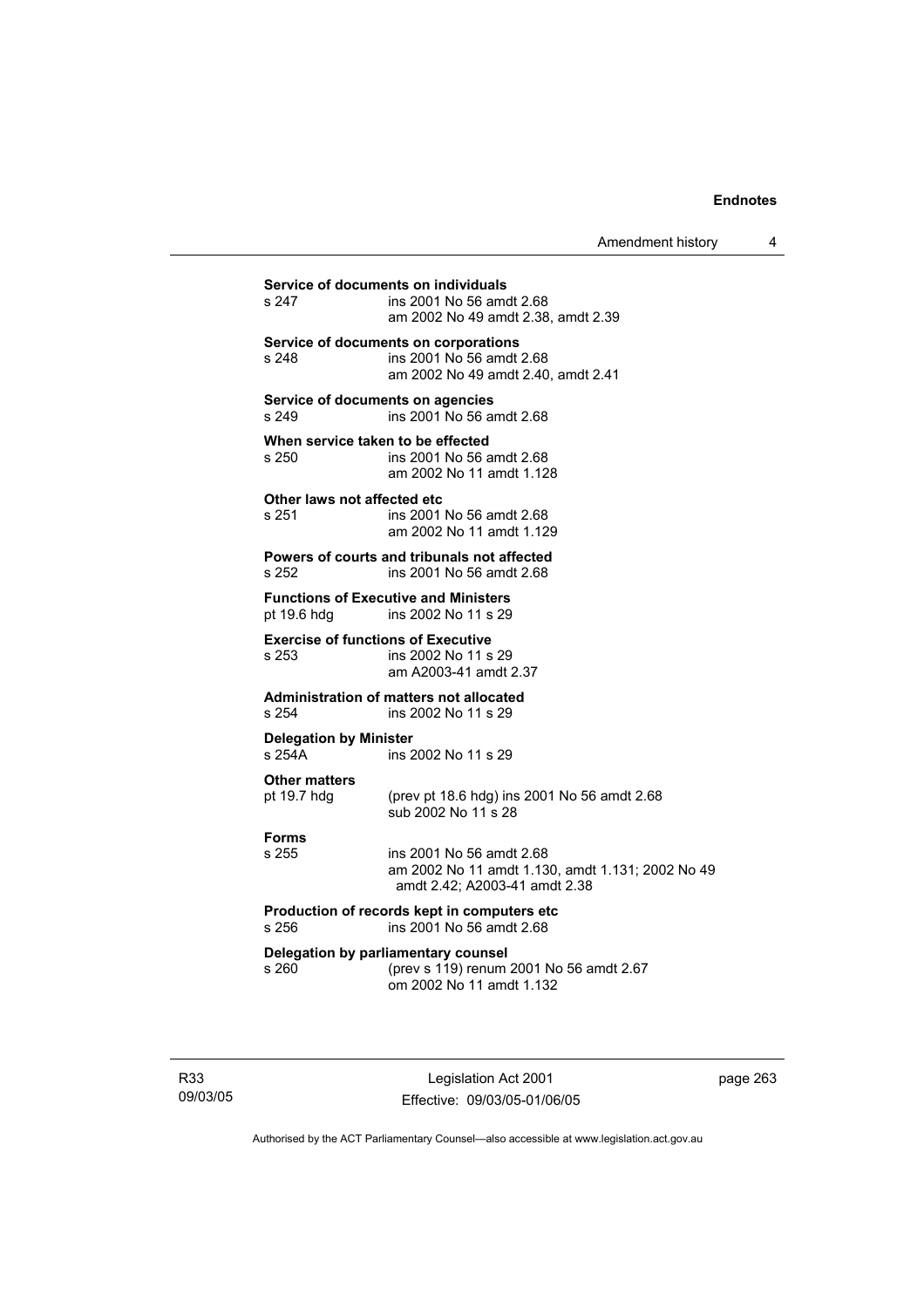4 Amendment history

|                | s 261                                            | <b>References to Administration Act 1989 etc</b><br>(prev s 120) renum 2001 No 56 amdt 2.67<br>om 2002 No 11 amdt 1.132 |
|----------------|--------------------------------------------------|-------------------------------------------------------------------------------------------------------------------------|
|                | <b>Regulation-making power</b><br>s 262          | (prev s 121) renum as s 262 and then s 302                                                                              |
|                | <b>Application of s 28</b><br>s 263              | (prev s 122) renum 2001 No 56 amdt 2.67<br>exp 12 March 2002 (s 263 (2))                                                |
|                | Application of s 47 (2) to (6)<br>s 264          | (prev s 122A) renum as s 264 and then s 304                                                                             |
|                | Application of s 61 and s 62<br>s 265            | (prev s 123) renum as s 265 and then s 305                                                                              |
|                | <b>Application of s 69</b><br>s 266              | (prev s 124) renum 2001 No 56 amdt 2.67<br>exp 12 March 2002 (s 266 (2))                                                |
|                | <b>Transitional regulations</b><br>s 267         | (prev s $125$ ) renum as s $267$ and then s $306$                                                                       |
|                | Modification of ch 20's operation<br>s 268       | (prev s 126) renum as s 268 and then s 307                                                                              |
|                | s 269                                            | Status of certain instruments as disallowable instruments<br>(prev s $127$ ) renum as s $269$ and then s $308$          |
|                | s 270                                            | Status of certain instruments as notifiable instruments<br>(prev s $128$ ) renum as s 270 and then s 309                |
|                | qazette                                          | Compliance with authorisation or requirement to do something by notice in                                               |
|                | s 271                                            | (prev s 129) renum as s 271 and then s 310                                                                              |
|                | s 271B                                           | Commencement of Acts that refer to notification or notice in the gazette<br>renum as s 311                              |
| in the gazette |                                                  | Commencement of registrable instruments that refer to notification or notice                                            |
|                | s 271C                                           | renum as s 312                                                                                                          |
|                | s 272                                            | Status of republications under Legislation (Republication) Act 1996<br>(prev s 130) renum as s 272 and then s 313       |
|                | s 273                                            | <b>Transitional provisions about penalties</b><br>renum as s 314                                                        |
|                | <b>Status of certain determinations</b><br>s 274 | renum as s 315                                                                                                          |
|                |                                                  |                                                                                                                         |

page 264 Legislation Act 2001 Effective: 09/03/05-01/06/05

R33 09/03/05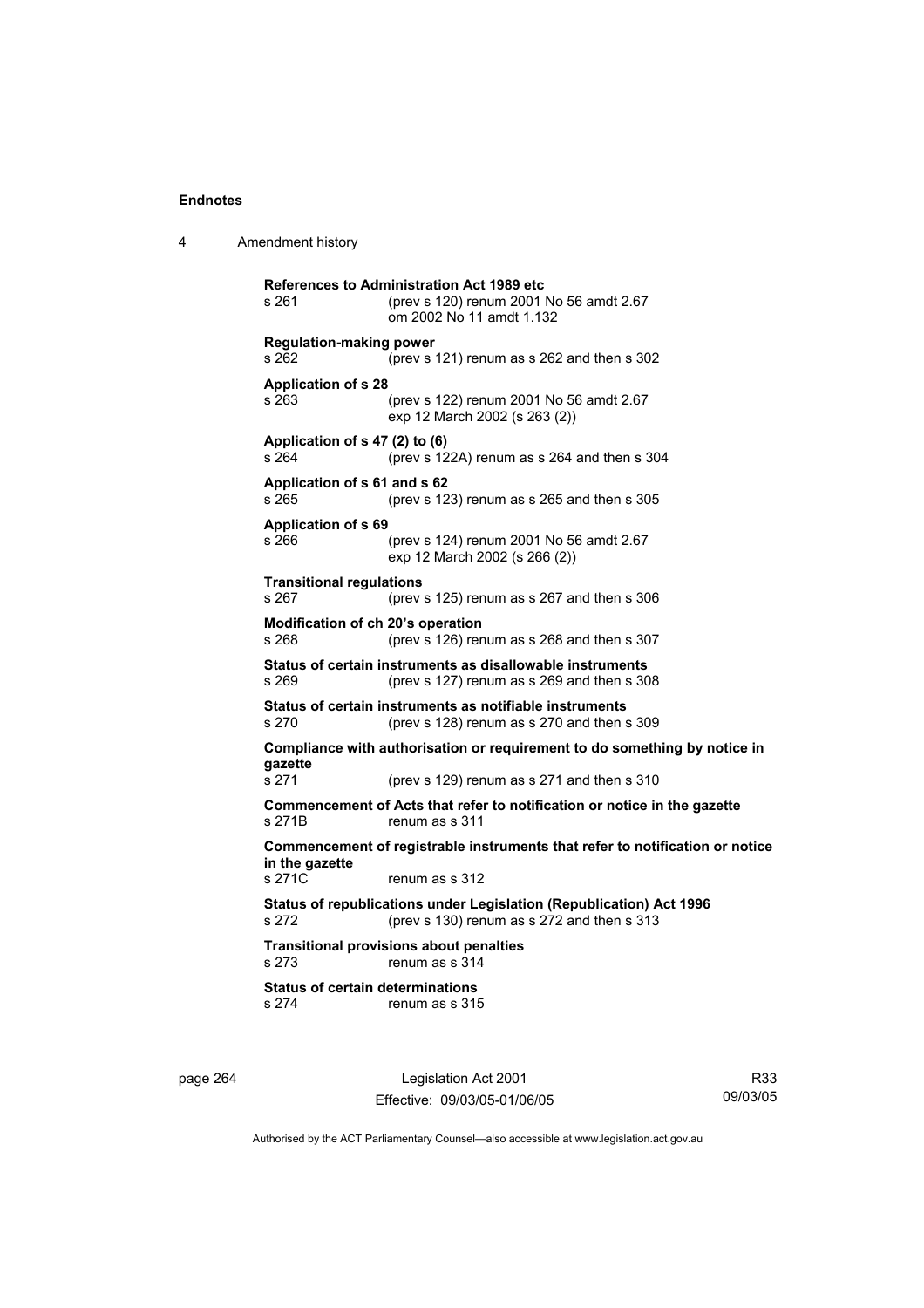| Amendment history |  |  |
|-------------------|--|--|
|-------------------|--|--|

|                 | <b>Miscellaneous</b>                    |                                                                                                                                                                                                                                        |          |
|-----------------|-----------------------------------------|----------------------------------------------------------------------------------------------------------------------------------------------------------------------------------------------------------------------------------------|----------|
|                 | ch 20 hdg                               | (prev ch 13 hdg) renum as ch 20 hdg and then ch 21 hdg<br>(prev ch 12 hdg) renum as ch 19 hdg 2001 No 56 amdt 2.66<br>renum as ch 20 hdg 2002 No 11 s 24                                                                               |          |
|                 | s 300                                   | Delegation by parliamentary counsel<br>ins 2002 No 11 amdt 1.132<br>am A2004-60 amdt 1.175                                                                                                                                             |          |
|                 | s 301                                   | <b>References to Administration Act 1989 etc</b><br>ins 2002 No 11 amdt 1.132                                                                                                                                                          |          |
|                 | <b>Regulation-making power</b><br>s 302 | (prev s 121) renum as s 262 2001 No 56 amdt 2.67<br>renum as s 302 R5 LA (see 2002 No 11 amdt 1.133)<br>sub A2003-41 amdt 2.39                                                                                                         |          |
|                 | Transitional<br>ch 21 hdg               | (prev ch 13 hdg) renum as ch 20 hdg 2001 No 56 amdt 2.66<br>renum as ch 21 hdg 2002 No 11 s 24<br>om R29 LA                                                                                                                            |          |
|                 | Application of s 47 (2) to (6)          |                                                                                                                                                                                                                                        |          |
|                 | s 304 hdg                               | (prev s 122A hdg) renum as s 264 hdg and then s 304 hdg<br>sub 2002 No 11 amdt 1.134                                                                                                                                                   |          |
|                 | s 304                                   | (prev s 122A) ins 2001 No 44 amdt 1.2623<br>renum as s 264 2001 No 56 amdt 2.67<br>am 2002 No 11 amdt 1.135<br>renum as s 304 R5 LA (see 2002 No 11 amdt 1.136)<br>exp 12 September 2004 (s 304 (4))                                   |          |
|                 | Application of s 61 and s 62            |                                                                                                                                                                                                                                        |          |
|                 | s 305                                   | (prev s 123) renum as s 265 2001 No 56 amdt 2.67<br>renum as s 305 R5 LA (see 2002 No 11 amdt 1.136)<br>exp 12 September 2002 (s 305 (3))                                                                                              |          |
|                 | <b>Transitional regulations</b>         |                                                                                                                                                                                                                                        |          |
|                 | s 306                                   | (prev s 125) am 2001 No 44 amdt 1.2624<br>renum as s 267 2001 No 56 amdt 2.67<br>am 2001 No 56 amdts 2.69-2.71; 2002 No 11 amdt<br>1.137-1.140<br>renum as s 306 R5 LA (see 2002 No 11 amdt 1.136)<br>exp 28 May 2003 (s 306 (5))      |          |
|                 | Modification of ch 20's operation       |                                                                                                                                                                                                                                        |          |
|                 | s 307 hdg<br>s 307                      | (prev s 268 hdg) sub 2001 No 56 amdt 2.72<br>(prev s 126) renum as s 268 2001 No 56 amdt 2.67<br>am 2002 No 11 amdt 1.141<br>renum as s 307 R5 LA (see 2002 No 11 amdt 1.13)<br>am 2002 No 49 amdt 2.54<br>exp 28 May 2003 (s 307 (2)) |          |
| R33<br>09/03/05 |                                         | Legislation Act 2001<br>Effective: 09/03/05-01/06/05                                                                                                                                                                                   | page 265 |
|                 |                                         |                                                                                                                                                                                                                                        |          |

Authorised by the ACT Parliamentary Counsel—also accessible at www.legislation.act.gov.au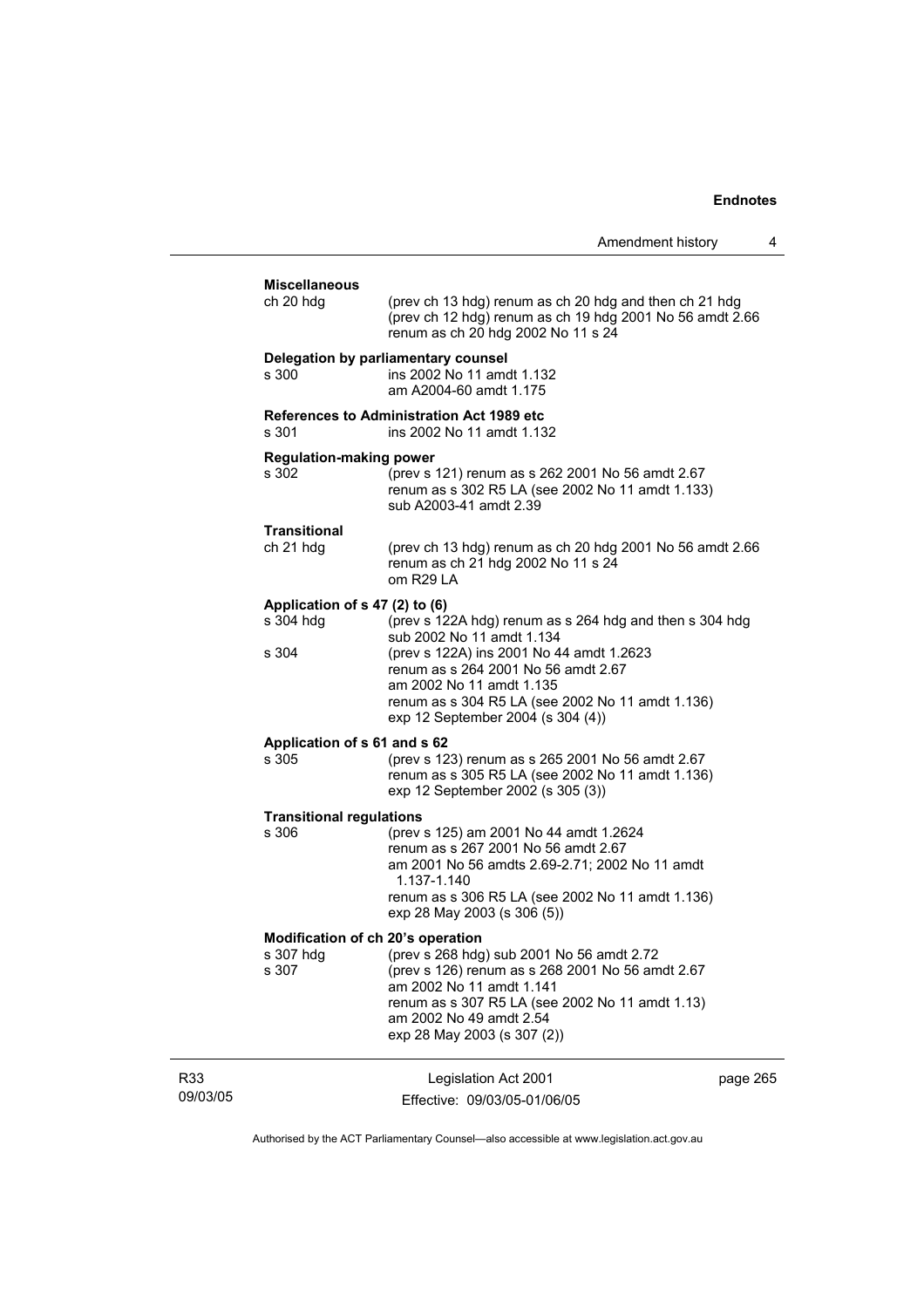| 4 | Amendment history                                |                                                                                                                                                                                                                  |
|---|--------------------------------------------------|------------------------------------------------------------------------------------------------------------------------------------------------------------------------------------------------------------------|
|   | s 308                                            | Status of certain instruments as disallowable instruments<br>(prev s 127) renum as s 269 2001 No 56 amdt 2.67<br>renum as s 308 R5 LA (see 2002 No 11 amdt 1.136)<br>exp 12 September 2004 (s 308 (4))           |
|   | s 309                                            | Status of certain instruments as notifiable instruments<br>(prev s 128) renum as s 270 2001 No 56 amdt 2.67<br>renum as s 309 R5 LA (see 2002 No 11 amdt 1.136)<br>exp 12 September 2004 (s 309 (7))             |
|   |                                                  | Compliance with authorisation or requirement to do something by notice in                                                                                                                                        |
|   | gazette<br>s 310                                 | (prev s 129) renum as s 271 2001 No 56 amdt 2.67<br>am 2001 No 56 amdt 2.73<br>renum as s 310 R5 LA (see 2002 No 11 amdt 1.136)<br>exp 12 September 2004 (s 310 (5))                                             |
|   | s 310A                                           | Application of s 89 to registrable instrument<br>ins A2003-56 amdt 2.57<br>exp 12 September 2004 (s 310A (2))                                                                                                    |
|   | s 311                                            | Commencement of Acts that refer to notification or notice in the gazette<br>(prev s 271B) ins as mod SL 2001 No 34 reg 6<br>renum R5 LA (see 2002 No 11 amdt 1.136)<br>exp 13 September 2002 (s 311 (5))         |
|   | in the gazette                                   | Commencement of registrable instruments that refer to notification or notice                                                                                                                                     |
|   | s 312                                            | (prev s 271C) ins as mod SL 2001 No 34 reg 6<br>renum R5 LA (see 2002 No 11 amdt 1.136)<br>exp 13 September 2002 (s 312 (5))                                                                                     |
|   | s 313                                            | Status of republications under Legislation (Republication) Act 1996<br>(prev s 130) renum as s 272 2001 No 56 amdt 2.67<br>renum as s 313 R5 LA (see 2002 No 11 amdt 1.136)<br>exp 12 September 2004 (s 313 (3)) |
|   | s 314                                            | <b>Transitional provisions about penalties</b><br>(prev s 273) ins 2001 No 56 amdt 2.74<br>renum R5 LA (see 2002 No 11 amdt 1.136)<br>exp 12 September 2003 (s 314 (5))                                          |
|   | <b>Status of certain determinations</b><br>s 315 | (prev s 274) ins 2001 No 56 amdt 2.74<br>renum R5 LA (see 2002 No 11 amdt 1.136)<br>exp 12 September 2003 (s 315 (6))                                                                                            |
|   | s 316                                            | <b>Delegations under Administration Act 1989</b><br>ins A2003-56 amdt 2.58<br>exp 12 September 2004 (s 316 (3))                                                                                                  |
|   |                                                  |                                                                                                                                                                                                                  |

page 266 Legislation Act 2001 Effective: 09/03/05-01/06/05

R33 09/03/05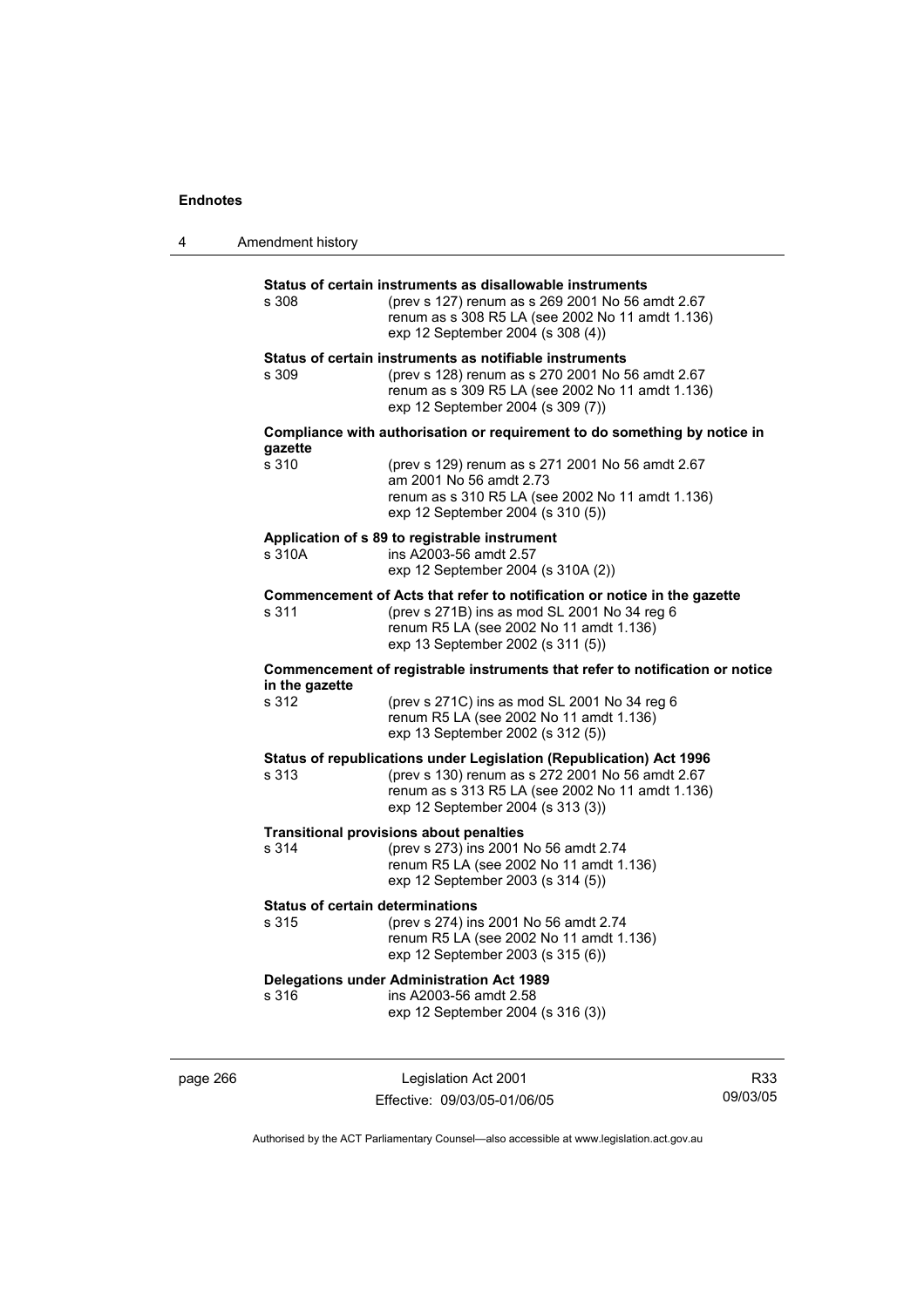## **Former NSW and UK Acts in force before establishment of Territory**

| sch $1$ pt $1.1$ hdg | (prev sch 1 pt 1 hdg) sub and renum 2001 No 56 amdt 2.75 |
|----------------------|----------------------------------------------------------|
| sch 1 pt 1.1         | am 2001 No 44 amdt 1.2625; 2001 No 56 amdts 2.76-2.79;   |
|                      | 2001 No 88 s 43 (2); 2002 No 40 amdt 3.28; items renum   |
|                      | R11 LA (see 2002 No 40 amdt 3.29)                        |
|                      | sub 2002 No 49 amdt 2.43                                 |
|                      | am A2003-56 amdt 2.59; items renum R21 LA (see A2003-56  |
|                      | amdt 2.60); A2004-17 amdt 2.10; items renum R30 LA (see  |
|                      | A2004-17 amdt 2.11); A2004-60 amdt 1.176; items renum    |
|                      | R31 LA (see A2004-60 amdt 1.177)                         |

#### **Former NSW Acts applied after establishment of Territory**

| sch 1 pt 1.2 hdg | (prev sch 1 pt 2 hdg) sub and renum 2001 No 56 amdt 2.80 |
|------------------|----------------------------------------------------------|
| sch 1 pt 1.2     | am 2001 No 44 amdt 1.2626, amdt 1.2627; 2001 No 56       |
|                  | amdt 2.81; A2004-7 amdt 1.5                              |

| dict pt 1 hdg<br>sub A2003-56 amdt 2.61<br>dict pt 1 note<br>sub A2003-56 amdt 2.61<br>dict pt 1<br>def $AAT$ ins 2002 No 49 amdt 2.44<br>def Act sub 2001 No 56 amdt 2.82<br>def $ACT$ reloc from IA 2001 No 56 amdt 2.16<br>def ADI reloc from IA 2001 No 56 amdt 2.16<br>sub 2002 No 49 amdt 2.45<br>def administrative appeals tribunal reloc from IA 2001 No 56<br>amdt 2.16<br>def <i>administrative unit</i> reloc from IA 2001 No 56 amdt 2.16<br>def <i>adult</i> reloc from IA 2001 No 56 amdt 2.16<br>def <i>affidavit</i> reloc from IA 2001 No 56 amdt 2.16<br>def <i>ambulance service</i> reloc from IA 2001 No 56 amdt 2.16<br>sub A2004-28 amdt 3.33<br>def <i>amend</i> sub 2001 No 56 amdt 2.82<br>def <i>appoint</i> reloc from IA 2001 No 56 amdt 2.16<br>def asset reloc from IA 2001 No 56 amdt 2.16<br>def <b>Attorney-General</b> ins 2001 No 56 amdt 2.82<br>def <b>auditor-general</b> reloc from IA 2001 No 56 amdt 2.16<br>def <b>Australia</b> reloc from IA 2001 No 56 amdt 2.16<br>def <b>Australian driver licence</b> reloc from IA 2001 No 56<br>amdt $2.16$<br>def authorised deposit-taking institution reloc from IA 2001<br>No 56 amdt 2.16<br>sub 2002 No 49 amdt 2.46<br>def bank reloc from IA 2001 No 56 amdt 2.16<br>def <b>barrister</b> reloc from IA 2001 No 56 amdt 2.16<br>def <b>body</b> reloc from IA 2001 No 56 amdt 2.16<br>def breach reloc from IA 2001 No 56 amdt 2.16 | <b>Meaning of commonly-used terms</b> |  |  |
|---------------------------------------------------------------------------------------------------------------------------------------------------------------------------------------------------------------------------------------------------------------------------------------------------------------------------------------------------------------------------------------------------------------------------------------------------------------------------------------------------------------------------------------------------------------------------------------------------------------------------------------------------------------------------------------------------------------------------------------------------------------------------------------------------------------------------------------------------------------------------------------------------------------------------------------------------------------------------------------------------------------------------------------------------------------------------------------------------------------------------------------------------------------------------------------------------------------------------------------------------------------------------------------------------------------------------------------------------------------------------------------------------------------------------------|---------------------------------------|--|--|
|                                                                                                                                                                                                                                                                                                                                                                                                                                                                                                                                                                                                                                                                                                                                                                                                                                                                                                                                                                                                                                                                                                                                                                                                                                                                                                                                                                                                                                 |                                       |  |  |
|                                                                                                                                                                                                                                                                                                                                                                                                                                                                                                                                                                                                                                                                                                                                                                                                                                                                                                                                                                                                                                                                                                                                                                                                                                                                                                                                                                                                                                 |                                       |  |  |
|                                                                                                                                                                                                                                                                                                                                                                                                                                                                                                                                                                                                                                                                                                                                                                                                                                                                                                                                                                                                                                                                                                                                                                                                                                                                                                                                                                                                                                 |                                       |  |  |
|                                                                                                                                                                                                                                                                                                                                                                                                                                                                                                                                                                                                                                                                                                                                                                                                                                                                                                                                                                                                                                                                                                                                                                                                                                                                                                                                                                                                                                 |                                       |  |  |
|                                                                                                                                                                                                                                                                                                                                                                                                                                                                                                                                                                                                                                                                                                                                                                                                                                                                                                                                                                                                                                                                                                                                                                                                                                                                                                                                                                                                                                 |                                       |  |  |
|                                                                                                                                                                                                                                                                                                                                                                                                                                                                                                                                                                                                                                                                                                                                                                                                                                                                                                                                                                                                                                                                                                                                                                                                                                                                                                                                                                                                                                 |                                       |  |  |
|                                                                                                                                                                                                                                                                                                                                                                                                                                                                                                                                                                                                                                                                                                                                                                                                                                                                                                                                                                                                                                                                                                                                                                                                                                                                                                                                                                                                                                 |                                       |  |  |
|                                                                                                                                                                                                                                                                                                                                                                                                                                                                                                                                                                                                                                                                                                                                                                                                                                                                                                                                                                                                                                                                                                                                                                                                                                                                                                                                                                                                                                 |                                       |  |  |
|                                                                                                                                                                                                                                                                                                                                                                                                                                                                                                                                                                                                                                                                                                                                                                                                                                                                                                                                                                                                                                                                                                                                                                                                                                                                                                                                                                                                                                 |                                       |  |  |
|                                                                                                                                                                                                                                                                                                                                                                                                                                                                                                                                                                                                                                                                                                                                                                                                                                                                                                                                                                                                                                                                                                                                                                                                                                                                                                                                                                                                                                 |                                       |  |  |
|                                                                                                                                                                                                                                                                                                                                                                                                                                                                                                                                                                                                                                                                                                                                                                                                                                                                                                                                                                                                                                                                                                                                                                                                                                                                                                                                                                                                                                 |                                       |  |  |
|                                                                                                                                                                                                                                                                                                                                                                                                                                                                                                                                                                                                                                                                                                                                                                                                                                                                                                                                                                                                                                                                                                                                                                                                                                                                                                                                                                                                                                 |                                       |  |  |
|                                                                                                                                                                                                                                                                                                                                                                                                                                                                                                                                                                                                                                                                                                                                                                                                                                                                                                                                                                                                                                                                                                                                                                                                                                                                                                                                                                                                                                 |                                       |  |  |
|                                                                                                                                                                                                                                                                                                                                                                                                                                                                                                                                                                                                                                                                                                                                                                                                                                                                                                                                                                                                                                                                                                                                                                                                                                                                                                                                                                                                                                 |                                       |  |  |
|                                                                                                                                                                                                                                                                                                                                                                                                                                                                                                                                                                                                                                                                                                                                                                                                                                                                                                                                                                                                                                                                                                                                                                                                                                                                                                                                                                                                                                 |                                       |  |  |
|                                                                                                                                                                                                                                                                                                                                                                                                                                                                                                                                                                                                                                                                                                                                                                                                                                                                                                                                                                                                                                                                                                                                                                                                                                                                                                                                                                                                                                 |                                       |  |  |
|                                                                                                                                                                                                                                                                                                                                                                                                                                                                                                                                                                                                                                                                                                                                                                                                                                                                                                                                                                                                                                                                                                                                                                                                                                                                                                                                                                                                                                 |                                       |  |  |
|                                                                                                                                                                                                                                                                                                                                                                                                                                                                                                                                                                                                                                                                                                                                                                                                                                                                                                                                                                                                                                                                                                                                                                                                                                                                                                                                                                                                                                 |                                       |  |  |
|                                                                                                                                                                                                                                                                                                                                                                                                                                                                                                                                                                                                                                                                                                                                                                                                                                                                                                                                                                                                                                                                                                                                                                                                                                                                                                                                                                                                                                 |                                       |  |  |
|                                                                                                                                                                                                                                                                                                                                                                                                                                                                                                                                                                                                                                                                                                                                                                                                                                                                                                                                                                                                                                                                                                                                                                                                                                                                                                                                                                                                                                 |                                       |  |  |
|                                                                                                                                                                                                                                                                                                                                                                                                                                                                                                                                                                                                                                                                                                                                                                                                                                                                                                                                                                                                                                                                                                                                                                                                                                                                                                                                                                                                                                 |                                       |  |  |
|                                                                                                                                                                                                                                                                                                                                                                                                                                                                                                                                                                                                                                                                                                                                                                                                                                                                                                                                                                                                                                                                                                                                                                                                                                                                                                                                                                                                                                 |                                       |  |  |
|                                                                                                                                                                                                                                                                                                                                                                                                                                                                                                                                                                                                                                                                                                                                                                                                                                                                                                                                                                                                                                                                                                                                                                                                                                                                                                                                                                                                                                 |                                       |  |  |
|                                                                                                                                                                                                                                                                                                                                                                                                                                                                                                                                                                                                                                                                                                                                                                                                                                                                                                                                                                                                                                                                                                                                                                                                                                                                                                                                                                                                                                 |                                       |  |  |
|                                                                                                                                                                                                                                                                                                                                                                                                                                                                                                                                                                                                                                                                                                                                                                                                                                                                                                                                                                                                                                                                                                                                                                                                                                                                                                                                                                                                                                 |                                       |  |  |

Legislation Act 2001 Effective: 09/03/05-01/06/05 page 267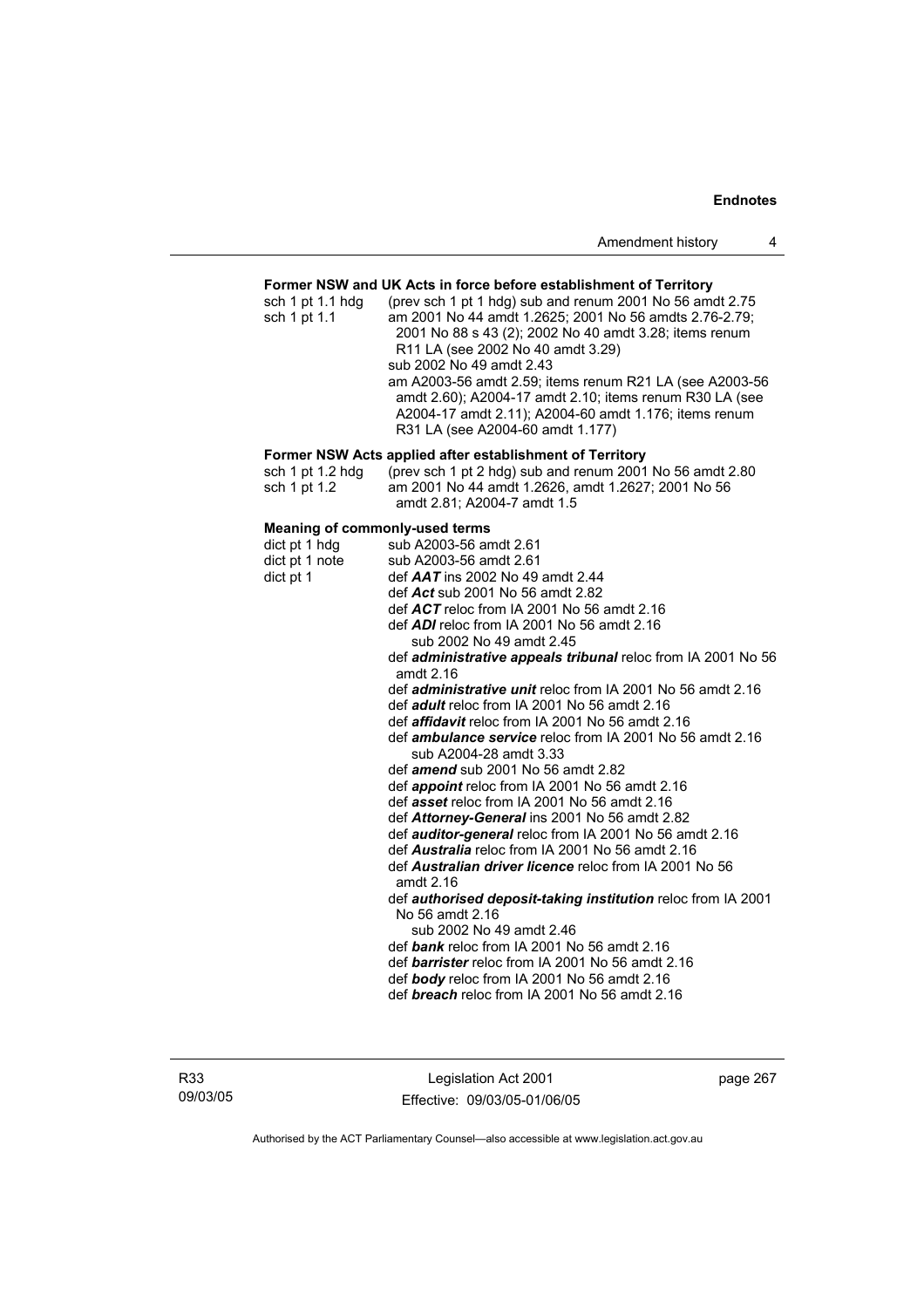4 Amendment history

 def *building code* ins A2004-13 amdt 2.79 def *building society* reloc from IA 2001 No 56 amdt 2.16 sub A2003-56 amdt 2.62 def *business day* reloc from IA 2001 No 56 amdt 2.16 def *by-laws* ins 2002 No 11 amdt 1.142 def *calendar month* reloc from IA 2001 No 56 amdt 2.16 def *calendar year* reloc from IA 2001 No 56 amdt 2.16 def *change* reloc from IA 2001 No 56 amdt 2.16 def *chief executive* ins 2001 No 56 amdt 2.82 def *chief fire control officer* ins 2001 No 56 amdt 2.82 om A2004-28 amdt 3.34 def *chief health officer* reloc from IA 2001 No 56 amdt 2.16 def *Chief Justice* reloc from IA 2001 No 56 amdt 2.16 def *Chief Magistrate* reloc from IA 2001 No 56 amdt 2.16 def *Chief Minister* reloc from IA 2001 No 56 amdt 2.16 def *chief officer (ambulance service)* ins A2004-28 amdt 3.35 def *chief officer (fire brigade)* ins A2004-28 amdt 3.35 def *chief officer (rural fire service)* ins A2004-28 amdt 3.35 def *chief officer (SES)* ins A2004-28 amdt 3.35 def *chief planning executive* ins 2002 No 56 amdt 3.43 def *chief police officer* reloc from IA 2001 No 56 amdt 2.16 def *chief solicitor* ins A2004-42 amdt 2.39 def *child* reloc from IA 2001 No 56 amdt 2.16 def *Childrens Court* reloc from IA 2001 No 56 amdt 2.16 def *city area* reloc from IA 2001 No 56 amdt 2.16 def *clerk* reloc from IA 2001 No 56 amdt 2.16 def *commencement* sub 2001 No 56 amdt 2.82 def *commencement notice* sub 2001 No 56 amdt 2.82 def *commissioner for fair trading* reloc from IA 2001 No 56 amdt 2.16 def *commissioner for health complaints* ins 2001 No 56 amdt 2.82 def *commissioner for housing* reloc from IA 2001 No 56 amdt 2.16 def *commissioner for land and planning* reloc from IA 2001 No 56 amdt 2.16 om 2002 No 56 amdt 3.44 def *commissioner for public administration* reloc from IA 2001 No 56 amdt 2.16 def *commissioner for revenue* reloc from IA 2001 No 56 amdt 2.16 def *commissioner for surveys* reloc from IA 2001 No 56 amdt 2.16 def *commissioner for the environment* ins 2001 No 56 amdt 2.82

page 268 Legislation Act 2001 Effective: 09/03/05-01/06/05

R33 09/03/05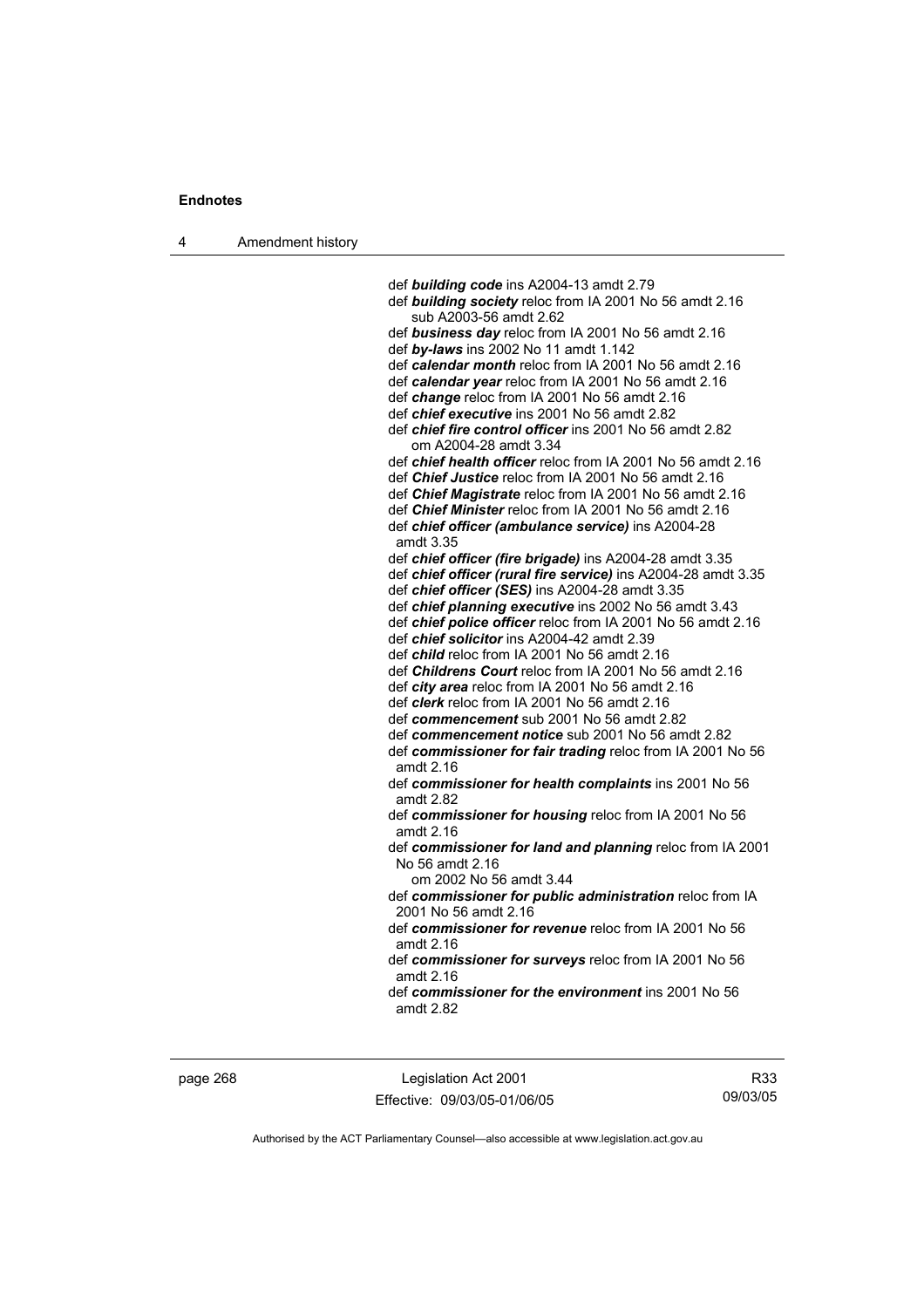def *commissioner of police* reloc from IA 2001 No 56 amdt 2.16 def *committed for trial* reloc from IA 2001 No 56 amdt 2.16 def *Commonwealth* reloc from IA 2001 No 56 amdt 2.16 def *Commonwealth country* reloc from IA 2001 No 56 amdt 2.16 def *Commonwealth gazette* reloc from IA 2001 No 56 amdt 2.16 def *community advocate* reloc from IA 2001 No 56 amdt 2.16 def *confer* reloc from IA 2001 No 56 amdt 2.16 def *conservator of flora and fauna* reloc from IA 2001 No 56 amdt 2.16 def *construction occupations registrar* ins A2004-13 amdt 2.80 def *consumer and trader tribunal* ins A2003-16 s 70 def *Consumer Credit (Australian Capital Territory) Code* reloc from IA 2001 No 56 amdt 2.16 def *Consumer Credit (Australian Capital Territory) Regulations* reloc from IA 2001 No 56 amdt 2.16 def *contravene* reloc from IA 2001 No 56 amdt 2.16 def *converted ordinance* reloc from IA 2001 No 56 amdt 2.16 def *Coroner's Court* reloc from IA 2001 No 56 amdt 2.16 def *corporation* reloc from IA 2001 No 56 amdt 2.16 def *Corporations Act* ins in IA 2001No 56 amdt 2.14 reloc from IA 2001 No 56 amdt 2.16 def *Court of Appeal* ins A2004-42 amdt 2.39 def *court of summary jurisdiction* reloc from IA 2001 No 56 amdt 2.16 def *credit tribunal* reloc from IA 2001 No 56 amdt 2.16 def *credit union* reloc from IA 2001 No 56 amdt 2.16 sub A2003-56 amdt 2.63 def *Criminal Code* ins 2002 No 51 amdt 1.27 def *custodial escort* ins 2002 No 30 amdt 2.8 def *daylight* reloc from IA 2001 No 56 amdt 2.16 def *definition* ins 2001 No 56 amdt 2.82 def *dentist* reloc from IA 2001 No 56 amdt 2.16 sub A2004-39 amdt 4.3 def *dental prosthetist* reloc from IA 2001 No 56 amdt 2.16 sub A2004-39 amdt 3.1 def *dental technician* reloc from IA 2001 No 56 amdt 2.16 sub A2004-39 amdt 3.2 def *designation* reloc from IA 2001 No 56 amdt 2.16 def *director of corrective services* ins 2002 No 30 amdt 2.8 def *director of public prosecutions* (or *DPP*) reloc from IA 2001 No 56 amdt 2.16 def *disallowable instrument* sub 2001 No 56 amdt 2.82

R33 09/03/05

Legislation Act 2001 Effective: 09/03/05-01/06/05 page 269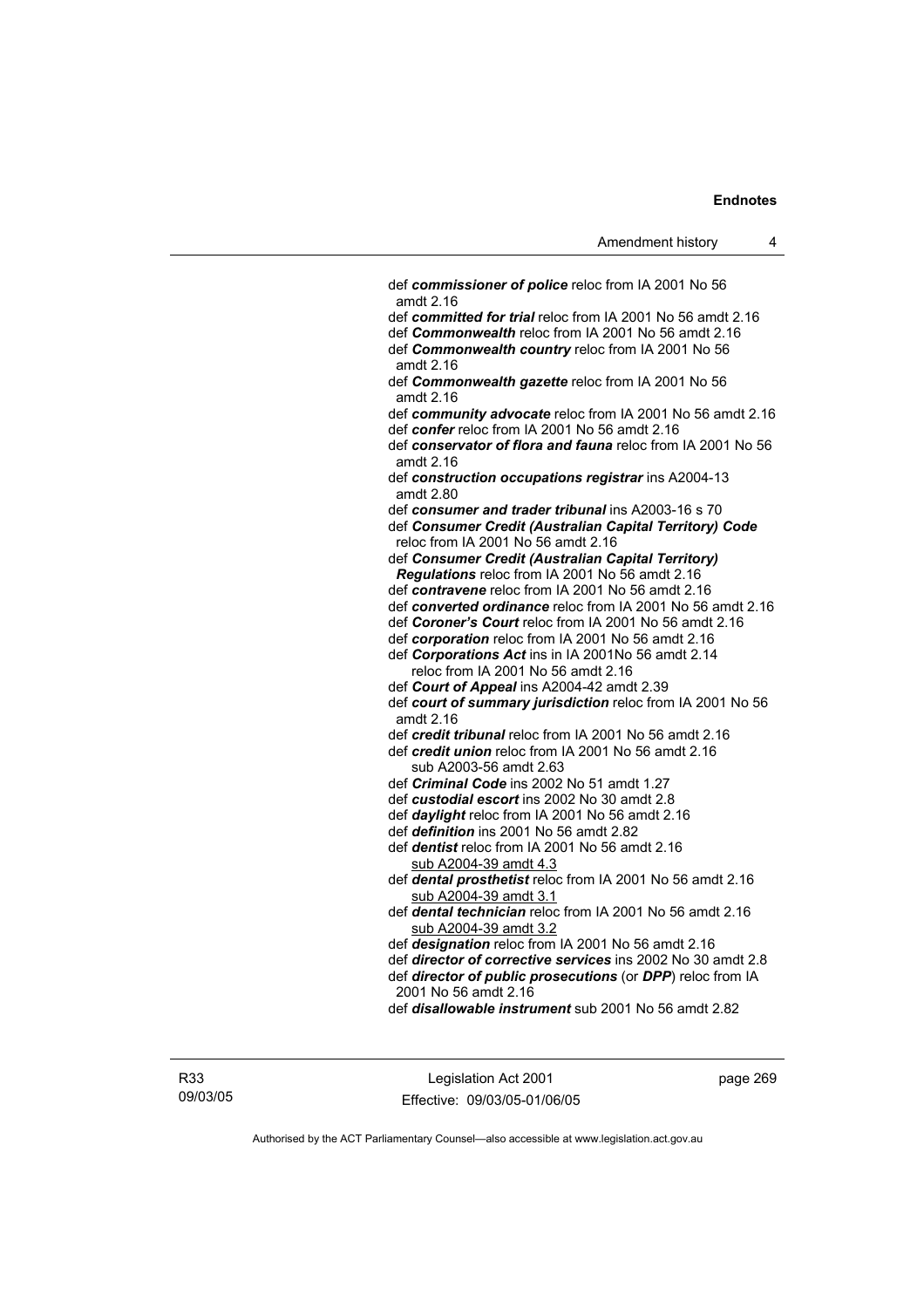4 Amendment history

 def *discrimination commissioner* reloc from IA 2001 No 56 amdt 2.16 def *discrimination tribunal* reloc from IA 2001 No 56 amdt 2.16 def *doctor* reloc from IA 2001 No 56 amdt 2.16 sub A2004-39 amdt 5.13 def *document* reloc from IA 2001 No 56 amdt 2.16 am A2003-56 amdt 2.64 def *domestic partner* ins A2003-14 s 5 def *domestic partnership* ins A2003-14 s 5 def *DPP* ins 2002 No 49 amdt 2.47 def *driver licence* reloc from IA 2001 No 56 amdt 2.16 def *electoral commission* reloc from IA 2001 No 56 amdt 2.16 def *electoral commissioner* reloc from IA 2001 No 56 amdt 2.16 def *emergency service* ins A2004-28 amdt 3.35 def *emergency services authority* ins A2004-28 amdt 3.35 def *emergency services commissioner* ins A2004-28 amdt 3.35 def *enactment* sub 2001 No 56 amdt 2.82 def *entity* ins 2001 No 56 amdt 2.82 def *environment protection authority* ins 2002 No 11 amdt 1.142 def *establish* reloc from IA 2001 No 56 amdt 2.16 def *estate* reloc from IA 2001 No 56 amdt 2.16 def *Executive* reloc from IA 2001 No 56 amdt 2.16 def *exercise* reloc from IA 2001 No 56 amdt 2.16 def *expire* reloc from IA 2001 No 56 amdt 2.16 def *external territory* reloc from IA 2001 No56 amdt 2.16 def *fail* reloc from IA 2001 No 56 amdt 2.16 def *Federal Court* reloc from IA 2001 No 56 amdt 2.16 def *file* reloc from IA 2001 No 56 amdt 2.16 def *financial year* reloc from IA 2001 No 56 amdt 2.16 def *fire brigade* reloc from IA 2001 No 56 amdt 2.16 sub A2004-28 amdt 3.36 def *fire commissioner* reloc from IA 2001 No 56 amdt 2.16 om A2004-28 amdt 3.37 def *for* ins 2002 No 11 amdt 1.142 def *foreign country* reloc from IA 2001 No 56 amdt 2.16 def *former NSW Act* sub 2001 No 56 amdt 2.82; 2002 No 11 amdt 1.143 def *former UK Act* sub 2001 No 56 amdt 2.82; 2002 No 11 amdt 1.143 def *found guilty* reloc from IA 2001 No 56 amdt 2.16 sub 2002 No 49 amdt 2.48

page 270 Legislation Act 2001 Effective: 09/03/05-01/06/05

R33 09/03/05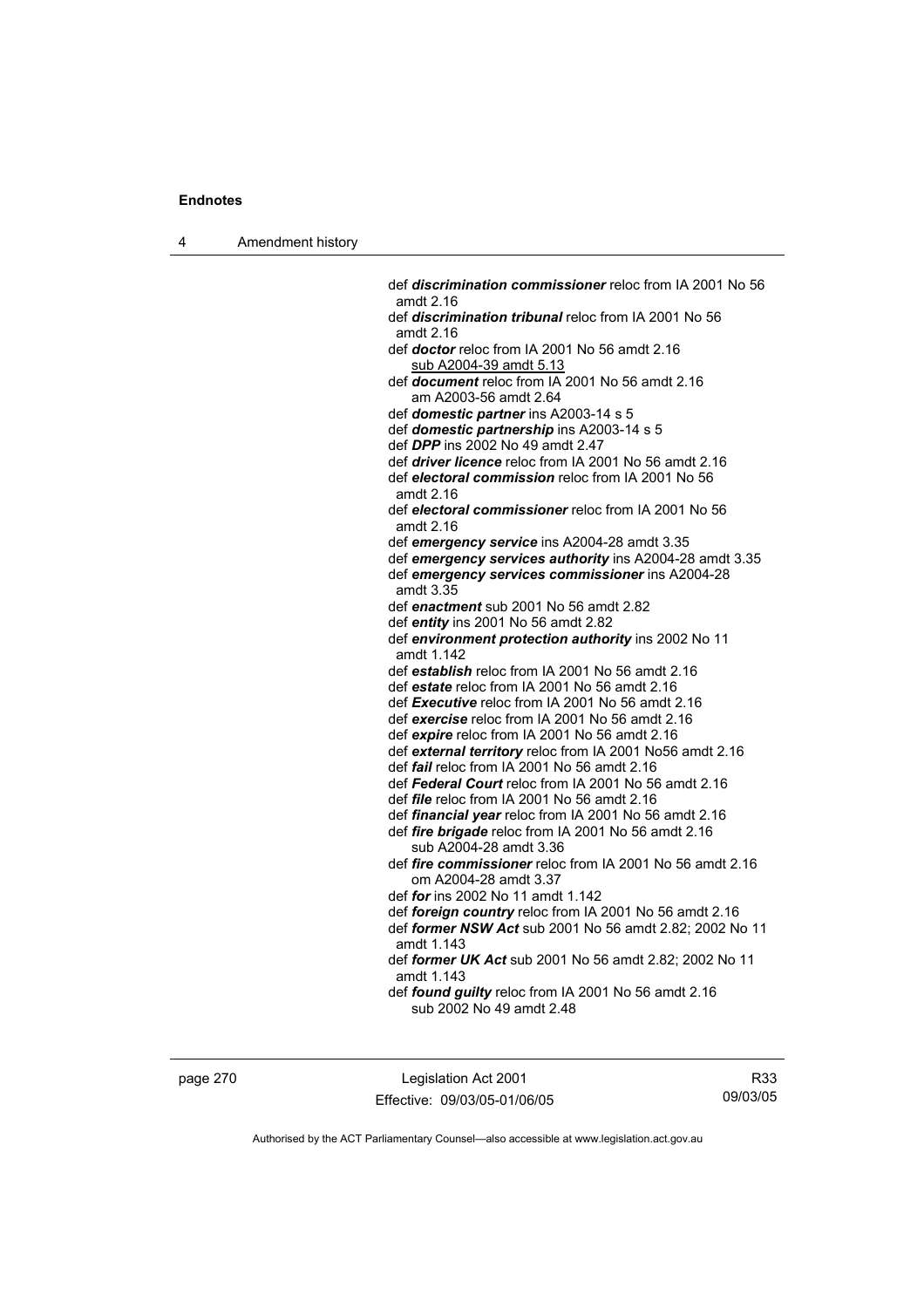def *function* reloc from IA 2001 No 56 amdt 2.16 def *gambling and racing commission* reloc from IA 2001 No 56 amdt 2.16 def *gazette* reloc from IA 2001 No 56 amdt 2.16 def *give* reloc from IA 2001 No 56 amdt 2.16 def *government printer* reloc from IA 2001 No 56 amdt 2.16 def *government solicitor* reloc from IA 2001 No 56 amdt 2.16 def *Governor* ins 2001 No 56 amdt 2.82 def *Governor-General* ins 2001 No 56 amdt 2.82 def *GST* ins 2002 No 27 s 27 def *guardianship tribunal* reloc from IA 2001 No 56 amdt 2.16 def *heritage council* ins A2004-57 amdt 1.53 def *heritage register* ins A2004-57 amdt 1.53 def *High Court* reloc from IA 2001 No 56 amdt 2.16 def *Imperial Act* reloc from IA 2001 No 56 amdt 2.16 def *independent competition and regulatory commission*  ins A2004-42 amdt 2.39 def *indictable offence* ins 2001 No 56 amdt 2.82 sub 2002 No 11 amdt 1.144; A2003-56 amdt 2.65 def *indictment* reloc from IA 2001 No 56 amdt 2.16 def *individual* reloc from IA 2001 No 56 amdt 2.16 def *infringement notice* ins A2004-42 amdt 2.39 def *in relation to* ins 2002 No 49 amdt 2.49 def *insolvent under administration* ins A2003-56 amdt 2.66 def *instrument* sub 2001 No 56 amdt 2.82 def *interest* reloc from IA 2001 No 56 amdt 2.16 def *internal territory* reloc from IA 2001 No 56 amdt 2.16 def *intersex person* ins A2003-14 s 5 def *Jervis Bay Territory* reloc from IA 2001 No 56 amdt 2.16 def *judge* reloc from IA 2001 No 56 amdt 2.16 am 2002 No 11 amdt 1.145 def *Lake Burley Griffin* reloc from IA 2001 No 56 amdt 2.16 def *Lake Ginninderra* reloc from IA 2001 No 56 amdt 2.16 def *land* reloc from IA 2001 No 56 amdt 2.16 def *land development agency* ins 2002 No 56 amdt 3.45 def *law* reloc from IA 2001 No 56 amdt 2.16 def *lawyer* reloc from IA 2001 No 56 amdt 2.16 def *legal aid commission* ins 2001 No 56 amdt 2.82 def *legal practitioner* reloc from IA 2001 No 56 amdt 2.16 def *Legislation Act* ins 2002 No 49 amdt 2.50 def *Legislative Assembly* reloc from IA 2001 No 56 amdt 2.16 def *liability* reloc from IA 2001 No 56 amdt 2.16 def *magistrate* reloc from IA 2001 No 56 amdt 2.16 def *Magistrates Court* reloc from IA 2001 No 56 amdt 2.16

R33 09/03/05

Legislation Act 2001 Effective: 09/03/05-01/06/05 page 271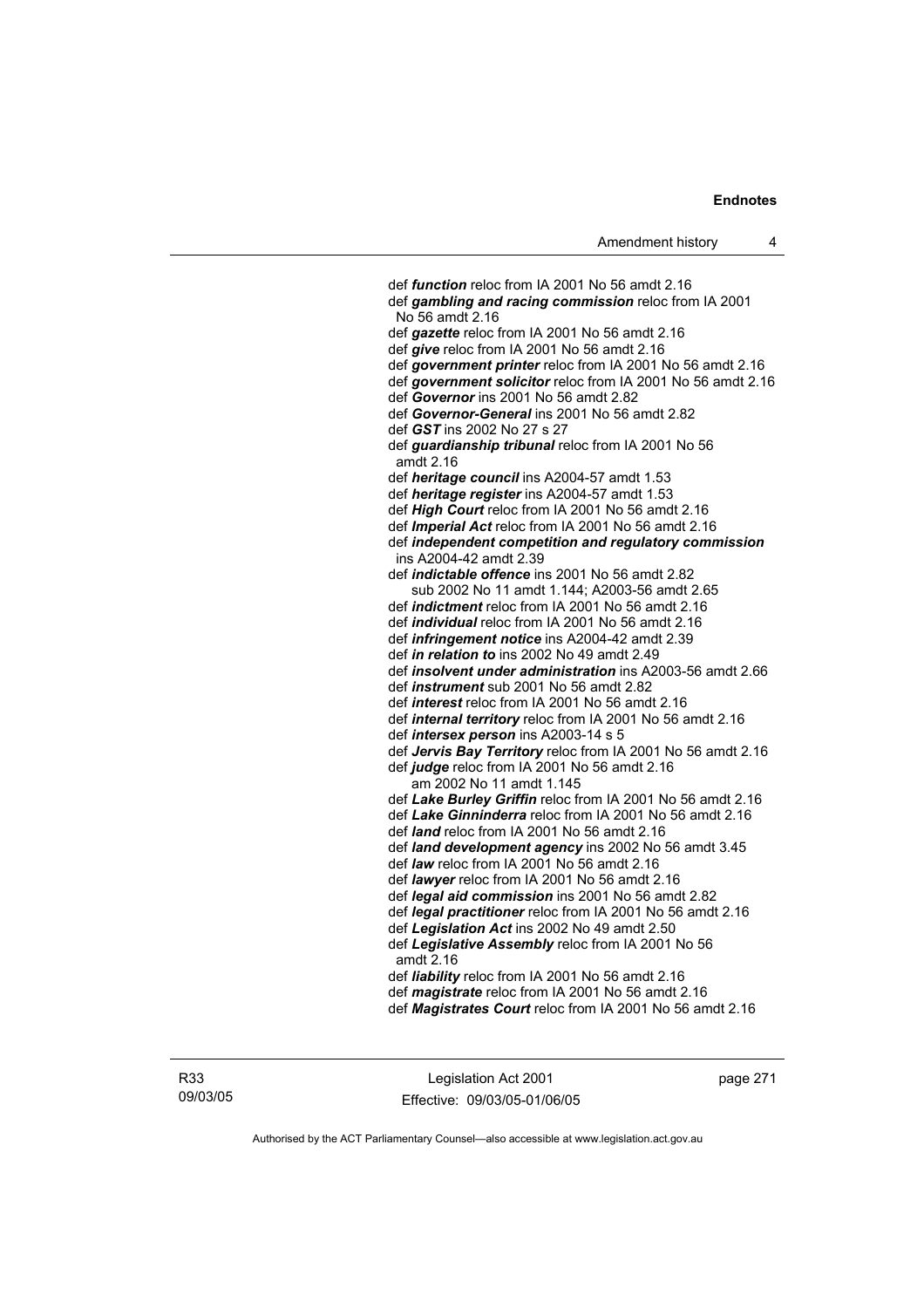4 Amendment history

 def *make* reloc from IA 2001 No 56 amdt 2.16 def *making* sub 2001 No 56 amdt 2.82 def *master* reloc from IA 2001 No 56 amdt 2.16 def *may* ins 2001 No 56 amdt 2.82 def *medical practitioner* ins 2001 No 56 amdt 2.82 def *mental health tribunal* reloc from IA 2001 No 56 amdt 2.16 def *midnight* reloc from IA 2001 No 56 amdt 2.16 def *Minister* ins 2001 No 56 amdt 2.82 def *modification* reloc from IA 2001 No 56 amdt 2.16 def *month* reloc from IA 2001 No 56 amdt 2.16 def *must* ins 2001 No 56 amdt 2.82 def *name* reloc from IA 2001 No 56 amdt 2.16 def *named month* reloc from IA 2001 No 56 amdt 2.16 def *national capital authority* ins 2002 No 11 amdt 1.146 def *national capital plan* ins A2004-42 amdt 2.39 def *national land* reloc from IA 2001 No 56 amdt 2.16 def *night* reloc from IA 2001 No 56 amdt 2.16 def *Northern Territory* reloc from IA 2001 No 56 amdt 2.16 def *notifiable instrument* sub 2001 No 56 amdt 2.82 def *notification* sub 2001 No 56 amdt 2.82 am A2004-42 amdt 2.40 def *notification day* sub 2001 No 56 amdt 2.82 def *NSW Act* reloc from IA 2001 No 56 amdt 2.16 def *number* reloc from IA 2001 No 56 amdt 2.16 def *nurse* reloc from IA 2001 No 56 amdt 2.16 sub A2004-39 amdt 6.7 def *nurse practitioner* ins A2004-10 s 6 sub A2004-39 amdt 6.8 def *oath* reloc from IA 2001 No 56 amdt 2.16 def *occupy* ins 2001 No 56 amdt 2.82 def *office* reloc from IA 2001 No 56 amdt 2.16 def *office of fair trading* reloc from IA 2001 No 56 amdt 2.16 def *OH&S commissioner* ins A2003-41 amdt 2.40 def *ombudsman* reloc from IA 2001 No 56 amdt 2.16 def *omit* ins 2001 No 56 amdt 2.82 def *ordinance* reloc from IA 2001 No 56 amdt 2.16 def *parent* ins A2004-1 amdt 1.22 def *parliamentary counsel* sub 2001 No 56 amdt 2.82 def *passing* sub 2001 No 56 amdt 2.82 def *penalty unit* ins 2001 No 56 amdt 2.82 def *person* ins 2001 No 56 amdt 2.82 def *pharmacist* reloc from IA 2001 No 56 amdt 2.16 sub A2004-39 amdt 8.2 def *planning and land authority* ins 2002 No 56 amdt 3.47

def *planning and land council* ins 2002 No 56 amdt 3.46

page 272 Legislation Act 2001 Effective: 09/03/05-01/06/05

R33 09/03/05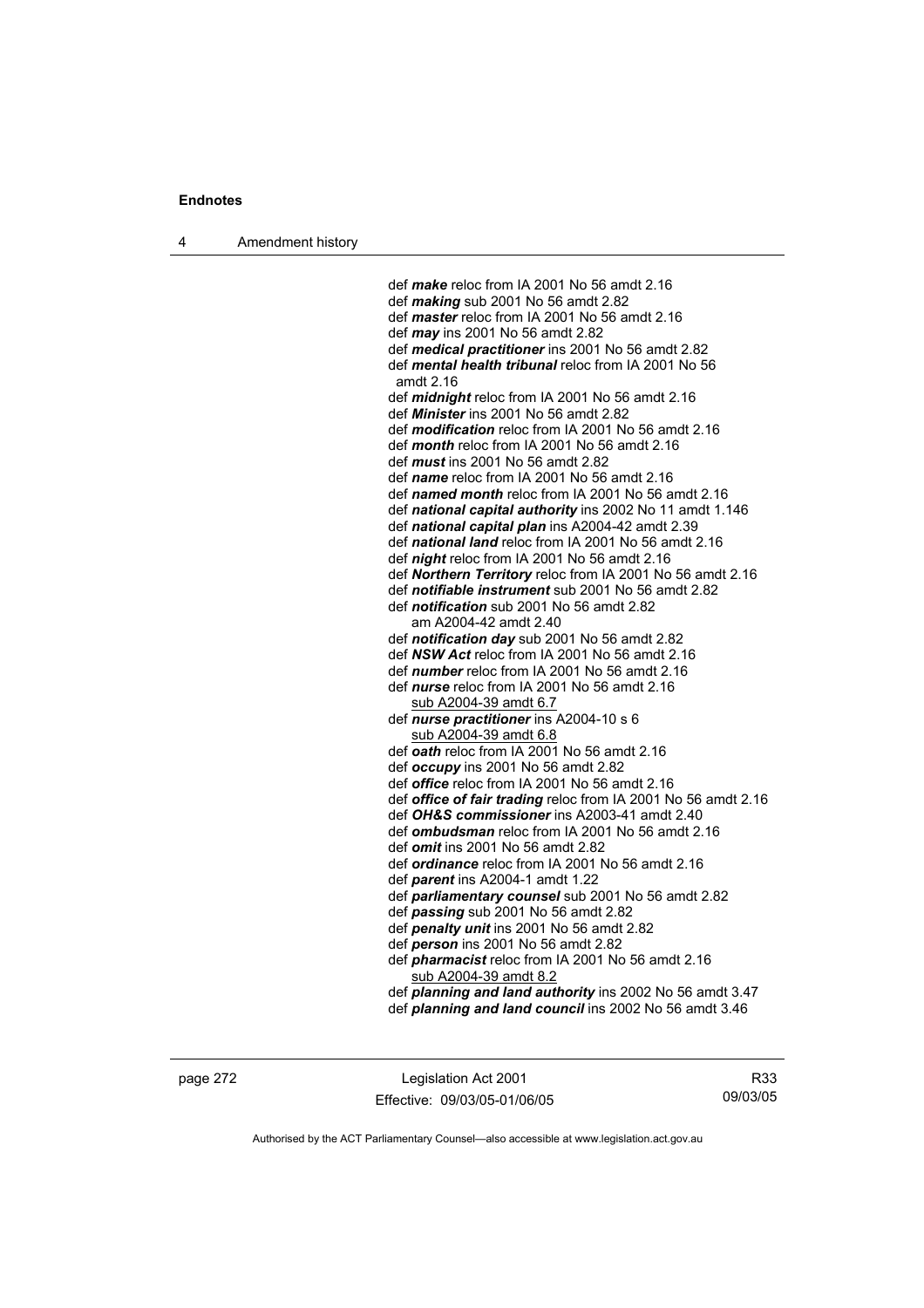def *planning authority* reloc from IA 2001 No 56 amdt 2.16 om 2002 No 56 amdt 3.47 def *police officer* reloc from IA 2001 No 56 amdt 2.16 def *position* reloc from IA 2001 No 56 amdt 2.16 def *power* reloc from IA 2001 No 56 amdt 2.16 def *prescribed* reloc from IA 2001 No 56 amdt 2.16 am 2002 No 49 amdt 2.51 def *present* ins A2005-5 s 28 def *privacy commissioner* reloc from IA 2001 No 56 amdt 2.16 def *proceeding* reloc from IA 2001 No 56 amdt 2.16 def *property* reloc from IA 2001 No 56 amdt 2.16 def *provision* sub 2001 No 56 amdt 2.82 def *public employee* reloc from IA 2001 No 56 amdt 2.16 def *public health officer* reloc from IA 2001 No 56 amdt 2.16 def *public money* reloc from IA 2001 No 56 amdt 2.16 def *public servant* reloc from IA 2001 No 56 amdt 2.16 def *public service* reloc from IA 2001 No 56 amdt 2.16 def *public trustee* reloc from IA 2001 No 56 amdt 2.16 def *quarter* ins 2002 No 30 amdt 2.8 def *recognised transgender person* ins A2003-14 s 5 def *registered surveyor* reloc from IA 2001 No 56 amdt 2.16 def *registrable instrument* sub 2001 No 56 amdt 2.82 def *registrar* reloc from IA 2001 No 56 amdt 2.16 def *registrar-general* reloc from IA 2001 No 56 amdt 2.16 def *registrar of firearms* reloc from IA 2001 No 56 amdt 2.16 def *registrar of liquor licences* reloc from IA 2001 No 56 amdt 2.16 def *regulations* reloc from IA 2001 No 56 amdt 2.16 def *remand centre* ins 2002 No 30 amdt 2.8 def *remand centre administrator* ins 2002 No 30 amdt 2.8 def *remuneration tribunal* reloc from IA 2001 No 56 amdt 2.16 def *repeal* sub 2001 No 56 amdt 2.82 pars renum 2002 No 11 amdt 1.147 am 2002 No 11 amdt 1.148; A2004-42 amdts 2.41-2.43; pars renum R27 LA (see A2004-42 amdt 2.44) def *residential tenancies tribunal* reloc from IA 2001 No 56 amdt 2.16 def *resident judge* ins A2004-42 amdt 2.45 def *road transport authority* reloc from IA 2001 No 56 amdt 2.16 def *rules* reloc from IA 2001 No 56 amdt 2.16 sub 2002 No 11 amdt 1.149 def *rural firefighting service* reloc from IA 2001 No 56 amdt 2.16 om A2004-28 amdt 3.38

R33 09/03/05

Legislation Act 2001 Effective: 09/03/05-01/06/05 page 273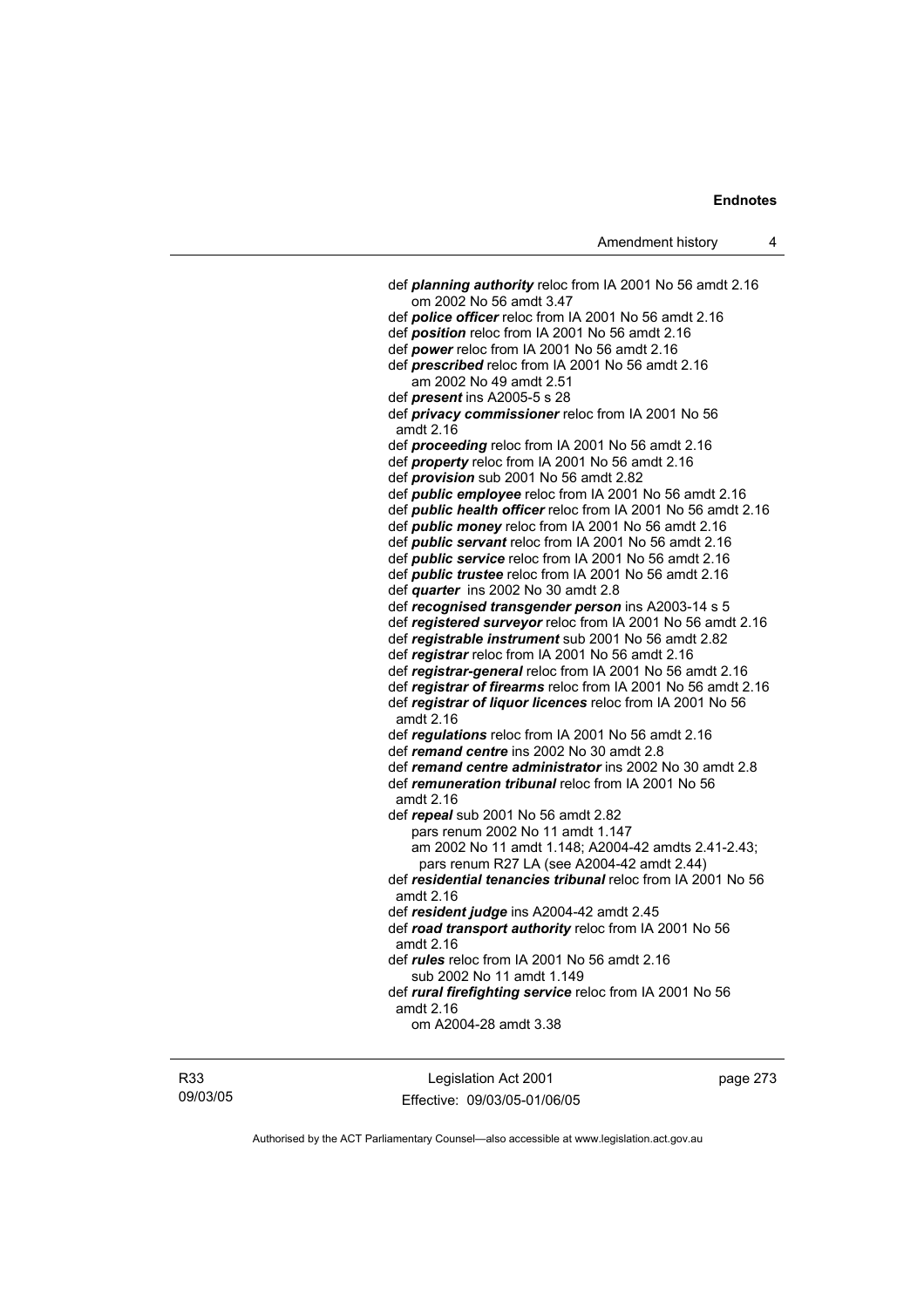4 Amendment history

 def *rural fire service* ins A2004-28 amdt 3.38 def *see* ins 2001 No 56 amdt 2.82 def *Self-Government Act* reloc from IA 2001 No 56 amdt 2.16 def *self-government day* reloc from IA 2001 No 56 amdt 2.16 def *sentence administration board* ins 2002 No 30 amdt 2.8 def *SES* ins A2004-28 amdt 3.39 def *sign* reloc from IA 2001 No 56 amdt 2.16 def *sitting day* reloc from IA 2001 No 56 amdt 2.16 def *Small Claims Court* reloc from IA 2001 No 56 amdt 2.16 sub A2004-60 amdt 1.178 def *solicitor* reloc from IA 2001 No 56 amdt 2.16 def *Speaker* reloc from IA 2001 No 56 amdt 2.16 def *Standards Australia* reloc from IA 2001 No 56 amdt 2.16 def *State* reloc from IA 2001 No 56 amdt 2.16 def *statutory declaration* reloc from IA 2001 No 56 amdt 2.16 def *statutory instrument* sub 2001 No 56 amdt 2.82 def *statutory office-holder* ins 2001 No 56 amdt 2.82 sub 2002 No 11 amdt 1.150 def *subordinate law* sub 2001 No 56 amdt 2.82 def *summary offence* ins 2001 No 56 amdt 2.82 sub 2002 No 11 amdt 1.151; A2003-56 amdt 2.67 def *Supreme Court* reloc from IA 2001 No 56 amdt 2.16 def *swear* reloc from IA 2001 No 56 amdt 2.16 def *tenancy tribunal* reloc from IA 2001 No 56 amdt 2.16 om 2002 No 49 amdt 2.52 def *the Territory* ins 2001 No 56 amdt 2.82 def *territory authority* reloc from IA 2001 No 56 amdt 2.16 sub A2003-41 amdt 2.41 def *territory instrumentality* ins 2001 No 56 amdt 2.82 def *territory land* reloc from IA 2001 No 56 amdt 2.16 def *territory-owned corporation* reloc from IA 2001 No 56 amdt 2.16 def *territory plan* reloc from IA 2001 No 56 amdt 2.16 am 2002 No 49 amdt 2.53 def *transgender person* ins A2003-14 s 5 def *transitional* reloc from IA 2001 No 56 amdt 2.16 def *Treasurer* ins 2001 No 56 amdt 2.82 def *tribunal* sub 2001 No 56 amdt 2.82 def *UK Act* reloc from IA 2001 No 56 amdt 2.16 def *under* ins 2001 No 52 amdt 2.82 sub 2002 No 30 amdt 2.9 def *United Kingdom* reloc from IA 2001 No 56 amdt 2.16 def *United Kingdom Parliament* reloc from IA 2001 No 56 amdt 2.16 def *veterinary surgeon* reloc from IA 2001 No 56 amdt 2.16 def *will* ins 2001 No 56 amdt 2.82 def *word* reloc from IA 2001 No 56 amdt 2.16

page 274 Legislation Act 2001 Effective: 09/03/05-01/06/05

R33 09/03/05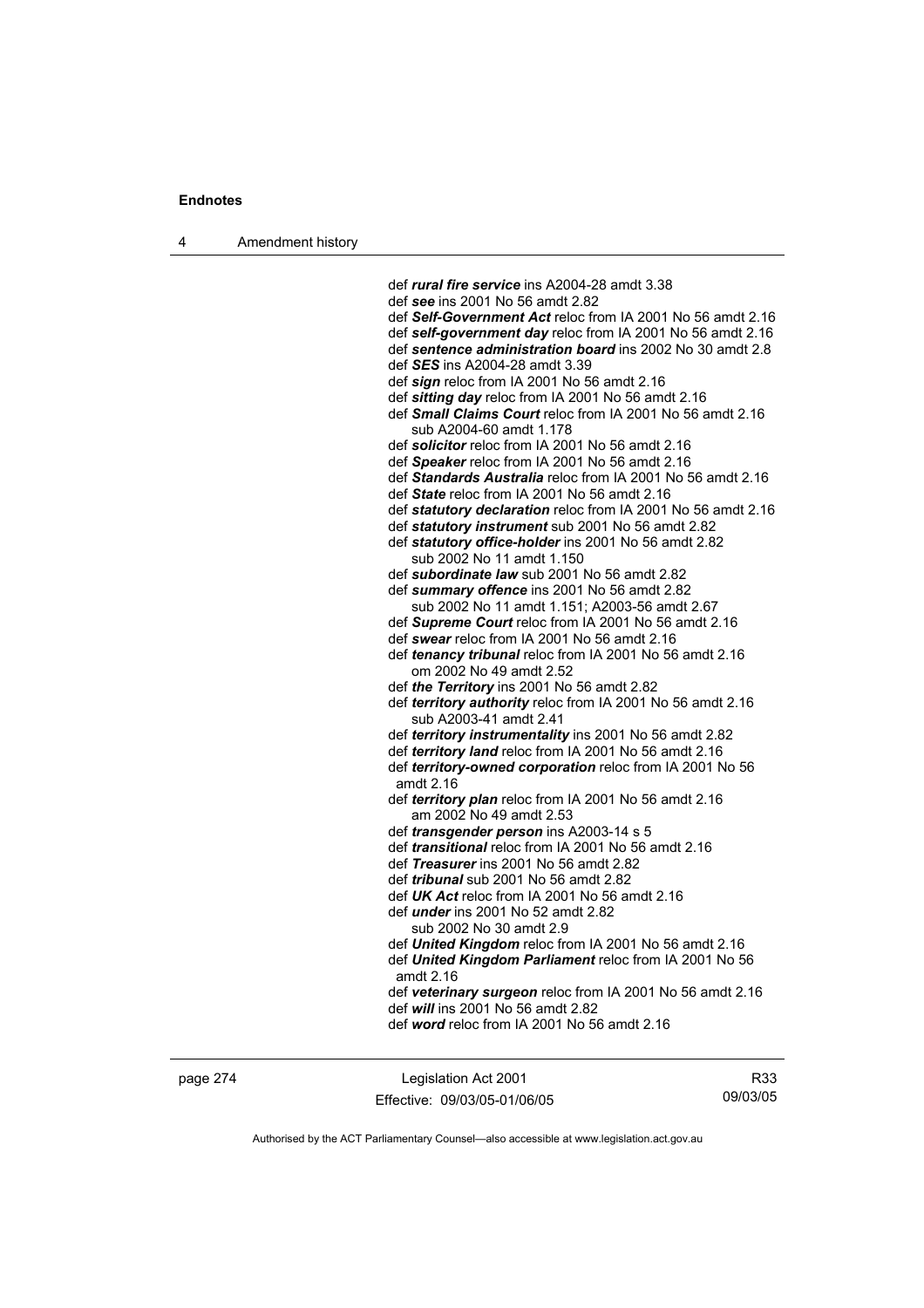|                                              | Amendment history                                                                                                                                                                                                                                                                                                                                                                                                                                                                                                                                                                                                                                                                                                                                                                                                                                                                                                                                                                                                                                                                                                                                                                                                                                                                                                                                                                                                                                                                                                                                                                                                                                                                                                                                                                                                                                                                                                        | 4 |
|----------------------------------------------|--------------------------------------------------------------------------------------------------------------------------------------------------------------------------------------------------------------------------------------------------------------------------------------------------------------------------------------------------------------------------------------------------------------------------------------------------------------------------------------------------------------------------------------------------------------------------------------------------------------------------------------------------------------------------------------------------------------------------------------------------------------------------------------------------------------------------------------------------------------------------------------------------------------------------------------------------------------------------------------------------------------------------------------------------------------------------------------------------------------------------------------------------------------------------------------------------------------------------------------------------------------------------------------------------------------------------------------------------------------------------------------------------------------------------------------------------------------------------------------------------------------------------------------------------------------------------------------------------------------------------------------------------------------------------------------------------------------------------------------------------------------------------------------------------------------------------------------------------------------------------------------------------------------------------|---|
|                                              | def working day ins 2002 No 11 amdt 1.152<br>sub A2003-56 amdt 2.68<br>def writing reloc from IA 2001 No 56 amdt 2.16                                                                                                                                                                                                                                                                                                                                                                                                                                                                                                                                                                                                                                                                                                                                                                                                                                                                                                                                                                                                                                                                                                                                                                                                                                                                                                                                                                                                                                                                                                                                                                                                                                                                                                                                                                                                    |   |
|                                              |                                                                                                                                                                                                                                                                                                                                                                                                                                                                                                                                                                                                                                                                                                                                                                                                                                                                                                                                                                                                                                                                                                                                                                                                                                                                                                                                                                                                                                                                                                                                                                                                                                                                                                                                                                                                                                                                                                                          |   |
| dict pt 2 hdg<br>dict pt 2 note<br>dict pt 2 | def year reloc from IA 2001 No 56 amdt 2.16<br><b>Terms for Legislation Act 2001 only</b><br>sub A2003-56 amdt 2.69<br>sub A2003-56 amdt 2.69<br>def Act ins A2003-41 amdt 2.42<br>def <i>administrator</i> ins 2001 No 56 amdt 2.82<br>def <i>agency</i> ins 2001 No 56 amdt 2.82<br>def <i>appointee</i> ins 2001 No 56 amdt 2.82<br>am A2003-56 amdt 2.70<br>def appointer ins 2001 No 56 amdt 2.82<br>am A2003-56 amdt 2.71<br>def <i>approved web site</i> sub 2001 No 56 amdt 2.82<br>def authorised republication sub 2001 No 56 amdt 2.82<br>def <i>authorising law</i> sub 2001 No 56 amdt 2.82<br>def benefits sub 2001 No 56 amdt 2.82<br>def business address ins 2001 No 56 amdt 2.82<br>def corporation ins 2001 No 56 amdt 2.82<br>def costs sub 2001 No 56 amdt 2.82<br>def current legislative drafting practice sub 2001 No 56<br>amdt 2.82<br>def <i>delegate</i> ins 2001 No 56 amdt 2.82<br>def determinative provision ins 2002 No 11 amdt 1.153<br>def <i>document</i> ins 2001 No 56 amdt 2.82<br>def editorial amendment sub 2001 No 56 amdt 2.82<br>def email address ins 2001 No 56 amdt 2.82<br>def executive officer ins 2001 No 56 amdt 2.82<br>def fax number ins 2001 No 56 amdt 2.82<br>def <i>fee</i> sub 2001 No 56 amdt 2.82<br>def <i>home address</i> ins 2001 No 56 amdt 2.82<br>def <i>law</i> sub 2001 No 56 amdt 2.82<br>am 2002 No 11 amdt 1.154; pars renum 2002 No 11<br>amdt 1.155; A2003-41 amdt 2.43; pars renum R20 LA<br>(see A2003-41 amdt 2.44)<br>def <i>legislative material</i> ins A2003-41 amdt 2.45<br>def non-determinative provision ins 2002 No 11 amdt 1.156<br>def <i>provide</i> sub 2001 No 56 amdt 2.82<br>def <i>referential term</i> ins A2003-56 amdt 2.72<br>def referential words sub 2001 No 56 amdt 2.82<br>om A2003-56 amdt 2.72<br>def register sub 2001 No 56 amdt 2.82<br>def republication sub 2001 No 56 amdt 2.82; A2003-41<br>amdt 2.46 |   |
|                                              | def republication date sub 2001 No 56 amdt 2.82<br>def responsible ins 2001 No 56 amdt 2.82                                                                                                                                                                                                                                                                                                                                                                                                                                                                                                                                                                                                                                                                                                                                                                                                                                                                                                                                                                                                                                                                                                                                                                                                                                                                                                                                                                                                                                                                                                                                                                                                                                                                                                                                                                                                                              |   |
|                                              |                                                                                                                                                                                                                                                                                                                                                                                                                                                                                                                                                                                                                                                                                                                                                                                                                                                                                                                                                                                                                                                                                                                                                                                                                                                                                                                                                                                                                                                                                                                                                                                                                                                                                                                                                                                                                                                                                                                          |   |

R33 09/03/05

Legislation Act 2001 Effective: 09/03/05-01/06/05 page 275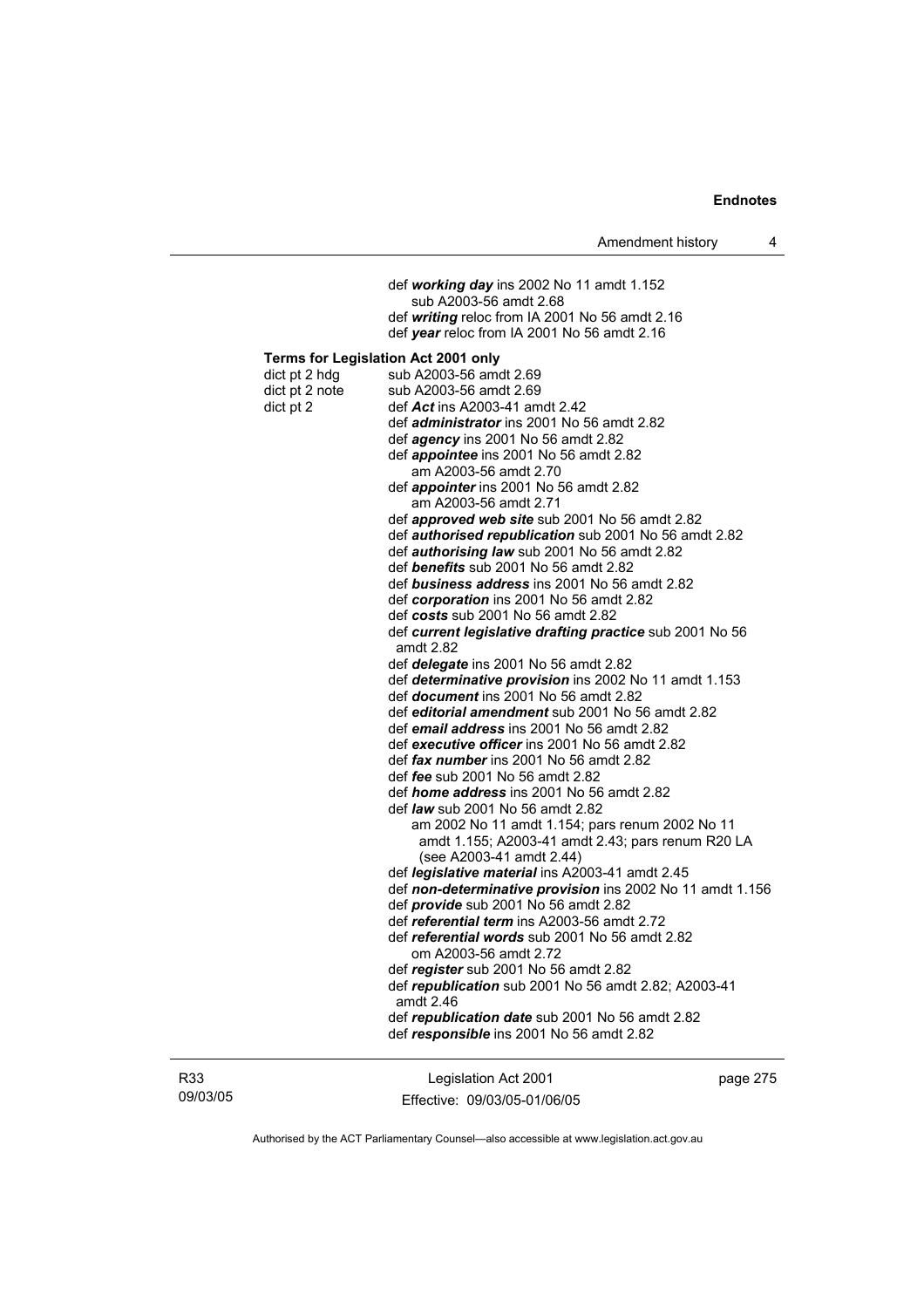5 Earlier republications

 def *retrospectively* ins A2003-56 amdt 2.73 def *scrutiny committee principles* sub 2001 No 56 amdt 2.82 def *service* sub 2001 No 56 amdt 2.82 def *working out the meaning of an Act* ins A2003-41 amdt 2.47

### **5 Earlier republications**

Some earlier republications were not numbered. The number in column 1 refers to the publication order.

Since 12 September 2001 every authorised republication has been published in electronic pdf format on the ACT legislation register. A selection of authorised republications have also been published in printed format. These republications are marked with an asterisk (\*) in column 1. Except for the footer, electronic and printed versions of an authorised republication are identical.

|          | <b>Republication</b><br>No and date | <b>Effective</b>              | Last<br>amendment<br>made by | <b>Republication for</b>                                                              |
|----------|-------------------------------------|-------------------------------|------------------------------|---------------------------------------------------------------------------------------|
|          | R <sub>0</sub> A<br>17 Sept 2002    | 12 Sept 2001–<br>12 Sept 2001 | A2001-56                     | amendments by<br>A2001-44, A2001-56<br>and retrospective<br>amendments by<br>A2002-30 |
|          | R <sub>1</sub><br>13 Sept 2001      | 13 Sept 2001–<br>13 Sept 2001 | SL2001-34                    | modification by<br>SL2001-34                                                          |
|          | R <sub>1</sub> (RI)<br>17 Sept 2001 | 13 Sept 2001-<br>13 Sept 2001 | SL2001-34                    | reissue for<br>retrospective<br>amendments by<br>A2002-30                             |
|          | R <sub>2</sub><br>14 Sept 2001      | 14 Sept 2001-<br>20 Feb 2002  | A2001-70                     | amendments by<br>A2001-70                                                             |
|          | R2 (RI)<br>17 Sept 2002             | 14 Sept 2001–<br>20 Feb 2002  | A2001-70                     | reissue for<br>retrospective<br>amendments by<br>A2002-30                             |
|          | R <sub>3</sub><br>21 Feb 2002       | 21 Feb 2002-<br>12 Mar 2002   | A2001-88                     | changed endnotes<br>and editorial<br>changes                                          |
| page 276 |                                     | Legislation Act 2001          |                              | R33                                                                                   |

Effective: 09/03/05-01/06/05

09/03/05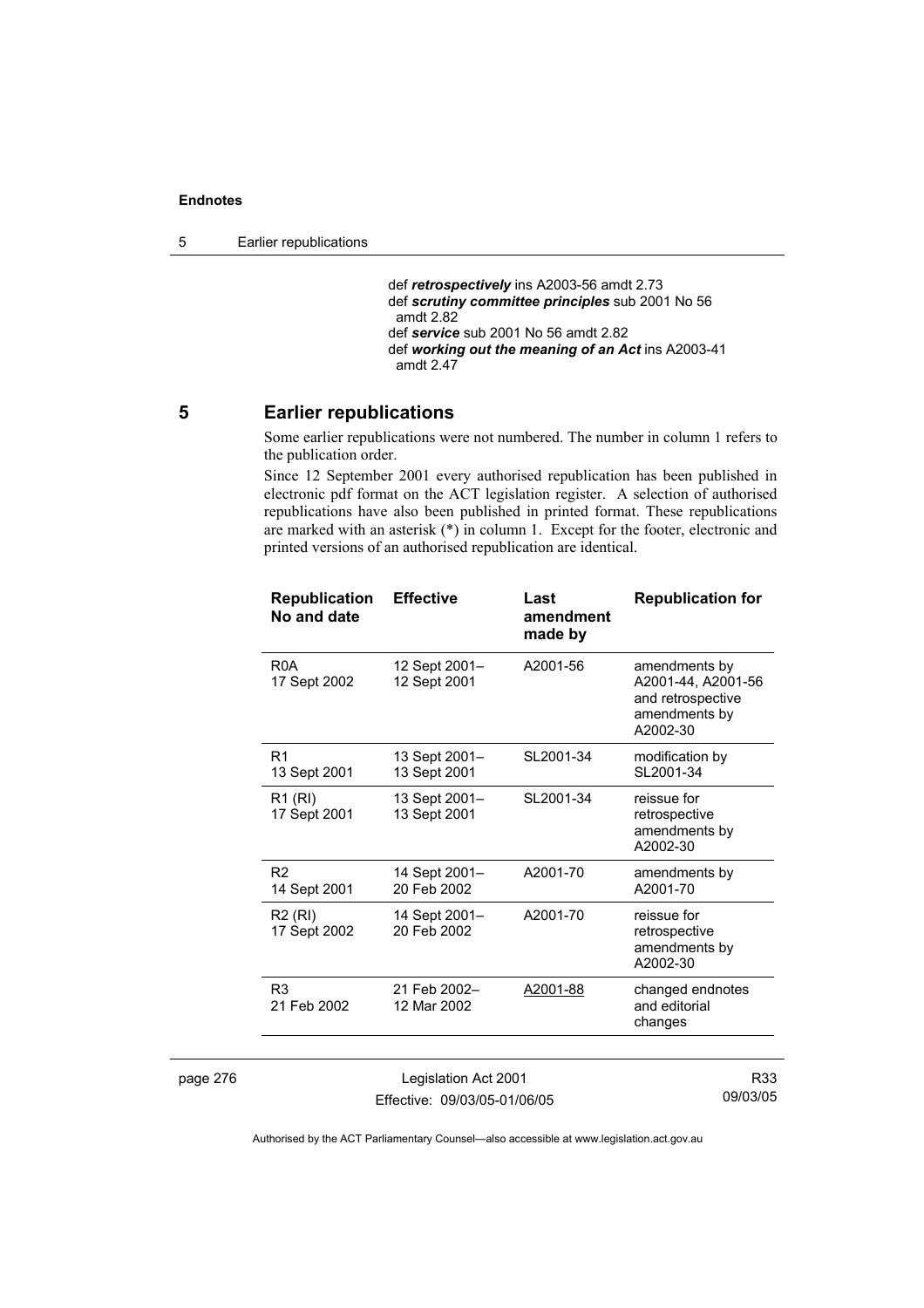Earlier republications 5

| <b>Republication</b><br>No and date | <b>Effective</b>              | Last<br>amendment<br>made by | <b>Republication for</b>                                  |
|-------------------------------------|-------------------------------|------------------------------|-----------------------------------------------------------|
| R3 (RI)<br>17 Sept 2002             | 21 Feb 2002-<br>12 Mar 2002   | A2001-88                     | reissue for<br>retrospective<br>amendments by<br>A2002-30 |
| R4<br>13 Mar 2002                   | 13 Mar 2002-<br>27 May 2002   | A2001-88                     | commenced expiry                                          |
| R4 (RI)<br>17 Sept 2002             | 13 Mar 2002-<br>27 May 2002   | A2001-88                     | reissue for<br>retrospective<br>amendments by<br>A2002-30 |
| $R5*$<br>28 May 2002                | 28 May 2002-<br>30 June 2002  | A2002-11                     | amendments by<br>A2002-11                                 |
| <b>R5 (RI)</b><br>17 Sept 2002      | 28 May 2002-<br>30 June 2002  | A2002-11                     | reissue for<br>retrospective<br>amendments by<br>A2002-30 |
| R6<br>1 July 2002                   | 1 July 2002-<br>12 Sept 2002  | A2002-11                     | amendments by<br>A2001-88                                 |
| R6 (RI)<br>17 Sept 2002             | 1 July 2002-<br>12 Sept 2002  | A2002-11                     | reissue for<br>retrospective<br>amendments by<br>A2002-30 |
| R7<br>13 Sept 2002                  | 13 Sept 2002-<br>13 Sept 2002 | A2002-27                     | commenced expiry                                          |
| R7(RI)<br>17 Sept 2002              | 13 Sept 2002-<br>13 Sept 2002 | A2002-27                     | reissue for<br>retrospective<br>amendments by<br>A2002-30 |
| R8<br>14 Sept 2002                  | 14 Sept 2002-<br>16 Sept 2002 | A2002-27                     | commenced expiry                                          |
| R8 (RI)<br>17 Sept 2002             | 14 Sept 2002-<br>16 Sept 2002 | A2002-27                     | reissue for<br>retrospective<br>amendments by<br>A2002-30 |

R33 09/03/05

Legislation Act 2001 Effective: 09/03/05-01/06/05 page 277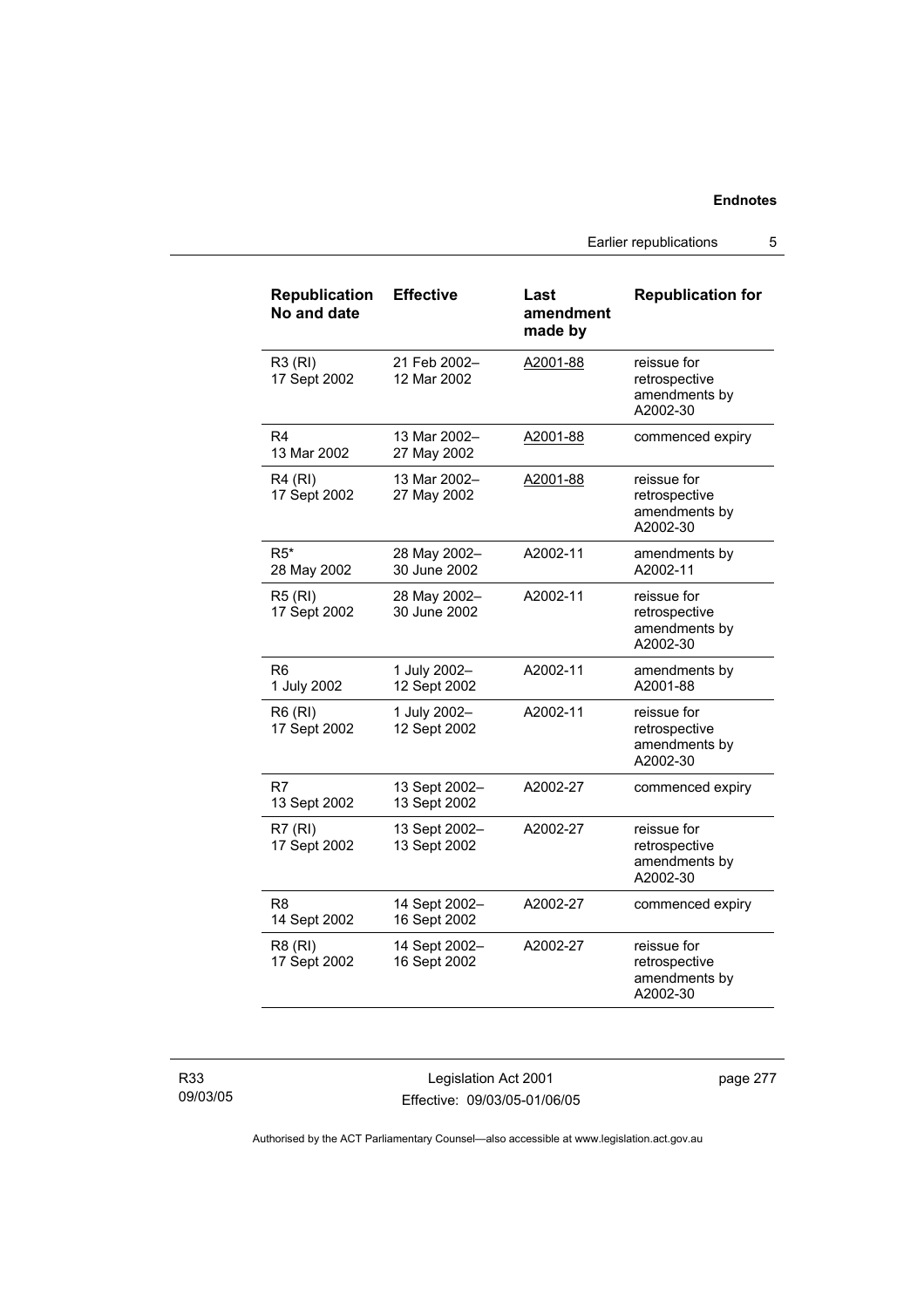page 278

| <b>Republication</b><br>No and date | <b>Effective</b>                                     | Last<br>amendment<br>made by | <b>Republication for</b>                  |
|-------------------------------------|------------------------------------------------------|------------------------------|-------------------------------------------|
| R9                                  | 17 Sept 2002-                                        | A2002-30                     | amendments by                             |
| 17 Sept 2002                        | 6 Oct 2002                                           |                              | A2002-30                                  |
| R <sub>10</sub>                     | 7 Oct 2002-                                          | A2002-30                     | amendments by                             |
| 7 Oct 2002                          | 31 Oct 2002                                          |                              | A2002-27                                  |
| R <sub>11</sub>                     | 1 Nov 2002-                                          | A2002-40                     | amendments by                             |
| 1 Nov 2002                          | 31 Dec 2002                                          |                              | A2002-40                                  |
| R <sub>12</sub>                     | 1 Jan 2003-                                          | A2002-56                     | amendments by                             |
| 1 Jan 2003                          | 16 Jan 2003                                          |                              | A2002-51                                  |
| R <sub>13</sub>                     | 17 Jan 2003-                                         | A2002-56                     | amendments by                             |
| 17 Jan 2003                         | 27 Mar 2003                                          |                              | A2002-49                                  |
| R <sub>14</sub>                     | 28 Mar 2003-                                         | A2003-14                     | amendments by                             |
| 28 Mar 2003                         | 9 Apr 2003                                           |                              | A2003-14                                  |
| R <sub>15</sub>                     | 10 Apr 2003-                                         | A2003-18                     | amendments by                             |
| 10 Apr 2003                         | 28 May 2003                                          |                              | A2003-18                                  |
| R <sub>16</sub><br>29 May 2003      | 29 May 2003-<br>30 June 2003                         | A2003-18                     | commenced expiry                          |
| R <sub>17</sub>                     | 1 July 2003-                                         | A2003-18                     | amendments by                             |
| 1 July 2003                         | 2 Sept 2003                                          |                              | A2002-56                                  |
| R <sub>18</sub><br>3 Sept 2003      | 3 Sept 2003-<br>12 Sept 2003                         | A2003-18                     | commenced expiry                          |
| R <sub>19</sub><br>13 Sept 2003     | 13 Sept 2003-<br>8 Oct 2003                          | A2003-41                     | commenced expiry                          |
| R20*<br>9 Oct 2003                  | 9 Oct 2003-<br>18 Dec 2003                           | A2003-41                     | amendments by<br>A2003-16 and<br>A2003-41 |
| R <sub>21</sub>                     | 19 Dec 2003-                                         | A2003-56                     | amendments by                             |
| 19 Dec 2003                         | 21 Mar 2004                                          |                              | A2003-56                                  |
| R <sub>22</sub>                     | 22 Mar 2004-                                         | A2004-10                     | amendments by                             |
| 22 Mar 2004                         | 4 Apr 2004                                           |                              | A2004-1                                   |
| R <sub>23</sub>                     | 5 Apr 2004-                                          | A2004-10                     | amendments by                             |
| 5 Apr 2004                          | 26 May 2004                                          |                              | A2004-7                                   |
| R <sub>24</sub>                     | 27 May 2004-                                         | A2004-17                     | amendments by                             |
| 27 May 2004                         | 30 June 2004                                         |                              | A2004-10                                  |
|                                     | Legislation Act 2001<br>Effective: 09/03/05-01/06/05 |                              | R33<br>09/03/05                           |

### 5 Earlier republications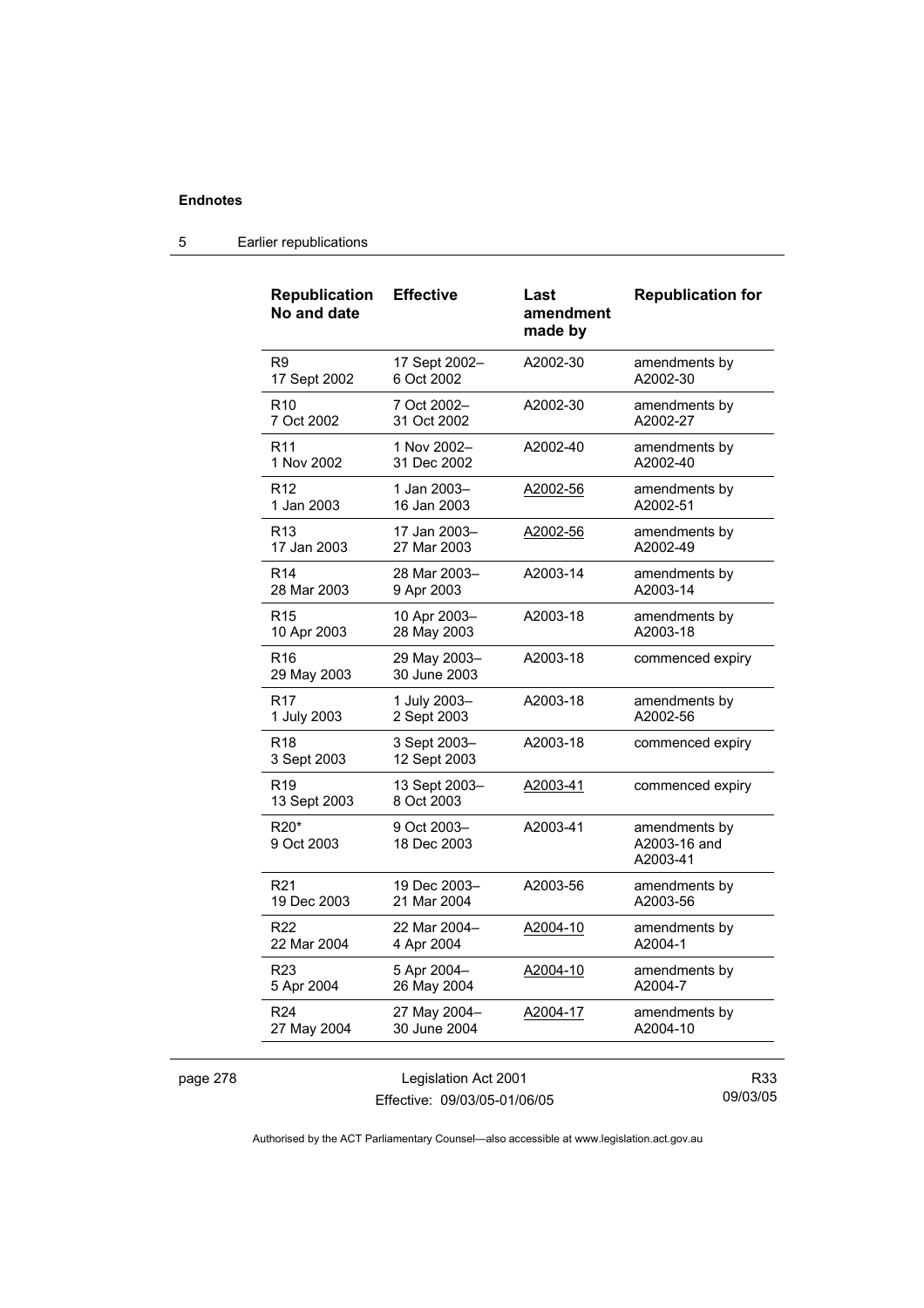Earlier republications 5

| <b>Republication</b><br>No and date | <b>Effective</b>             | Last<br>amendment<br>made by | <b>Republication for</b>                                     |
|-------------------------------------|------------------------------|------------------------------|--------------------------------------------------------------|
| R <sub>25</sub><br>1 July 2004      | 1 July 2004-<br>12 July 2004 | A2004-28                     | amendments by<br>A2004-5 and<br>A2004-28                     |
| R <sub>26</sub>                     | 13 July 2004-                | A2004-32                     | amendments by                                                |
| 13 July 2004                        | 24 Aug 2004                  |                              | A2004-32                                                     |
| R <sub>27</sub>                     | 25 Aug 2004-                 | A2004-42                     | amendments by                                                |
| 25 Aug 2004                         | 31 Aug 2004                  |                              | A2004-42                                                     |
| <b>R28</b>                          | 1 Sept 2004-                 | A2004-42                     | amendments by                                                |
| 1 Sept 2004                         | 12 Sept 2004                 |                              | A2004-13                                                     |
| R <sub>29</sub><br>13 Sept 2004     | 13 Sept 2004-<br>22 Dec 2004 | A2004-42                     | commenced expiry                                             |
| <b>R29A</b><br>23 Dec 2004          | 23 Dec 2004-<br>31 Dec 2004  | A2004-42                     | commenced expiry                                             |
| R30 (RI)<br>5 Jan 2005              | 1 Jan 2005-<br>9 Jan 2005    | A2004-60                     | amendments by<br>A2004-17<br>reissue for<br>commenced expiry |
| R31                                 | 10 Jan 2005-                 | A2004-60                     | amendments by                                                |
| 10 Jan 2005                         | 23 Feb 2005                  |                              | A2004-60                                                     |
| R32                                 | 24 Feb 2005-                 | A2005-5                      | amendments by                                                |
| 24 Feb 2005                         | 8 Mar 2005                   |                              | A2005-5                                                      |

R33 09/03/05

Legislation Act 2001 Effective: 09/03/05-01/06/05 page 279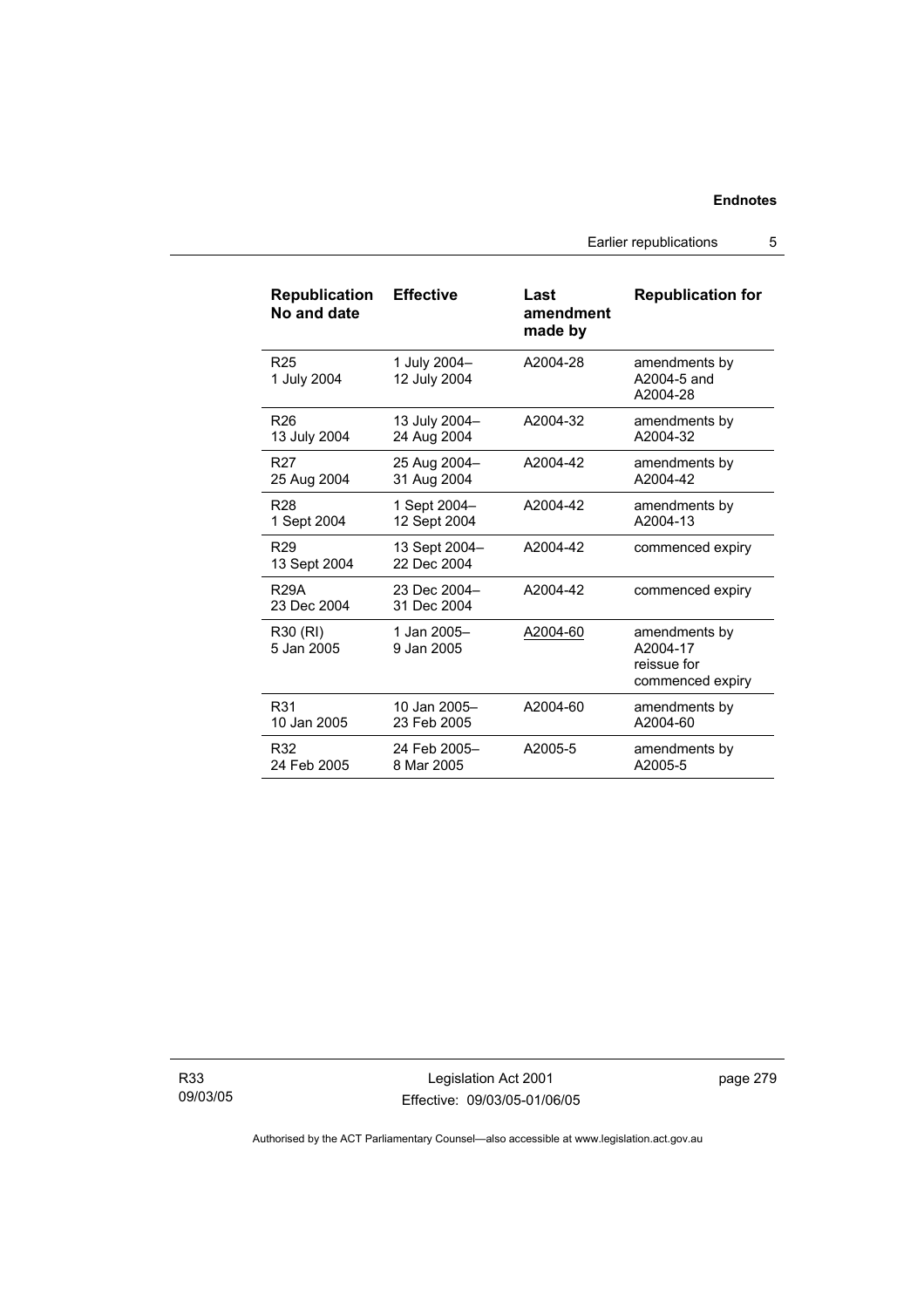6 Uncommenced amendments

### **6 Uncommenced amendments**

The following amendments have not been included in this republication because they were uncommenced at the republication date:

 **Health Professionals Legislation Amendment Act 2004 A2004-39 sch 3 pt 3.1, sch 4 pt 4.3, sch 5 pt 5.9, sch 6 pt 6.6, sch 8 pt 8.2** 

# **Part 3.1 Legislation Act 2001**

# **[3.1] Dictionary, part 1, definition of** *dental prosthetist*

*substitute* 

*dental prosthetist* means a person registered as a dental prosthetist under the *Health Professionals Act 2004*.

### **[3.2] Dictionary, part 1, definition of dental technician**

### *substitute*

*dental technician* means a person registered as a dental technician under the *Health Professionals Act 2004*.

# **Part 4.3 Legislation Act 2001**

# **[4.3] Dictionary, part 1, definition of dentist**

*substitute* 

# *dentist***—**

- (a) means a person unconditionally registered as a dentist under the *Health Professionals Act 2004*; and
- (b) for an activity, includes a person conditionally registered as a dentist under the *Health Professionals Act 2004* to the extent that the person is allowed to do the activity under the person's conditional registration.

Legislation Act 2001 Effective: 09/03/05-01/06/05

R33 09/03/05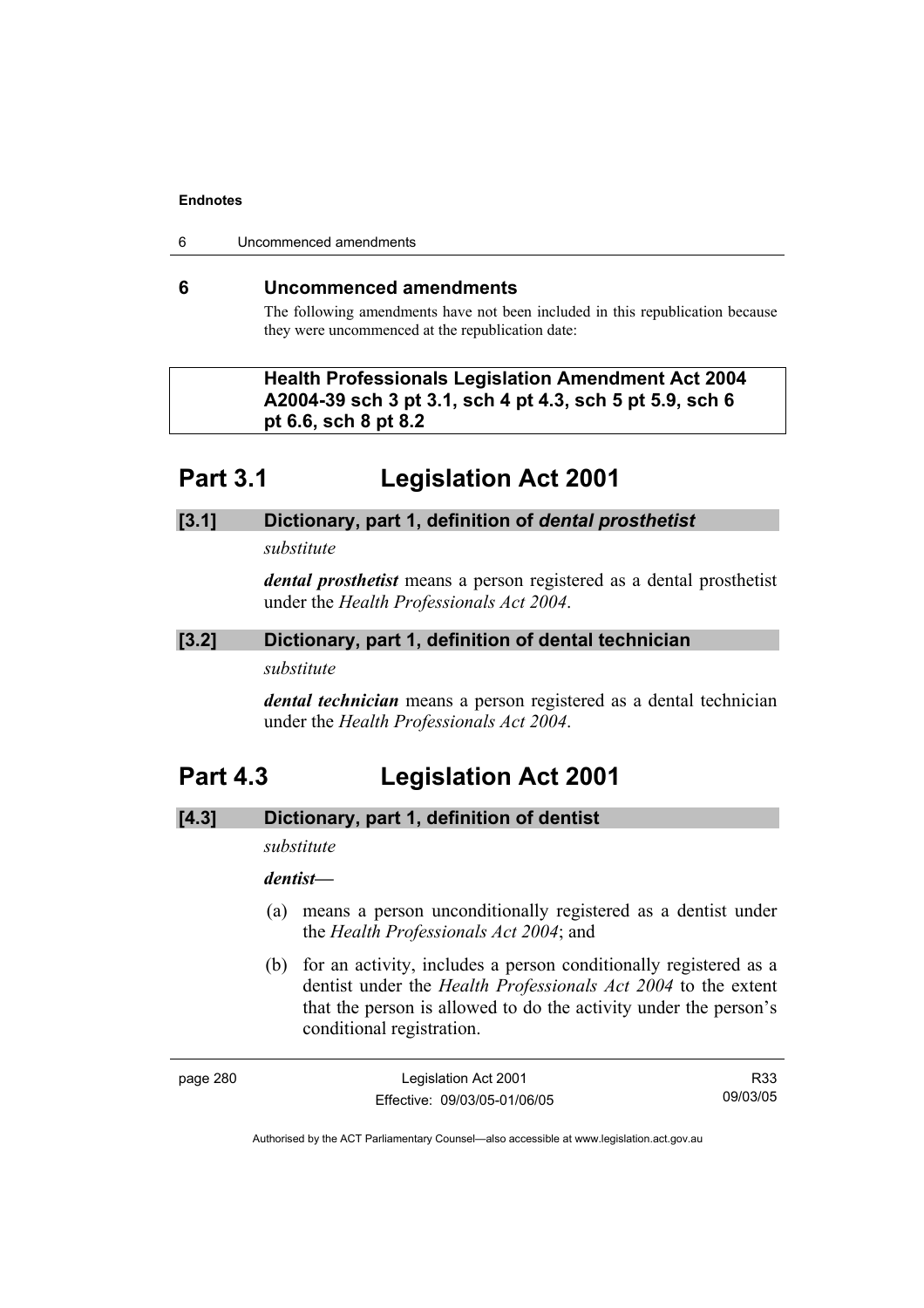# **Part 5.9 Legislation Act 2001**

## **[5.13] Dictionary, part 1, definition of doctor**

*substitute* 

*doctor*—

- (a) means a person unconditionally registered as a medical practitioner under the *Health Professionals Act 2004*; and
- (b) for an activity, includes a person conditionally registered as a medical practitioner under the *Health Professionals Act 2004*  to the extent that the person is allowed to do the activity under the person's conditional registration.

# **Part 6.6 Legislation Act 2001**

### **[6.7] Dictionary, part 1, definition of nurse**

*substitute* 

*nurse***—**

- (a) means a person unconditionally registered as a nurse under the *Health Professionals Act 2004*; and
- (b) for an activity, includes a person conditionally registered as a nurse under the *Health Professionals Act 2004* to the extent that the person is allowed to do the activity under the person's conditional registration; but
- (c) does not include an enrolled nurse.
- *Note* Under the *Mutual Recognition Act 1992* (Cwlth), s 25 people registered as nurses in a State may be deemed to be registered in the ACT.

page 281